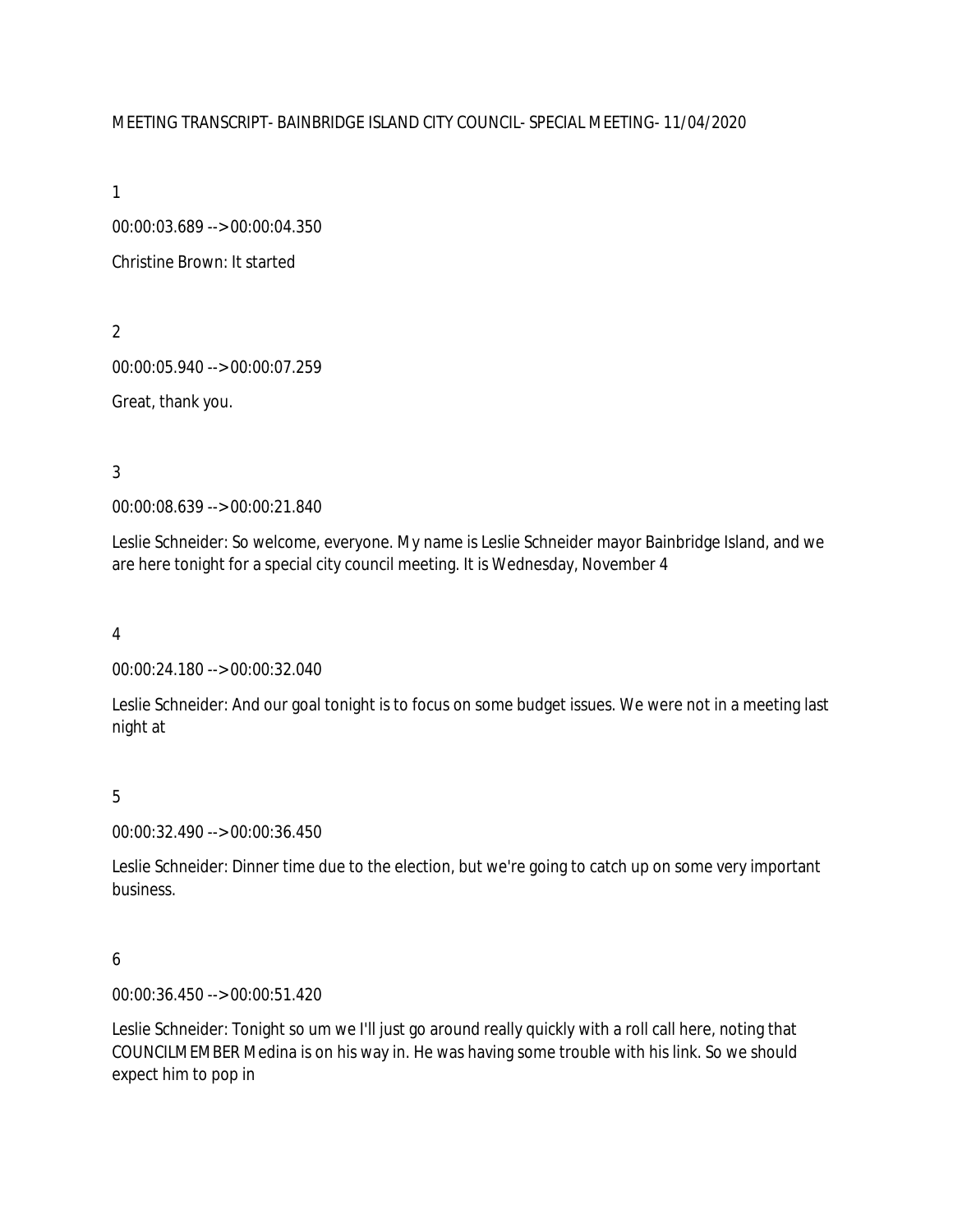00:00:52.440 --> 00:01:08.640

Leslie Schneider: So we have Deputy Mayor Joe deets and COUNCILMEMBER sham nisar COUNCILMEMBER curious to a topless council member Michael Pollock council member Christie car and

8

00:01:10.020 --> 00:01:22.110

Leslie Schneider: Rats. I thought that cold would be in by that time. But anyway, so remember Medina will be here any minute. And I will let you know that he has arrived. We also have with us. The city manager. The city attorney.

# 9

00:01:22.710 --> 00:01:33.090

Leslie Schneider: And our Director of Planning. Our, our deputy city manager and our finance director that will be helping us out tonight so

## 10

00:01:35.190 --> 00:01:39.090

Leslie Schneider: While we're waiting for COUNCILMEMBER Medina. Would anyone like to do a quick check in.

## 11

00:01:45.240 --> 00:01:51.630

Leslie Schneider: All right, well, seeing none, I think that maybe we can go ahead and

# 12

00:01:52.860 --> 00:01:57.420

Leslie Schneider: See if we can approve the agenda tonight. Is there anyone that would like to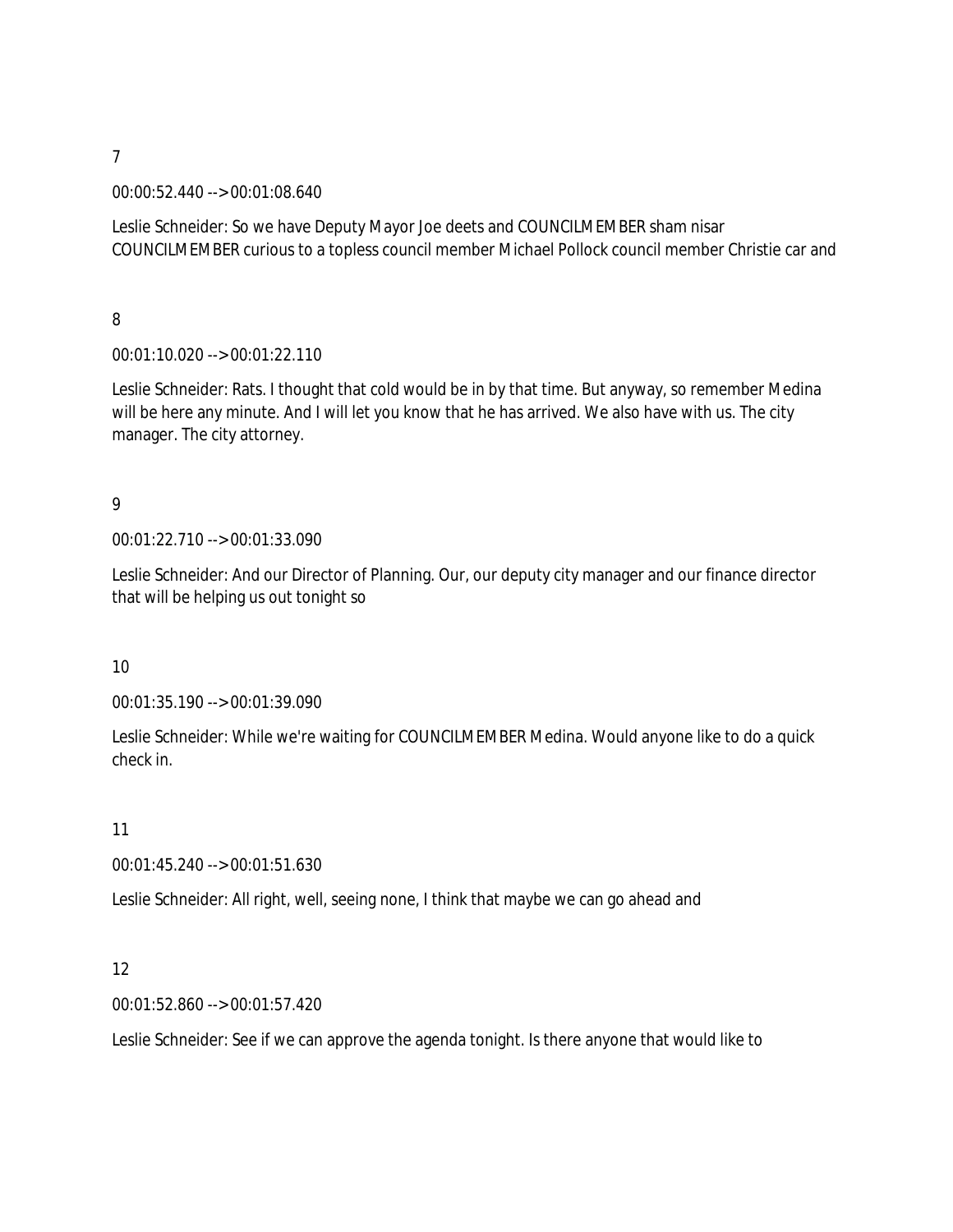00:01:58.680 --> 00:01:59.670 Leslie Schneider: To make a motion.

14

00:02:02.730 --> 00:02:03.900 Leslie Schneider: Thank you, Deputy Mayor

## 15

00:02:04.920 --> 00:02:11.370

Joe Deets: Yeah, yeah. Thank you, Mayor, I'd like to move to approve the agenda, as presented

## 16

00:02:13.350 --> 00:02:15.540

Leslie Schneider: That is seconded by COUNCILMEMBER Pollock.

## 17

00:02:20.250 --> 00:02:25.800

Leslie Schneider: I'm sorry, I'm just first party distant texts here trying to get COUNCILMEMBER Medina in

## 18

00:02:26.910 --> 00:02:33.450

Leslie Schneider: So if there is if there's no further discussion. All those in favor please say aye.

# 19

00:02:35.820 --> 00:02:37.290

Leslie Schneider: And any opposed.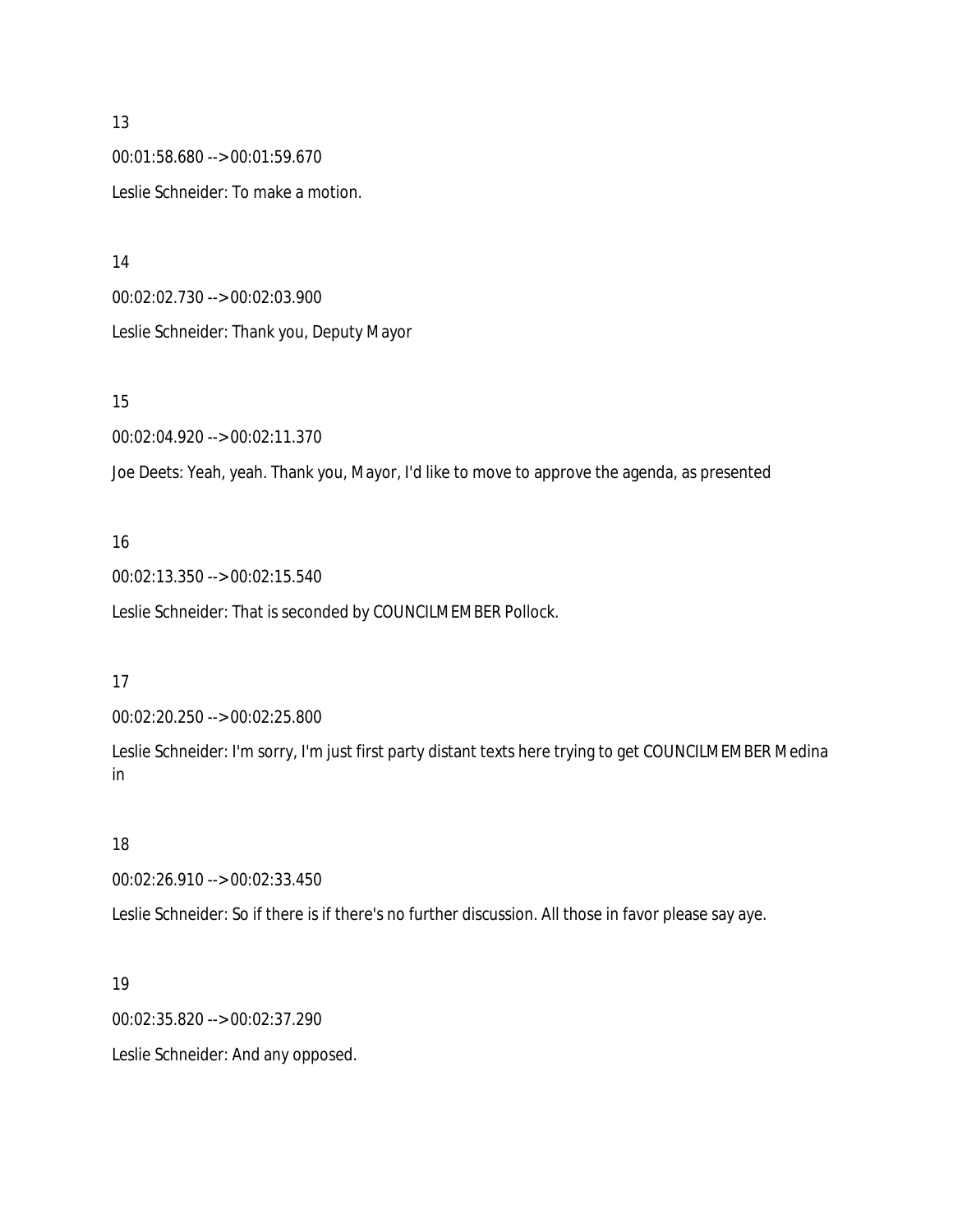00:02:38.520 --> 00:02:45.300

Leslie Schneider: So that passes unanimously with the absence of COUNCILMEMBER Medina. Give me just a second here.

21

00:02:48.300 --> 00:02:59.490

Morgan Smith: Mayor center. I've responded to his text and forwarded the link and I know I've seen is working on it as well. So I think we can probably leave it between Christina and I and cola, but I better get it worked out here in just a minute or two.

22

00:02:59.520 --> 00:03:12.270

Leslie Schneider: Perfect. All right. Thank you very much. And we're now moving on to a conflict of interest disclosure. Is there anyone here that has a conflict of interest that they would like to disclose.

23

00:03:14.940 --> 00:03:20.940

Leslie Schneider: All right, great. Seeing none, we can move on to item three, which is future Council.

24

00:03:20.940 --> 00:03:25.260

Leslie Schneider: agendas and city manager. I'm going to turn it over to you for this one.

# 25

00:03:26.070 --> 00:03:36.300

Morgan Smith: Okay, thank you. And I included a look ahead for the next few weeks. Next week, in particular the 10th is pretty lengthy meeting.

26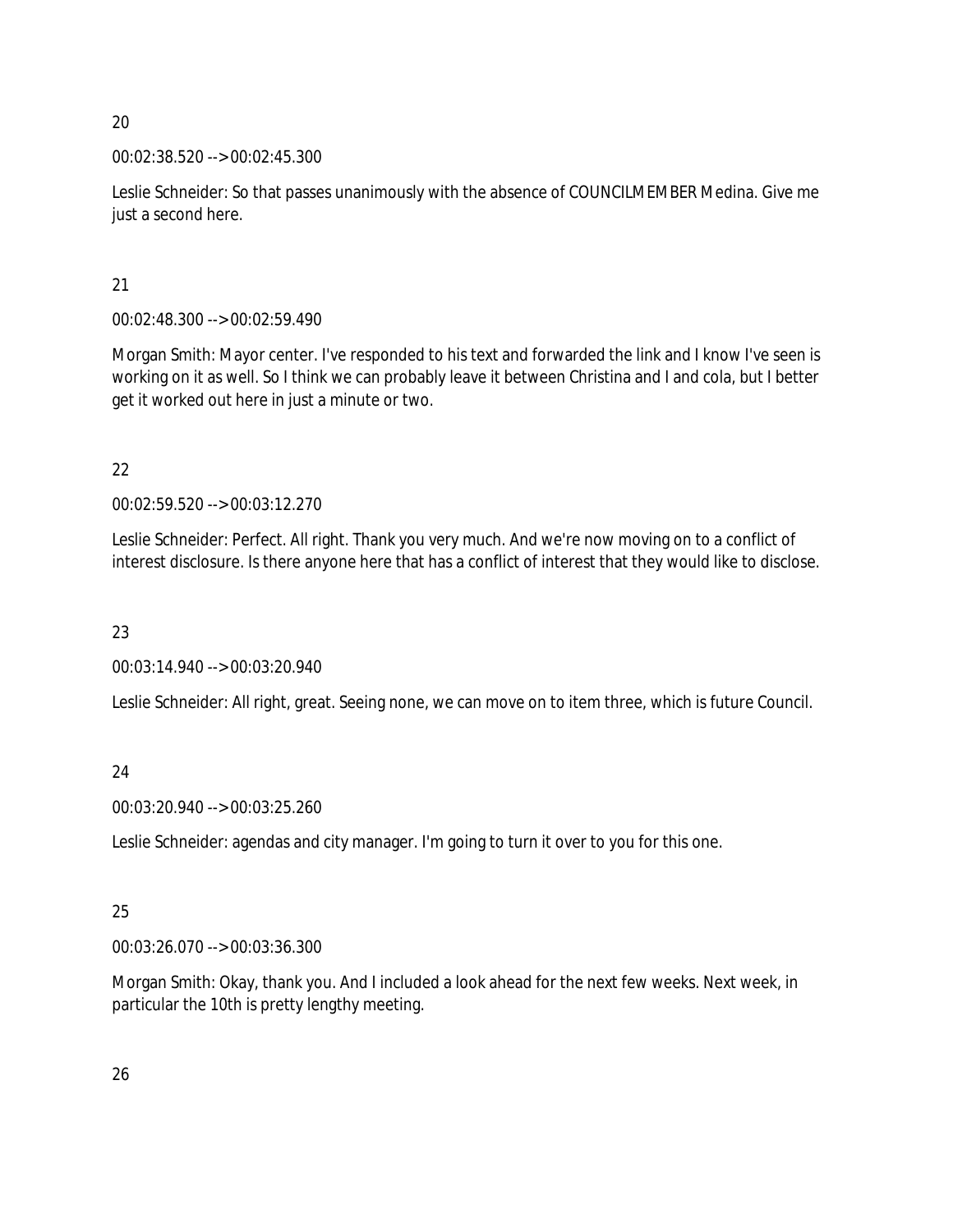00:03:36.900 --> 00:03:45.810

Morgan Smith: But mayor Schneider and Deputy Mayor deets. And I talked about that last week and agreed we check in again tomorrow at our meeting and see if we need to make any tweaks or adjustments.

# 27

00:03:46.710 --> 00:03:57.090

Morgan Smith: We sent around of slightly revised version. Earlier this week, so I'm happy to answer any questions about that, if you'd like, but there are a couple things that are going to change.

# 28

00:03:58.440 --> 00:04:06.750

Morgan Smith: Items that I think can come off for procedural reasons what I my main purpose in adding a future agenda review to tonight's workshop

# 29

00:04:07.050 --> 00:04:18.570

Morgan Smith: Is to encourage you to work together to set time for your next executive session to move forward with the city manager search process. So just to remind you,

# 30

00:04:19.320 --> 00:04:31.710

Morgan Smith: You have selected semi finalists and something that we also need to schedule. Looking ahead, and we preliminarily targeted the week of November 16 so the week that will be before Thanksgiving.

# 31

00:04:32.430 --> 00:04:42.450

Morgan Smith: As a time that you could schedule an executive session to work with Ron Holyfield to review semi finalists information and select finalists ideally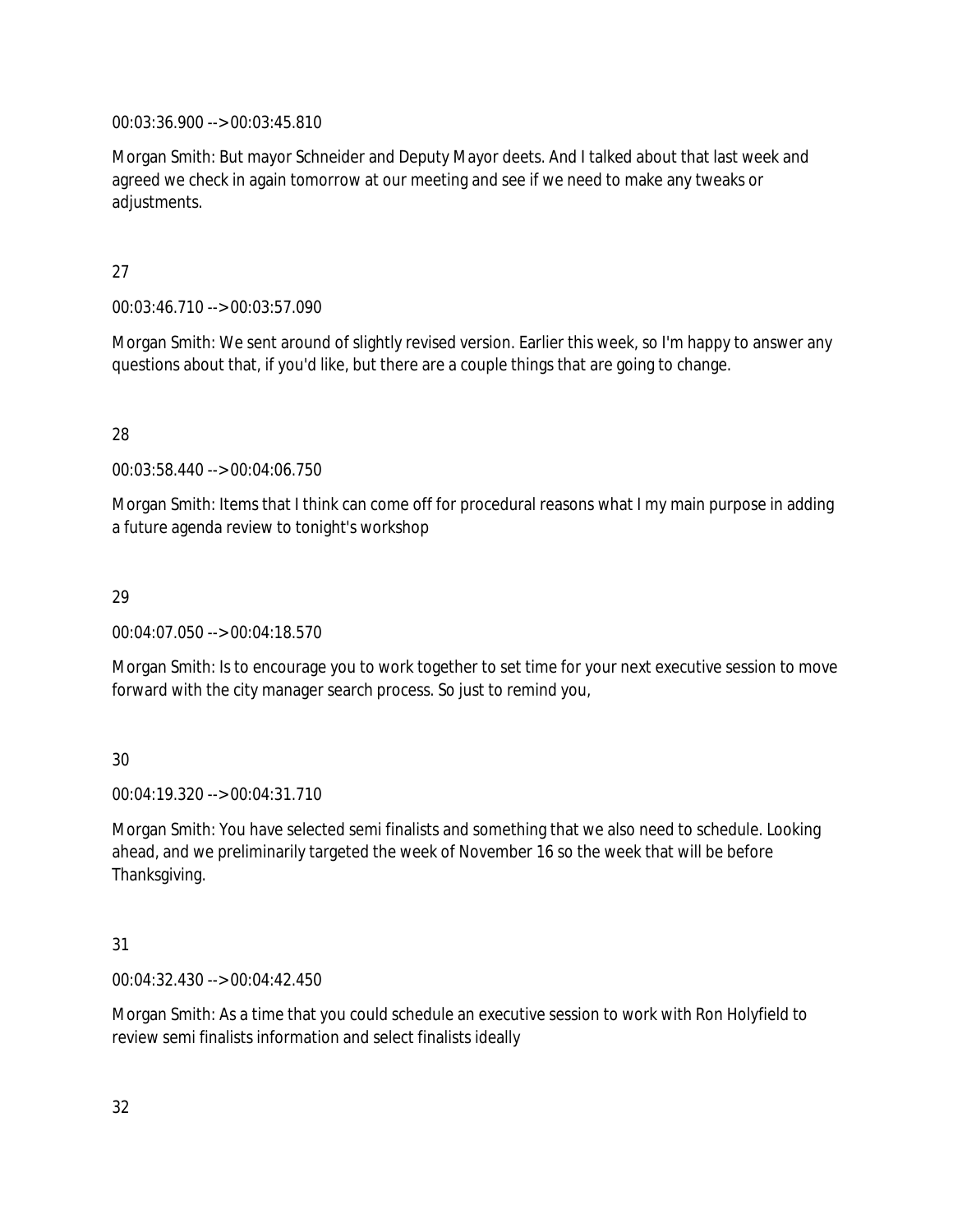00:04:42.930 --> 00:04:53.340

Morgan Smith: So I didn't want to wait till next week for us to calendar that if it, if it's at all possible for us to talk together now and pick a date and time again. Ideally, the week of the 16th.

## 33

00:04:53.880 --> 00:05:06.030

Morgan Smith: Also pass on from Ron his previous preference that you consider scheduling a special meeting that is separate from your meeting your scheduled meeting on the 17th. He thinks that's really

## 34

00:05:06.690 --> 00:05:19.590

Morgan Smith: The best use of time and focus and thought that it worked well for you. Last time, so I'll just do on his behalf. He asked that I again emphasize that for you. So we're looking at the week of the 16th.

## 35

00:05:20.040 --> 00:05:31.890

Morgan Smith: You have a Council meeting on the 17th is pretty pretty fully booked. So if you could talk together now and see if there's an opportunity to schedule a meeting some other time and date in that week.

# 36

00:05:33.330 --> 00:05:36.630

Leslie Schneider: Thank you. And I just wanted to pause to welcome COUNCILMEMBER Medina.

# 37

00:05:38.910 --> 00:05:56.160

Leslie Schneider: So I, I also agree would be best to schedule us a separate meeting and not try to add anything of this level of importance and length to our meeting on the 17th and I can be available that Monday, Wednesday.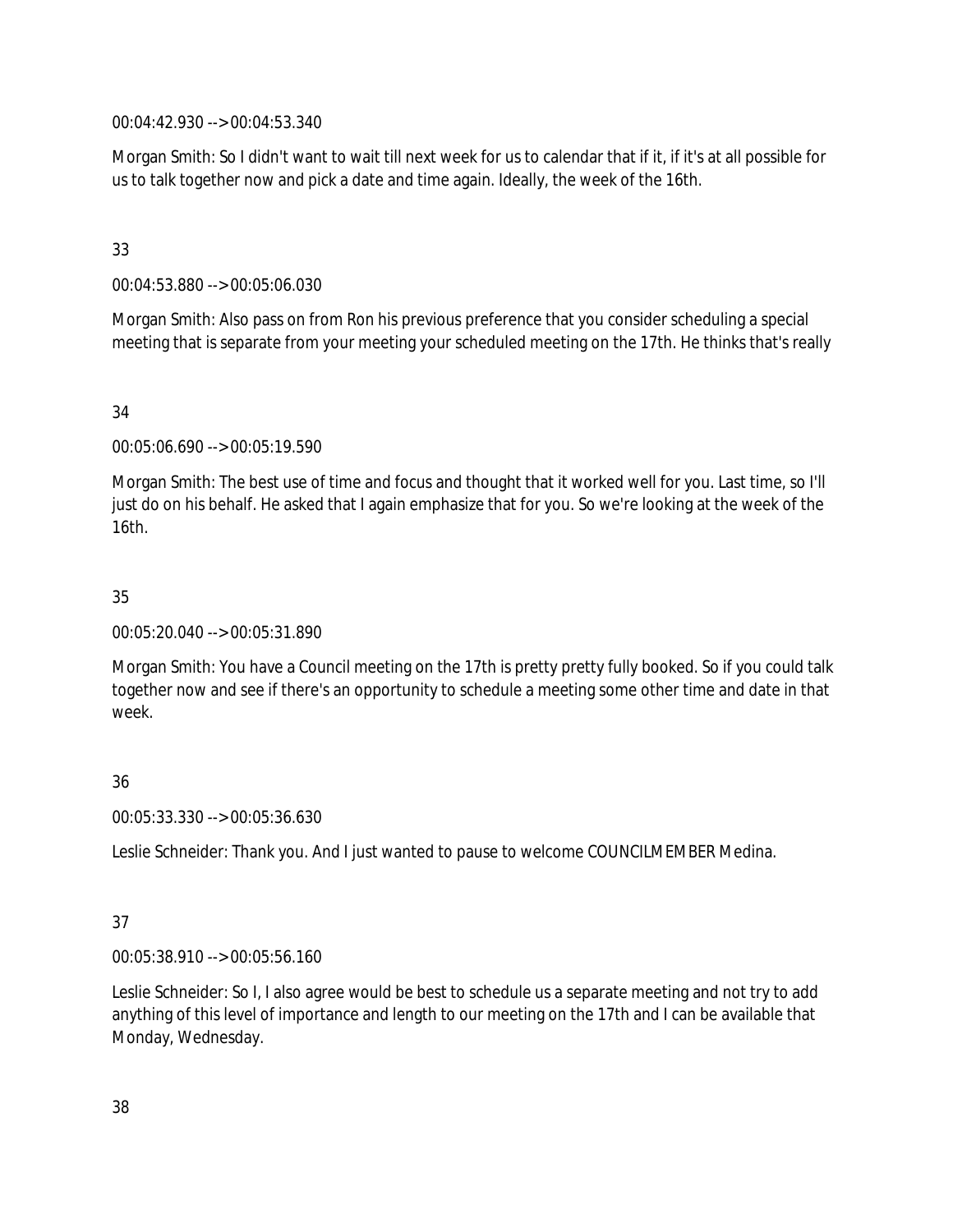00:05:57.270 --> 00:06:03.210

Leslie Schneider: Really anytime that week that works for the rest of us. So COUNCILMEMBER nisar

39

00:06:06.270 --> 00:06:11.370

Rasham Nassar: Have comments on that. So I'm happy to wait. Once we finish this discussion.

40

00:06:11.610 --> 00:06:12.060 Okay.

41 00:06:13.680 --> 00:06:14.550 Leslie Schneider: Deputy Mayor

42

00:06:15.450 --> 00:06:25.110

Joe Deets: Um, yeah, thank you Mayra I would say yes, having a separate meeting is the way to go for for this during that week and you I think you said Monday.

43

00:06:25.530 --> 00:06:36.510

Joe Deets: Wednesday or Thursday, maybe let's just ask our colleagues. Is there any of these dates that does not work for you. Okay, Russia, go ahead and speak.

44

00:06:36.870 --> 00:06:38.520

Rasham Nassar: Well, we do have Planning Commission.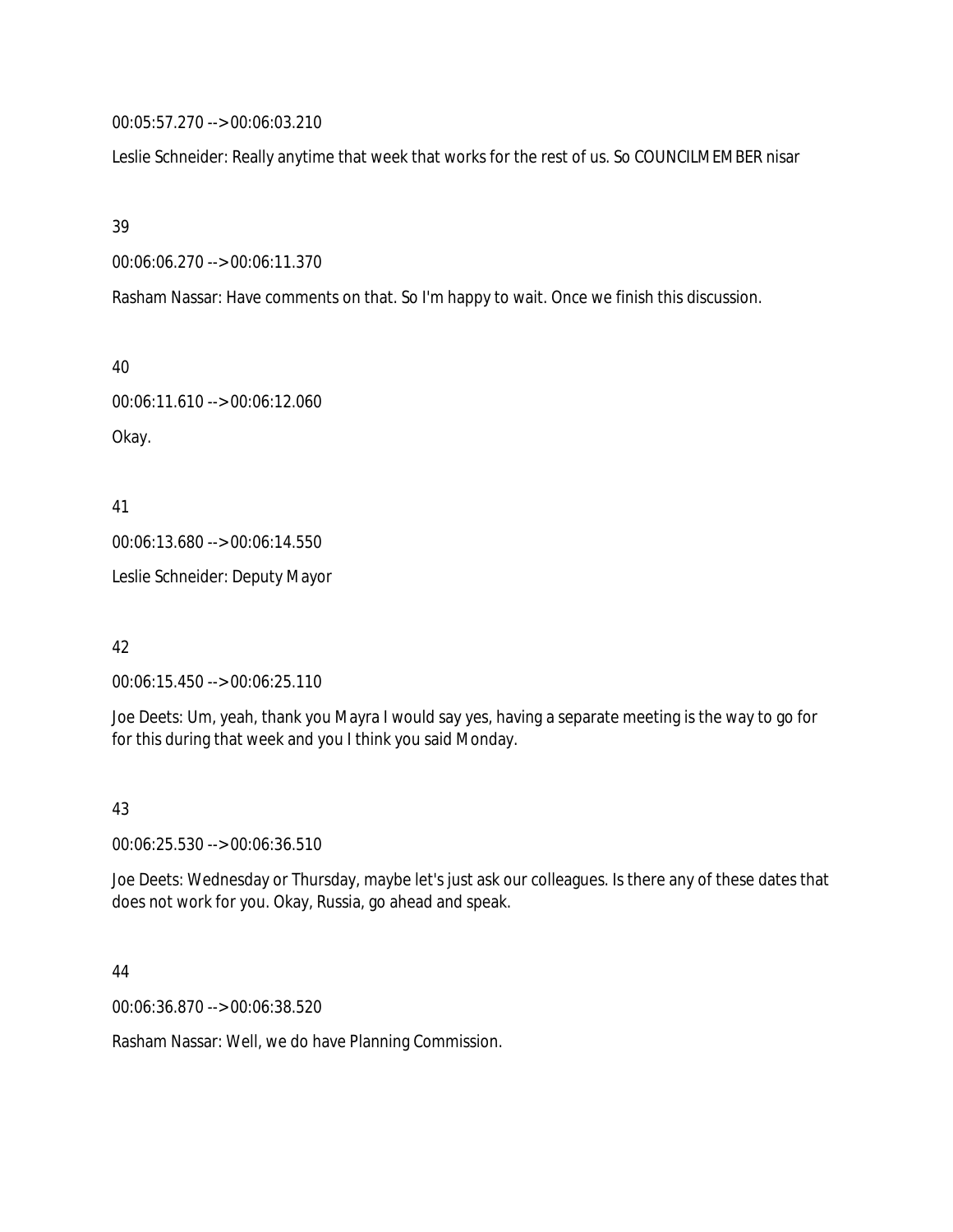00:06:38.520 --> 00:06:45.300

Rasham Nassar: Interviews there's three of us that attend those scheduled for Monday, we're talking about Monday the ninth or the week following

46

00:06:45.600 --> 00:06:45.990 Sorry.

47

00:06:47.130 --> 00:06:48.510

Morgan Smith: 16th. Yeah.

48

00:06:49.410 --> 00:06:49.830

Okay.

# 49

00:06:53.040 --> 00:07:02.130

Leslie Schneider: And that would be my least preferred day just because I'll I have three hours of design review board bleeding into it but you know if

50

00:07:03.360 --> 00:07:04.230

Leslie Schneider: It's possible.

51

00:07:06.000 --> 00:07:13.560

Morgan Smith: Last time you met on a Wednesday at six o'clock. Can I just start the bidding there Wednesday at six o'clock. That would be the 18th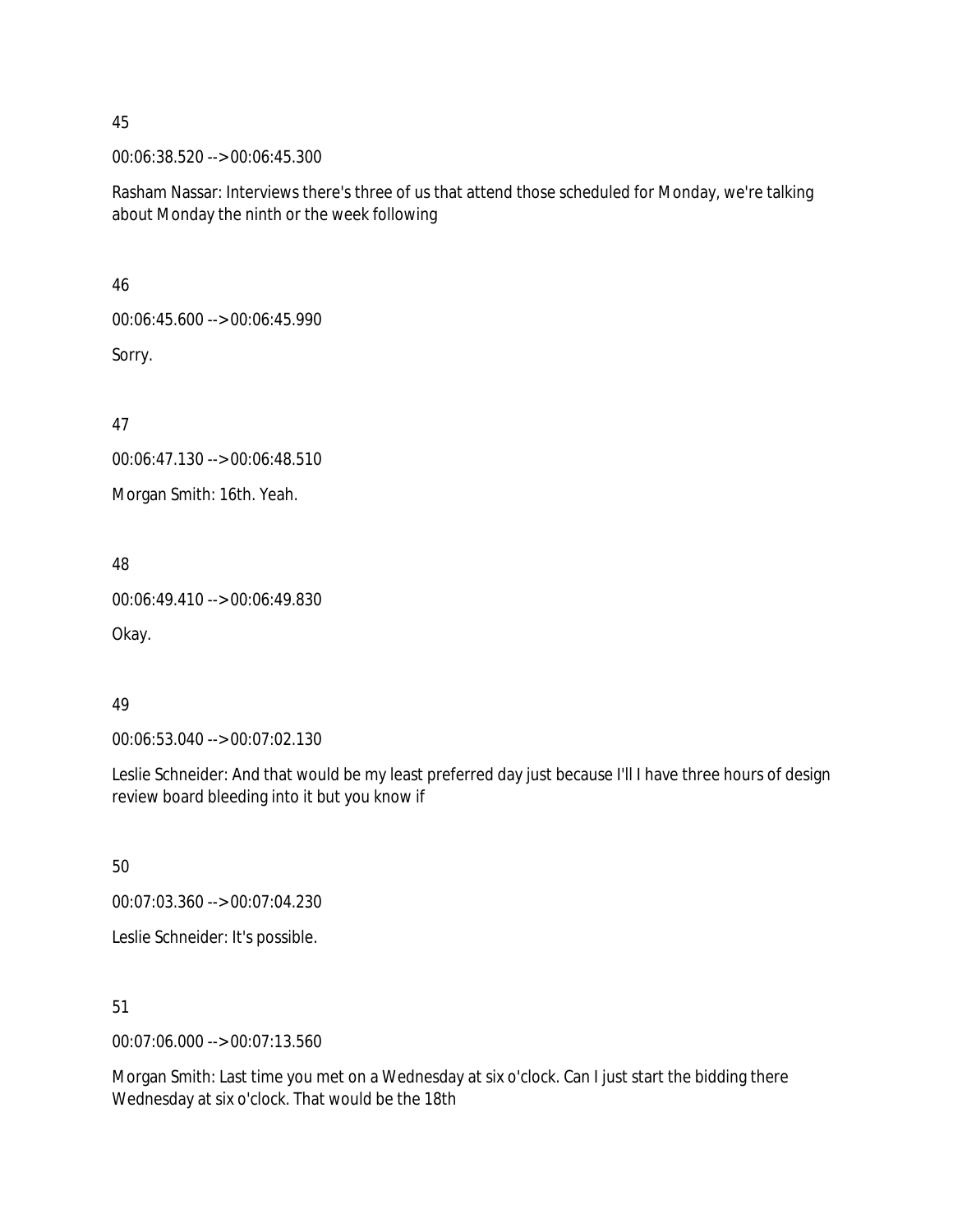52 00:07:14.220 --> 00:07:14.610 Leslie Schneider: Mm hmm.

53 00:07:15.210 --> 00:07:16.110 Joe Deets: Works for me.

54 00:07:17.370 --> 00:07:18.600 Leslie Schneider: Okay, so

55 00:07:18.990 --> 00:07:21.810

Morgan Smith: So I'll follow up with Ron and confirm that he's sorry

56

00:07:25.620 --> 00:07:29.820

Kirsten Hytopoulos: I think that's the, just to be clear, I think that's a climate advisory committee meeting so

57

00:07:30.840 --> 00:07:35.010

Kirsten Hytopoulos: I must say, we can't. But I'm just saying we shouldn't ignore that fact. So

58

00:07:36.030 --> 00:07:37.680

Leslie Schneider: And what time does that meeting start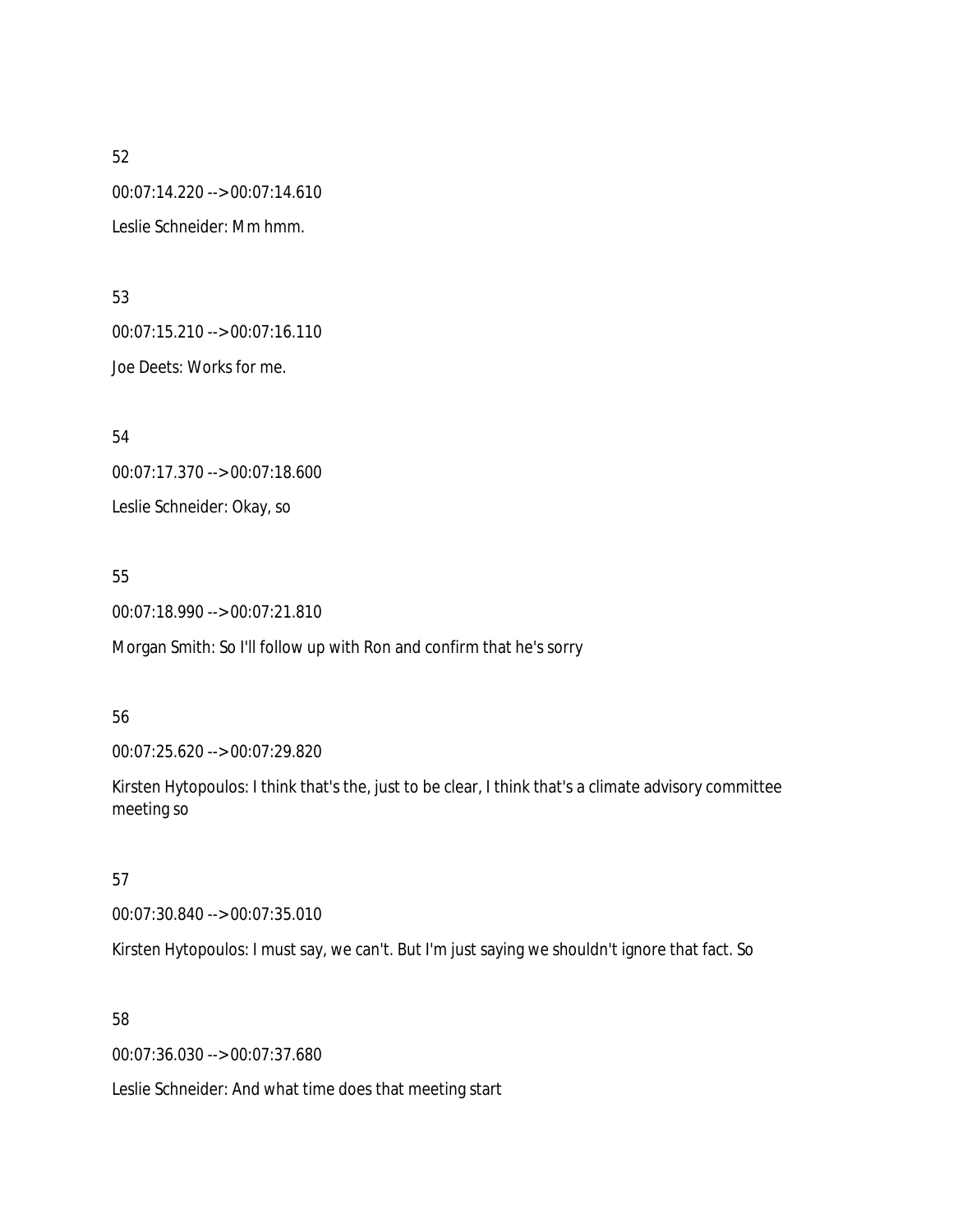00:07:41.070 --> 00:07:43.350

Kirsten Hytopoulos: Like five something weird like 530

## 60

00:07:44.640 --> 00:07:45.630 Kirsten Hytopoulos: It's not gonna be helpful.

61

00:07:47.190 --> 00:07:48.900

Kirsten Hytopoulos: Think it will take like 530 or

# 62

00:07:51.240 --> 00:07:53.490

Joe Deets: 630 is at least on my phone.

# 63

00:07:54.420 --> 00:07:58.590

Morgan Smith: Would you like to look at Thursday. Instead, or would you like to play in this clip that meeting.

# 64

00:07:59.070 --> 00:08:00.480 Leslie Schneider: Let's look at Thursday.

# 65

00:08:02.970 --> 00:08:03.990

Joe Deets: Thursday works for me.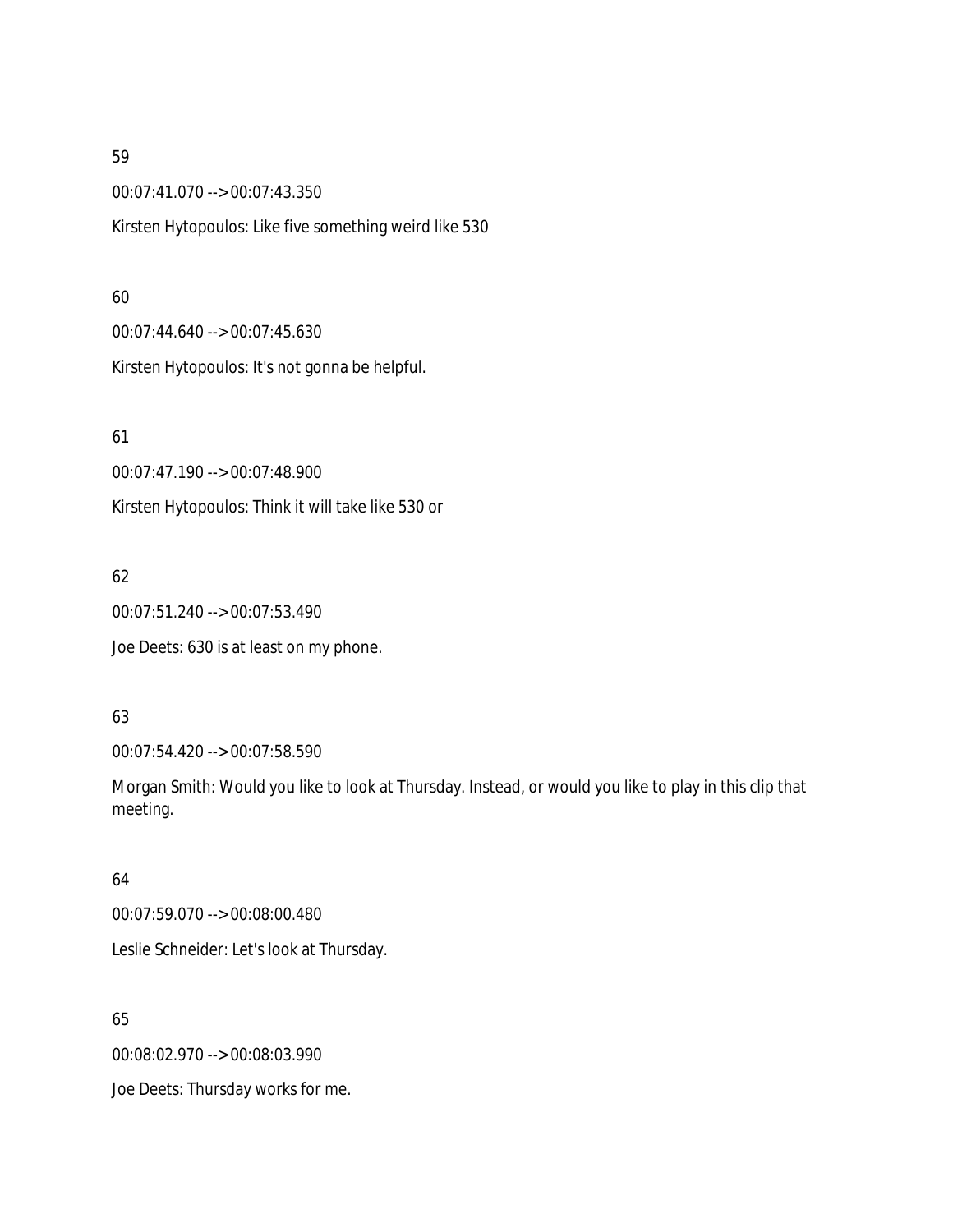## 00:08:04.590 --> 00:08:11.910

Rasham Nassar: The UFC has scheduled a special meeting on Thursday. The 19th that starts at 530 and ends at seven.

## 67

00:08:13.410 --> 00:08:15.900

Morgan Smith: So we go back to Monday the 16th.

68

00:08:17.970 --> 00:08:19.080

Leslie Schneider: Let's go back to Monday.

69

00:08:19.980 --> 00:08:20.940

Joe Deets: Monday works for me.

## 70

00:08:21.180 --> 00:08:27.120

Morgan Smith: Monday the 16th at six o'clock. Start is our baseline plan.

# 71

00:08:28.380 --> 00:08:33.510

Morgan Smith: Okay, I will follow up tomorrow. Once that's confirmed to make sure we get something on your calendars for that.

72

00:08:34.050 --> 00:08:34.620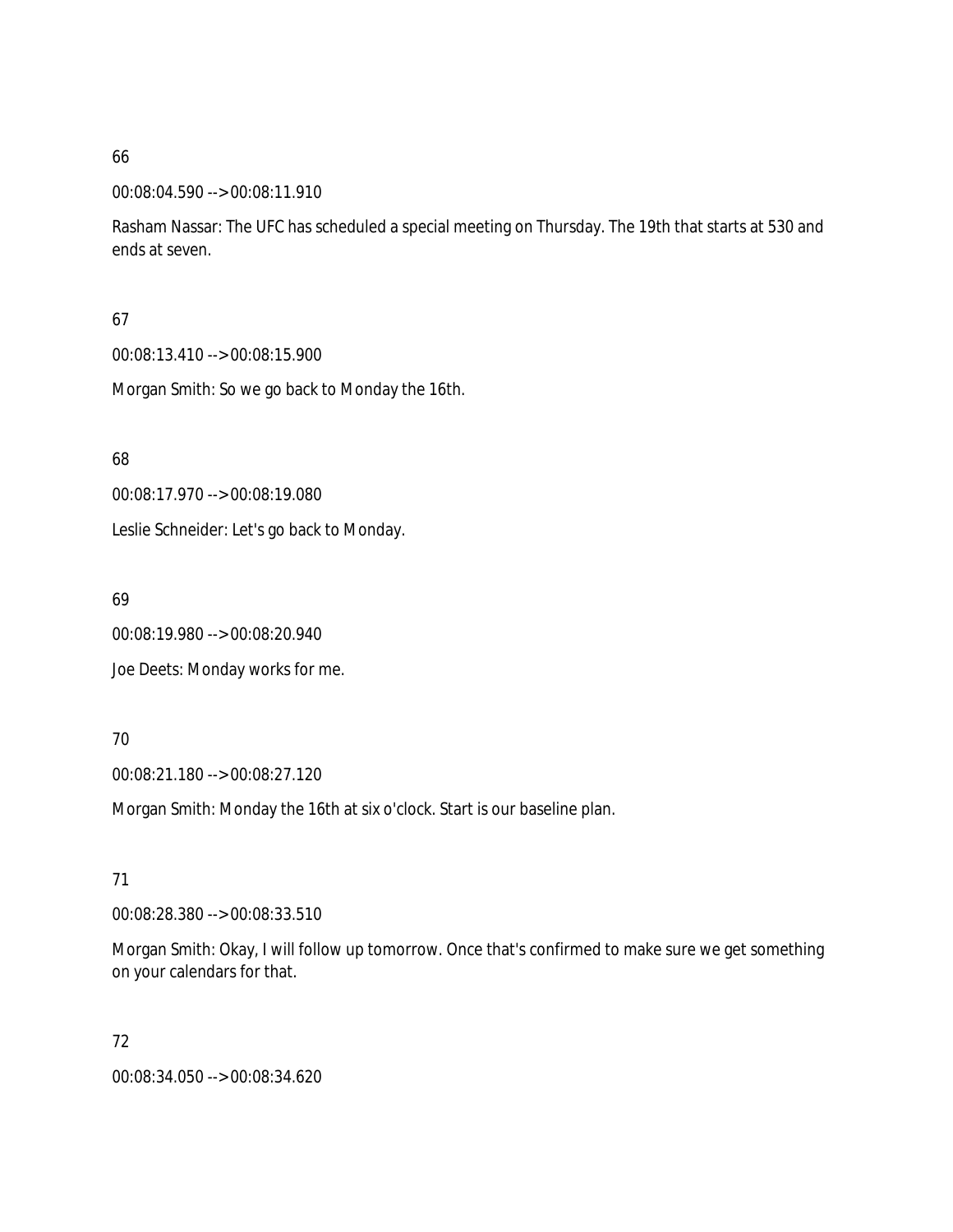Great.

73

00:08:36.150 --> 00:08:37.020 Leslie Schneider: Thank you for that.

74

00:08:39.690 --> 00:08:40.770 Joe Deets: Your son has Rihanna.

75

00:08:41.370 --> 00:08:47.610

Kirsten Hytopoulos: I'm to do five. I mean, it'd be better for Ron i right because he's further

# 76

00:08:48.510 --> 00:08:54.240

Leslie Schneider: I'm going to need a little bit of a break between my three hour Dr be meeting. So I would prefer six if that's all right.

77

00:08:56.520 --> 00:08:58.350

Leslie Schneider: Get a quick bite to eat or something.

78 00:08:59.370 --> 00:09:00.030 Leslie Schneider: Um,

# 79

00:09:01.980 --> 00:09:02.760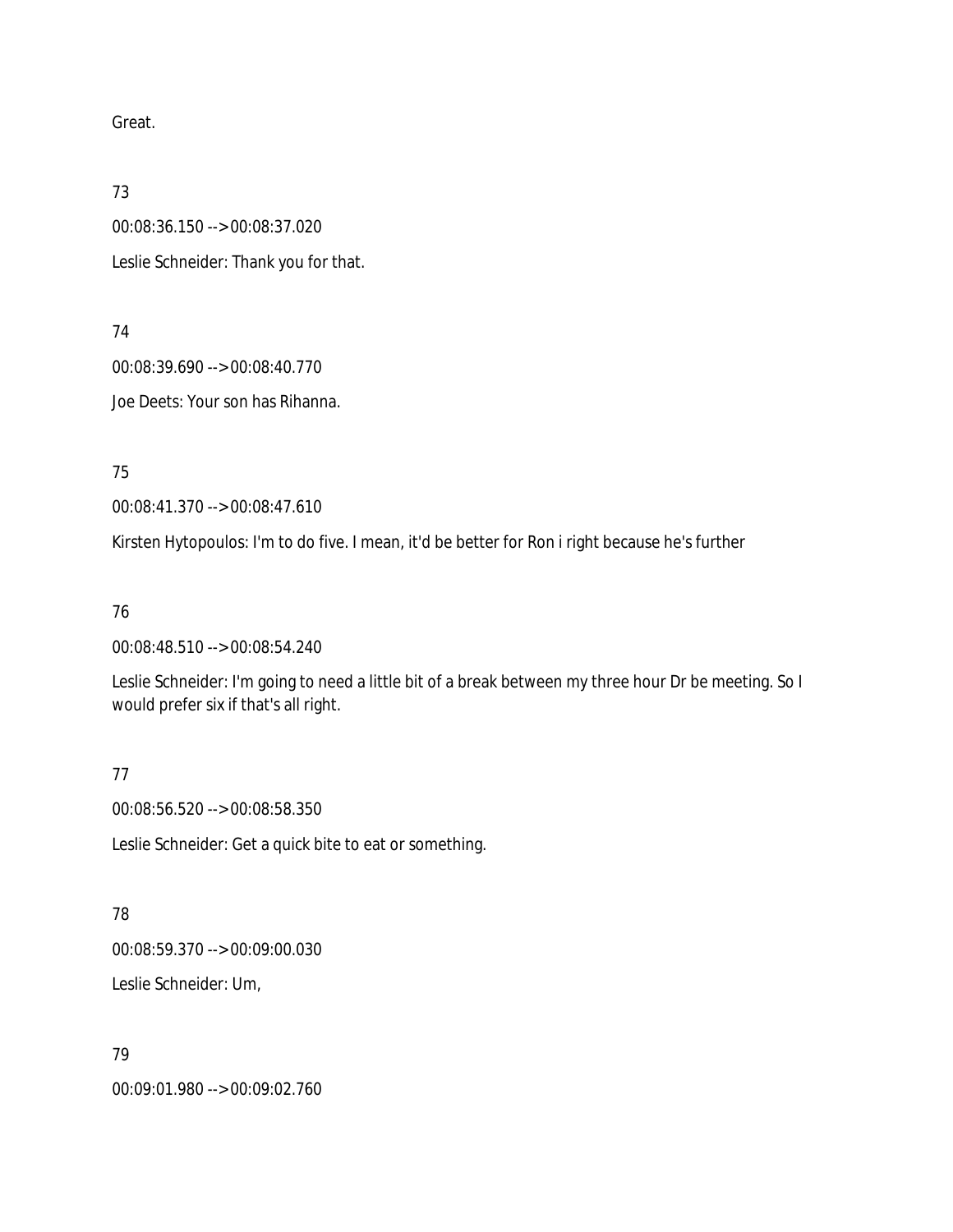Leslie Schneider: So,

80

00:09:08.040 --> 00:09:08.430

Leslie Schneider: Okay.

81

00:09:09.690 --> 00:09:21.060

Leslie Schneider: All right, so, uh, we can go, we can continue on then to any other comments, I'm COUNCILMEMBER nisar you had a different issue that you wanted to bring up with regards to the future Council agendas.

# 82

00:09:21.270 --> 00:09:25.320

Rasham Nassar: Yes, thank you. I'm just, I'm going to pull my email here.

# 83

00:09:28.110 --> 00:09:40.020

Rasham Nassar: In September, or early October. I brought forward a proposal for the Council to consider scheduling. I believe a 45 minute presentation with

# 84

00:09:40.800 --> 00:09:57.840

Rasham Nassar: Kids SAP showing up for racial justice and Council agreed and I thought the plan was to schedule that for a study session in November, but I don't see it on the agenda. So I'm just wondering if you're tracking that if it's been postponed to December.

85

00:09:59.220 --> 00:10:09.300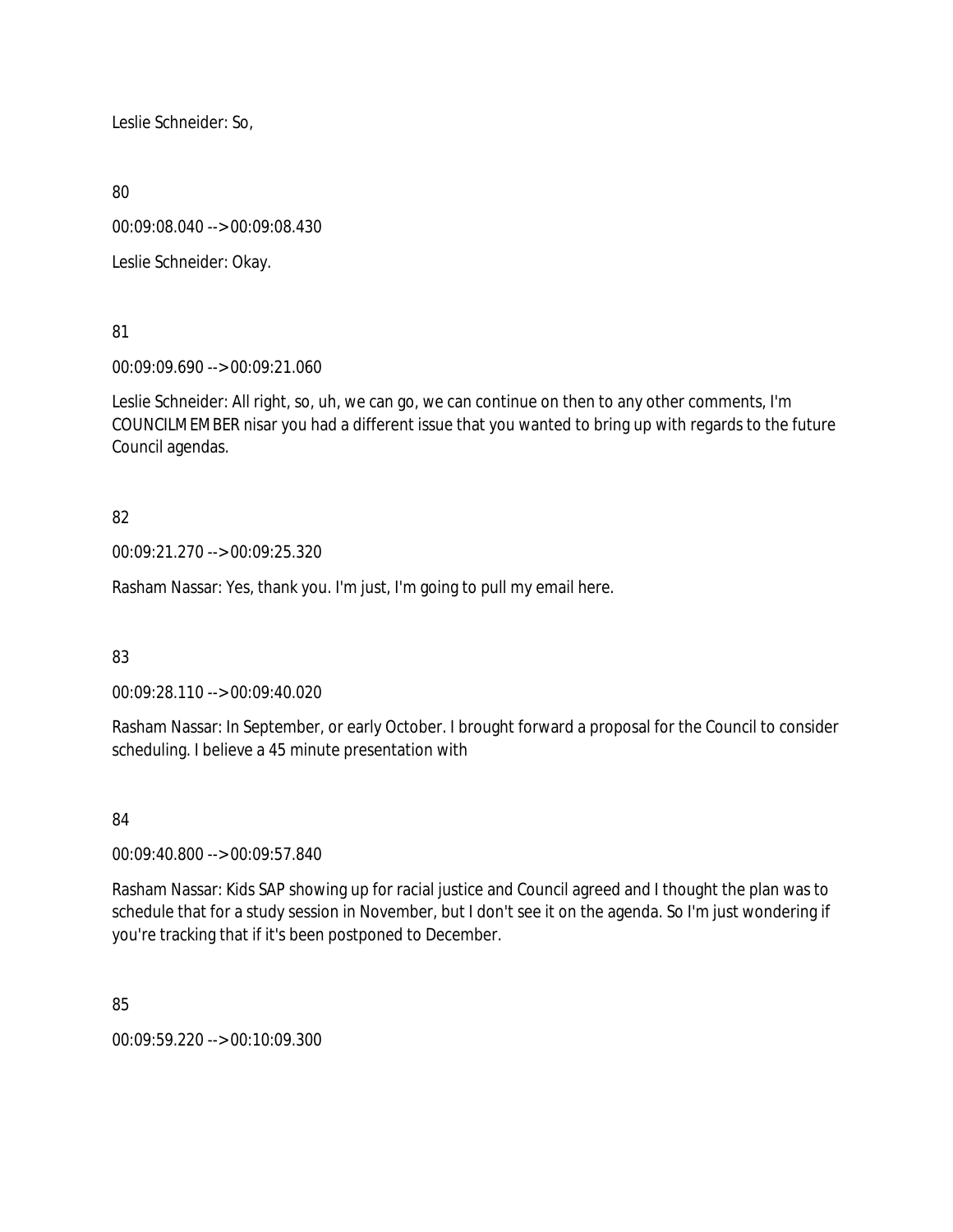Morgan Smith: We did discuss it in an agenda meeting and I do have it on the list. One of the concerns was we pushed quite a few sort of Community requests off of November, in order to accommodate the budget work.

86

00:10:09.630 --> 00:10:15.450

Morgan Smith: And some other things. But I do have it on the list where it gets placed in wine is is councils discretion.

87

00:10:18.240 --> 00:10:20.820

Rasham Nassar: Okay. And I have one more question.

88

00:10:22.560 --> 00:10:39.750

Rasham Nassar: It relates to the Tuesday, November 24 business meeting. There's an agenda item on 11 D expectations for Council liaisons and I'm just wondering what the, what the scope of that discussion is intended to be

89

00:10:41.130 --> 00:10:50.790

Leslie Schneider: I think I can address that and I think I may have addressed it at the last meeting or something. So my intention for that is that there will be actual

90

00:10:52.260 --> 00:10:57.150

Leslie Schneider: Draft or our motions for the the governance manual to include

91

00:10:59.730 --> 00:11:11.520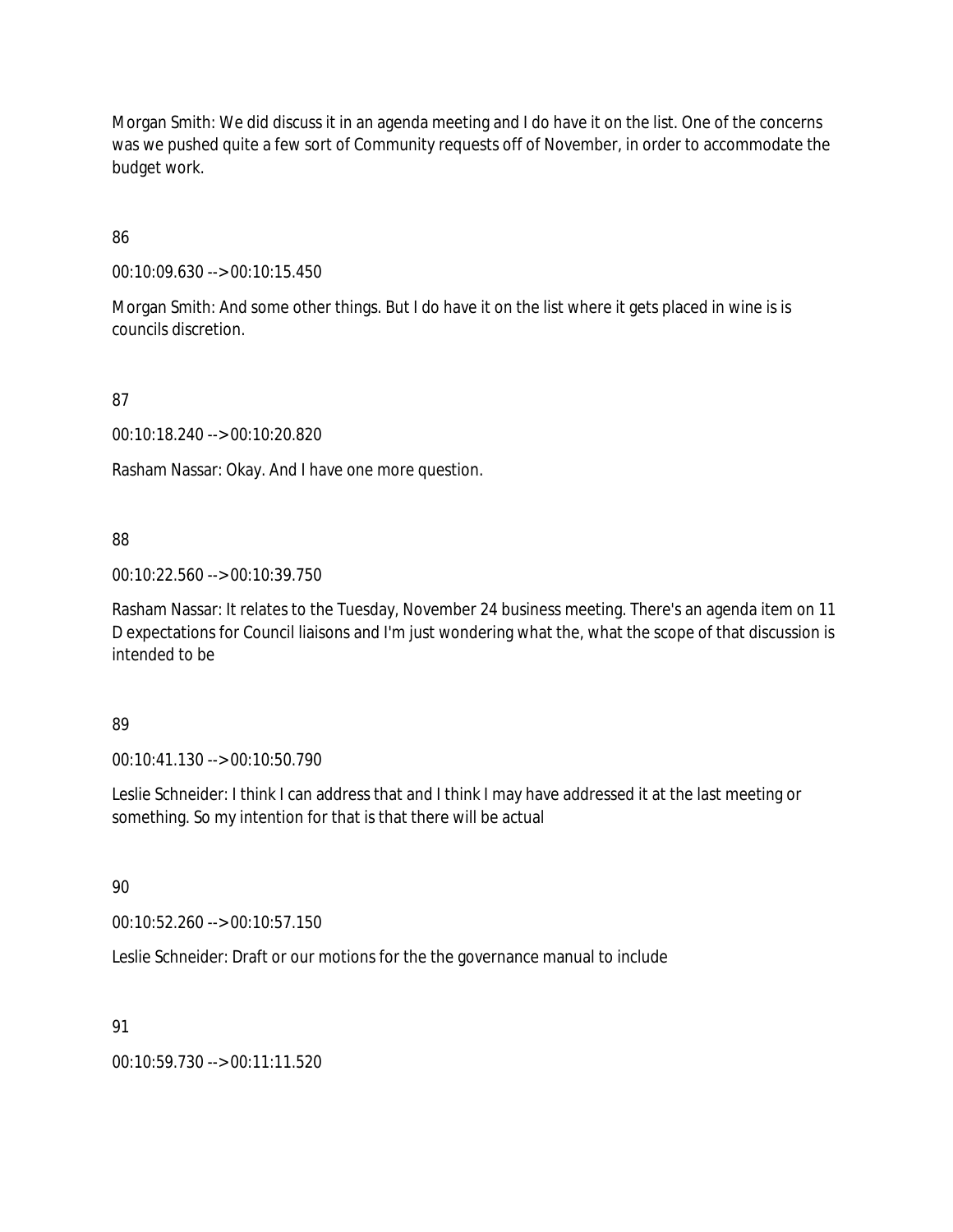Leslie Schneider: Changes. So we would be we would be addressing the previous item about expectations for attendance and

# 92

00:11:13.050 --> 00:11:23.820

Leslie Schneider: And then I think anyway so we should be prepared with some actual items on that agenda to address with motions to to make long term changes.

# 93

00:11:26.880 --> 00:11:31.620

Leslie Schneider: Alright, I'm Deputy Mayor, did you have a something new that you wanted to

# 94

00:11:31.740 --> 00:11:41.910

Joe Deets: Uh, yeah, the CD 17 the item 10 f the ethics discussion. I guess I wanted to add sort of an open question.

# 95

00:11:42.990 --> 00:11:45.780

Morgan Smith: Word when it's the 10th, not the 17th right

# 96

00:11:45.840 --> 00:11:55.470

Joe Deets: Oh, I'm sorry. Yeah. Excuse me. I haven't be having this the screen on the 70 yes it's next week item 10 F relating to the ethics program.

# 97

00:11:56.760 --> 00:12:08.850

Joe Deets: Want to make sure are just good use of our time because it's going to be a busy agenda that dialed in on how to make good use of that 30 minutes and I'm just, I will say that I have a few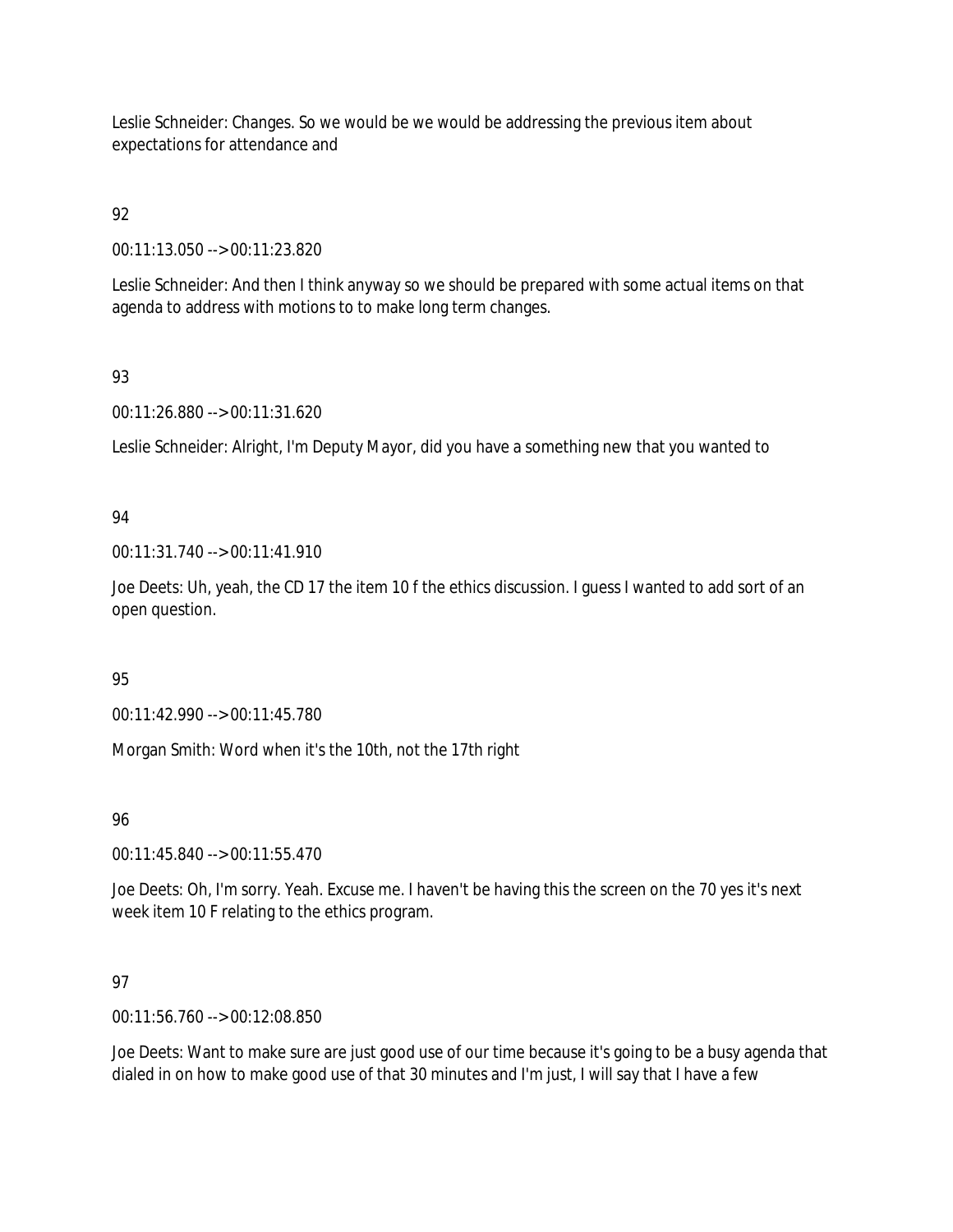00:12:09.930 --> 00:12:22.620

Joe Deets: Three motions. I'm going to propose. And so what I intend to do is submit those to the city clerk tomorrow so that you my colleagues will see these ahead of time.

99

00:12:23.550 --> 00:12:32.610

Joe Deets: So that there will be no surprises, as you'll see, what is this suggests emotions. And so hopefully the discussion will be kept very short and and

100

00:12:32.910 --> 00:12:47.280

Joe Deets: So I'm I guess my ask would be if anyone's thinking in a similar vein that they have emotion that they like to present for that discussion to please do what I'm doing and submit the motions ahead of schedule so it just speeds things up.

101

00:12:49.200 --> 00:12:49.740 Joe Deets: That's all.

102

00:12:52.500 --> 00:12:54.630

Leslie Schneider: It sounds good. Councilmember car.

103 00:12:57.750 --> 00:12:58.530

Christy Carr: Thanks.

104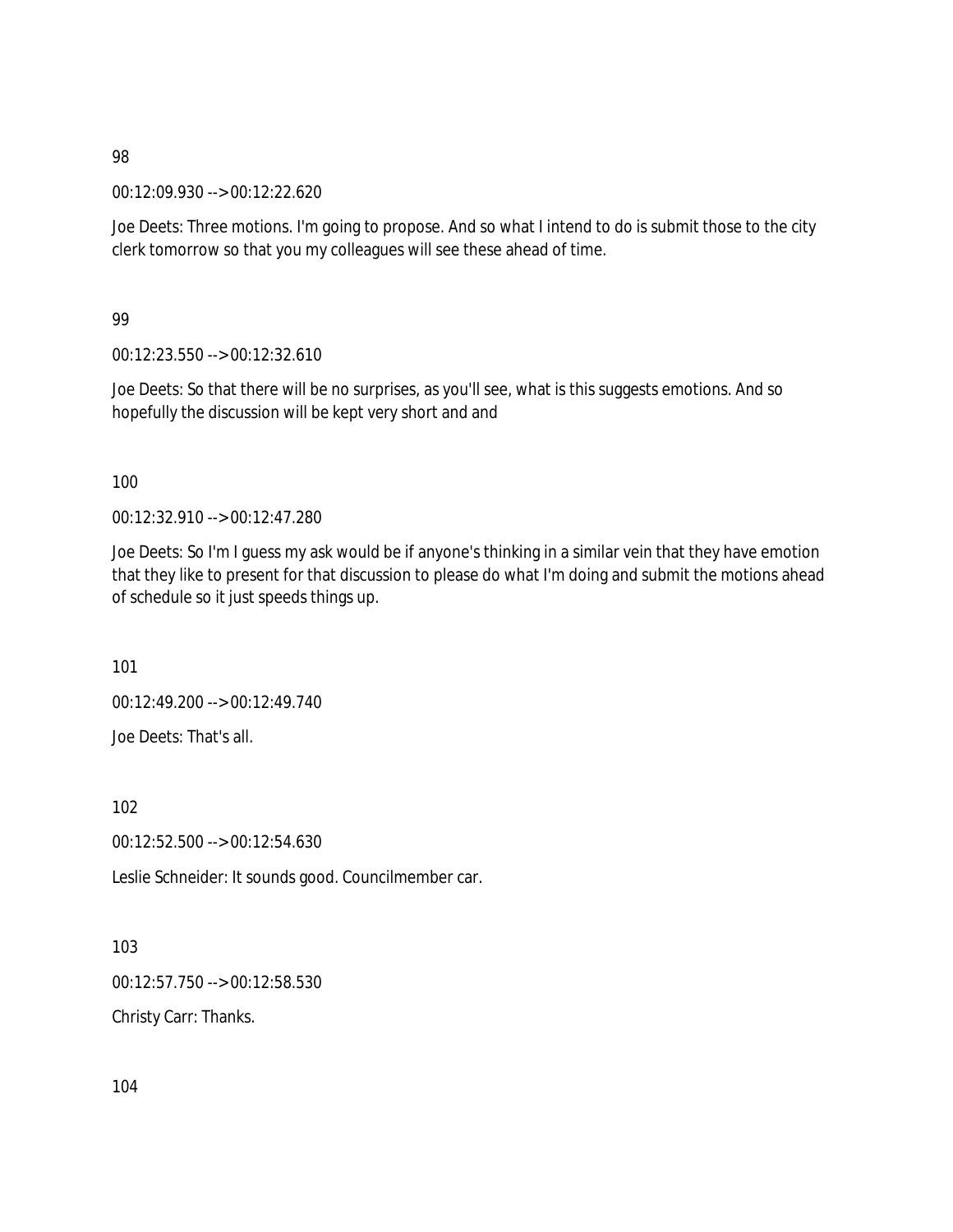00:12:59.700 --> 00:13:09.210

Christy Carr: I'd like to request time on a steady session agenda in the near future to discuss development on small lots in the Conservation Area zoning districts

105

00:13:09.870 --> 00:13:18.270

Christy Carr: Discussion would be limited to lots that are non conforming in terms of minimum lot size with limited or no critical area or tree retention requirements.

106

00:13:18.990 --> 00:13:29.070

Christy Carr: Currently required with the outcome being to provide sufficient policy direction to the planning commission on this topic for potential revisions to our land use code.

107

00:13:32.670 --> 00:13:39.090

Leslie Schneider: Alright, so for a study session city manager, are we looking to December. Right now we're

108

00:13:40.110 --> 00:13:47.400

Morgan Smith: Yeah, suggest that, but we have the first there's room then so we can put a placeholder in at this time. If Council supportive of that.

109

00:13:49.560 --> 00:13:52.080

Leslie Schneider: Okay, we, we had a second in this

110

00:13:52.110 --> 00:13:57.330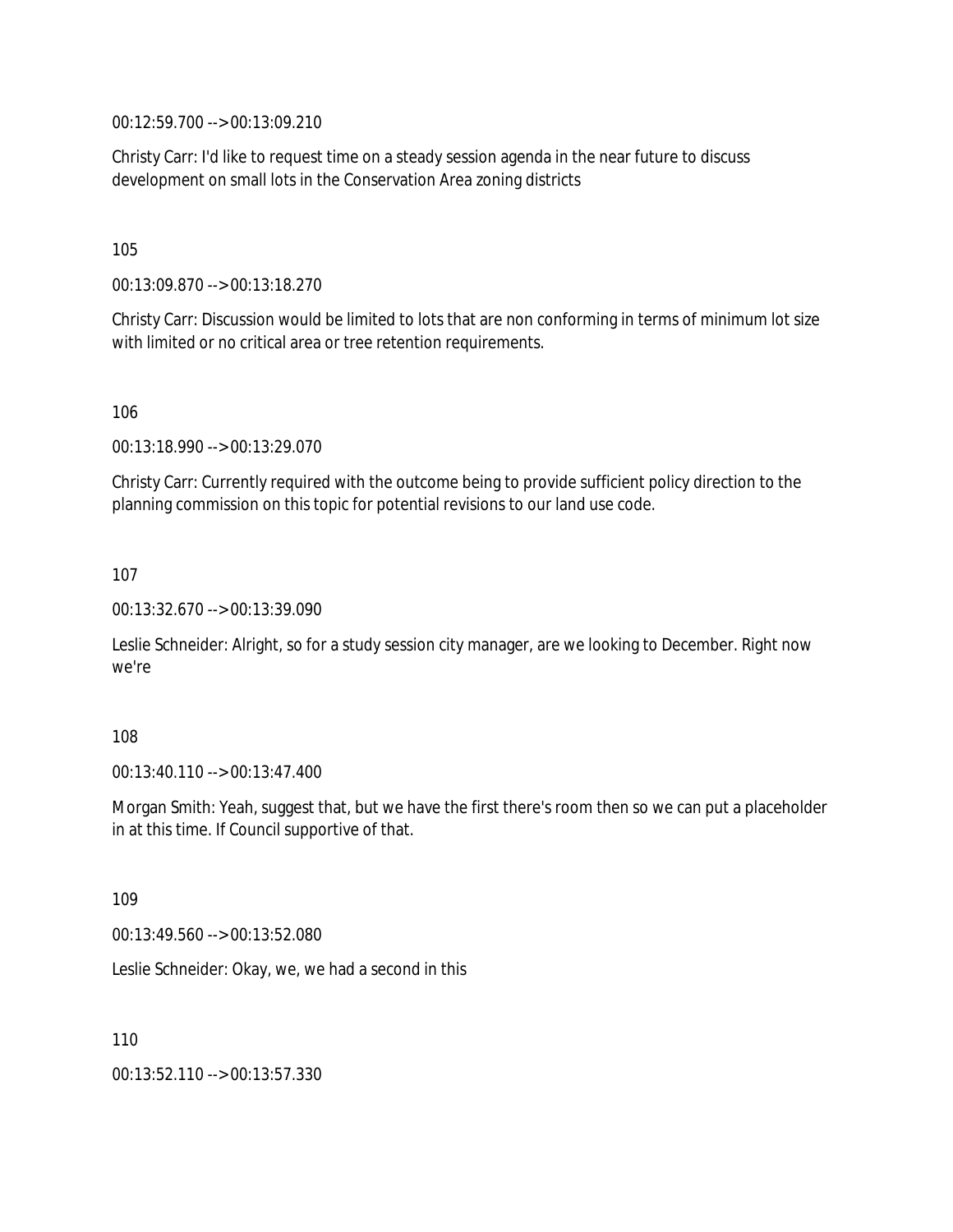Leslie Schneider: And council member card just to paraphrase what you were saying this is basically to let the

111

00:13:57.420 --> 00:14:02.550

Leslie Schneider: Subcommittee know to give direction to the subcommittee or to Planning Commission directly

112

00:14:03.240 --> 00:14:05.220

Christy Carr: To planning commission. Okay.

113

00:14:08.220 --> 00:14:14.400

Leslie Schneider: Alright, um, is there any, any discussion. Do we have anybody that objects to adding that to us a steady session.

114

00:14:16.350 --> 00:14:16.830

Leslie Schneider: Okay.

115

00:14:17.940 --> 00:14:21.570

Leslie Schneider: Sounds good. Moving on. Councilmember nisar

116

00:14:23.550 --> 00:14:34.320

Rasham Nassar: I just wanted to say that I support the discussion on small lots is proposed by council member car. I'm wondering, I'm seeing that as our next and only remaining study session in November.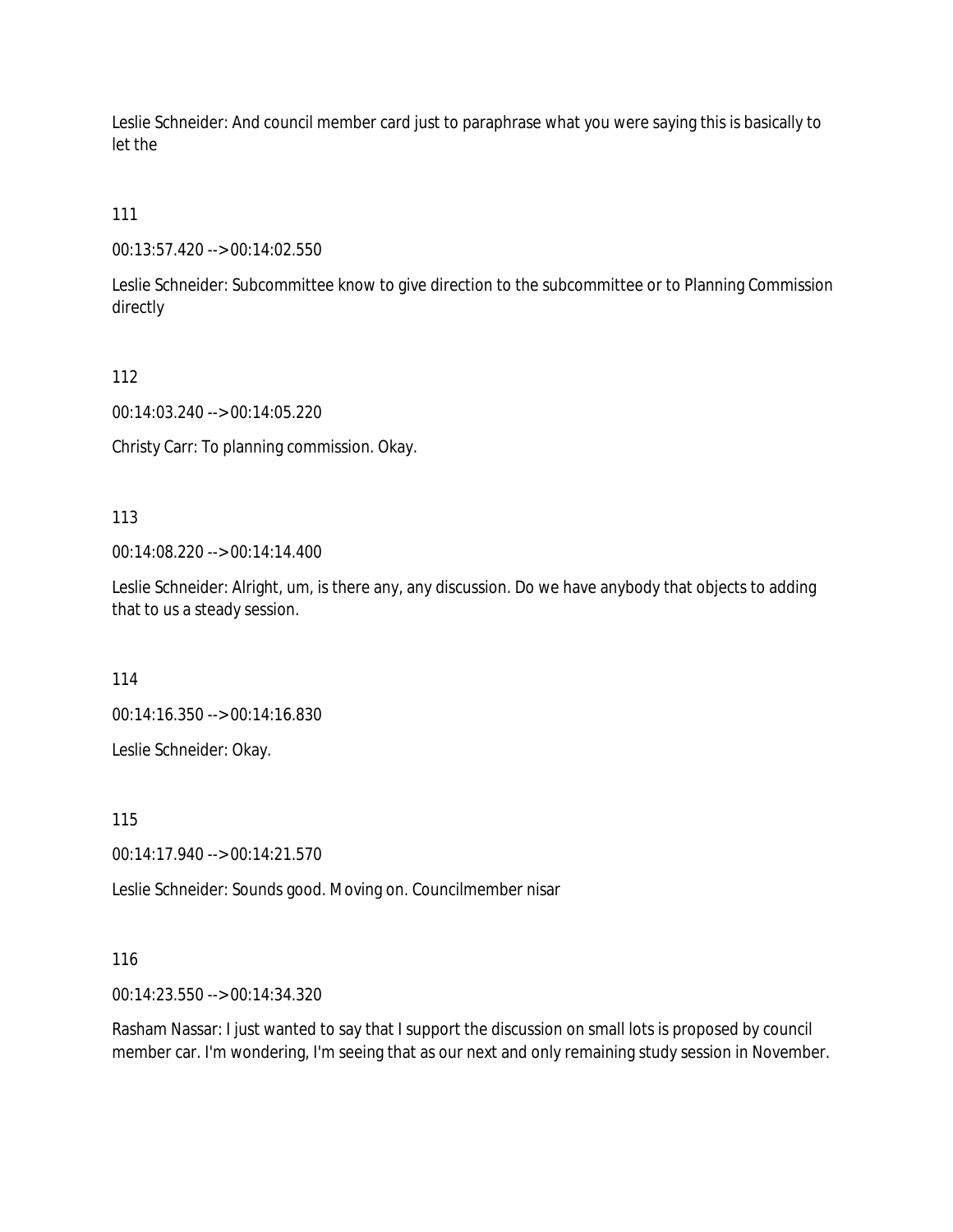00:14:34.890 --> 00:14:43.260

Rasham Nassar: Or at least as it appears in the packet. We have an STP plan update decision making framework discussion that scheduled for 16 minutes

118

00:14:45.360 --> 00:15:03.990

Rasham Nassar: Can I feel like we just had a very long sustainable transportation plan discussion that was around that same time. So I guess I'm curious why we're hosting a second one at 16 minutes. Is there, is there a quick quick explanation or just to help me understand

119

00:15:04.140 --> 00:15:15.390

Leslie Schneider: Why that well I think this next one is scheduled for Jennifer Wieland to come and talk to us directly. So this would be a fairly significant update directly from the consultant

120

00:15:17.010 --> 00:15:20.010

Leslie Schneider: And this is our chance as counsel to

121

00:15:21.180 --> 00:15:33.810

Leslie Schneider: See the progress that's being made. Ask direct questions and so forth. I at this time WOULD NOT WANT TO SUPPORT CUTTING that down any we sort of fought to get her into our study sessions on a regular basis.

122

00:15:36.570 --> 00:15:45.480

Rasham Nassar: Okay, if there's any way to have the small lots discussion on the 17th, I would be supportive of having it sooner rather than later. Just so we can get it in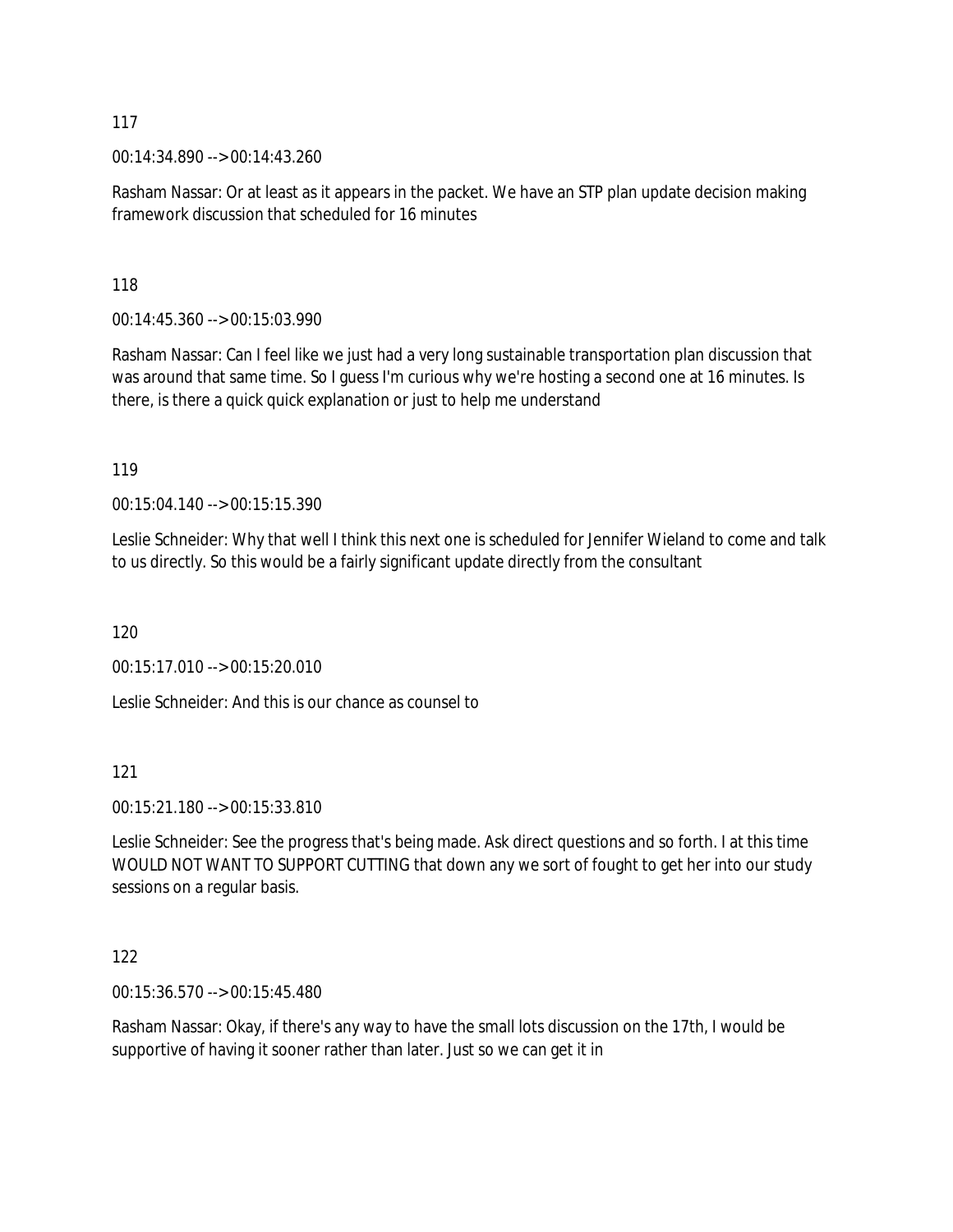00:15:45.930 --> 00:15:57.870

Rasham Nassar: And hopefully over to the planning commission if that's the outcome before the end of the year, because I know we're running on limited time here with the Council taking a break after in middle in mid December, so I'm just want to

124

00:15:58.260 --> 00:16:07.590

Morgan Smith: Well, I would also want to have a little time for staff to repair some background material if you're planning to use that study session to develop policy direction so

125

00:16:07.980 --> 00:16:15.180

Morgan Smith: That could be challenging to pull together for the 17th, but I'll certainly make a note and talk with the mayor and Deputy Mayor about it on Thursday.

126

00:16:19.650 --> 00:16:25.920

Leslie Schneider: Alright, so thank you all. I don't see it. Our hands raised. If there are no other

127

00:16:25.920 --> 00:16:33.510

Leslie Schneider: Discussions on future agendas, we're moving on to the main topic tonight, which is our budget deliberations.

128

00:16:33.960 --> 00:16:43.650

Leslie Schneider: And we have two hours, scheduled for this, it could go shorter, it could go longer. The idea being that we will come out of this with a with a strong direction.

129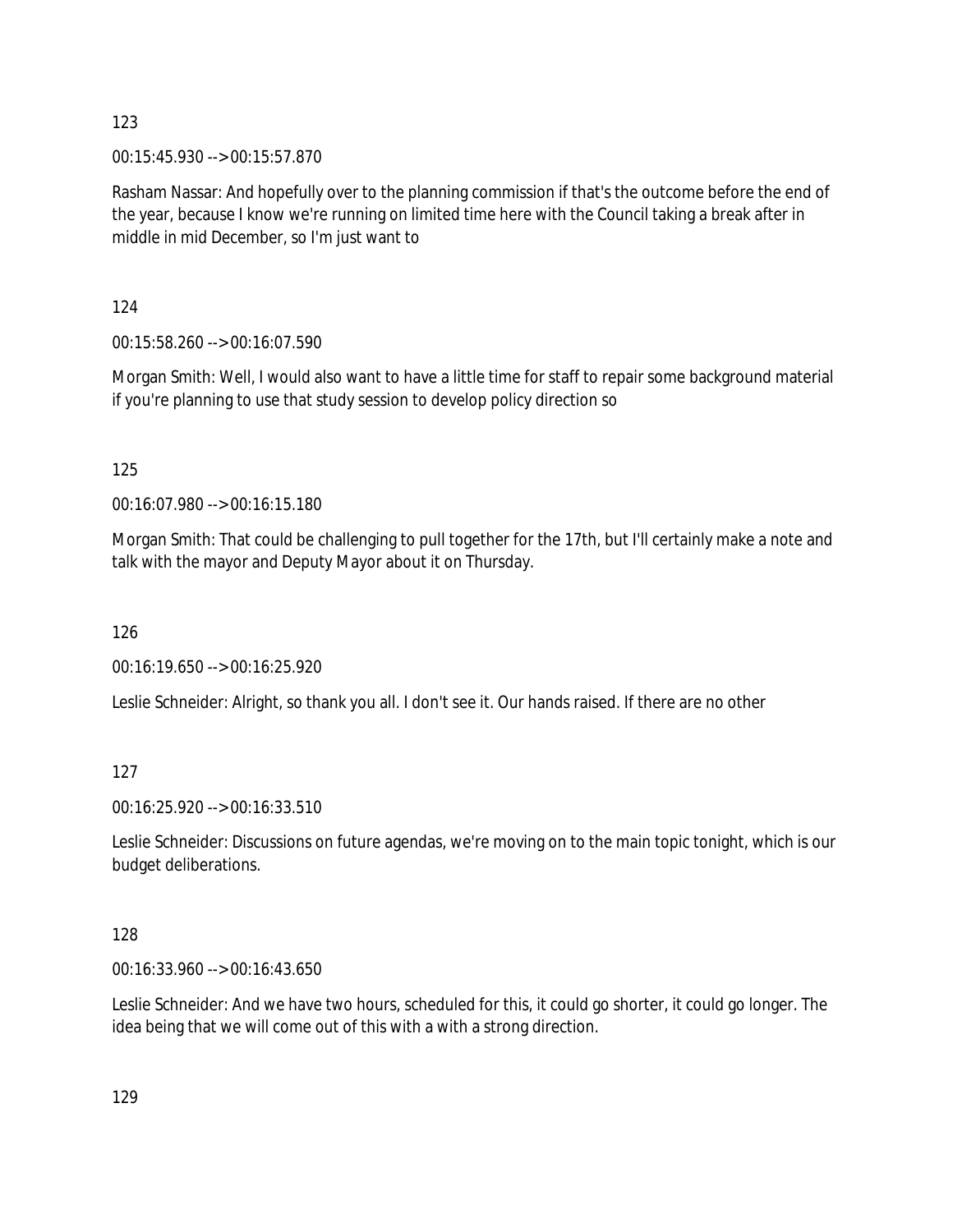00:16:44.010 --> 00:17:04.680

Leslie Schneider: We could potentially come out of this being very close to finalizing our budget, we will not finalize it tonight that is for sure, but we could come out of it pretty close to that or not. So city manager, did you want to give any further sort of framing or go to the deputy city manager.

130

00:17:05.220 --> 00:17:13.770

Ellen Schroer: If you don't mind, I'll go ahead and kick it off and then we have a number of staff here to support the discussion, the public works director, the finance director

131

00:17:14.010 --> 00:17:23.280

Ellen Schroer: The budget manager and the planning director in addition to myself in the city manager and the city attorney. So you really got pretty much everybody here um

132

00:17:23.760 --> 00:17:35.250

Ellen Schroer: We are really glad to have this time to work with you on the budget tonight. It's an important conversation. And we do hope, just as he said that will be very close to finalizing the deliberations at the conclusion of tonight's discussion.

133

00:17:35.850 --> 00:17:50.370

Ellen Schroer: There's quite a bit of information in the packet that responds to emotions that you made before and request that you made last week we have a list of all the tip projects operating budget changes a host of charts and

134

00:17:51.450 --> 00:18:00.180

Ellen Schroer: Information that we've presented in the past, and then also some pretty detailed information about the budget motions which were made last week and in prior meetings.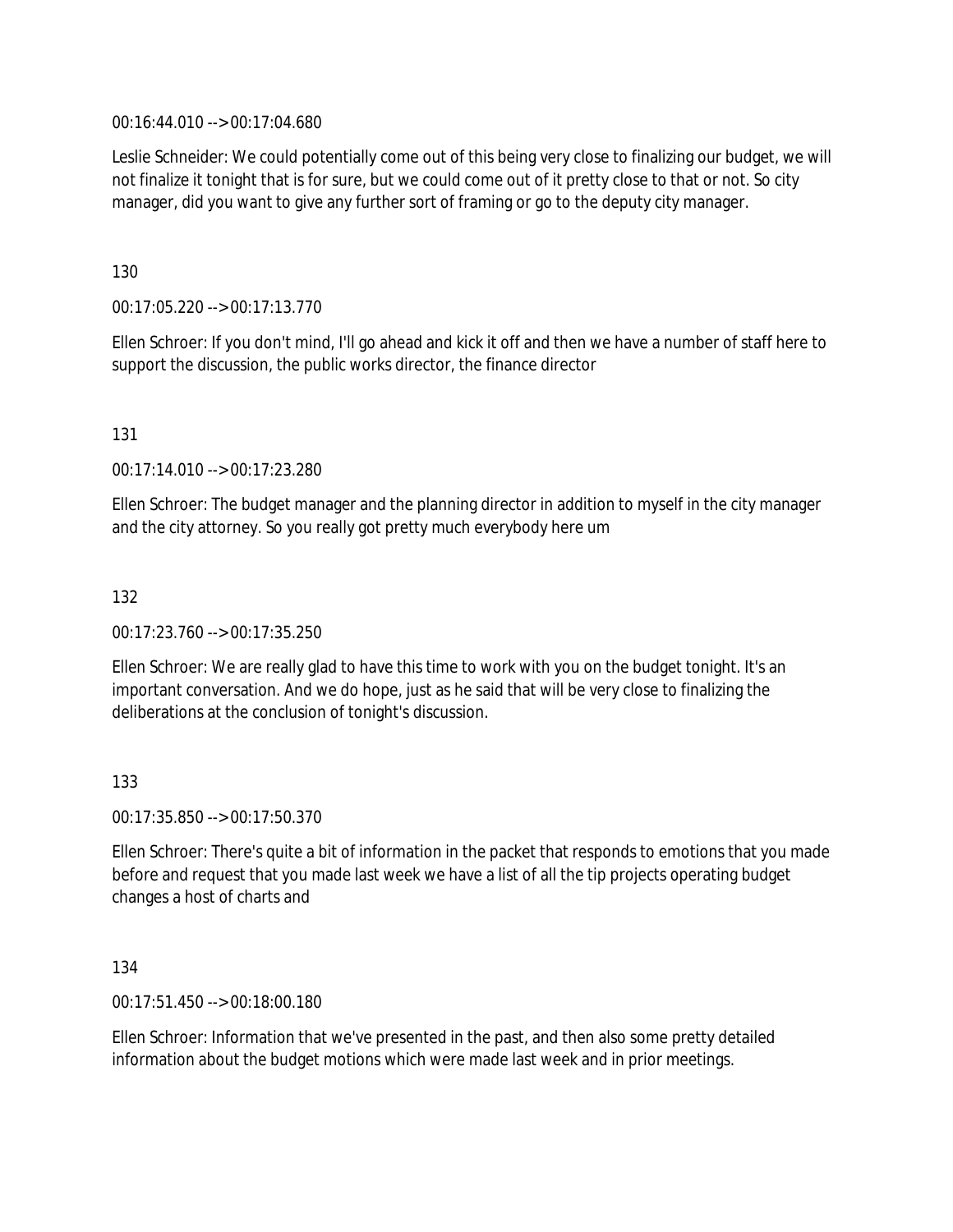00:18:00.840 --> 00:18:12.870

Ellen Schroer: Tonight, our goal is to step through all of that information with you and ideally can really get very close to completing your decision making on which of the specific changes. The majority of council members support.

136

00:18:13.530 --> 00:18:23.760

Ellen Schroer: And what this will let us do is let the staff understand the scale of the dollar changes that you have agreed to. And then we can come back next week with an analysis of that set of decisions.

137

00:18:24.840 --> 00:18:34.440

Ellen Schroer: And be ready to really work with you on to finalize the budget, we have a set of slides that we're going to try to walk through just one set and

138

00:18:35.100 --> 00:18:39.420

Ellen Schroer: We'll kind of hand off the speaking Hall. We encourage questions as we go along.

139

00:18:39.780 --> 00:18:49.800

Ellen Schroer: And as we go through each of the budget motions. We will stop and ask for a vote so that we know what the Council's preference is on, including those are not in the budget.

140

00:18:50.310 --> 00:18:57.240

Ellen Schroer: So that's, that's kind of the game plan for tonight and if there aren't any questions, I'll go ahead and share my screen and get started.

141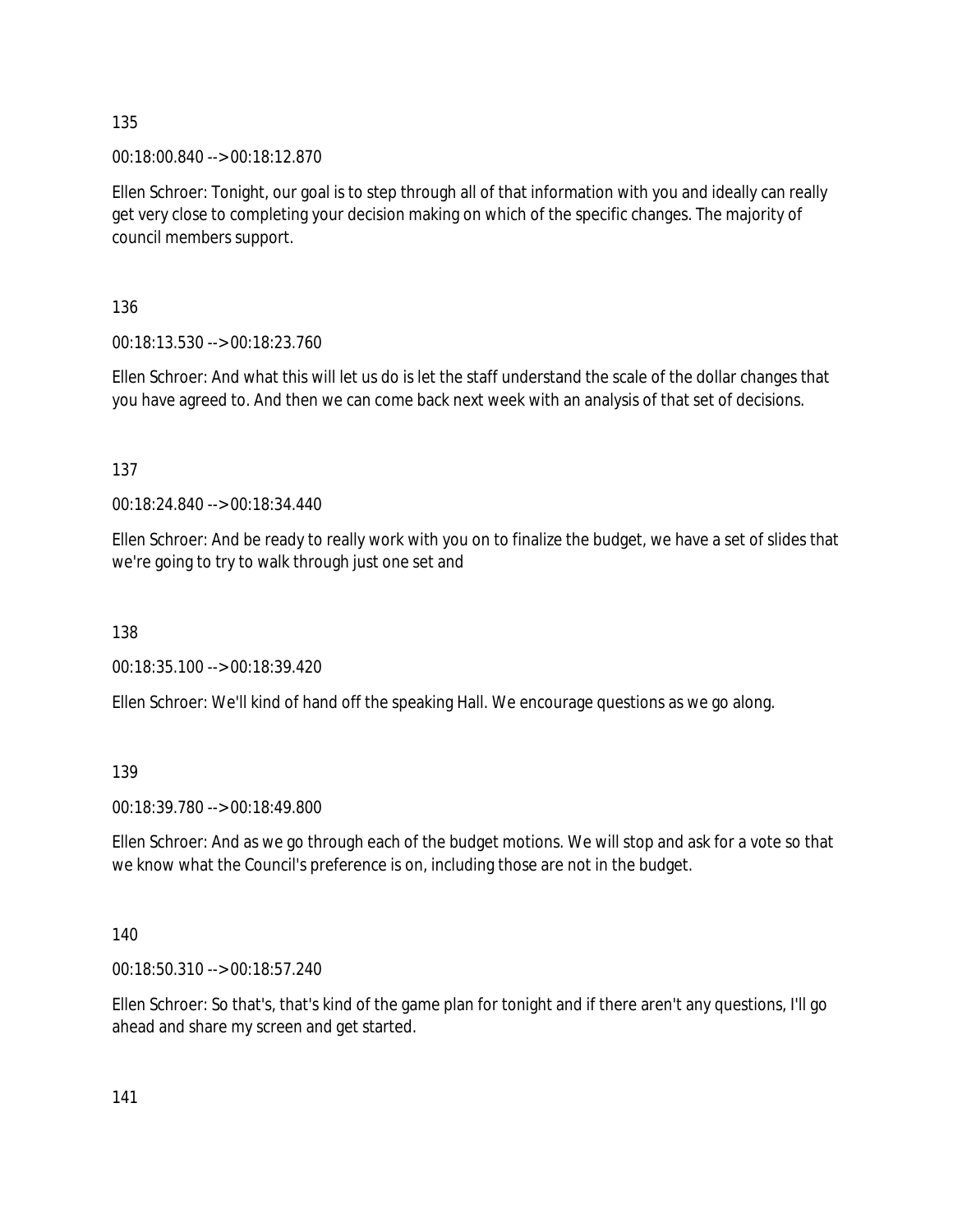00:18:59.010 --> 00:18:59.730

Leslie Schneider: That sounds great.

142

00:19:00.180 --> 00:19:02.460

Ellen Schroer: Oh, Christine tells my car.

143

00:19:05.220 --> 00:19:15.540

Christy Carr: Thanks. I was just wondering when the appropriate time is to bring up topics motions or otherwise for things that aren't currently under consideration.

#### 144

00:19:16.590 --> 00:19:27.510

Ellen Schroer: And if you could hold those until the end, we would then we can kind of work through the ones that have already been asked and then make sure to have time at the end to add any additional information that you want.

145

00:19:28.170 --> 00:19:28.740

Think that work.

146 00:19:29.970 --> 00:19:30.420 Christy Carr: Thanks.

147 00:19:31.770 --> 00:19:32.130 Christy Carr: Alright.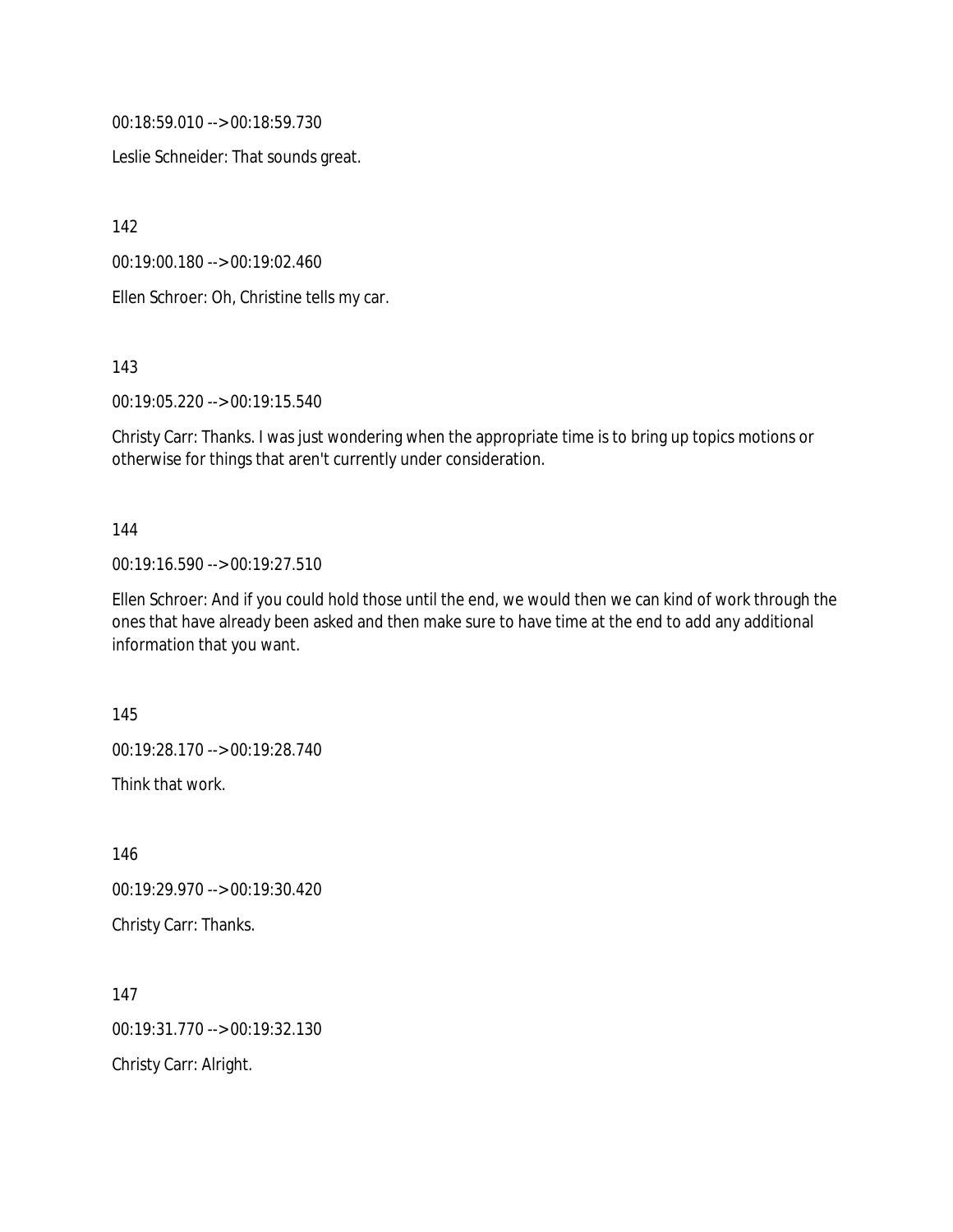00:19:32.250 --> 00:19:34.320

Ellen Schroer: I will share my screen.

149

00:19:38.880 --> 00:19:46.800

Ellen Schroer: Let me know if that looks good. Whoops, I think we're at the end. Alright, so the proposed budget deliberations tonight.

150

00:19:47.940 --> 00:19:55.380

Ellen Schroer: We'll go through the financial information and and then step through the budget motions. And so at this time I'll hand it off to Duane

151

00:19:56.460 --> 00:20:05.370

DeWayne Pitts: Okay, good evening Council Duane pits finance director. As a reminder, last week after I walk you through the sustainability charts.

152

00:20:05.700 --> 00:20:16.080

DeWayne Pitts: You requested a closer look on how the budget motions impact the charts on a year by year basis with actual dollars attached. So I want to spend just a few minutes, walking you through what that looks like.

153

00:20:17.370 --> 00:20:24.120

DeWayne Pitts: This first chart here shows you the impact of the emotions the impacts to the charts by year.

154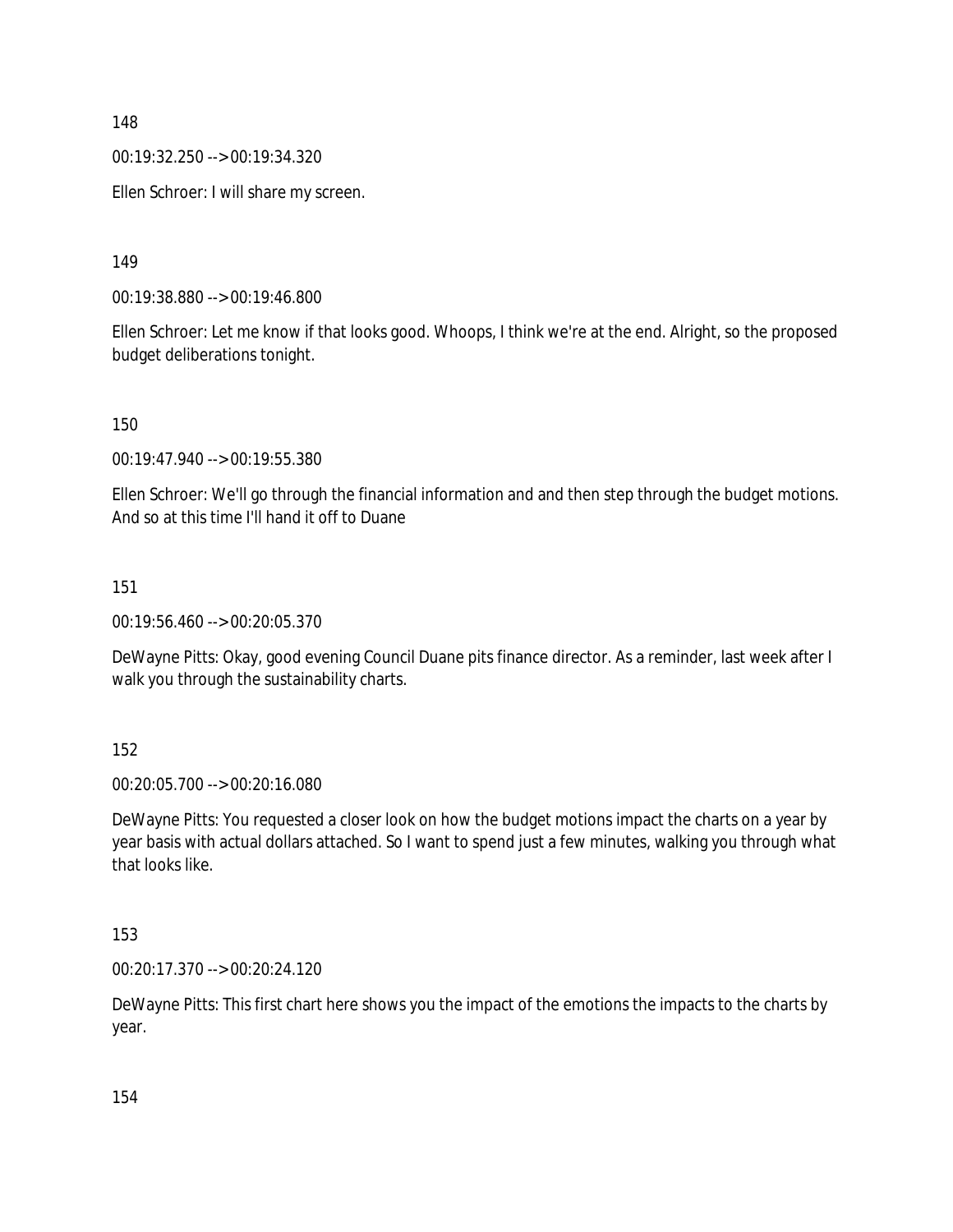00:20:24.780 --> 00:20:39.150

DeWayne Pitts: The far left column, you'll see each of the motions listed in numerical order at the top of your screen you'll see the year listed across your screen on the far right, it shows you, whether it's a one time or recurring impact to the budget.

155

00:20:40.470 --> 00:20:44.670

DeWayne Pitts: A quick key point on that and something to keep in mind as you look at the charts.

156

00:20:45.180 --> 00:20:56.670

DeWayne Pitts: The one time impacts really only effective fund balance charts, whereas the recurring impacts affect both the recurring revenue and expense line charts, as well as the fund balance charts.

157

00:20:57.630 --> 00:21:05.550

DeWayne Pitts: So below the motions, you'll see the total recurring expenses listed in total by year, as well as the one time expenses.

158

00:21:07.500 --> 00:21:20.040

DeWayne Pitts: And to the far right, the impact of those over a course of 10 years shows you \$1.9 million in recurring expenses and \$1.2 million in one time expenses.

159

00:21:20.640 --> 00:21:30.150

DeWayne Pitts: Below that gives you those two numbers added together along with the total accumulated accumulated total balances over the course of 10 years

160

00:21:30.720 --> 00:21:44.070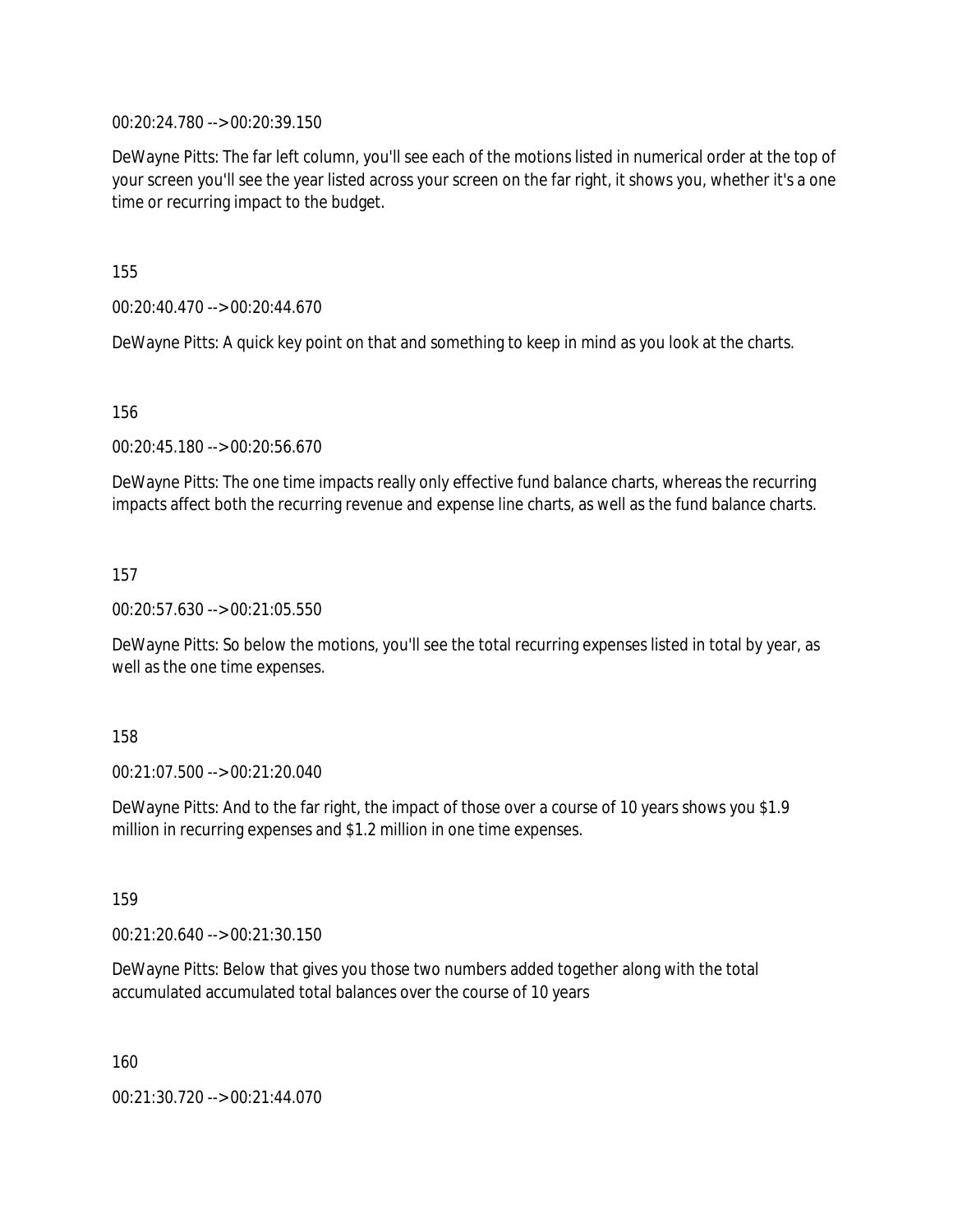DeWayne Pitts: As you probably have figured out that total recurring 1.9 million plus the one, one time cost of one point to give you the total impact over 10 years of \$3.1 million. Next slide please.

161

00:21:46.110 --> 00:21:52.890

DeWayne Pitts: So this is a pretty familiar chart to you. Now if you've seen a number of times the difference is now as counsel had requested.

162

00:21:53.280 --> 00:21:59.760

DeWayne Pitts: At the bottom of your screen you'll see actual dollars attached. So a quick reminder to our viewing audience.

## 163

00:22:00.120 --> 00:22:09.840

DeWayne Pitts: The blue bar or excuse me, the blue line represents the recurring revenues and that is shown in the first row below the chart here as recurring revenue.

164

00:22:10.680 --> 00:22:24.570

DeWayne Pitts: And the orange line is represented as a second row at the bottom of your screen. And the difference between those the recurring revenues minus the recurring expenses is shown on the final line below the chart there.

165

00:22:26.430 --> 00:22:28.650

DeWayne Pitts: As has been, excuse me, I'll go back real quick.

166

00:22:29.880 --> 00:22:37.920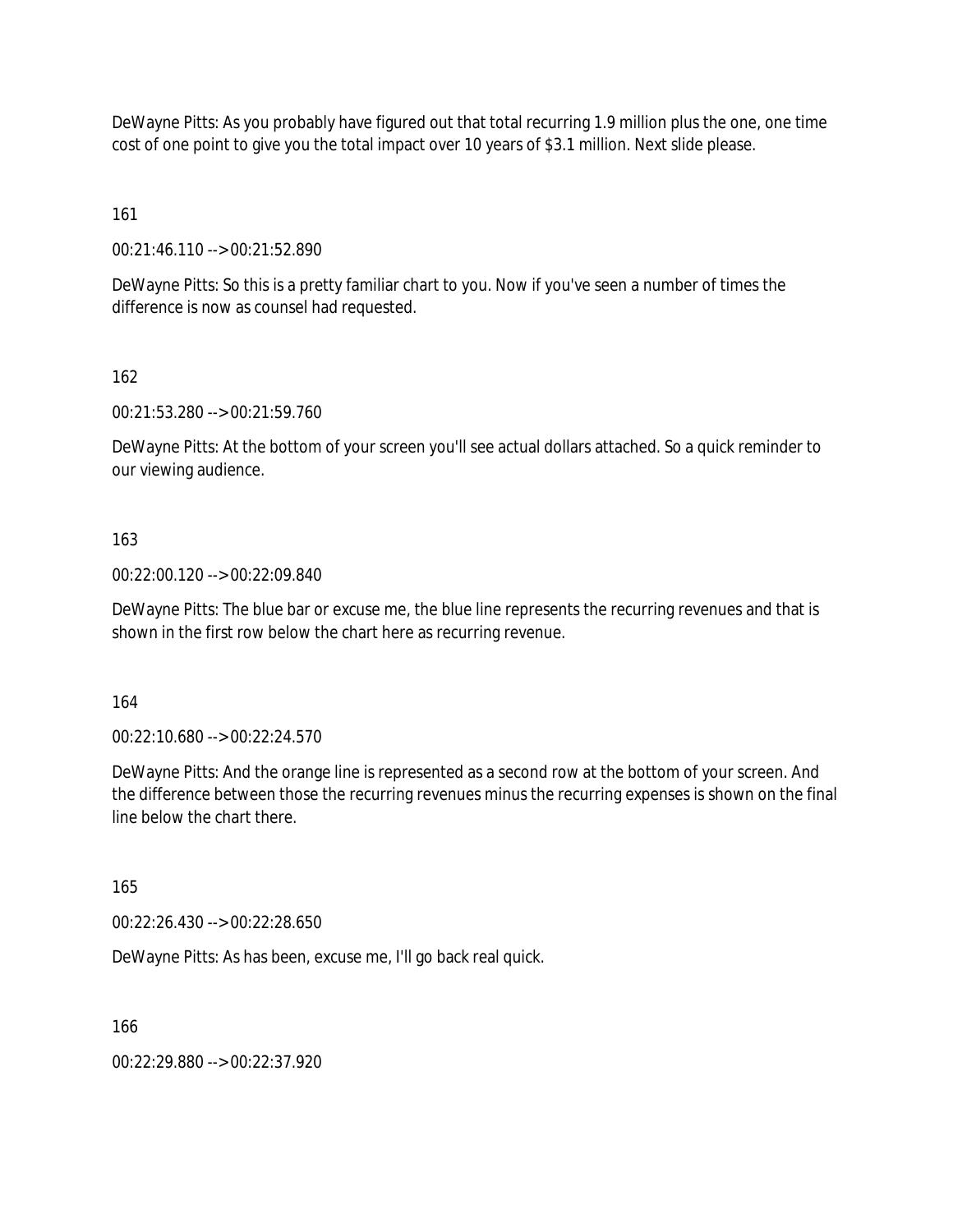DeWayne Pitts: As was mentioned before those balance all the way out through 2026 and start to go negative in 2027. Next slide please.

167

00:22:39.960 --> 00:22:53.940

DeWayne Pitts: Okay, again, this is we talked about this the last couple of weeks. This is the revised chart, along with the transportation benefit fun revenue of \$600,000 a year as the result of the Supreme Court overruling I 976

168

00:22:55.110 --> 00:22:59.490

DeWayne Pitts: At the bottom of your screen, as we just talked about. You can see the actual dollars attached

169

00:23:00.300 --> 00:23:14.670

DeWayne Pitts: And what that represents, in terms of dollars and cents. Over the course of 10 years and the balances remain positive, all the way from 2021 all the way through 2029 going negative starting in 2013

170

00:23:16.080 --> 00:23:16.830

DeWayne Pitts: Next slide please.

171

00:23:18.360 --> 00:23:23.670

DeWayne Pitts: So finally, when we add the transportation benefit fun revenue, along with the 10 motions.

172

00:23:24.570 --> 00:23:32.190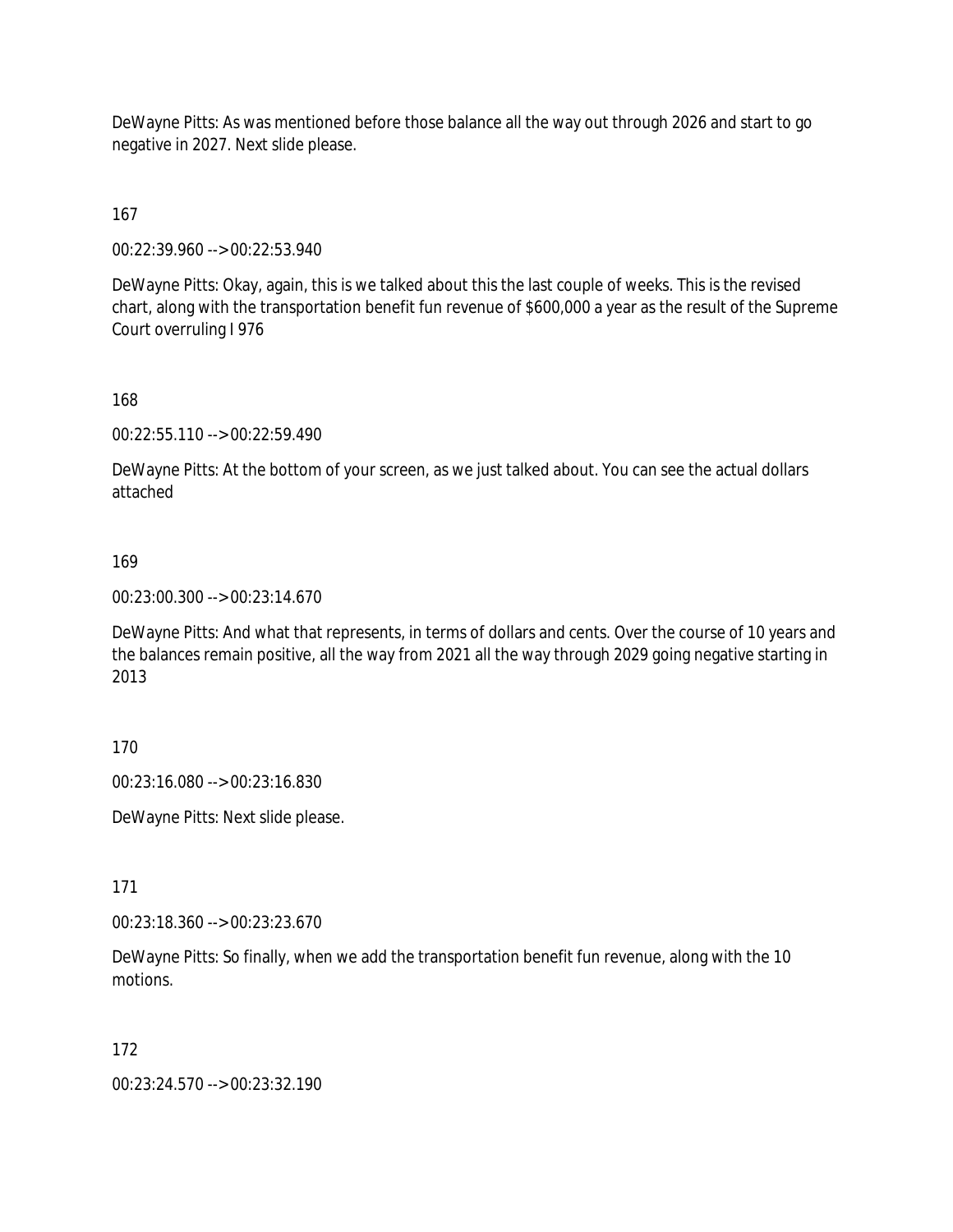DeWayne Pitts: You can see the impact out at the bottom of your screen. One quick point of reference that I want to point out to you.

173

00:23:32.670 --> 00:23:43.740

DeWayne Pitts: Is it looks a little odd in 2027 work shows and negative balance of 100,000 and goes positive again in 2028 before it goes negative again in 29. And the reason for that.

174

00:23:44.100 --> 00:24:00.180

DeWayne Pitts: Is that at the end of 27 there's a debt to the tune of about \$300,000 a year that has paid off and is no longer being paid starting in 2028 and that's what causes the balance to go positive before it goes negative again in 2029. Next slide please.

175

00:24:01.200 --> 00:24:09.450

DeWayne Pitts: And finally we come to the fund balance charts at the bottom of your screen. I will walk through how these bars correspond to the rose at the bottom of your screen.

176

00:24:09.960 --> 00:24:19.650

DeWayne Pitts: The blue bar, as has been pointed out before, is what the proposed budget looks like and that you can see at the bottom of your screen in the very first row there.

177

00:24:21.090 --> 00:24:23.070

DeWayne Pitts: The gray bar represents the

178

00:24:24.330 --> 00:24:31.650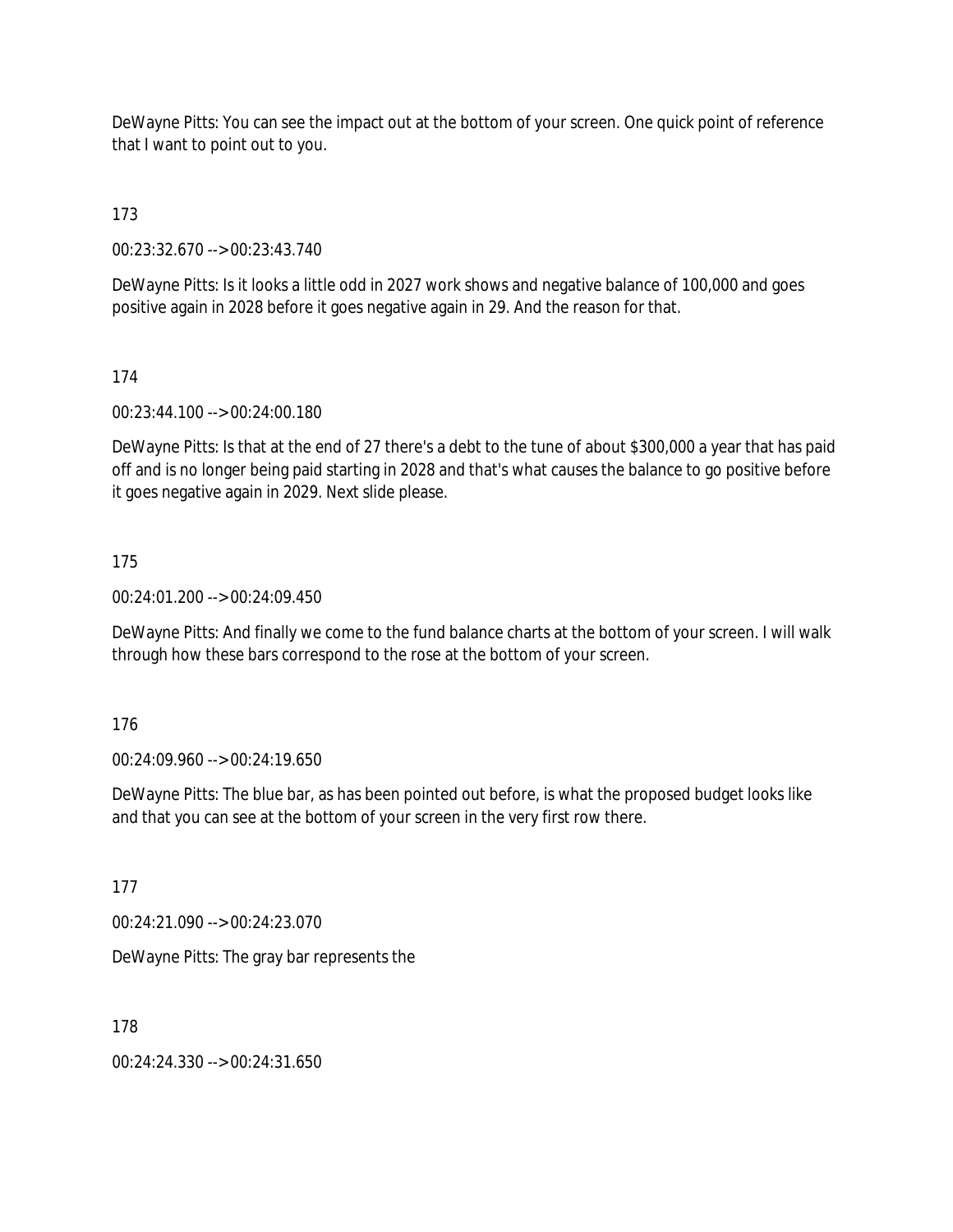DeWayne Pitts: Packs without any emotions attached to them and that is represented by the third line here, the second row.

179

00:24:32.070 --> 00:24:42.630

DeWayne Pitts: Above that is actually the orange line that goes across your screen, which represents the policy reserves and finally we get to the impact of the

180

00:24:43.320 --> 00:25:03.060

DeWayne Pitts: I 976 plus the motions, as shown in the green bar and that can be seen on the down at the bottom there at the on the fourth line and the final row at the bottom of your screen represents the difference between the ending fund balance with emotions.

181

00:25:04.440 --> 00:25:16.920

DeWayne Pitts: And the reserve bounces and Elena, if you could scroll down just a little bit. I can't quite see the negative balance at the bottom least on my screen. Maybe I just

182

00:25:21.570 --> 00:25:22.590

Ellen Schroer: I can see it online.

183

00:25:22.890 --> 00:25:34.020

DeWayne Pitts: Oh, shoot. Well anyways, um, the bounces go negative, starting in 2028. Excuse me. Okay. Next slide please.

184

00:25:35.100 --> 00:25:43.260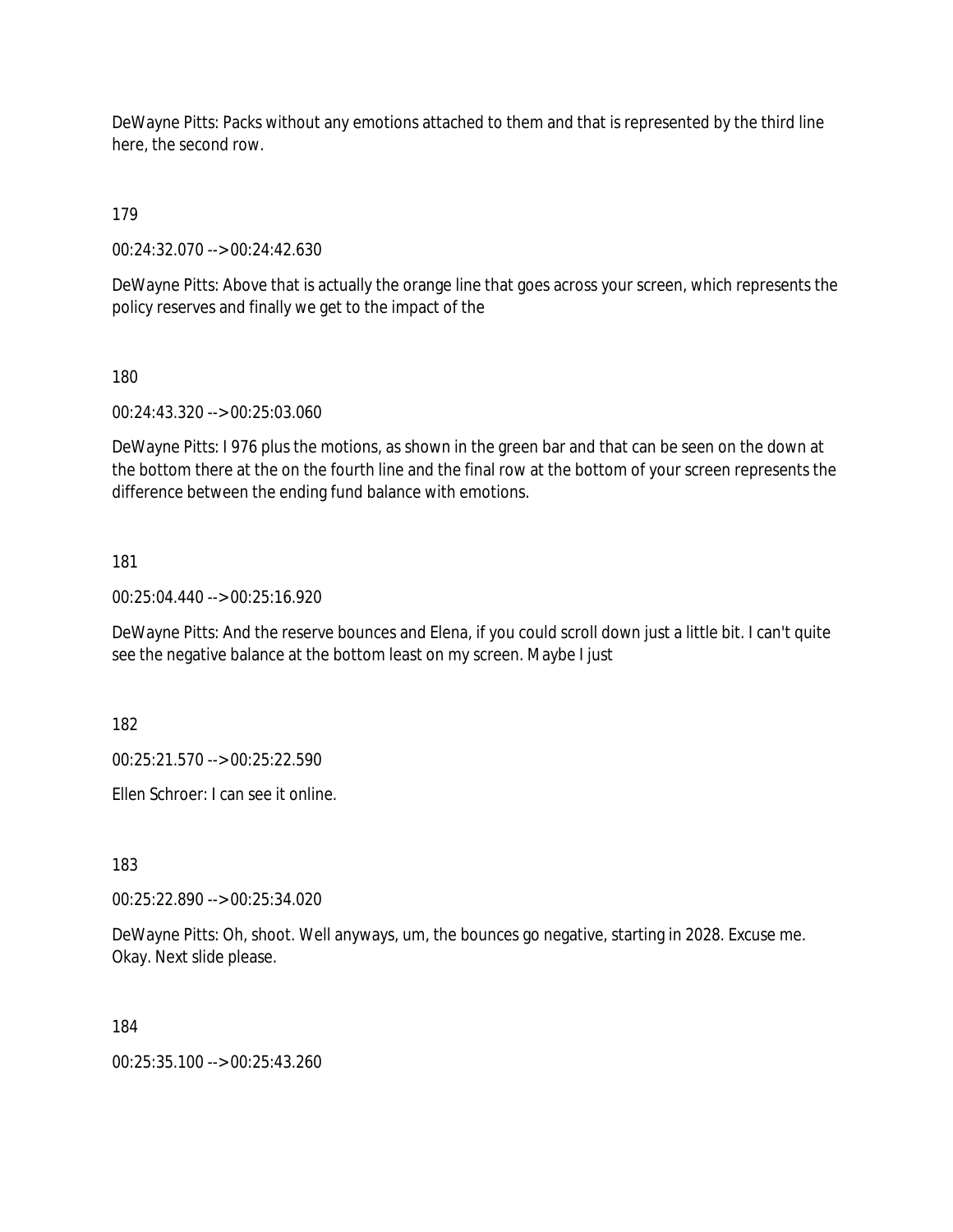Ellen Schroer: Right, and so I'm just these next two slides just present the budget changes that were considered as

# 185

00:25:44.700 --> 00:25:57.840

Ellen Schroer: As they result or as they affect positions positions and staffing are the way that the city does its work and so wanted to highlight for you to fact that as we develop the budget. We thought long and hard about the staffing

## 186

00:25:58.350 --> 00:26:09.390

Ellen Schroer: On these are the list of positions that we considered adding or removing with on the right hand side, the decisions. So you can see that there are two positions which were added in the

## 187

00:26:09.810 --> 00:26:23.340

Ellen Schroer: In the budget. These are new positions five positions which have been removed in the budget and all of these are existing positions and the decision to remove them was a hard one. It represents the real

## 188

00:26:24.390 --> 00:26:31.200

Ellen Schroer: A real change to the way that we do our work and creates some difficulties or challenges in terms of getting work done.

## 189

00:26:32.070 --> 00:26:49.020

Ellen Schroer: But we felt that in the time or we knew that in a time of budget contraction. We needed to reduce our staffing in order to provide you with a balanced budget. And then finally ended the last one on this chart is a position which we considered adding but didn't because of budget limitations.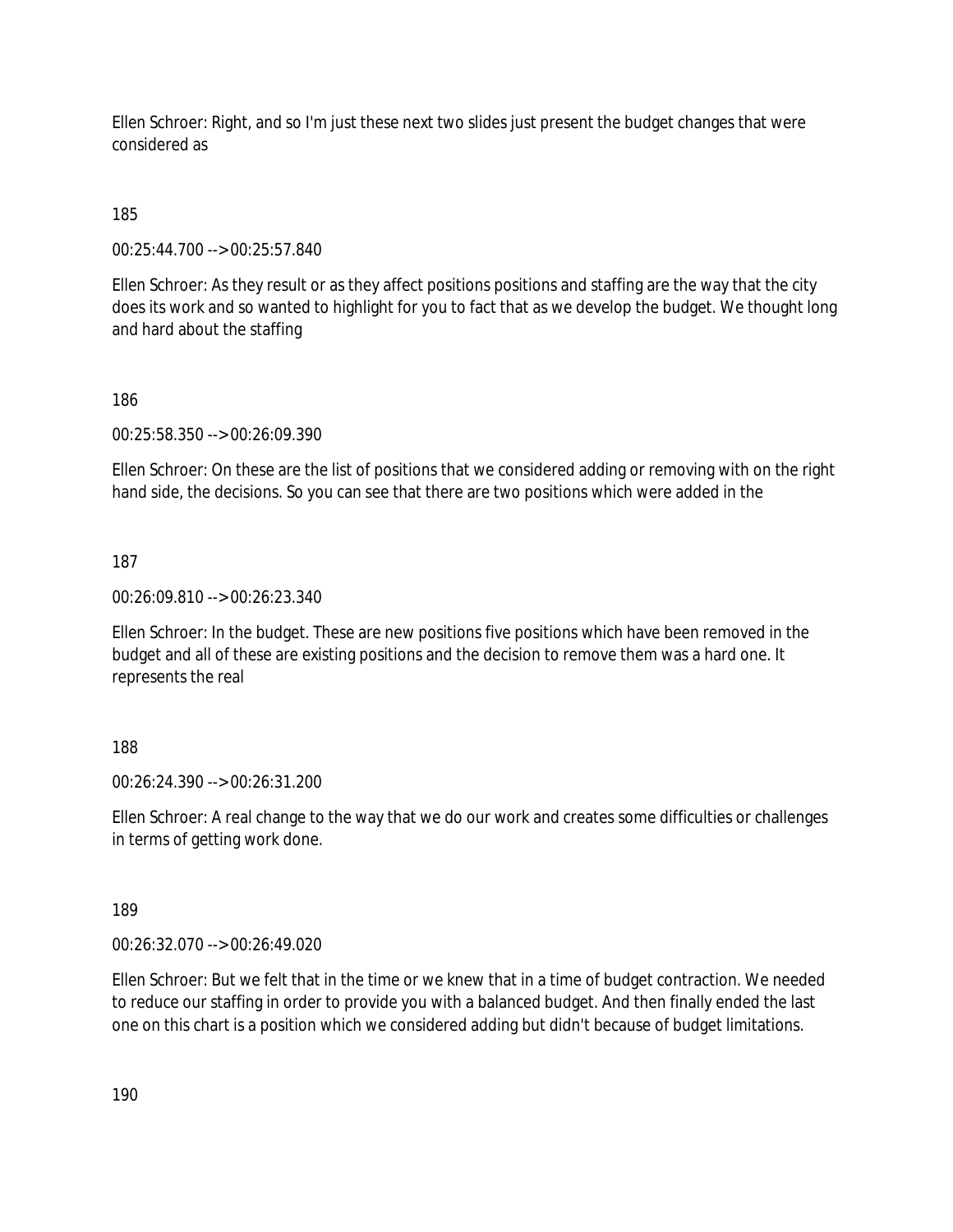00:26:52.110 --> 00:27:00.570

Ellen Schroer: The next slide is a set of positions that Council has suggested adding the top three are ones which were developed during your budget considerations in the

191

00:27:01.080 --> 00:27:11.460

Ellen Schroer: In March, and then again in June and then the bottom three our positions which you have considered through your budget motions either adding or removing from the city staffing

192

00:27:13.230 --> 00:27:27.360

Ellen Schroer: So with this context. Now we'll step through the budget motions. The first set are in public works and public public works director Chris. Where's the key is ready to take the next set of slides. And again remember

193

00:27:28.380 --> 00:27:38.250

Ellen Schroer: When we conclude the discussion of the emotion, we'd like you to actually take a vote so that we can record those and understand councils support for these face suggestions.

194

 $00.27:41.010 -> 00.27:47.370$ 

Chris Wierzbicki: gaming console Chris was making public works director. I can't see all of you. So I might assume some nodding heads that you can hear me.

195

00:27:49.800 --> 00:27:55.320

Chris Wierzbicki: Helen, do we want to stop here at all and answer any questions about this previous part. Before we move on, or should we just keep going.

196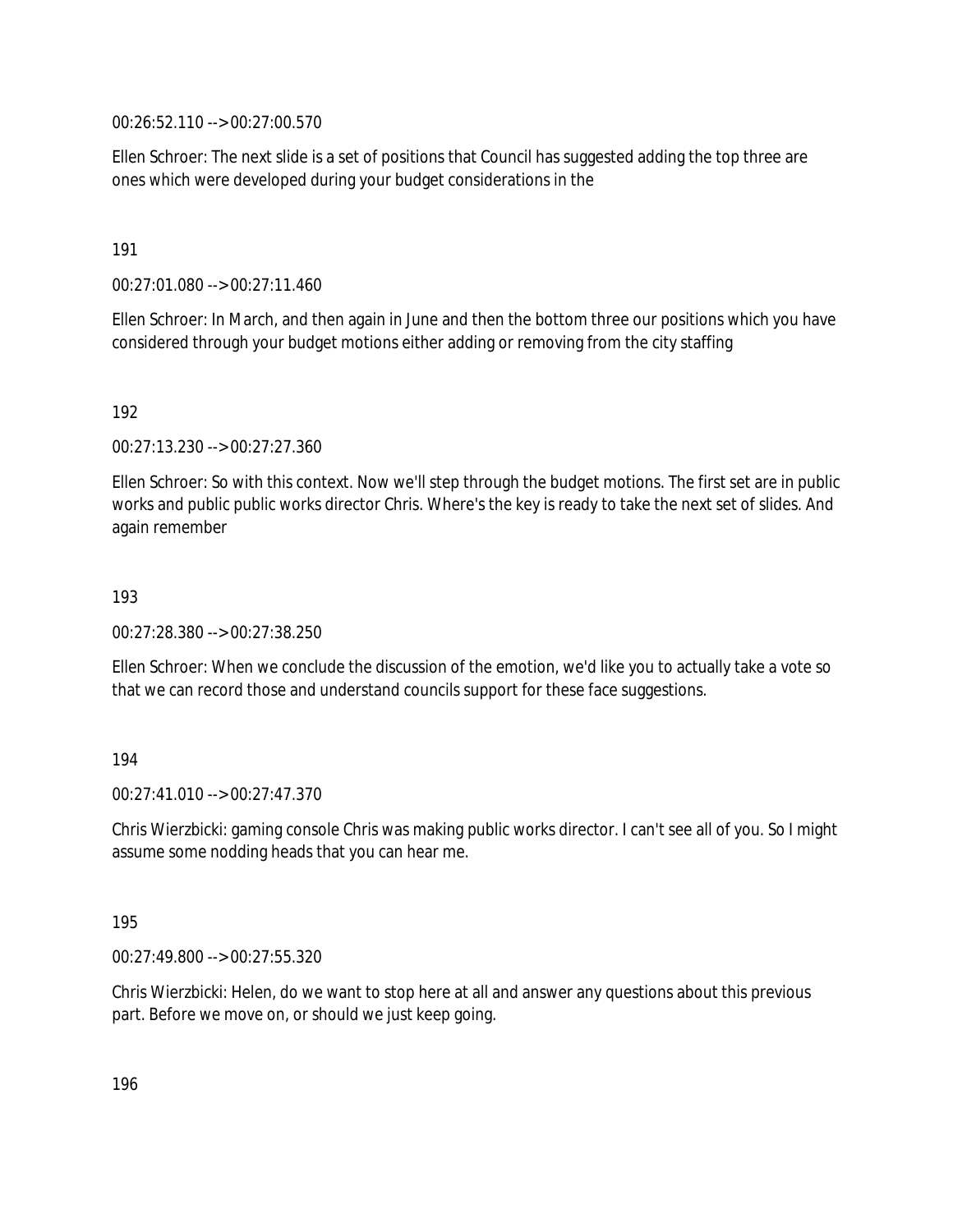00:27:55.980 --> 00:27:59.460

Ellen Schroer: And certainly if there are questions we'd be I'd be happy to take them. Thanks, Chris.

197

00:28:02.220 --> 00:28:04.410

Leslie Schneider: I don't see any hands raised at this time.

198

00:28:05.460 --> 00:28:06.510

Chris Wierzbicki: Okay. Just thought I'd check

199

00:28:06.960 --> 00:28:07.980

Leslie Schneider: I appreciate it. Thank you.

200

00:28:09.090 --> 00:28:21.660

Chris Wierzbicki: OK, so the budget motions, start with this one. And I'm going to follow a similar format and discussing these I'll just give you a brief summary of what the motion was and then some

201

00:28:22.230 --> 00:28:36.330

Chris Wierzbicki: points of discussion and then we'll open it up for conversation with full council. So this first one is SEO trail extension, the summary of the motion was to add \$200,000 for planning and design for the St. Joe trail and

202

00:28:37.530 --> 00:28:43.770

Chris Wierzbicki: I included a photo here that shows generally the location that we're talking about the alignment is still to be determined, but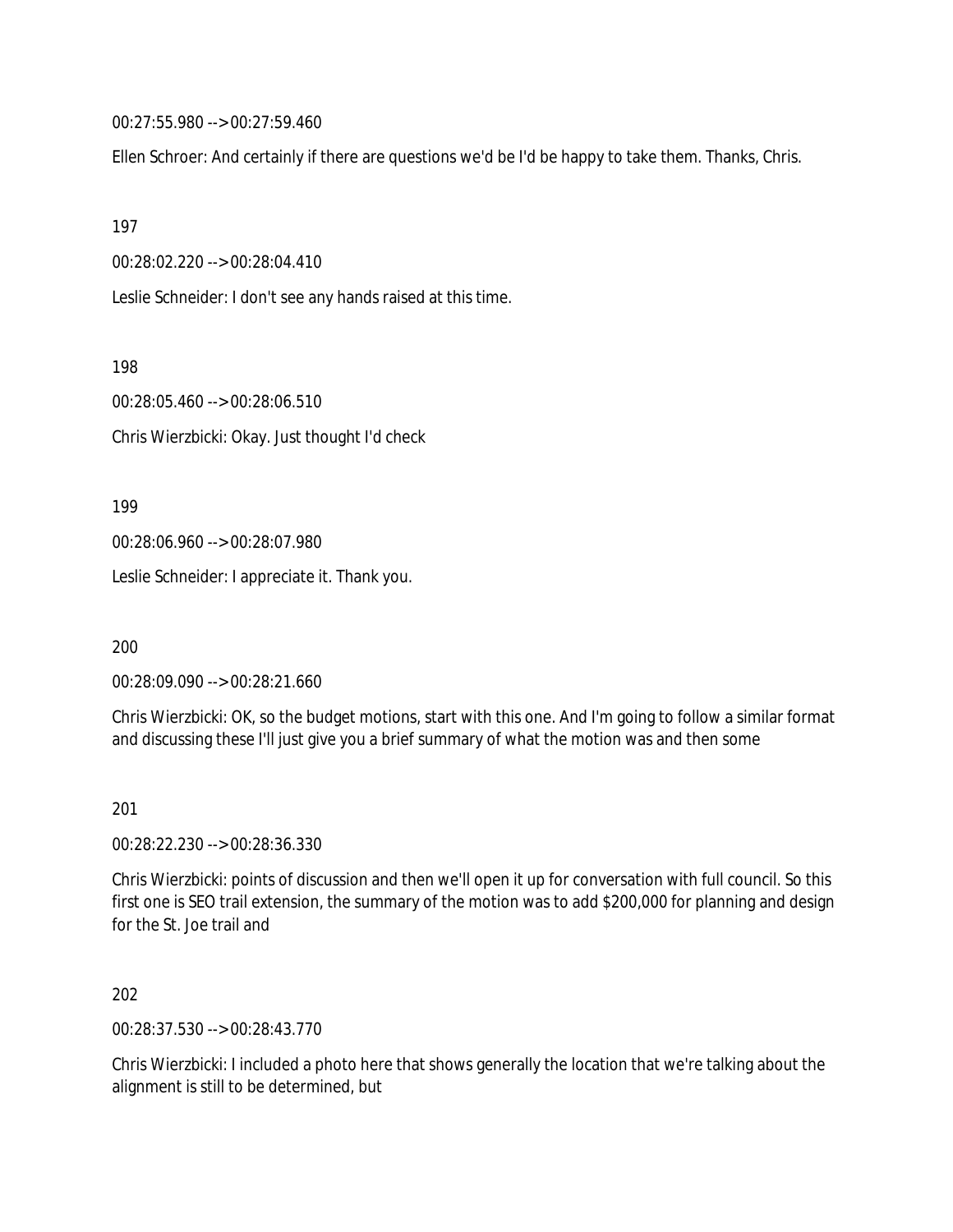00:28:43.920 --> 00:28:50.430

Chris Wierzbicki: Generally, we're talking about from the northern end of the Wisconsin trail, which you can see all the way down the bottom there at the end of the solid yellow line.

204

00:28:51.210 --> 00:29:05.340

Chris Wierzbicki: Continuing north, all the way up to sportsman club robe, and then I included a what I'm calling a spur trail into the copper top and towards the schools, there may be other spur connections to other points along the way, depending on how the alignment shakes out.

205

00:29:06.510 --> 00:29:10.680

Chris Wierzbicki: But as we discussed this \$200,000 would be essentially

206

00:29:11.790 --> 00:29:16.710

Chris Wierzbicki: Used for a very high level design what I'm calling a 15% design of the of the trail.

207

00:29:17.130 --> 00:29:30.000

Chris Wierzbicki: It would essentially help to nail down some alternatives for the alignment identify any property acquisitions or easements that would be necessary to fulfill that alignment and start to narrow in on what the cost of the project would be

208

 $00.29.31.410 -5.00.29.42.210$ 

Chris Wierzbicki: There were some emails from council members earlier this week about environmental impacts of the trail, and I would suggest that if this motion moves forward that we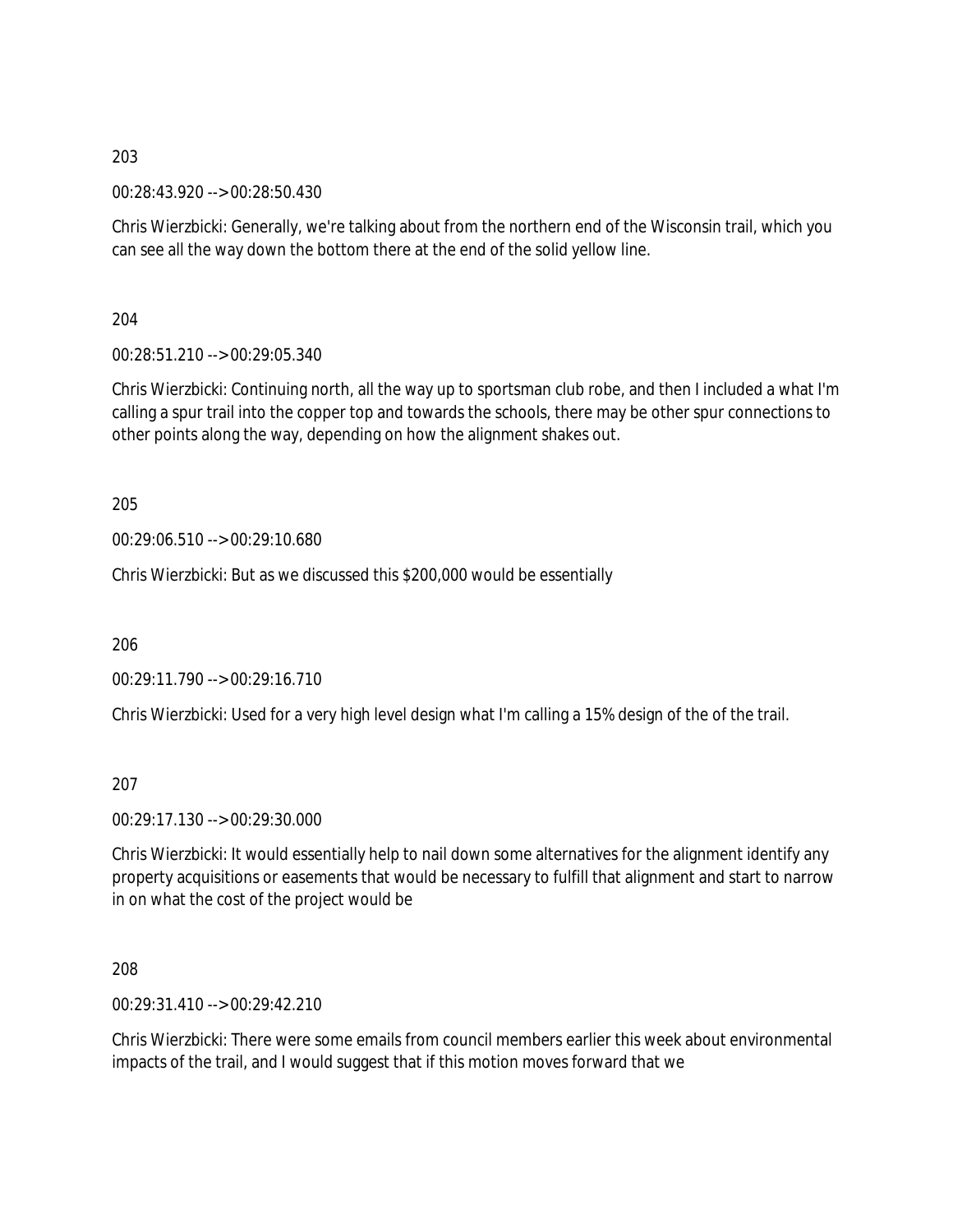00:29:43.050 --> 00:29:54.420

Chris Wierzbicki: Identify what some alternatives for the alignment are and what those environmental impacts are so that the kind of in an informal way so that the Council can discuss those impacts and choose and alignment that they

210

00:29:56.580 --> 00:30:07.500

Chris Wierzbicki: That you know it has the least impact of that they think is the most suitable I would propose that we start doing this kind of in mid to late 2022 that's mostly because of the

211

00:30:09.750 --> 00:30:20.790

Chris Wierzbicki: The resources we have for a project for managing a project like this which which is significant. So, so that's all I have to say about this one. And I guess we're going to open it up to conversation at this point.

212

00:30:24.570 --> 00:30:27.540

Leslie Schneider: Great, thank you very much, Chris. Councilmember nisar

213

00:30:28.590 --> 00:30:40.620

Rasham Nassar: Yeah, I'd like to, I'd like to make some comments. But before I do, could I just ask a question. And I, and I guess that this, this question would be to you, Mayor because you are the one that proposed.

214

00:30:41.130 --> 00:30:51.300

Rasham Nassar: This motion. And the question is, why is this being extracted from the work on the sustainable transportation plan and presented to us in the budget.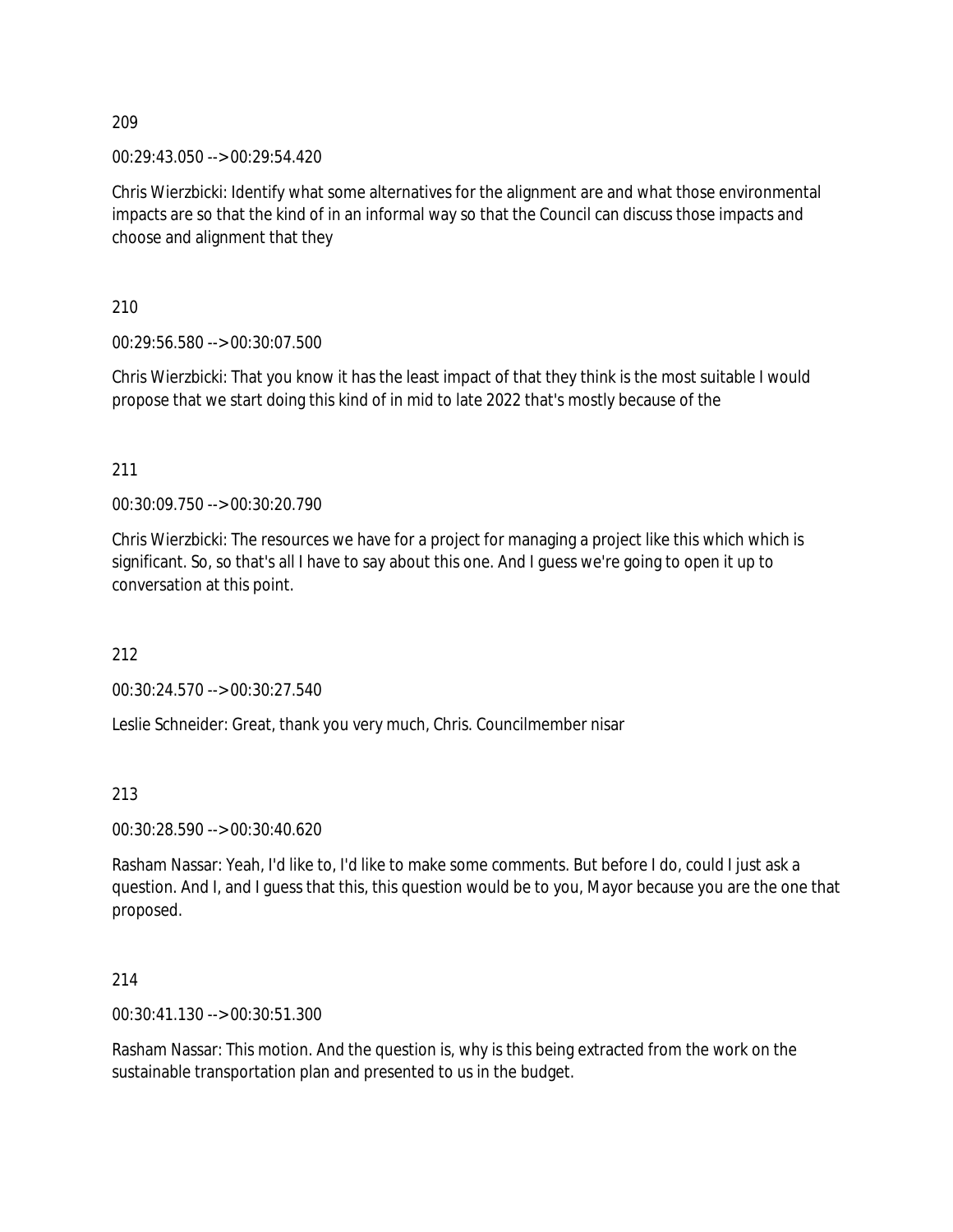00:30:51.840 --> 00:31:04.050

Rasham Nassar: Why not it fit or why doesn't it fit into the work of the sustainable transportation plan and coming and it's coming out of that as a product or recommendation out of the plan.

216

00:31:05.340 --> 00:31:08.250

Leslie Schneider: Yeah, that's a great question. Um, so

217

00:31:10.710 --> 00:31:13.650

Leslie Schneider: I guess the way that I would answer that is that this

#### 218

00:31:15.930 --> 00:31:32.790

Leslie Schneider: Is the, the more or less route of the SEO, which is not nailed down in any precise way is a backbone of what what would be coming off of the SEO. And so the reason for doing it now as opposed to waiting for six months from now, is that

#### 219

00:31:34.590 --> 00:31:39.660

Leslie Schneider: Contrary to what the planning director just said we could start getting to work on it.

#### 220

00:31:40.680 --> 00:31:45.780

Leslie Schneider: Such that we would be able to be in a great place for getting

## 221

00:31:47.610 --> 00:32:03.900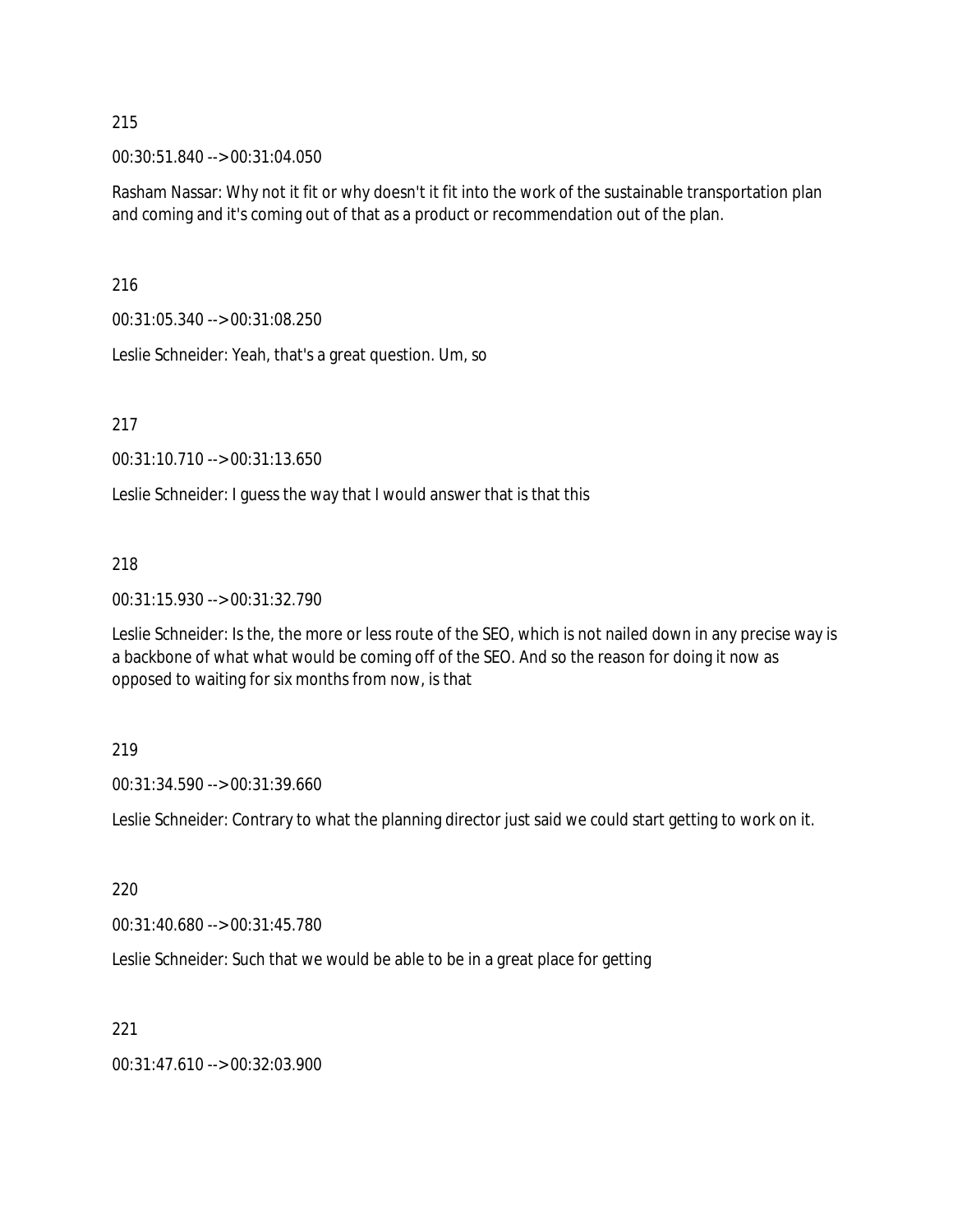Leslie Schneider: You know, this would be a very expensive trail, more than likely, and we would be able to get be in a good position to get grants for it, though a lot of the work would be done to make us very competitive for grants. So that was going to be one of my questions back to the

222

00:32:05.550 --> 00:32:22.410

Leslie Schneider: Going back to Chris. Where's Vicki with regards to pushing this off into 2022, it seems to me like that would then miss are the the cycle for the grants. I mean, I'm sure there's probably more than one grant cycle but

223

00:32:24.030 --> 00:32:34.590

Leslie Schneider: I was hoping I think that there's sort of a mid year 2022 grant cycle that we would hopefully be prepared and good to go on. Is that what what's your thought on that.

224

00:32:36.960 --> 00:32:38.010

Chris Wierzbicki: Is that question to me, man.

225

00:32:38.280 --> 00:32:39.840

Leslie Schneider: Yeah, I'm sorry. Yes, question.

226

00:32:42.090 --> 00:32:42.870

Chris Wierzbicki: There are certainly

227

00:32:44.400 --> 00:32:49.500

Chris Wierzbicki: Recurring grant cycles, I believe there is another regional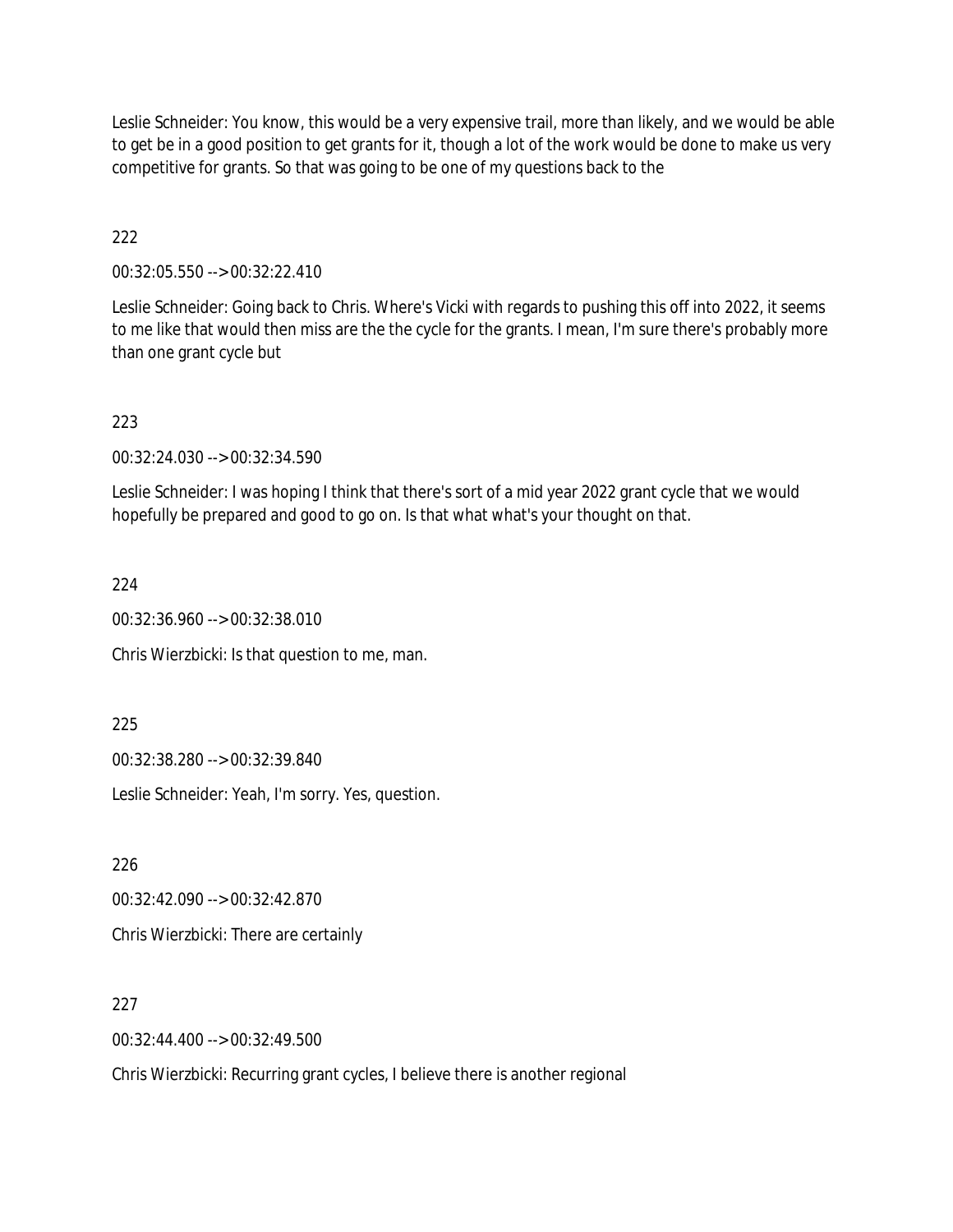00:32:51.240 --> 00:32:55.080

Chris Wierzbicki: pot of money that would be available around that time mid 2022

229

00:32:56.880 --> 00:33:03.270

Chris Wierzbicki: The challenge we have is is identifying resources internally to manage this project we were pretty

### 230

00:33:04.140 --> 00:33:15.900

Chris Wierzbicki: You know, the staff we have is in the projects we have our are well matched right now. So I think if you decide to move forward with this. I think one of the things we would propose to come back to you with at the next Council meeting is some

231

00:33:16.980 --> 00:33:21.840

Chris Wierzbicki: You know impacts or other considerations about how we might accomplish the work that you want to do so.

232

00:33:22.470 --> 00:33:26.460

Rasham Nassar: I'll leave it at this point night finish my i'd like to finish my comments.

233

00:33:26.460 --> 00:33:26.760

Leslie Schneider: Okay.

234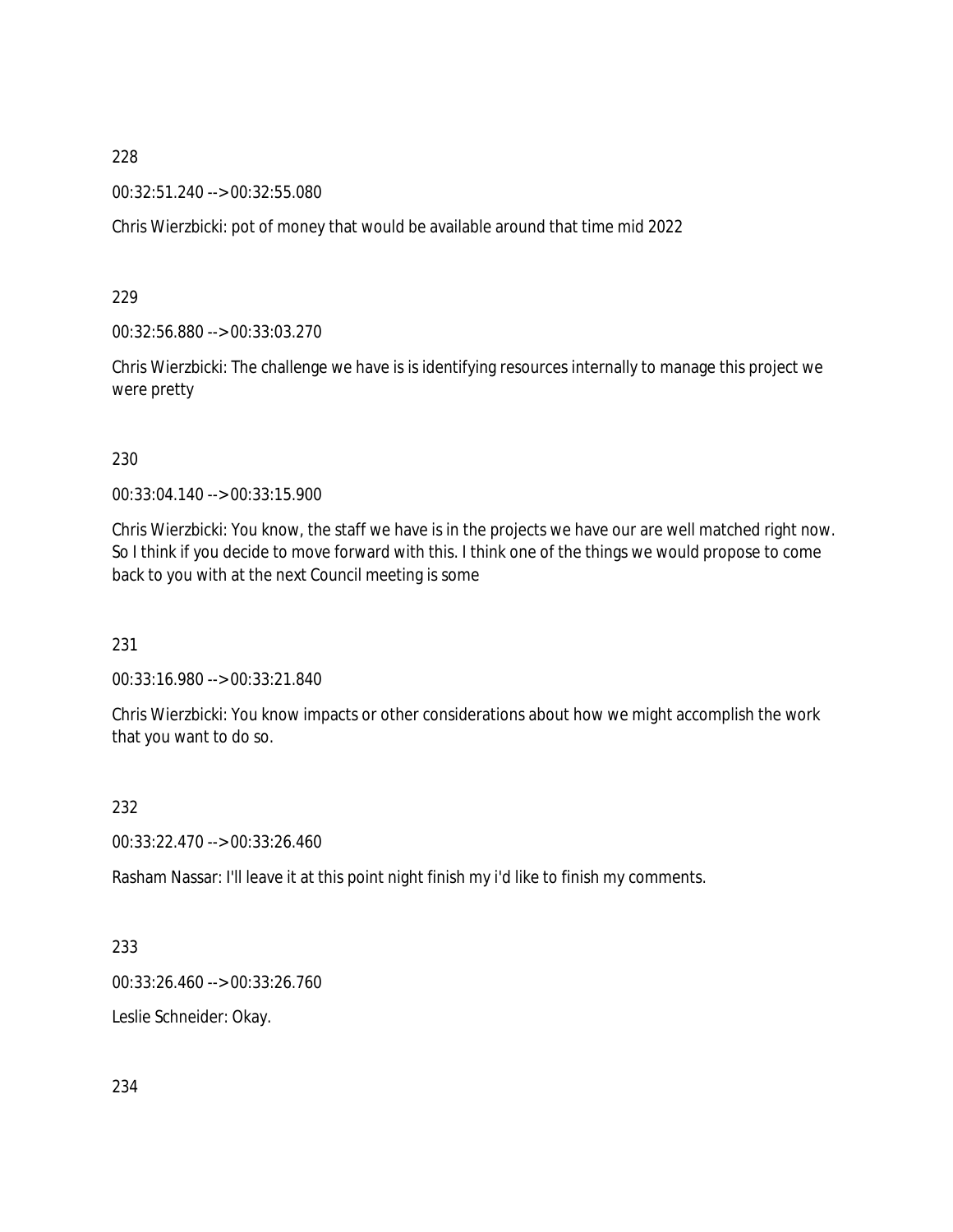00:33:27.360 --> 00:33:28.440

Rasham Nassar: Thank you so

235

00:33:30.300 --> 00:33:38.040

Rasham Nassar: And I said this before, I really appreciate you, be you, bringing this forward. I know you'd be a relentless advocate for non motorized

236

00:33:38.700 --> 00:33:47.070

Rasham Nassar: Transportation, so I certainly don't fault, this proposal one bit. But in reflecting on it I I'm my attention is drawn back to

### 237

00:33:48.030 --> 00:33:56.910

Rasham Nassar: When the Council had on its list of priorities the St. Joe as a whole. And the reason that the Council had it.

#### 238

00:33:57.750 --> 00:34:09.570

Rasham Nassar: Placed as a priority was in response to the community backlash from the initial segment of the St. Oh, and there were some issues with that.

239

00:34:09.990 --> 00:34:26.730

Rasham Nassar: And not to critique the project at all, but the community response was so strong that the Council in 2018 decided, hey, we need to take this as to thing as it as it as an entire piece because it is being it is inevitably proposed.

240

00:34:27.030 --> 00:34:39.600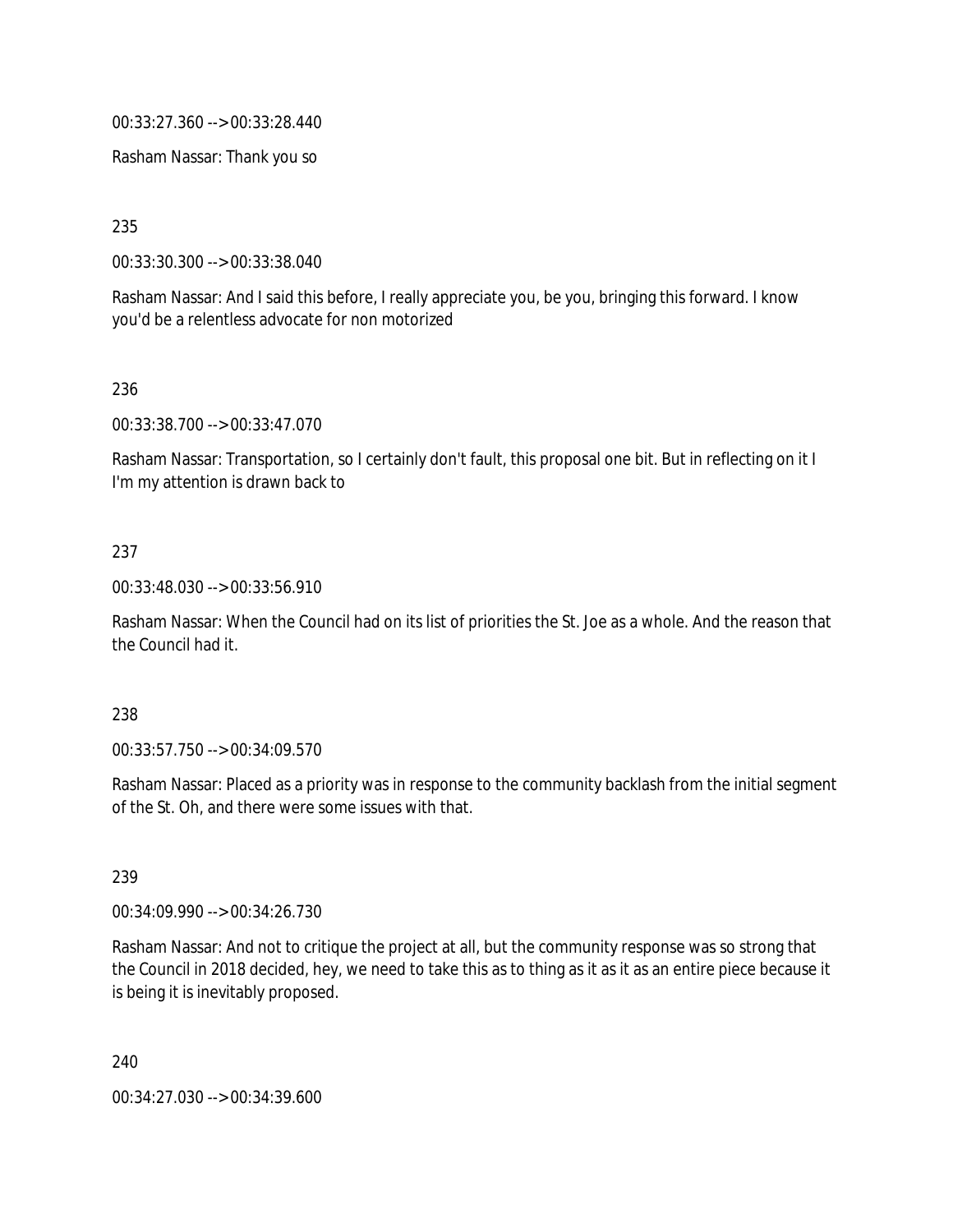Rasham Nassar: To run the entire length of three or five tag it pass and have it presented to the community, such as to allow an opportunity for ample community involvement input and feedback.

241

00:34:42.420 --> 00:34:46.920

Rasham Nassar: I then recall that when the viscosity trail segment was discussed. Maybe in 2019

242

00:34:47.520 --> 00:34:58.710

Rasham Nassar: We sat as a council and debated the placement and location and route of the city portion of the trail through that property. And I recall parks being present with us.

243

00:34:59.610 --> 00:35:11.070

Rasham Nassar: At the meeting. And the issue with running the trail up the up the length of the court of the three or five quarter was that there were some potential impacts to wetland and including some

244

00:35:11.580 --> 00:35:19.050

Rasham Nassar: Very large significant cedar trees and that caught parks attention and that was enough. I think to discourage the Council from continuing discussing

245

00:35:19.320 --> 00:35:25.770

Rasham Nassar: Cutting the trail up three to five and instead connecting the city viscosity trail portion to the park segment of the trail.

246

00:35:26.700 --> 00:35:39.150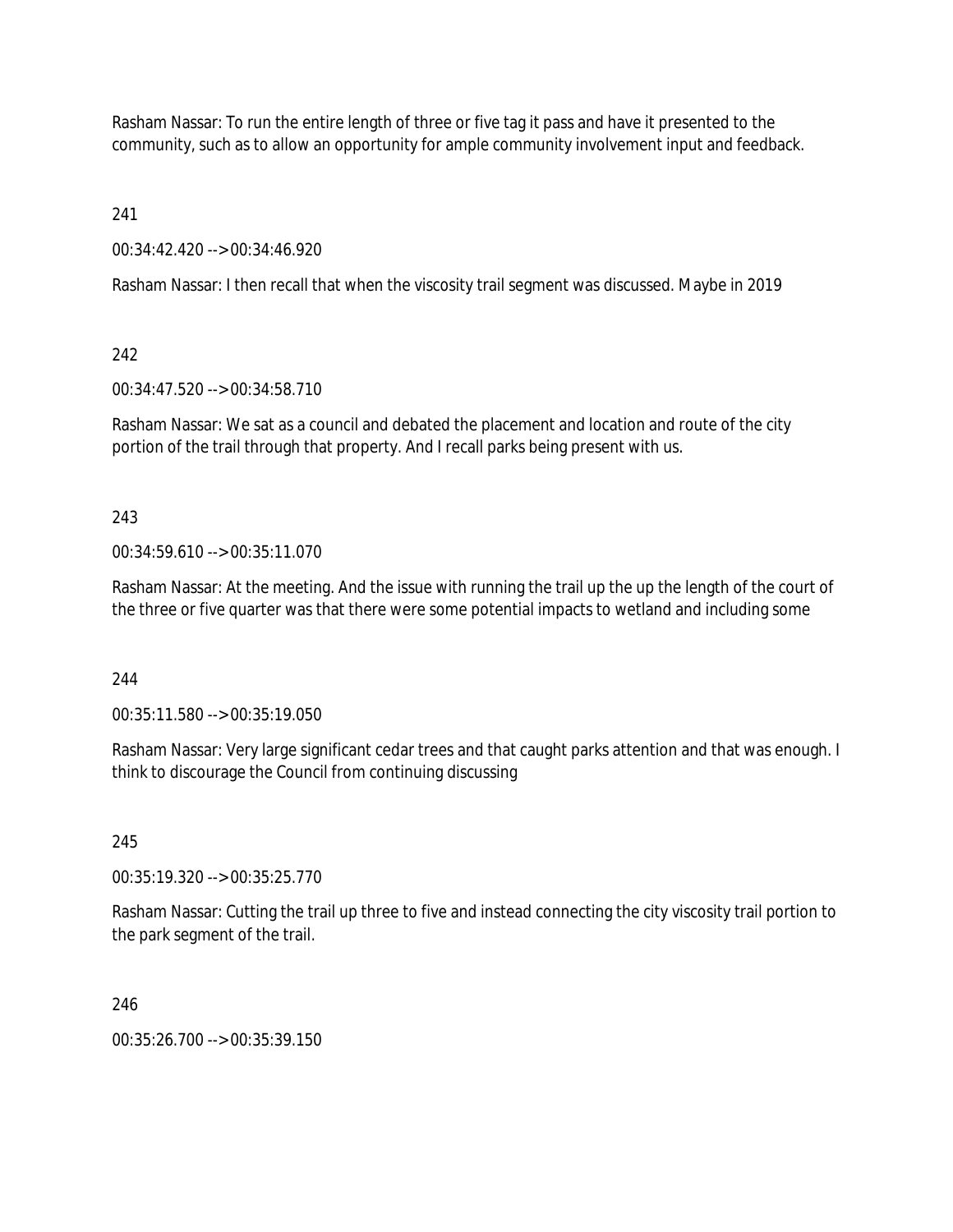Rasham Nassar: Um, so I have all of this in the back of my mind. And I'm also recalling the failure of the safe mobility lobby, which really prompted the sustainable transportation plan. And I recall that Mayor, you were very

247

00:35:39.870 --> 00:35:50.640

Rasham Nassar: Significant advocate for the sustainable transportation plan and impart that plan was proposed as a way to recover from the failure of that of that the

248

00:35:51.150 --> 00:36:02.700

Rasham Nassar: And reason I remember hearing from the public as to why it failed was because council had was requesting money essentially just taking a sum of money and putting it aside for a project community hadn't

#### 249

00:36:03.030 --> 00:36:11.520

Rasham Nassar: Really had a chance to vet the Council hadn't really had an opportunity to thoroughly and thoughtfully consider in terms of vironment environmental impacts.

### 250

00:36:11.880 --> 00:36:22.650

Rasham Nassar: Impacts the tree can canopy and the like. And at the end, that the community would prefer the Council to do the work to do the due diligence identified the list of projects that were community priority projects.

251

00:36:22.980 --> 00:36:27.210

Rasham Nassar: And then, and then go back to the community and request the funding so

252

00:36:27.750 --> 00:36:37.170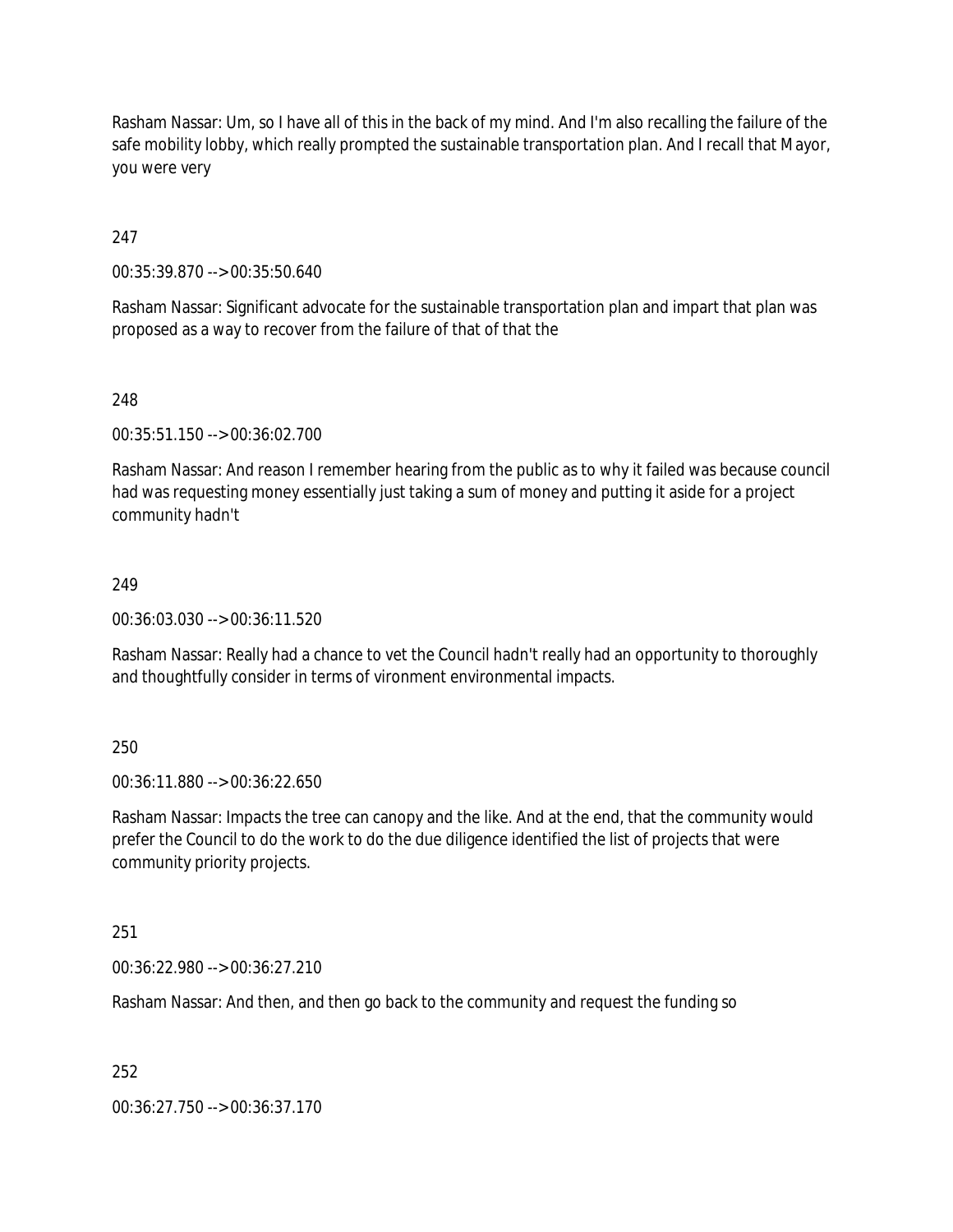Rasham Nassar: All of that to say I'm not going to support this not because I don't like the project, not because I don't agree with the SEO that has nothing to do with my lack of support for this.

253

00:36:37.650 --> 00:36:44.670

Rasham Nassar: It's because I don't see it as being consistent with our commitment to engage the public and what are significant on motorized

254

00:36:45.000 --> 00:36:56.220

Rasham Nassar: Trail improvement projects and proposals that also carry staff implications and financial implications outside of our work on a sustainable transportation plan.

255

00:36:56.520 --> 00:37:12.960

Rasham Nassar: I think that's where the SEO fits. If it doesn't fit there. Then we commit next year to putting us to back on our priorities list and we engage it from a perspective of involving community with workshops and such and going kind of that route so

256

00:37:14.580 --> 00:37:15.600

Rasham Nassar: Those are my comments. Thank you.

257

00:37:15.960 --> 00:37:27.030

Leslie Schneider: All right. Yeah, thank you. If you don't mind me taking just a minute to respond to all of that. I have a couple of thoughts. One is that my commitment is

258

00:37:27.510 --> 00:37:37.110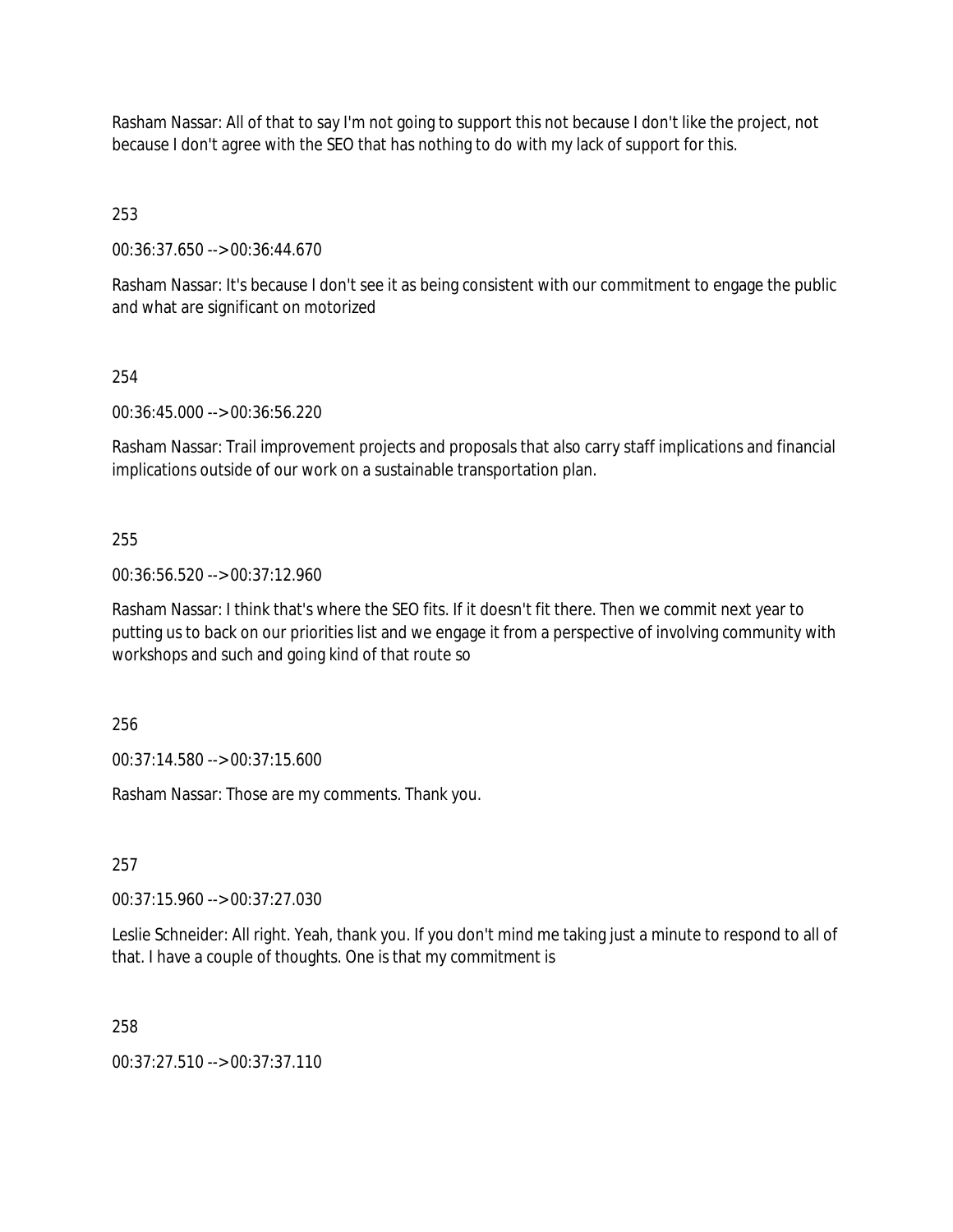Leslie Schneider: At this time is not to the S to generally my commitment is to getting the trail up through to the copper top Park and over to the schools.

259

00:37:37.440 --> 00:37:50.010

Leslie Schneider: And so I would be if it made a difference in the funding of this planning stage, I would be very happy to sort of eliminate the last section of it, which would continue up to the sportsman's club. So my

# 260

00:37:50.820 --> 00:38:02.940

Leslie Schneider: Just to be clear to the public for better for worse for me. This project is not about the SDO it's about a Safe Routes to Schools that is going to be something that is not

# 261

00:38:04.230 --> 00:38:10.800

Leslie Schneider: A low cost near term project. We need to get started on it and get planning for it so that we can raise money for it.

262

00:38:11.910 --> 00:38:30.510

Leslie Schneider: And then the other statement. I'm sort of towards collaboration that I'm happy to put out there is that I would be happy for this to be put in the budget with a contingency that it is prioritized by the sustainable transportation project because I have no interest in

263

00:38:31.770 --> 00:38:52.740

Leslie Schneider: In going against what that group comes out with it just seemed to be a fairly easy one to predict and just the timing of us creating the budget was not directly in sync with the finalization of this, the sustainable transportation plan. So maybe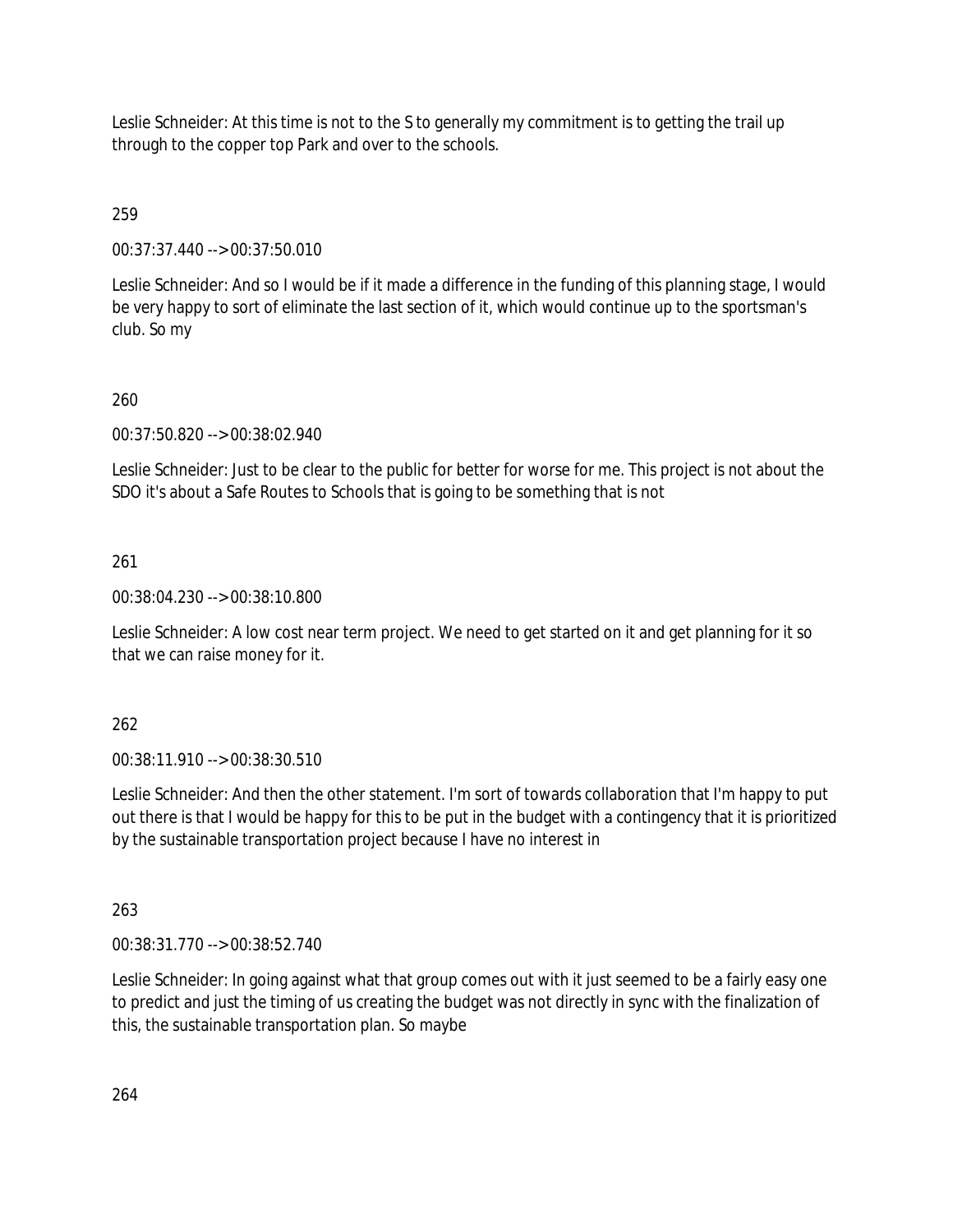00:38:53.820 --> 00:39:04.110

Leslie Schneider: public works director, if there is a way that this proposal could come forward as a budget amendment, and if that makes a difference to how we do things.

# 265

00:39:04.590 --> 00:39:15.090

Leslie Schneider: I would be happy to have this postponed for six months, but it just felt like we needed to kind of have this in our planning horizon, because it is such a significant project.

266

00:39:16.230 --> 00:39:18.150

Leslie Schneider: And with that, if there's anybody that

### 267

00:39:20.670 --> 00:39:27.810

Leslie Schneider: So Chris, if you wanted to respond to that. Feel free. I'm or I could move on to another, another hand.

#### 268

00:39:30.900 --> 00:39:32.580

Chris Wierzbicki: Right, I don't have a comment right now.

269 00:39:34.020 --> 00:39:34.530 Leslie Schneider: All right.

270 00:39:34.890 --> 00:39:47.190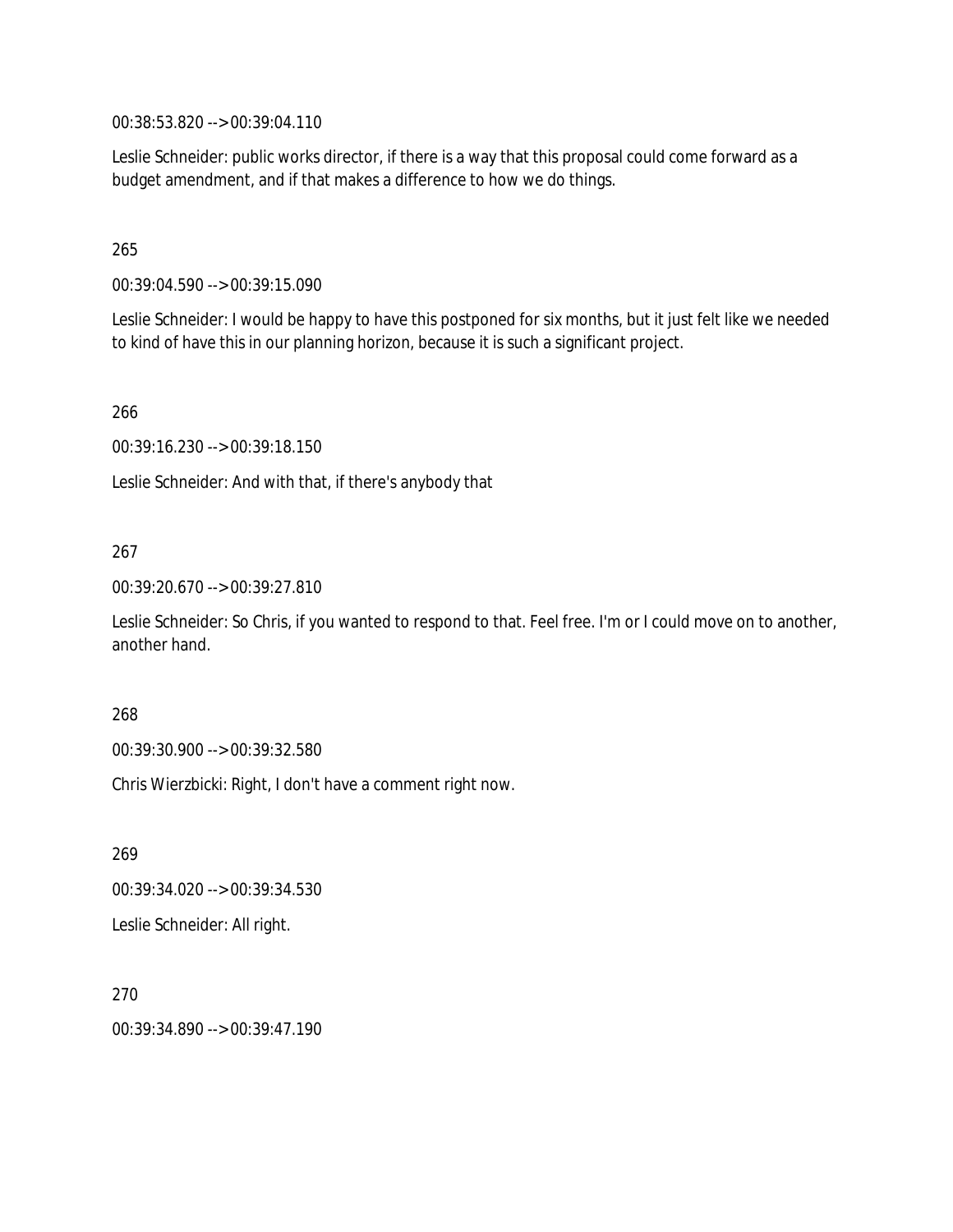Kirsten Hytopoulos: COUNCILMEMBER hi topless. Um, yeah, I share a lot of counselor and a SARS concerns. I think even without some of the history of the failure of the of the lovey, and the fact that we've undertaken.

271

00:39:47.700 --> 00:39:50.160

Kirsten Hytopoulos: The sustainable transportation initiative.

# 272

00:39:50.550 --> 00:40:00.870

Kirsten Hytopoulos: Just, I don't know, I'd be missing something, but I don't feel like this is a really good approach to to capital planning to in you know through budget amendments of, you know, to throw this out here.

# 273

00:40:01.170 --> 00:40:08.730

Kirsten Hytopoulos: This is, this is a major undertaking again with staffing with planning, etc. So even outside of the current situation we're in.

### 274

00:40:09.540 --> 00:40:14.130

Kirsten Hytopoulos: With a sustainable transportation initiative, I can't, I don't think that I would be supportive of just

### 275

00:40:14.760 --> 00:40:24.510

Kirsten Hytopoulos: barreling into just a 15% design of a project, not knowing where this is going to likely we're actually able to build it, be able to to be able to carry our weight on the other side of a grant

### 276

00:40:25.380 --> 00:40:34.110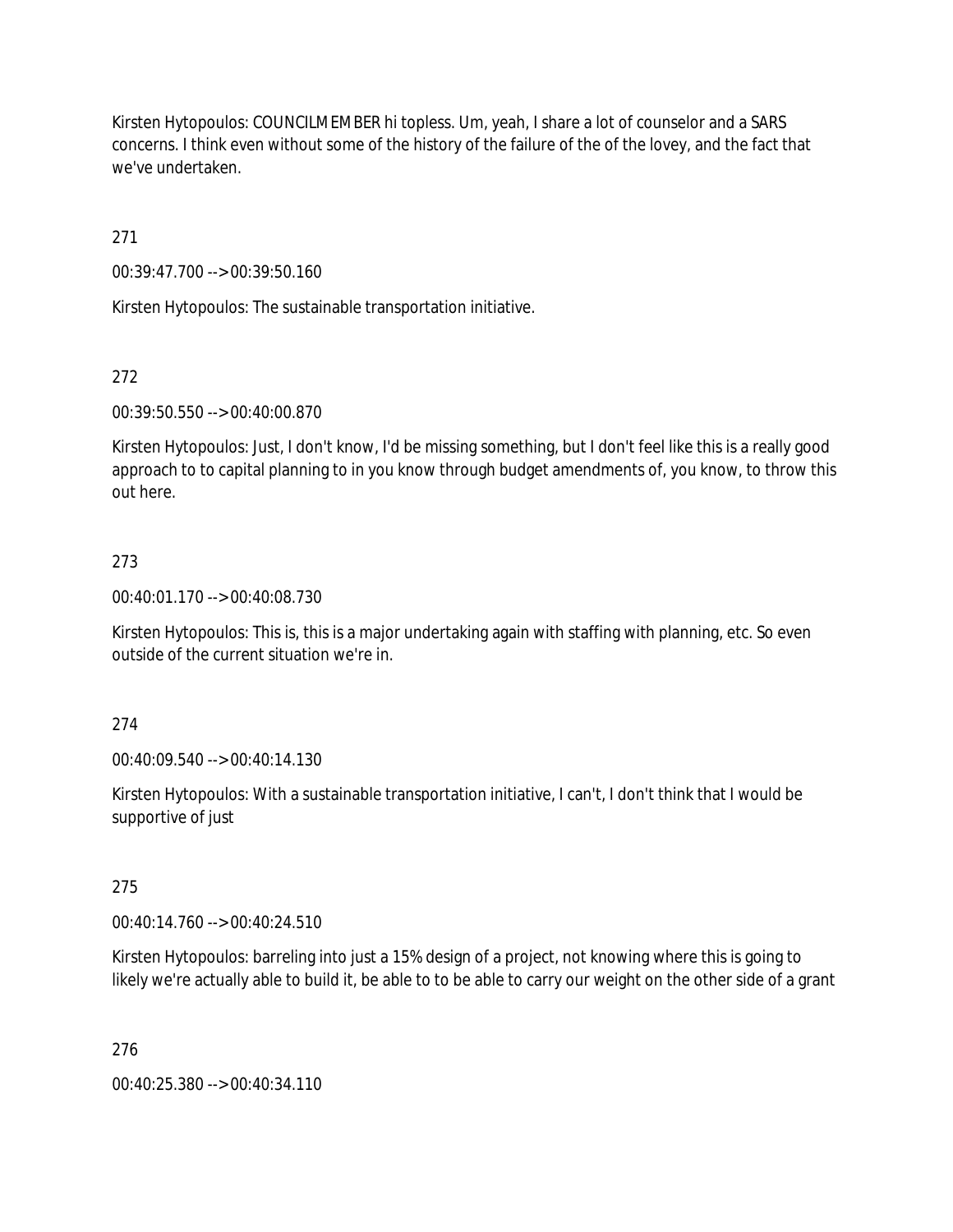Kirsten Hytopoulos: I just see no reason for not waiting for the the the initiative that we put into play and then responding in a very large way.

277

00:40:34.620 --> 00:40:42.030

Kirsten Hytopoulos: To the set of projects that comes out the other end, as opposed to, you know, grasping at these hundred a few hundreds of thousands of dollars here and there.

# 278

00:40:42.390 --> 00:40:50.520

Kirsten Hytopoulos: And I guess the last thing I'd say is me. As you can see, tonight we're going to be really wrestling with a few hundred thousand dollars maybe it'll be a bad down to like \$50,000

# 279

### 00:40:51.180 --> 00:41:01.050

Kirsten Hytopoulos: Where we're going to be asked, we're going to be looking at, you know, these are dollars. Some of these dollars that we need just to take care of what we already have. And I think we're going to be undertaking.

### 280

00:41:01.530 --> 00:41:08.760

Kirsten Hytopoulos: The big stuff we're going to do. We're going to be needing to look for under funding for other funding sources and we're just, we just don't have. I don't think

### 281

00:41:10.410 --> 00:41:16.140

Kirsten Hytopoulos: In our regular revenues. I just don't think that we have the capacity to do a lot of this sort of stuff. And that's why we're doing this big planning.

282

00:41:18.120 --> 00:41:19.860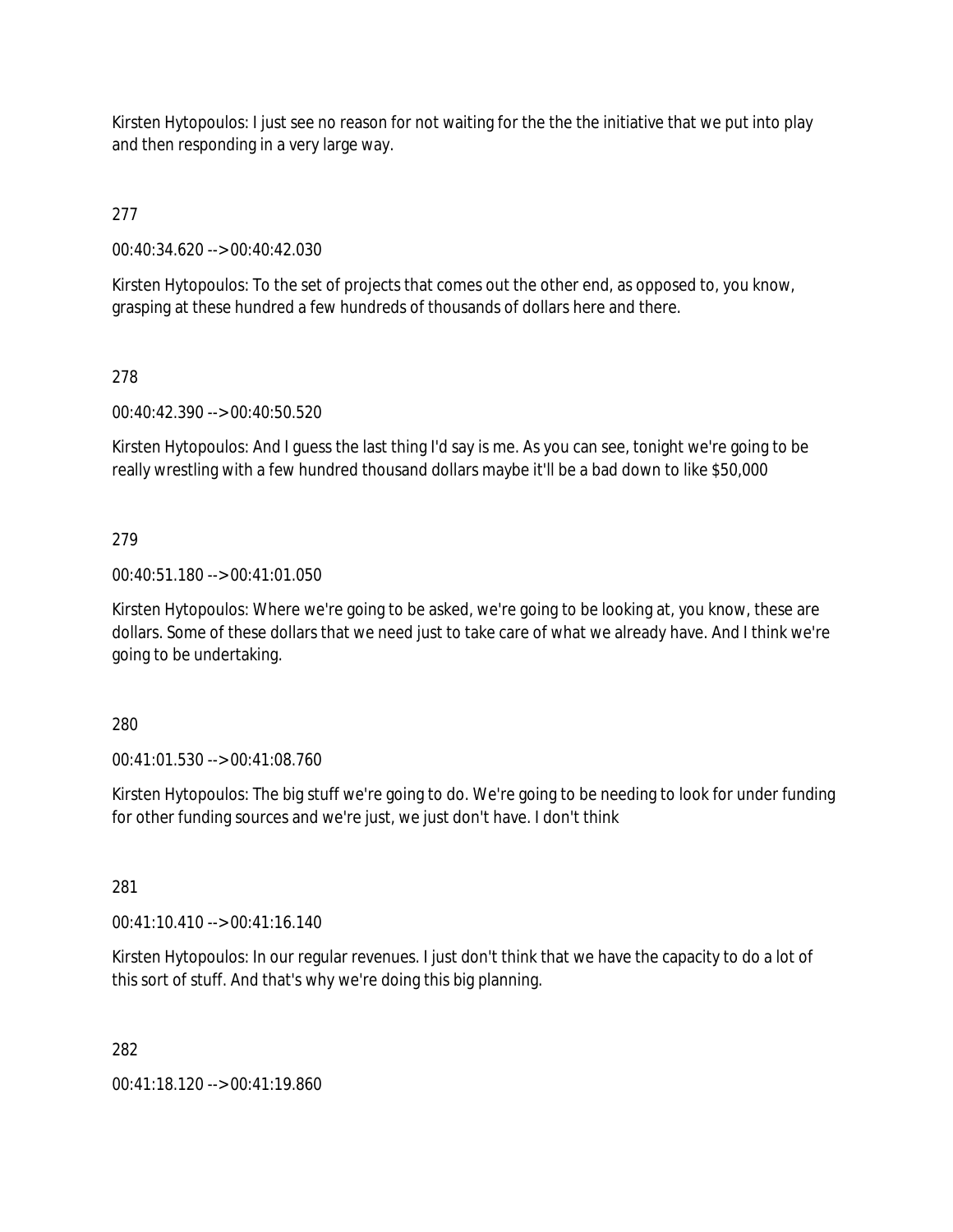Leslie Schneider: Great, thank you. Councilmember car.

283

00:41:21.450 --> 00:41:23.640

Christy Carr: Thank you. I think that if it

284

00:41:24.690 --> 00:41:39.120

Christy Carr: Isn't slated to begin in 2022 because of staff resources that I don't see an urgency of putting this project ahead of any others that may camp come out of the sustainable transportation plan that I think we're due to complete in

285

00:41:40.290 --> 00:41:56.280

Christy Carr: 2021 and I have a high level of competence that something in this corridor will end up being in that plan. So I don't think that something from Wisconsin to our schools and copper top won't be realized.

286

00:41:57.540 --> 00:42:00.630

Christy Carr: But again, I agree with a number of the comments in terms of

287

00:42:03.690 --> 00:42:08.730

Christy Carr: Not prioritizing a project outside of the STP planning process.

288

00:42:11.880 --> 00:42:13.080

Christy Carr: And I think that was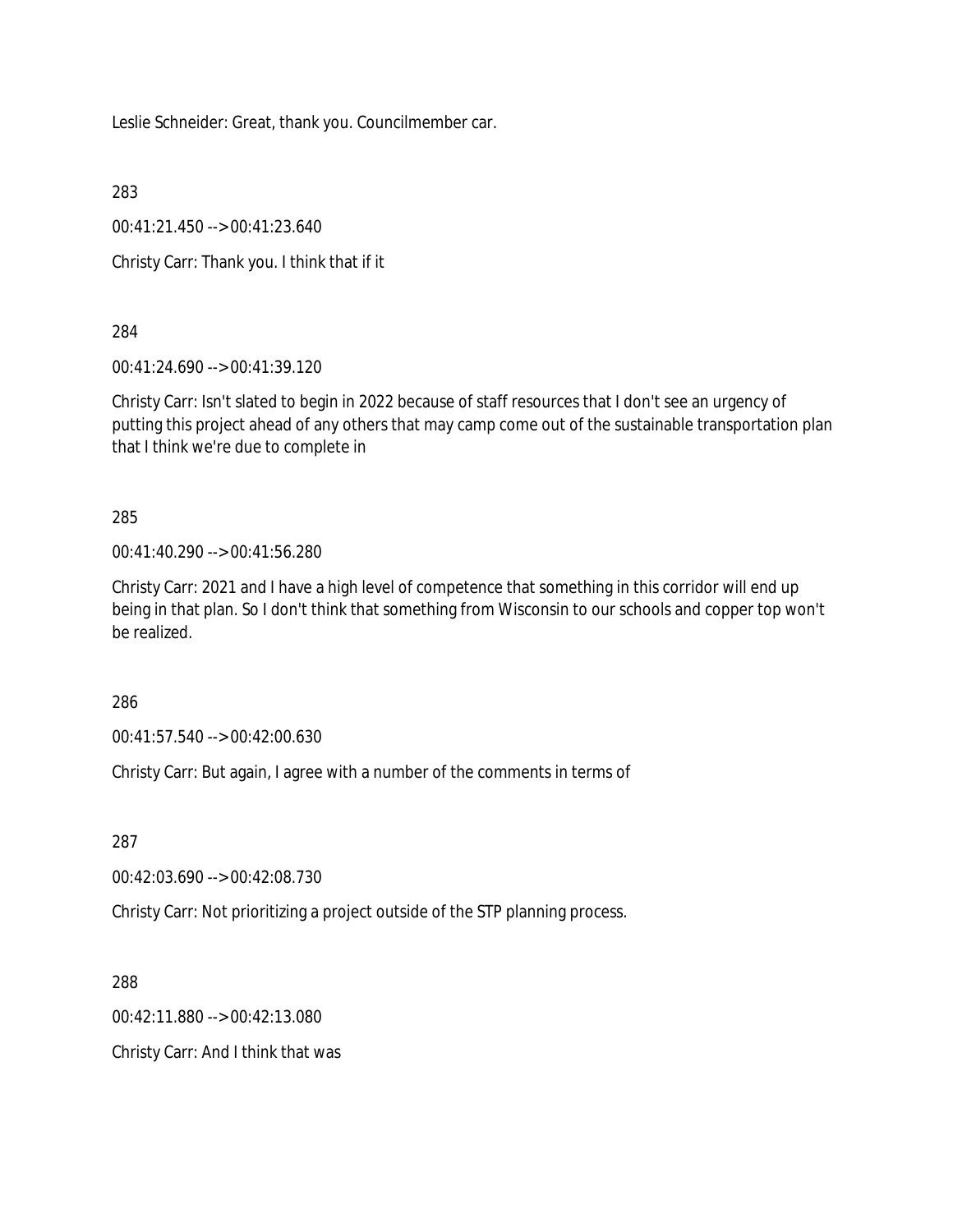00:42:14.160 --> 00:42:14.730 Christy Carr: It.

290

00:42:16.050 --> 00:42:17.520 Christy Carr: So, thank you.

291

00:42:18.810 --> 00:42:19.560 Great, thank you.

292

00:42:21.060 --> 00:42:21.690 Leslie Schneider: Deputy Mayor

293

00:42:22.260 --> 00:42:34.650

Joe Deets: Yeah. Thank you, man. Well, thank you, colleagues, this is a good discussion. What I'm hearing is. No one's saying they're against this idea, this particular project. That's just the perhaps

294

00:42:35.190 --> 00:42:43.800

Joe Deets: inserting into our budget discussions now. And so I'm going to hold everyone to that because I'm very much in favor of this

295

00:42:44.070 --> 00:42:55.740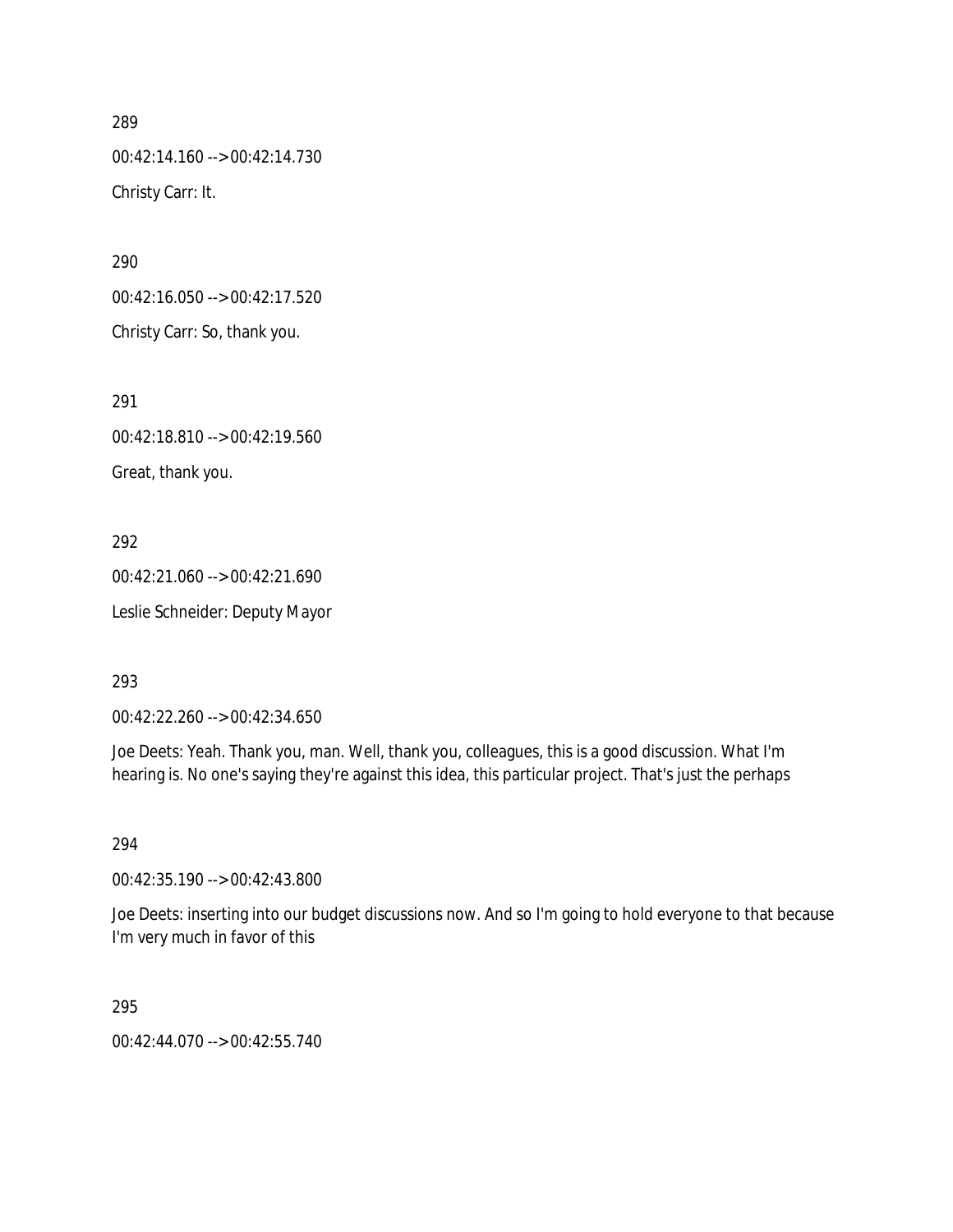Joe Deets: Type of project. I'll just say I'm in favor of the SEO. Maybe it's because I'm the North ward representative. We badly need something like this for non motorized if you live in the north end, you need this.

296

00:42:56.910 --> 00:43:06.240

Joe Deets: So that's why i'm in favor of this however if it doesn't pass. I just wanted to say let's keep this idea very much in in

# 297

00:43:07.140 --> 00:43:24.090

Joe Deets: In in view and I frankly applaud the mayor for doing this because, by making this motion, even if it gets shut down. She's put it back on view and I'm just saying as on the northward North islanders I think are very much in favor of seeing a

### 298

00:43:25.110 --> 00:43:36.300

Joe Deets: Nest to so we can enable ourselves to use non motorized so anyway. We'll see how it goes. But I'm going to vote in favor of it, but I'll see where how the books go

### 299

00:43:37.590 --> 00:43:39.660

Leslie Schneider: Great, thank you. Councilmember Pollock.

300

00:43:41.340 --> 00:43:56.130

Michael Pollock: And thank you, um, you know, I appreciate you bringing this forward. And I think that this is an important component of our non motorized transportation. I think I do have high confidence that something will be here.

301

00:43:57.780 --> 00:43:58.440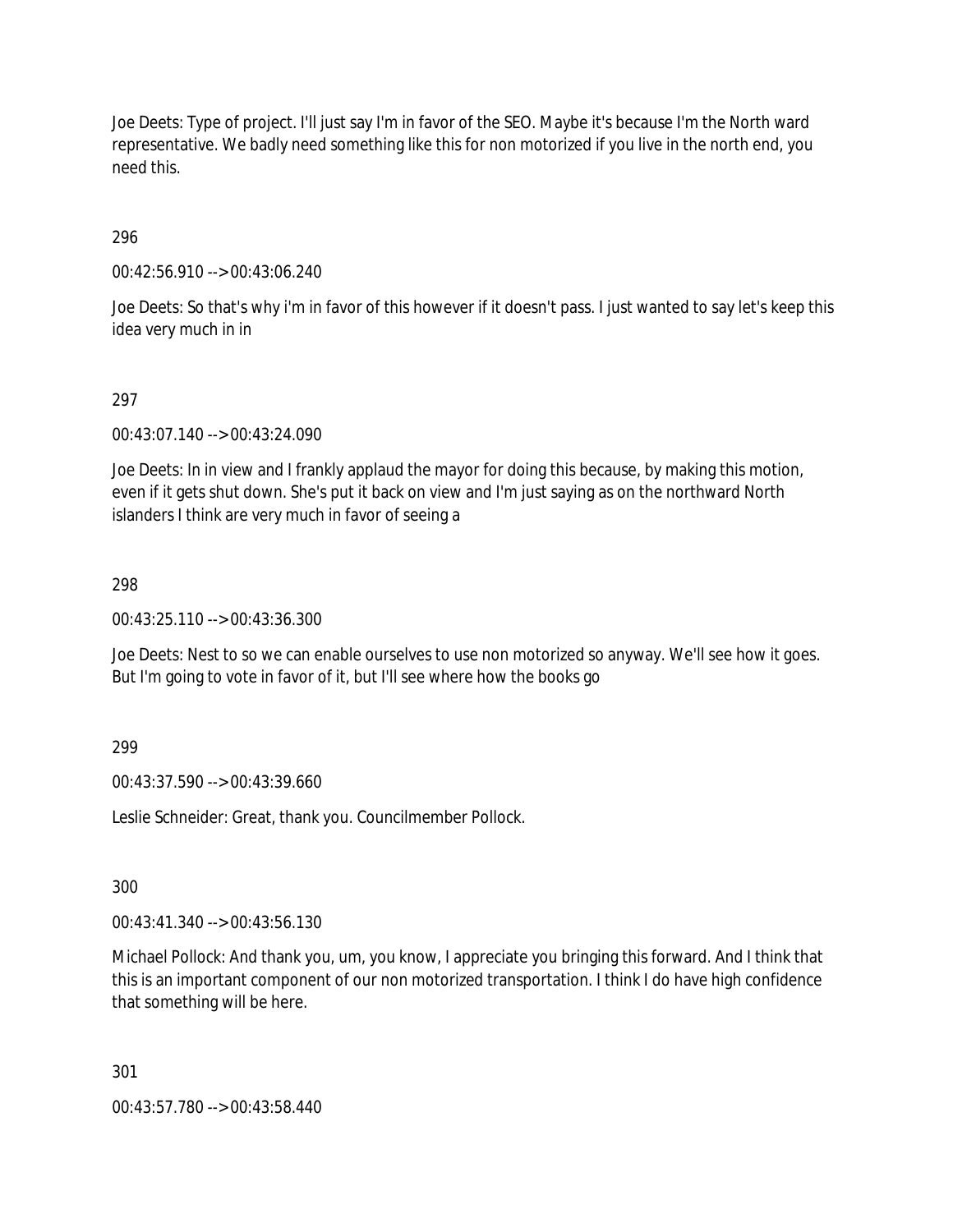Michael Pollock: And I think

302

00:43:59.700 --> 00:44:06.420

Michael Pollock: The idea of having a halfway from the north end of the island to Winslow is is important.

303

00:44:08.160 --> 00:44:15.960

Michael Pollock: My, my thought on it is is not necessarily that we don't do this. But what we do is different, and in particular.

304

 $0.44.16.260 - 0.00.44.29.520$ 

Michael Pollock: I think that the Community should have an opportunity to see what that entire sound two Olympics trail looks like where it's going to go and they're really do kind of more of a high level.

305

00:44:30.000 --> 00:44:43.260

Michael Pollock: Design and public opportunity public meetings and really kind of lay out where it's going to go and getting the public input and buying on it so

306

00:44:44.220 --> 00:44:54.120

Michael Pollock: That's something to consider with some of these funds and then the other part of it is that the environmental review process for the sound Olympics trail.

307

00:44:54.660 --> 00:45:02.370

Michael Pollock: Needs to be done in its entirety and we really shouldn't be. And arguably, it's not really it's not it's challengeable I think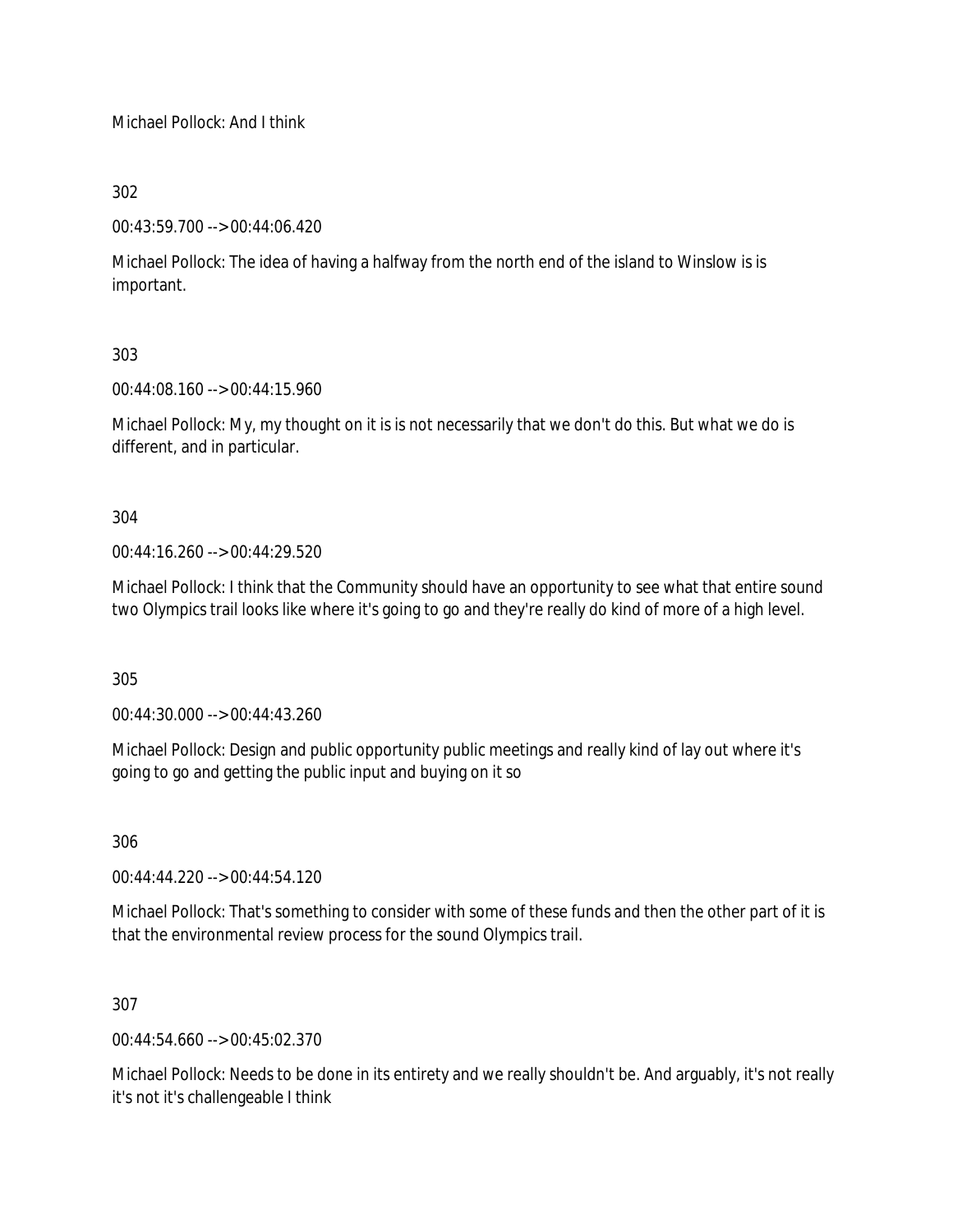00:45:02.880 --> 00:45:11.070

Michael Pollock: But I'd love to get confirmation of that to do the SEPA piecemeal on a project like this. So there's that sort of cumulative effects of

309

00:45:11.550 --> 00:45:21.510

Michael Pollock: The entire sound Olympics project that needs to be the environmental impacts need to be looked at in its entirety. So, in my mind, it seems like

310

00:45:21.930 --> 00:45:30.240

Michael Pollock: A really good way to go to get the US, the sound to Olympics trail really conceptualized and moving forward and getting public buy in.

311

00:45:30.840 --> 00:45:49.560

Michael Pollock: Is to look at the thing in its entirety and and do the environmental review and its entirety and get the public by in in its entirety. Those seem like the next steps to take on this. So I would support money going towards that kind of effort, but I'm not going to support this kind of

312

00:45:50.880 --> 00:45:54.840

Michael Pollock: Planning for just one is sort of this piecemeal approach to this. I'm doing extreme

313

00:45:56.820 --> 00:45:57.720

Leslie Schneider: Great, thank you.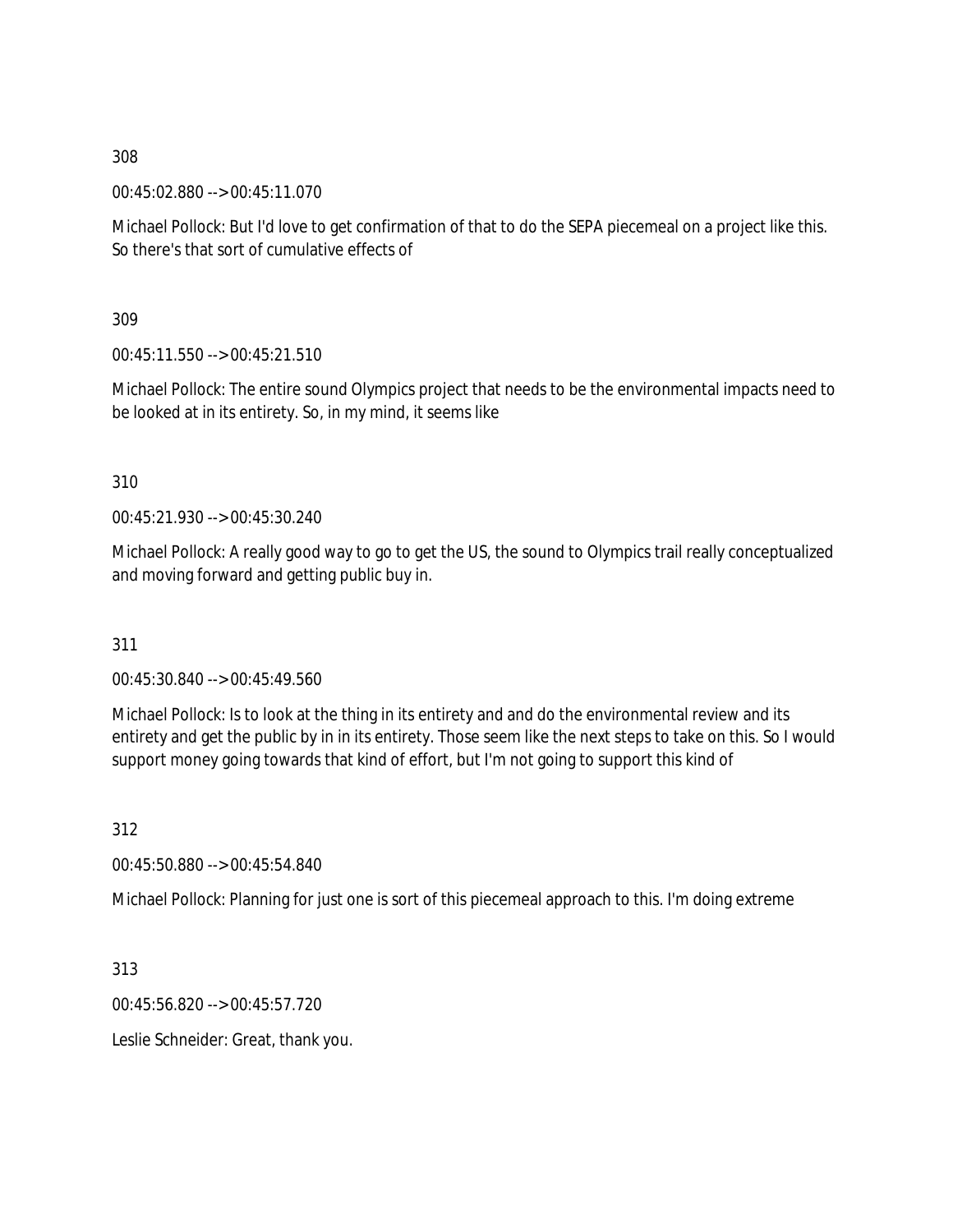00:45:59.790 --> 00:46:01.980

Leslie Schneider: I guess what I would

315

00:46:03.090 --> 00:46:17.070

Leslie Schneider: Like to just suggest there may not be the votes for this going forward. I would just say that this feels like this makes the entire first part of our s to all of a sudden worth it.

316

00:46:18.150 --> 00:46:21.030

Leslie Schneider: Because now the SEO trail.

### 317

00:46:22.290 --> 00:46:32.370

Leslie Schneider: Actually has some important destinations that would be important to children and families and so forth, getting to the copper top industrial park and getting to the the

318

00:46:34.020 --> 00:46:38.580

Leslie Schneider: The middle schools right there, but also to have a wider sort of school ecosystem.

319

00:46:41.250 --> 00:46:56.610

Leslie Schneider: I guess that, you know, my main concern. And again, I, I totally hear that this feels like it's putting the cart before the horse to some respect, but I just wonder, how are we going to get ready to get this trail funded

320

00:46:58.110 --> 00:47:08.370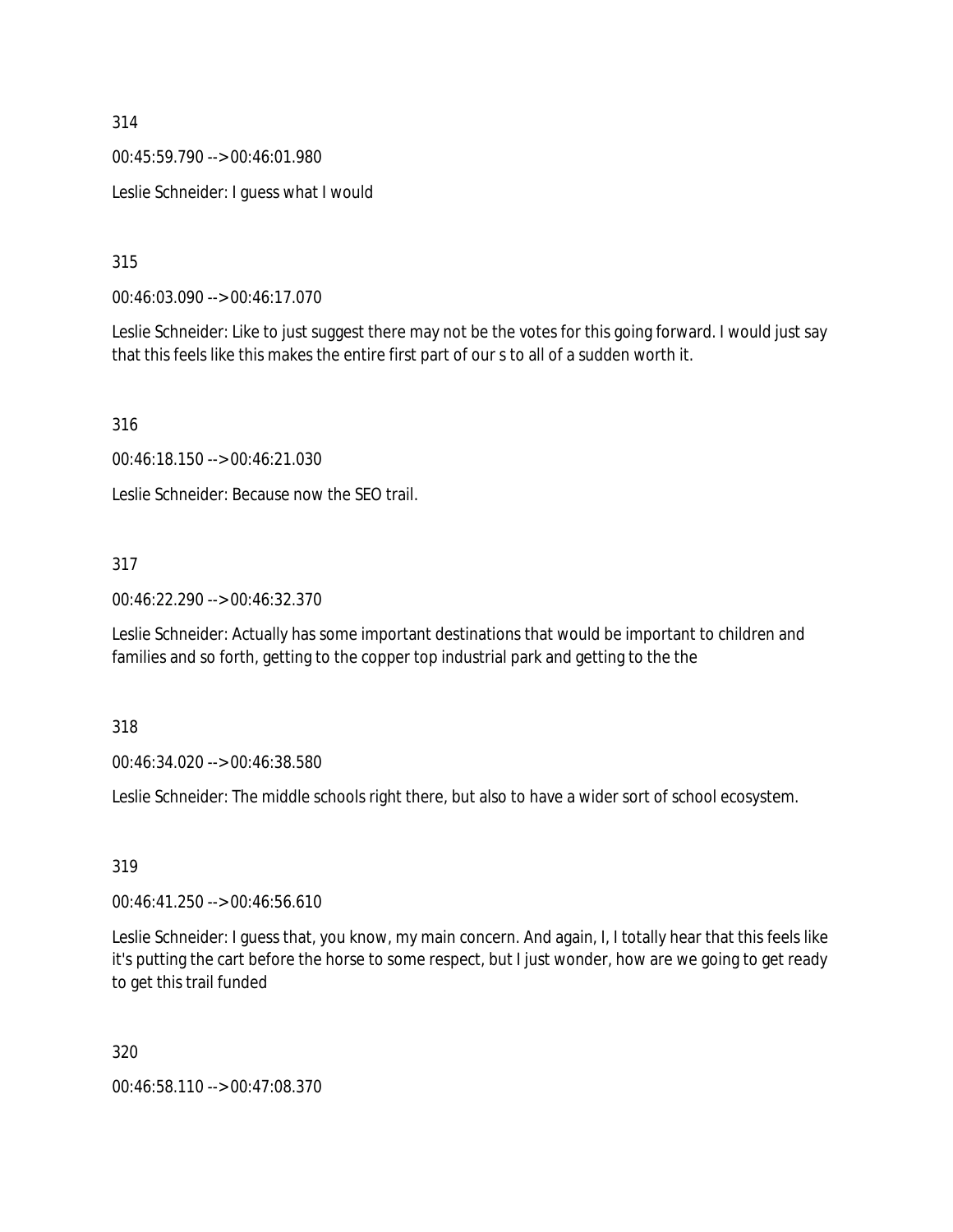Leslie Schneider: We can bring this particular proposal up again in six months and and do a budget amendment to add it in at that time. And that's, I guess, what is the

321

00:47:09.480 --> 00:47:16.410

Leslie Schneider: The fallback here, I just want to be sure that it doesn't go much past then we do need to find some ways to fund.

# 322

00:47:16.830 --> 00:47:26.010

Leslie Schneider: Actual staff support for it because otherwise we missed the we miss an opportunity for getting it ready. It is not ready for funding right now.

# 323

00:47:26.400 --> 00:47:41.760

Leslie Schneider: And and that's going to take some time. So that's in my mind, the risk that I see in postponing this. That being said, I don't see any other hands raised. So I believe that we can remember quality.

324

00:47:46.350 --> 00:47:47.130

Leslie Schneider: You are on me.

325

00:47:47.940 --> 00:47:48.360

Yeah.

326

 $0.47:49.920 - 0.0147:55.200$ 

Michael Pollock: I do also just another comment in terms of that is, is that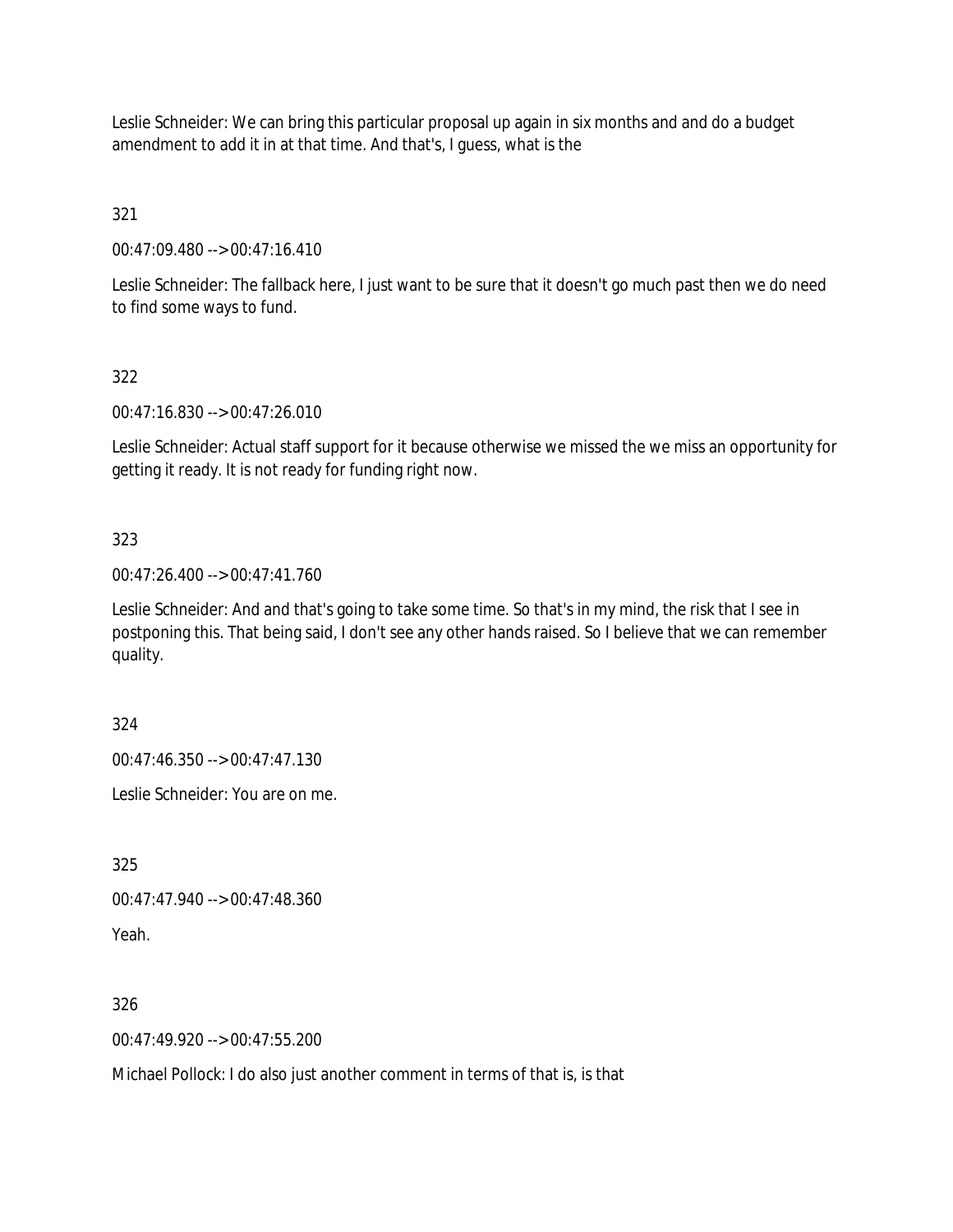00:47:56.820 --> 00:48:12.630

Michael Pollock: Again, maybe looking at this, more broadly, would be a good first step to get to get buy in, but the parks district might be willing to at least examine this trail and do some of this work does go through the property and such. So

328

00:48:13.740 --> 00:48:18.000

Michael Pollock: Just as a thought that that might be a way to to

#### 329

00:48:19.350 --> 00:48:33.090

Michael Pollock: See if we could work with them, not, not necessarily require a lot of money or maybe less fewer funds but that's it's just something to consider. So I think there's communication with parts, but I just encourage that. So that

330

00:48:34.320 --> 00:48:36.510

Michael Pollock: There's people thinking about this with a very nice.

331

00:48:38.130 --> 00:48:40.650

Leslie Schneider: Okay, great. Thank you. And COUNCILMEMBER car.

### 332

00:48:41.490 --> 00:48:50.820

Christy Carr: Yeah, thanks. Just one more comment. And I think we've spent a lot of time talking about our goals and objectives for the sustainable transportation plan. And I think that we would miss an opportunity to filter.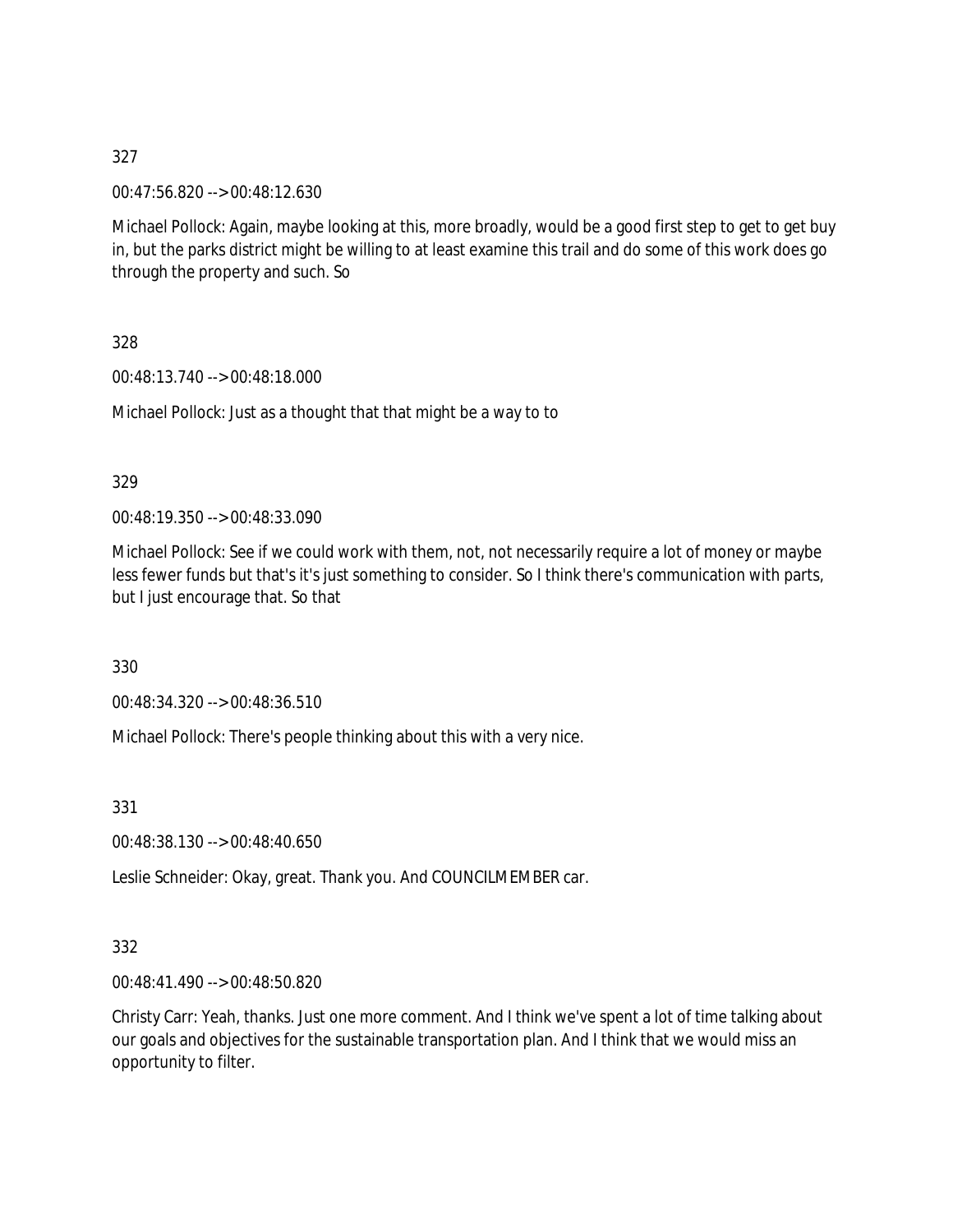00:48:51.180 --> 00:49:04.110

Christy Carr: This project through those goals and objectives, because we're supposed to be using those for all of our, our entire sustainable transportation planning effort. And so that's another reason why, if there is an urgency.

334

00:49:05.370 --> 00:49:13.740

Christy Carr: Or there is an ability to start this until 2022 I think that it's well worth the wait to see

#### 335

00:49:14.910 --> 00:49:28.110

Christy Carr: How this ranks, if you will, in through that lens of our goals and objectives that we spent a lot of time on. And I think that every project that comes out as a priority through the sustainable transportation plan.

336

00:49:28.410 --> 00:49:36.810

Christy Carr: We're going to have a challenge to fund and we're going to have a challenge to staff. So I don't see this project as as any different. And I think that just in terms of

#### 337

00:49:37.980 --> 00:49:54.750

Christy Carr: One of the things that I think that those goals and objectives will help us with is where we see this dashed yellow line that might not be the the right line. I think that, yes, we want to get from A to B, but the way we do that may not be what's shown here. And I think that again.

338

00:49:55.800 --> 00:50:09.300

Christy Carr: Making sure that we have the goals and objectives that we're supposed to be using and an evaluation framework. I think will be really useful in planning this corridor. So that's just again why I'd prefer to wait.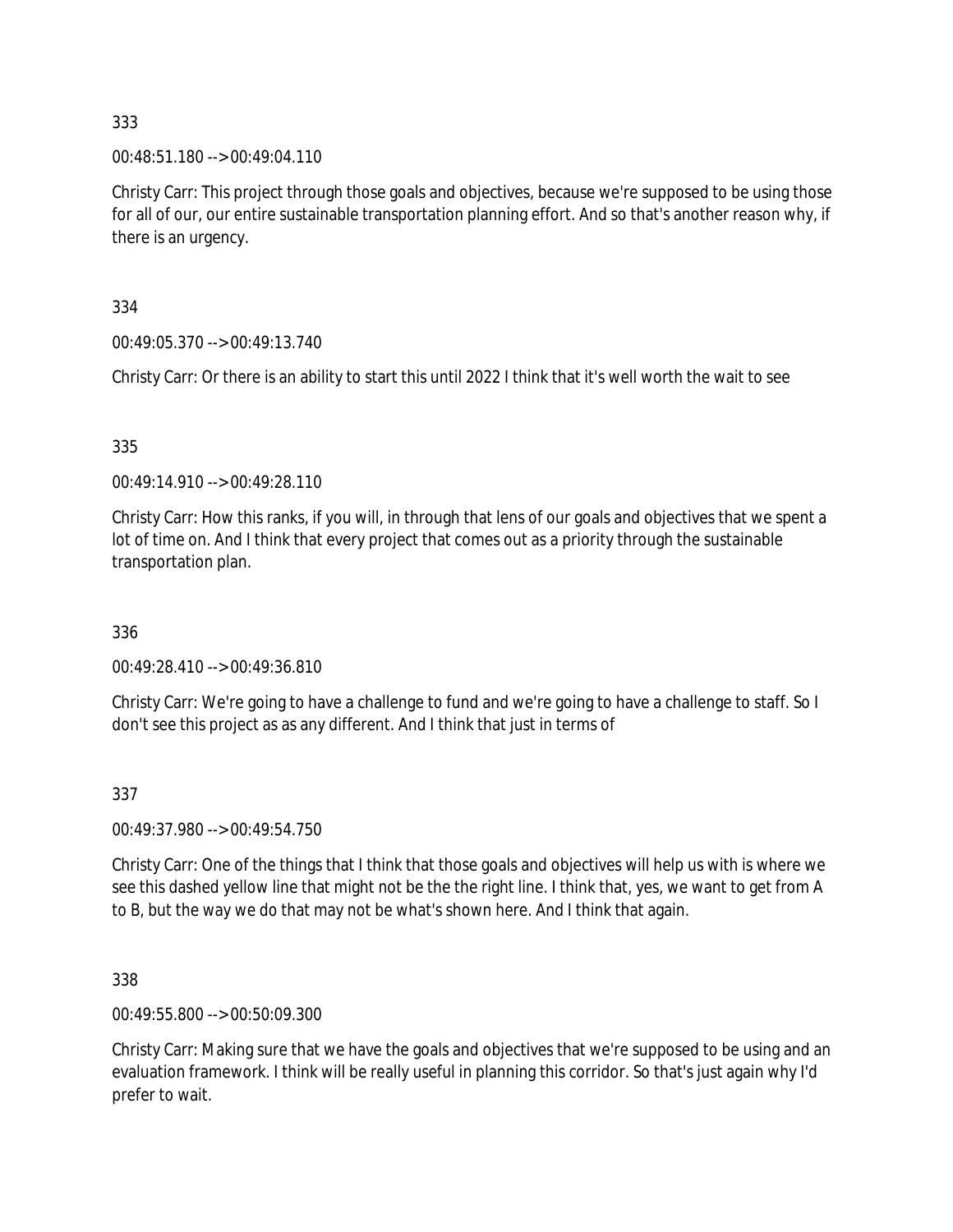00:50:10.500 --> 00:50:14.250

Leslie Schneider: Right. And I'm going to respond to that as well that

340

00:50:14.790 --> 00:50:25.530

Leslie Schneider: That this dotted line does not imply sticking to the right way all the way up to 305 that's part of in my set in my mind, the urgency of putting some planning into this

341

00:50:25.830 --> 00:50:44.850

Leslie Schneider: Is because they're very well could be some better options, but we need to put the effort into finding those. So this dotted yellow line is definitely not a commitment in the way that I see things and this and I did have that discussion.

342

00:50:45.900 --> 00:50:58.860

Leslie Schneider: With public works director, so he's put this here, as you know, as a way to tell us where things start to where they end up and so forth, but it is not a commitment to a particular

343

00:51:00.450 --> 00:51:15.270

Leslie Schneider: A particular route and that's part of it because there could be better ways to go than up the right away and we might need to pursue easements and so forth. In order to get that. So that is part of the reason for trying to push this upfront.

344

00:51:16.980 --> 00:51:17.970 Leslie Schneider: Deputy Mayor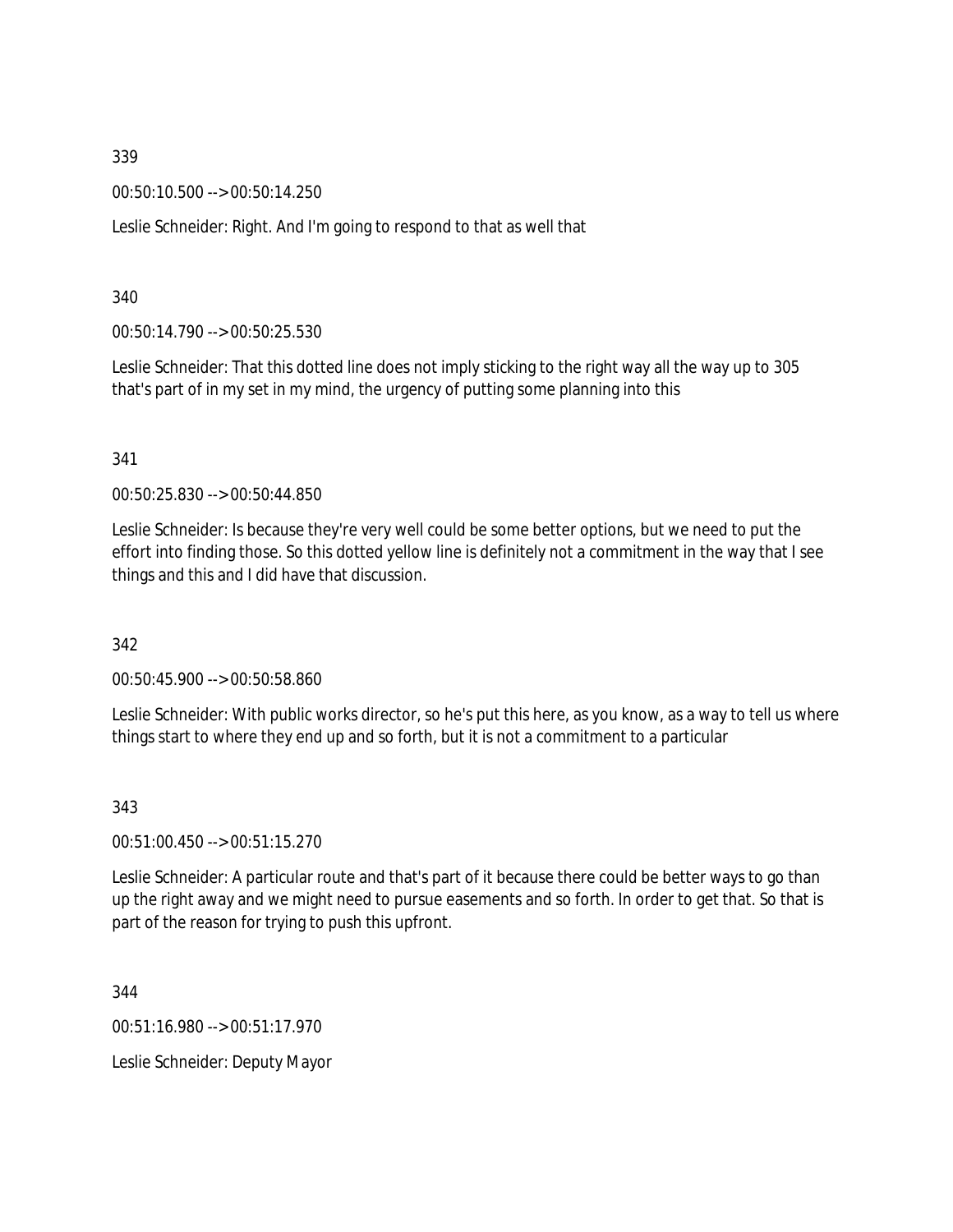00:51:18.810 --> 00:51:19.950

Joe Deets: Yeah, I think in there.

346

00:51:21.330 --> 00:51:29.190

Joe Deets: I think there's not the votes to pass and and I would prefer not to see this voted down but maybe withdrawn.

347

00:51:30.660 --> 00:51:32.340

Joe Deets: Justices suggestion.

348

00:51:33.360 --> 00:51:39.960

Joe Deets: Mayor and then we could perhaps move on. We have a number of other odd budget items to discuss

349

00:51:41.100 --> 00:51:41.670

Leslie Schneider: I'm

350

00:51:42.690 --> 00:51:42.960

Leslie Schneider: You know,

351

00:51:43.620 --> 00:51:51.750

Leslie Schneider: I'm okay. Getting votes on it if it goes down, that's fine. I i think i can be on the record for supporting this even if I'm the only one.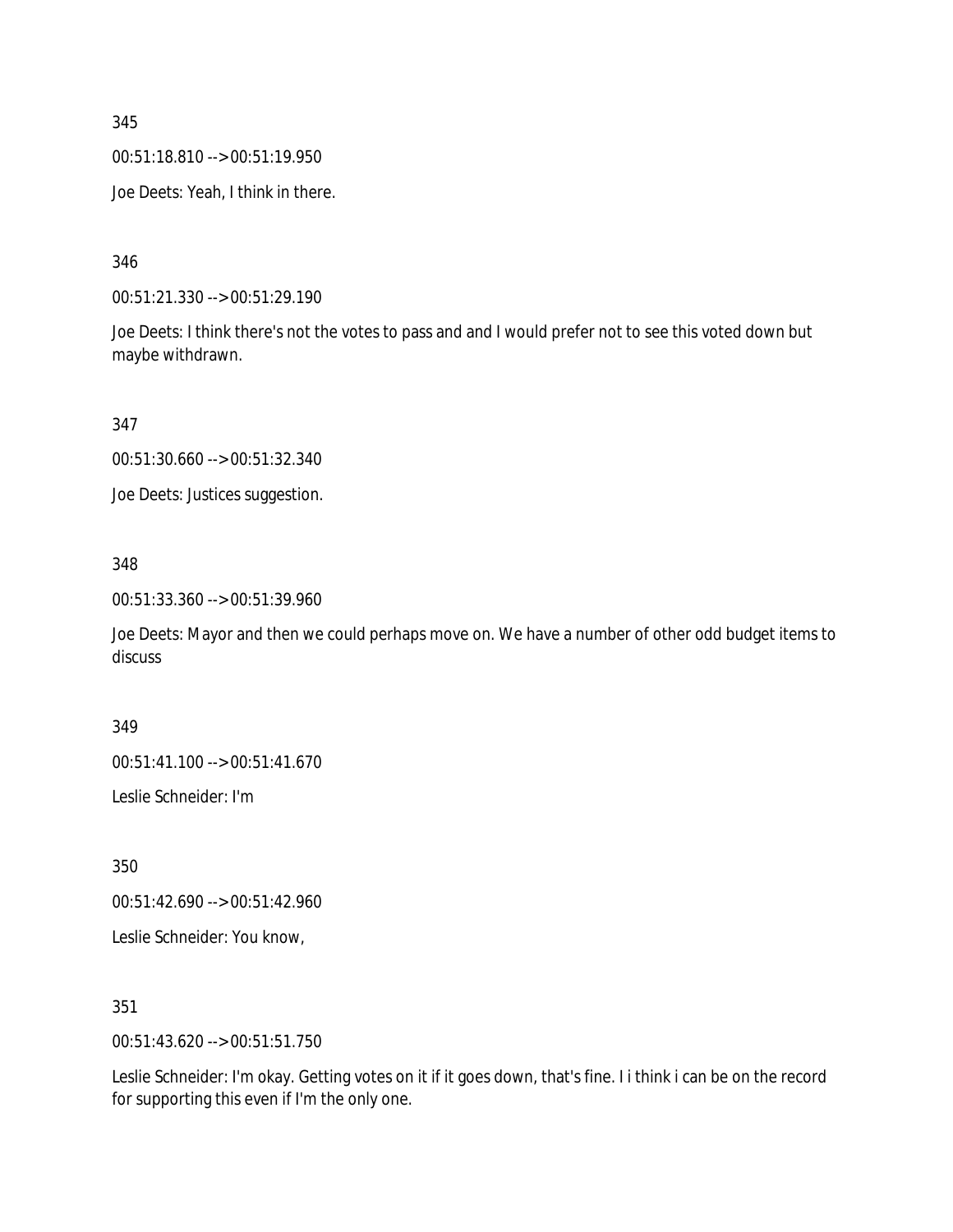00:51:51.840 --> 00:51:55.620

Joe Deets: Okay, well, then in that case I call the question. I think we've talked about this.

353

00:51:57.000 --> 00:51:57.960

Leslie Schneider: All right, so

354

00:51:59.490 --> 00:52:00.450

Leslie Schneider: I guess we

355

00:52:02.070 --> 00:52:22.290

Leslie Schneider: I make the motion that we add \$200,000 for planning and design for a trail that starts at the end of this currency project and goes in through to the copper top industrial park and towards the end and gets to across the street from the

356

00:52:23.400 --> 00:52:24.450

Leslie Schneider: Middle Schools.

357

00:52:25.470 --> 00:52:26.610

Leslie Schneider: And is there a second for that.

358

00:52:28.740 --> 00:52:35.790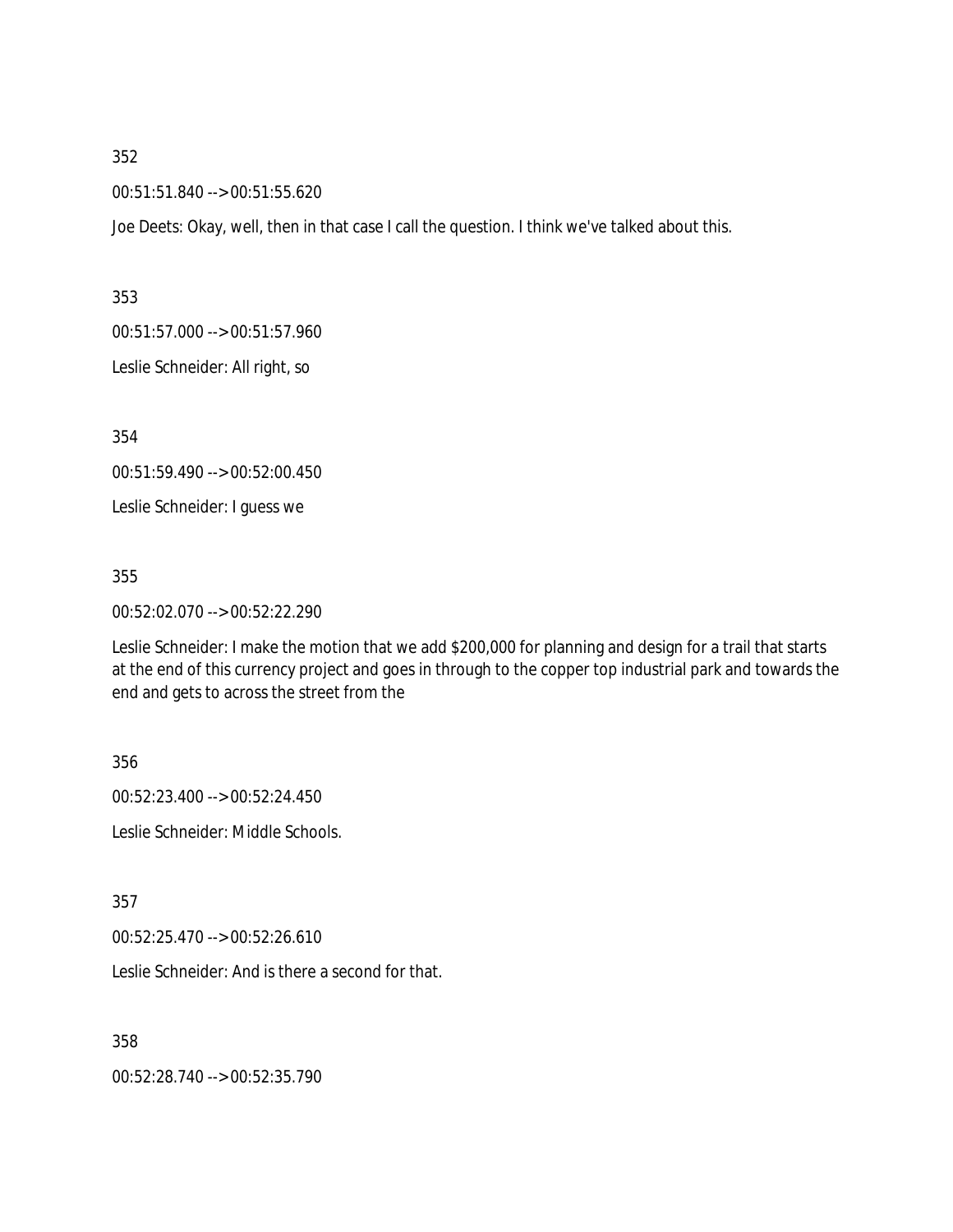Leslie Schneider: Thank you. So if there is no more discussion. All those in favor, calcium, a republic, did you have something

359

00:52:36.300 --> 00:52:37.050

Michael Pollock: Yeah, I

360

00:52:38.160 --> 00:52:48.990

Michael Pollock: Had a question for the director. Where's Becky. The 200,000 for this. I'm wondering how long the trail was in a 200,000 to

361

00:52:50.700 --> 00:52:58.650

Michael Pollock: Do a 15% design, which is pretty pretty basic. And the identification of property acquisition costs and

362

00:52:59.730 --> 00:53:12.000

Michael Pollock: That seems like a lot for that. And I just wondered if there was some sort of standard for what you would expect sort of on a per foot or per mile basis for this level of design for a trail.

363

00:53:14.580 --> 00:53:19.590

Chris Wierzbicki: Wish I could say that we did a real close analysis of how much would it be needed to do this.

364

00:53:23.100 --> 00:53:25.800

Chris Wierzbicki: It's possible that we can do it slightly cheaper.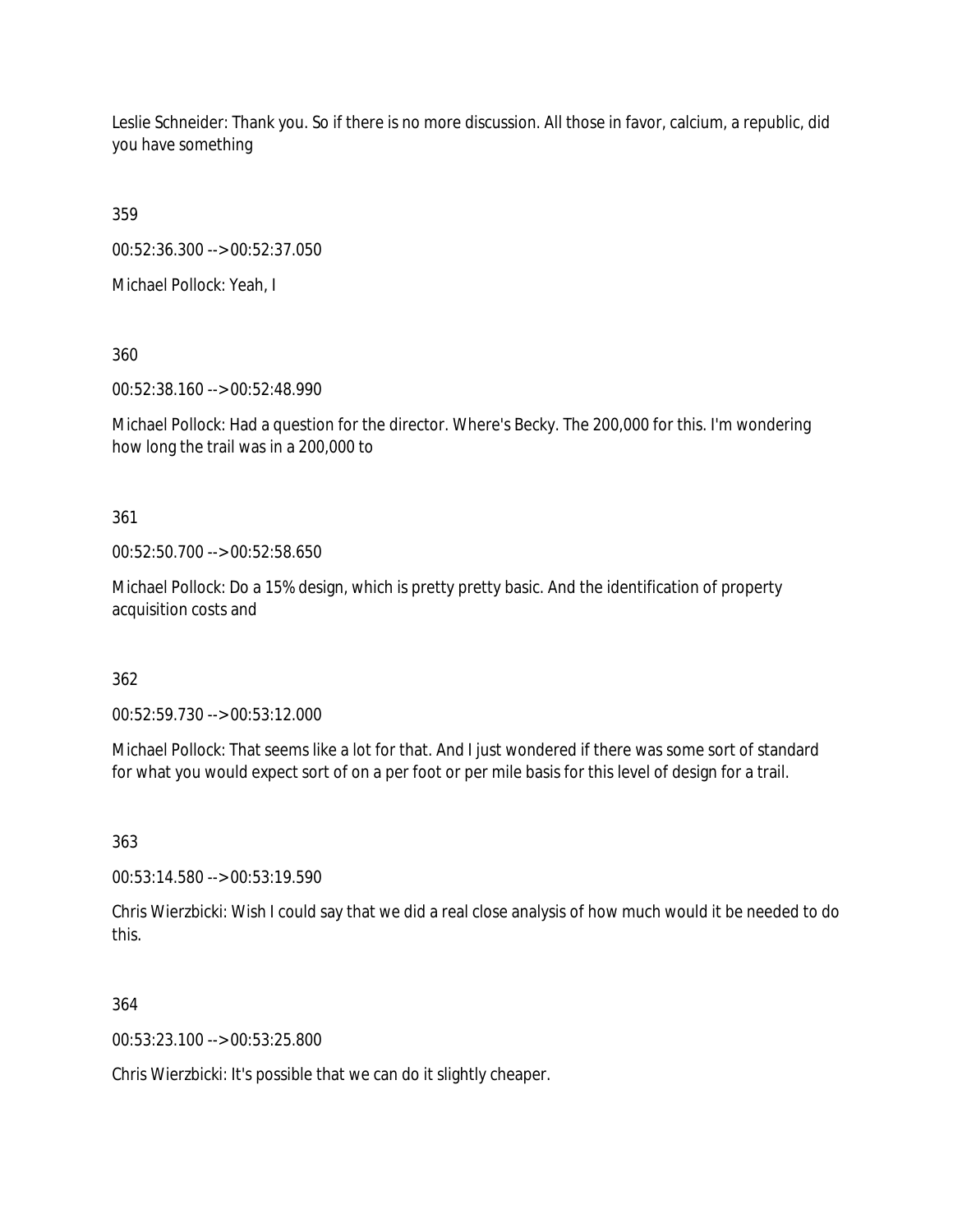00:53:26.820 --> 00:53:34.410

Chris Wierzbicki: But I just really don't know there isn't a real easy standard to determine, you know, like a linear foot basis or anything like that. It's

366

00:53:36.030 --> 00:53:37.320

Chris Wierzbicki: It was a starting point, but if

367

00:53:38.280 --> 00:53:40.020

Michael Pollock: You talk to parts at all about that.

368

00:53:40.470 --> 00:53:47.610

Chris Wierzbicki: In terms of what I would say. We haven't talked to parts about this project, in particular, but what I do know from our conversations with parks today to have been that

369

00:53:47.970 --> 00:53:59.700

Chris Wierzbicki: They're very interested in in mostly building and planning for the recreational trails, as opposed to the transportation links and this kind of morph fits into that ladder bucket. It's more of a trend have a transportation link.

370

00:54:00.810 --> 00:54:09.540

Chris Wierzbicki: So I'm sure they'd be interested in. I mean, it's on partial portions of their property as well. So there undoubtedly be conversations with them, but whether they be interested in building and I don't know.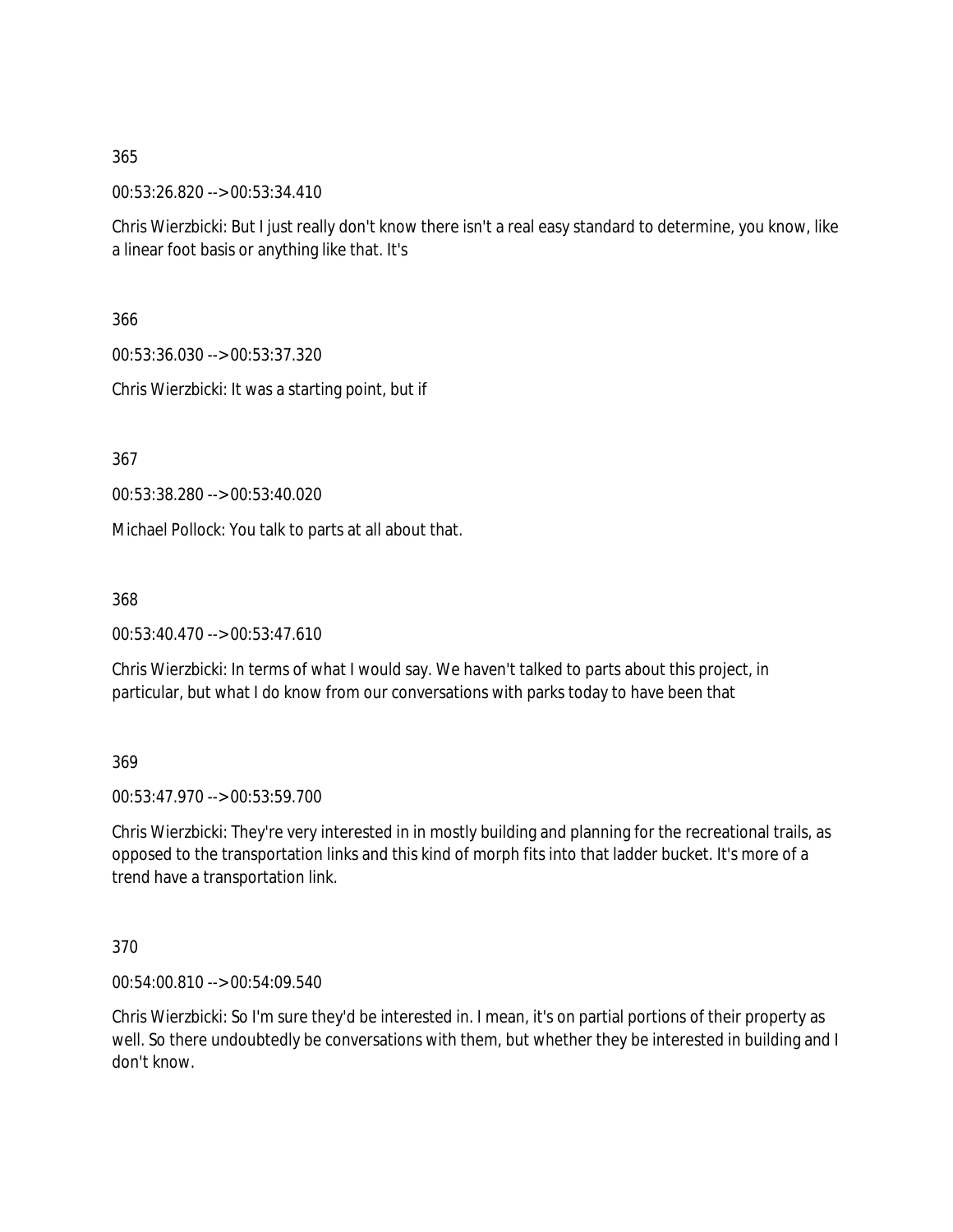00:54:09.990 --> 00:54:19.440

Michael Pollock: Yeah, okay. I just, I just think it would be helpful to get some sort of sense of how much it actually would take to do this. And so it sounds like we're just kind of, you know, making a guesstimate

## 372

00:54:19.980 --> 00:54:36.120

Michael Pollock: But again, if the number is significantly lower to that, that certainly would make it more attractive. So at some point I would like to get some sort of estimate some sort of accurate or somewhat accurate estimate of what it's going to cost to do you know this high level 15%

373

00:54:37.290 --> 00:54:40.410

Michael Pollock: But 200 things seems pretty hard to take some time.

374

00:54:42.660 --> 00:54:51.630

Leslie Schneider: Thank you. Councilmember Pollock. And I guess I would also say without knowing what it would cost you know it would there be a possibility of using some of those funds to

375

00:54:52.020 --> 00:55:03.390

Leslie Schneider: Get a consultant and to help us do this since we don't have staff support to do it, you know, from the get go. And that might mean other things don't get paid for but that could get the project off and running city manager.

376

00:55:05.520 --> 00:55:14.520

Morgan Smith: And I just like to maybe especially because this is our first item of the night, provide some clarification for the type of Council consensus or direction that we're looking for.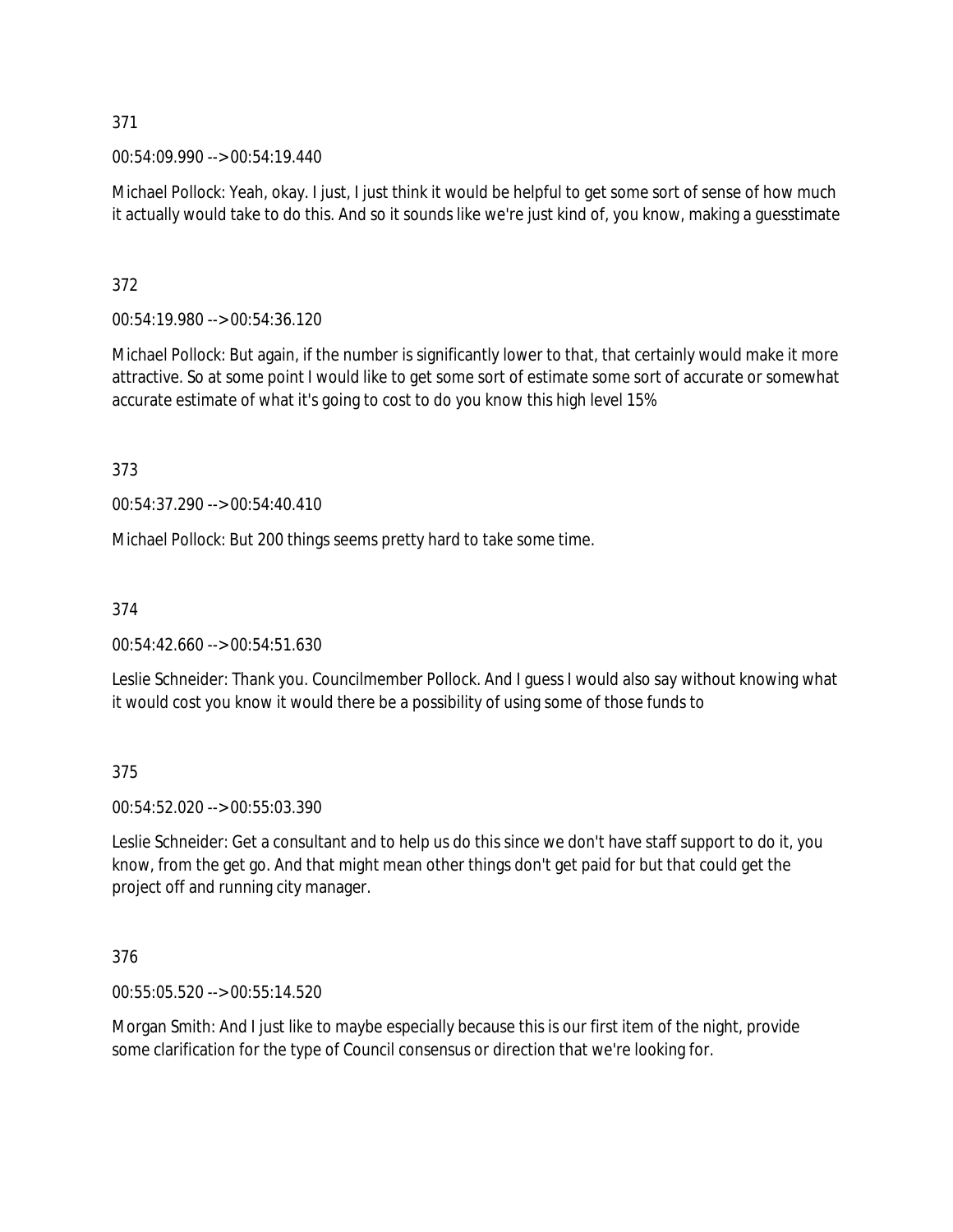00:55:14.790 --> 00:55:25.110

Morgan Smith: Given where we sit here in November, and our goal to have the budget, ideally completed and ready, particularly the capital program and a couple of weeks, I think.

378

00:55:26.610 --> 00:55:33.330

Morgan Smith: If there are items that you would like to continue to discuss next week and the week after. It would be helpful to have that be clearly made

379

00:55:33.990 --> 00:55:42.390

Morgan Smith: The motion, as I understand it, that you would make. And maybe we could talk about wording for these actions tonight, would be to forward it for

380

00:55:43.020 --> 00:55:56.640

Morgan Smith: inclusion in the final budget. And so to have that I just don't want folks to leave this dialogue and not be clear on whether what's asked for is additional cost estimates additional staff work additional

### 381

00:55:57.150 --> 00:56:05.550

Morgan Smith: fact finding around the idea or whether and whether Council supports that. Because in the absence of counsel support for that additional work and consideration.

382

00:56:05.940 --> 00:56:13.230

Morgan Smith: We won't know to keep it in the mix and bring it back. So it felt like a few minutes ago Council was moving towards a consensus.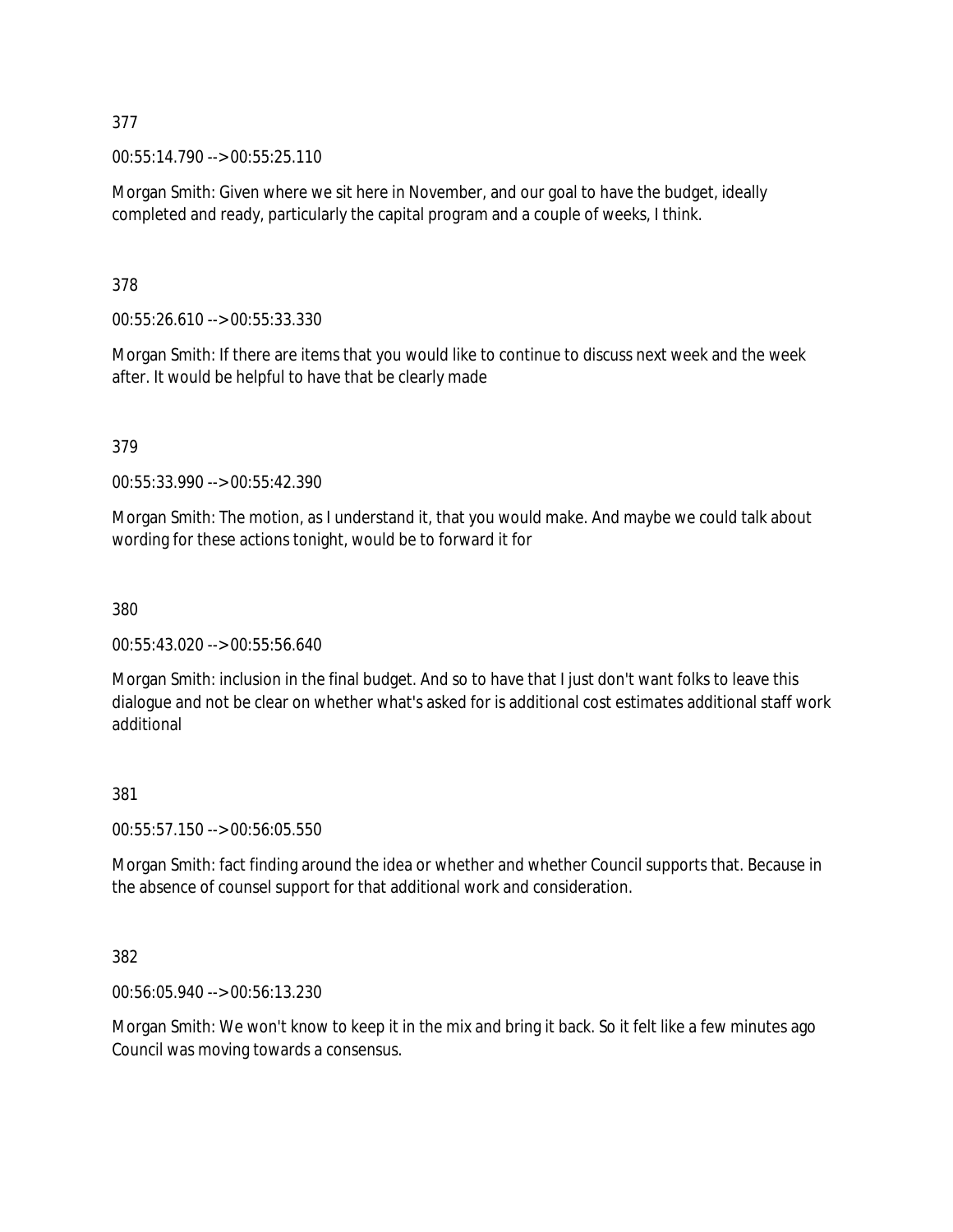00:56:13.650 --> 00:56:18.750

Morgan Smith: That this project would not be moving forward for continued consideration for the final budget.

384

00:56:19.020 --> 00:56:24.570

Morgan Smith: And this last piece of discussion left some things kind of open ended. So just for the sake of getting everyone on the same page.

385

00:56:24.900 --> 00:56:31.980

Morgan Smith: I think we should give some thought to the type of motions of directions that you're making. And if you don't mind, I'll interject when I feel like it's not particularly clear

386

00:56:34.380 --> 00:56:36.330 Leslie Schneider: That, that sounds helpful and

387

00:56:36.750 --> 00:56:37.740

Morgan Smith: Towards that

388

00:56:37.860 --> 00:56:39.210

Leslie Schneider: Process goal.

389

00:56:42.870 --> 00:56:52.170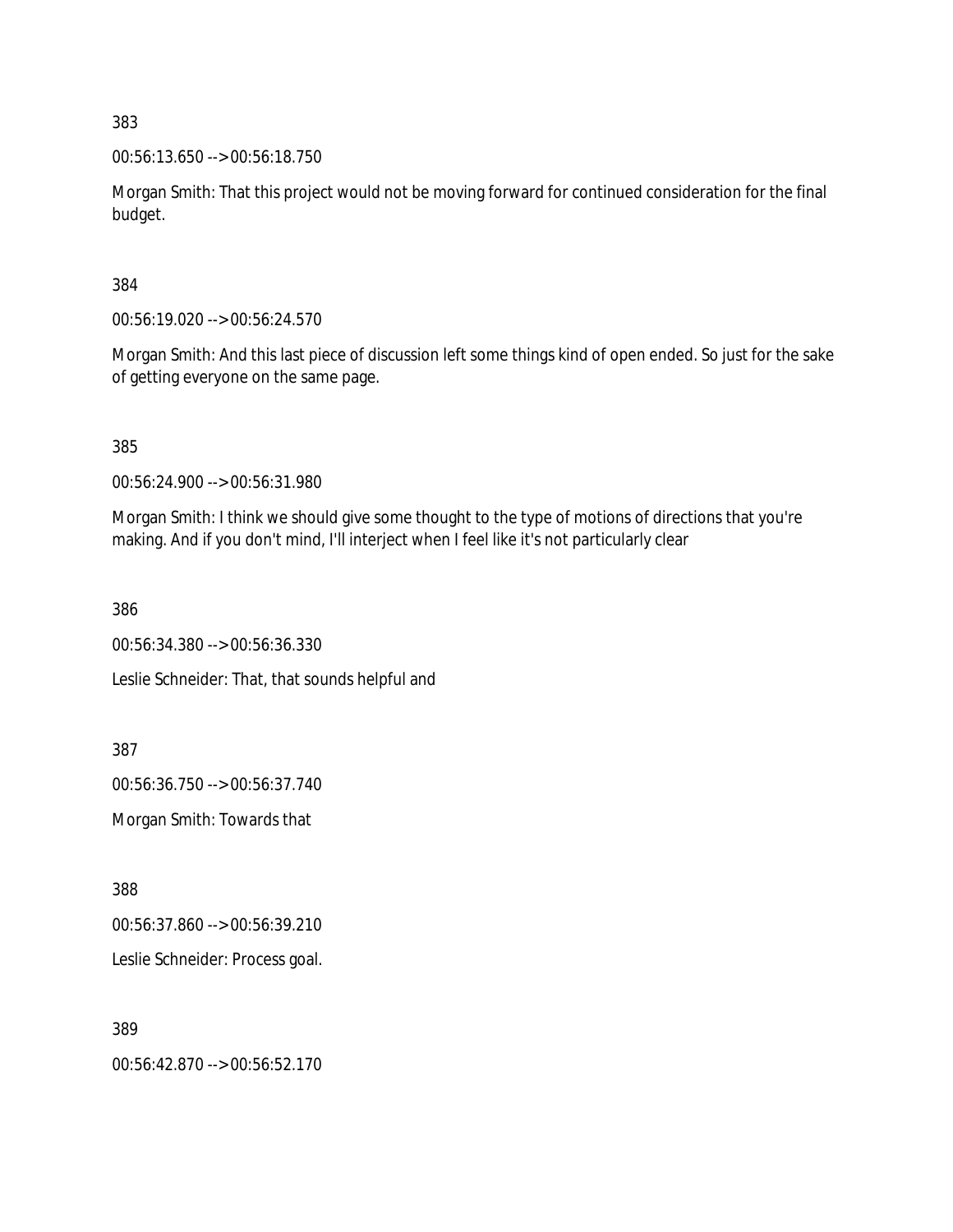Leslie Schneider: Well, this is we would be voting if it passed forward for inclusion in the final budget, but that doesn't mean that we couldn't strike it from the final budget as well. Right.

390

00:56:53.430 --> 00:56:54.570

Morgan Smith: That's right. I think what

391

00:56:55.620 --> 00:57:11.460

Morgan Smith: Deputy city manager sure was talking about is that will take the package of direction and confirmations that you make tonight and plan next week at a minimum to talk with you about the impacts and where that that leaves you and any issues or concerns that we see.

# 392

00:57:12.600 --> 00:57:21.300

Morgan Smith: So again, just be mindful of the emotions that you're making and and Let's all just work together to make sure it's clear what has been decided.

393

00:57:21.810 --> 00:57:31.260

Morgan Smith: Whether it's we have clear consensus as something that we have agreed, we'd like changed in the budget or whether it's something you're still talking about and considering

394

00:57:32.940 --> 00:57:42.720

Leslie Schneider: Okay, so maybe I can just go ahead and clarify restate the emotion to forward for inclusion in the final budget, the SDO trail extension.

395

00:57:44.460 --> 00:57:51.870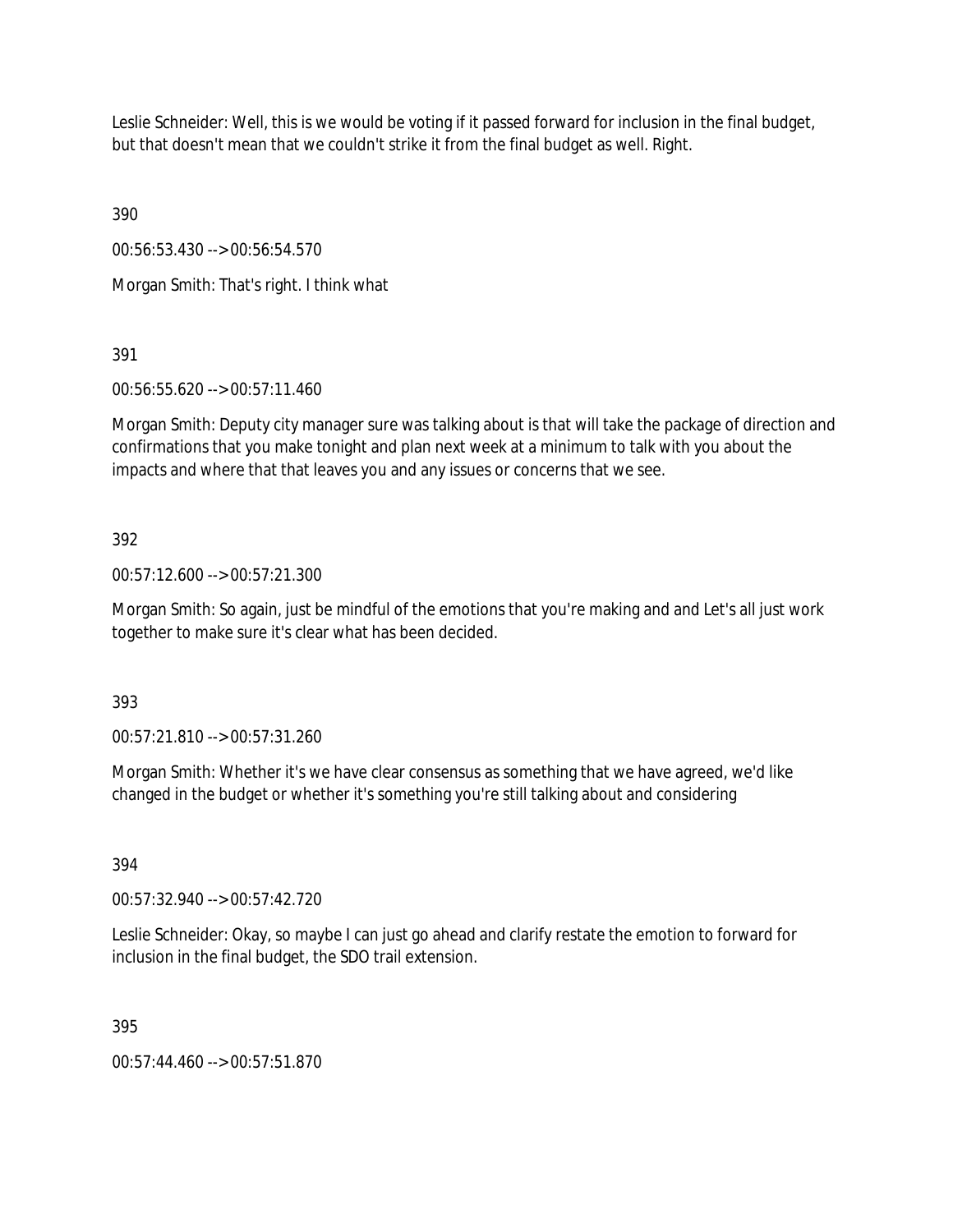Leslie Schneider: And I, I got a second from Deputy Mayor deets and COUNCILMEMBER Pollock, did you want to

396

00:57:53.460 --> 00:57:54.090

Michael Pollock: I'm sorry.

397

00:57:56.100 --> 00:58:03.180

Michael Pollock: You know, because I know we do have a lot, but I feel like that we really don't have a very good number on what it's actually going to cost and

398

00:58:03.960 --> 00:58:15.120

Michael Pollock: I guess I would rather than vote this i mean i i'm for all I know I'm be the deciding vote on this. I wouldn't rather than vote this and the first of them for 200,000

399

00:58:17.100 --> 00:58:25.260

Michael Pollock: Yes, or now I would rather get an accurate number on what this is going to cost and if we can get that and have that available at the next meeting.

400

00:58:25.560 --> 00:58:39.810

Michael Pollock: And, you know, I'd be much happier, considering that if I knew it just, I'm just looking at what's written here for for what it's going to happen and I just don't see 200,000 so i'm i'm willing, I would be much more comfortable with emotion to

401

00:58:40.830 --> 00:58:53.880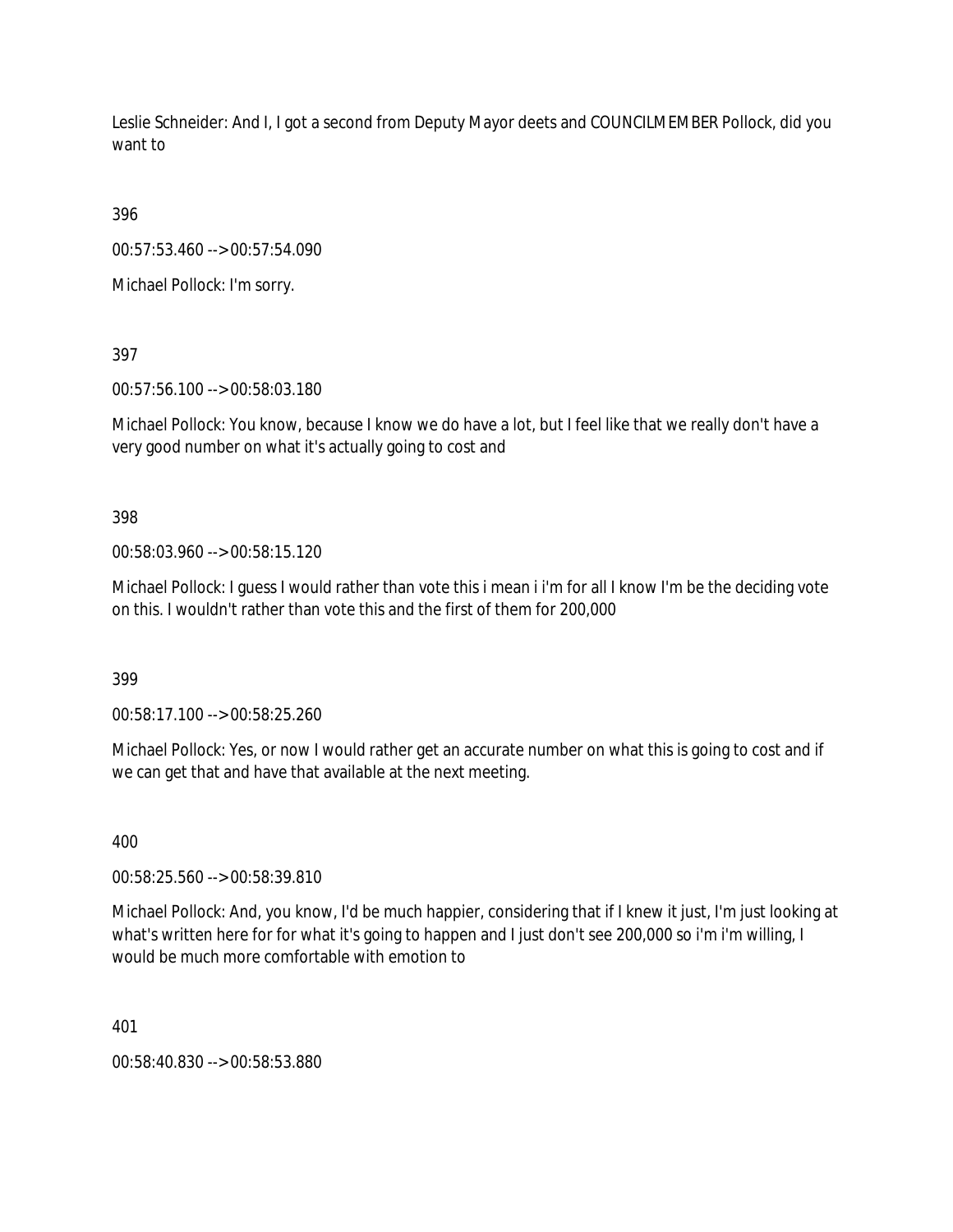Michael Pollock: send this back for a more accurate assessment, if that's something that director we respect he thinks he can do and figure out how much is it actually really going to cost to just do kind of high level 15% design. No.

402

00:58:55.470 --> 00:58:59.880

Leslie Schneider: Okay, well, we've got a bunch of hands up now. Thank you for that calcium ever had a topless.

403

00:59:02.490 --> 00:59:09.210

Kirsten Hytopoulos: Will again. Some of us have expressed concerns that we haven't heard from everybody at New only haven't heard from coal, um,

404

00:59:10.110 --> 00:59:19.890

Kirsten Hytopoulos: But our concerns aren't just the the big the, the cost. So that's, in fact, I'm not sure the specific cost came up with anybody who had spoken about.

405

00:59:20.430 --> 00:59:28.860

Kirsten Hytopoulos: The other concerns. Also, we're one hour and on one item which is concerning and the idea that we would kick this down the road when this is a major impact.

406

00:59:29.910 --> 00:59:39.240

Kirsten Hytopoulos: It has me very concerned. Um, I guess I would just throw out there that again. This is why we shouldn't be doing this during our budget amendments, this is the kind of informative.

407

00:59:39.690 --> 00:59:50.820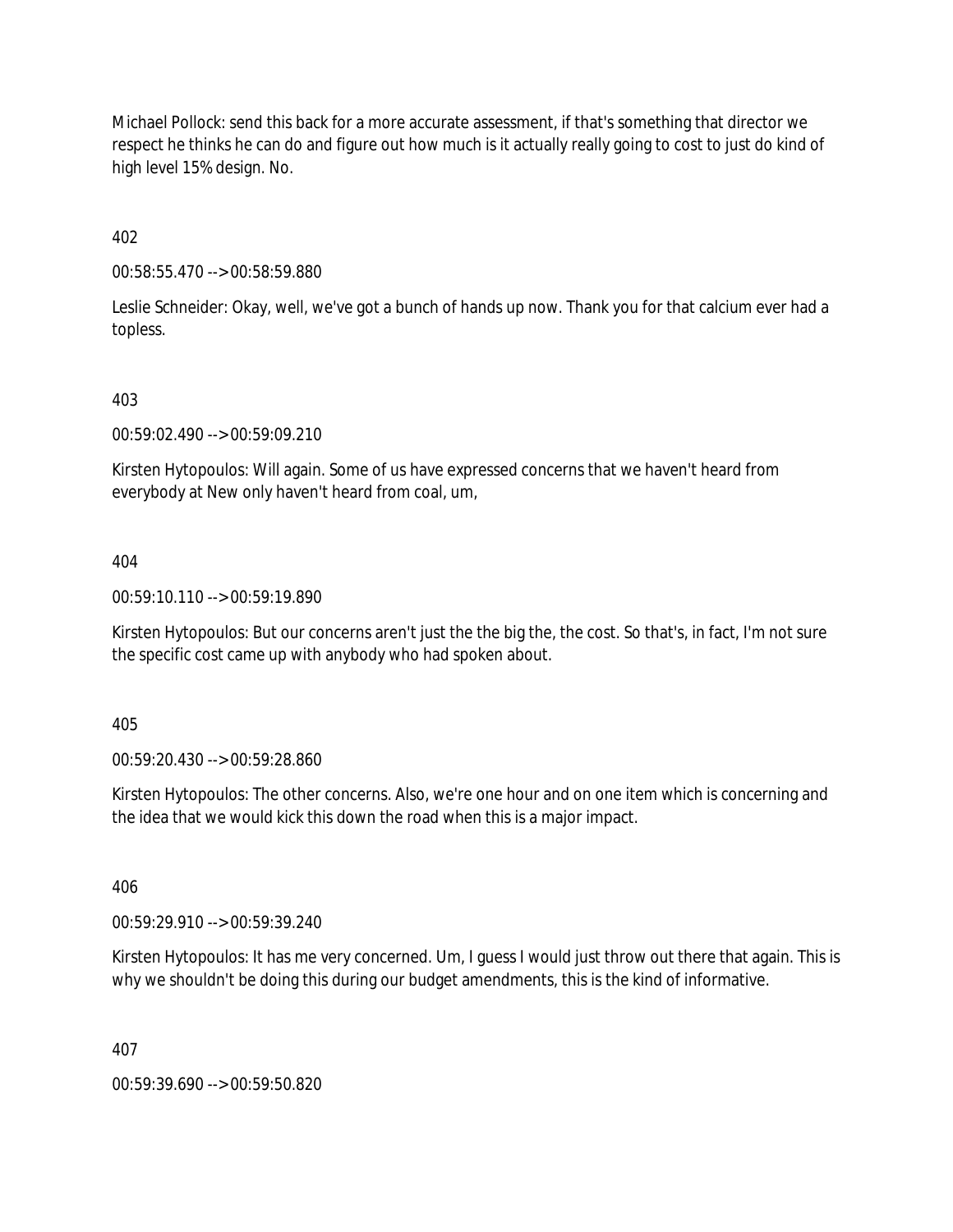Kirsten Hytopoulos: Staff chef. Time to be looking into these things properly and fully we should be prioritizing the process of which we decided to prioritize these things is a sustainable transportation plan.

408

00:59:51.210 --> 01:00:01.800

Kirsten Hytopoulos: This isn't how we do planning. This isn't how we should be making decisions. So I would just implore my colleagues to please remove this from consideration and please can we move on.

409

01:00:04.470 --> 01:00:05.730

Leslie Schneider: Okay, um,

#### 410

01:00:06.870 --> 01:00:16.140

Leslie Schneider: COUNCILMEMBER Medina, do you want to chime in on your preference, like, I'd be willing to I'd be willing to withdraw this if if that would be your preference as well.

411

01:00:18.000 --> 01:00:18.630

Kol Medina: Um, I

412

01:00:20.070 --> 01:00:26.580

Kol Medina: Don't have a preference. I'm going to vote for it. And I think I'll just call the question. And let's take a vote.

### 413

01:00:28.110 --> 01:00:35.550

Leslie Schneider: Okay, I think that sounds fair and it's okay that that things don't pass. Well, you know, there, it's, it's all right.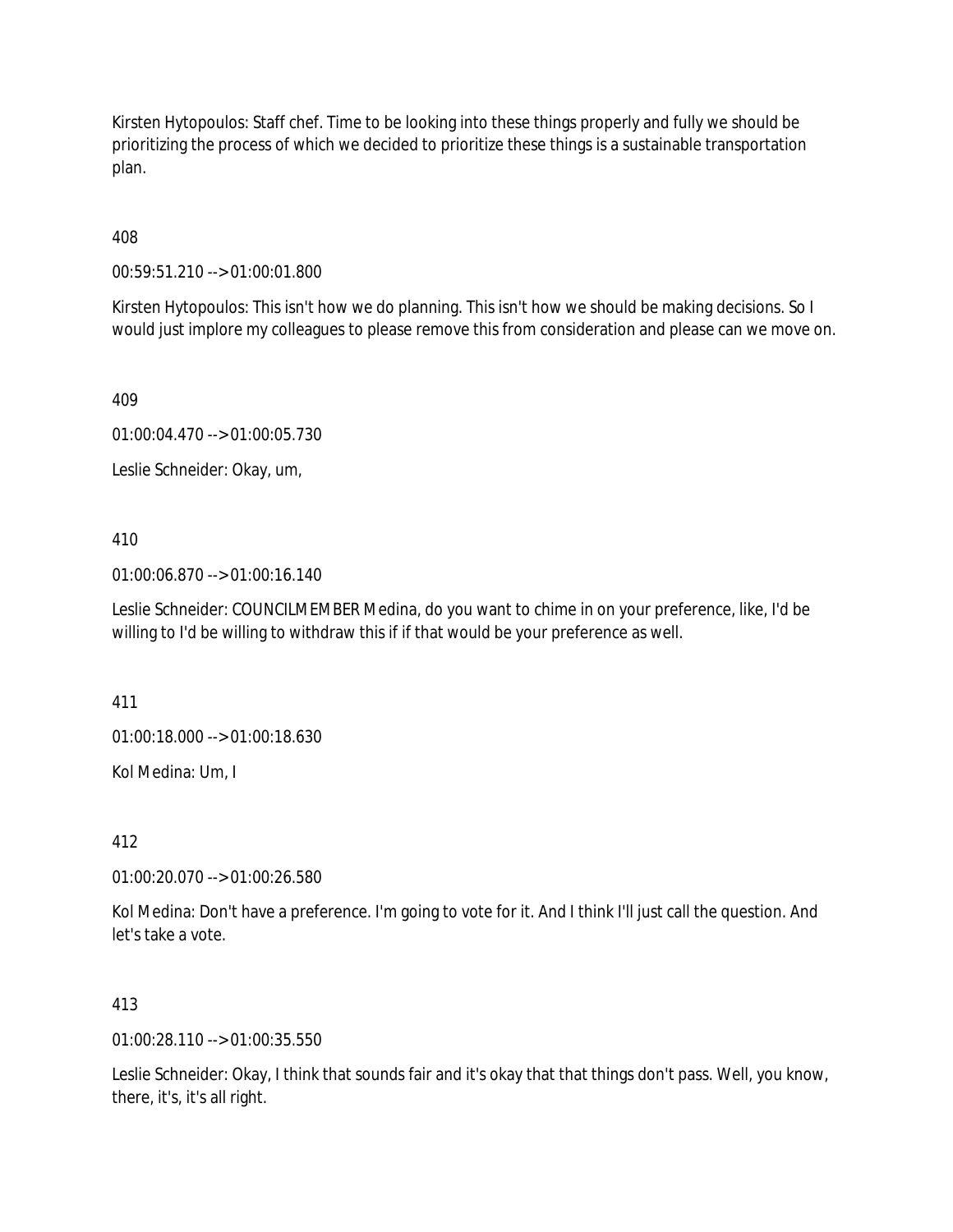01:00:36.630 --> 01:00:40.380

Leslie Schneider: I won't take it personally. So kept some overhead topless.

#### 415

01:00:43.320 --> 01:00:54.780

Leslie Schneider: No. Okay. All right, so I'm all those in favor of forwarding for inclusion in the final budget, the SEO trial extension. Please say I

416

01:00:57.120 --> 01:00:59.160

Leslie Schneider: And all the post.

417

01:01:02.820 --> 01:01:03.420

Leslie Schneider: Um,

#### 418

01:01:05.100 --> 01:01:13.020

Leslie Schneider: Well with the with our I can't see everybody but I'm assuming that that's that that failed and with

#### 419

01:01:15.060 --> 01:01:28.410

Leslie Schneider: Deputy Mayor deets you voted for and COUNCILMEMBER Medina and myself voted for and everyone else is against. Okay. Thank you all very much. I appreciate it.

420

01:01:31.980 --> 01:01:34.770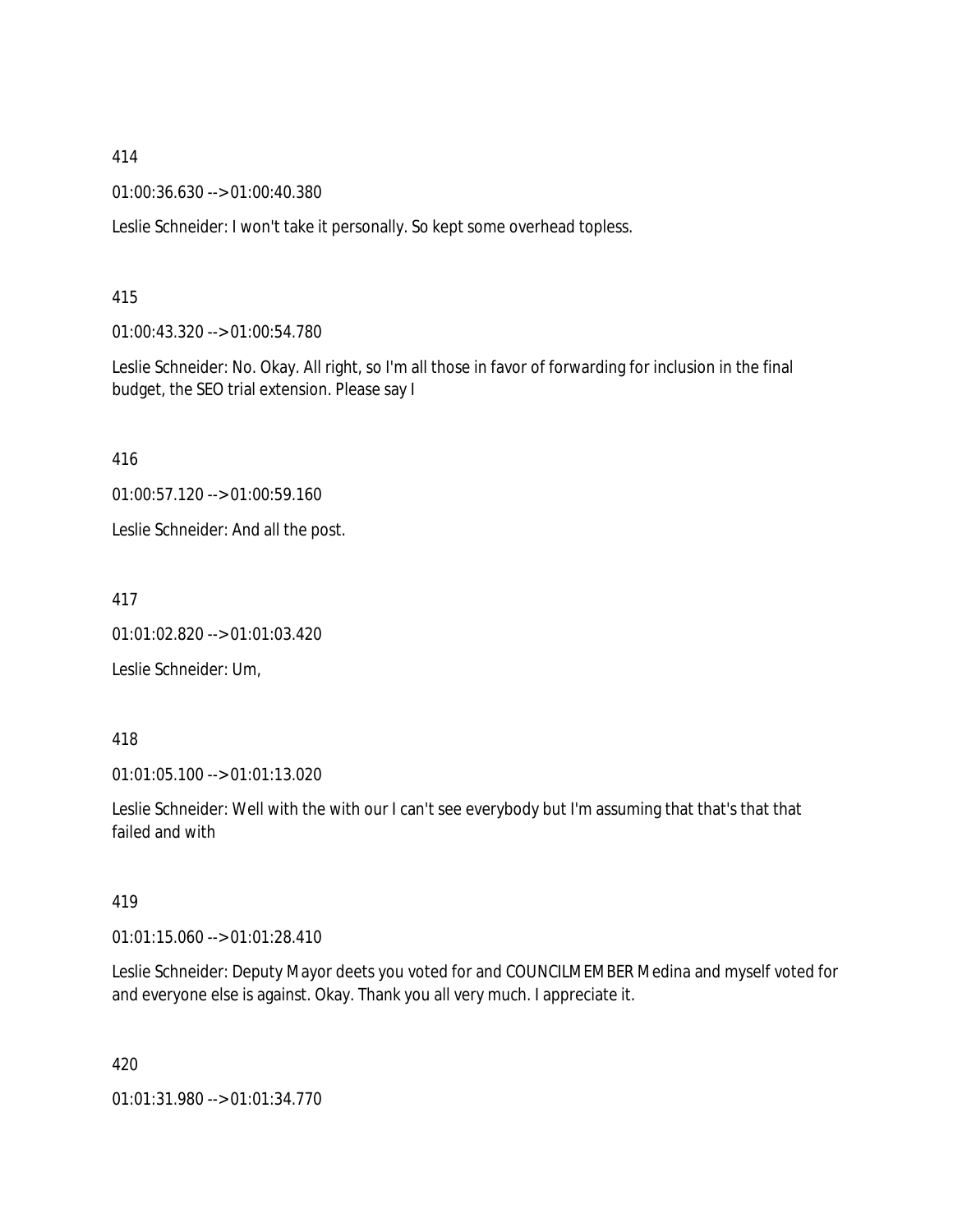Leslie Schneider: Deputy city manager, are we back to you now for

421

01:01:35.820 --> 01:01:36.900

Leslie Schneider: Our next item.

422

01:01:37.290 --> 01:01:42.060

Chris Wierzbicki: I can probably take it from here if that's right works motions and

423

01:01:43.470 --> 01:01:53.220

Chris Wierzbicki: Maybe after we're done looking at the slide. Maybe we could take the screen down. And so we could all see each other. Maybe I'll make it easier as we're into discussion part if that works if that works.

424

01:01:54.330 --> 01:02:00.660

Ellen Schroer: Yeah, sorry, I didn't anticipate the discussion being quite that long. So hopefully we can focus the discussion and move

425

01:02:01.320 --> 01:02:09.120

Ellen Schroer: A little bit more quickly going forward, but I do appreciate all of the the discussion that's going on, but I will ensure the screen after you've done your presentation, Chris. Thanks.

426

01:02:09.270 --> 01:02:10.050

Chris Wierzbicki: Great, thanks.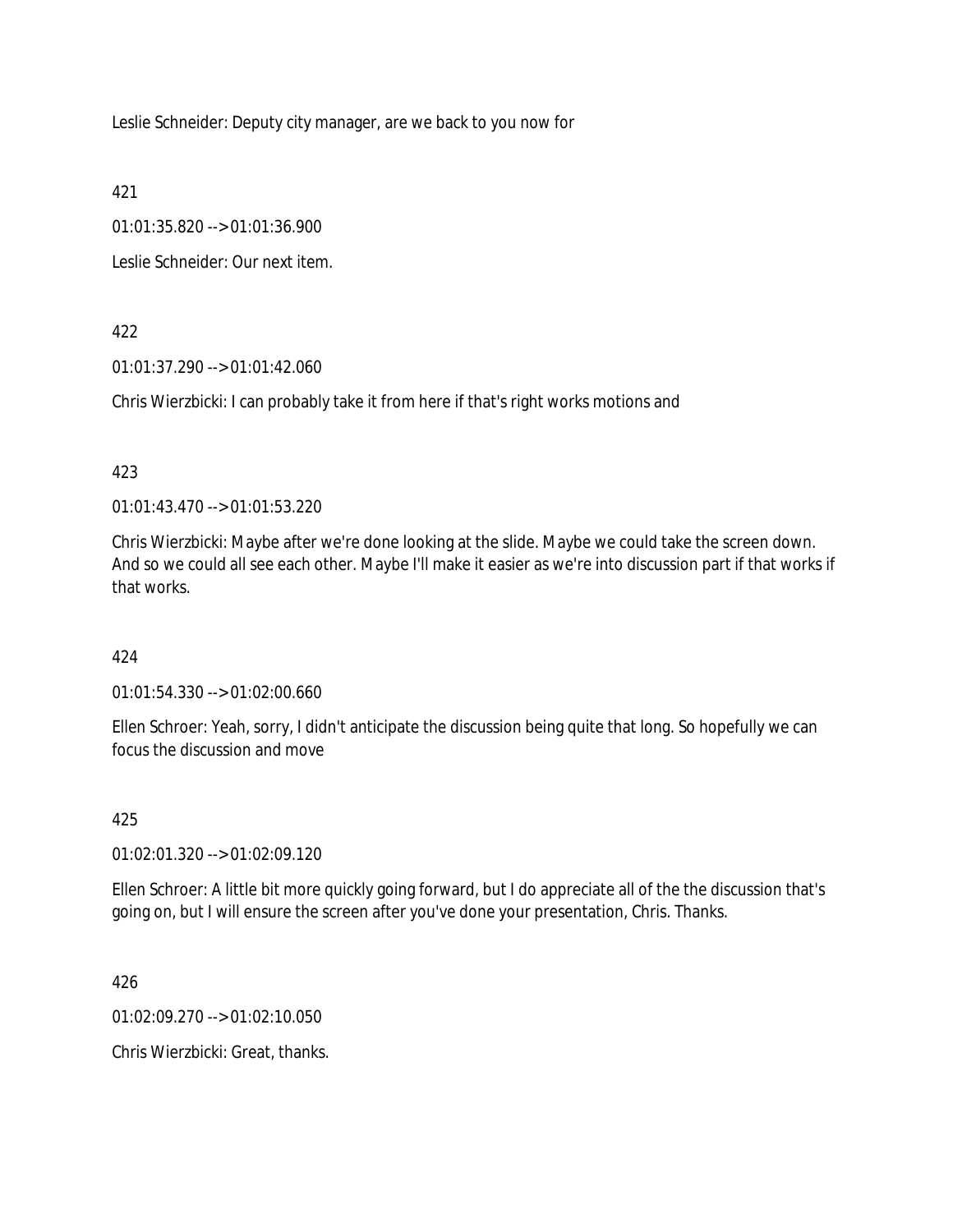01:02:11.190 --> 01:02:20.790

Chris Wierzbicki: Okay, this one's got a lot of numbers in it, so I'm going to try to say it in a way that makes sense. And so everyone can understand it. So the motion was to include in the budget of

428

01:02:22.140 --> 01:02:32.220

Chris Wierzbicki: Money for the senior center improvements specifically to add \$60,000 in 2021 22 and hundred thousand and 2324 I think with the idea being that this money would

### 429

01:02:32.640 --> 01:02:39.720

Chris Wierzbicki: Act as a match for funds that the senior center wants to also contribute to the project. So first of all, before

#### 430

01:02:40.530 --> 01:02:49.500

Chris Wierzbicki: I just wanted to clarify what we know about the cost of this particular project. And what they're for. So that's on the left hand side of the screen there under the clarification piece so

431

01:02:50.130 --> 01:02:55.980

Chris Wierzbicki: Our understanding is that there's kind of two buckets of things that need to happen. It could happen at the senior center.

### 432

01:02:56.400 --> 01:03:10.620

Chris Wierzbicki: First one is that the city identified a number of repair and maintenance items that are more like asset management taking care of our facilities type of improvements that should happen over the next couple of years on the facility. Those items are about \$120,000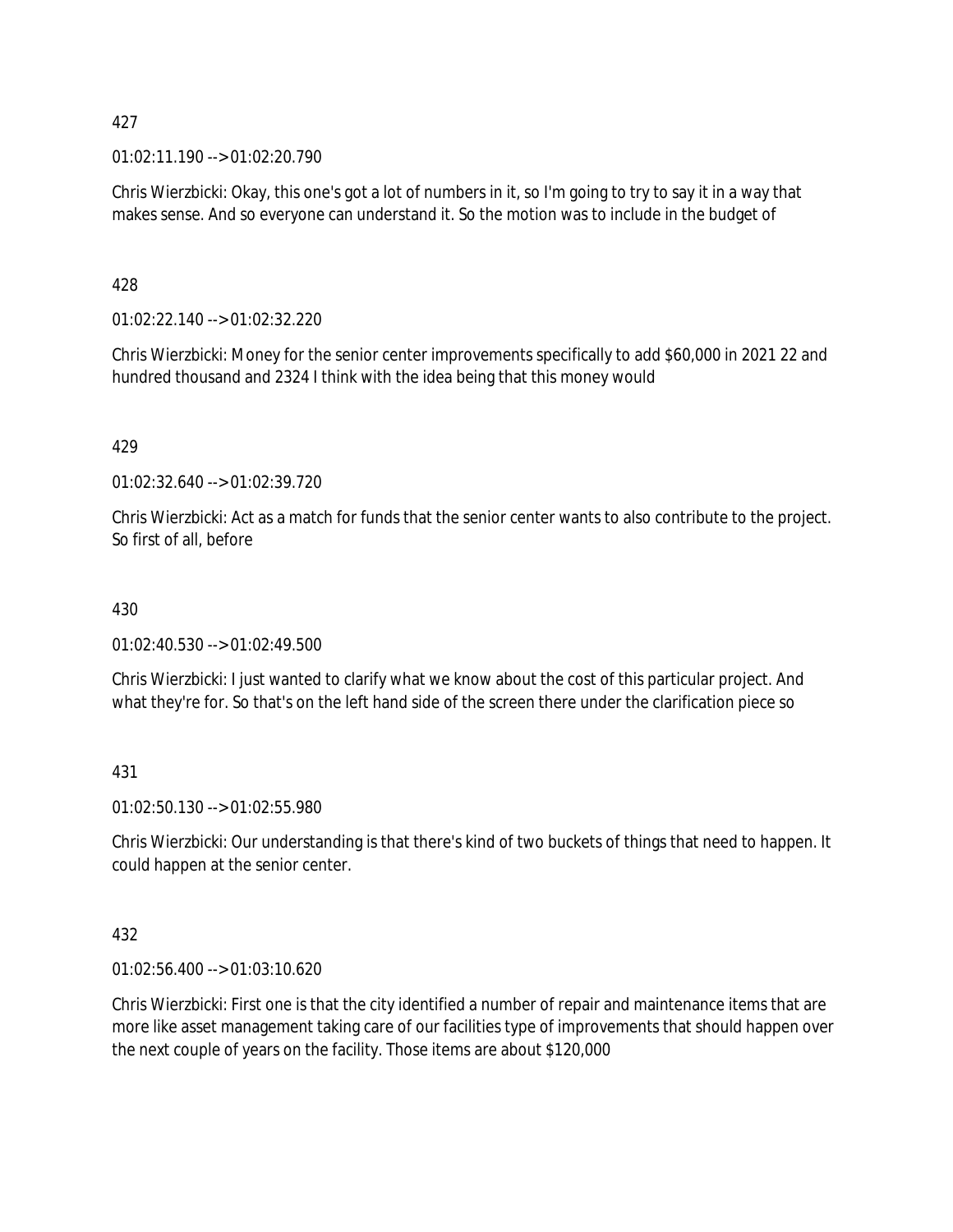01:03:11.700 --> 01:03:22.230

Chris Wierzbicki: Then there's another bucket. That is the senior centers proposed renovations and that includes renovating the eastern side of the building and includes renovating some of the center Hall, as well as

434

01:03:23.700 --> 01:03:27.960

Chris Wierzbicki: expanding their thrift store area and reconfiguring their office.

435

01:03:29.190 --> 01:03:38.340

Chris Wierzbicki: So the total for all those improvements would be \$440,000 that doesn't include any project management costs. It's just that what we are anticipating the construction costs would be

436

01:03:40.200 --> 01:03:46.200

Chris Wierzbicki: And just going to pause here just for a minute because there were some emails and communications floating around during the week about

437

01:03:47.340 --> 01:03:57.000

Chris Wierzbicki: Necessary kind of what were described as kind of like life safety issues at the senior center that needed to be resolved very soon. And I just want to clarify for folks that

438

01:03:57.450 --> 01:04:05.280

Chris Wierzbicki: We're not aware of any like health or life safety critical health life safety issues in the building that need to be immediately resolved.

439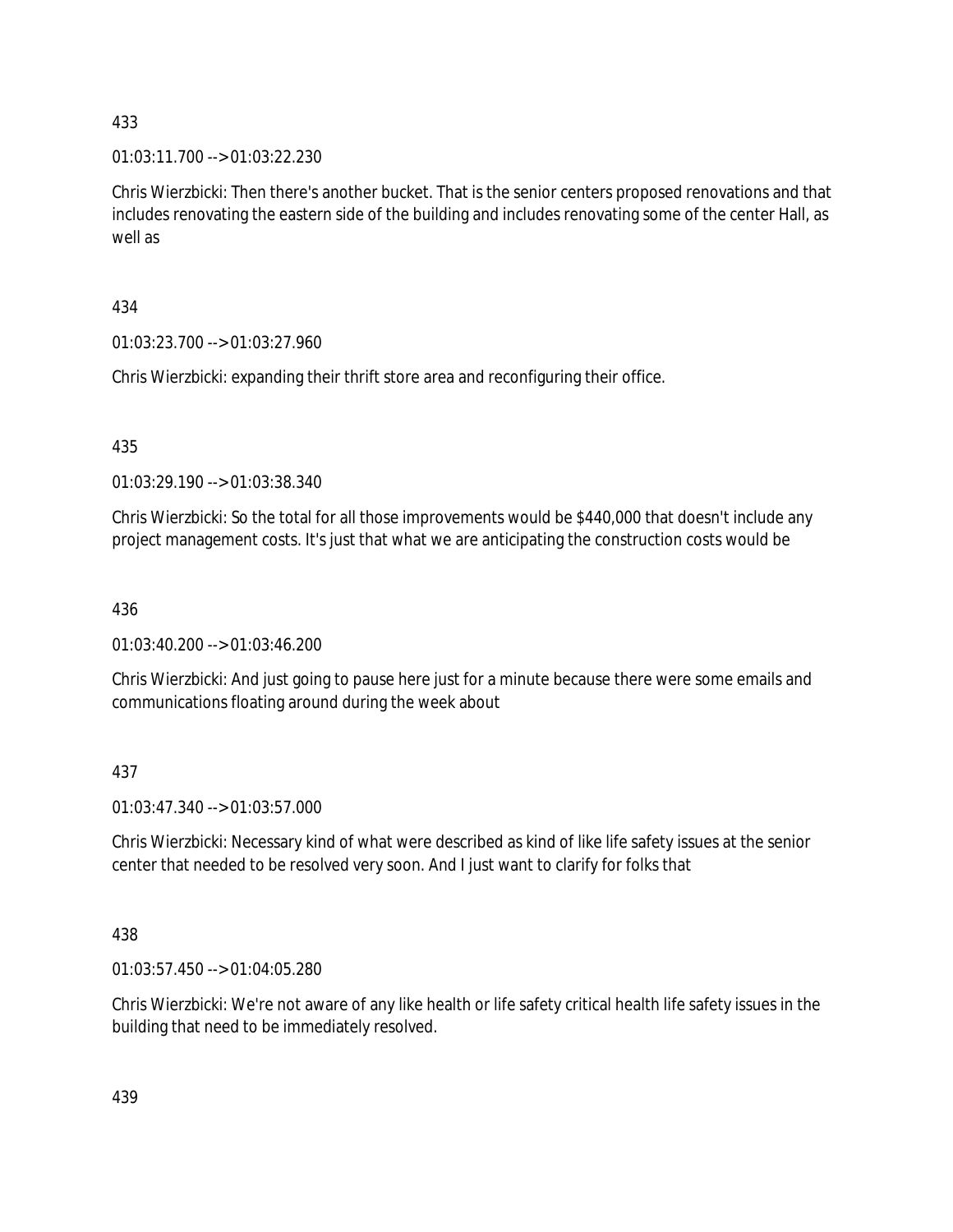01:04:05.940 --> 01:04:11.400

Chris Wierzbicki: If that was the case, we would certainly be out there working with the senior center folks to try and resolve those as best we could.

# 440

01:04:11.910 --> 01:04:19.410

Chris Wierzbicki: Coming to you if we need additional funding to do that. I've talked with the executive director of the senior center and he concurs that we don't have any

### 441

01:04:20.040 --> 01:04:32.190

Chris Wierzbicki: Absolutely immediate needs that need to be addressed at for the building. So we're talking about things that could be addressed this year or in the next couple of years. So with that, I'm going to go with the recommendation based on what we know what the costs are

### 442

01:04:33.870 --> 01:04:41.040

Chris Wierzbicki: Again, we've placed this out in the next biennium 23 and 24 because that's where our resources to be able to pick up more projects are

### 443

 $01:04:41.970 \rightarrow 01:04:51.150$ 

Chris Wierzbicki: So that's something that we can come back to. But let's just think about it in terms of year one, and year two for right now. So we would propose that you're one be just design under thousand dollars.

#### 444

01:04:51.540 --> 01:05:01.620

Chris Wierzbicki: And that money be split between the city and the senior center and that you're to be the construction dollars, which would be 340,000 again split between the city and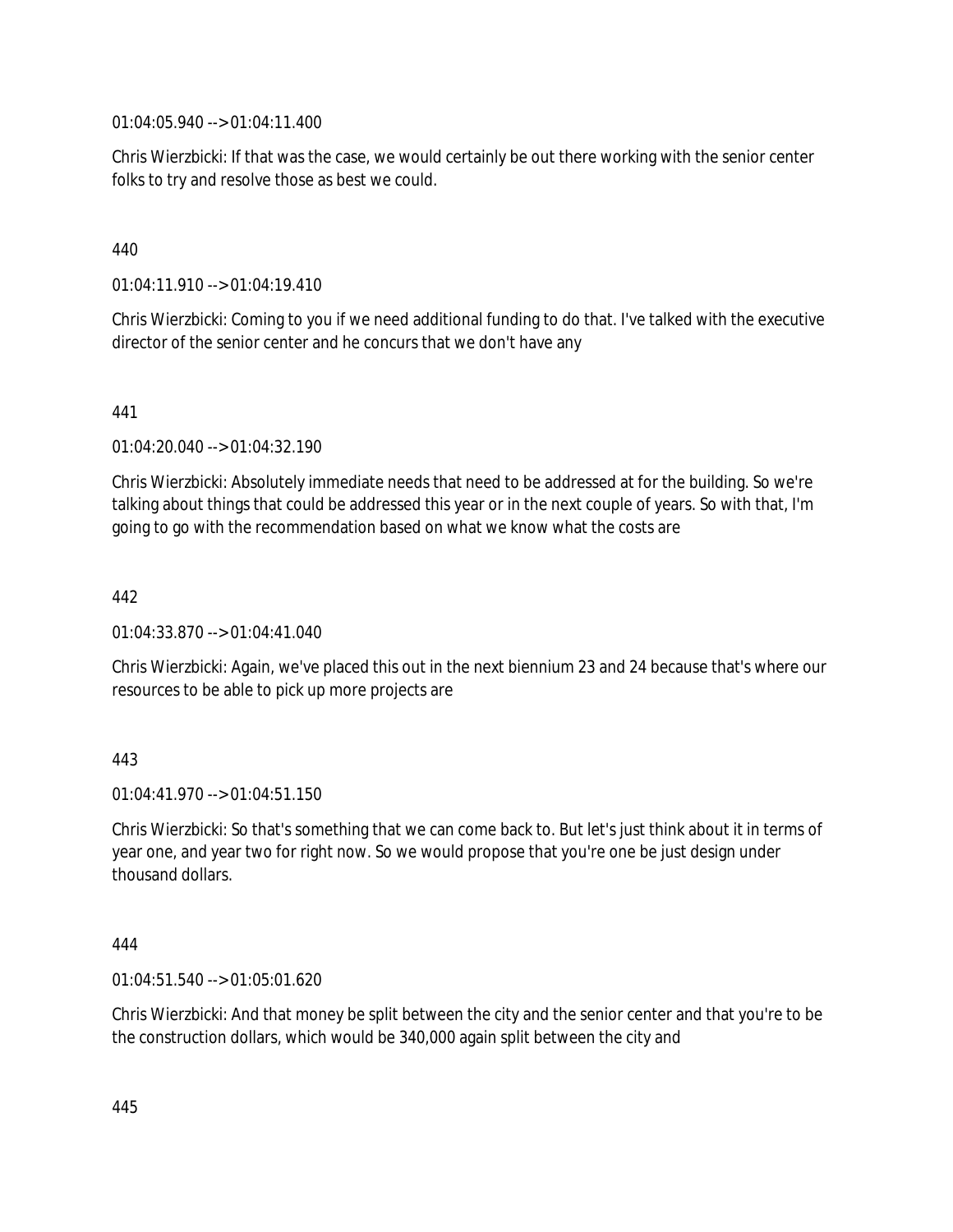01:05:02.160 --> 01:05:09.210

Chris Wierzbicki: The senior center maxing out the senior centers contribution of 160,000, which is what they've told us they would are able to contribute.

## 446

01:05:09.840 --> 01:05:18.300

Chris Wierzbicki: So in total, that would sum up there you can see in the bottom right, the city would contribute 330 in the senior center would contribute hundred and 60

### 447

01:05:20.010 --> 01:05:29.520

Chris Wierzbicki: And just the reason we bundle all those together is because it doesn't make a whole lot of sense logistically or efficiency wise to try and do all those asset management.

448

01:05:29.610 --> 01:05:30.000

Kol Medina: Chris

449

01:05:30.300 --> 01:05:38.190

Kol Medina: I'm sorry. I'm sorry to just interrupt you. In the middle, Chris, I just want to make sure I understand something for going. That's cool. Um, those numbers don't add up to me.

450

01:05:38.190 --> 01:05:41.730

331 66

451

01:05:42.780 --> 01:05:45.570

Chris Wierzbicki: my calculator handy. What's an engineer without a calculator.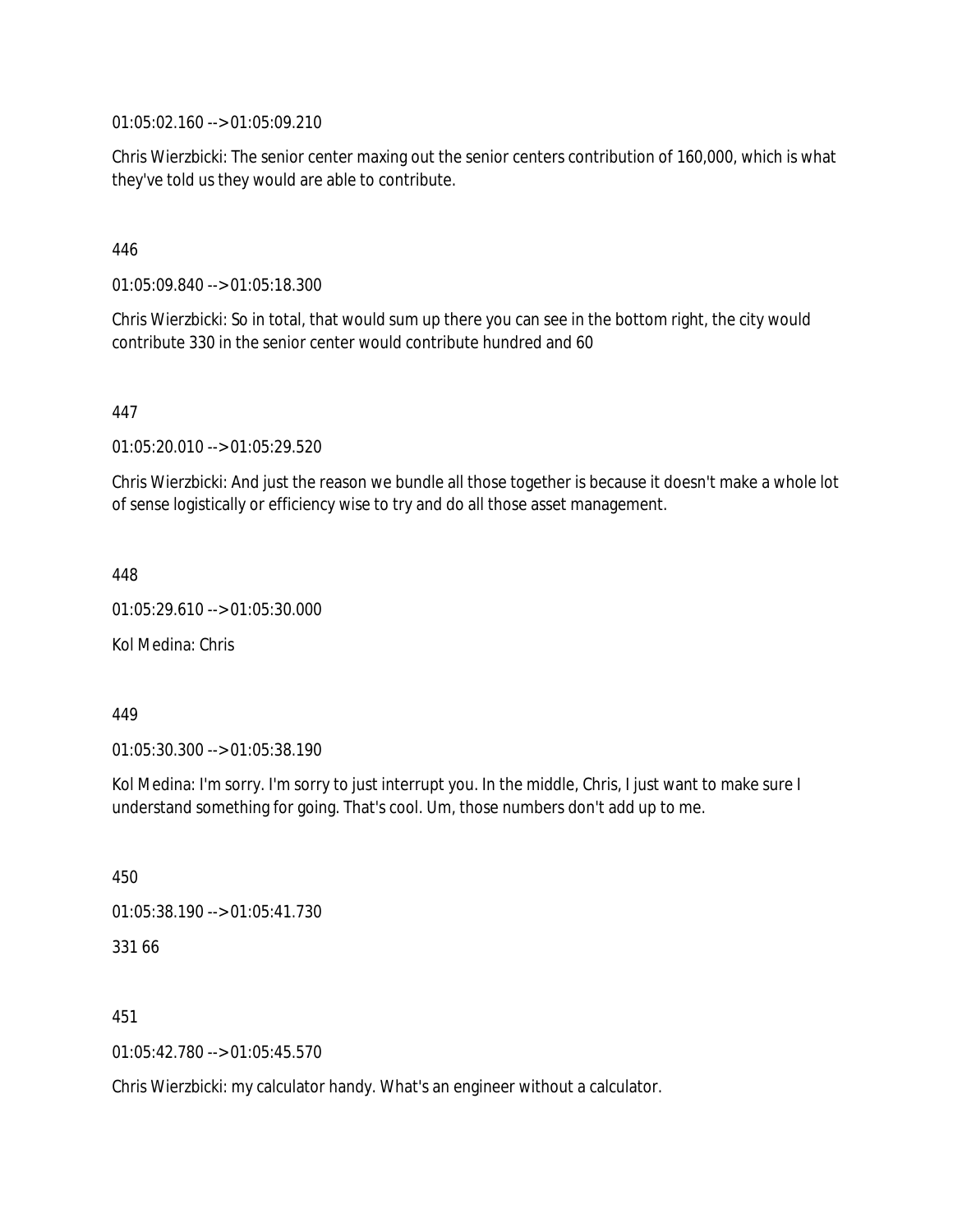452 01:05:46.740 --> 01:05:50.040 Kol Medina: I think that the total city is 283 30

#### 453

01:05:51.120 --> 01:05:55.200

Chris Wierzbicki: The total city your I should be to at. I apologize. That's not

454

01:05:55.800 --> 01:05:57.210

Kol Medina: Understanding that correctly.

455

01:05:57.270 --> 01:05:58.680 Kol Medina: So it's it's really to 80 right

456

01:06:00.360 --> 01:06:02.760

Chris Wierzbicki: So who is 100 so it would be three.

457

01:06:05.640 --> 01:06:11.490

Chris Wierzbicki: So it'd be 230 there the year to city number would be 230 in the total city number would be to add

458

01:06:12.960 --> 01:06:13.830

Chris Wierzbicki: apologize for that.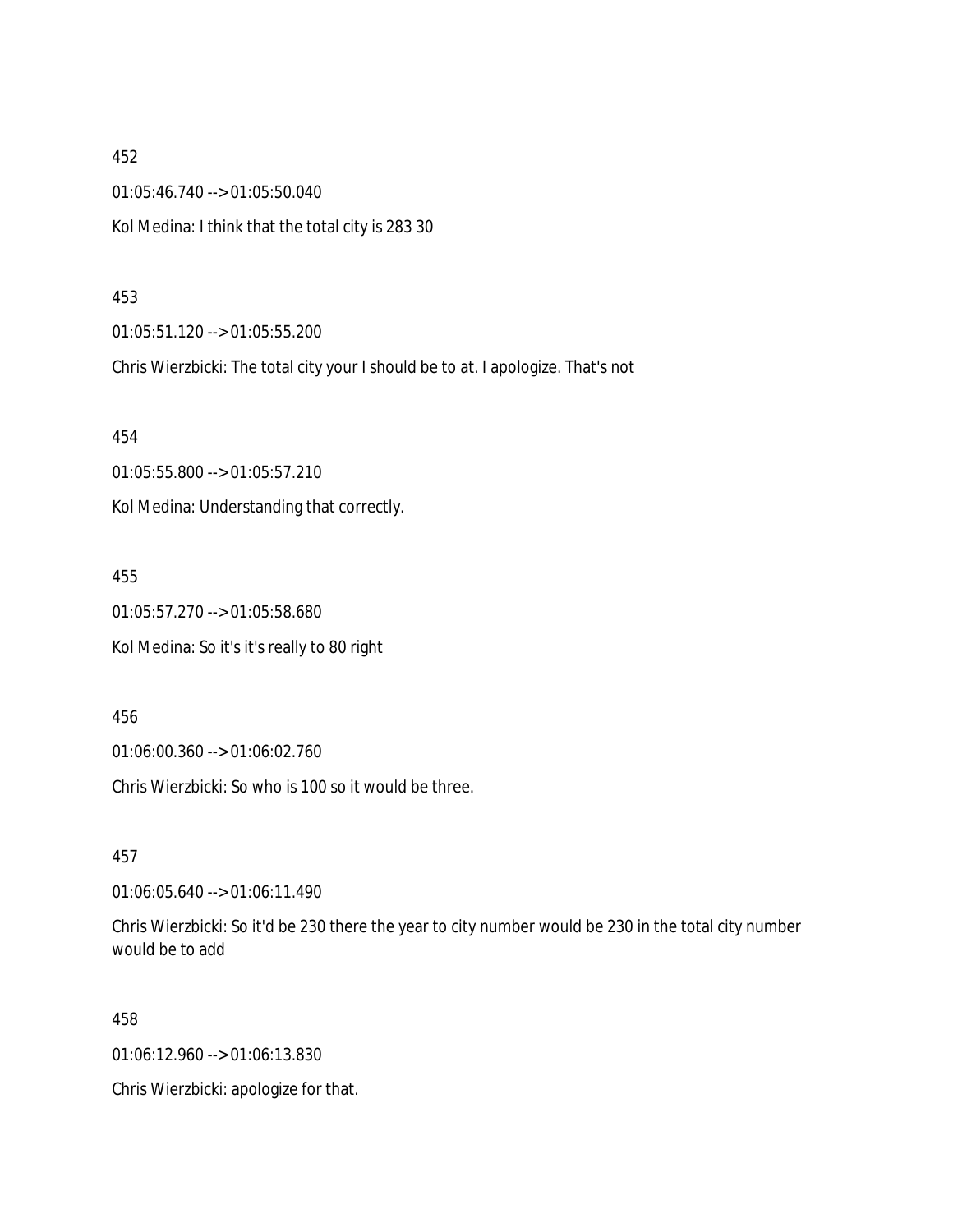01:06:14.700 --> 01:06:15.180

Oversight

460

01:06:17.130 --> 01:06:17.760

Chris Wierzbicki: That makes sense.

461

01:06:20.400 --> 01:06:23.610

Chris Wierzbicki: So I'll just just finished all this wrap up. What are the last thing I have to say about this, which is

# 462

01:06:24.150 --> 01:06:27.990

Chris Wierzbicki: The reason we bundle all these together. It's like I said, it doesn't make a lot of sense to try to

#### 463

01:06:28.350 --> 01:06:35.220

Chris Wierzbicki: accomplish all of these kind of more acid management type projects, either in advance or after doing a big, big renovation project.

464

01:06:35.460 --> 01:06:46.830

Chris Wierzbicki: It really makes sense to kind of try to do them all together in some cases they overlap in some places to the building and you really want to do all that stuff at the same time. That's, that's how you're going to get the most efficient.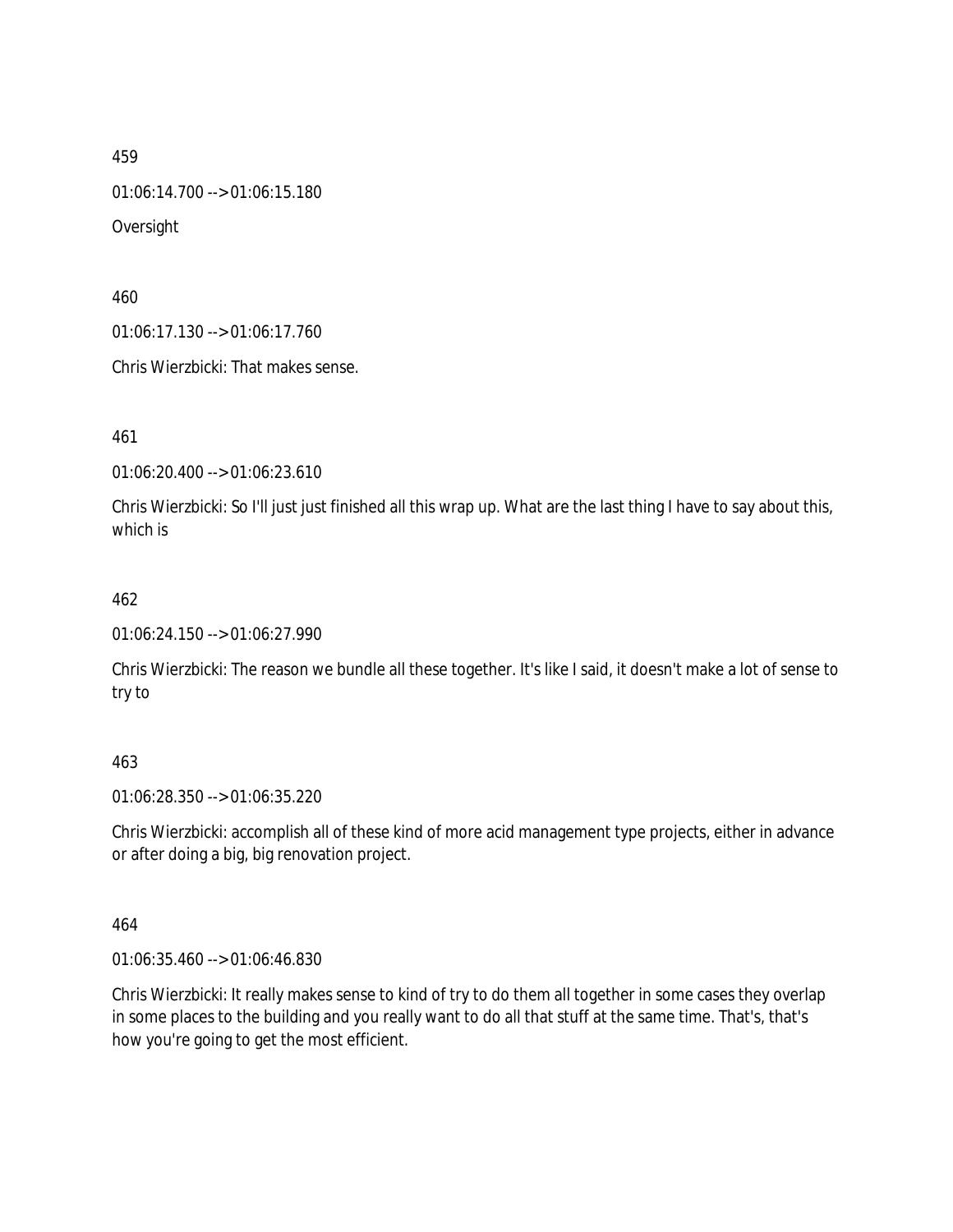01:06:48.450 --> 01:06:57.210

Chris Wierzbicki: Product and the best use of our funds. So I know that's a complicated one. So I'm maybe we should leave this one up just for a minute if folks have questions on the numbers.

466

01:07:00.750 --> 01:07:02.670

Leslie Schneider: Thank you. Councilmember Pollock.

#### 467

01:07:03.720 --> 01:07:14.220

Michael Pollock: And move to approve the senior center improvements as outlined by director. We're specie for the total amount of and correct me if I got this wrong, but \$280,000

468

01:07:14.970 --> 01:07:15.300

Again,

469

01:07:17.790 --> 01:07:26.880

Leslie Schneider: Alright and COUNCILMEMBER high topless that, by the way, that was seconded by COUNCILMEMBER into sorry I'm COUNCILMEMBER I topless and

470

01:07:26.910 --> 01:07:33.210

Kirsten Hytopoulos: Easily be done, not this biennium. They would be done. The next biennium even putting them up two years.

471

01:07:37.860 --> 01:07:45.390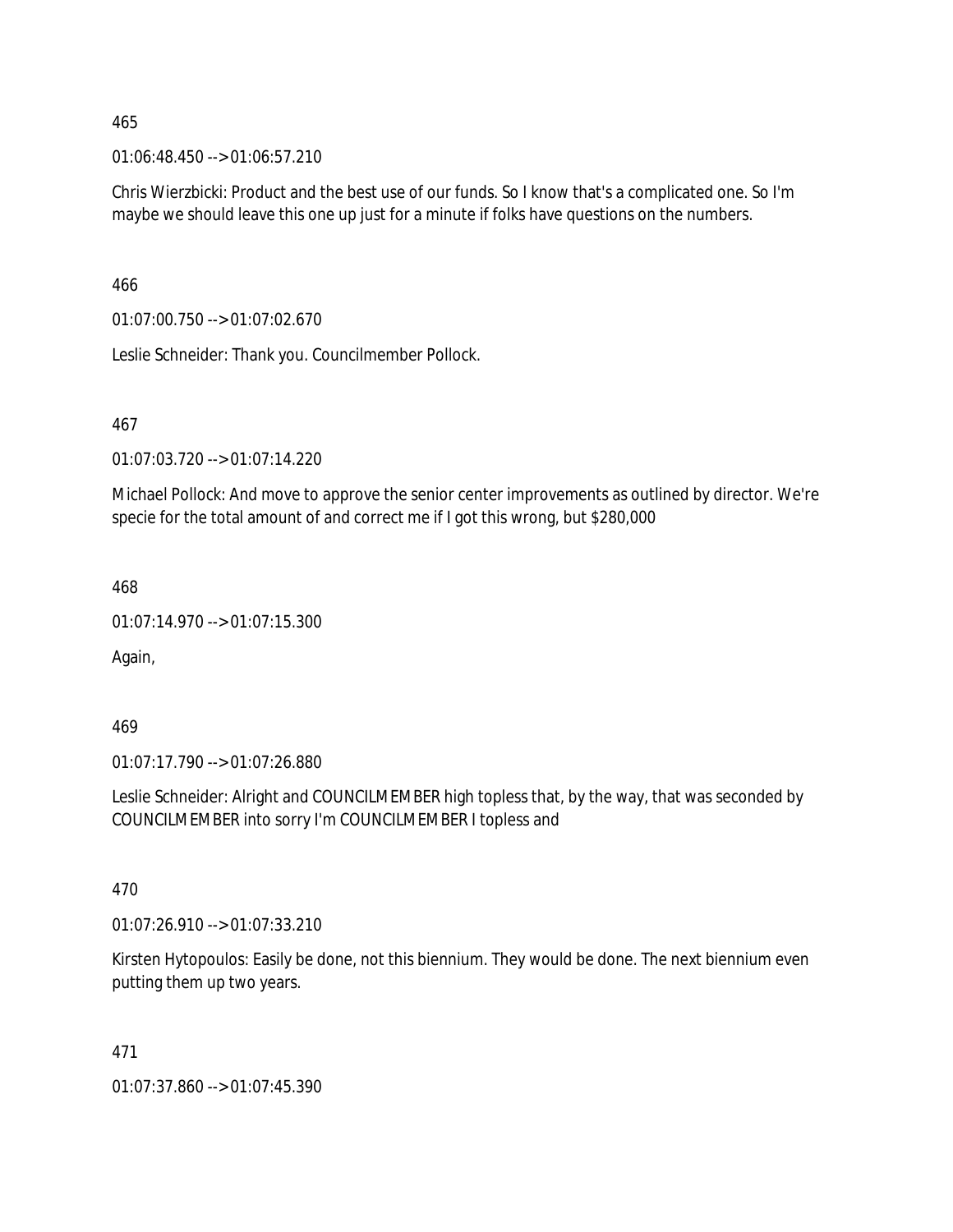Kirsten Hytopoulos: Okay, I guess that's what yes okay so i i don't feel that I can support that. But I can wait. It is now the tower and discuss that.

472

01:07:47.220 --> 01:07:55.920

Kirsten Hytopoulos: I feel like I feel like two years is an awful long time to wait to get started and I guess I'm just curious if there are any other options with any placeholders that

# 473

01:07:57.690 --> 01:08:05.370

Kirsten Hytopoulos: You know, for converse for future conversation. Two years is a long time, and they're motivated and if they can bring in the funding.

# 474

01:08:05.850 --> 01:08:11.760

Kirsten Hytopoulos: I guess one question I have is, Is there, is there a level of assumption about the city's involvement in project management.

#### 475

01:08:12.180 --> 01:08:23.640

Kirsten Hytopoulos: And or labor that may be that there may be other options if they wanted to go that way and take on more costs or more responsibility. Is there any flexibility in there just because it's

476

01:08:25.110 --> 01:08:28.170

Kirsten Hytopoulos: Quite a while to get started, even on the most of what you described as basic

477

01:08:29.550 --> 01:08:30.720

Kirsten Hytopoulos: basic maintenance.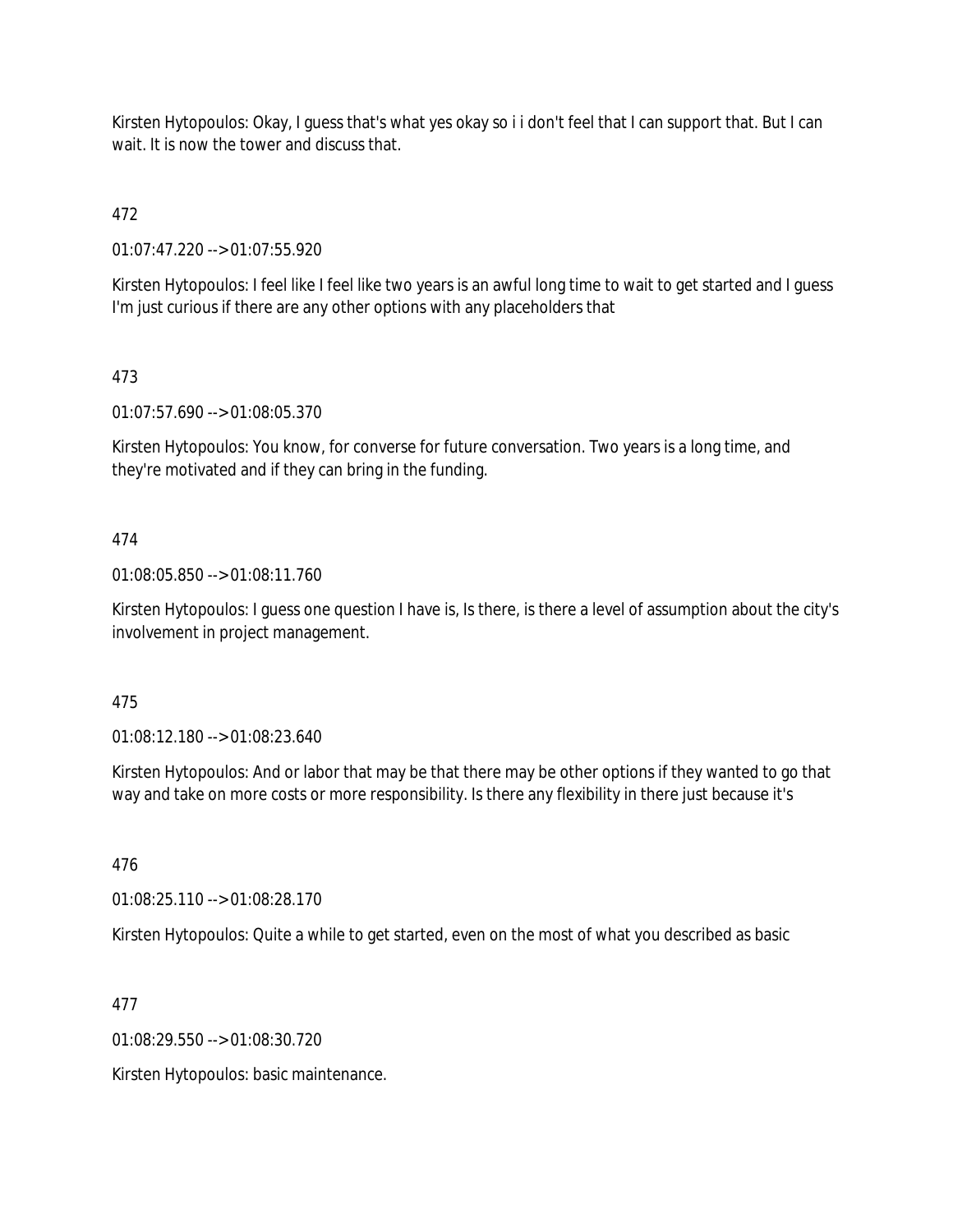01:08:32.010 --> 01:08:34.140

Chris Wierzbicki: Yeah, I mean I think that that's a good question.

479

01:08:35.160 --> 01:08:42.810

Chris Wierzbicki: Generally, because this is our facility. I think we would want to have, you know, primary responsibility for making sure that the work gets done.

480

01:08:43.620 --> 01:08:52.680

Chris Wierzbicki: The way it needs to. It's going to be a public work, which means that it really needs to be managed by the city and not really, not by the senior center, although they could certainly be involved in assist with it.

481

01:08:53.550 --> 01:09:07.230

Chris Wierzbicki: I think the question you're getting to is is really maybe best addressed if you're interested in moving the project forward and supporting it. Then having us come back and identifying you know impacts or suggestions about how to accomplish what you'd like to do at the next meeting.

482

01:09:08.400 --> 01:09:17.190

Kirsten Hytopoulos: I guess just one question. So with this one point they asked us to please at least get this whether we fund or not right to put this in this tip. So is this

483

01:09:17.490 --> 01:09:28.770

Kirsten Hytopoulos: Way, we're not building the budget right now anyway for for the next fan him so are we. Is this what we're doing. We're basically putting this in this tip for 2023 24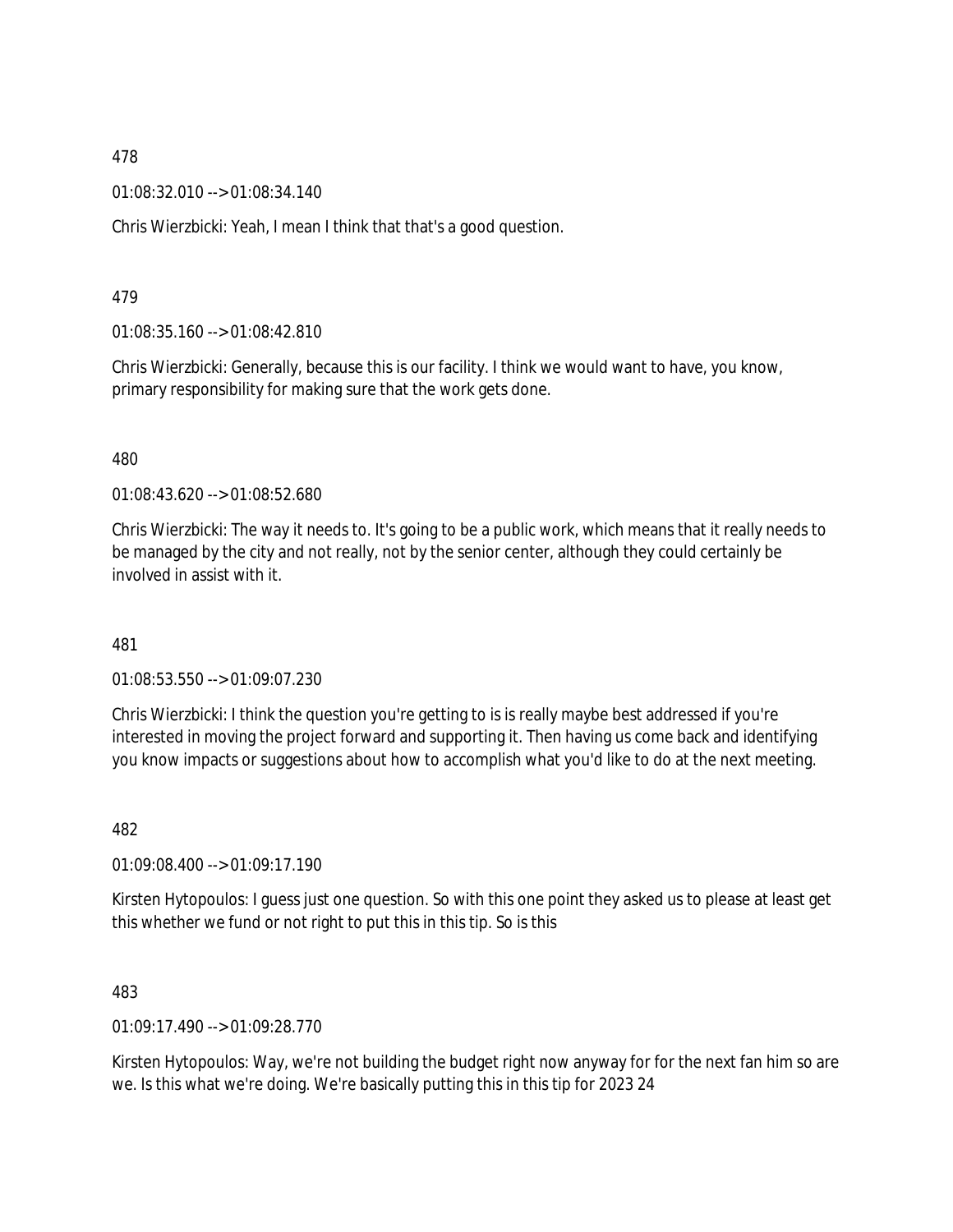01:09:29.280 --> 01:09:35.670

Chris Wierzbicki: That's what we proposed right, it would be so it would be in the city's budget in the six years tip in the next great

485

01:09:36.240 --> 01:09:38.160

Kirsten Hytopoulos: Essence, yes. Okay. Okay. Thanks.

486

01:09:39.780 --> 01:09:41.970

Leslie Schneider: City Manager. You had some input.

487

01:09:42.360 --> 01:09:53.790

Morgan Smith: Yeah, I think Chris alluded to this on the last item and so I'm just going to kind of get to the punch line if this is something that moves forward, but with the Council direction that it happens sooner than what's been recommended by staff.

488

01:09:54.270 --> 01:10:04.770

Morgan Smith: The thing that will have to change is that we will either have to find other projects that are currently plan for 21 and 22 that we don't do because the staff doesn't have the capacity to just add this in

489

01:10:05.280 --> 01:10:10.290

Morgan Smith: Or we will need to be able to agree with you to take on the additional cost of additional staff.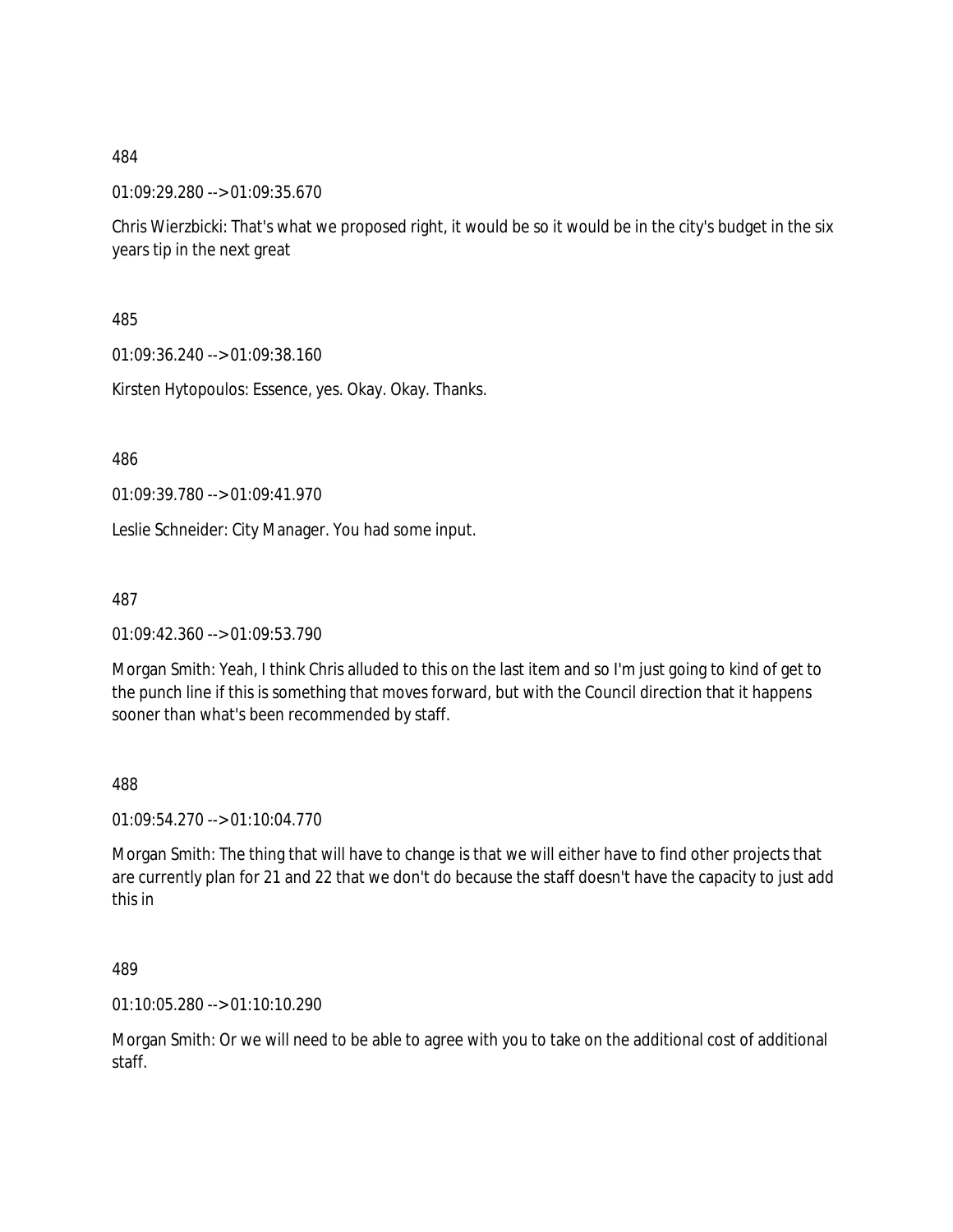01:10:10.680 --> 01:10:23.100

Morgan Smith: And so I just want to kind of articulate that so that you understand what the bottom line impact we would bring back if you were to accelerate the design and construction phase into the next biennium. So

491

01:10:23.580 --> 01:10:29.850

Morgan Smith: I just don't want to dance around that issue. It doesn't mean it can't happen. It does mean that it will have that impact the

492

01:10:30.540 --> 01:10:41.520

Morgan Smith: Purpose of the recommendation that Chris has brought forward is to meet the request to have it represented in this tip. And to give you an option that really combines

493

01:10:41.850 --> 01:10:53.640

Morgan Smith: His best thinking about how these projects and repeat various repairs can most cost effectively be packaged up together. And when that can realistically happen without layering on the additional cost of added staff.

494

01:10:54.300 --> 01:11:02.520

Morgan Smith: Or the other impact, which is that we will work with you to identify other projects that we will delay instead of delaying this so

495

 $01:11:03.960 \rightarrow 01:11:04.710$ 

Leslie Schneider: Great, thank you.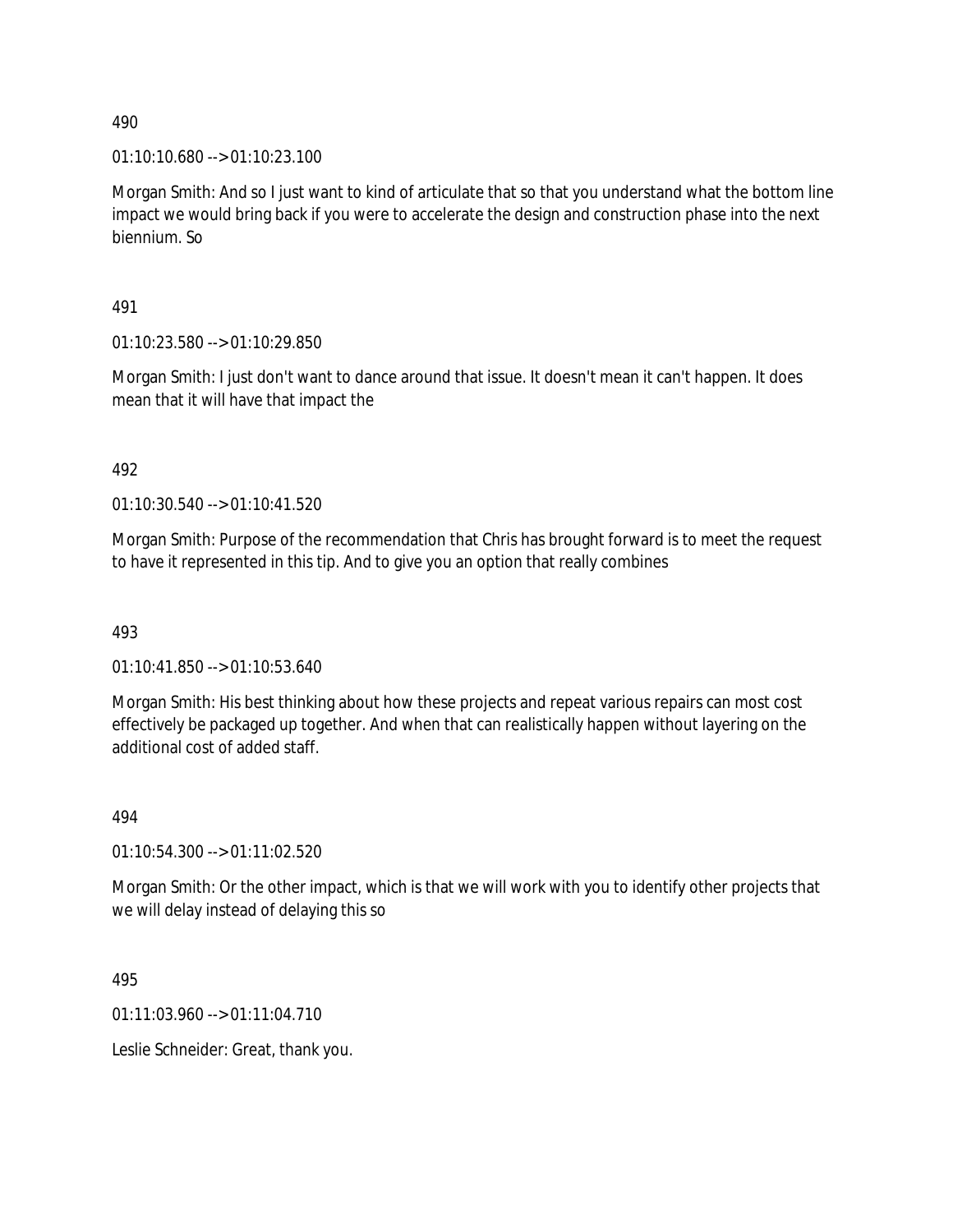$01:11:05.460 \rightarrow 01:11:06.450$ 

Leslie Schneider: COUNCILMEMBER discern

497

01:11:07.350 --> 01:11:20.820

Rasham Nassar: Yeah, director, where's Vicki. Did you talk about the timing aspect of this with the senior center representatives, do they have they contribute their thoughts that directly. I haven't heard about this aspect of the funding from them directly. So

498

01:11:21.240 --> 01:11:33.840

Chris Wierzbicki: Could you comment on that. I did. Briefly, I mean, I think they are interested in having it done sooner rather than later. And really, the position we're in this is like see manager stated is trying to figure out how to shuffle or identify the resources to do that. We're just

499

01:11:34.500 --> 01:11:34.890

Chris Wierzbicki: And then

500

01:11:35.880 --> 01:11:53.580

Rasham Nassar: I have a question that relates to that because I have this tip in front of me. One of the projects that I've flagged and I think I saw on the slides that deputy city manager presented at the start of our discussion, City Hall renovations. Those are in this tip at 490 6004 22 and 23

501

01:11:54.600 --> 01:11:54.960

Rasham Nassar: I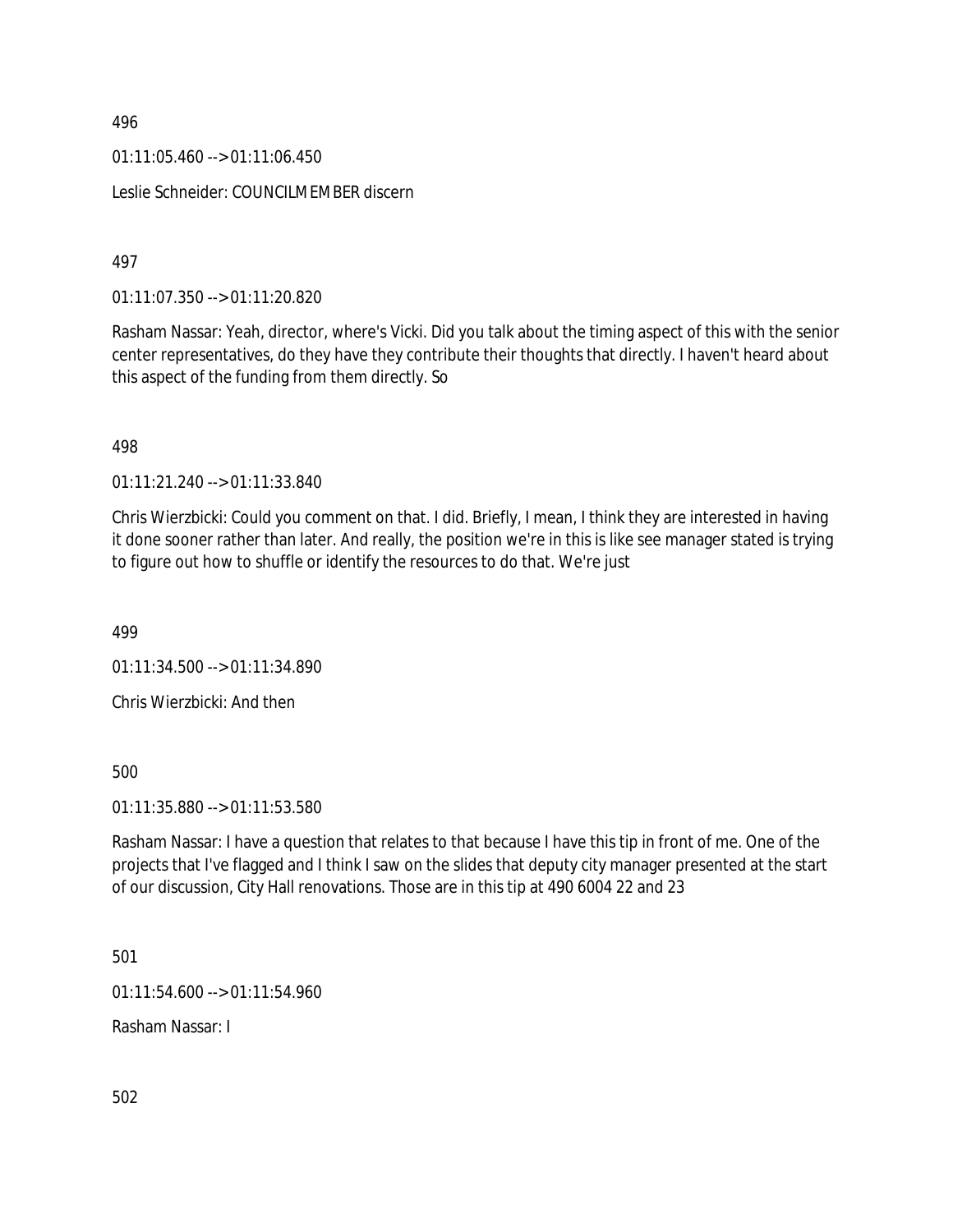01:11:55.170 --> 01:11:58.230

Chris Wierzbicki: Actually going to discuss that little bit later in the meeting. If you want to bring that

503

01:11:58.620 --> 01:12:08.490

Rasham Nassar: Would that would that be a project, maybe that would allow us to, if we were to prioritize your center improvements to delay the City Hall renovations.

504

01:12:10.380 --> 01:12:11.100 Chris Wierzbicki: You could consider

505

01:12:12.330 --> 01:12:12.540

Okay.

506

01:12:15.750 --> 01:12:17.550

Leslie Schneider: Great, thank you. Councilmember I topless.

507

01:12:20.430 --> 01:12:24.690

Kirsten Hytopoulos: Council member Medina has not spoken yet if you still interested in speaking

#### 508

01:12:25.230 --> 01:12:27.120

Leslie Schneider: Great, thank you. Councilmember Medina.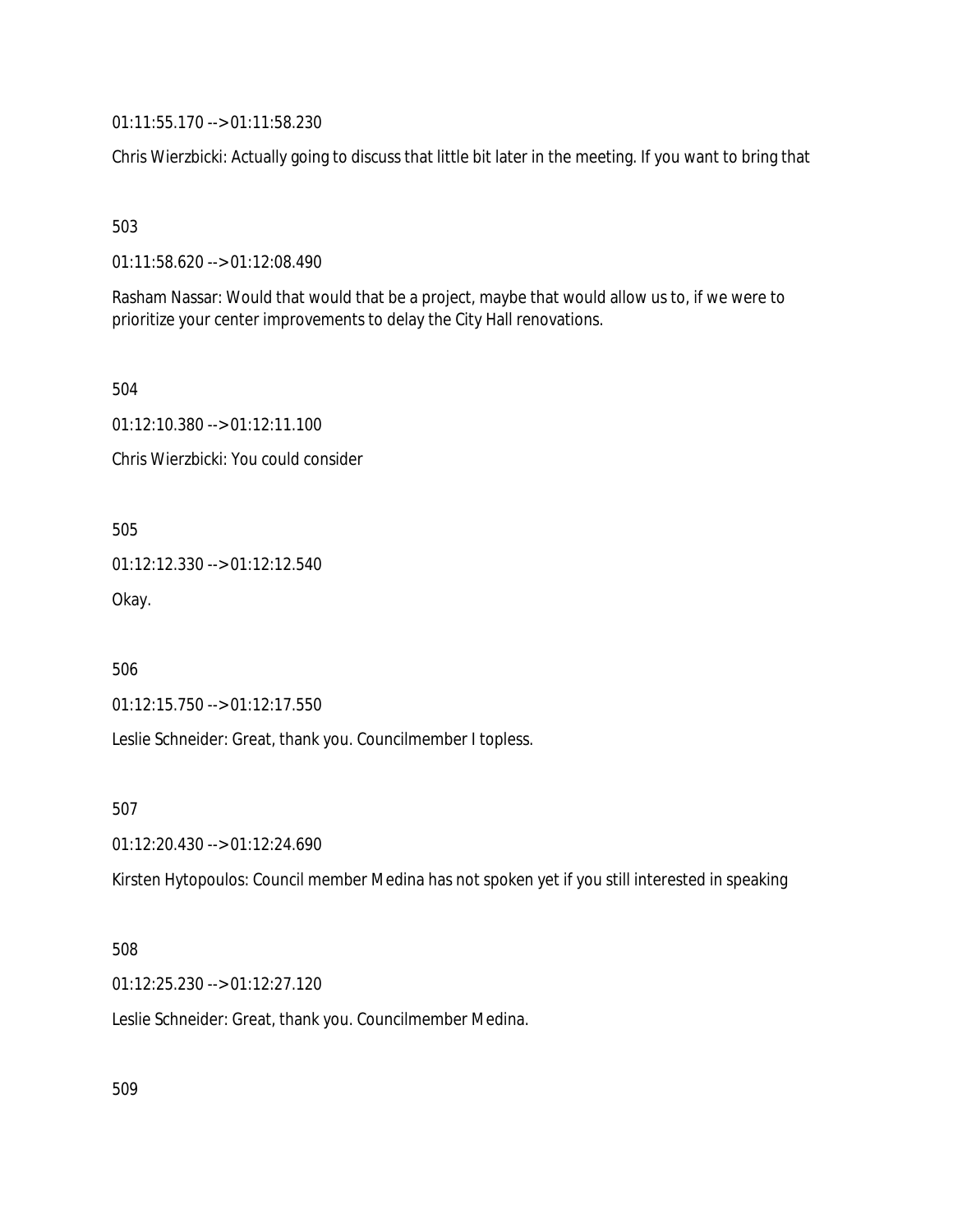01:12:28.350 --> 01:12:37.470

Kol Medina: Thanks. I'll keep it short, I agree with counselor I topless. I'd rather find something else to delay, rather than delay this. So I'd love to know what those options are.

510

01:12:39.990 --> 01:12:40.800

Leslie Schneider: Thank you.

511

01:12:42.480 --> 01:12:46.680

Leslie Schneider: COUNCILMEMBER Pollock. I don't think you've spoken on this issue, yet, right.

512

01:12:47.190 --> 01:12:48.690

Michael Pollock: I'm just made the emotion.

513

01:12:49.020 --> 01:12:49.320

Leslie Schneider: Out of it.

514

01:12:50.460 --> 01:12:55.740

Michael Pollock: It's a procedural thing I want to say, which was, I'd be happy to. I'm since I'm a demotion be happy, a friendly amendment to

515

01:12:55.740 --> 01:12:56.130

Say,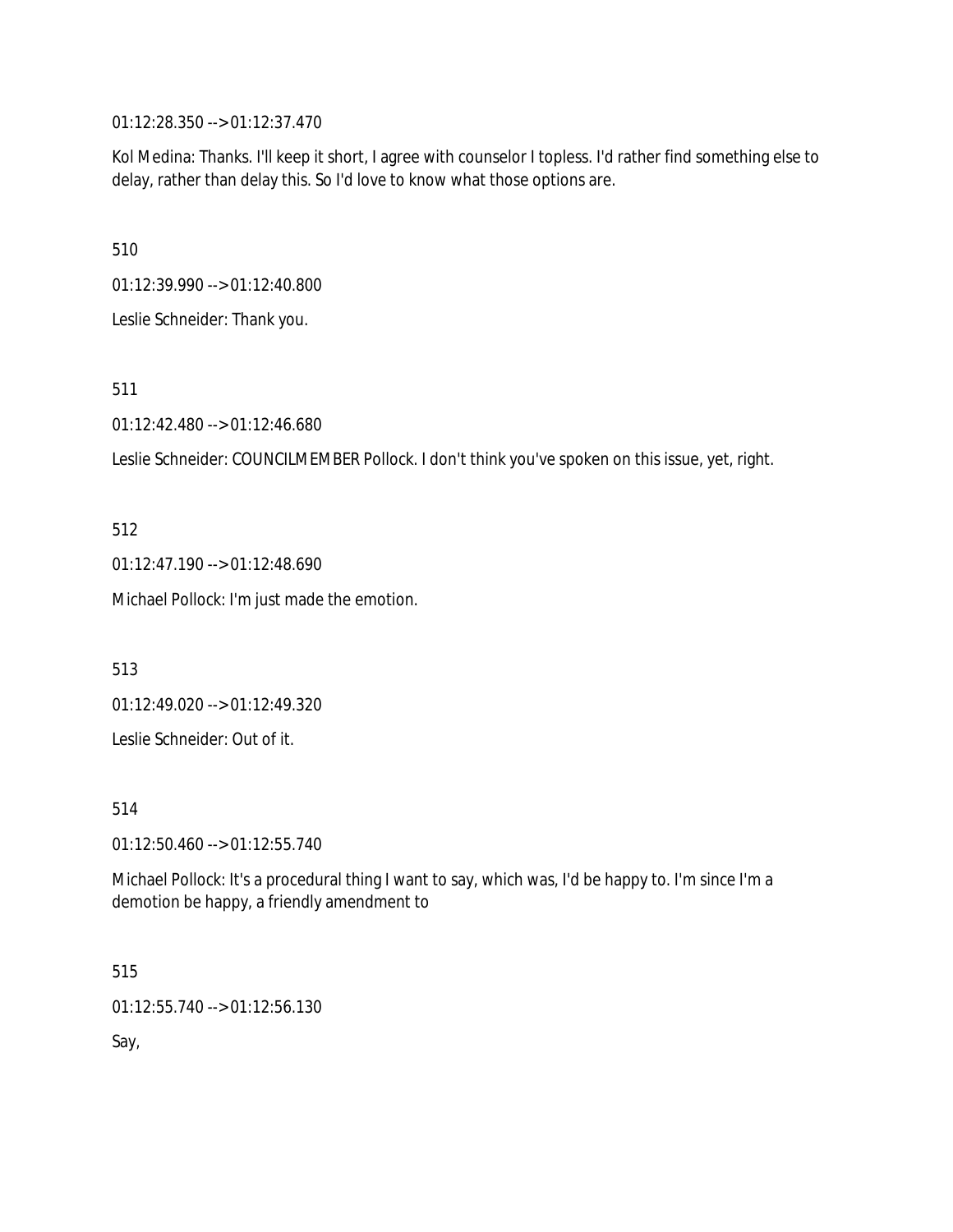$01:12:57.660 \rightarrow 01:13:12.330$ 

Michael Pollock: To provide direction to to the city and to Yes, absolutely. If there's if we could get a come back with some trade offs for. What would, what would it mean if we could get it on sooner rather than later. Get it on this budget cycle.

517

01:13:15.060 --> 01:13:23.520

Michael Pollock: I'M JUST LOOKING AT CITY MANAGER FOR THE the guidance that. But yes, I would like I would be, I would like to do that. And so

518

01:13:23.910 --> 01:13:33.990

Morgan Smith: Yeah, and I think it would be helpful for us. Again, just in the with the goal of clarity. If the emotion gave us not only a sense of your consensus that this is an item that you would like

519

01:13:34.860 --> 01:13:41.850

Morgan Smith: To direct towards the final budget, but also as a next point of conversation that you would like to

#### 520

01:13:42.960 --> 01:13:51.390

Morgan Smith: Your preferences for it to appear as work that occurs in 21 and 22 and then we can come back next week and talk about how that can happen.

#### 521

01:13:51.900 --> 01:13:56.520

Michael Pollock: Okay, that that I would just say, if I were to Amanda emotion to say where the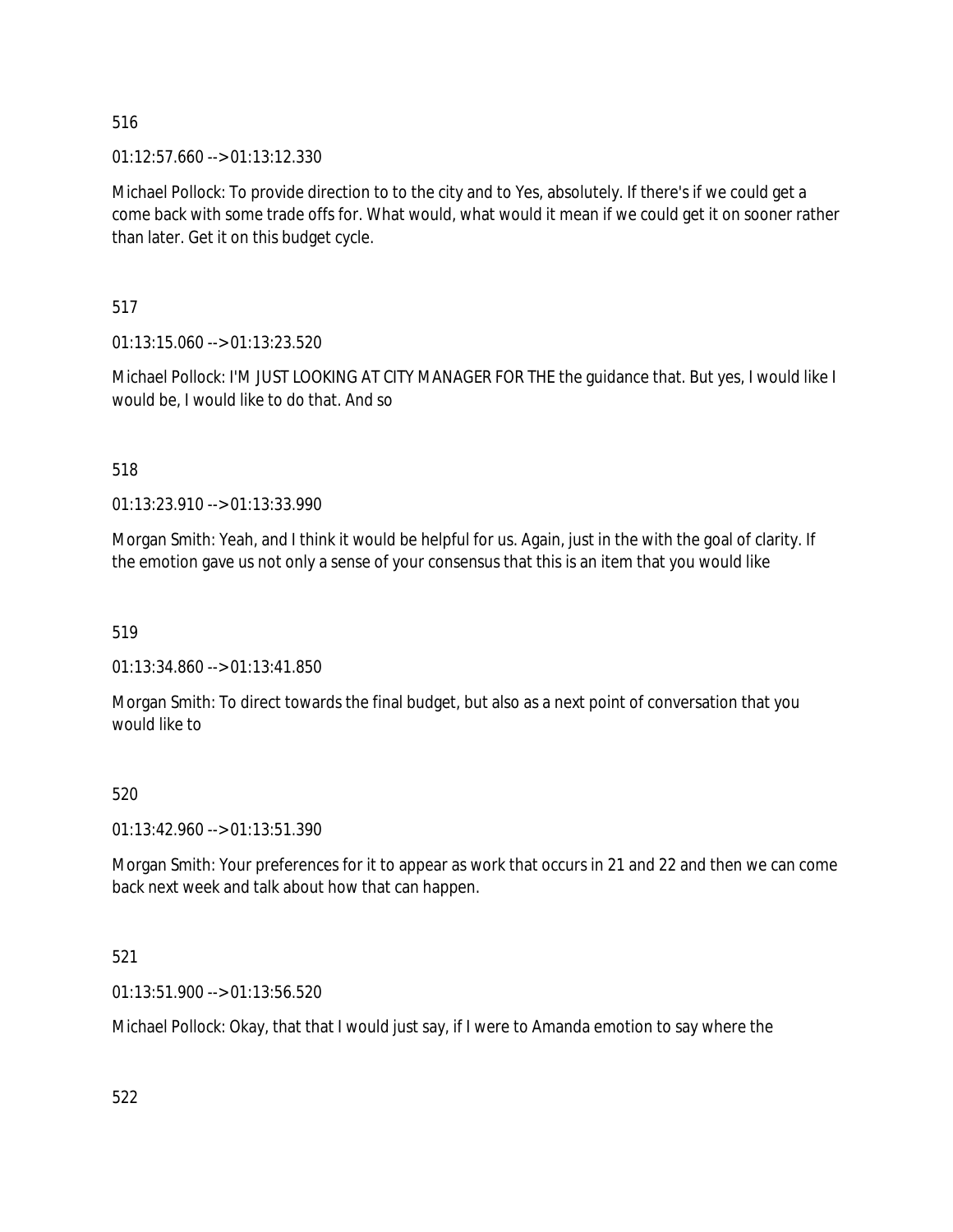01:13:56.550 --> 01:13:58.740

Morgan Smith: preference would be to make this happen in the next

523 01:13:59.490 --> 01:14:02.040 1020 2021 22

524

01:14:03.990 --> 01:14:05.310

Michael Pollock: custom attributes. The second

#### 525

01:14:06.720 --> 01:14:14.280

Leslie Schneider: Case give you marry you. Second to the amendment. Okay. And then, did you want to also speak to that.

526

01:14:14.820 --> 01:14:18.570

Joe Deets: Up. Yeah, thank you. It seems like i'd like to

527

01:14:19.860 --> 01:14:27.090

Joe Deets: Obviously go vote in favor of this, but the idea being is we so we've out and it goes into the budget and then now we're going to have

528

01:14:27.360 --> 01:14:39.960

Joe Deets: This is not like the final, final discussion here we were going to have a chance to look at this and see what adjustments to be made. So I just like to drink. I just talked about and do it so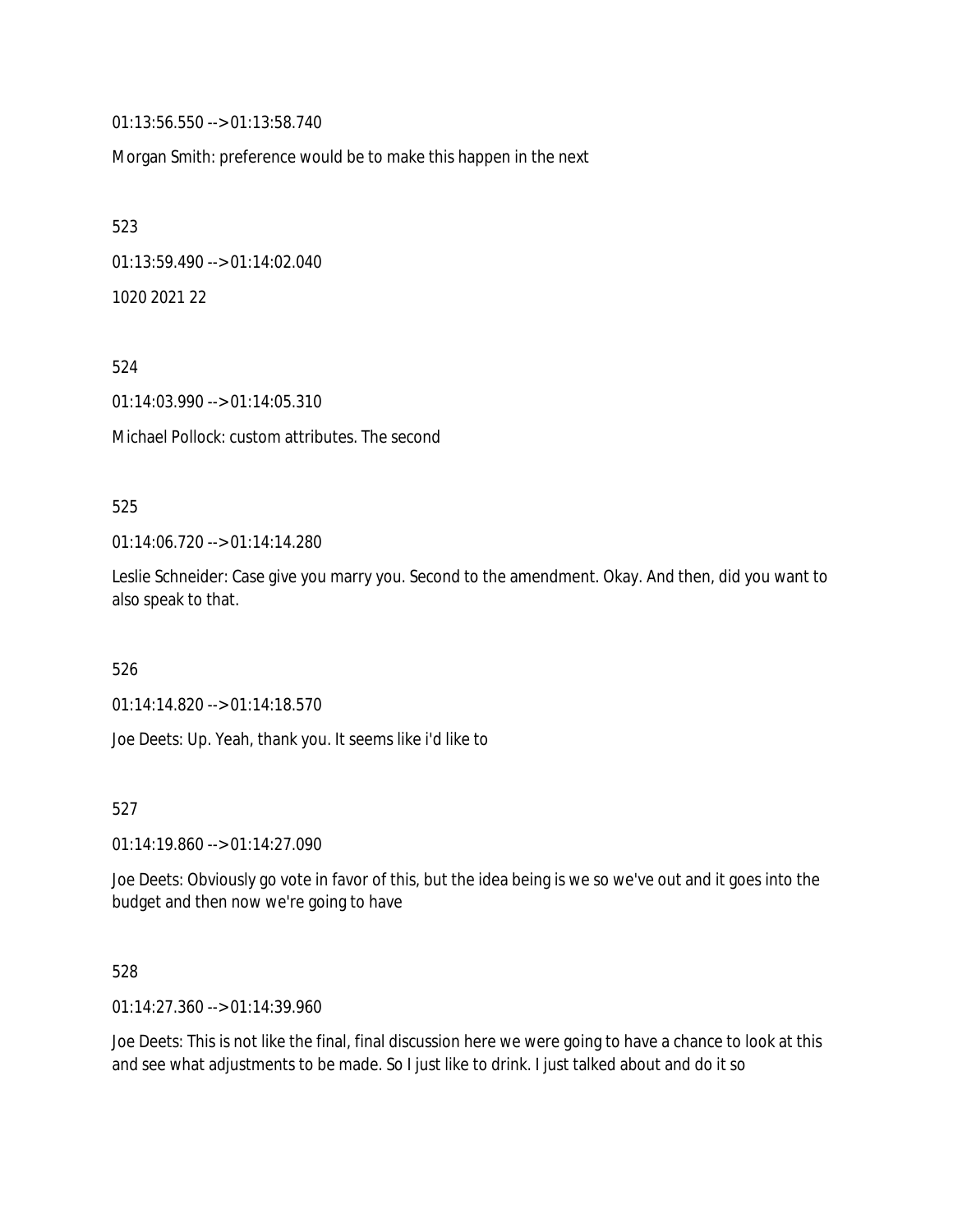01:14:42.930 --> 01:14:44.040 Leslie Schneider: COUNCILMEMBER hi topless.

530

01:14:44.700 --> 01:14:46.200

Kirsten Hytopoulos: One question and comment and one

531

01:14:46.200 --> 01:14:46.920 Joe Deets: Comment for

#### 532

01:14:46.980 --> 01:14:49.050

Kirsten Hytopoulos: For consumer deeds me right now. We're not funding.

533

01:14:49.170 --> 01:14:52.830

Kirsten Hytopoulos: Anything with this motion for for this biennium. So that safe.

534

01:14:53.910 --> 01:14:59.580

Kirsten Hytopoulos: But the question is, does anybody. I guess you know this is a public works director. Are you aware of how long

535

01:15:00.630 --> 01:15:13.470

Kirsten Hytopoulos: The car has been asking about these the essential repairs. That's kind of vague, because I'm sure that could be different depending on the repair, but I had this sense that this has been going on a while. So I'd like to know how long we've been deferring at least some of the maintenance.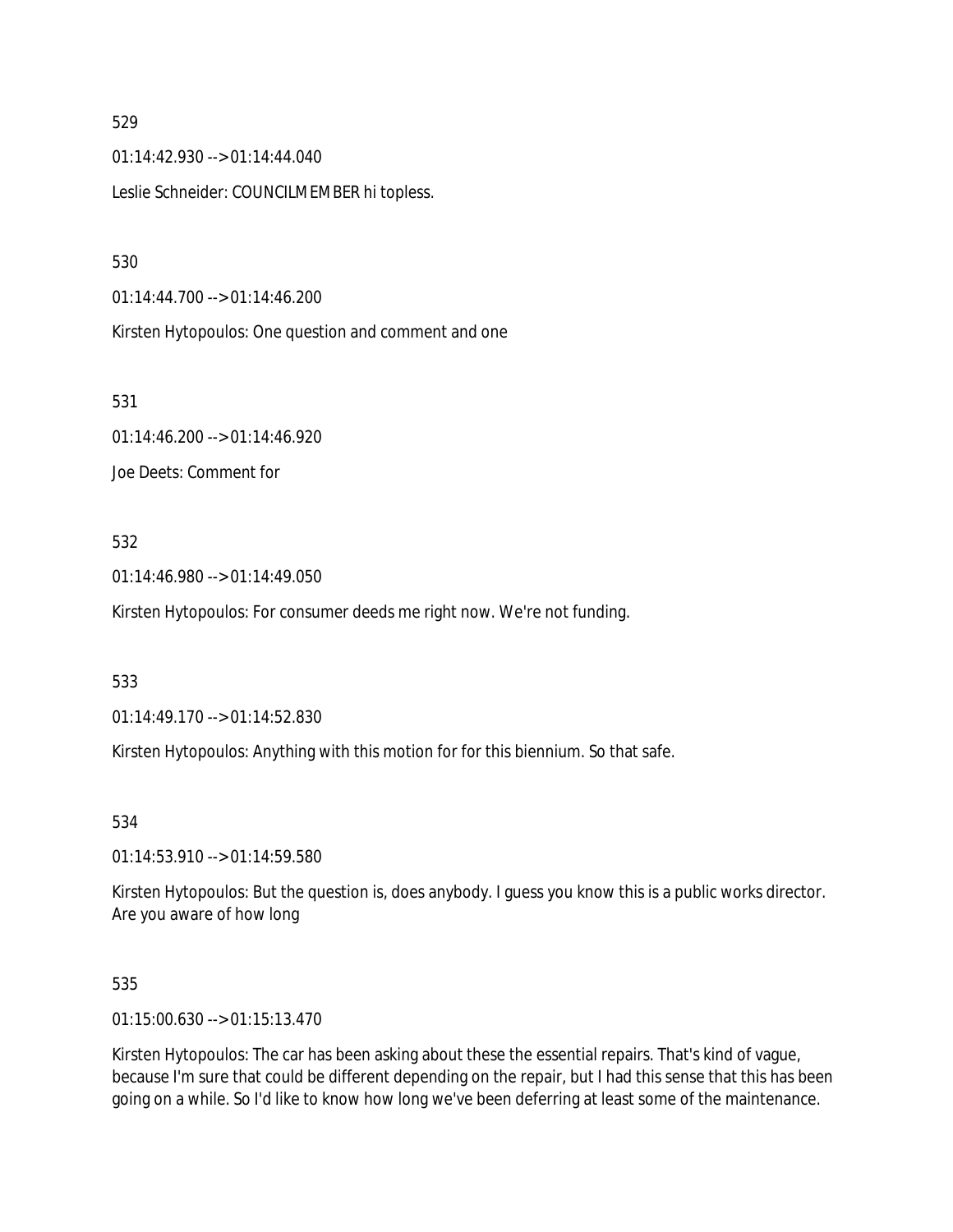01:15:14.790 --> 01:15:25.950

Chris Wierzbicki: You know, I don't know that I can speak to all of that. I know that the majority of the things that we're in this seems kind of acid management bucket. We're came out of a study that the city did in 2018 so it's been at least since then.

537

01:15:26.820 --> 01:15:29.910

Morgan Smith: Yeah. And if I can jump in the city did a

538

01:15:30.390 --> 01:15:40.920

Morgan Smith: city wide facility assessment and that building was included as were many, and so I would not say that the level of deferral was any more significant or extensive than it was across all of our assets.

539

01:15:41.310 --> 01:15:48.930

Morgan Smith: And also, if you go back to 2016 2017. The other thing that was happening or some pretty significant organizational changes within the nonprofit.

540

01:15:49.290 --> 01:15:53.370

Morgan Smith: And their relationship to management and the building and some of their kind of

541

01:15:54.120 --> 01:15:57.840

Morgan Smith: Problem Solving around what would happen next in their master planning exercise.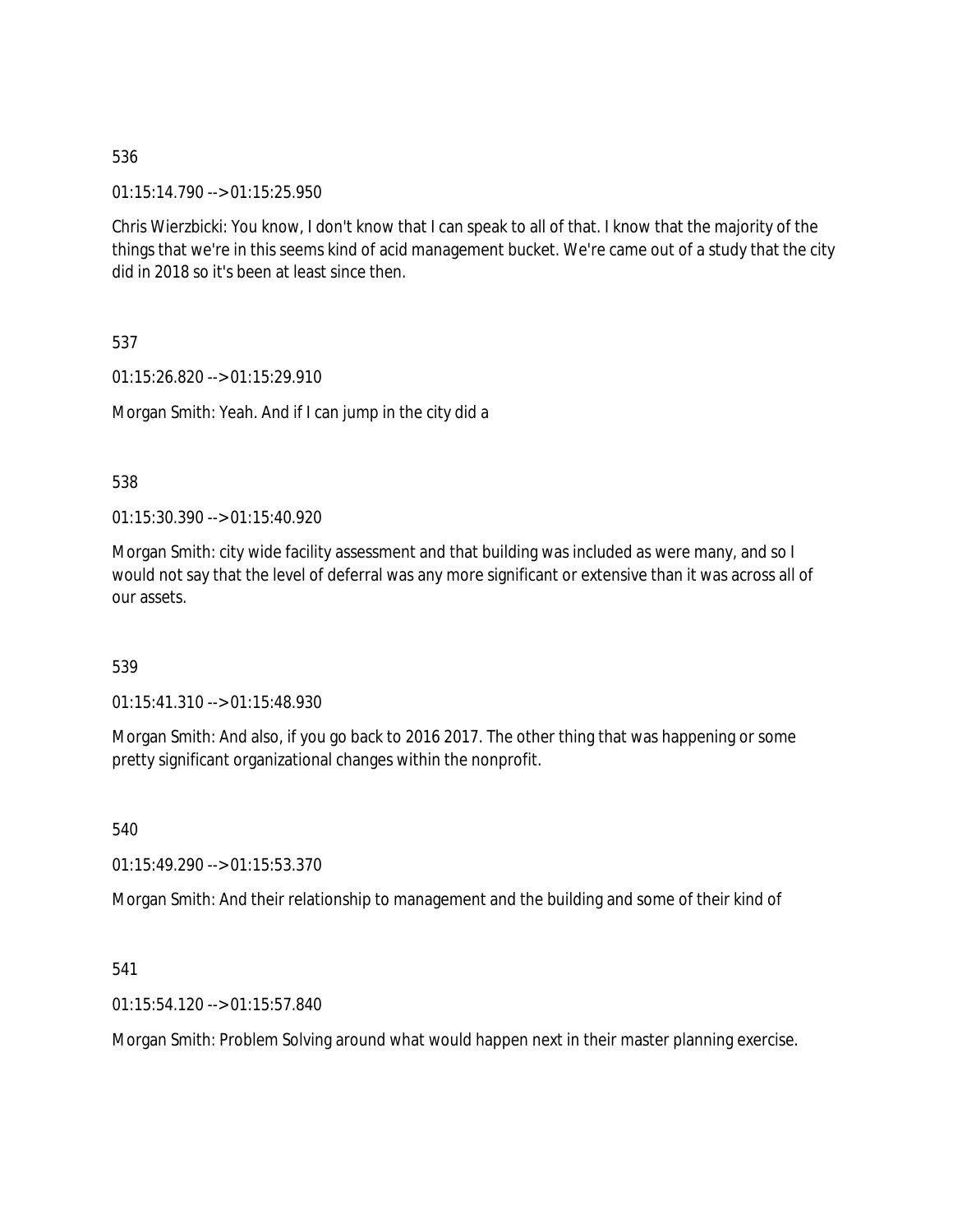01:15:58.140 --> 01:16:07.170

Morgan Smith: So all of that was unfolding over the last three years. In addition to this, thinking about specific projects. So I don't want to leave people with the impression, because I certainly

543

01:16:07.440 --> 01:16:10.680

Morgan Smith: Haven't had this experience in the conversations I've had with three price.

544

01:16:10.980 --> 01:16:24.630

Morgan Smith: That they have been asking for things and we just say no, thank you. We're focused on their stuff. I think we've all understood that, as a result of their master planning and as a result of our facility assessment, we were traveling down this together to

545

01:16:24.960 --> 01:16:31.380

Morgan Smith: Come up with a proposal for how we would take the building into its next phase. And so now we're going to talk with you.

546

01:16:31.710 --> 01:16:36.240

Morgan Smith: About whether that's feasible and what it would take for that to happen in 21 and 22

# 547

01:16:36.510 --> 01:16:47.370

Morgan Smith: I also just want to restate something you said at the beginning. Councilmember high topless that this motion would not involve funding in the next biennium. But the amendment that was just made actually does change that.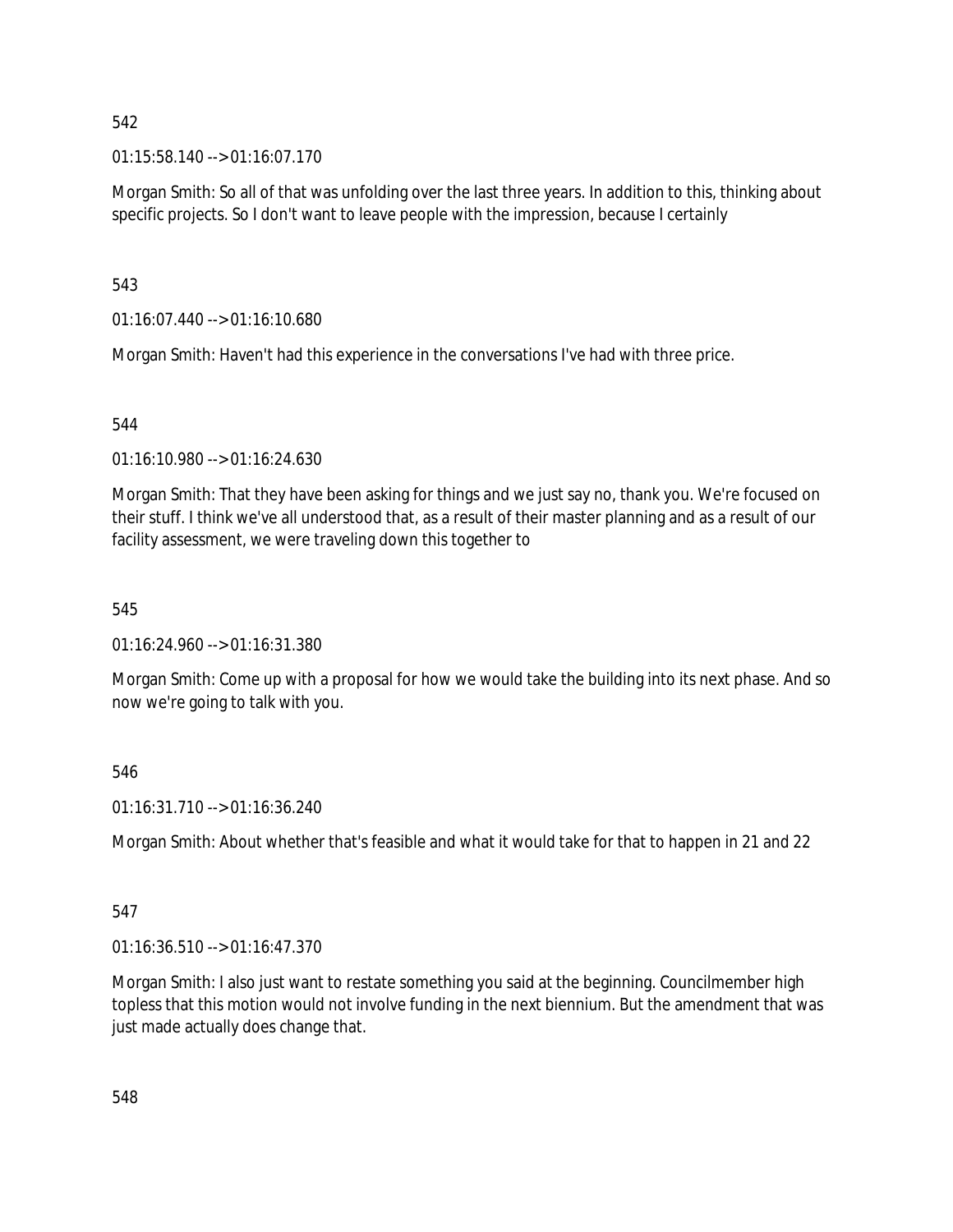01:16:48.600 --> 01:16:49.200

Morgan Smith: Potentially

549

01:16:50.220 --> 01:16:53.220

Kirsten Hytopoulos: Right. It asks it asked to explore how to do that, I guess.

550

01:16:56.550 --> 01:16:59.040

Leslie Schneider: Alright, so first I just want to ask is there.

#### 551

01:17:00.510 --> 01:17:10.350

Leslie Schneider: Is there any opposition to the, the amendment of finding out if we could asking the is asking the city manager to see how we might

552

01:17:11.430 --> 01:17:16.350

Leslie Schneider: Move up the timeline on this. Is there any objection to that amendment.

## 553

01:17:17.760 --> 01:17:23.070

Leslie Schneider: Okay, so then I think if we're ready to take a vote on on this one.

#### 554

01:17:25.350 --> 01:17:26.370

Leslie Schneider: With with what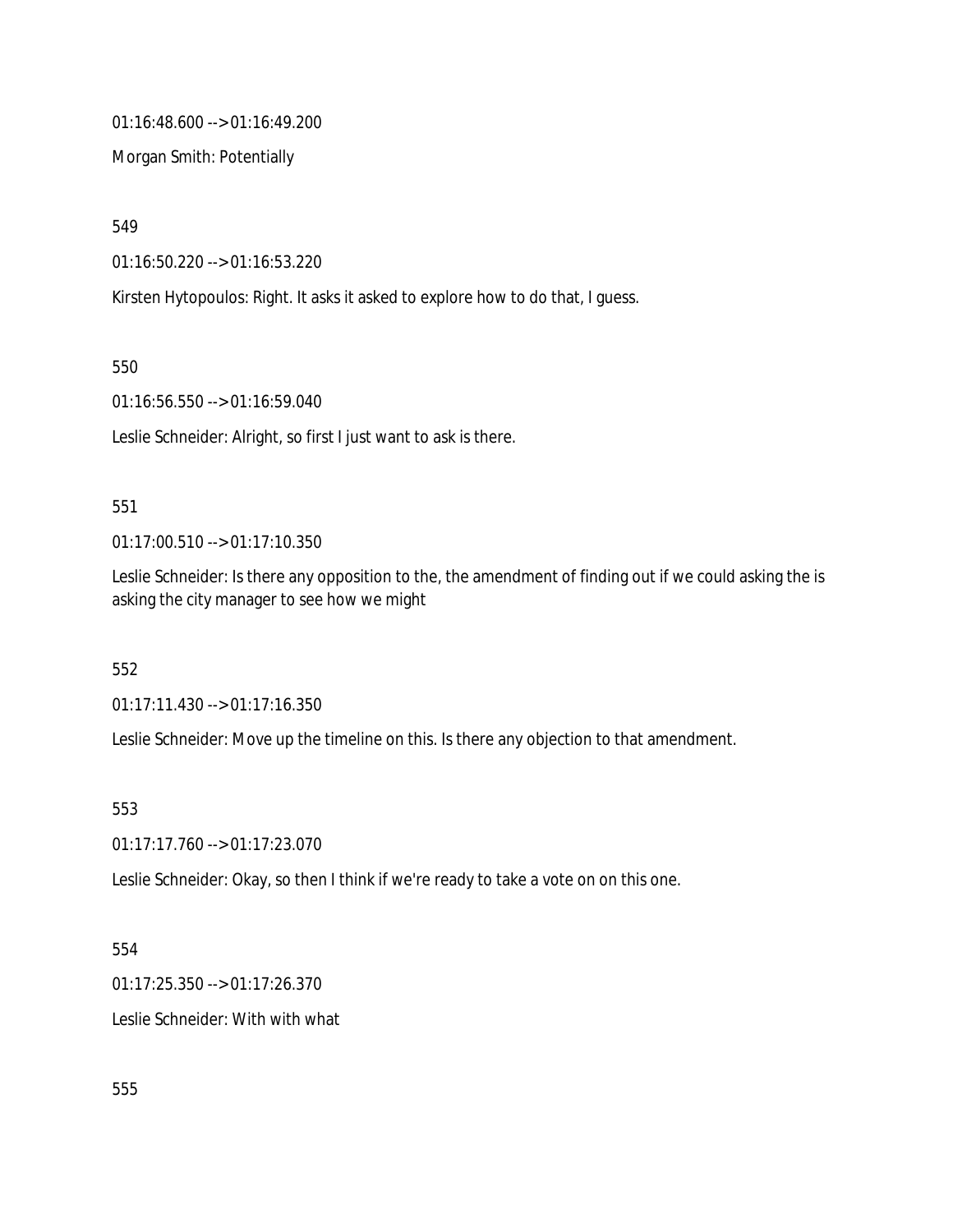01:17:26.940 --> 01:17:28.800

Leslie Schneider: COUNCILMEMBER Pollock has put out there.

556

01:17:31.650 --> 01:17:37.890

Leslie Schneider: cast member public. Do you want to restate it. I'm trying to look for where it is and I know I'm supposed to be restating days things

557

01:17:38.970 --> 01:17:50.610

Leslie Schneider: Oh, here it is. So I'll restate it I moved to put \$60,000 of funding in the 2021 22 tip for senior center improvements and 100,000 for 2023 dash 24 budget.

558

01:17:51.630 --> 01:17:52.950

Leslie Schneider: Now, that was the original one.

559

01:17:55.260 --> 01:17:56.190

Michael Pollock: I can restate it

560

01:17:56.370 --> 01:17:57.000

Leslie Schneider: Yes, please.

561

01:17:58.440 --> 01:18:00.450

Michael Pollock: Little modification, the motion is too.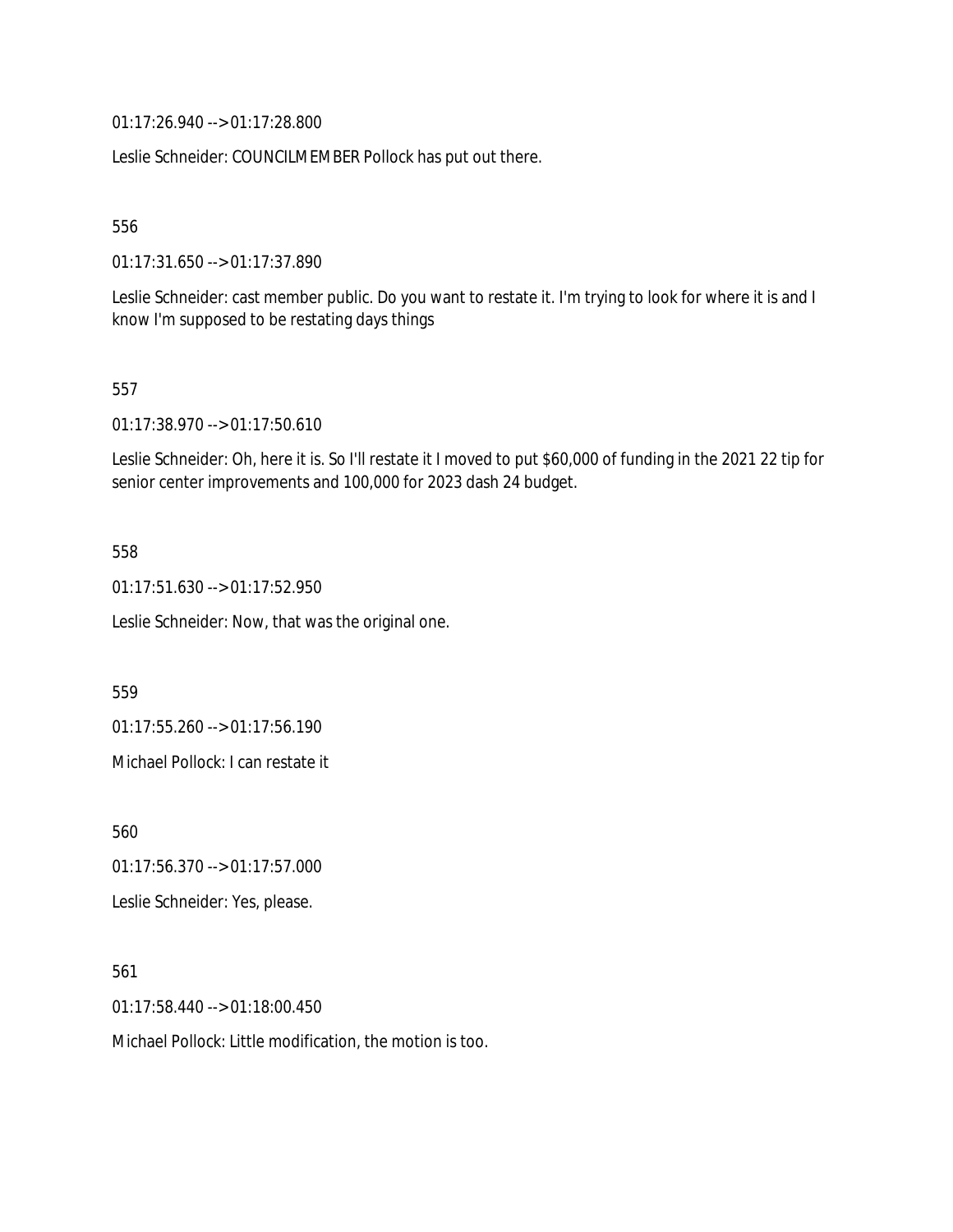01:18:01.980 --> 01:18:15.570

Michael Pollock: Do as amendment is to move to approve \$280,000 to go in the budget towards funding the senior senator with a preference for being in the next biennium rather than the subsequent bye

#### 563

01:18:16.260 --> 01:18:25.500

Leslie Schneider: Thank you very much. I really appreciate that. Okay. If there's no further discussion. All those in favor please say aye. Aye. Any opposed.

564

01:18:27.090 --> 01:18:29.760

Leslie Schneider: All right, that is approved and unanimously.

#### 565

01:18:30.330 --> 01:18:36.420

Michael Pollock: I just have a point of order. Did the, did the cat vote, I heard the cat, but both and so on and Amazon.

566

01:18:36.480 --> 01:18:38.160

Leslie Schneider: I closed the door so

567

01:18:38.250 --> 01:18:41.100

Joe Deets: He's doing was not my cat. Okay.

568

01:18:44.340 --> 01:18:45.360

Leslie Schneider: He's mightily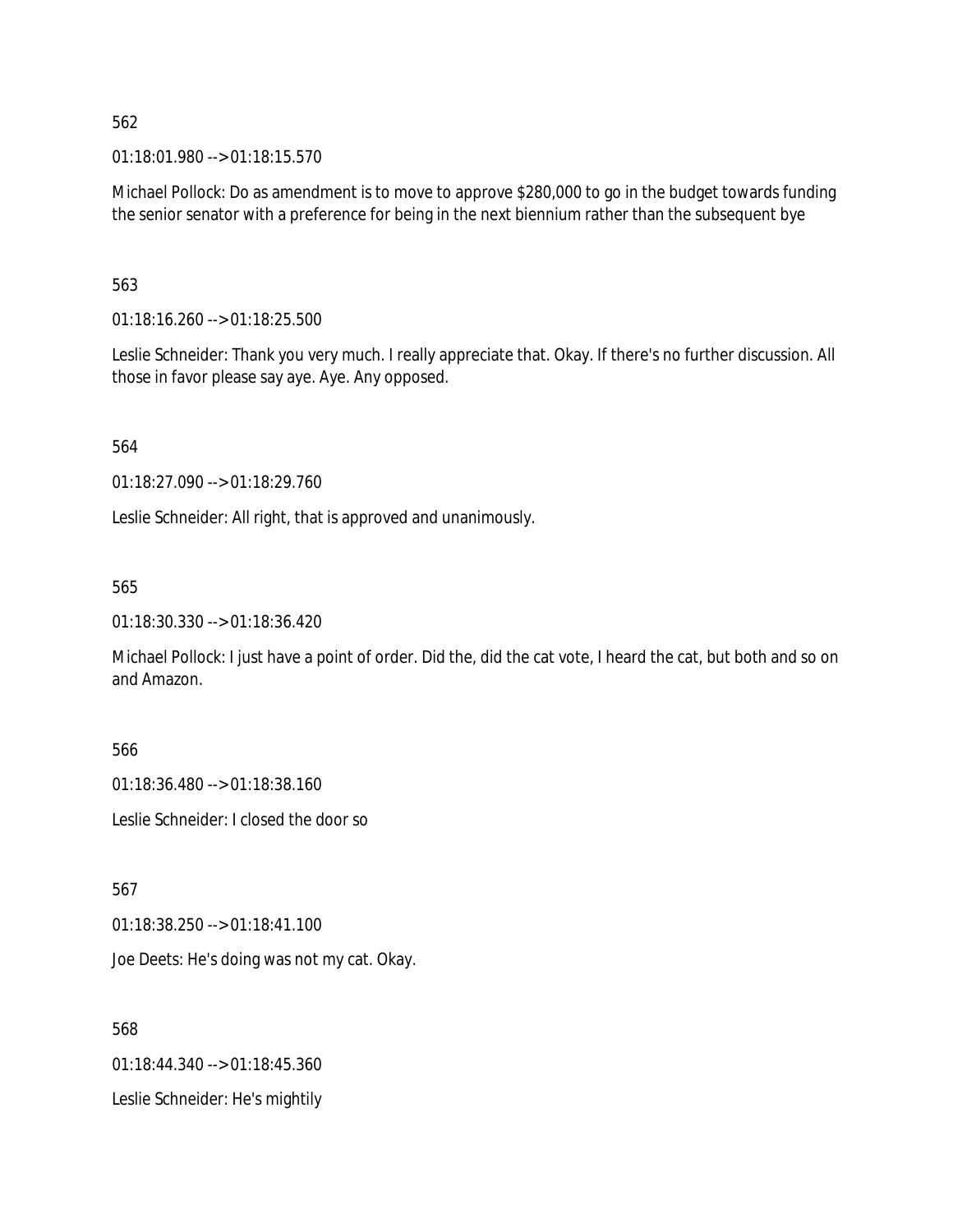01:18:46.260 --> 01:18:48.660

Leslie Schneider: Upset that he doesn't get to join the Council meeting.

#### 570

01:18:49.980 --> 01:18:54.240

Leslie Schneider: Um, okay. So, I believe we are ready to move forward.

#### 571

01:18:58.410 --> 01:19:03.900

Ellen Schroer: Okay, so that is the second one, the third one is also public works. And this is the same out to farm improvements.

#### 572

01:19:04.590 --> 01:19:06.180

Chris Wierzbicki: Not tired of me. Yeah, we got a long way to go.

#### 573

01:19:07.950 --> 01:19:20.730

Chris Wierzbicki: Okay. Motion threes related to the sea Matsu farm improvements project this motion was to add \$78,000 to preserve the picker cabins clear debris and build interpretive signage on the property.

#### 574

01:19:21.990 --> 01:19:33.510

Chris Wierzbicki: A couple of discussion points, having just done a little bit of research into this project. So for your information, I believe the scope of this project stems from a report that was developed in 2017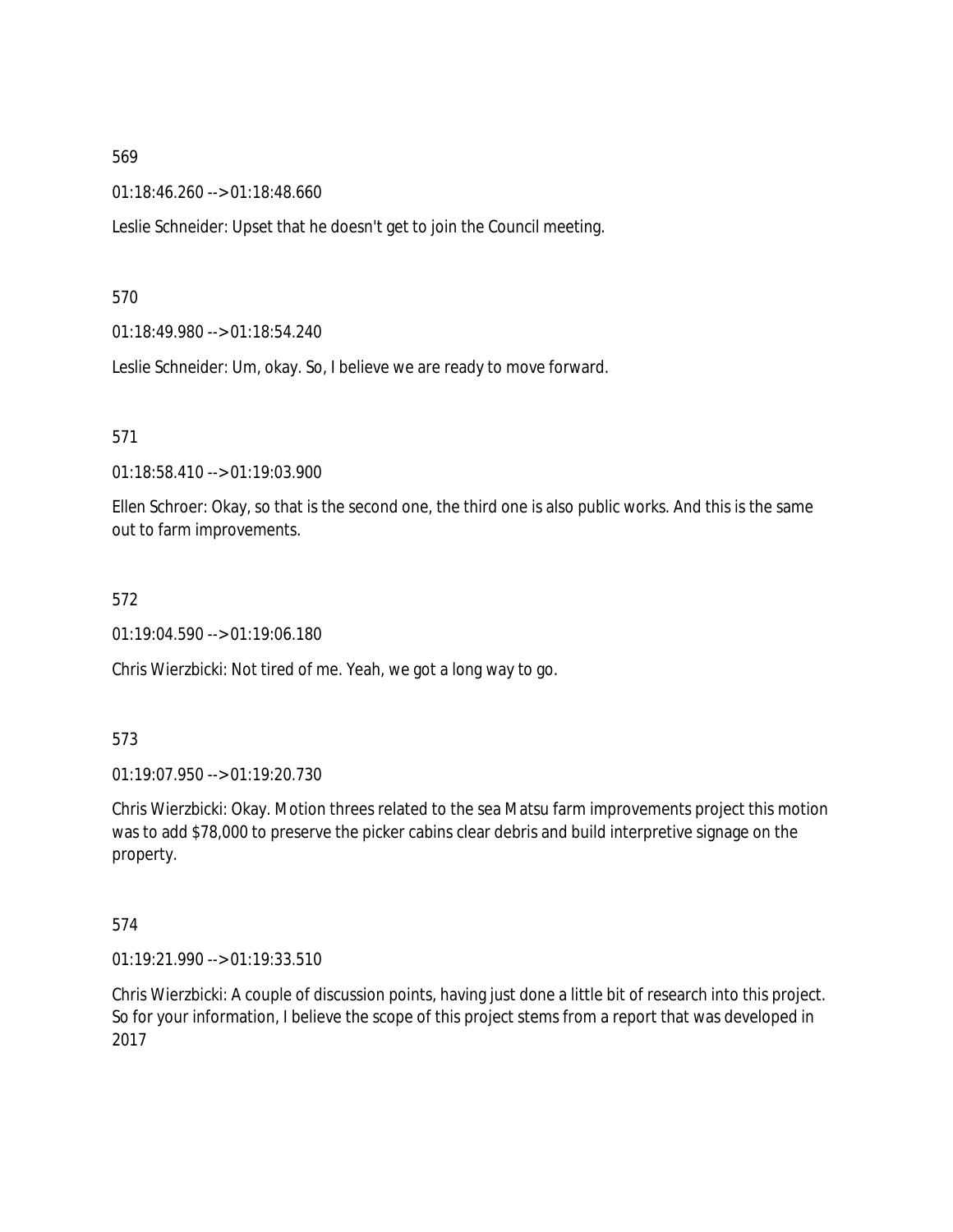01:19:34.530 --> 01:19:51.750

Chris Wierzbicki: And to be honest, I'm not sure if the costs of this project are are accurate or not. The building official was out on the sea Matsu foreign property last week for another issue and had a peek at the cabins, for me, while he was out there and stated that they're

576

01:19:52.890 --> 01:19:54.360

Chris Wierzbicki: Really in very poor condition.

577

01:19:55.410 --> 01:20:03.150

Chris Wierzbicki: And we're I think we're actually uncertain whether or not preservation is really a viable option for those facilities or not, or if there's some other

578

01:20:04.890 --> 01:20:07.440

Chris Wierzbicki: What are what that really what that preservation looks like.

#### 579

01:20:08.460 --> 01:20:17.910

Chris Wierzbicki: So I just want to just clarify that for folks. I also just want to mention that the city's budget does the budget does include

580

01:20:19.230 --> 01:20:30.180

Chris Wierzbicki: Funding for farm projects and includes 130 \$6,000 and farm projects and those are related to improvements to the well system out there improvements to the irrigation system.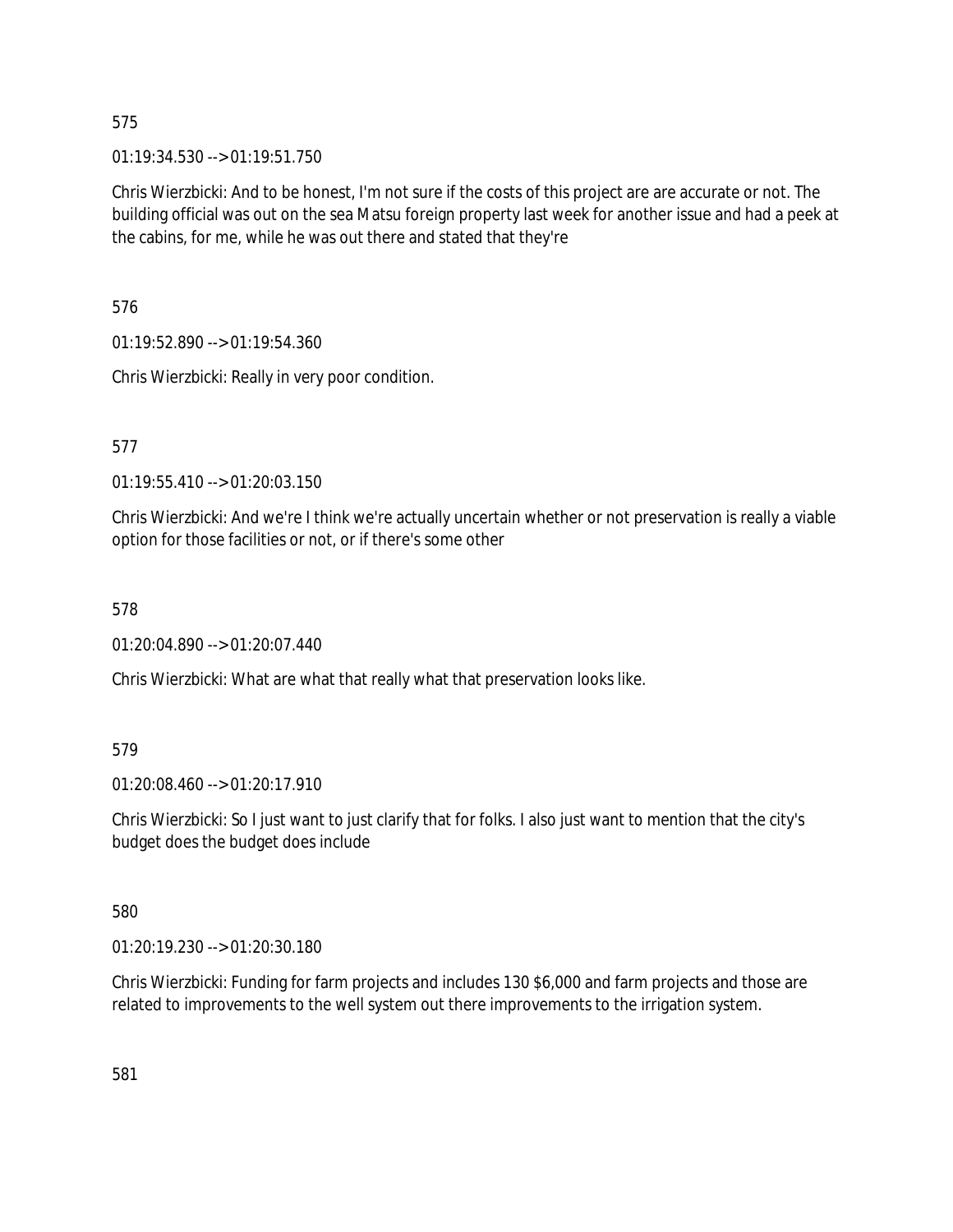01:20:30.630 --> 01:20:36.450

Chris Wierzbicki: Continuing to clean up a fuel tank that was excavated from one of the farm property sites. A number of years ago.

582

01:20:37.680 --> 01:20:50.310

Chris Wierzbicki: Continuing to do gravel road maintenance and debris removal and that and that sort of thing. Generally on the forum property. So I didn't want you to come away with the impression that we're not proposing any investments and farms in the next biennium.

583

01:20:51.630 --> 01:20:53.730

Chris Wierzbicki: So I think that's all I have on this particular item.

584

01:21:11.910 --> 01:21:13.530

Rasham Nassar: Mayor you're muted. We can't hear you.

585

01:21:13.590 --> 01:21:20.460

Leslie Schneider: Yeah, I'm sorry it's trying to bring back the participants panel, just as the presentation in a way they ended up starting Excel.

586

01:21:21.540 --> 01:21:29.340

Leslie Schneider: I don't know how that happens. But, okay, so thank you for that. And COUNCILMEMBER nisar your hand is up.

587

01:21:29.670 --> 01:21:43.980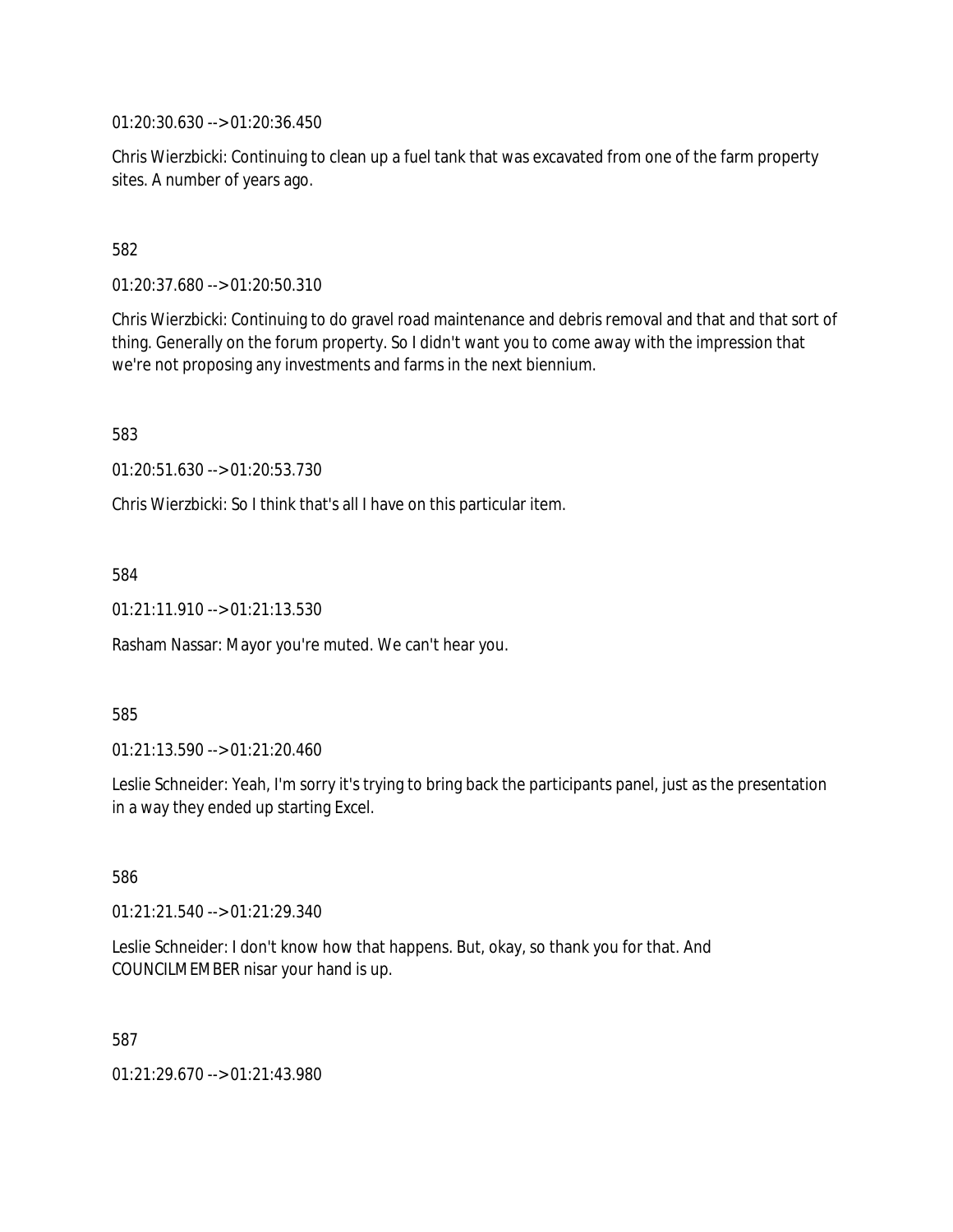Rasham Nassar: Yes, thank you. So, um, I hope I don't come across as sounding insensitive to the goals of historic preservation, I agree with the goals of historic preservation, but I've personally witnessed these picker cabins.

588

01:21:45.960 --> 01:22:02.940

Rasham Nassar: And I don't know if the structures as they are, are, I mean even even just the nature of the structures themselves as opposed to see the sea Matsu farmhouse, which would be you could justifiably

589

01:22:04.260 --> 01:22:12.930

Rasham Nassar: Invest in reconditioning for historical purposes, but having witnessed them. I see the dilapidated state.

590

01:22:13.680 --> 01:22:23.400

Rasham Nassar: I don't, I don't really know if if an investment of \$78,000 to attempt to preserve them is really in the best interest of the Community.

591

01:22:23.940 --> 01:22:33.000

Rasham Nassar: Especially when we're grappling for funding for public farmland in general, that's something that COUNCILMEMBER decent high topless and I have been discussing at length.

592

01:22:33.540 --> 01:22:45.990

Rasham Nassar: And when affordable housing options for farm interns also seems to be an area where we might want to consider funding for, for example, tiny homes for farm interns or the like.

593

01:22:47.160 --> 01:22:55.920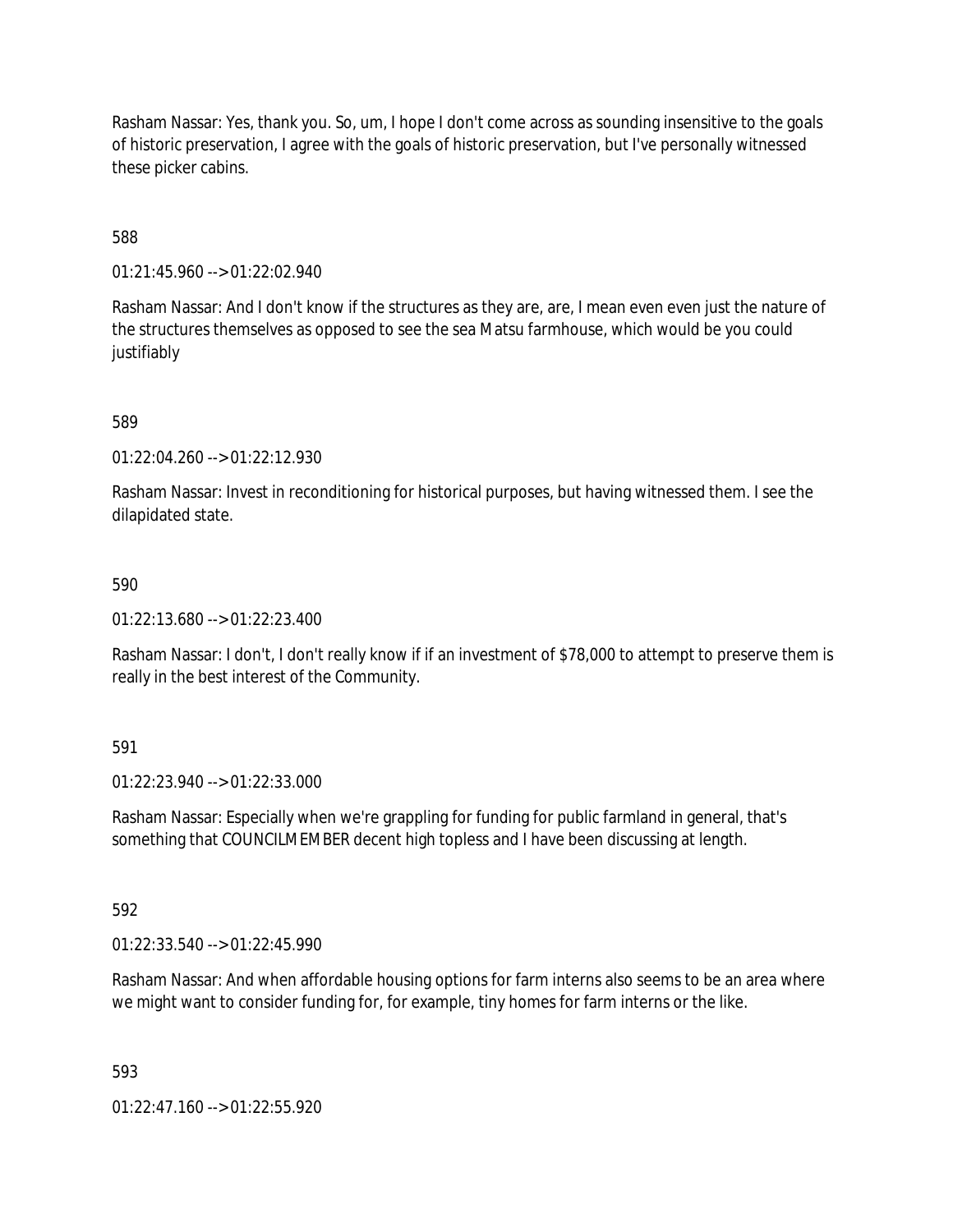Rasham Nassar: And so, kind of in stepping taking a step back and looking at those and having seen them witness them myself that bullet point that you had on your presentation side.

594

01:22:57.030 --> 01:23:06.210

Rasham Nassar: public works director. Where's Vicki that they this city might not recommend that they're even salvageable for historic preservation purposes is

595

01:23:07.410 --> 01:23:09.900

Rasham Nassar: I, I would tend to agree with that.

596

 $01:23:10.920 \rightarrow 01:23:21.150$ 

Rasham Nassar: And my question to you is, is that something that the city could within this discussion this budget discussion come to a issue a recommendation on

597

01:23:21.540 --> 01:23:36.990

Rasham Nassar: Is that what we saw on your side that bullet point is that your recommendation or when the city need to go out and kind of appraise them and then come back to the Council and say, yes, we think they can be improved for 78,000 or. No, they cannot. Or here's our recommendation.

598

01:23:39.720 --> 01:23:47.400

Chris Wierzbicki: I haven't been to the picker cabins myself i'm i'm using information that I've obtained from other staff who observe them.

599

01:23:49.140 --> 01:23:57.870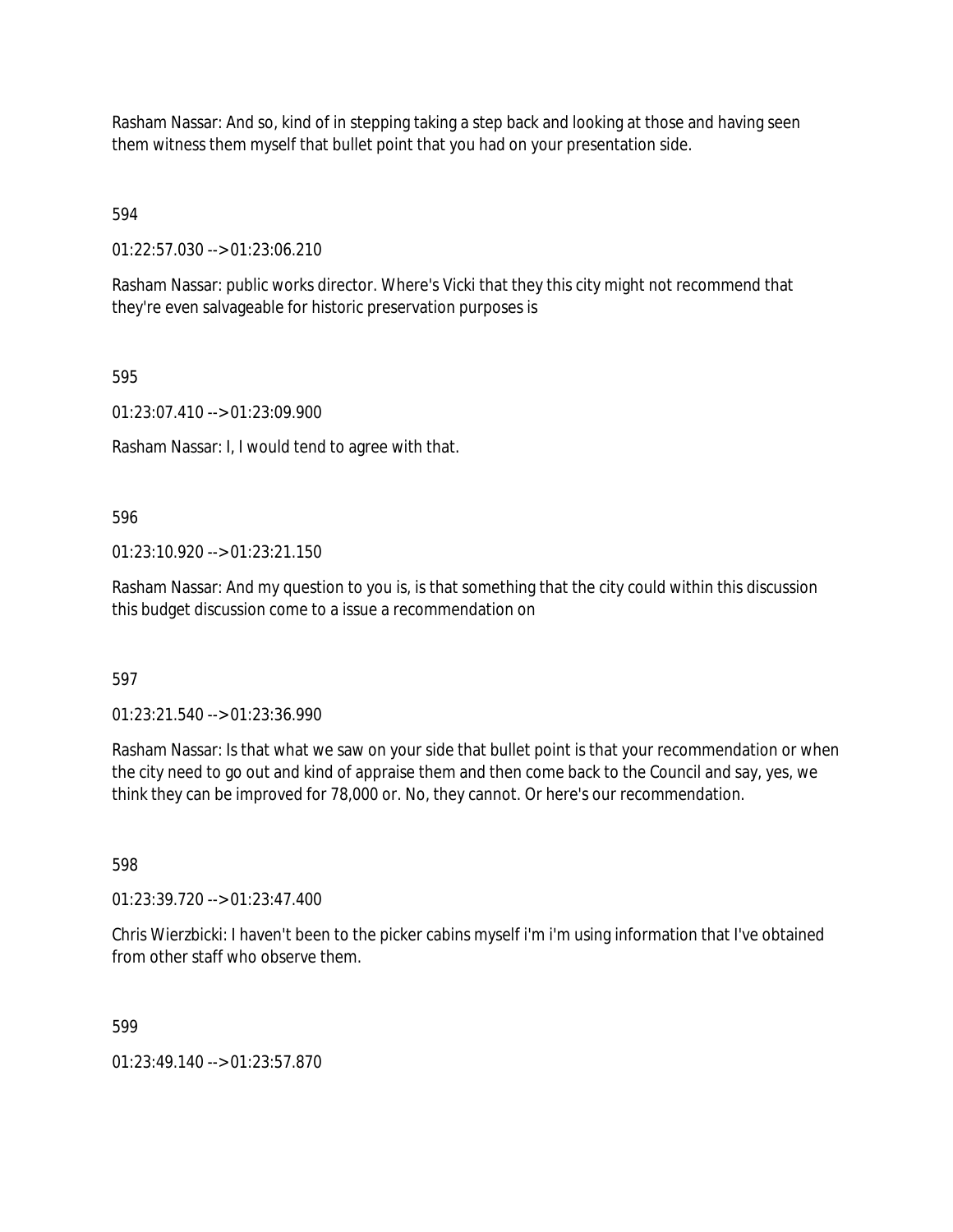Chris Wierzbicki: I think the the work of identifying what preservation of these structures means is a project in itself, because I don't necessarily know

600

01:23:58.740 --> 01:24:09.060

Chris Wierzbicki: That, you know, replacing a few boards or helping them stand up straight might be the, you know, but that might not be the solution that we all want, even if it did cost 70,000 so

# 601

01:24:09.510 --> 01:24:15.090

Chris Wierzbicki: There's, there's some work here and scoping out what this is. And so, to be honest it. There's a lot of unknowns. I guess I'll leave it at that.

602

01:24:17.370 --> 01:24:17.910

Leslie Schneider: Thank you.

603

01:24:18.660 --> 01:24:28.980

Kirsten Hytopoulos: COUNCILMEMBER height topless. Um, so this is definitely my job as liaison to the Historic Preservation Commission, to try to help clarify any number of things. And I brought this motion forward for a reason.

604

01:24:30.180 --> 01:24:36.810

Kirsten Hytopoulos: I didn't articulate the way I would have preferred to impart because the that wasn't, I wasn't feeling very well. And when the reasons I bumbled through the motion is that

605

01:24:37.080 --> 01:24:44.340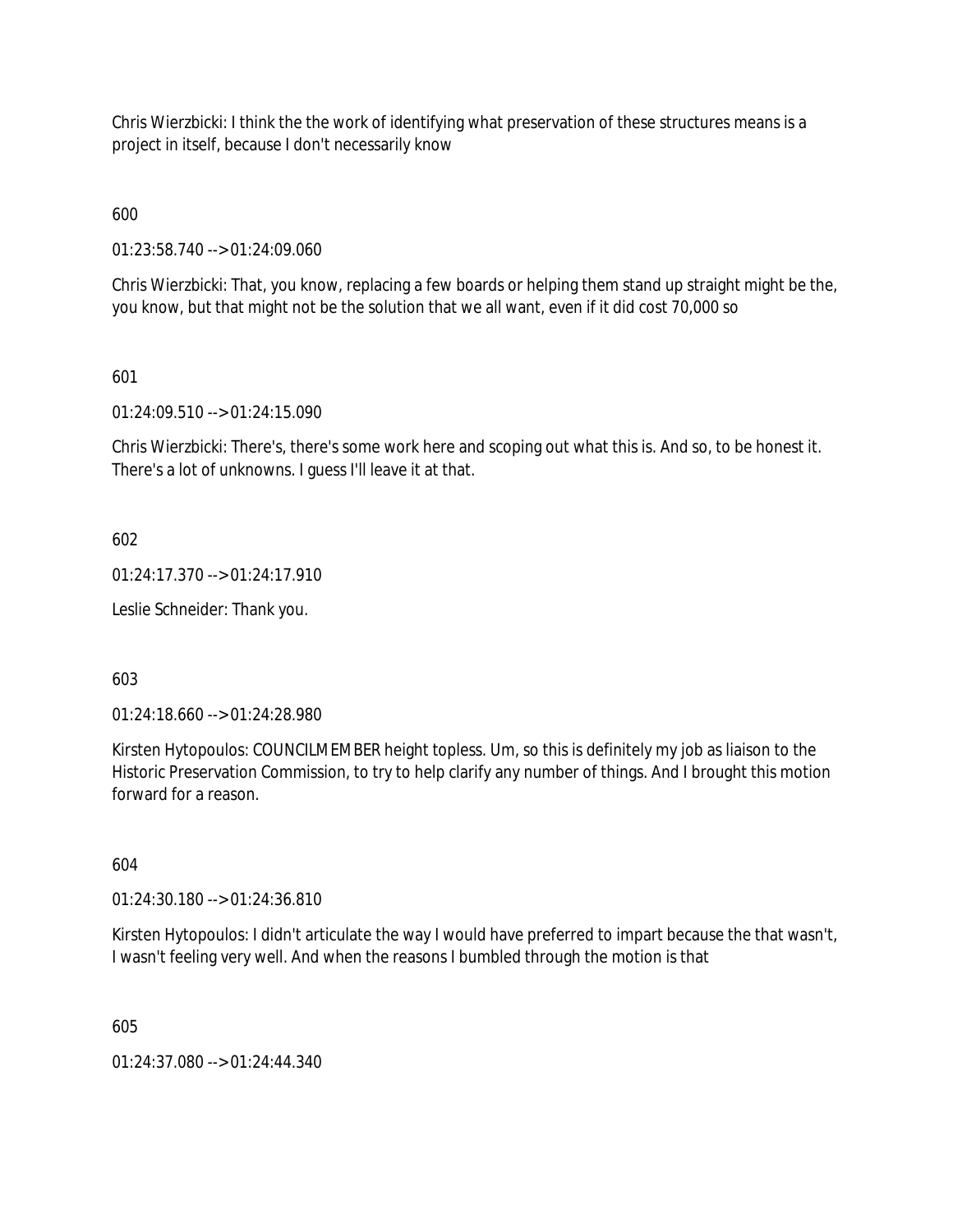Kirsten Hytopoulos: I realized this as well, to make the motion. I was going to make which was going to be for something a little bit different than they asked you for all of us for in their letter.

606

01:24:44.940 --> 01:24:51.180

Kirsten Hytopoulos: That hadn't quite explained to them. But you know, I understand you want interpretive signage these other things and you want to move on to this great vision but

607

01:24:51.690 --> 01:24:56.880

Kirsten Hytopoulos: I can't reasonably advocate for and I don't expect my my own colleagues to understand

#### 608

01:24:57.270 --> 01:25:05.700

Kirsten Hytopoulos: At this point, given our financial situations, a city or capacity, much more than basic preservation. That is our obligation basic preservation

609

01:25:06.030 --> 01:25:17.640

Kirsten Hytopoulos: So I start, I tried on the fly to like kind of incorporate some of their ideas and it was just not a good idea, doing that when you when you have a fever, and so forth. So I will say I'm open to to supporting

610

01:25:18.120 --> 01:25:26.490

Kirsten Hytopoulos: It, you know, to some sort of modification and I'm in a number of ways to us asking staff to move forward with

611

01:25:27.270 --> 01:25:35.250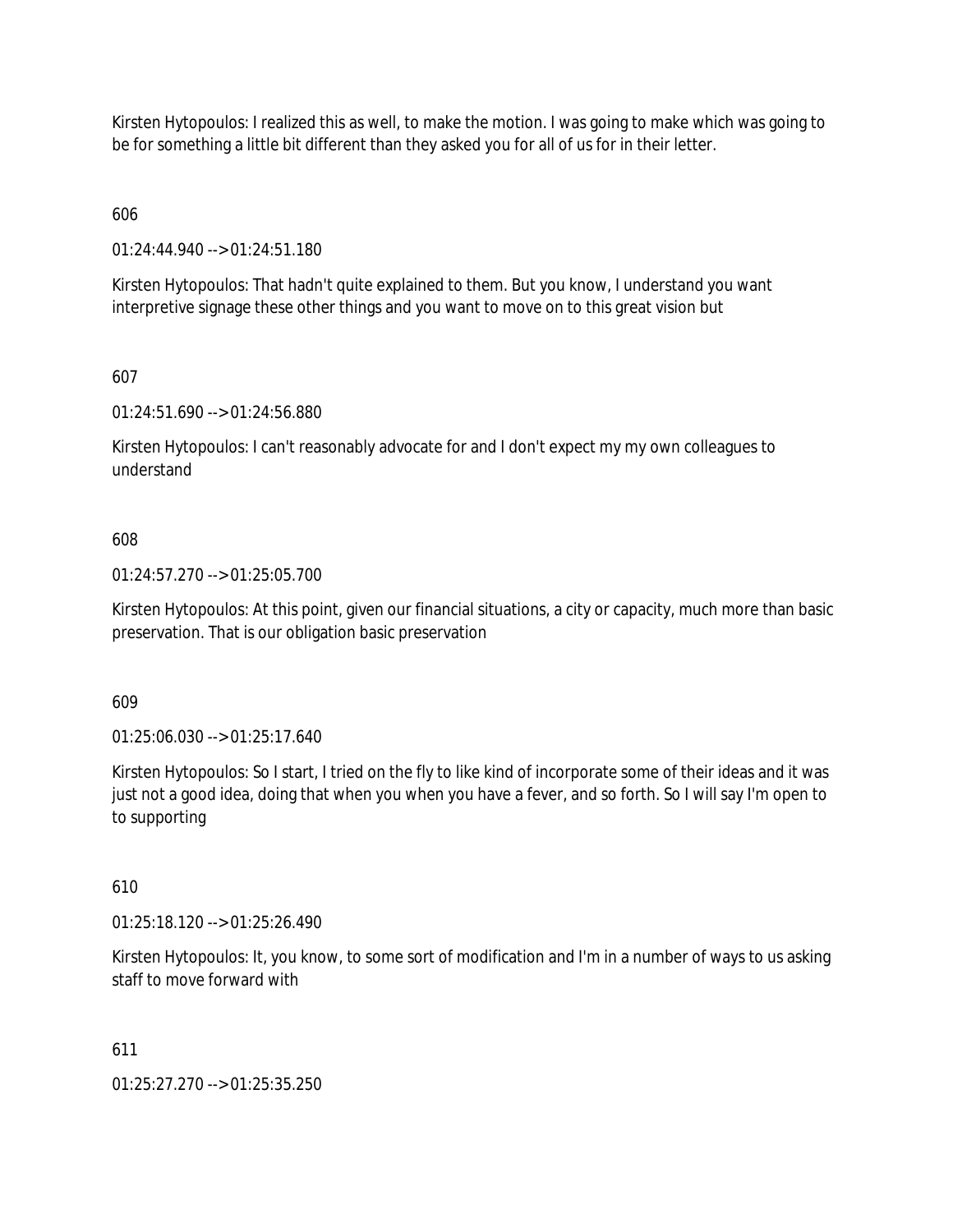Kirsten Hytopoulos: Doing some more analysis to getting this into our capital improvement plan using this on to the word plan in some manner.

# 612

01:25:35.730 --> 01:25:43.830

Kirsten Hytopoulos: I would love to see a placeholder amount. And let me just, let me just say a couple of things so that I know that I've said these because I really do believe these things.

# 613

01:25:44.370 --> 01:25:48.630

Kirsten Hytopoulos: First of all, remember we designated this as a historic district in 2016

# 614

01:25:49.260 --> 01:26:00.150

Kirsten Hytopoulos: Right, we made that commitment. So we didn't just say it's just a working farm or whatever, you know, it said, are we, we've said we cared about these buildings and we were gonna we were gonna we were going to renovate this area to be used.

# 615

01:26:00.990 --> 01:26:10.080

Kirsten Hytopoulos: As historic site and went out as a city in 2017 and funded a study that that addressed gave a proposal for planning how to do this.

# 616

01:26:10.560 --> 01:26:18.660

Kirsten Hytopoulos: And so, Chris, a city has many, many, many plans on many shelves all over the place that it never carries through on. So if we're gonna if we're going to change our mind about this.

# 617

01:26:19.050 --> 01:26:25.830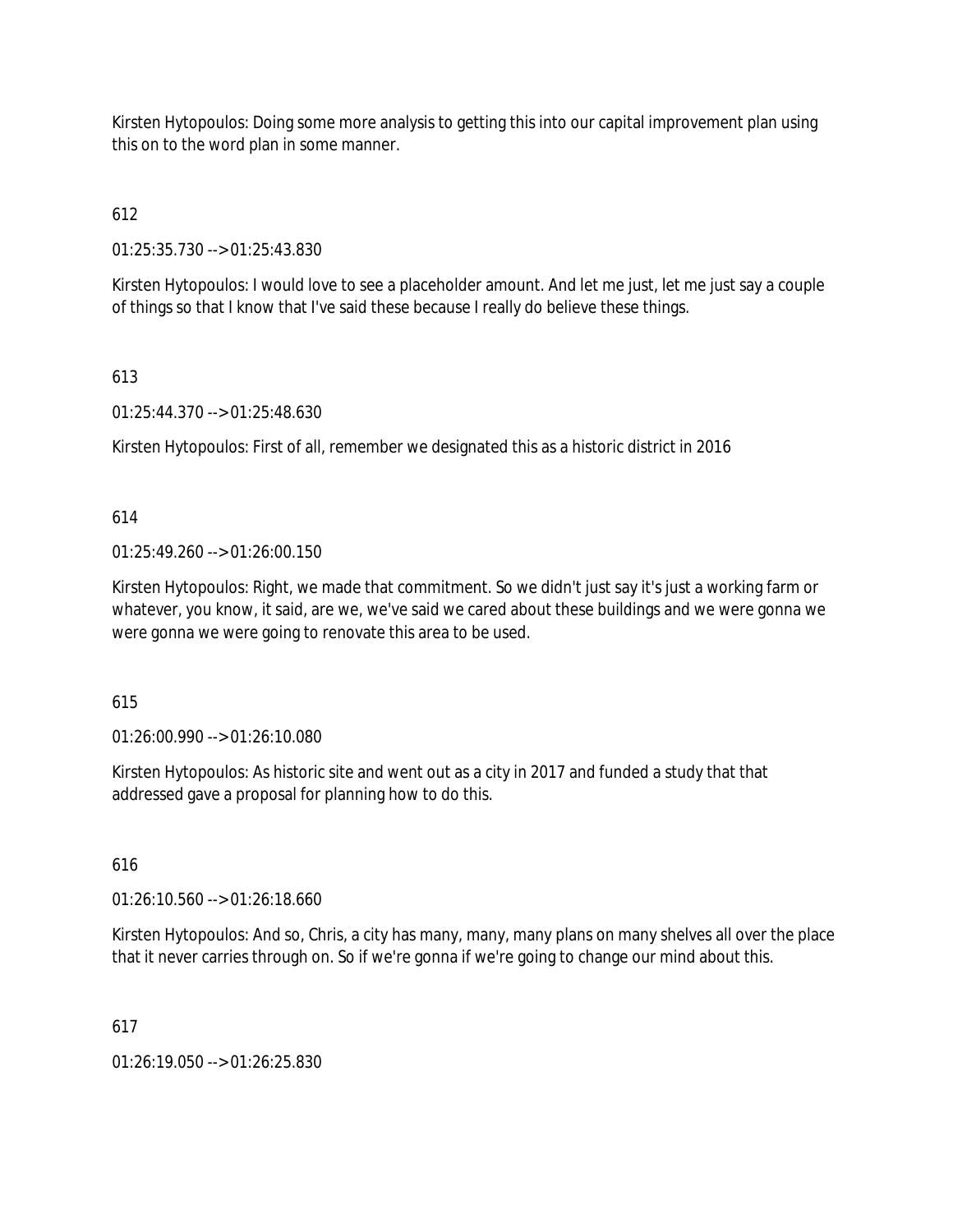Kirsten Hytopoulos: That we should do that. And I hope we don't have to do it tonight. I don't think it's the place to do it. But remember that wasn't very long ago that the city said

618

01:26:26.250 --> 01:26:29.580

Kirsten Hytopoulos: We're going to designate this as a historic site. We're going to hire

619

01:26:30.330 --> 01:26:41.010

Kirsten Hytopoulos: hire experts to help us start a plan and it had a work plan in it. It had a you know a rough schedule what. Okay, so we're two years or three years past that and we haven't done any of that we had

# 620

01:26:41.370 --> 01:26:51.960

Kirsten Hytopoulos: I think friends of the farms got some assistance and sort of stabilizing the barn that saved us some money. It wasn't permanent, but we have a farmhouse. We have a barn. We have these picker cabins.

# 621

01:26:53.070 --> 01:27:07.230

Kirsten Hytopoulos: We definitely have to go back to the to the Historic Preservation Commission who would absolutely not agree that even though there and really rough shape that they don't have huge historic value. So this is these are the these are these are where strawberry pickers were housed.

622

01:27:08.550 --> 01:27:19.320

Kirsten Hytopoulos: Into Pino And other pictures and I don't know. I mean, Chrissy may know a lot more as a former Ed of friends of the farm, but there is a lot of historic value in these buildings, they had them evaluate at some, I think.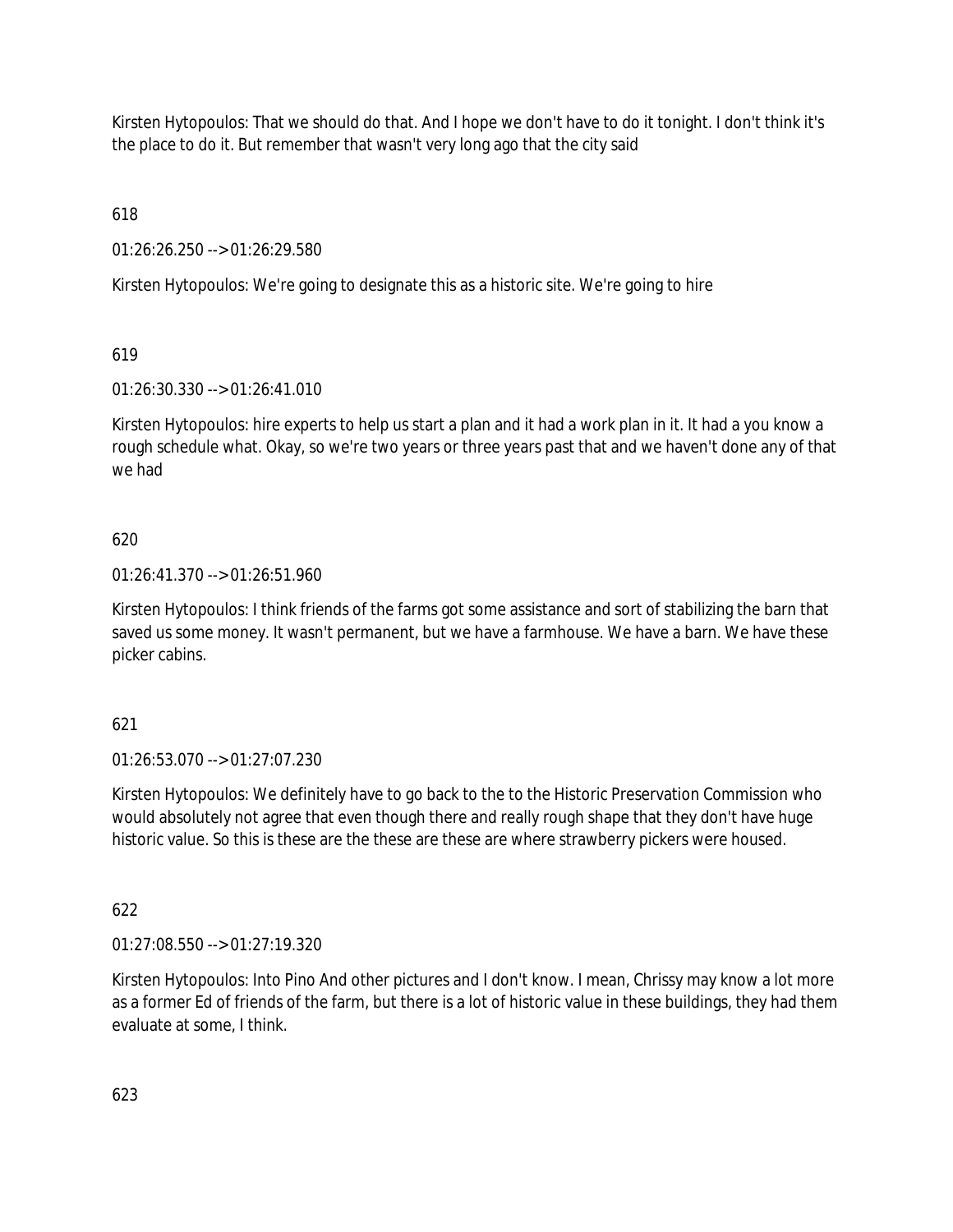01:27:20.310 --> 01:27:30.000

Kirsten Hytopoulos: Someone or the actual Commission had a contractor go out and in and say that that they could do it for something like 40 or \$50,000 one of them so

# 624

01:27:30.570 --> 01:27:39.450

Kirsten Hytopoulos: The point is pleased, whatever we do tonight. Can we not just kick this down the road into nothingness, because we have a historic district.

#### 625

01:27:40.230 --> 01:27:48.720

Kirsten Hytopoulos: Oculus tohmatsu left this property to us, we have an obligation to that to to his memory to the community to everything we've said

#### 626

01:27:49.380 --> 01:27:58.770

Kirsten Hytopoulos: To the Historic Preservation Commission to carry through on at least essential preservation of building so they don't collapse and we're hearing from the public works director

#### 627

01:27:59.160 --> 01:28:06.300

Kirsten Hytopoulos: As someone in public works believes that those buildings are about to collapse and that perhaps when the study was done in 2017 that wasn't the case.

#### 628

01:28:06.840 --> 01:28:16.710

Kirsten Hytopoulos: And that was done on our watch. So this may seem like some little thing and all of our big you know panoply of stuff we want to do without, you know, sustainable transportation everything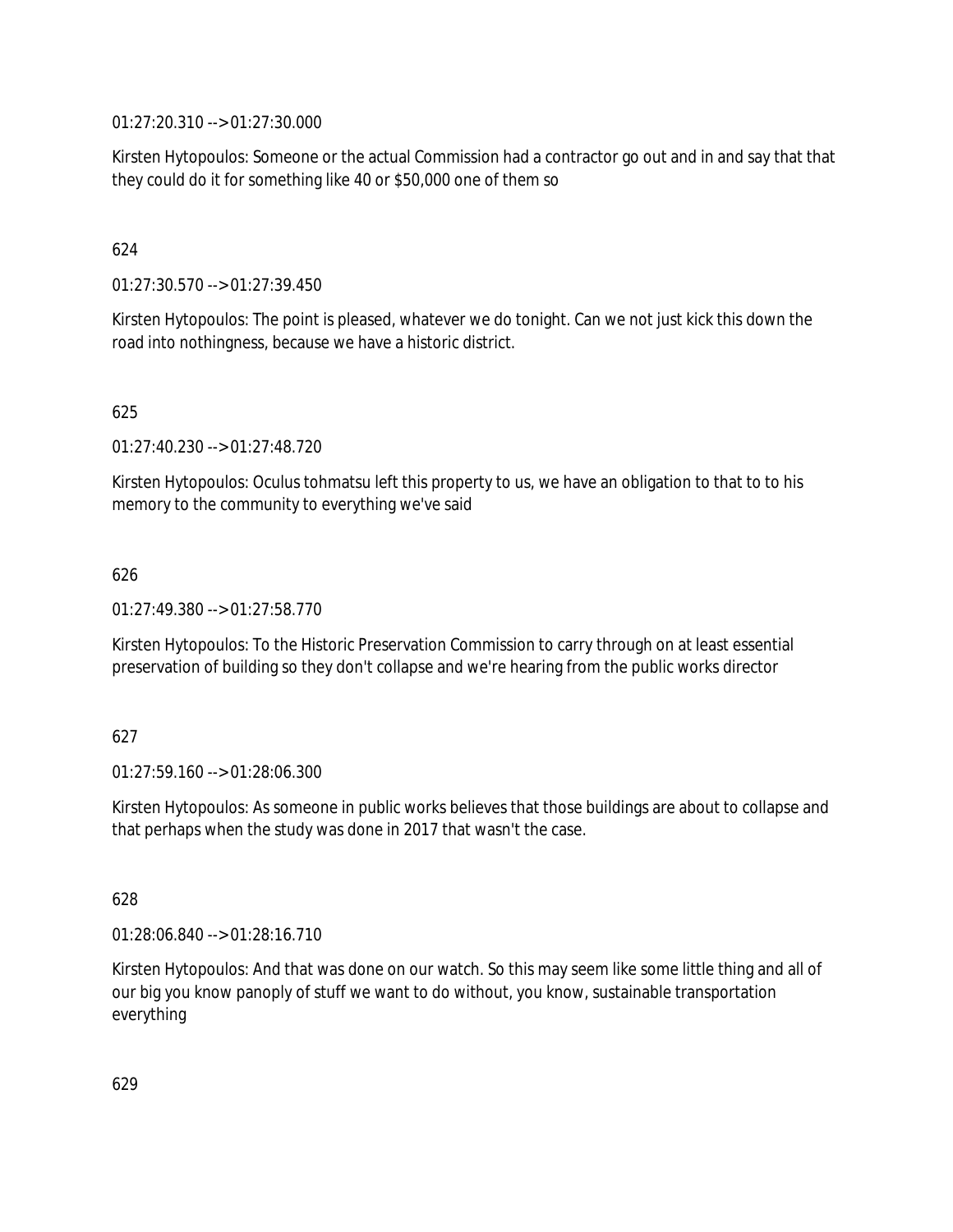01:28:17.190 --> 01:28:28.050

Kirsten Hytopoulos: But, you know, kind of like the senior center. I mean, this is something we own, and we have obligation to maintain. So that's my pitch and I really want to hear how my colleagues feel

630

01:28:30.210 --> 01:28:33.630

Leslie Schneider: Thank you, Deputy Mayor your next

631

01:28:33.660 --> 01:28:52.560

Joe Deets: Yeah, thank you. Marion and and thanks for this discussion, and thank you. Councilmember I topless for pitching this I'll just say I'm not in favor of it. There's some budget items we in this season of this era of financial constraints we have to say now. And to me, this is one of them.

632

01:28:53.580 --> 01:29:03.150

Joe Deets: If this was about housing actually housing farm interns, I would be all over it. If this was about actually helping farms operate, I would be all over it.

633

01:29:04.230 --> 01:29:27.210

Joe Deets: What I would do, though, is I would encourage the historic preservation group to please look for ulterior funding, such as was done by a friend of the farm and and Matthew codes and HR be when they came to us to put in housing by the Morales farmhouse at no cost the city.

634

01:29:28.560 --> 01:29:38.550

Joe Deets: I'd like to see that kind of if they're if they are serious about doing this, I'd like to see them do that. And I'd be all over supporting it. I liked the picker cabins, but I'm not going to support funding it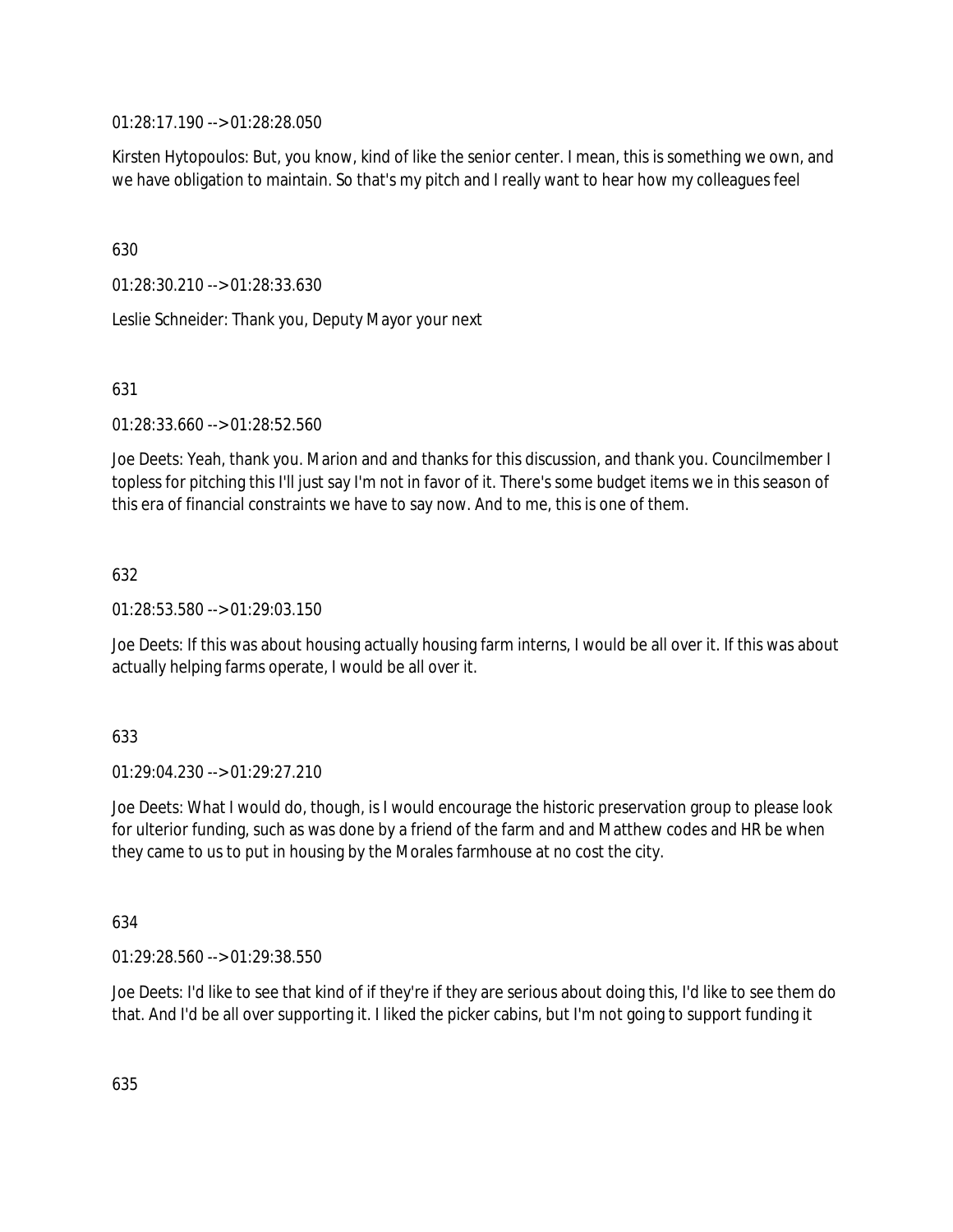01:29:40.800 --> 01:29:43.470

Leslie Schneider: Alright thank you city manager you

636

01:29:43.470 --> 01:29:45.000

Joe Deets: Have some input for us.

637

01:29:48.480 --> 01:29:51.120

Morgan Smith: I'm happy to wait till after COUNCILMEMBER Pollock speaks

#### 638

01:29:53.430 --> 01:29:57.690

Morgan Smith: Or I can, or I can. I just had to, I wanted to fill in some institutional knowledge, but

639

01:29:57.750 --> 01:29:59.160 Michael Pollock: No, go ahead. Go ahead.

640

01:29:59.940 --> 01:30:10.140

Morgan Smith: Yeah, I think it might be just helpful for general information. I was the staff lead on the projects that counselor I Thomas's referred to and I just want to give a little more context.

#### 641

01:30:10.680 --> 01:30:22.380

Morgan Smith: And there was a strong degree of interest and it it originated with some designation and grant funding for the barn and was led by HP. See, which was. It was a great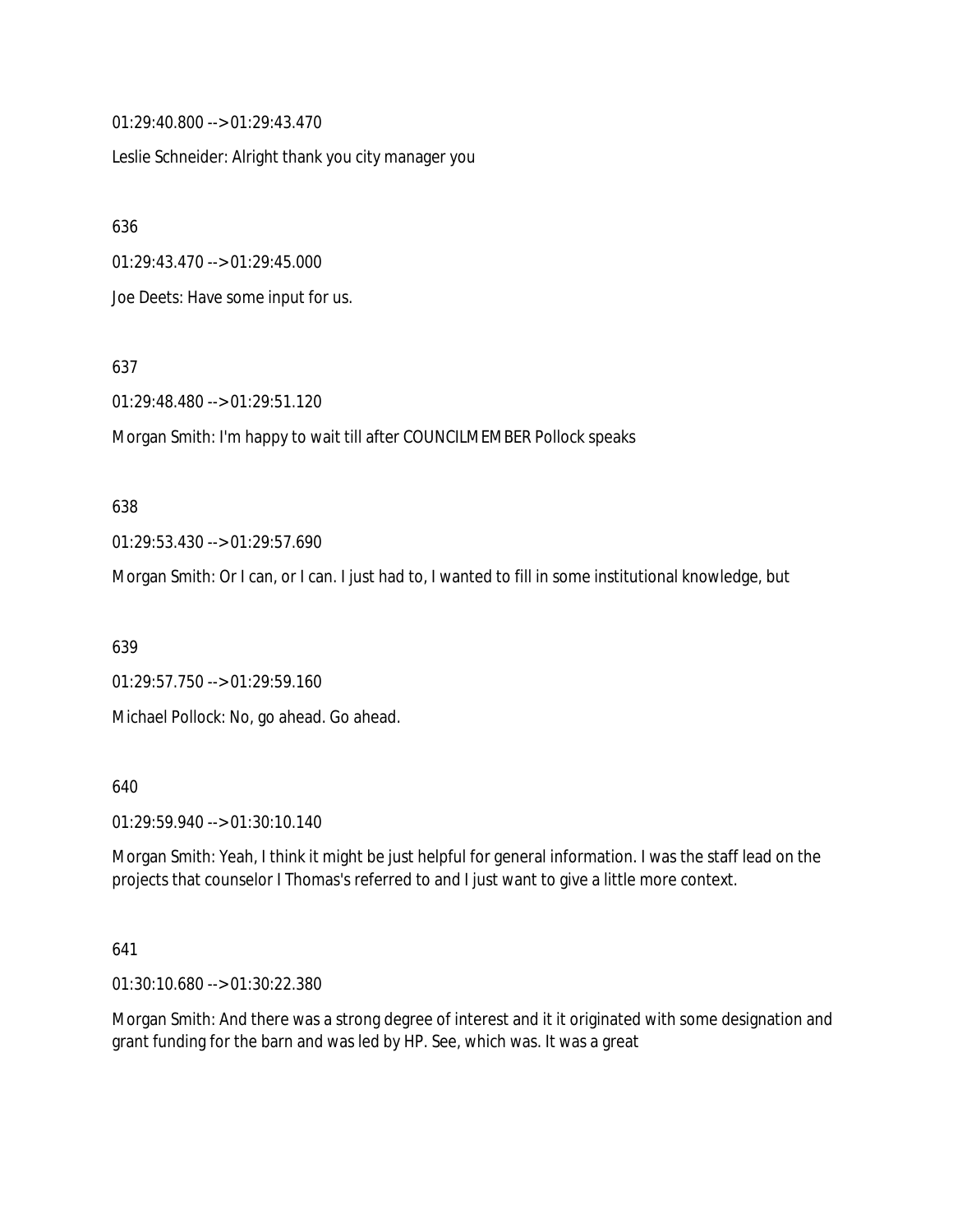01:30:22.830 --> 01:30:29.850

Morgan Smith: Initiative for them to get some momentum behind drawing attention to this, what we call the preservation lens.

643

01:30:30.150 --> 01:30:39.720

Morgan Smith: And we made a lot of we had a lot of dialogue about the idea that preservation goals and agricultural goals could coexist on the property and didn't have to compete with one another.

644

01:30:39.900 --> 01:30:57.690

Morgan Smith: Because up until that point the property public farmland was pretty clearly and and and largely pointed towards the agricultural goal and the preservation goal was an emerging concept. And so we had a lot of conversation around that and then that led next to the city's

645

01:30:59.040 --> 01:31:16.860

Morgan Smith: Contribution at that point was to fund what wasn't an inexpensive feasibility study, which is the report that COUNCILMEMBER topless shared with you and his point is you tours and the intent of that was for it to be a roadmap for how a third party organization might take up the

646

01:31:17.880 --> 01:31:25.710

Morgan Smith: interesting and exciting project of bringing that equity lens an equity lens. Sorry. The preservation lens to fruition.

647

01:31:26.040 --> 01:31:32.190

Morgan Smith: And where you might start in the picture cabins and signage and interpretive trails was envisioned as a starting point.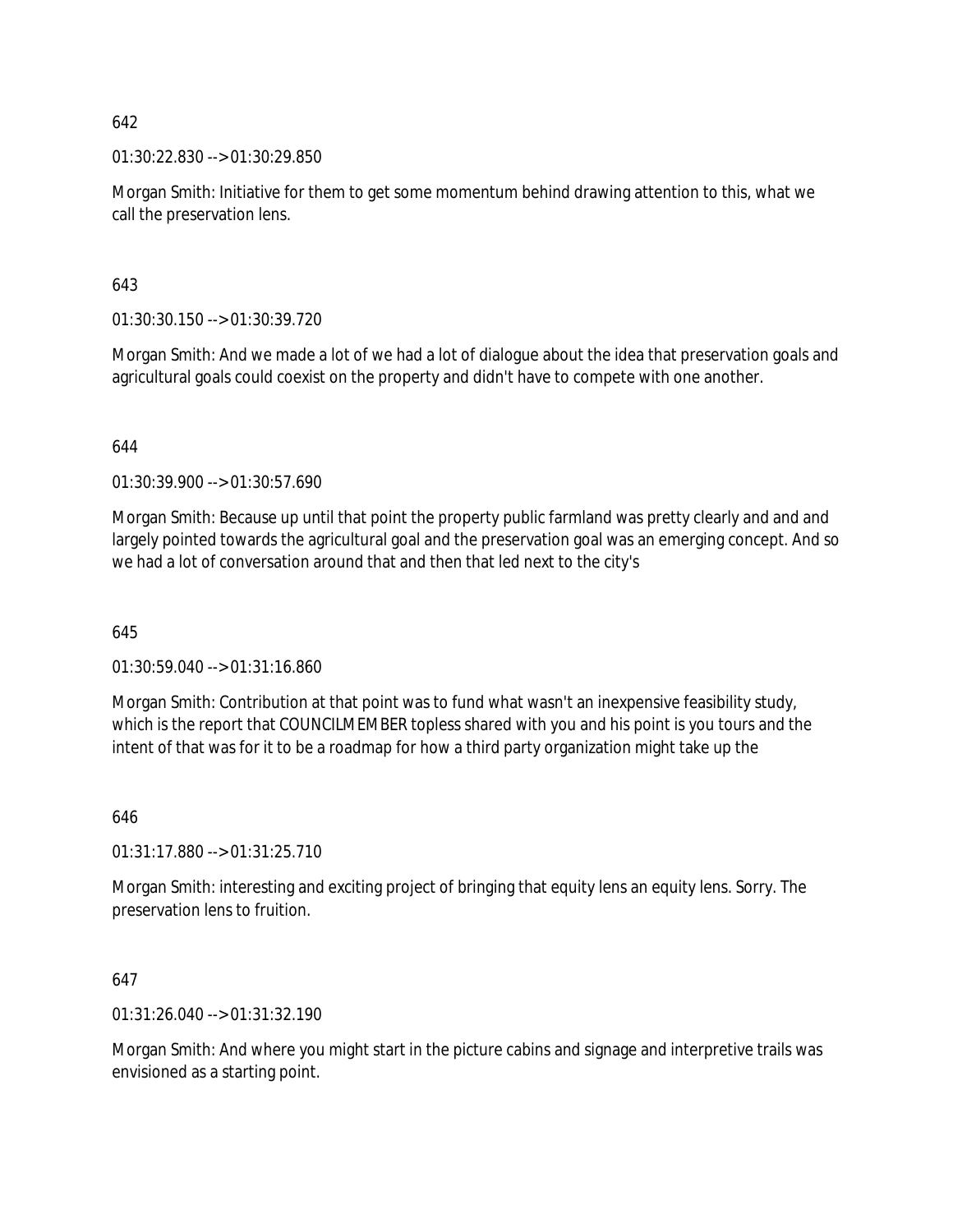01:31:33.000 --> 01:31:38.190

Morgan Smith: There was a community group that had a number of people that basically spent about close to a year.

649

01:31:38.730 --> 01:31:53.250

Morgan Smith: And took that work and talked amongst themselves and talks amongst community leaders about whether there was an entity in town that had a sufficient interest in making this a priority to take on that role. And I will say without

650

01:31:54.750 --> 01:32:05.790

Morgan Smith: Putting in too much of a say a late sales pitch. I made a hard run at the history museum and friends. I made a hard run at parks and places for whom that kind of work is more

651

01:32:07.050 --> 01:32:12.570

Morgan Smith: Closer to the work that they already do as opposed to the city where we don't have a preservation or a recreation function.

#### 652

01:32:13.080 --> 01:32:20.610

Morgan Smith: And the upshot of that was that we couldn't identify a partner who is interested in taking up the work plan that was laid out in the feasibility study

653

01:32:21.150 --> 01:32:28.920

Morgan Smith: But the reason I bring it up is, I just want to, I don't want to leave anyone with the impression. The other feasibility study did lay out things and was presented to Council laid out.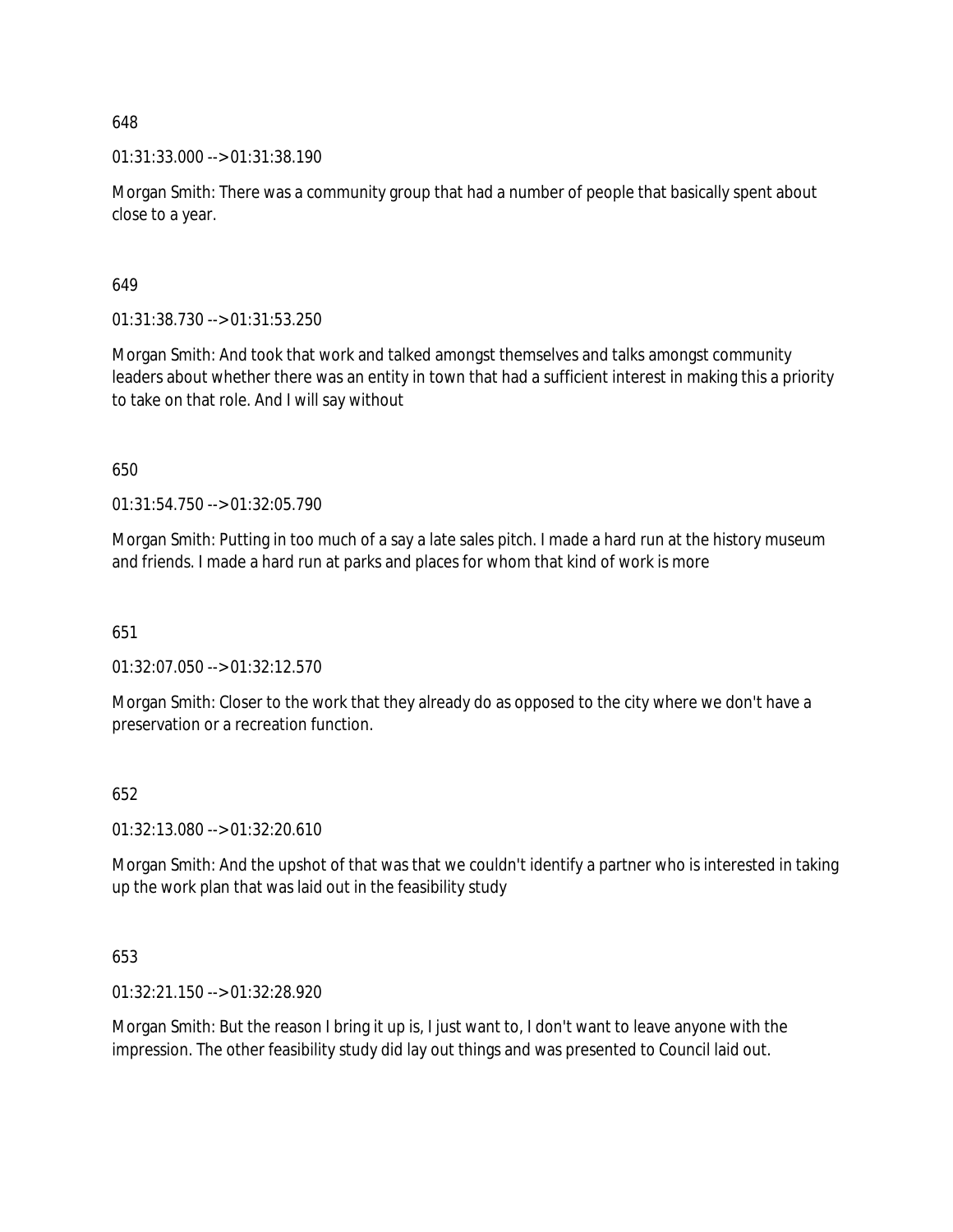01:32:29.160 --> 01:32:35.910

Morgan Smith: Things that you could do to take up some of these projects and activities we did not leave that conversation with the assumption that the city.

655

01:32:36.240 --> 01:32:45.450

Morgan Smith: would embrace those and take those on as the city's tasks we were hoping to identify somebody who would bring value added in would feel an interest and

656

01:32:47.010 --> 01:32:52.500

Morgan Smith: An appetite for taking that up and that didn't happen or hasn't happened yet, so

657

01:32:54.900 --> 01:32:55.470

Leslie Schneider: Thank you.

658

01:32:55.860 --> 01:32:56.760

Leslie Schneider: COUNCILMEMBER Pollock.

659

01:32:58.020 --> 01:33:00.060

Michael Pollock: Well, hardly talk about

660

01:33:01.170 --> 01:33:08.040

Michael Pollock: Us. That's kind of where I'm at. If there was an entity that wanted to take it on. I be supportive of that.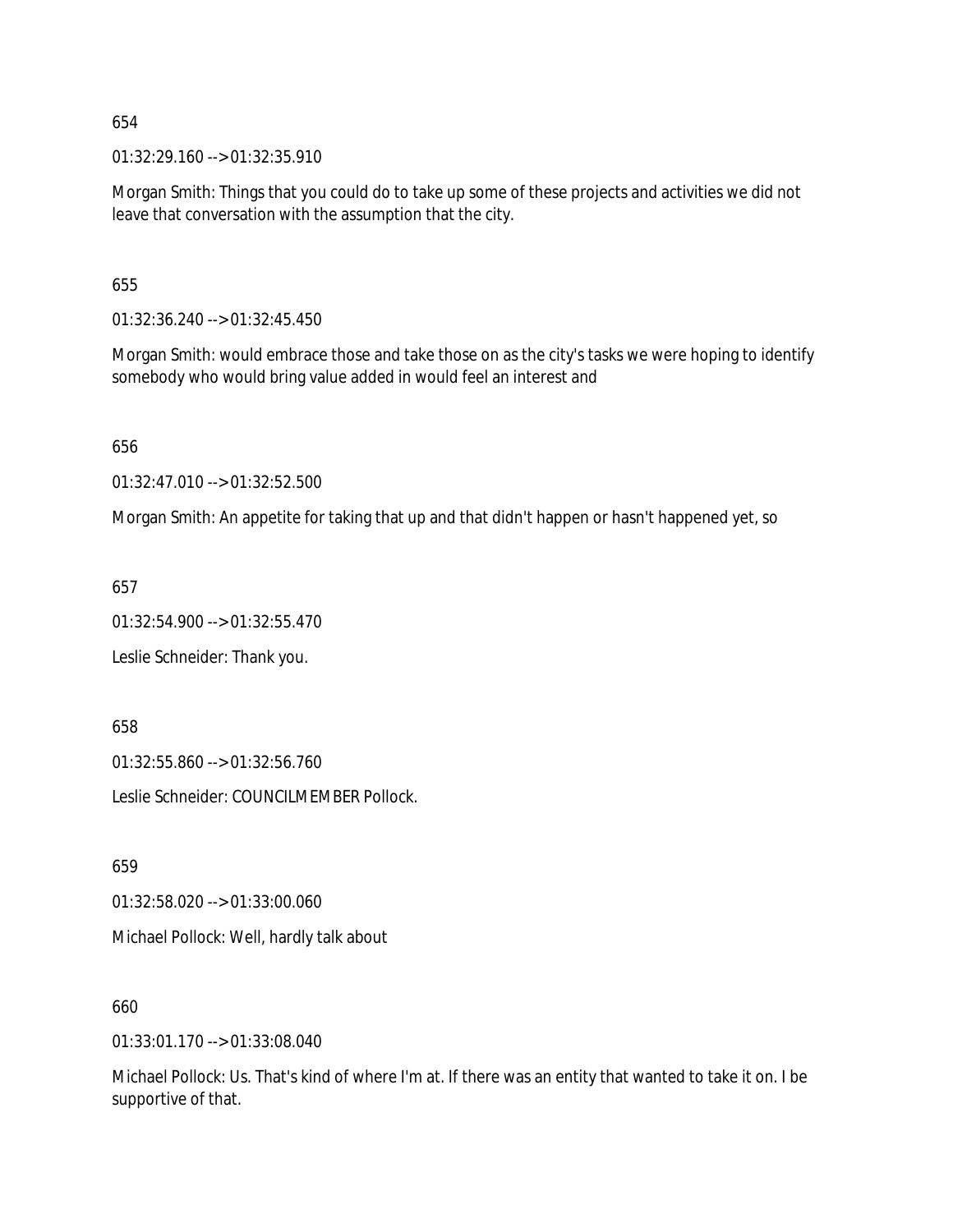01:33:09.390 --> 01:33:28.320

Michael Pollock: You know they're they're well loved cabins. It sounds like. And you know, I actually have a bit of experience working on renovating both cabins and it's a pain in the butt. Some point historic or not. You do have to kind of make a decision about whether it's really worth it and

662

01:33:29.520 --> 01:33:37.440

Michael Pollock: These ones don't strike me as having particularly high historic significance. But they obviously have some other people that feel differently.

# 663

01:33:37.830 --> 01:33:46.350

Michael Pollock: But if there's not anyone out there that feels differently, enough about it or shows it's so important that they're willing to kind of roll up their sleeves and take on the task.

664

01:33:47.130 --> 01:33:59.520

Michael Pollock: I don't really want to put the city in a position of being that the ones to do that. So, so I'm not going to support this, but I would encourage anybody that is interested in historic preservation to step forward and

665

01:34:00.540 --> 01:34:01.080

I'm

666

01:34:02.130 --> 01:34:02.850

Michael Pollock: Gonna be great.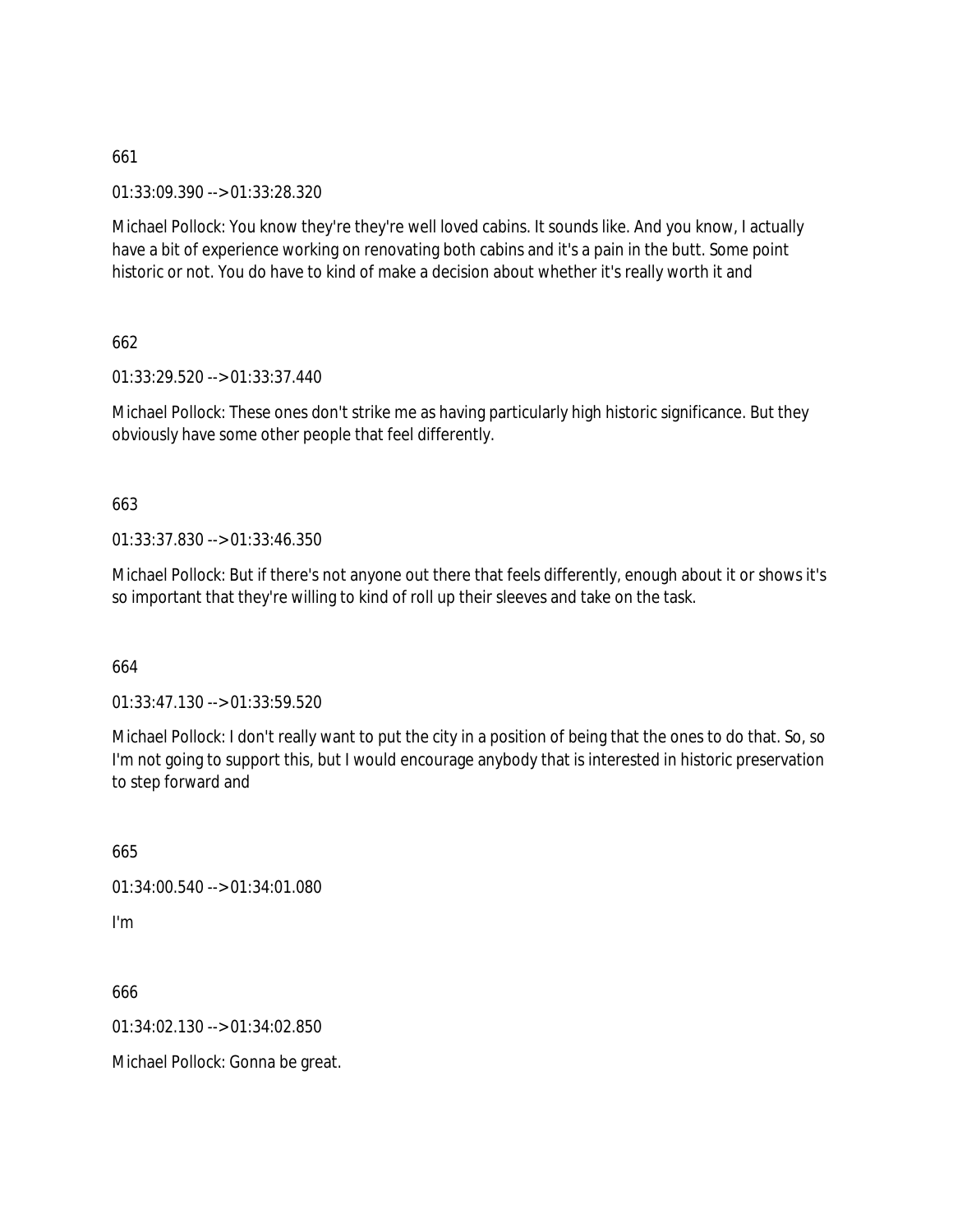01:34:04.920 --> 01:34:05.460

Leslie Schneider: Thank you.

668

01:34:05.850 --> 01:34:10.920

Leslie Schneider: COUNCILMEMBER hi topless. Do you want to make a closing argument and then we could take a vote on this.

669

01:34:11.310 --> 01:34:14.940

Kirsten Hytopoulos: Was a very big difference between preservation and renovation.

# 670

01:34:15.930 --> 01:34:24.180

Kirsten Hytopoulos: In the, in the, in the study. There's a chart of roles responsibility that anticipates that the city of Bainbridge Island. We are responsible for preserving sustaining

671

01:34:24.450 --> 01:34:36.450

Kirsten Hytopoulos: And then other organizations from enhance managing enhancing teaching activating arm and you know under preserving sustaining include long term ownership obviously periodic oversight major maintenance.

672

01:34:37.110 --> 01:34:42.720

Kirsten Hytopoulos: To me we made a decision that we were going to be caretakers of these buildings, when we accepted the gift of the property.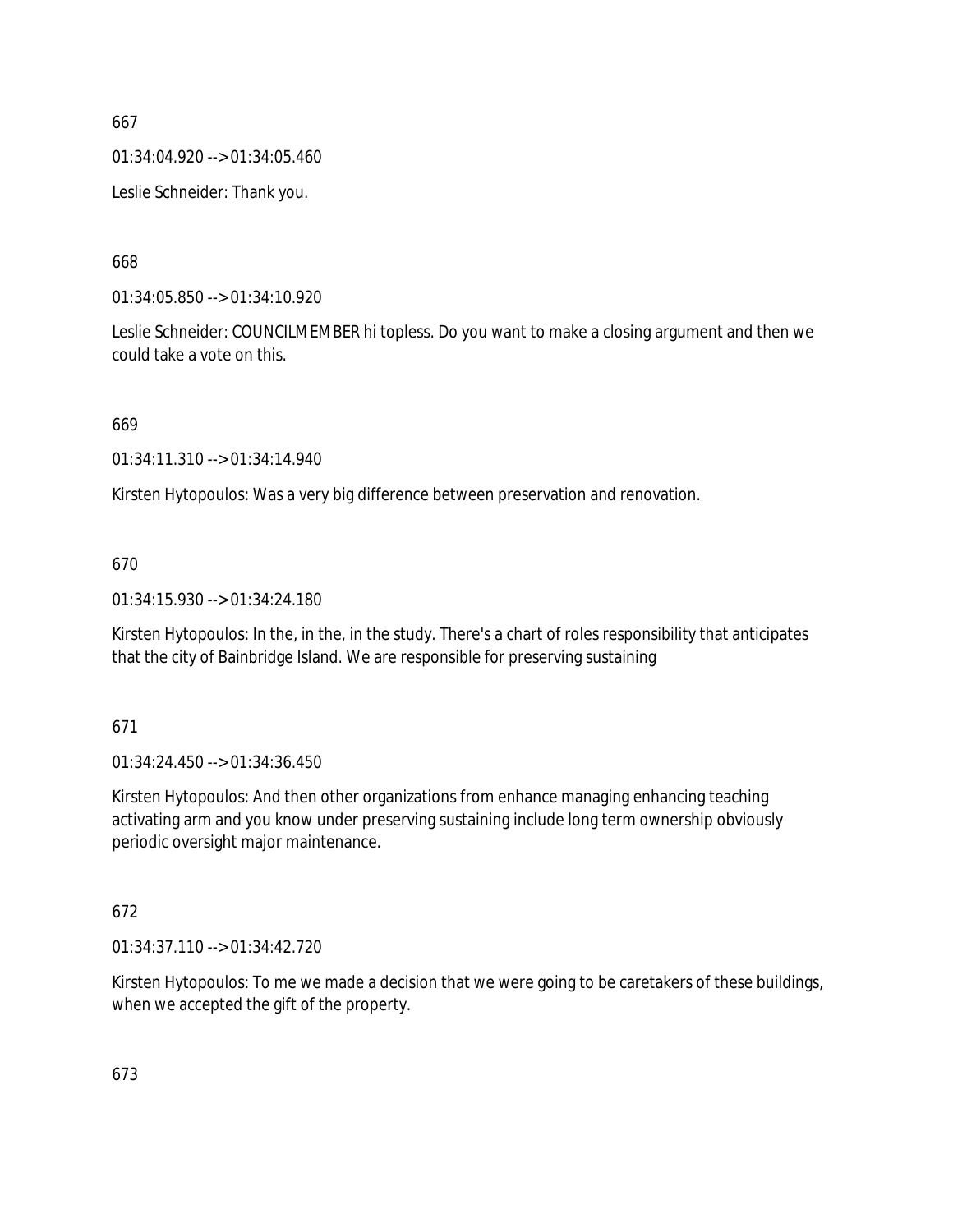01:34:43.050 --> 01:34:48.330

Kirsten Hytopoulos: And then we further suggested to the community that we were going to take care of these buildings, when we

# 674

01:34:48.630 --> 01:34:58.050

Kirsten Hytopoulos: When we funded this study we have it as far as who decides for us whether something has historical significance. That's why we have a Historic Preservation Commission.

# 675

01:34:58.590 --> 01:35:07.830

Kirsten Hytopoulos: So they're the ones that that are supposed to make that determination, they have made that determination. They suggested we declare this historic district which we chose to do

# 676

01:35:08.190 --> 01:35:17.580

Kirsten Hytopoulos: And just to be clear what we're now saying is that we're going to decide. I just what I'm hearing. We're not so sure that those buildings have historic value we, the Council.

#### 677

01:35:18.000 --> 01:35:23.190

Kirsten Hytopoulos: And so it's not. We don't feel that we need to fund the preservation of them. And again, we're talking about

#### 678

01:35:23.790 --> 01:35:31.080

Kirsten Hytopoulos: Holding them intact so that a future generation can decide if they want to invest in, including communal organizations in

679

01:35:31.770 --> 01:35:43.140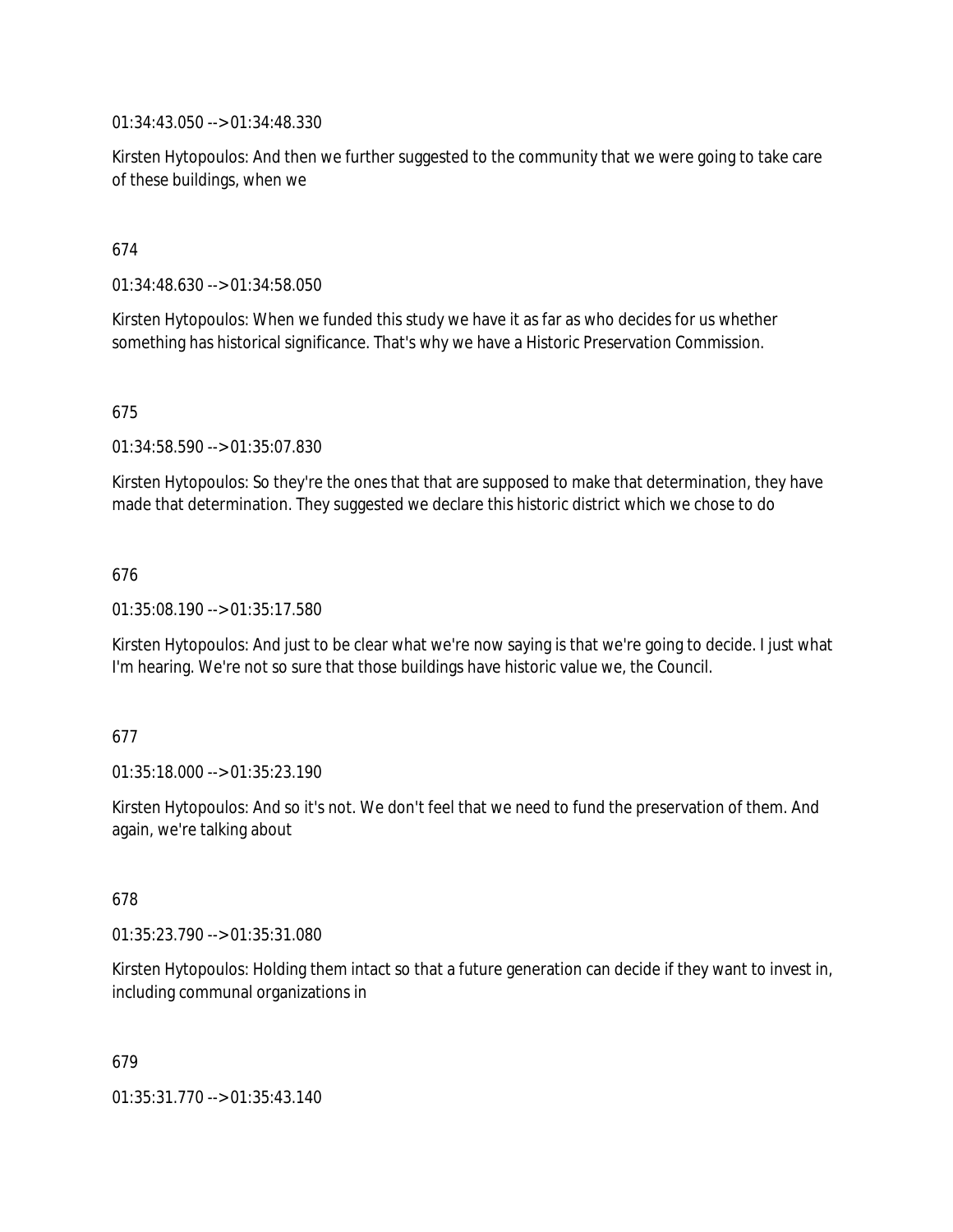Kirsten Hytopoulos: In enhancing them renovating them bringing them back to life. So I'm just want to leave that out there that were, you know, where the caretakers. And once they once they fall. They're gone.

680

01:35:45.000 --> 01:35:48.300

Leslie Schneider: Maybe I could just say very, very quickly. I

681

01:35:48.420 --> 01:35:59.610

Leslie Schneider: Probably am going, I think I'm going to side with the name side of this, but I wanted to throw out a couple ideas that tied together some some of what I've heard. I'm wondering if maybe

682

01:36:00.870 --> 01:36:08.310

Leslie Schneider: Not in this budget cycle or this not proposed as an amendment. But what if the city were to offer some matching funds to

683

01:36:09.660 --> 01:36:21.030

Leslie Schneider: A group that did decide to come in and not just preserve but actually create something usable out of these properties. Another thought would be to preserve one of them, you know,

684

01:36:22.140 --> 01:36:25.290

Leslie Schneider: Just so that we have that as some

685

01:36:26.370 --> 01:36:33.300

Leslie Schneider: Historical context. So I think I'm going to vote against what we have here. Currently, but I do like the idea of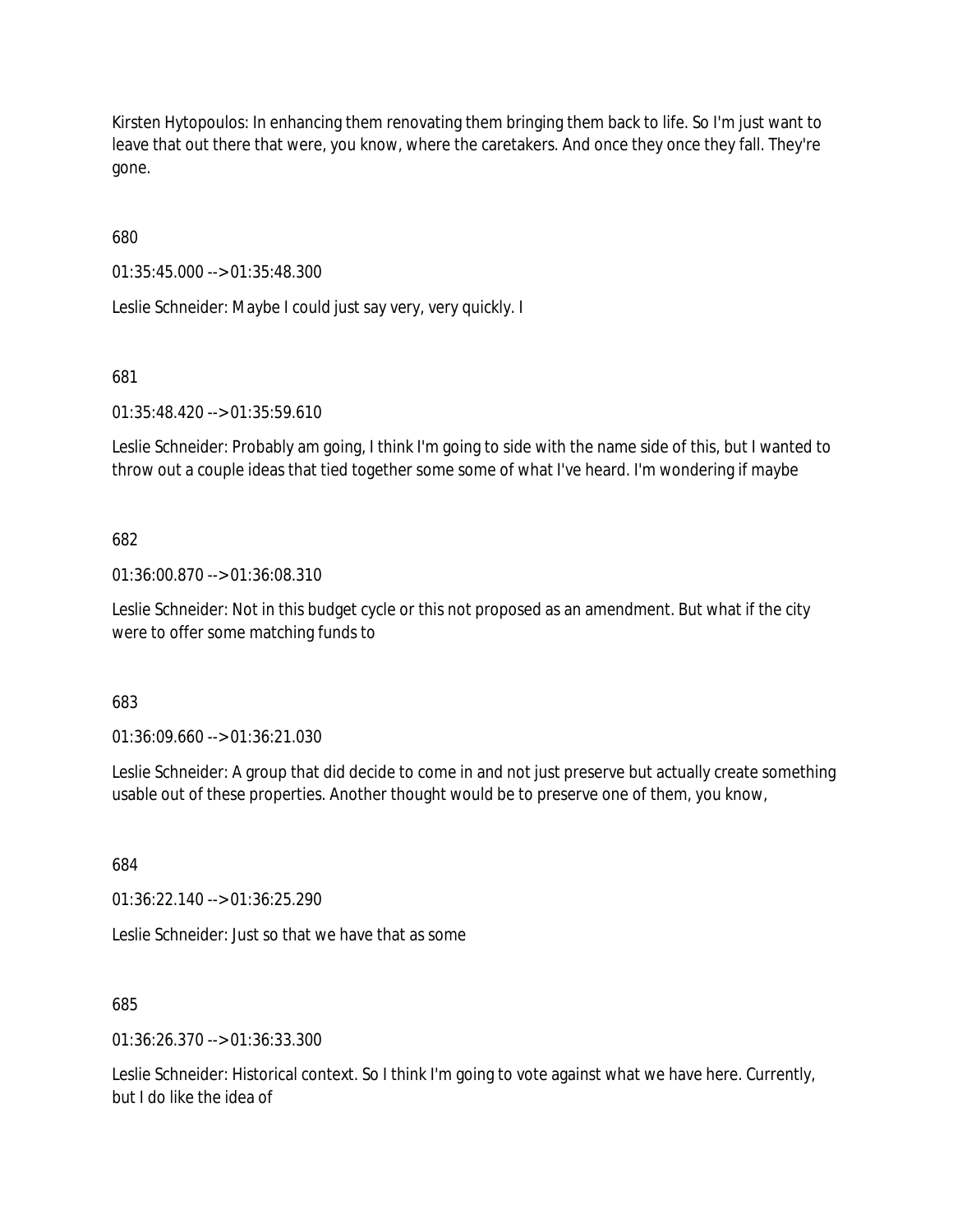01:36:34.590 --> 01:36:38.730

Leslie Schneider: Collaborating and trying to preserve some if not all of them.

687

01:36:40.710 --> 01:36:44.310

Leslie Schneider: All right, tell some overhead topless. Your hand is still up are you

688

01:36:45.660 --> 01:36:53.250

Kirsten Hytopoulos: Well, again, I mean, I'd be happy to make a motion for. I mean, from what I'm saying. What I'm what I've seen from the Historic Preservation Commission and you can hear what

689

01:36:53.730 --> 01:37:07.890

Kirsten Hytopoulos: The public works director said about the severity of the of the disintegration. I don't know that we there would be anything less than 40 or \$50,000 probably to do one of them. But if I would, you know, be happy to make a motion for some placeholder amount

690

01:37:09.300 --> 01:37:18.360

Kirsten Hytopoulos: Along with, you know, aimed at the preservation about leaves at least one picker cap and I don't know how specific, we need to be if we can leave that open

691

01:37:20.700 --> 01:37:21.510

Leslie Schneider: City Manager.

692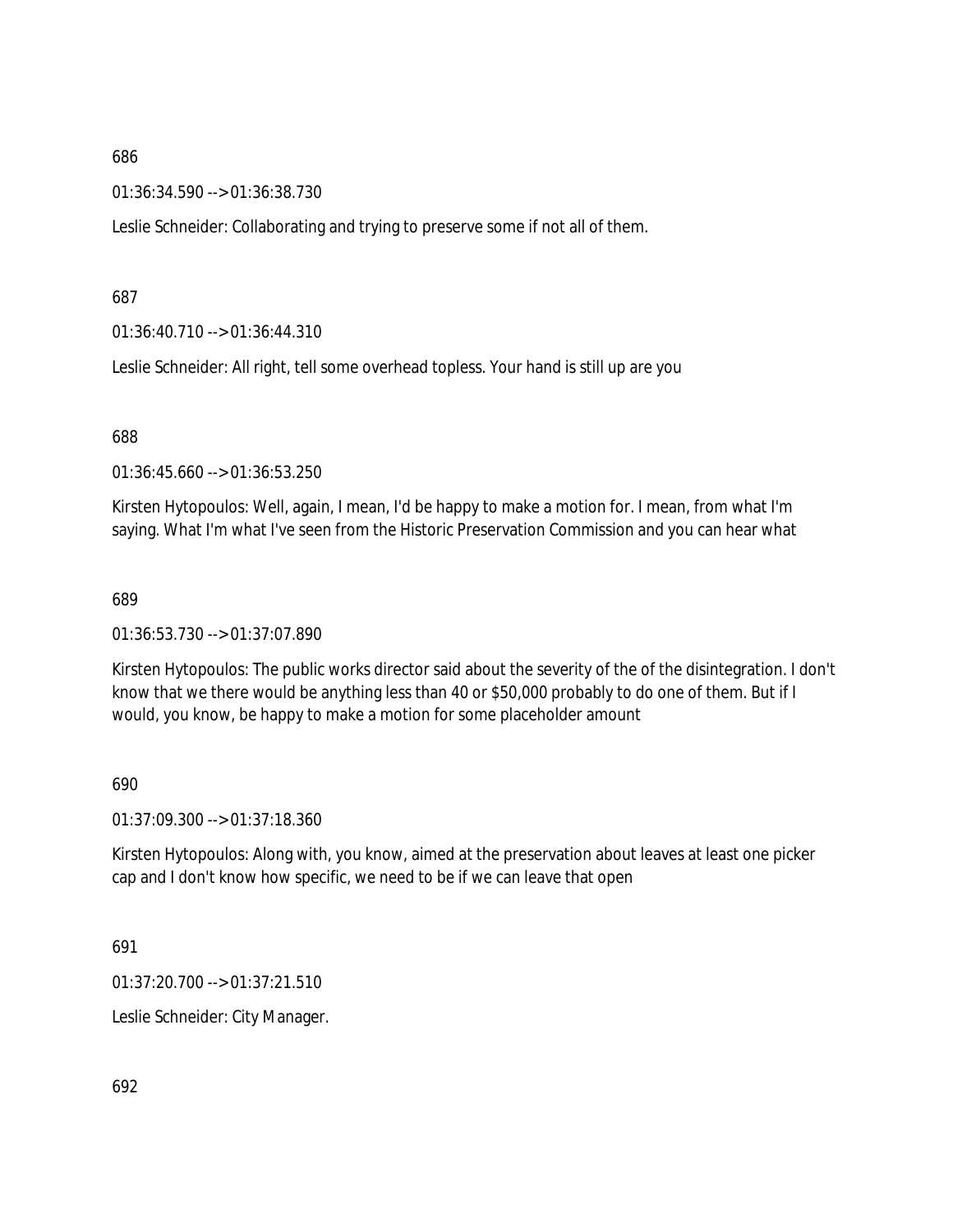01:37:22.320 --> 01:37:31.860

Morgan Smith: Yeah, just a suggestion back in 2017 and in subsequent conversations, some terminology that we use to distinguish preservation from stabilization.

### 693

01:37:32.250 --> 01:37:44.130

Morgan Smith: And so the work that was done to prop up the SU Matsu barn to prevent further deterioration. We've for two stabilization said that no one was confused about what the goal of that or how far that project would try to go

#### 694

01:37:44.400 --> 01:37:54.420

Morgan Smith: So if you wanted to make emotion around that you might consider it being emotion designed to stabilize. One of the picker patterns or something like that. And then that helps public works.

### 695

01:37:54.870 --> 01:38:04.530

Morgan Smith: When they're scoping it understand what the goal is. The goal is to make sure there's no further or additional deterioration, but not to move into a restoration or further than that.

696

01:38:07.980 --> 01:38:08.340

Kirsten Hytopoulos: Well,

#### 697

01:38:08.400 --> 01:38:10.890

Kirsten Hytopoulos: I, I would make a motion to then

698

01:38:12.390 --> 01:38:18.810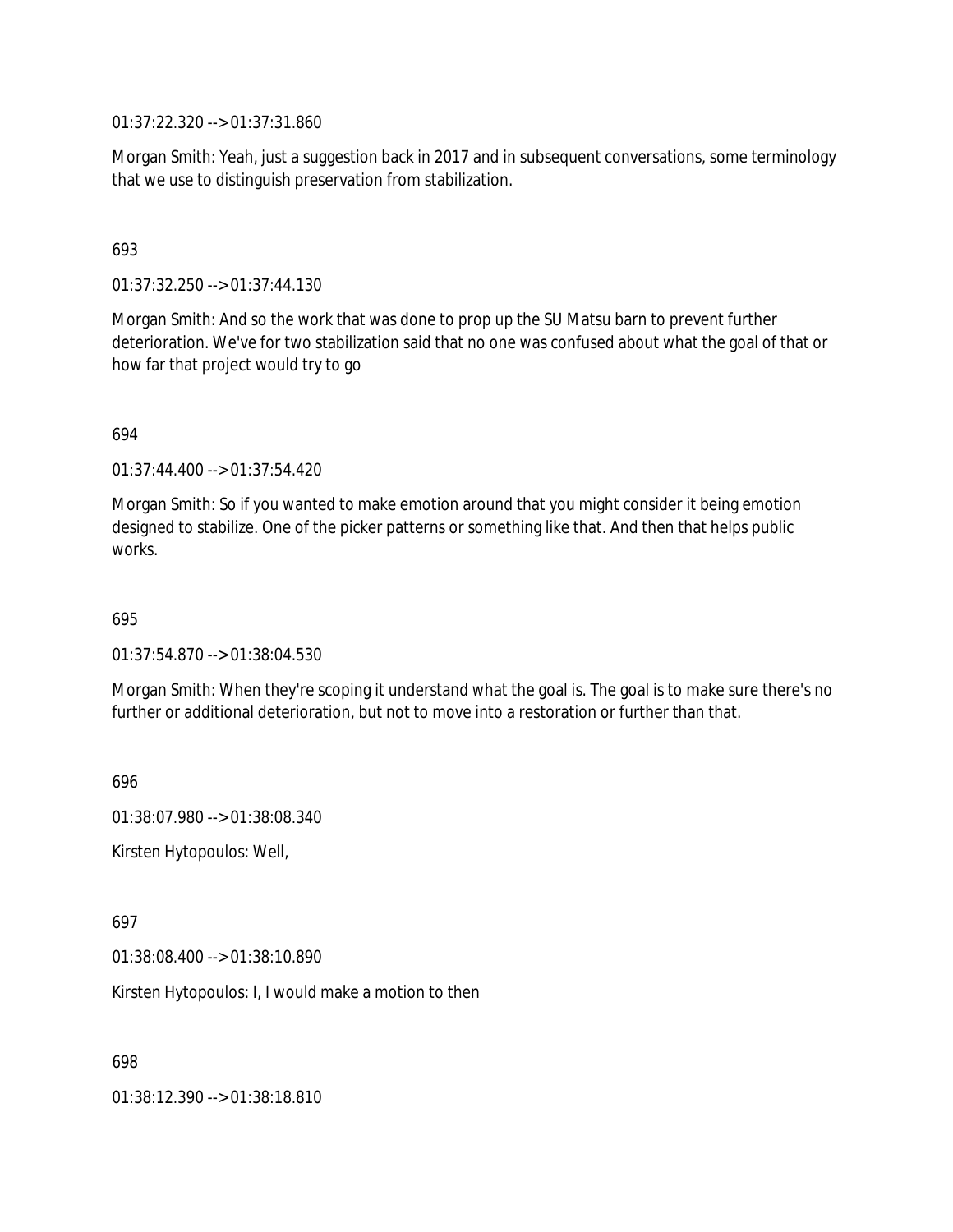Kirsten Hytopoulos: Fund, the stabilization of at least one picker cabin to a maximum of \$40,000 in the

699

01:38:20.820 --> 01:38:22.380

I got him a little budget.

700

01:38:24.570 --> 01:38:25.110

Leslie Schneider: I'll second.

701

01:38:28.470 --> 01:38:33.840

Leslie Schneider: So there is a motion and a second to if there's no more discussion. Are you ready to vote.

702

01:38:35.160 --> 01:38:37.320

Leslie Schneider: All those in favor please say aye.

703

01:38:39.510 --> 01:38:39.780 Right.

704

01:38:42.330 --> 01:38:43.800

Leslie Schneider: And all those opposed.

705

01:38:45.450 --> 01:38:45.780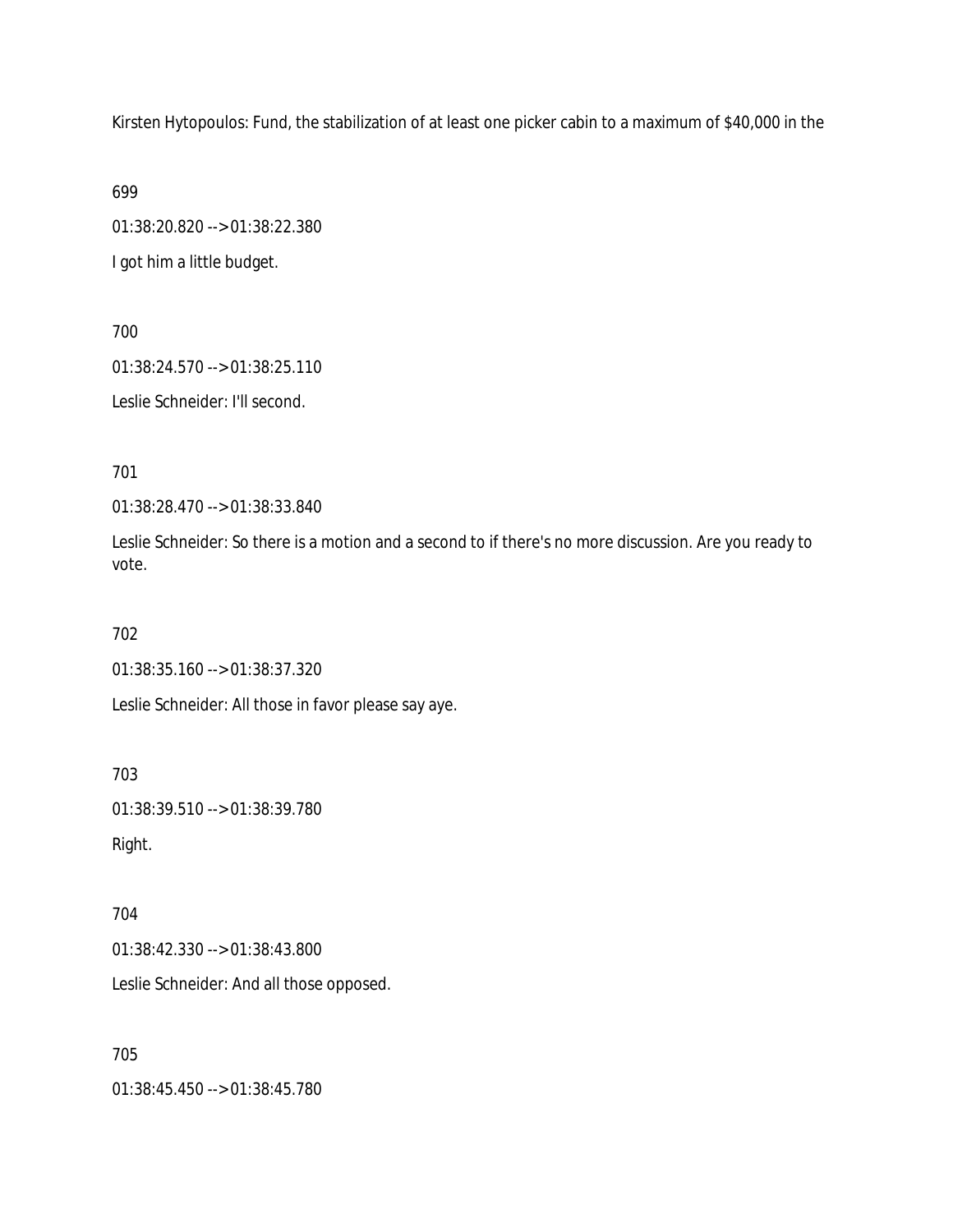Hey,

706

01:38:47.250 --> 01:38:50.460

Leslie Schneider: Okay that motion fails, um,

# 707

01:38:51.600 --> 01:38:56.970

Leslie Schneider: I voted for COUNCILMEMBER car voted for and a COUNCILMEMBER high topless voted for

708

01:38:58.380 --> 01:39:03.810

Leslie Schneider: All right, thank you. All we can move forward to the next question.

709

01:39:07.830 --> 01:39:09.240

Rasham Nassar: May or May may make a comment.

710

01:39:10.200 --> 01:39:10.920

Leslie Schneider: Yes, please.

# 711

01:39:12.510 --> 01:39:19.170

Rasham Nassar: I would I would, I would encourage and support a council discussion on the decisions of the 2016 Council.

712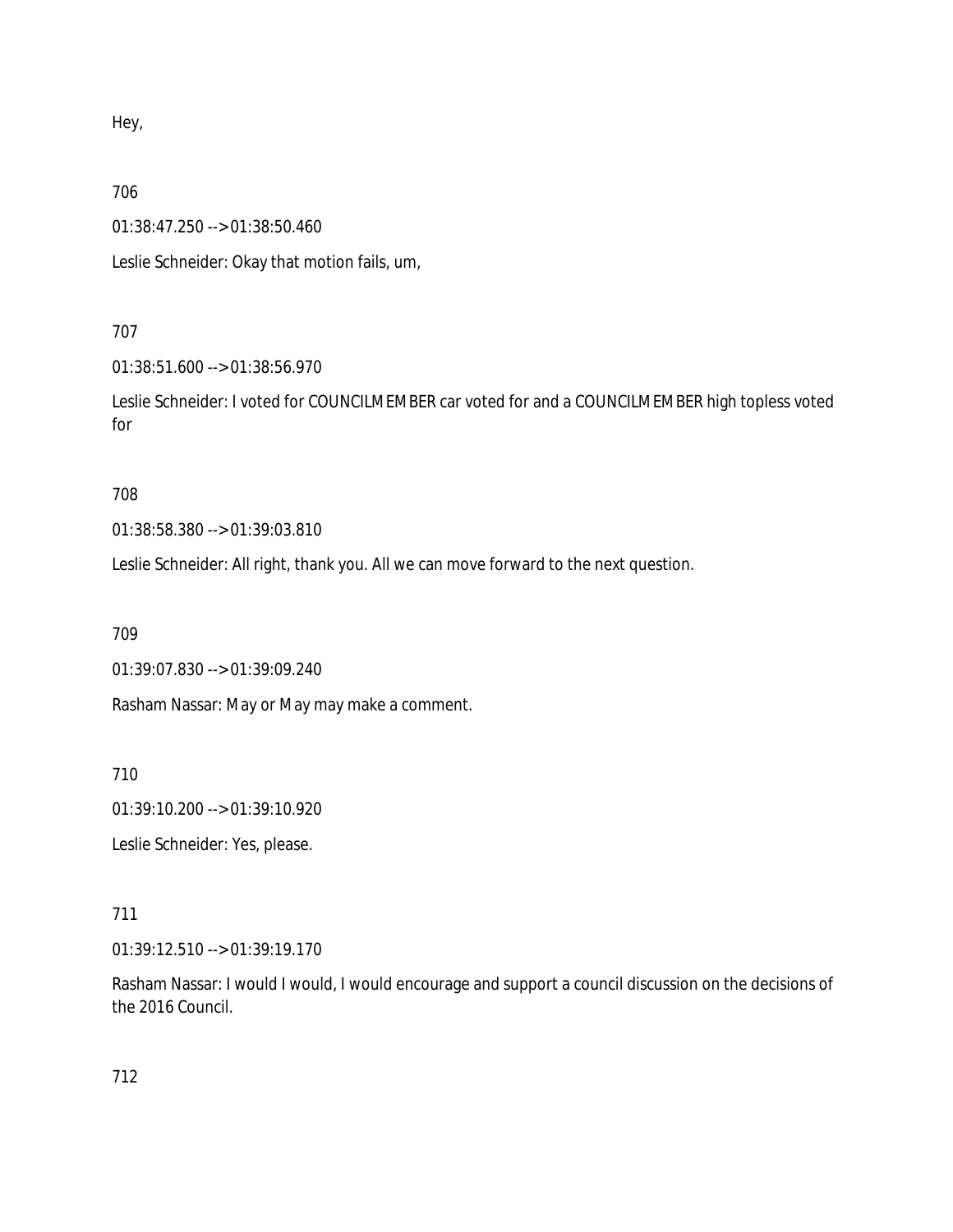01:39:19.860 --> 01:39:25.320

Rasham Nassar: Maybe just for educational purposes, or maybe having the city manager circulate information materials.

### 713

01:39:26.310 --> 01:39:36.240

Rasham Nassar: On the historic President preservation decisions at the previous Council, because I'm just simply unaware of them and I further like to understand the point that council member had topless main which was at the time that

#### 714

01:39:36.720 --> 01:39:48.210

Rasham Nassar: This he entered into an agreement to acquire the, the, especially the agricultural properties that we at least this is what I inferred from come from a hypothesis comments at the city and

#### 715

01:39:49.590 --> 01:39:54.420

Rasham Nassar: Promised to as a condition for accepting those properties at no cost.

### 716

01:39:55.440 --> 01:40:04.770

Rasham Nassar: Maintain the historic elements of the farmland. So if that's true, and we have any documentation or information. I just want to make. I just want to say that I'd be really interested in seeing that

### 717

01:40:07.200 --> 01:40:10.470

Leslie Schneider: Thank you. Councilmember I topless. You have a response.

718

01:40:11.580 --> 01:40:19.200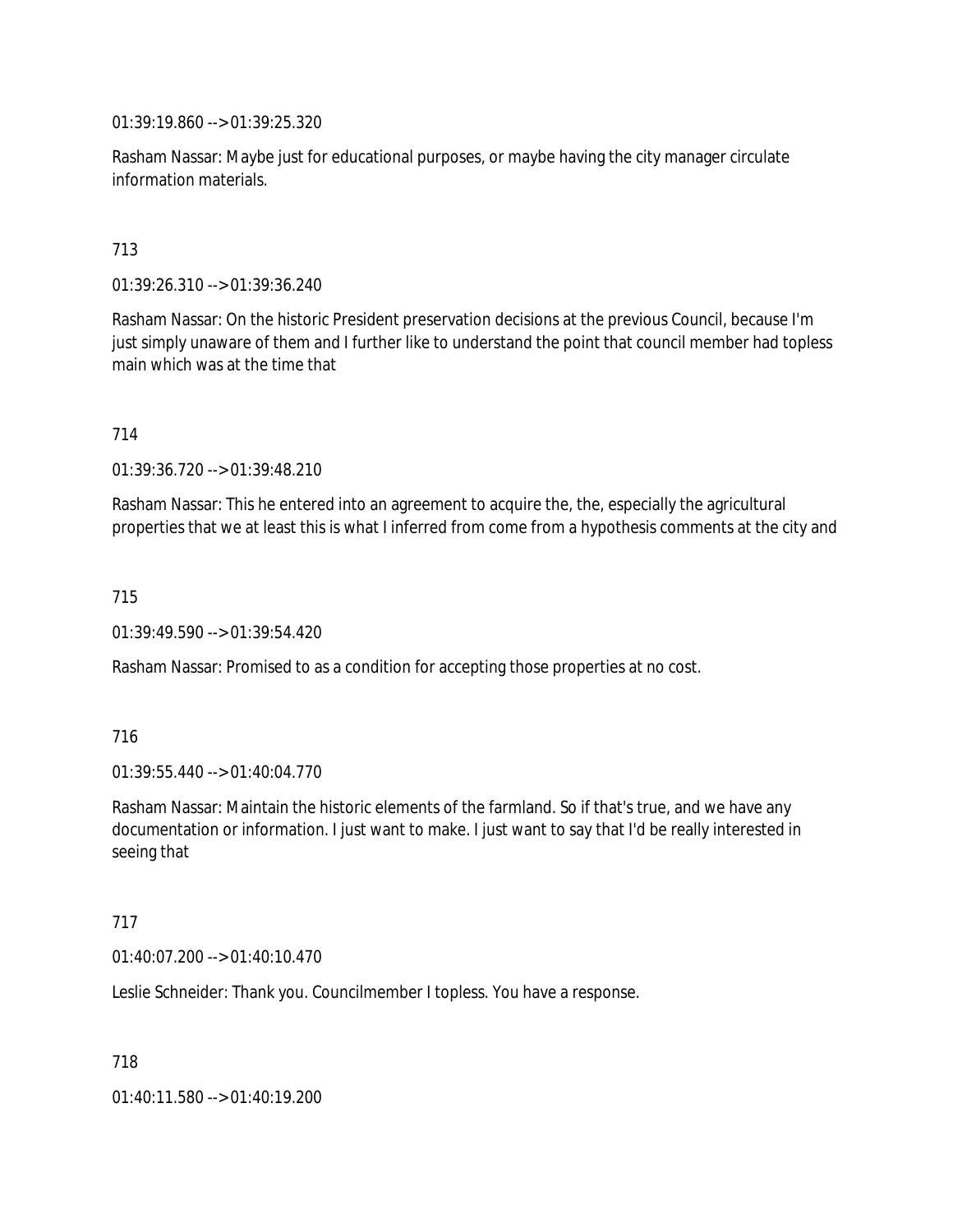Kirsten Hytopoulos: To be clear, that was, I hope that was insinuated I consider a man, I just a matter of honor in their secret receive the gift. Yeah.

719

01:40:20.610 --> 01:40:21.780

Leslie Schneider: And city manager.

720

01:40:24.210 --> 01:40:30.000

Morgan Smith: I know we're ready to move on. But I do feel like I have some institutional knowledge that will certainly be available.

721

01:40:30.480 --> 01:40:35.490

Morgan Smith: Down the road. But we have some city documents, I believe we have some stuff on the website.

722

01:40:35.850 --> 01:40:43.380

Morgan Smith: But I also want to just clarify the city paid, I believe it was \$800,000 for the property. We didn't receive it free of cost.

723

01:40:43.800 --> 01:40:55.680

Morgan Smith: And as I mentioned the idea of that preservation lens was something that emerged in 2016 2017 to the advocate advocacy and work from the Historic Preservation Commission, but it wasn't

724

 $01:40:57.120 \rightarrow 01:41:08.250$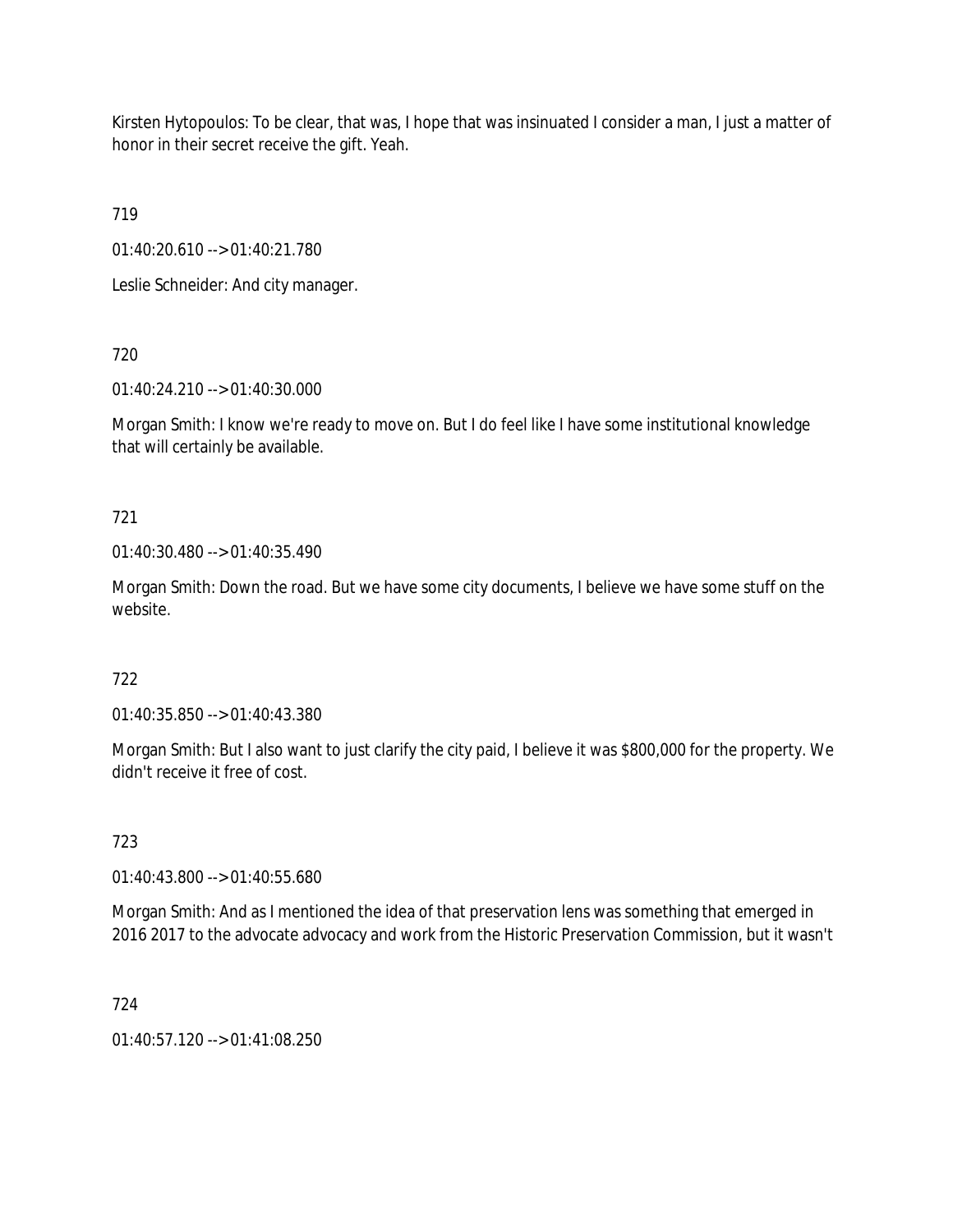Morgan Smith: It is entailed in some of the exhibits of the master lease on the farm policies, there's some discussion about the historical components of the site, but it doesn't come forward in the way it does.

725

01:41:09.030 --> 01:41:15.510

Morgan Smith: In the HP sees more recent discussions because that wasn't the focus of the acquisition of the property.

726

01:41:18.360 --> 01:41:19.230

Leslie Schneider: Yes, thank you.

727

01:41:20.760 --> 01:41:22.260

Leslie Schneider: Alright, I think we're ready to move on.

728

01:41:24.900 --> 01:41:39.480

Chris Wierzbicki: Okay, back to me again much emotion for is related to high priority transportation projects the summary is to use \$600,000 from the transportation benefit district fund balance to support sustainable transportation plan projects.

729

01:41:40.620 --> 01:41:51.060

Chris Wierzbicki: Just very short discussion from us staff on this one, which is that from finance would just more of a mechanical thing that finance would track these dollars as a reserve.

730

01:41:51.630 --> 01:41:59.520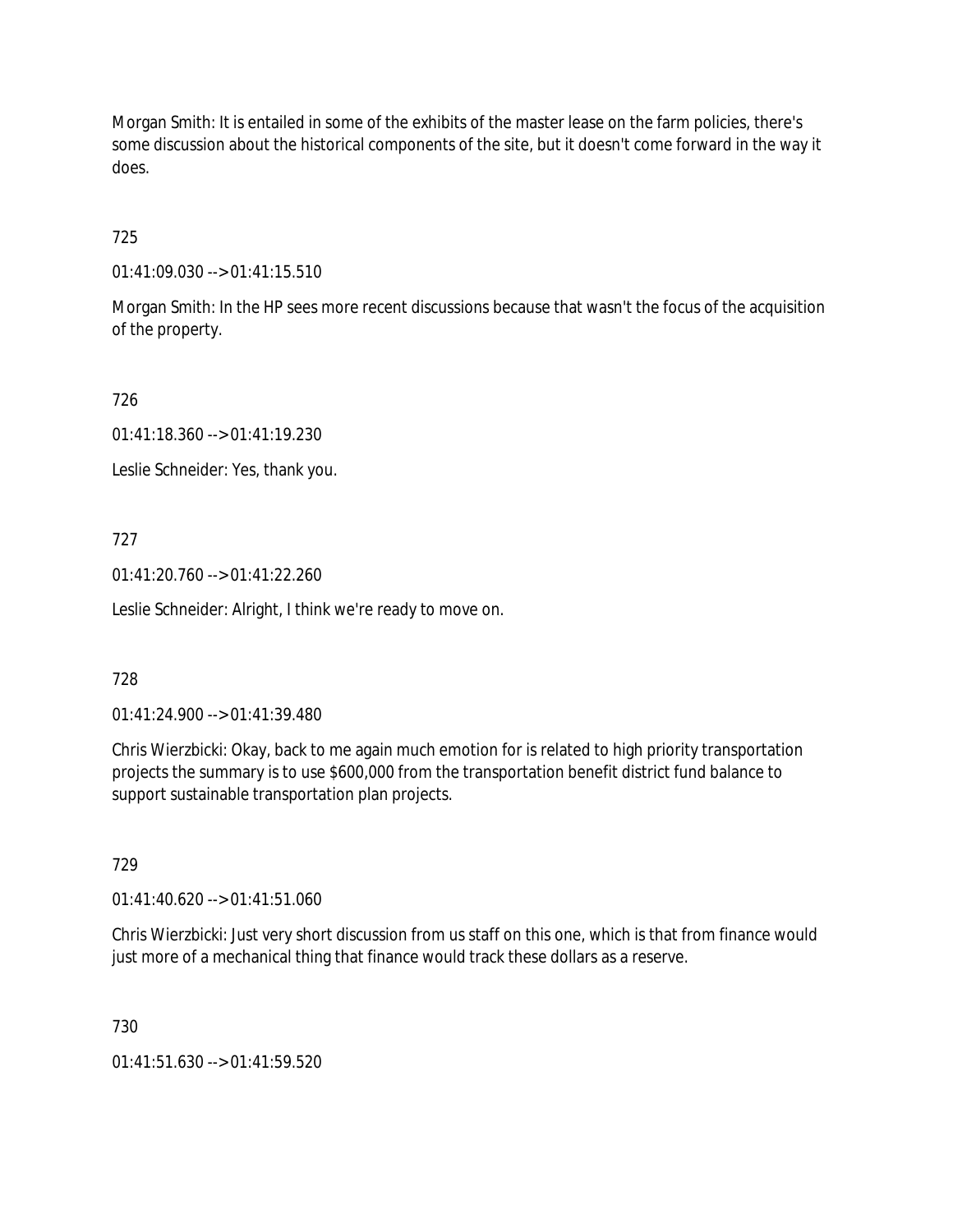Chris Wierzbicki: For eligible projects coming out of that plan we expect to complete the plan around the middle of 2021 so that's all I really have on this one.

731

01:42:02.130 --> 01:42:04.980

Leslie Schneider: Alright, thank you. Councilmember Pollock.

# 732

01:42:07.170 --> 01:42:10.590

Michael Pollock: I'm unclear what this money would be useful.

# 733

01:42:13.410 --> 01:42:24.510

Leslie Schneider: So since I made the emotional try to respond that the idea was just to have an initial reserved, I'll just say pot of money for

# 734

01:42:25.350 --> 01:42:39.360

Leslie Schneider: Funding any of the high priority projects that come out of the sustainable transportation plan. So this would just be creating an initial fund that we can anticipate, we have

735

01:42:40.380 --> 01:42:42.090

Leslie Schneider: To spend for those projects.

# 736

01:42:42.810 --> 01:42:54.570

Michael Pollock: So are there any matches or is it envision that they would be to try to match some grants or is it just kind of 100 K just set aside for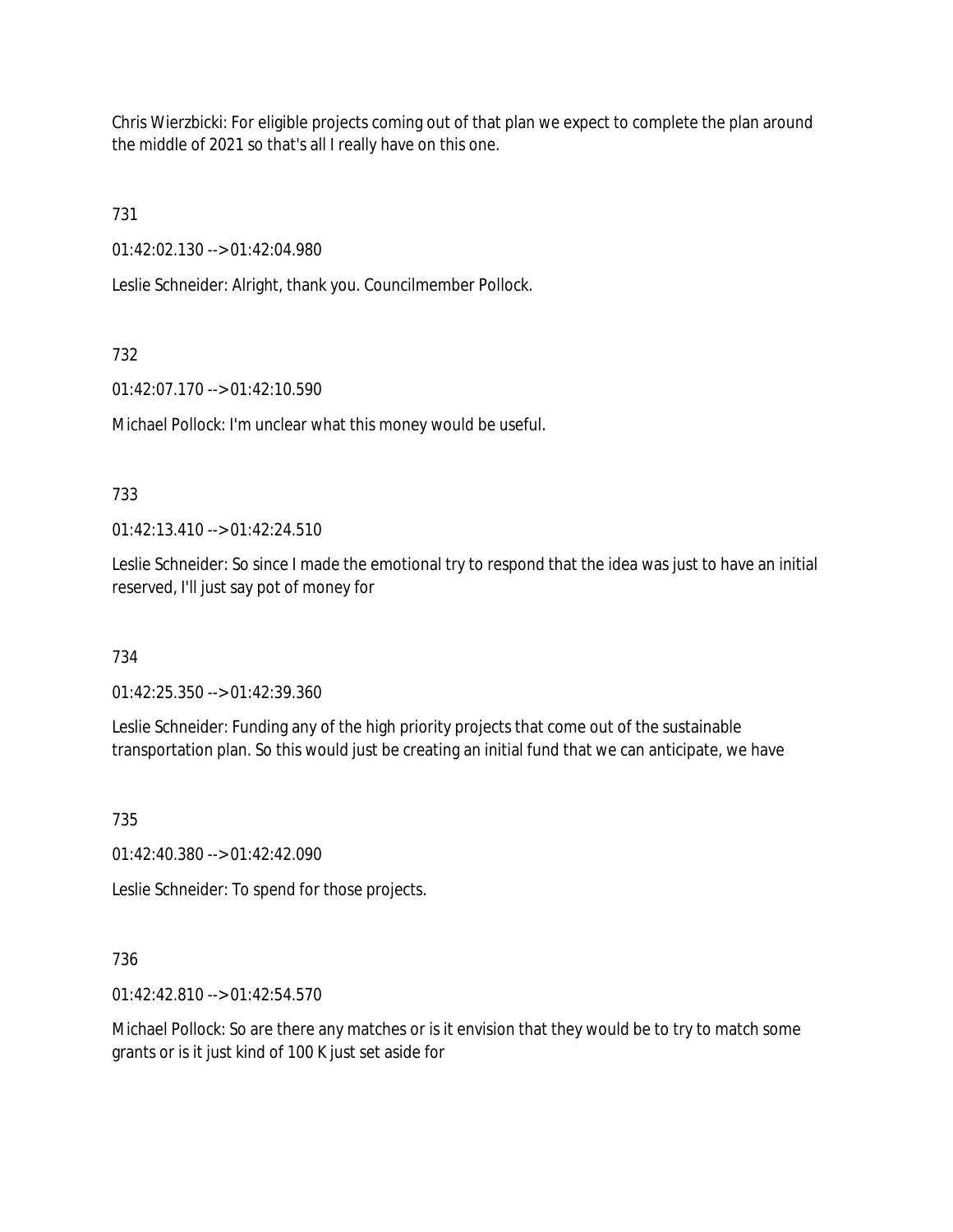01:42:56.070 --> 01:42:59.250

Michael Pollock: Songs and songs rather open ended. That's also

### 738

01:43:01.740 --> 01:43:21.840

Leslie Schneider: Is open ended. And a lot of it is just kind of communication. I mean, these are transportation benefit district dollars so they do need to be spent in a particular way. They can't just be, you know, going into the general fund. Anyway, so, um, I think that this is just a way of

### 739

01:43:22.890 --> 01:43:31.260

Leslie Schneider: Letting the sustainable transportation project know that we do have some funds that we are willing to you know spend on high priority.

### 740

01:43:31.920 --> 01:43:45.990

Leslie Schneider: high impact immediate projects that are not necessarily grant funded is because there's definitely a need for us, determining our own path and not just the path that is determined by where we can get grant money.

# 741

01:43:46.500 --> 01:43:54.600

Michael Pollock: Or to them. Them them. So this is for the next biennium. That's proposed for this, this coming button and and

### 742

01:43:55.860 --> 01:44:04.800

Michael Pollock: If they don't get back. I mean, I guess I'm just wondering if there's actually going to be a project for they will get spent since we're still working on the STP, but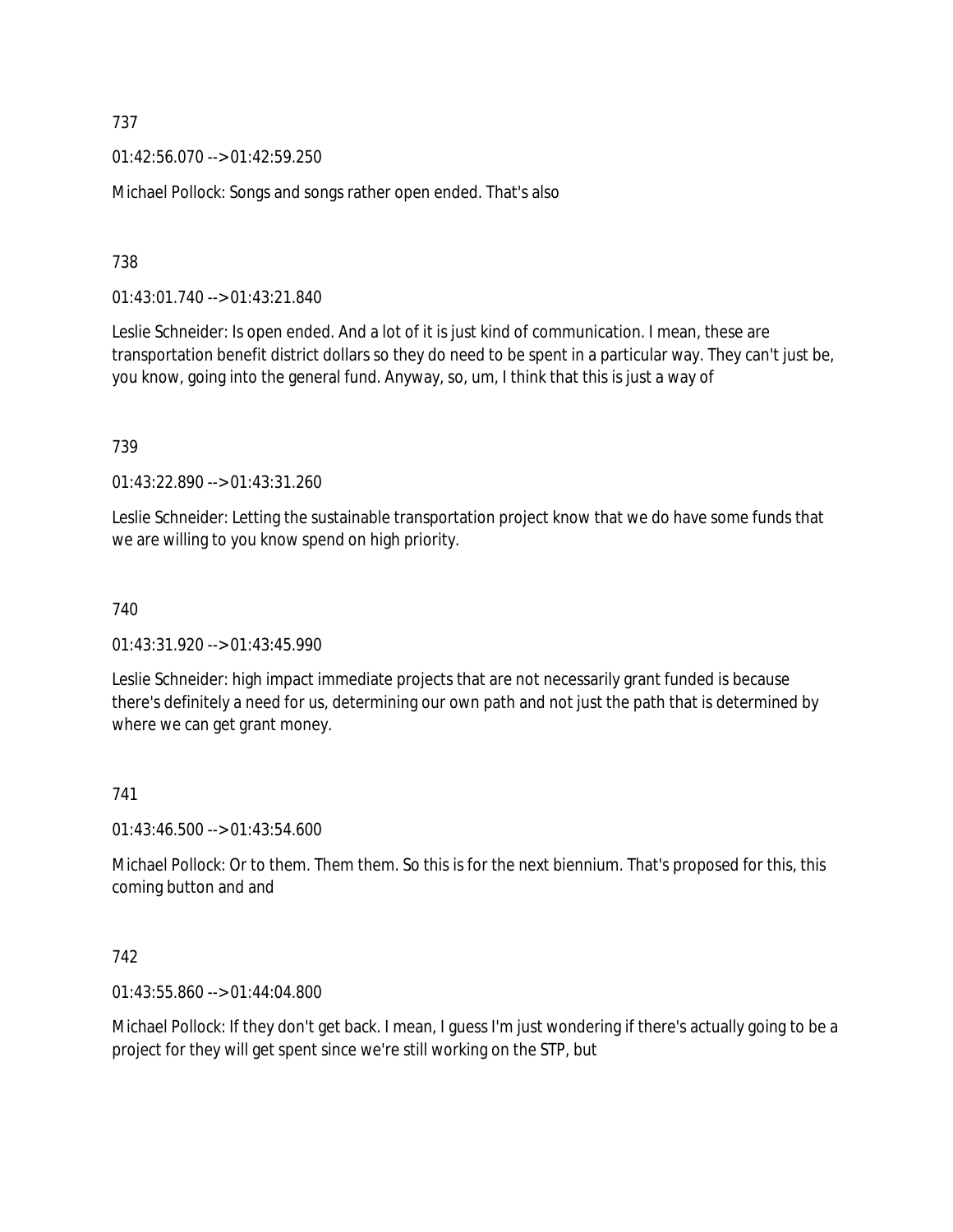01:44:05.100 --> 01:44:10.620

Michael Pollock: And sounds like we could go ahead and put them in. If they didn't get spam, then we've got that money.

# 744

01:44:11.130 --> 01:44:25.710

Michael Pollock: For other things that can be reallocated and stuff, but we just kind of set aside some money to say if we do get STP approved and we do have a project that needs funding, it would be available for that. Is that a thorough assessment.

745

01:44:27.030 --> 01:44:29.550

Leslie Schneider: Yes, one or more projects.

746

01:44:29.820 --> 01:44:31.410

Leslie Schneider: Me, there may be a number of

# 747

01:44:31.440 --> 01:44:43.200

Leslie Schneider: fairly quick wins type of projects that we could get going on right away. And so, but I'm not pre supposing anything from from these funds. It's just to give us a starting

### 748

01:44:44.520 --> 01:44:45.600

Leslie Schneider: Starting pot.

749

01:44:46.320 --> 01:44:47.610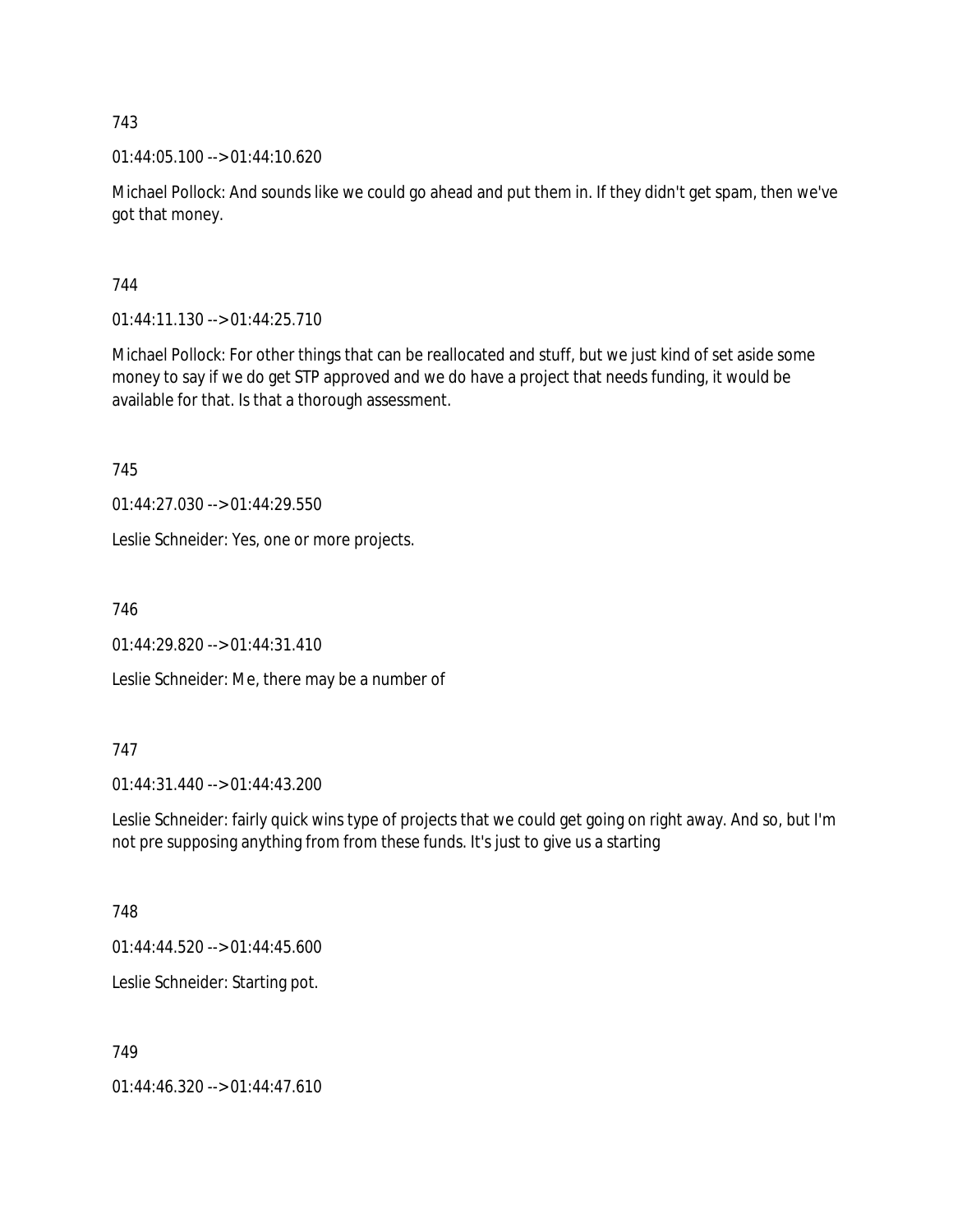Michael Pollock: Okay. Okay. Great. Thank you.

750

01:44:49.380 --> 01:44:50.310

Leslie Schneider: COUNCILMEMBER cart.

751

01:44:52.350 --> 01:45:01.380

Christy Carr: Thank you, actually the original emotion did read high priority short term projects. So it was more specific than this conversation has a

752

01:45:01.770 --> 01:45:16.440

Christy Carr: Turn to. So I think that's what actually interested me in this in this funding availability was that we could get the sustainable transportation plan out of the gate and like you said, Mayor some quick wins projects because I think we all know that.

753

01:45:16.920 --> 01:45:28.830

Christy Carr: \$600,000 in non motorized transportation for a typical project is not going to get us that far on a major project through grant funding. So I don't know how much

754

01:45:30.240 --> 01:45:43.920

Christy Carr: How much specifics. We need to put into this motion, but that was my interest in supporting it was that it was targeted toward those quick wins or high priority short term projects that came out of the scenarios of the sustainable transportation plan.

755

01:45:44.670 --> 01:45:53.220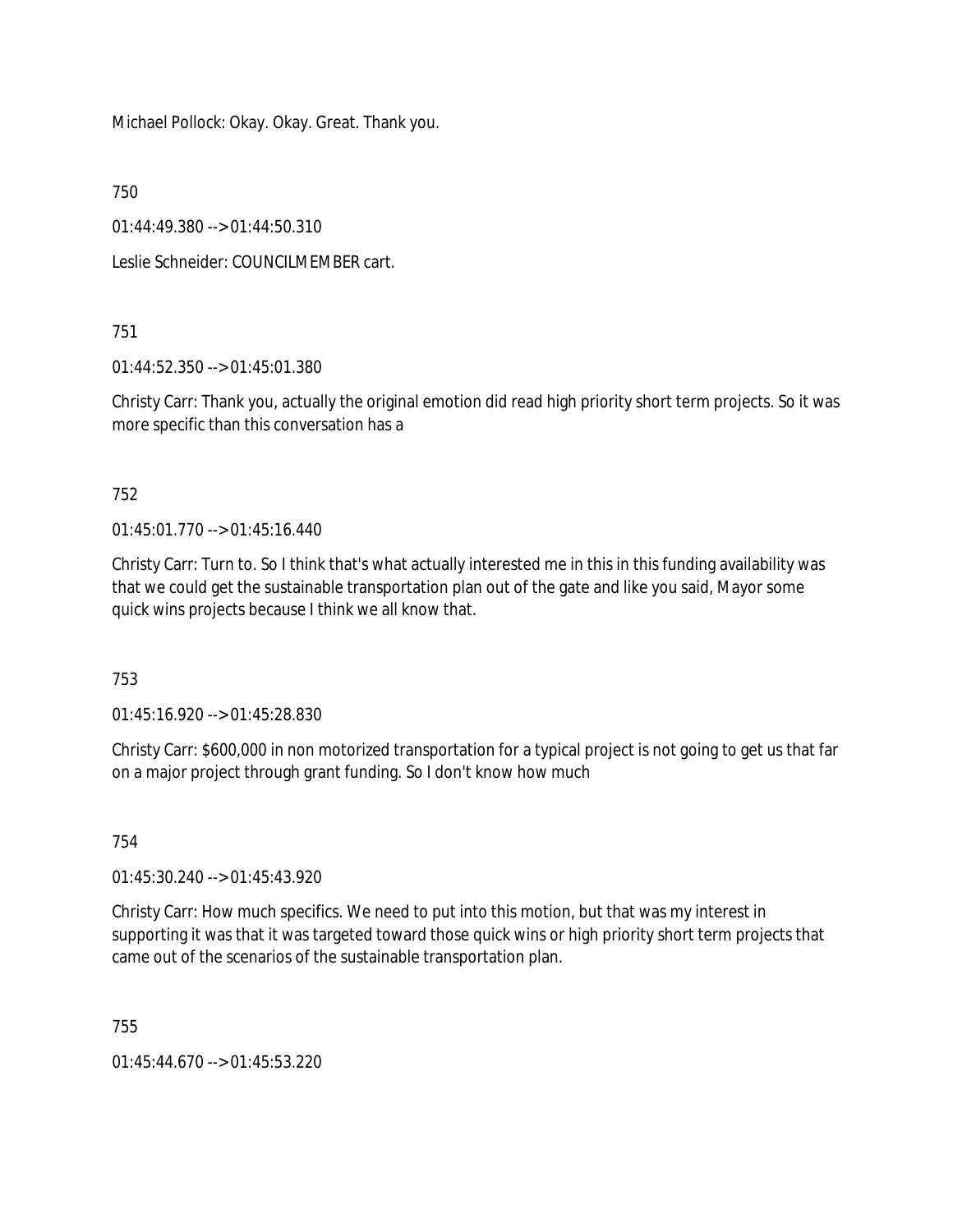Leslie Schneider: I do remember saying the high priority short term projects because we we do plan to have

# 756

01:45:54.540 --> 01:46:09.180

Leslie Schneider: The short term projects come out of the sustainable transportation plan and then there will be other prioritize projects that will be medium term or long term. And so I was specific about that and we can assume or I can amend twits

# 757

01:46:11.910 --> 01:46:20.520

Leslie Schneider: Know it says that here my motion is is represented accurately here for high priority short term projects resulting from sustainable transportation planning.

### 758

01:46:21.390 --> 01:46:27.870

Christy Carr: Yeah, I was just pointing out that their motion is what I supported. But what we were just talking about was not so

759

01:46:27.930 --> 01:46:28.590

Leslie Schneider: I get it.

760

01:46:30.360 --> 01:46:30.870

Christy Carr: Thank you.

761

01:46:32.190 --> 01:46:33.540

Leslie Schneider: COUNCILMEMBER I topless.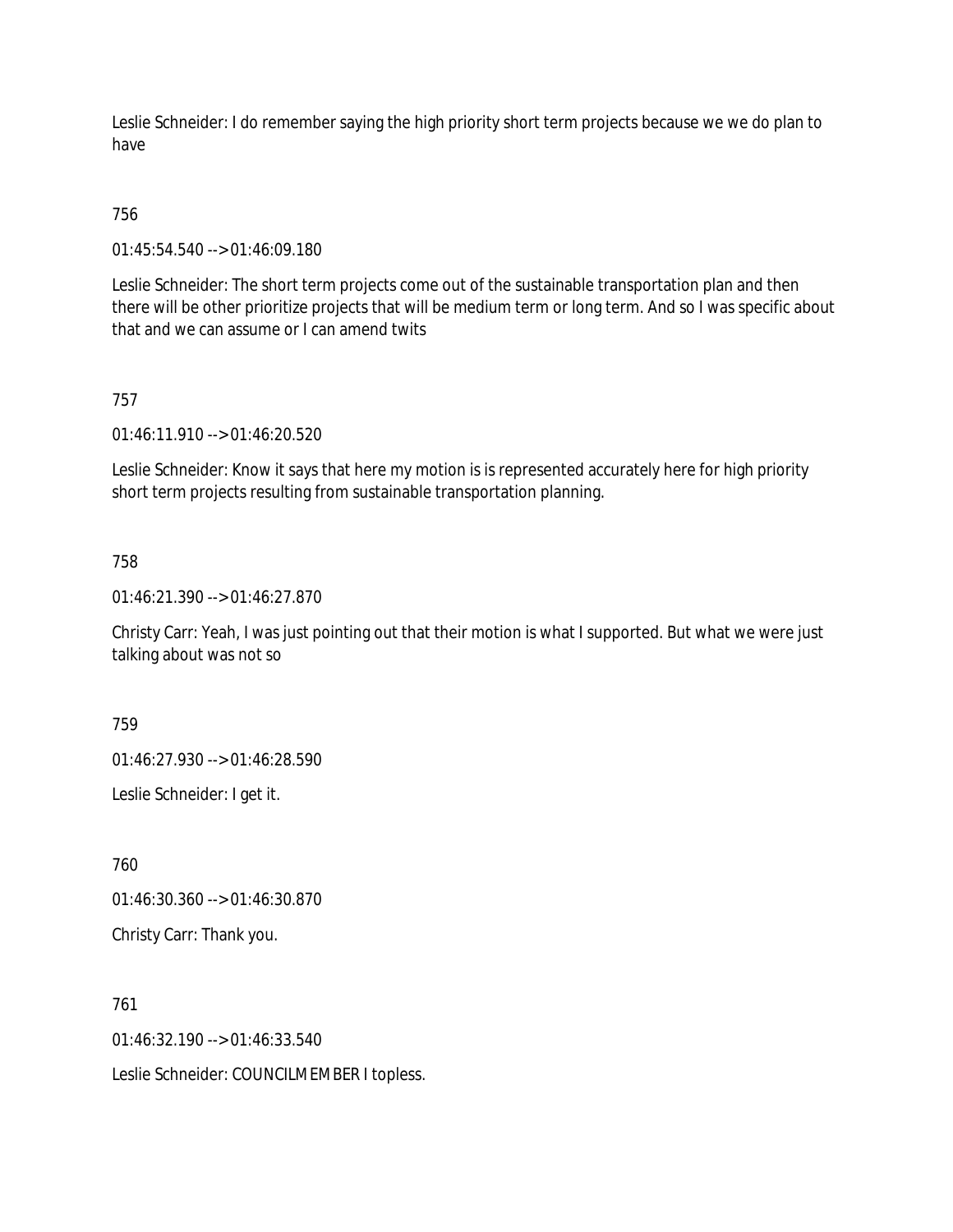01:46:34.740 --> 01:46:43.440

Kirsten Hytopoulos: Yeah, I just continue to not see the value of tying our hands. If we have the intent. Then we'll carry through on it, we can't see the future and

763

01:46:44.430 --> 01:46:57.390

Kirsten Hytopoulos: I feel like we've all demonstrated our commitment to funding the projects. And so again, not knowing the timing, not knowing what the future holds. I'm just not a fan of tying our hands as decision makers unnecessarily.

764

01:46:59.670 --> 01:47:00.180

Leslie Schneider: Alright.

765

01:47:01.080 --> 01:47:04.620

Leslie Schneider: Cool, so I will call I'll come back to you, Deputy Mayor deeds.

766

01:47:04.950 --> 01:47:15.390

Joe Deets: YEAH, THANK YOU MAYOR. Well, I support this measure, it seems to me it's sort of like you said a someone set a set aside, sort of a mechanical accounting

767

01:47:16.740 --> 01:47:22.320

Joe Deets: Thing that we do. So it's, it's just I think kind of showing our commitment to doing this. I mean, yes.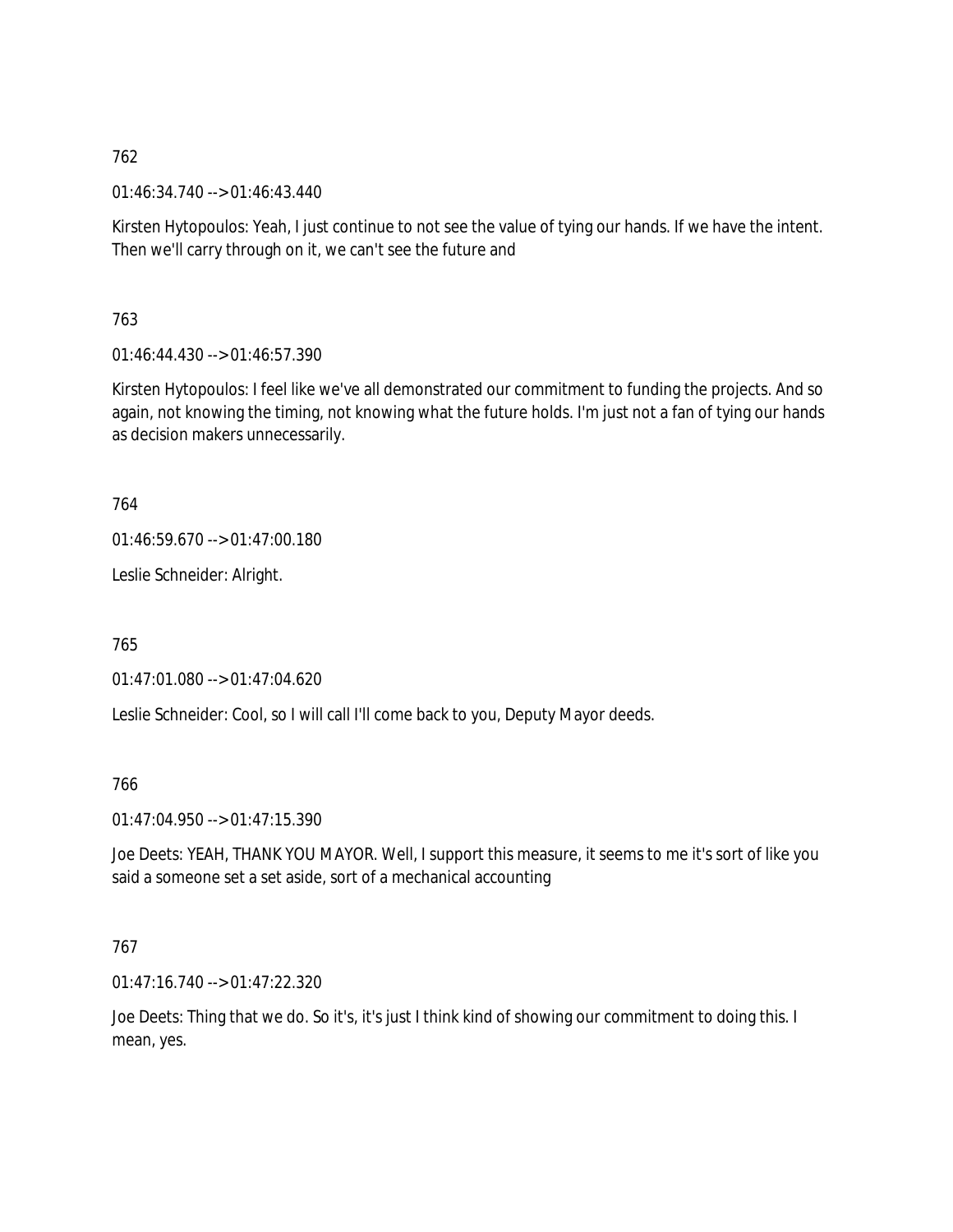01:47:22.680 --> 01:47:38.190

Joe Deets: We're doing the sustainable transportation plan, as we all know, but we're also, this is just another step of the seriousness that we were putting into this. So it's just kind of a measure of our commitment to sustainable transportation and that's why I'm for

769

01:47:39.660 --> 01:47:41.520

Leslie Schneider: Thank you. Councilmember Pollock.

770

01:47:42.750 --> 01:47:44.010

Michael Pollock: Now I'm not good at and

771

01:47:44.520 --> 01:47:45.690

Michael Pollock: Move to

772

01:47:46.980 --> 01:47:52.260

Michael Pollock: Prove this motion and move things along. And I'm looking for it. Give me a second.

773

01:47:54.030 --> 01:48:00.690

Michael Pollock: I would like to move to place in the next by any old budget.

774

01:48:01.980 --> 01:48:05.880

Michael Pollock: 600,000 for high priority sustainable transportation projects.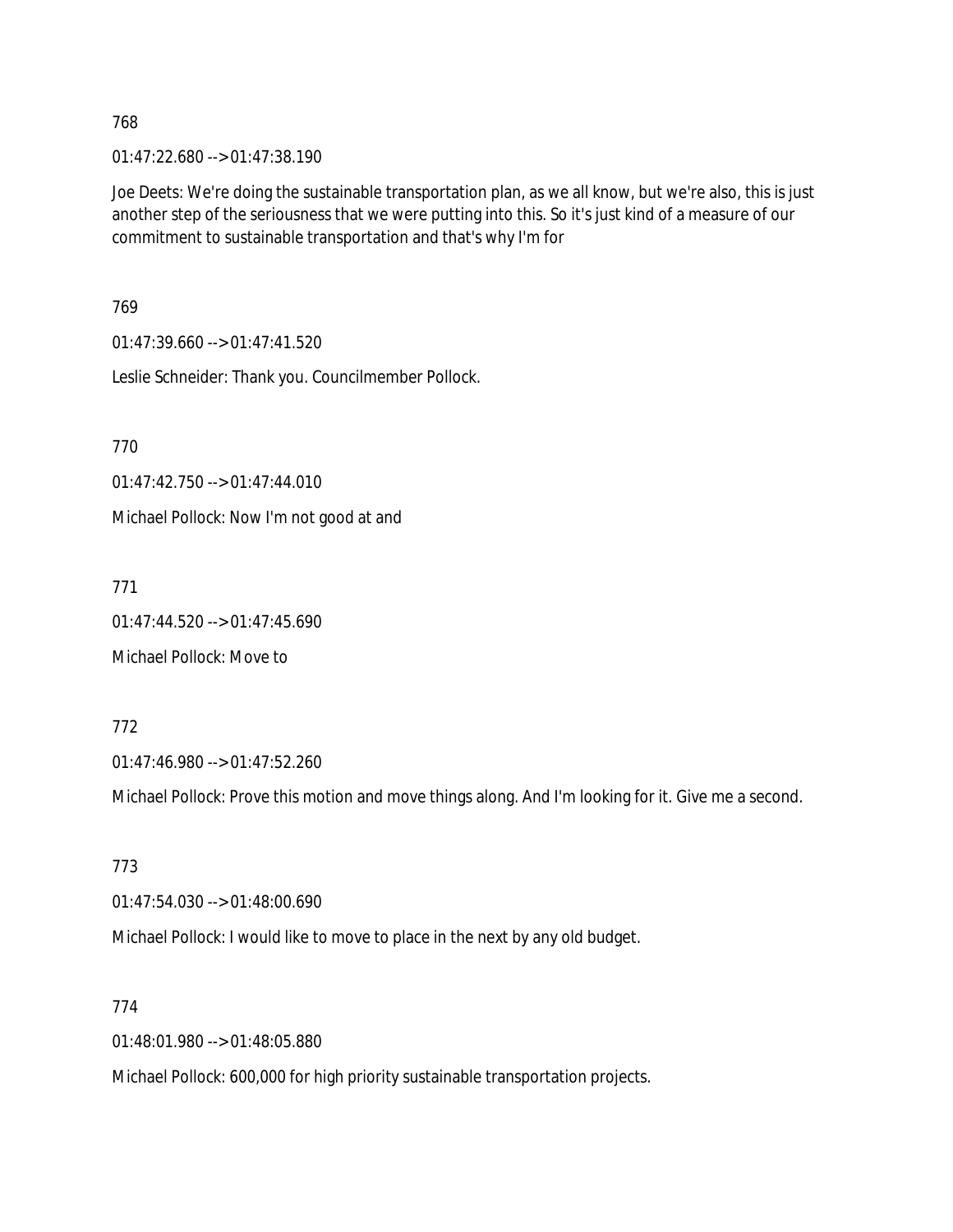01:48:09.750 --> 01:48:14.580

Leslie Schneider: And there's a second from Deputy Mayor deets. If I could just

776

01:48:15.300 --> 01:48:16.650

Leslie Schneider: Suggest that it

777

01:48:16.740 --> 01:48:31.350

Leslie Schneider: Follow the motion that was just a couple lines down from what you just read COUNCILMEMBER Pollock, then that satisfies COUNCILMEMBER car which adds the high priority short term projects resulting from the sustainable transportation planning.

778

01:48:36.120 --> 01:48:37.650

Michael Pollock: And I just started out, I don't know.

779

01:48:38.790 --> 01:48:39.540

Leslie Schneider: It was close.

780

01:48:41.280 --> 01:48:44.460

Michael Pollock: So it doesn't matter, as amended is fine. Yeah.

781

01:48:44.760 --> 01:48:50.370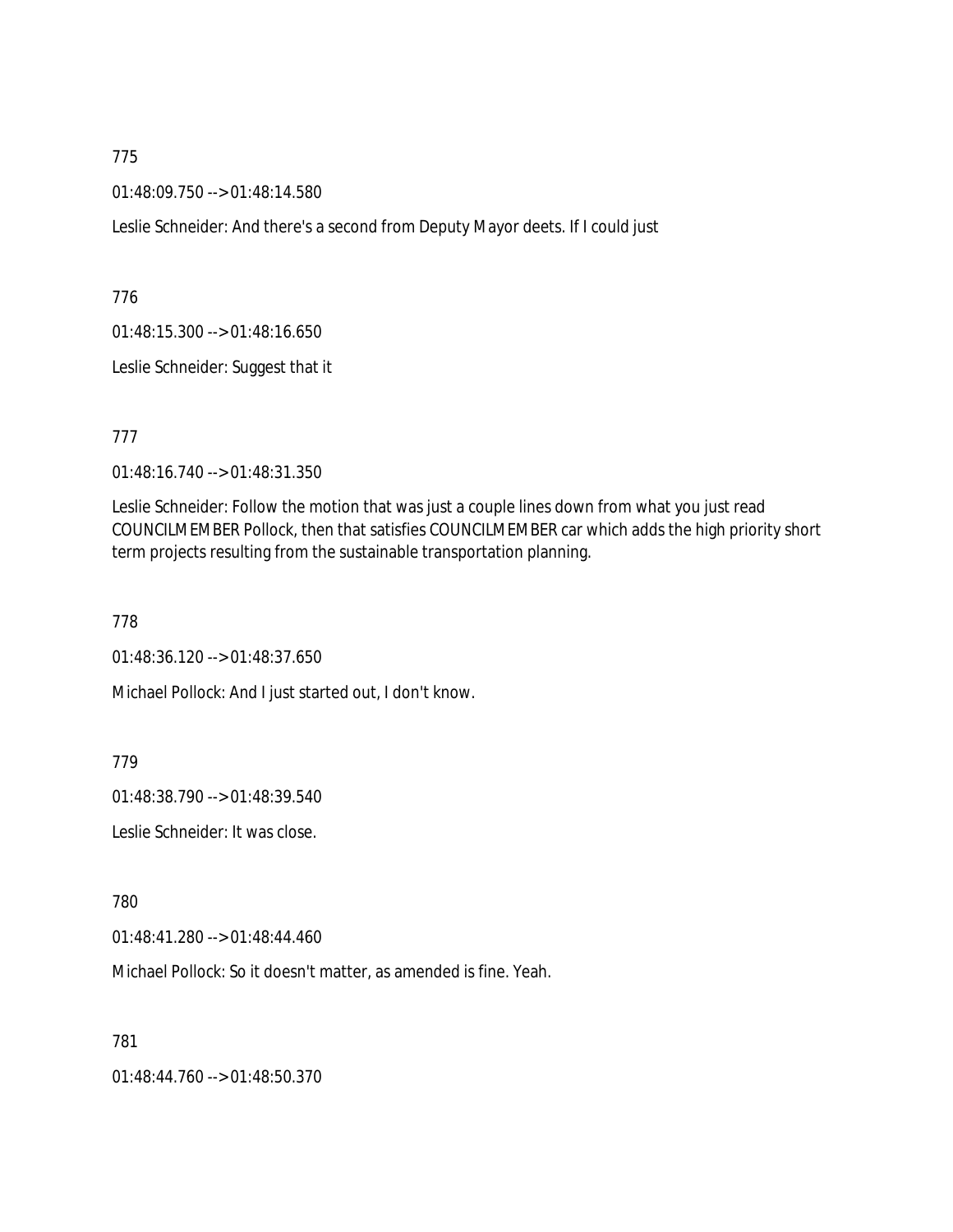Leslie Schneider: All right. I mean, we're not making final FINAL JUDGMENTS here we're just indicating distaff what we want to

# 782

01:48:50.370 --> 01:48:56.970

Leslie Schneider: Do so I'm going to let us be, you know, a little fuzzy on the process here because I, it is written down, but I appreciate that.

### 783

01:48:57.570 --> 01:48:59.790

Leslie Schneider: COUNCILMEMBER high topless.

### 784

01:49:00.480 --> 01:49:10.500

Kirsten Hytopoulos: Just, just understand because the way it was phrase was confusing to me. I mean, you're not adding \$600,000 you're just you're marking \$600,000 of projected funding right

# 785

01:49:11.940 --> 01:49:21.810

Leslie Schneider: Um, it's, it's actually not projected funding it is accumulated funding that has already that is already in

# 786

01:49:23.190 --> 01:49:26.100

Leslie Schneider: The transportation benefit district collected funds.

### 787

01:49:30.420 --> 01:49:31.410

Leslie Schneider: Deputy city manager.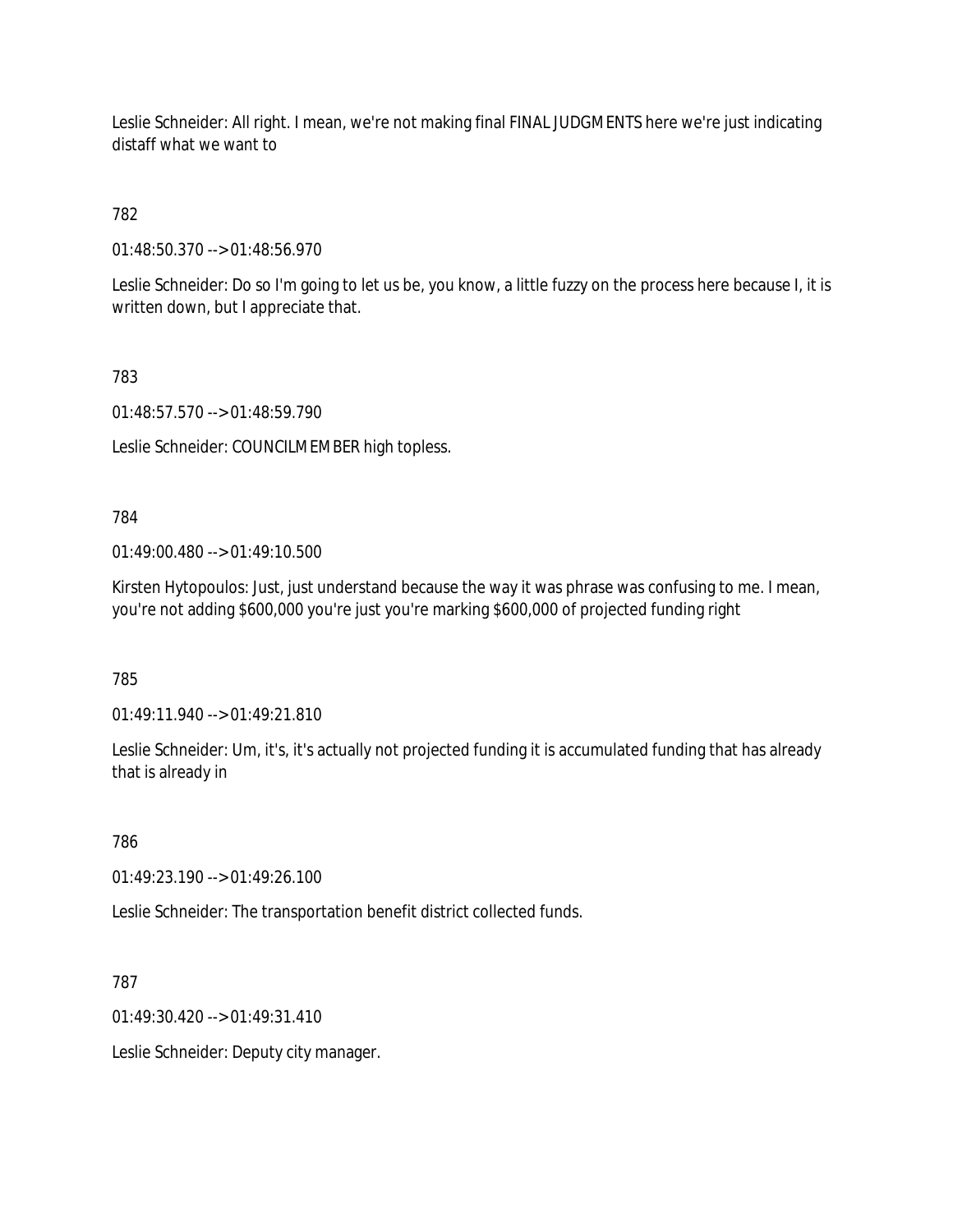01:49:35.850 --> 01:49:43.350

Ellen Schroer: Thank you. Yes, that is an important clarification for us that it is designating those funds and that it's already on balance. So thank you for clarifying that.

789

01:49:45.660 --> 01:49:50.040

Leslie Schneider: All right, great. Um, if there's no more discussion.

790

01:49:50.850 --> 01:49:52.140

Ellen Schroer: All those in favor, please.

791

01:49:52.140 --> 01:49:52.710

Ellen Schroer: Say aye.

792

01:49:53.760 --> 01:49:54.180

Christy Carr: Right.

793

01:49:54.930 --> 01:49:56.250

And any opposed.

794

01:49:58.020 --> 01:50:08.040

Leslie Schneider: All right, we have COUNCILMEMBER hi topless is opposed, and there are six council members approving. So thank you all. We can move on.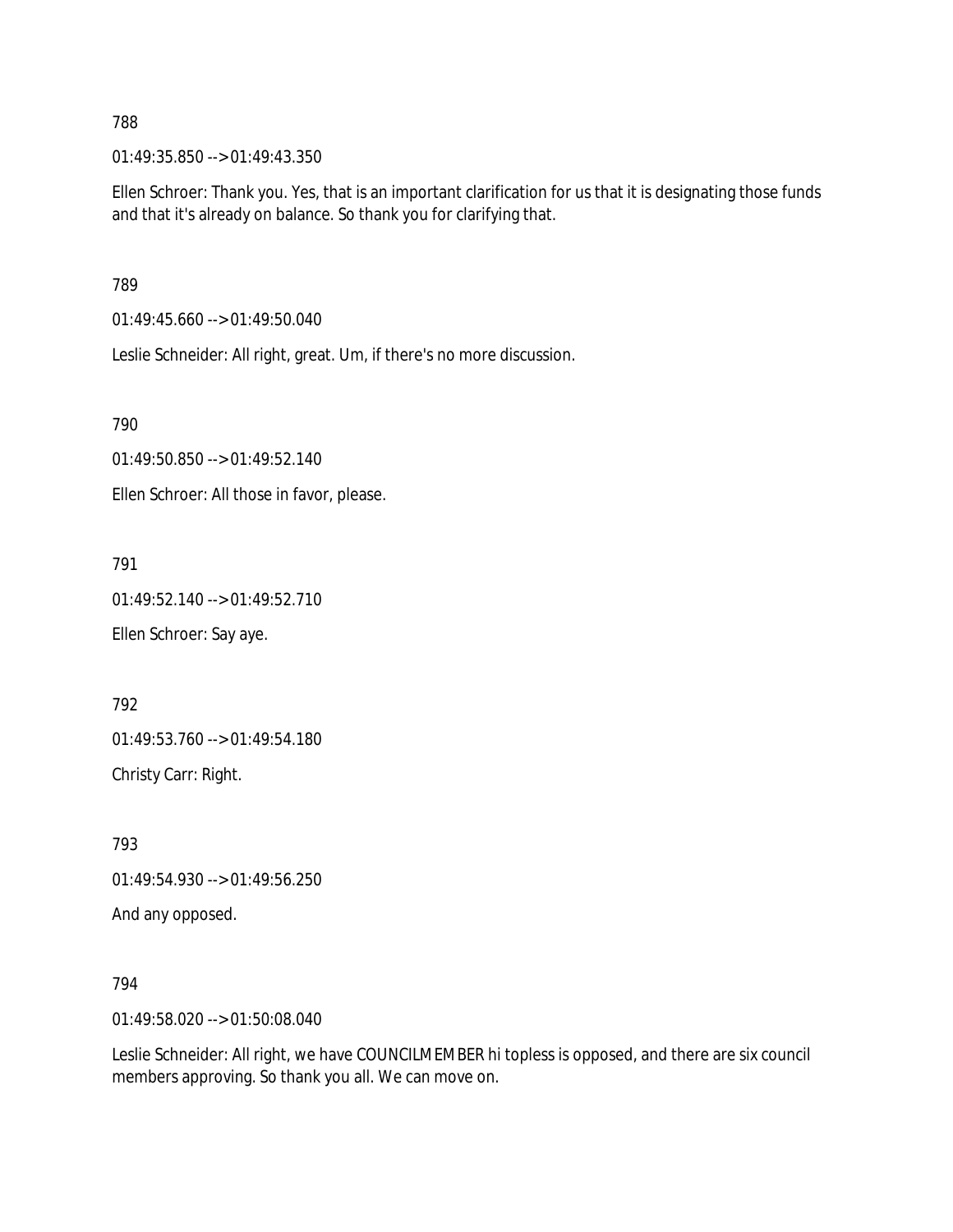01:50:16.260 --> 01:50:18.930

Chris Wierzbicki: Okay, next is the country club bulkhead project.

796

01:50:20.640 --> 01:50:35.580

Chris Wierzbicki: Summary of the motion here was to defer the project, at least until 2023 or until the climate focus strategy could be determined. And I think that latter point is referencing some conversations that I've had with the Council about

797

01:50:37.110 --> 01:50:52.410

Chris Wierzbicki: At some point in the next few years as part of our climate action plan to look at all of our shoreline roads and determine how we're going to manage what are very similar issues among a lot of our shoreline roads bulkheads and failures, etc. We have several of those

798

01:50:53.910 --> 01:50:58.170

Chris Wierzbicki: So just some clarification about this and and a new idea to consider as well.

799

01:51:00.180 --> 01:51:02.670

Chris Wierzbicki: As you can see from those photos at the bottom.

800

01:51:04.080 --> 01:51:10.020

Chris Wierzbicki: Part of what's happening out on country club road is that the bulk it in certain areas of where the bulkhead exists.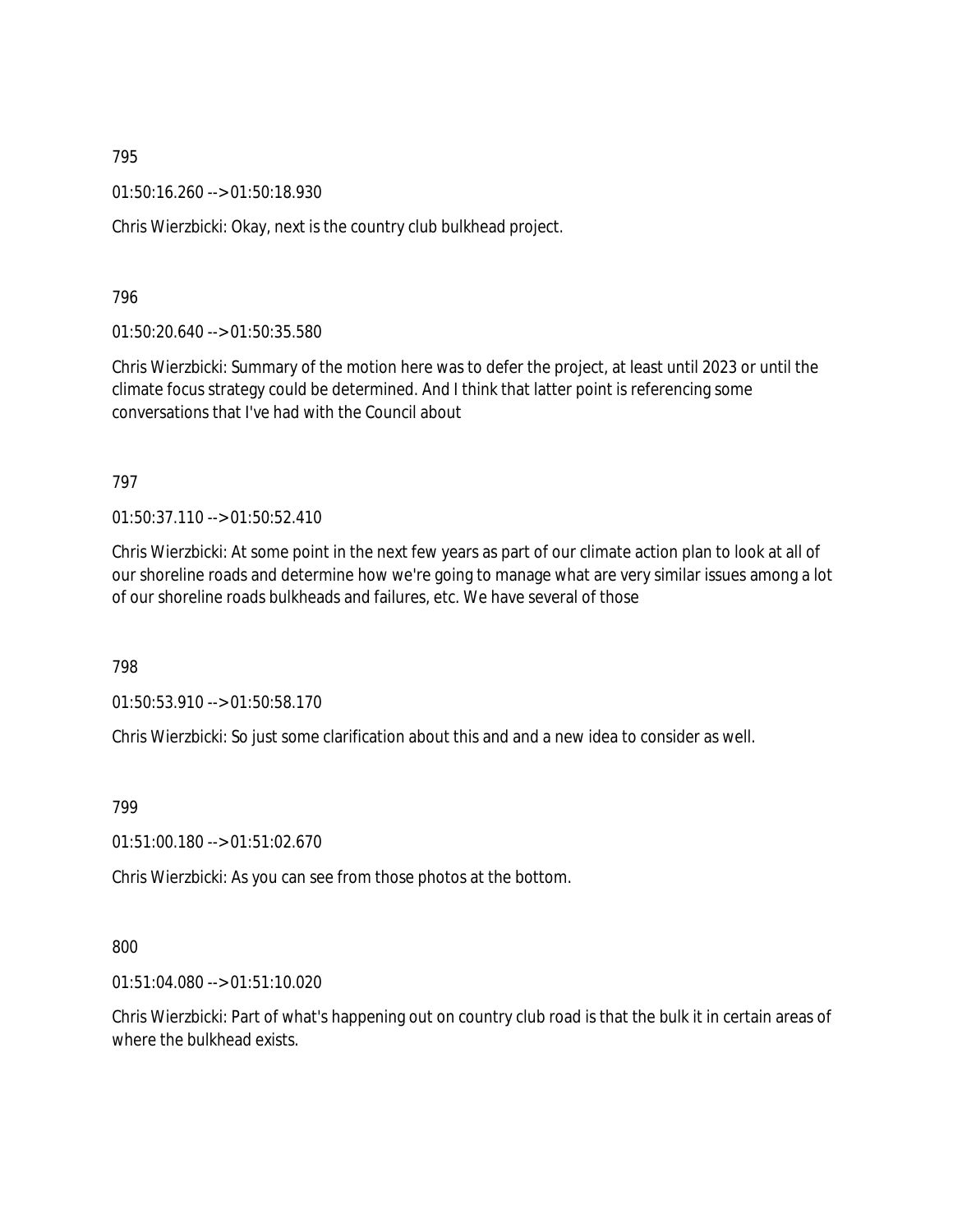01:51:11.070 --> 01:51:15.510

Chris Wierzbicki: It's basically completely deteriorated. So the bulkhead was

802

01:51:16.650 --> 01:51:24.180

Chris Wierzbicki: Significantly repaired almost to the level of replacement. I want to say seven or eight years ago, maybe a couple maybe almost 10

803

01:51:25.170 --> 01:51:33.420

Chris Wierzbicki: And it lasted that long because it. The, the, the rocks, where they're essentially protecting the underlying soils from wave action.

804

01:51:34.170 --> 01:51:46.170

Chris Wierzbicki: What's happening now as you can see in the two bottom right, photos, is that there's pretty significant deterioration. It's happening a lot faster because there really is nothing there, protecting it at all. The wave action is just just right up against the soil.

805

01:51:48.030 --> 01:51:53.910

Chris Wierzbicki: And that read a deterioration is going to increase over the next couple of years if we delay making any repairs there.

806

01:51:55.440 --> 01:52:10.440

Chris Wierzbicki: And I don't know necessarily how you know what that will look like in a couple of years, but I knew that it will go faster than it has gone the last few years. So we had some discussions with our consultants and thought about some of the permitting that we have in place today.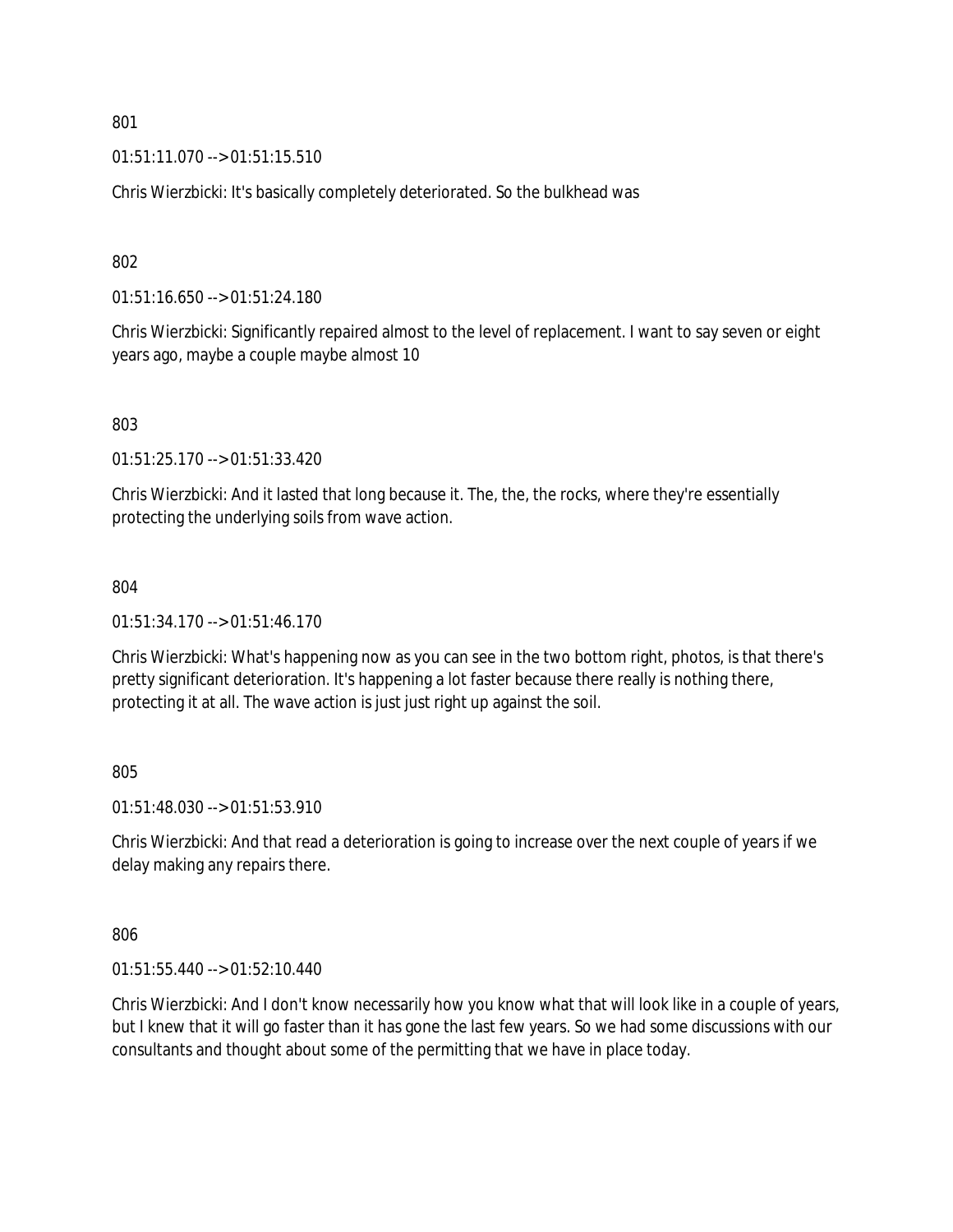01:52:11.820 --> 01:52:17.700

Chris Wierzbicki: And recognize that we probably could make some spot repairs to this to this facility.

808

01:52:18.870 --> 01:52:29.640

Chris Wierzbicki: We would essentially be carving the project and about in half cost wise, not necessarily in scope wise, we would be really just performing air.

809

01:52:30.060 --> 01:52:34.890

Chris Wierzbicki: Repairs in the areas that are absolutely the worst like in the location you see in the pig photo is below.

### 810

01:52:35.400 --> 01:52:51.420

Chris Wierzbicki: That would help slow the deterioration and potentially you know keep the project from becoming much more expensive. If we were to pursue it in two plus years from now and allow us some more time to consider. You know what our long term plan is for this location and others that are similar.

811

01:52:52.650 --> 01:53:08.190

Chris Wierzbicki: The cost of the cost of that project would be 265,000 we have the permits currently in hand today to build that project to do those repairs when the opportunity arises next year. So it's something we we absolutely could do

812

01:53:09.840 --> 01:53:14.640

Chris Wierzbicki: And so I guess I'll leave it at that, as a potential compromise on

813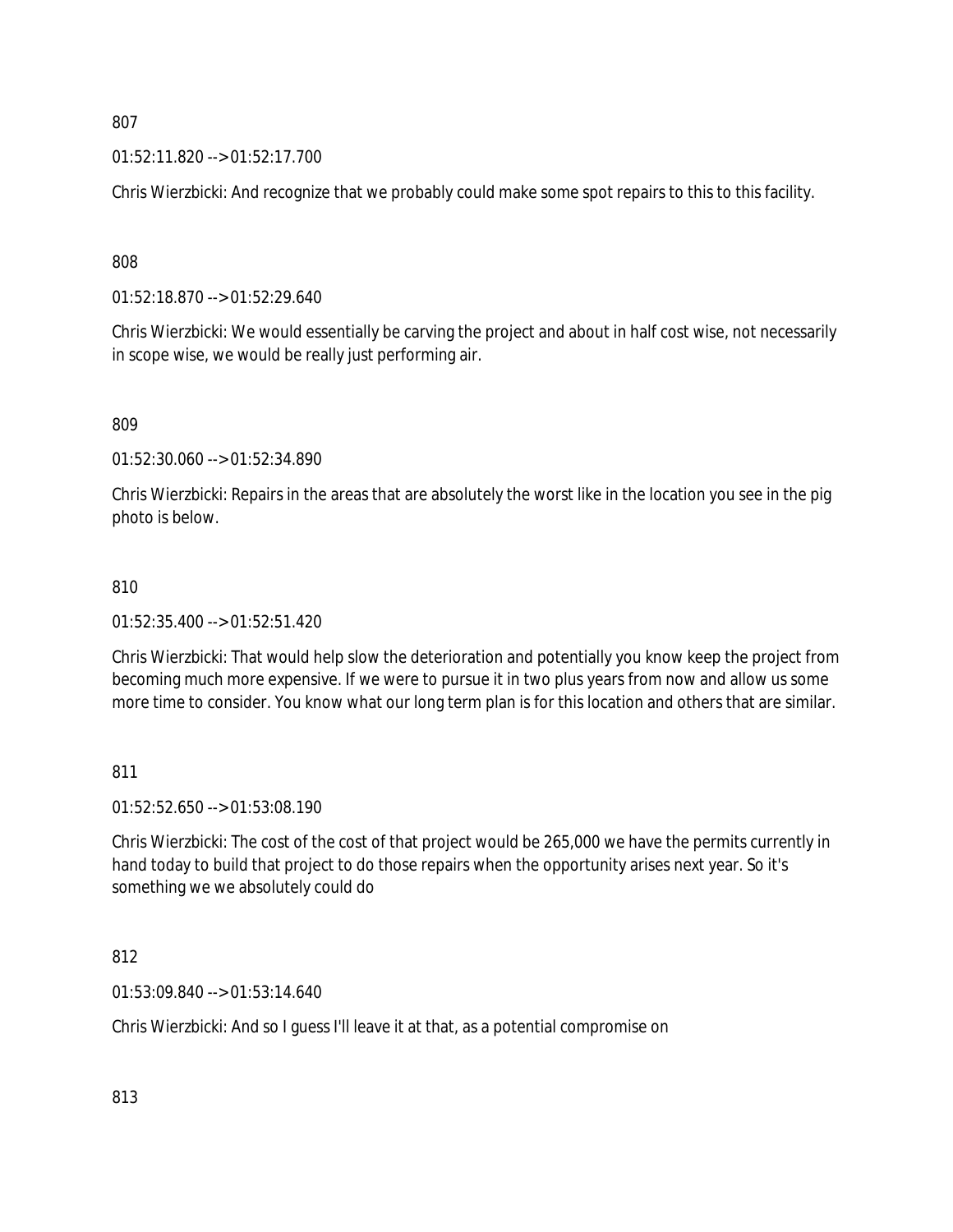01:53:15.750 --> 01:53:27.960

Chris Wierzbicki: You know, trying to keep this road from failing worse, but also recognizing that that are there larger decisions, you want to make about this and maybe not spending the full now so happy to answer more questions about that.

814

01:53:28.470 --> 01:53:32.010

Leslie Schneider: And before I go to hands. Just a quick clarification.

815

01:53:32.040 --> 01:53:36.030

Leslie Schneider: Does that mean you also have the permitting to do the full 500

816

01:53:36.240 --> 01:53:36.630

Chris Wierzbicki: We do.

817

01:53:36.930 --> 01:53:46.920

Chris Wierzbicki: We have the emergency permit to do that. To do this, despite repair work and we are pursuing a permit to get the work to do the rest of the work.

818

01:53:48.210 --> 01:53:54.300

Chris Wierzbicki: And we are anticipating that we would be able to hopefully get that permit within the next nine months to be able to

819

01:53:55.380 --> 01:54:00.780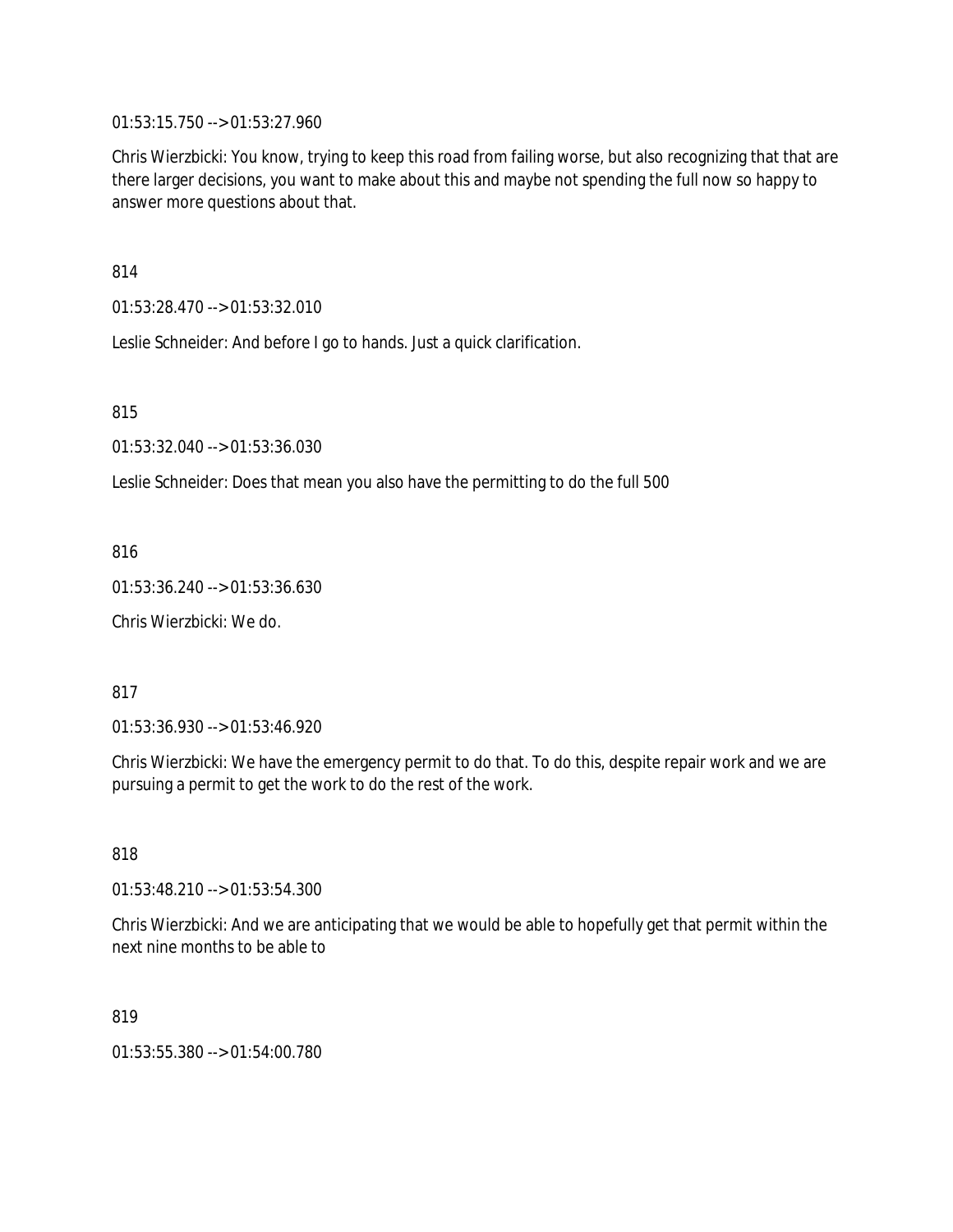Chris Wierzbicki: pursue our original proposal, which was to rebuild this entire thing and repair this entire thing and 21

820

01:54:01.590 --> 01:54:12.540

Chris Wierzbicki: But we really don't have any control over the permitting agency and whether that's going to be possible or not. So we're at the at the mercy of the Corps of Engineers in terms of the time frame for that permit for the remainder of the work.

821

01:54:14.160 --> 01:54:15.960

Leslie Schneider: Great, thank you. Catherine Republic.

822

01:54:20.220 --> 01:54:20.580

Michael Pollock: Great.

823

01:54:21.600 --> 01:54:28.710

Michael Pollock: I moved to defer project. The project until these 2023 or until a climate focused strategy is determined

824

01:54:29.820 --> 01:54:36.780

Michael Pollock: So, or just want to get the motion on there. And then there's a second. I'll go ahead and let it speak to them.

825

01:54:37.860 --> 01:54:38.160

Again,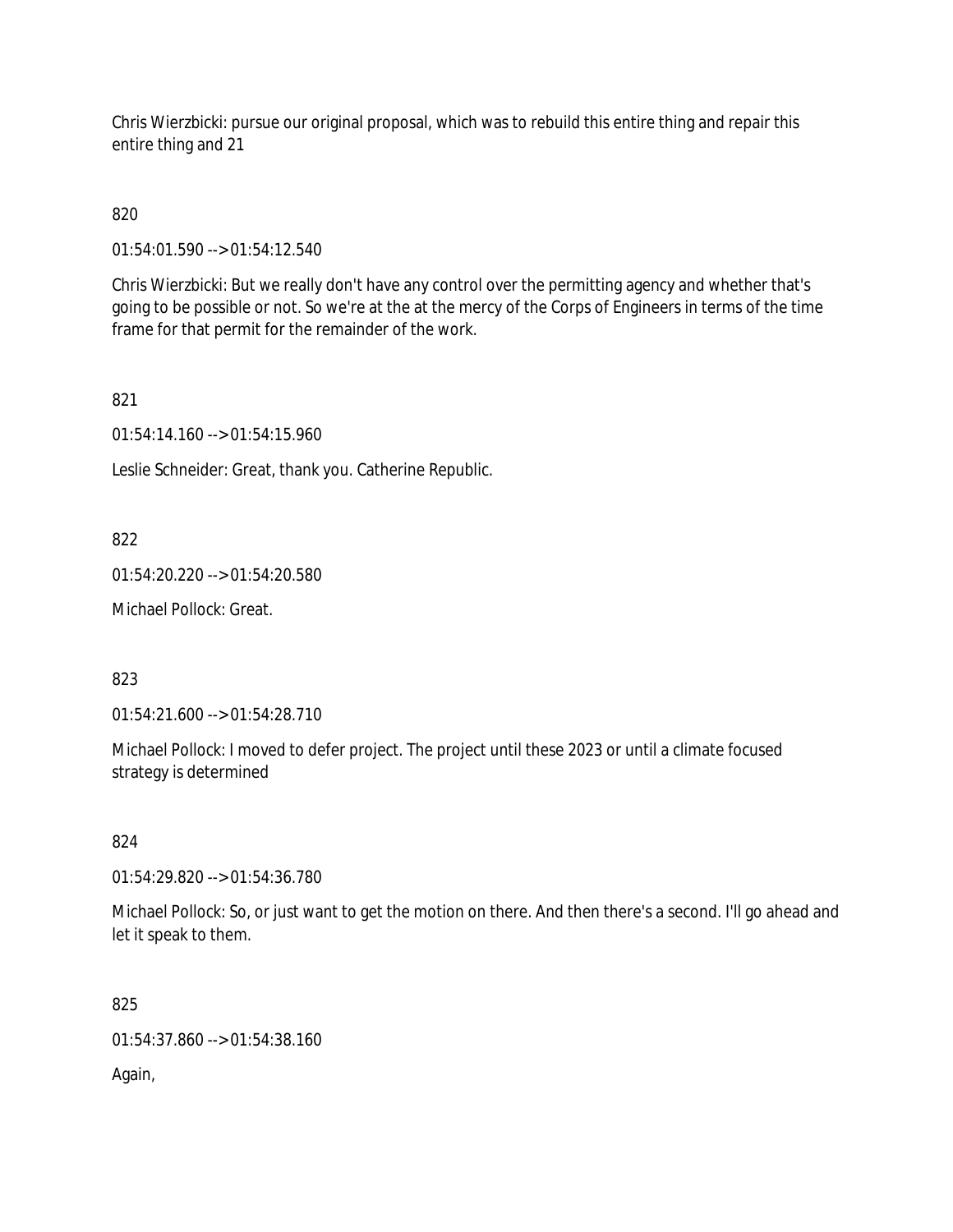01:54:39.780 --> 01:54:51.540

Michael Pollock: So I do want to defer it because I'm looking at that and yes it's unfortunate it's degrading. I don't know that there's necessarily. I would like to see

827

01:54:52.800 --> 01:55:04.380

Michael Pollock: The evidence that it's accelerating, but I really think we need to fundamentally look at these roads in a way that that considers options such as moving them or

### 828

01:55:05.070 --> 01:55:16.800

Michael Pollock: Allowing them to be one lane in places or things like that. I know this one can't be one way because it's the only way in and out, but I'm I'm certainly willing to entertain that and also then look

### 829

01:55:17.310 --> 01:55:26.970

Michael Pollock: Through the lens of habitat restoration and really figure out, you know, if we can use this as an opportunity to improve habitat along the shoreline there.

### 830

01:55:28.110 --> 01:55:36.660

Michael Pollock: And and not just simply replace it with bulkheads or something that is not particularly happening behind habitat quality. So I support.

### 831

01:55:36.900 --> 01:55:50.220

Michael Pollock: Doing what was suggested by COUNCILMEMBER car which is let's really look at this through the climate lens. I like to look at it through a you know habitat quality lands and most duration and I'm willing to take that chance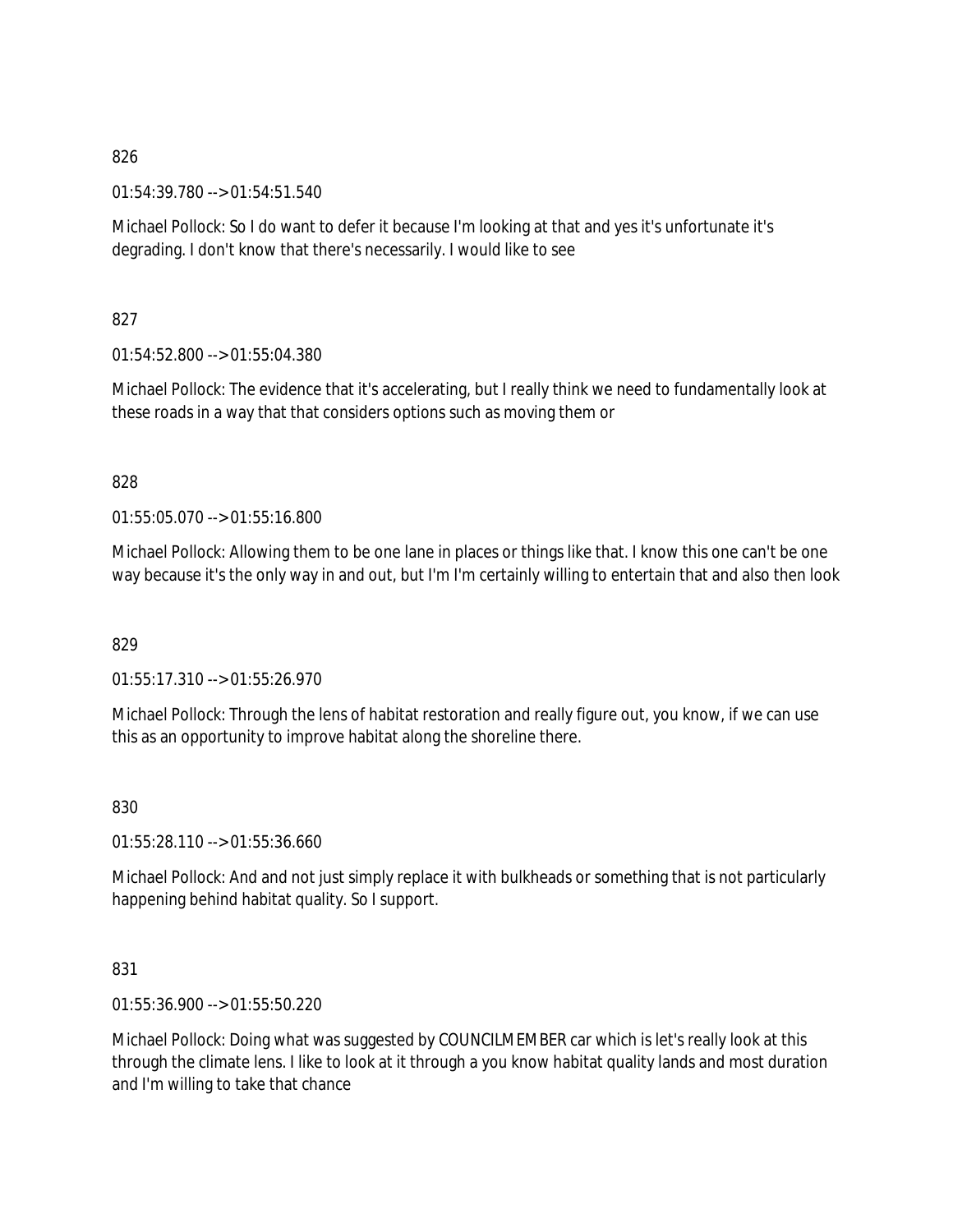01:55:51.720 --> 01:55:59.010

Michael Pollock: I don't think I don't think that there's very good possibility that we're not going to to want to repair it.

833

01:56:00.390 --> 01:56:12.750

Michael Pollock: And then the sort of traditional sense of the word. So anyway, just wanted to be clear, by supporting this and it's a really great idea to look at all of our sites doing comma Clemens unfortunately Tyson.

# 834

01:56:13.530 --> 01:56:24.780

Leslie Schneider: Could you just repeat for me, please. I just didn't not sure I understood or heard your sort of statement that you're sure that we are or are not going to repair it.

835

01:56:26.760 --> 01:56:35.070

Michael Pollock: And so I'm not sure we are going to necessarily want to repair it in the traditional sense of the pair.

836

01:56:35.550 --> 01:56:51.390

Michael Pollock: I think we need to sort of look beyond and think about how we want to address climate change and really habitat and shoreline restoration and preservation kind of bigger concept construct. So I think it's an opportunity to look at this from a, from a

837

01:56:52.770 --> 01:56:57.300

Michael Pollock: client meetings and just a bigger perspective. Okay, thank you.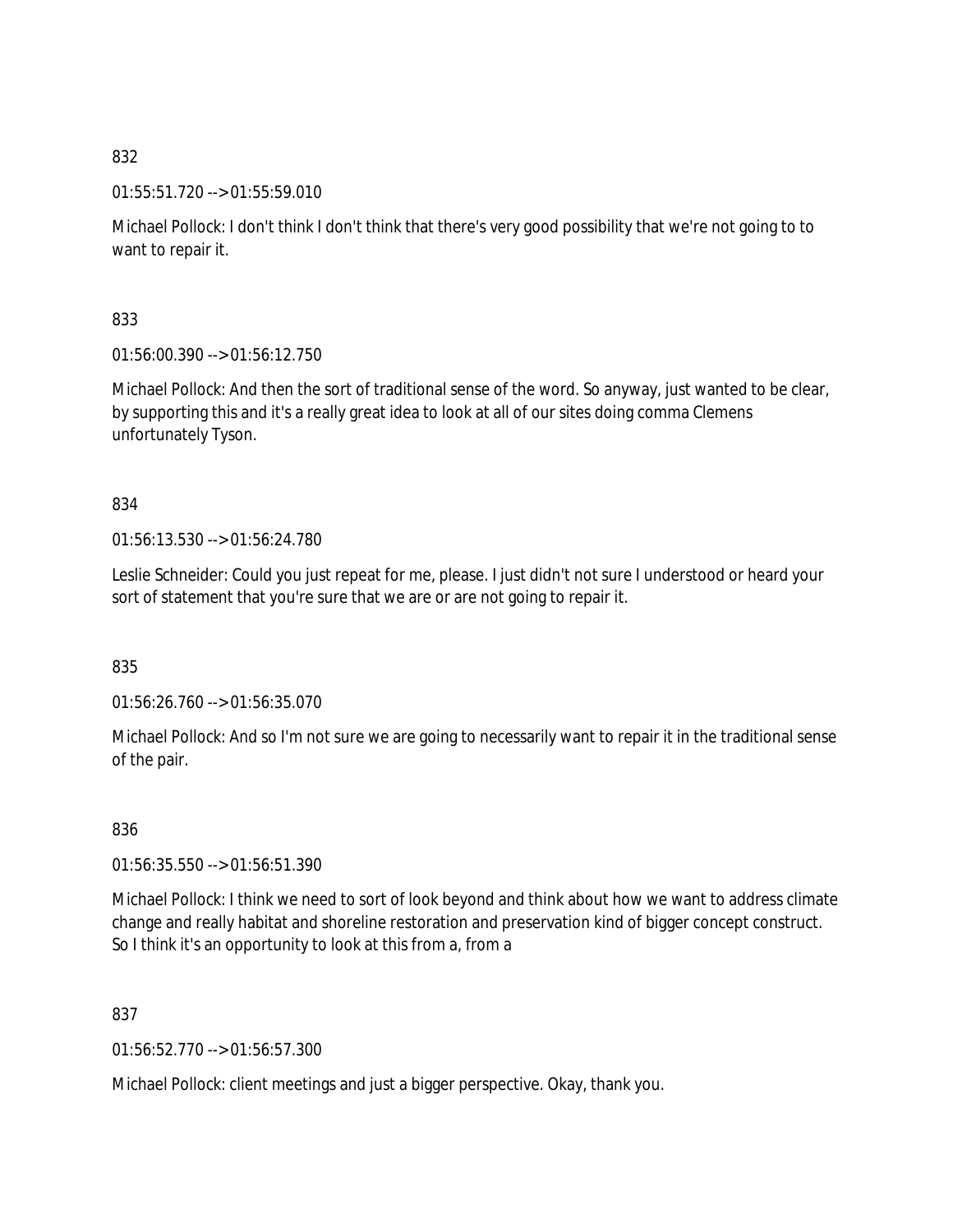01:56:57.810 --> 01:56:58.980

Leslie Schneider: COUNCILMEMBER hey topless.

839

01:56:59.850 --> 01:57:08.940

Kirsten Hytopoulos: You have a couple questions before I want to make comments. So my first question is did counselor Pollux motion include the interim repair work or was it just the deferral

840

01:57:12.780 --> 01:57:15.720

Leslie Schneider: It was just deferral right now.

841

01:57:16.020 --> 01:57:18.480

Michael Pollock: I don't want to do the I don't support doing the record.

842

01:57:19.440 --> 01:57:34.470

Kirsten Hytopoulos: And I had a couple questions for public works director. One was, I had thought you had said, I'm not to hold you to it like a. But I thought you had originally a pine that we might be able to get five years out of the road did. Was that true. And did your opinion shift.

843

01:57:37.110 --> 01:57:47.610

Chris Wierzbicki: Remember, if I said we would get five years. I think we were looking at trying to determine how many years, we would get out of even the full repair here because this facility is so

844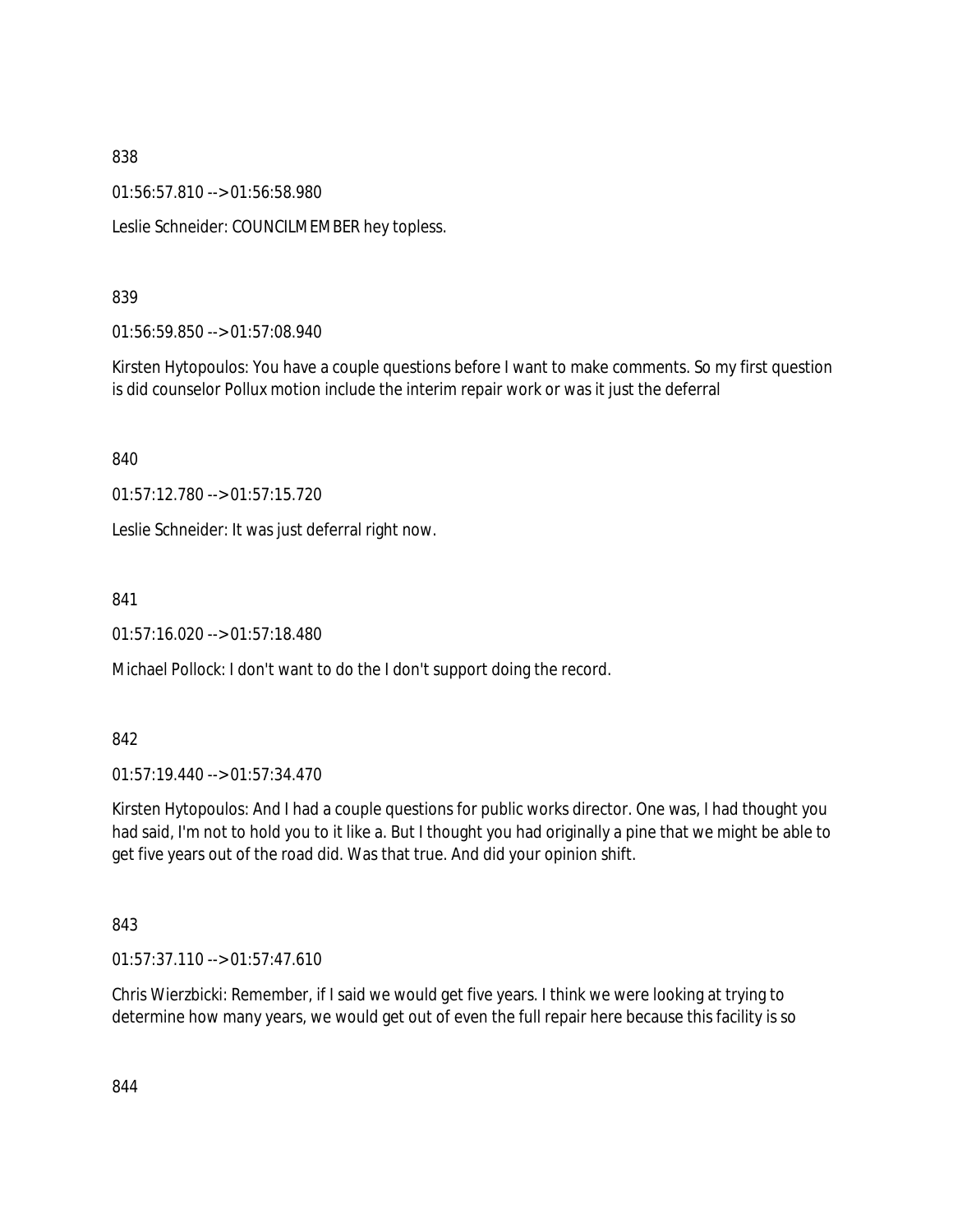01:57:48.450 --> 01:58:00.960

Chris Wierzbicki: Deteriorated I think we're hoping to get 10 years out of the full repair a spot repair. I think we can probably guarantee at least two maybe between two and five in terms of the leaving it in its current state.

845

01:58:02.220 --> 01:58:05.190

Chris Wierzbicki: It really depends. It depends on the weather and depends on

846

01:58:06.510 --> 01:58:15.990

Chris Wierzbicki: Just the rate of deterioration i mean the the the failing embankment is up against the payments and portions of the payment on the lane that's closed are

847

01:58:17.580 --> 01:58:19.230

Chris Wierzbicki: falling off the edge at this point.

848

01:58:19.800 --> 01:58:27.090

Kirsten Hytopoulos: So I think possibly in your in your first response to counsel over cars budget question you might have said that possibly five

849

01:58:27.510 --> 01:58:32.640

Kirsten Hytopoulos: And that influence my support for this originally the idea that we if we thought we were looking at

850

01:58:33.090 --> 01:58:39.810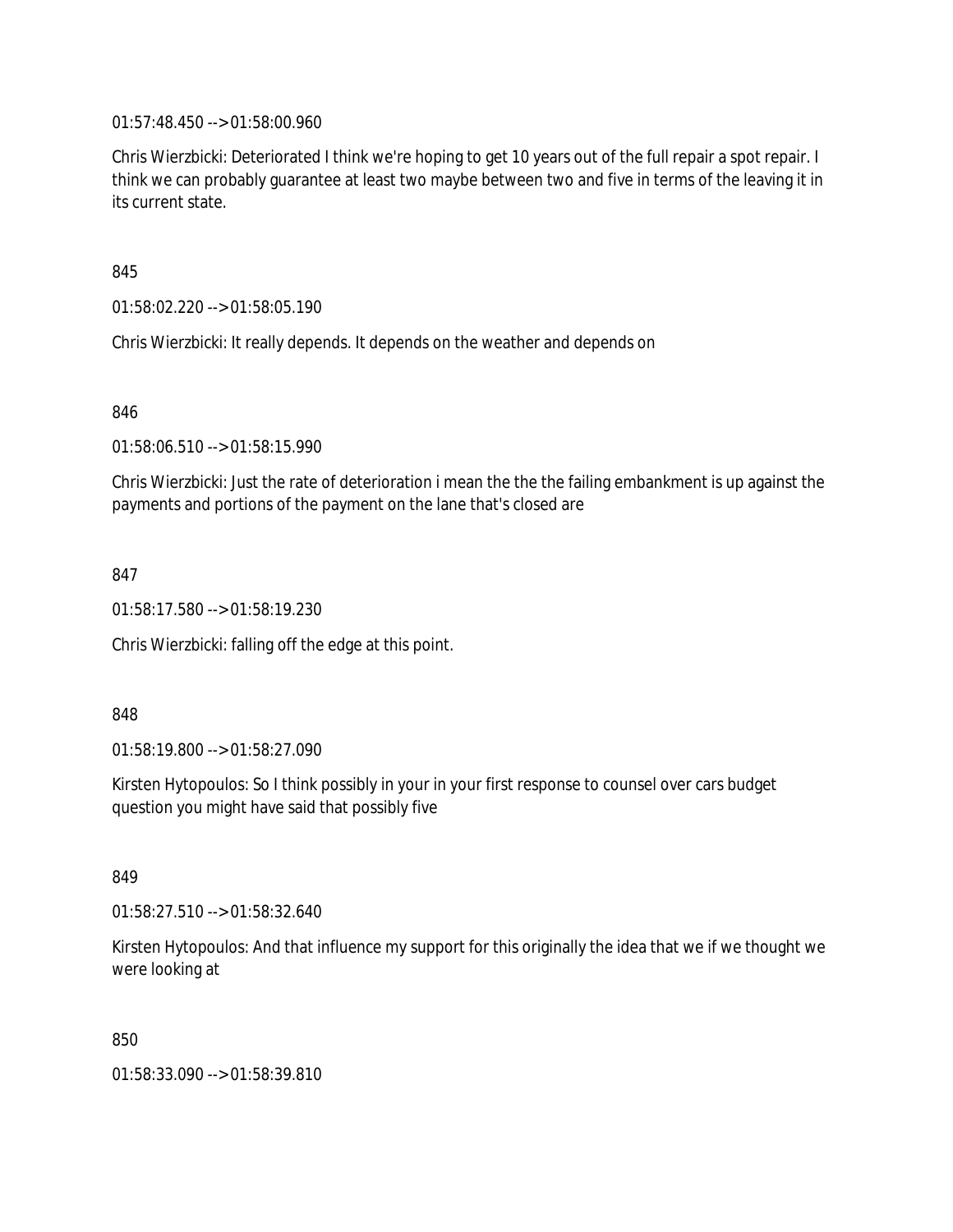Kirsten Hytopoulos: Some reasonable period of time to do the climate work and to actually think that this is going to be looked at and that we could get somewhere.

851

01:58:40.320 --> 01:58:45.900

Kirsten Hytopoulos: I'm starting to get a little nervous about the idea of it being closer to two or three whether there's going to be a solution.

### 852

01:58:46.500 --> 01:58:58.800

Kirsten Hytopoulos: And then the idea that we would consider. So if we don't your deck. If you, if we were to take you up on the proposal of the repair, we have the numbers up now but 200 and something thousand, I think, or was it near 300

### 853

01:58:59.460 --> 01:59:01.170

Chris Wierzbicki: To 65 I think was the number we had

854

01:59:01.620 --> 01:59:03.810

Kirsten Hytopoulos: Thousand now and you're saying it might bias.

855

01:59:05.310 --> 01:59:07.770

Kirsten Hytopoulos: My bias five years, but two or three years.

856

01:59:08.010 --> 01:59:08.610

Chris Wierzbicki: Something like that.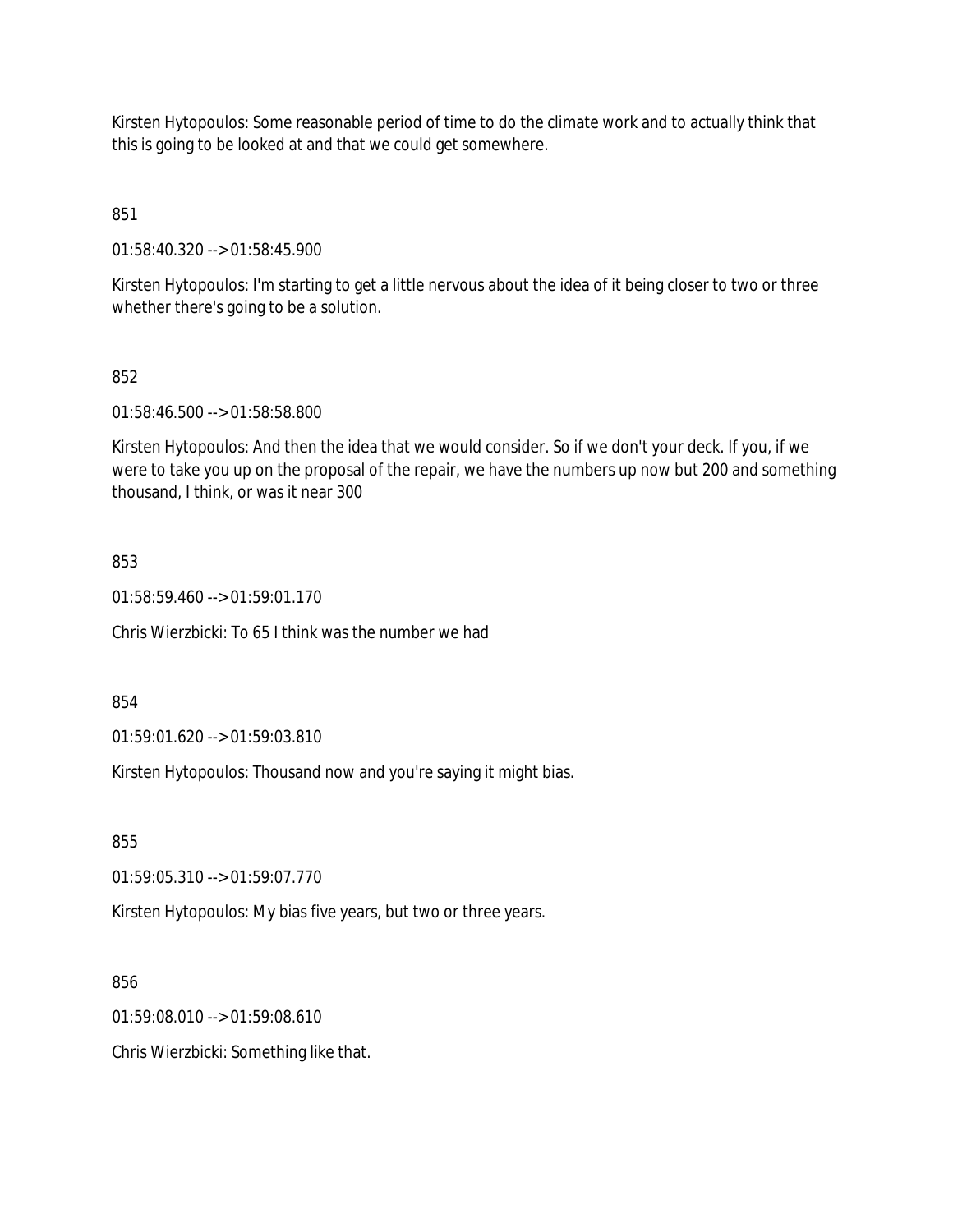01:59:08.910 --> 01:59:19.740

Kirsten Hytopoulos: Then we are looking at that's to preserve for us in today's dollars \$525,000 repair, I assume, right, or is that going to buy down our future repair.

858

01:59:21.390 --> 01:59:31.140

Chris Wierzbicki: It will buy down some of it, really. It's kind of I would consider it more like insurance, you know, to try and keep the project from costing a lot more in the future.

859

01:59:33.120 --> 01:59:33.510

Okay.

860

01:59:35.340 --> 01:59:35.790

Kirsten Hytopoulos: Okay.

861

01:59:36.420 --> 01:59:43.110

Ellen Schroer: Um, Chris, can you also be clear with if you don't do anything. The road will stay at one lane. Is that correct,

862

01:59:44.040 --> 01:59:51.750

Chris Wierzbicki: That's right. And honestly, even if we did the spot repairs, we may recommend that the road state one lane, just because it's it's that close to the edge at this point.

863

01:59:53.130 --> 01:59:58.920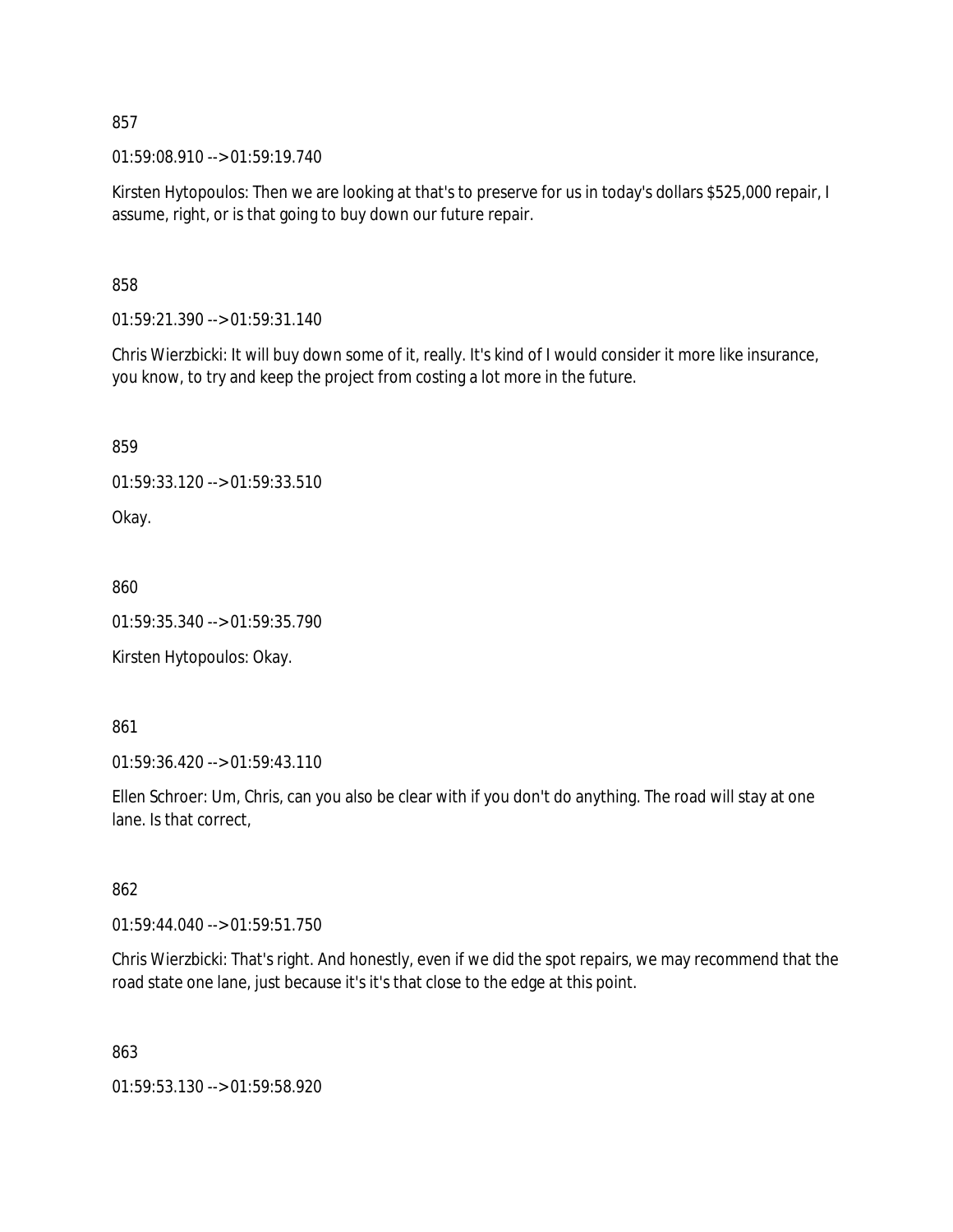Ellen Schroer: Okay, so in order to reopen the road to wait traffic you would need to do the entire project.

864

01:59:59.730 --> 02:00:01.080

Chris Wierzbicki: I think that would be wise, yes.

865

02:00:01.710 --> 02:00:02.280

Ellen Schroer: Just take that

866

02:00:03.690 --> 02:00:04.650

Leslie Schneider: Council member and decide

867

02:00:05.220 --> 02:00:15.990

Rasham Nassar: Well that deputy city manager kind of touched on my questions. I was going to ask questions from a safety perspective. I mean, I'm not an engineer, and I'm not a scientist. But when I look at that picture.

868

02:00:16.500 --> 02:00:31.650

Rasham Nassar: I see the potential for erosion and landslide, and maybe some concerns to the city would be that would want to take into account about and maybe this is what you were getting at director were speaking when you said liability insurance against liability.

869

02:00:33.270 --> 02:00:41.100

Rasham Nassar: Depending on the conditions, I heard you say that it could potentially get worse over winner this year and the year after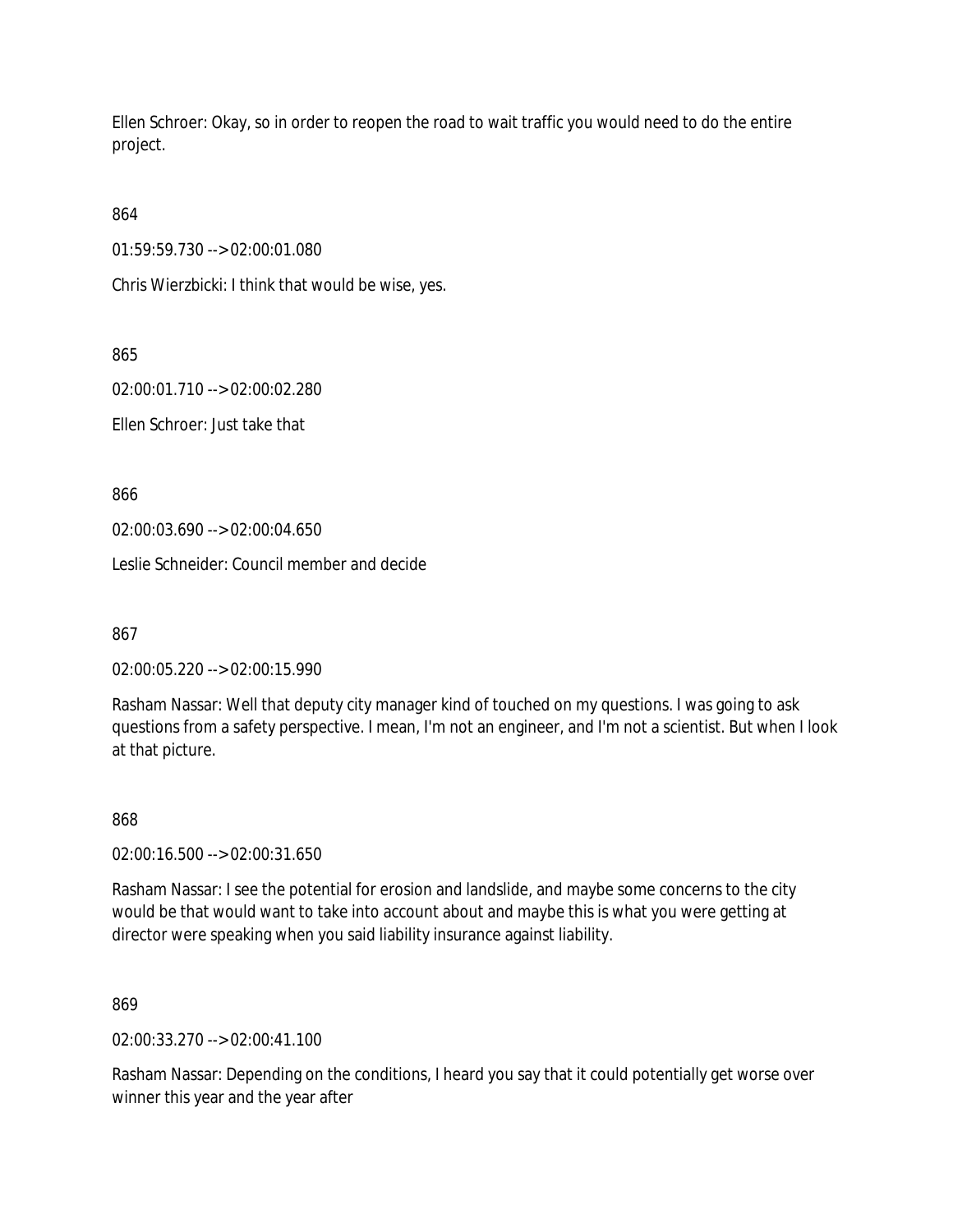02:00:42.090 --> 02:01:00.660

Rasham Nassar: And so from a from that angle from us kind of from a public safety perspective, the spot repairs in my mind sound like it's almost essential unless were to construct some sort of guardrail or something to, you know, remove the threat of liability of the city.

871

02:01:02.490 --> 02:01:05.880

Rasham Nassar: And, you know, taking into into consideration the safety of

### 872

02:01:06.900 --> 02:01:12.600

Rasham Nassar: Community members that are if you have any thoughts on that, but that's kind of how I am inclined to approach my thinking on this.

873

02:01:14.190 --> 02:01:17.370

Chris Wierzbicki: Yeah, actually two points on that one first.

874

02:01:18.510 --> 02:01:28.260

Chris Wierzbicki: I mean, there's no doubt that residents out there have asked me. You know what this what we're playing to do about the lane and how we're going to take care of that asset and

875

02:01:29.130 --> 02:01:41.910

Chris Wierzbicki: It feels a lot better as a person that manages our infrastructure to be able to say that we are doing something as opposed to doing nothing that's, you know, that's the position we're all and when we're out there talking to community members.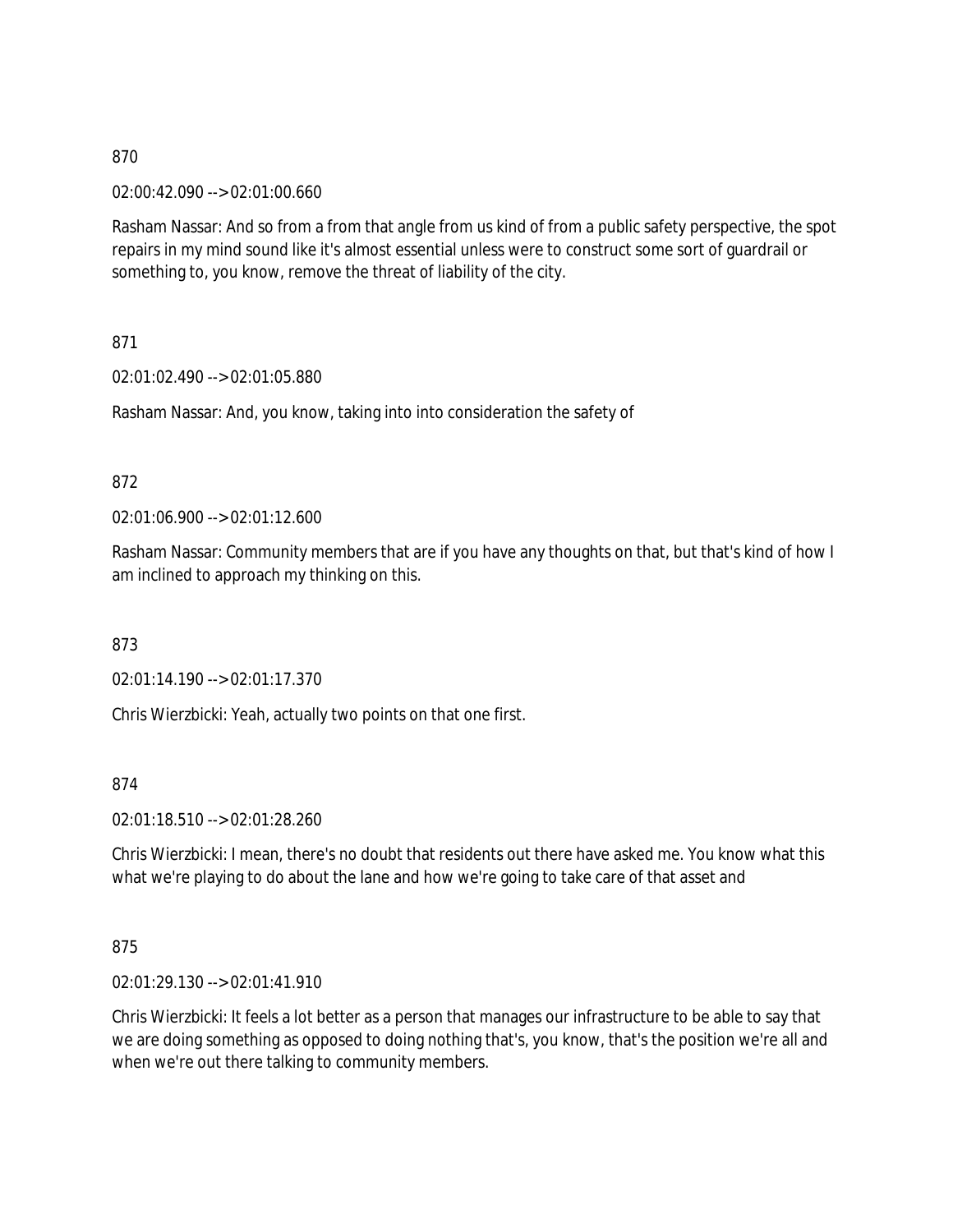02:01:43.470 --> 02:02:00.720

Chris Wierzbicki: Secondly, I just want to respond to customer I topless point i look back quickly at the memo about five years. I did say that it seemed like we could potentially get five years out of the situation. If we didn't do anything. Also, leaving that one lane configuration, the way it is.

877

02:02:02.190 --> 02:02:02.670

Chris Wierzbicki: So,

878

02:02:03.780 --> 02:02:07.590

Chris Wierzbicki: If we're but I guess what I'm the point I'm trying to make is, if we

879

02:02:08.130 --> 02:02:16.140

Chris Wierzbicki: are okay with more of that lane getting deteriorated. The project that we're going to be building if we decide to move forward with repairing it at some point is going to be just so much

880

02:02:16.470 --> 02:02:24.300

Chris Wierzbicki: Larger and different than the project we're talking about now because Ember rebuilding the road, really, we're not in a road building mode right now we're just doing bulkhead work.

881

02:02:24.900 --> 02:02:34.680

Chris Wierzbicki: But as the as the deterioration continues through that five year period. If we leave that lane closed, we're starting to morph into it into a different and more in Spain expensive project so hope that makes sense.

882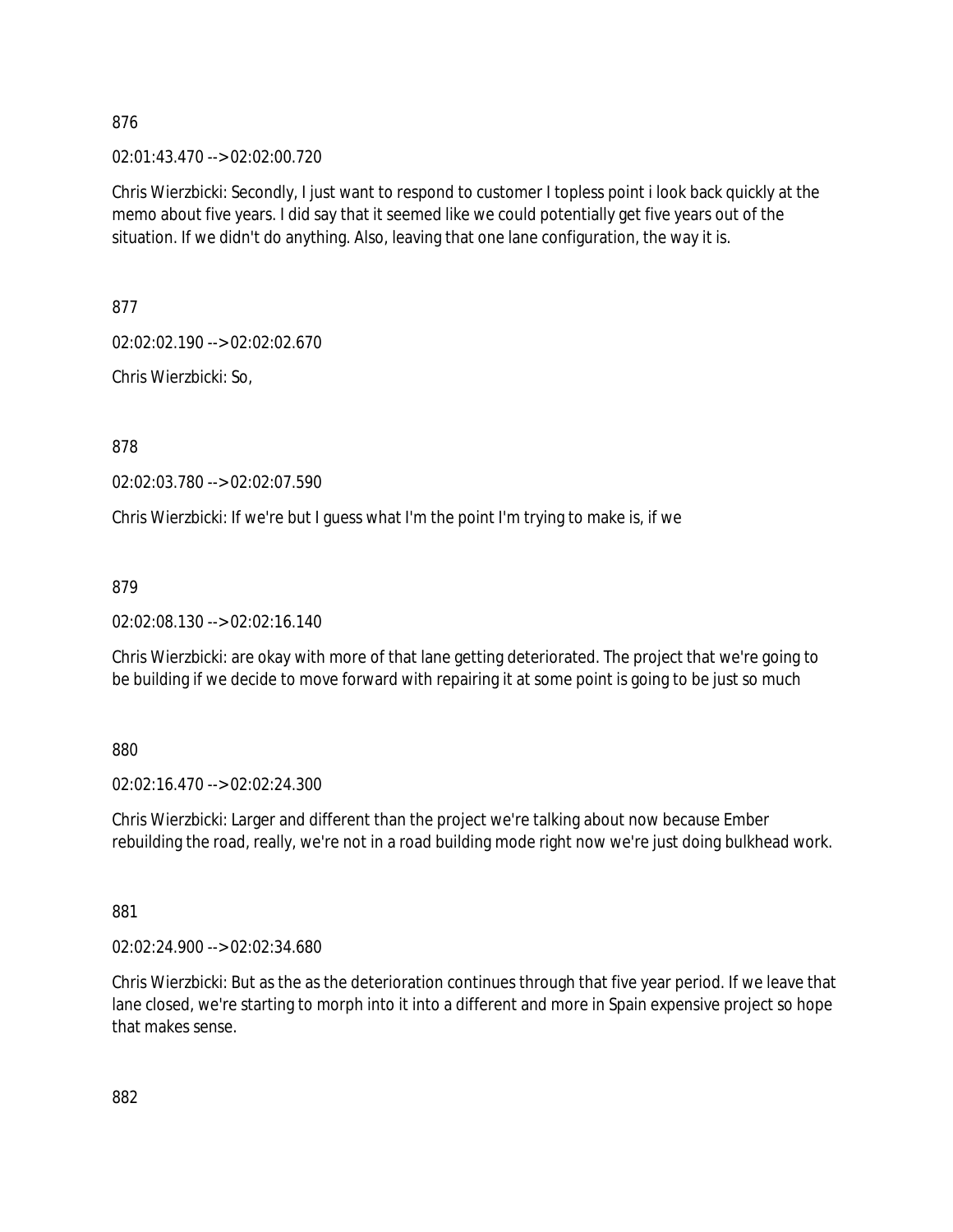02:02:36.660 --> 02:02:38.310

Leslie Schneider: Thank you. Councilmember car.

### 883

02:02:40.830 --> 02:02:54.870

Christy Carr: Thanks. I'm, I'm really happy that we're having this conversation and I made the original motion largely so that we would have this conversation because I think that as we continue to talk about different lenses that we want to approach our work.

884

02:02:55.530 --> 02:02:59.070

Christy Carr: Through the climate lens is a big one. And I just

### 885

02:03:00.180 --> 02:03:09.960

Christy Carr: Think that we ought to walk that talk. And this seemed like a project that was ripe to have the conversation and see what it really would take to

886

02:03:10.680 --> 02:03:19.410

Christy Carr: Do it the right way in terms of climate adaptation and mitigation and so I'm I think that public safety is certainly a concern.

887

02:03:19.860 --> 02:03:28.920

Christy Carr: What I just heard from the public works director, though, is that we want to be able to say that we're doing something rather than nothing. I didn't hear an urgent public safety.

888

02:03:29.370 --> 02:03:39.390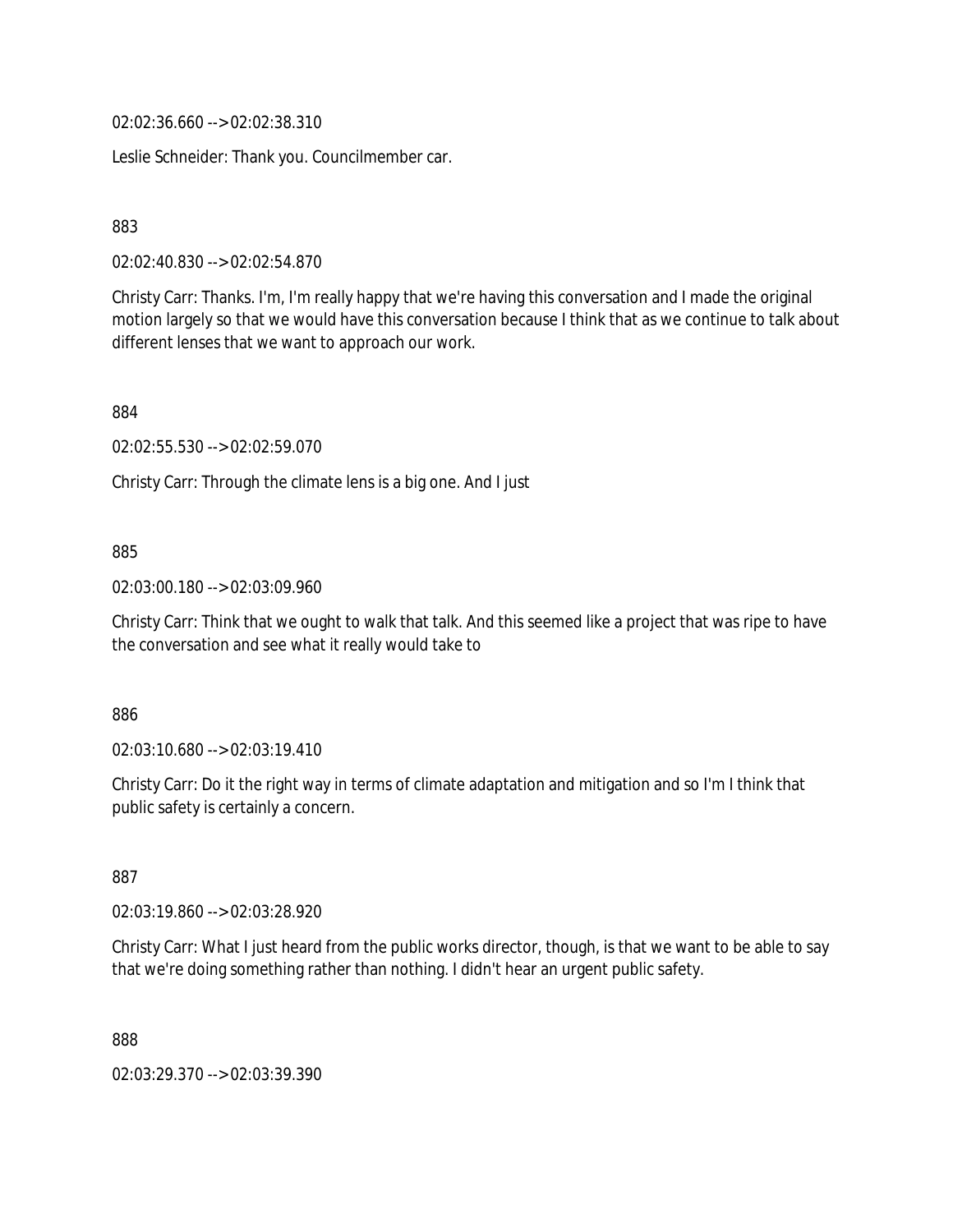Christy Carr: Need that needs to be addressed. And I also totally understand that the project evolves through time. It's obviously in a dynamic environment. It's in the shoreline.

889

02:03:40.290 --> 02:03:47.880

Christy Carr: But I think that we need to not think about the project as it's currently envisioned. We need to think about what the project may be or could be

890

02:03:48.240 --> 02:03:56.160

Christy Carr: From a climate lens if we apply our climate tool that we're going to be using in the future. What would that project look like and what would that project cost.

891

02:03:56.910 --> 02:04:04.950

Christy Carr: And I think that the cost is always going to go up and it's going to be expensive, but we have values and we have goals related to climate change and

892

02:04:05.340 --> 02:04:18.420

Christy Carr: So again, I just think that this project is a really good opportunity for us to look at the future of how we repair things how we build things, particularly in the shoreline. This is a

893

02:04:19.590 --> 02:04:27.030

Christy Carr: Shoreline road and we've got a lot of them. So I think that just moving forward, I hope that the Council.

894

02:04:28.110 --> 02:04:31.680

Christy Carr: will just continue to talk about capital projects.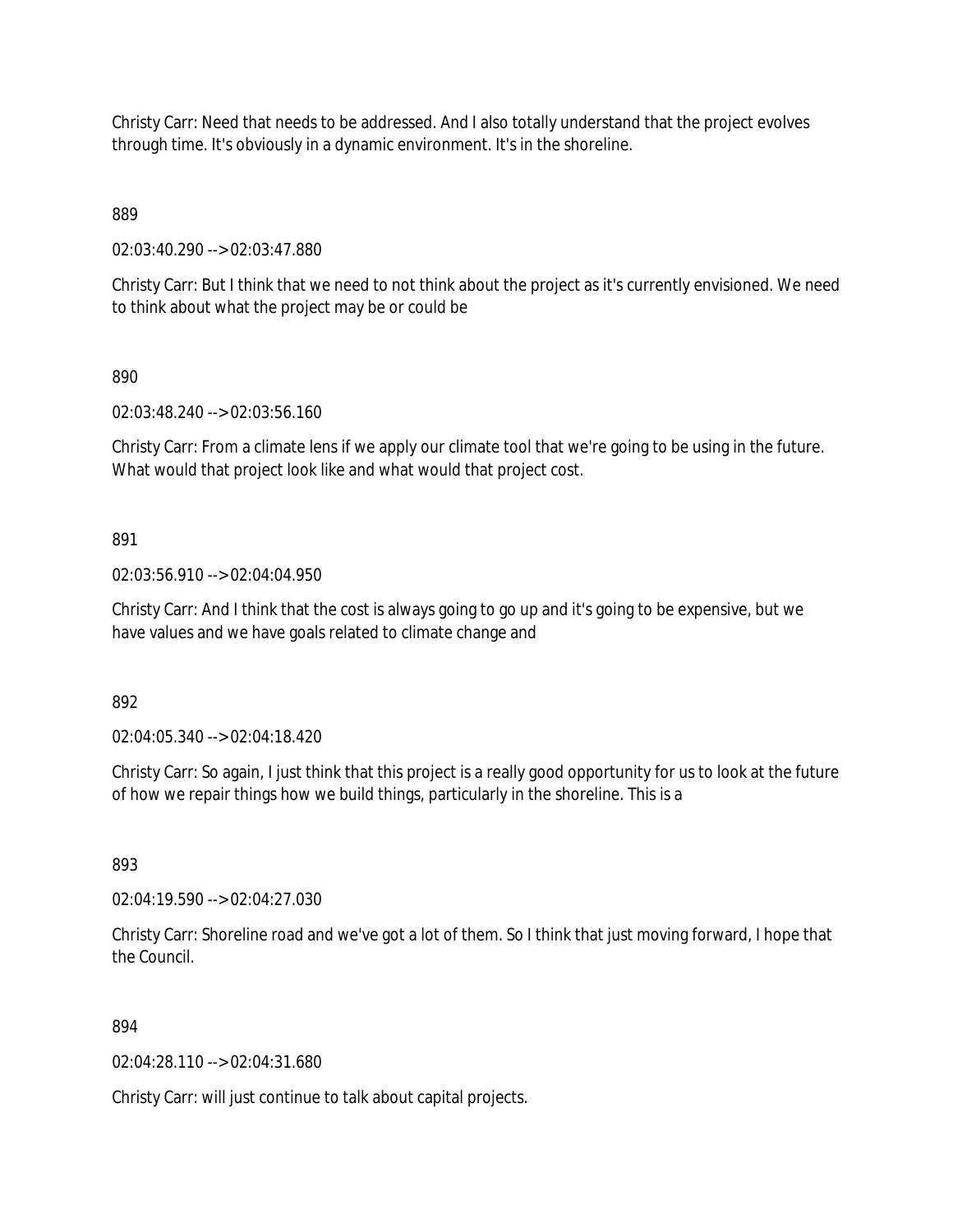02:04:33.240 --> 02:04:34.950 Christy Carr: Through a climate lens.

896

02:04:36.420 --> 02:04:36.990 Thanks.

897 02:04:38.490 --> 02:04:39.300

Leslie Schneider: Great, thank you.

898 02:04:39.750 --> 02:04:41.040 COUNCILMEMBER hi topless.

899

02:04:43.740 --> 02:04:48.300

Leslie Schneider: Did I'm Debbie Mary. Have you had a chance to speak to this yet. Alright.

900

02:04:49.800 --> 02:04:52.920

Leslie Schneider: If you don't let let's go with your comment next

901

02:04:53.430 --> 02:04:59.400

Joe Deets: Okay, thank you. Now, this is, this is a great conversation. And I'll be honest, I'm I'm sort of twisting here.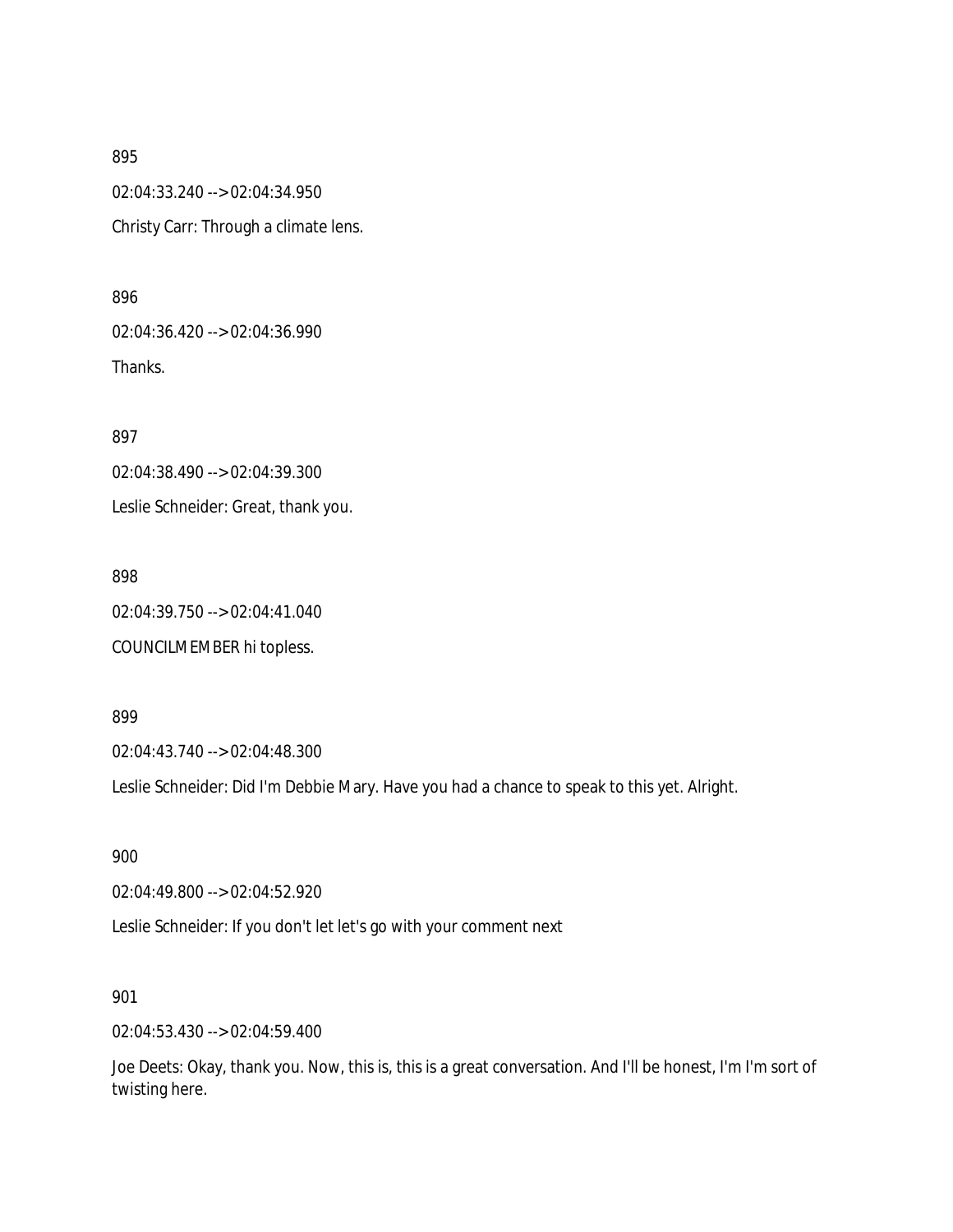02:04:59.850 --> 02:05:09.810

Joe Deets: Because I totally agree. We have a lot of shoreline. We have a lot of roads, like I'm not far from Manitoba beach, for example, um, there's a one lane section that's been there.

903

02:05:10.590 --> 02:05:25.380

Joe Deets: As long as I've lived on Bainbridge, so a very long time. It's been one lane. So I don't see. I'll just say offhand that road becoming one lane is not the end, however, losing that road entirely would be

904

02:05:26.640 --> 02:05:33.360

Joe Deets: A real problem. So I guess I have a question to Chris us Becky is do you feel

905

02:05:35.340 --> 02:05:39.150

Joe Deets: Do you think we'd be negligent if we did not, if we did not do the spot repair.

906

02:05:44.160 --> 02:05:45.570

Chris Wierzbicki: I don't want to call anybody names.

907

02:05:46.980 --> 02:05:49.710

Joe Deets: I'm putting you on the spot, but I, because it depends on how I

908

02:05:49.710 --> 02:05:50.550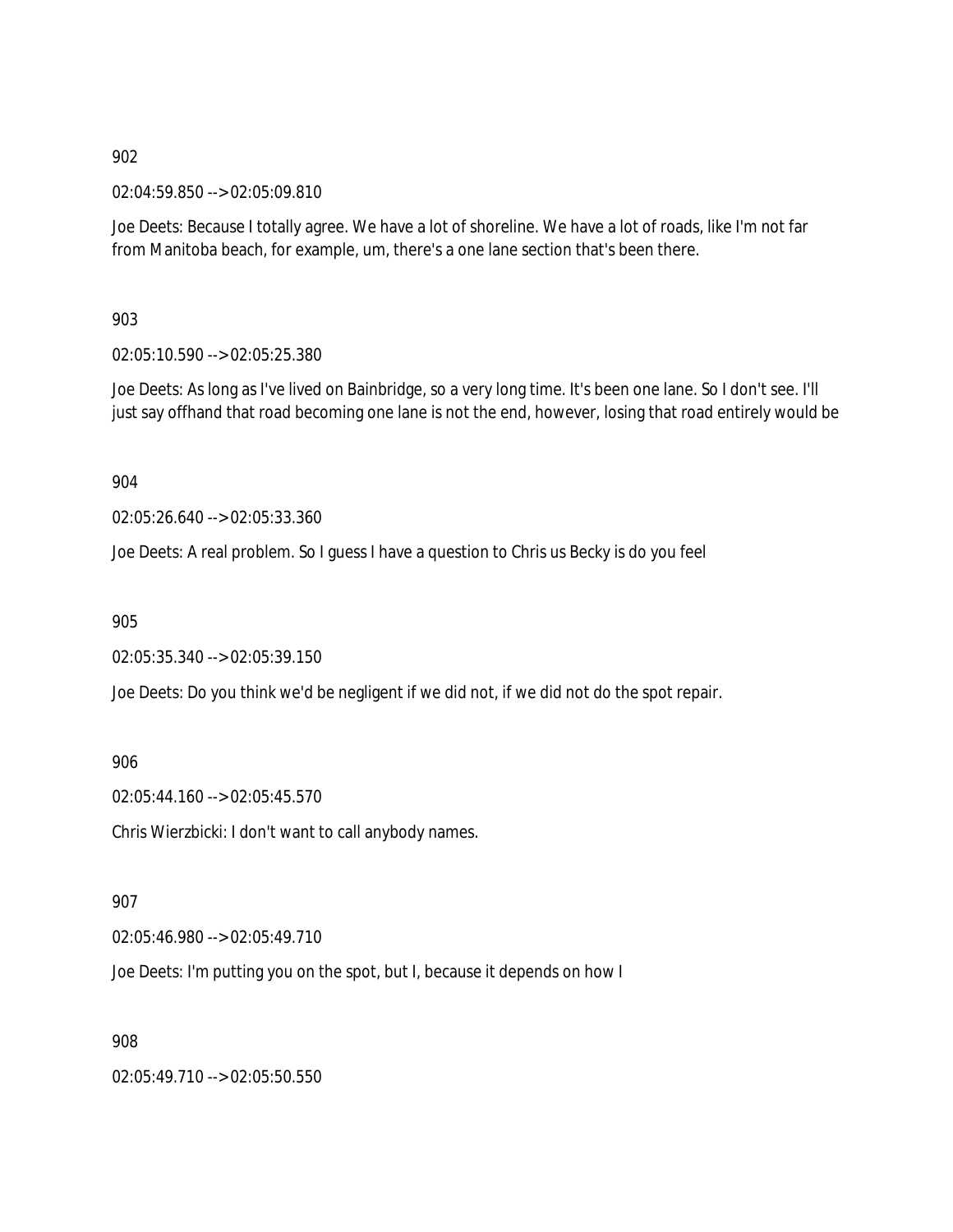Chris Wierzbicki: Understand what you're saying.

# 909

02:05:50.910 --> 02:06:00.270

Chris Wierzbicki: I guess the thing that I would keep in mind about this this particular location is that as it's been said already, it's a it's a one in one way in and out road.

# 910

02:06:01.290 --> 02:06:11.700

Chris Wierzbicki: There really aren't you know there aren't any alternative alternative locations and that's that's that's a significant variable to consider when we're when we're looking at, you know, how long and

# 911

02:06:12.870 --> 02:06:16.380

Chris Wierzbicki: You know, these types of deceptive deterioration can be prolonged

912

02:06:18.090 --> 02:06:21.000

Chris Wierzbicki: I also just have to just and

913

02:06:22.830 --> 02:06:31.920

Chris Wierzbicki: I want us to well I guess just from my own personal values and the ones I bring to the city are you know very much in alignment with I think what we're talking about here right I you know I was the one who suggested that we

### 914

02:06:32.700 --> 02:06:38.970

Chris Wierzbicki: Develop a strategy for for figuring this out because I do think it's going to continue to be a problem and and I stand by that.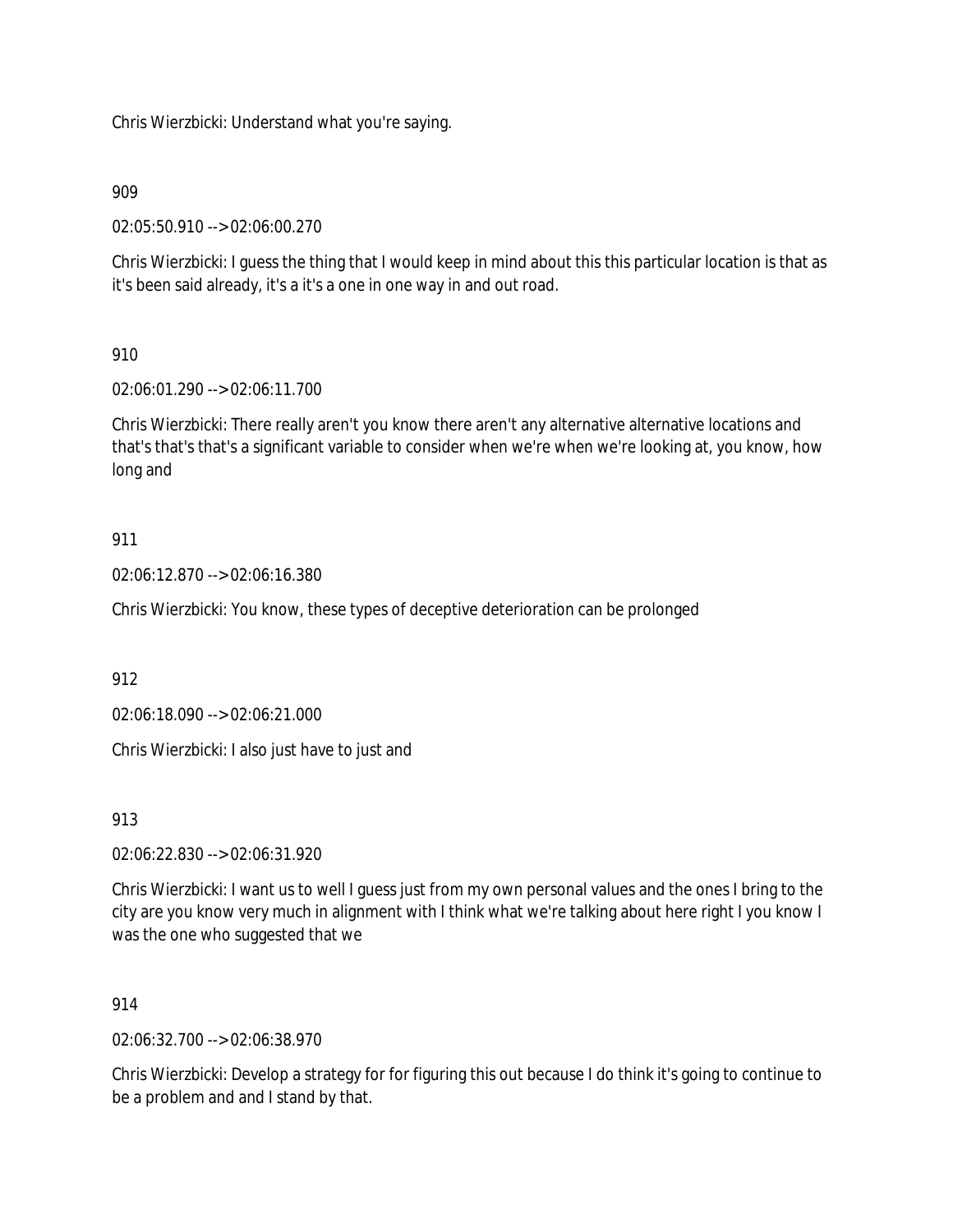02:06:39.990 --> 02:06:49.620

Chris Wierzbicki: I also don't want to be cognizant of how much it's going to cost us to potentially relocate or rebuild the facility in this location that looks different than the one that's there. Today we're talking

# 916

02:06:50.250 --> 02:07:00.990

Chris Wierzbicki: You know, probably between, you know, upwards of five between five and \$8 million or or a completely different type of approach and one that is probably not cheaper than that.

# 917

02:07:01.980 --> 02:07:10.800

Chris Wierzbicki: So that's, that's a lot of money. And when I, when I look at the money I have in my budget to take care of other important assets. I mean, that's a lot of projects combined so

918

02:07:11.070 --> 02:07:17.250

Chris Wierzbicki: I think that's why I'm offering you a solution that could be a bit of a compromise that would allow us by us some more time.

919

02:07:17.550 --> 02:07:27.780

Chris Wierzbicki: To think this through and potentially be able to save the money or find the money to be able to build a replacement because it might take us that long or longer to you know to do that as well. So

920

02:07:28.740 --> 02:07:39.240

Joe Deets: Okay, I think, if I might just following up because I sort of wanted to hear his perspective, I am in favor of deferring IT THIS PROJECT, HOWEVER, I'm not in favor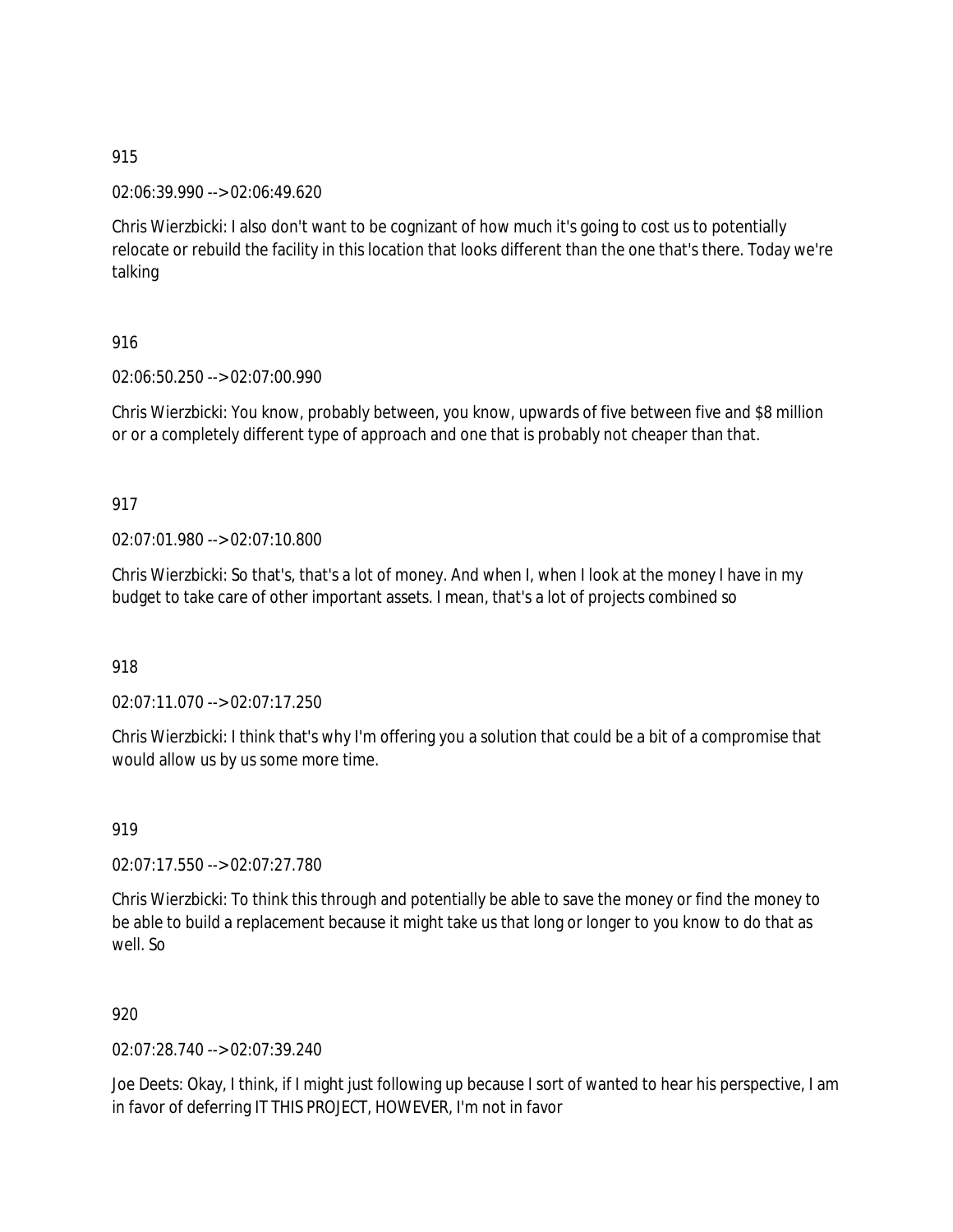02:07:39.930 --> 02:07:52.380

Joe Deets: Of putting the road at risk adversely that could affect people's ability to get in and out of their properties. So I think the spot repair also say to me is a is an attractive.

922

02:07:52.800 --> 02:08:11.040

Joe Deets: Compromise. We're still maintaining our values on the climate lens, but we're still being responsible to our constituents. So I'll just say I'm in favor of the spot on the spot amendment spot repairs and I'll leave it at that for now. But look forward to other discussions.

923

02:08:12.720 --> 02:08:15.660

Leslie Schneider: So I'll just jump in here really quickly and then

924

02:08:16.470 --> 02:08:18.270

Leslie Schneider: And then give it over to

925

02:08:18.330 --> 02:08:24.810

Leslie Schneider: COUNCILMEMBER hi topless. I also feel that I really appreciate the photos that you put there. I think that those are

### 926

02:08:25.680 --> 02:08:41.970

Leslie Schneider: pretty dramatic evidence of what we're up against. And I would not want to see that road fail all together in the next couple of years, while we were waiting to come up with something else. So I, I would support the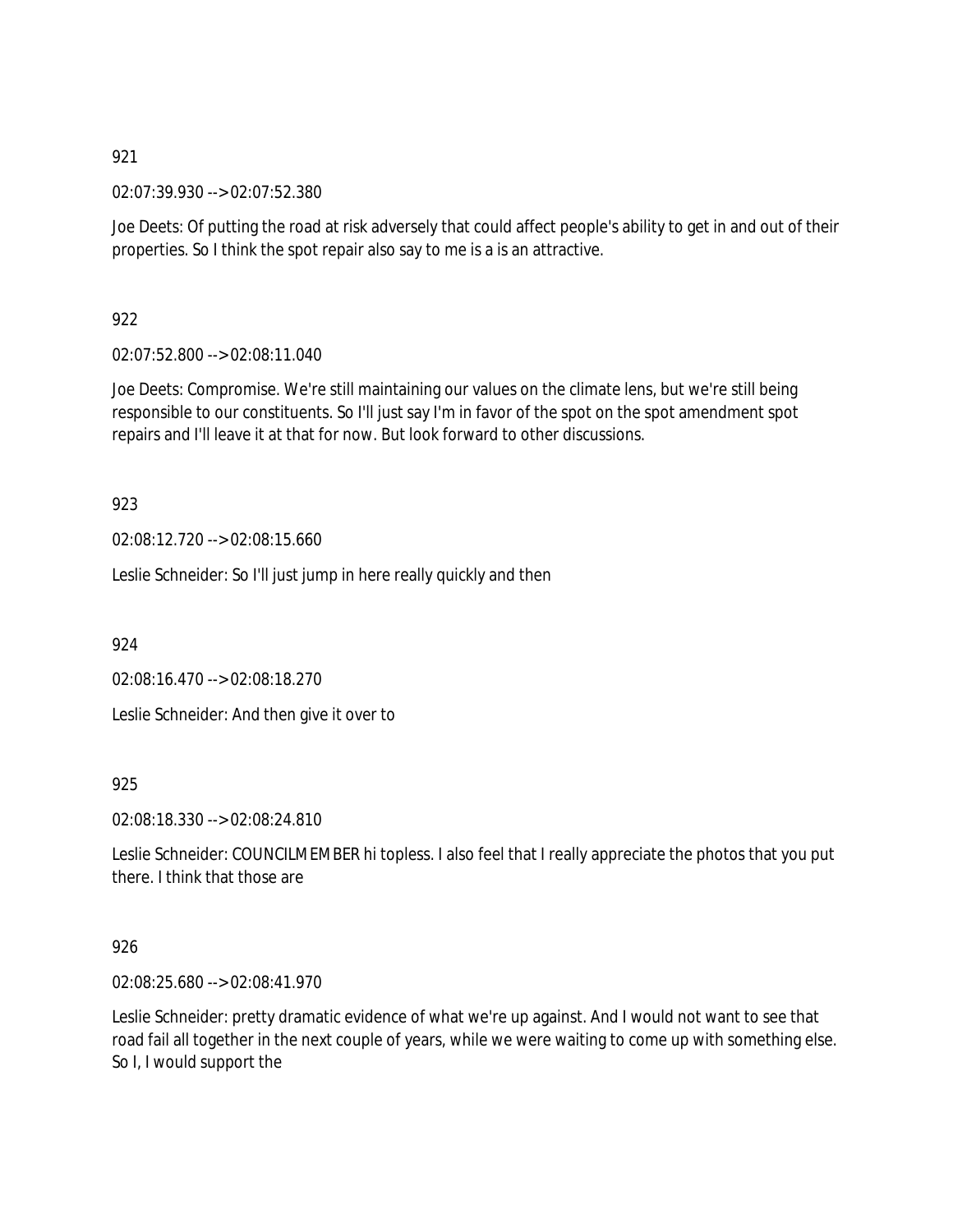02:08:43.170 --> 02:08:46.500 Leslie Schneider: The 260 \$5,000

928

02:08:48.090 --> 02:09:04.260

Leslie Schneider: Fix that we could go forward with right now. And so, but that's not what's on the table. So I will, I will not be voting for what's on the table right now and then maybe we can come back with a new proposal that would support your

929 02:09:06.720 --> 02:09:08.220 Leslie Schneider: You know, maybe it

930

02:09:09.570 --> 02:09:11.490

Leslie Schneider: Could support what you're looking for.

931

02:09:14.820 --> 02:09:16.920

Leslie Schneider: COUNCILMEMBER Medina, we haven't heard from you yet.

932

02:09:22.500 --> 02:09:27.930

Kol Medina: Think in the same place that you are mayor. I think that's how I'm personally vote on this.

933

02:09:31.380 --> 02:09:31.740 Leslie Schneider: Great.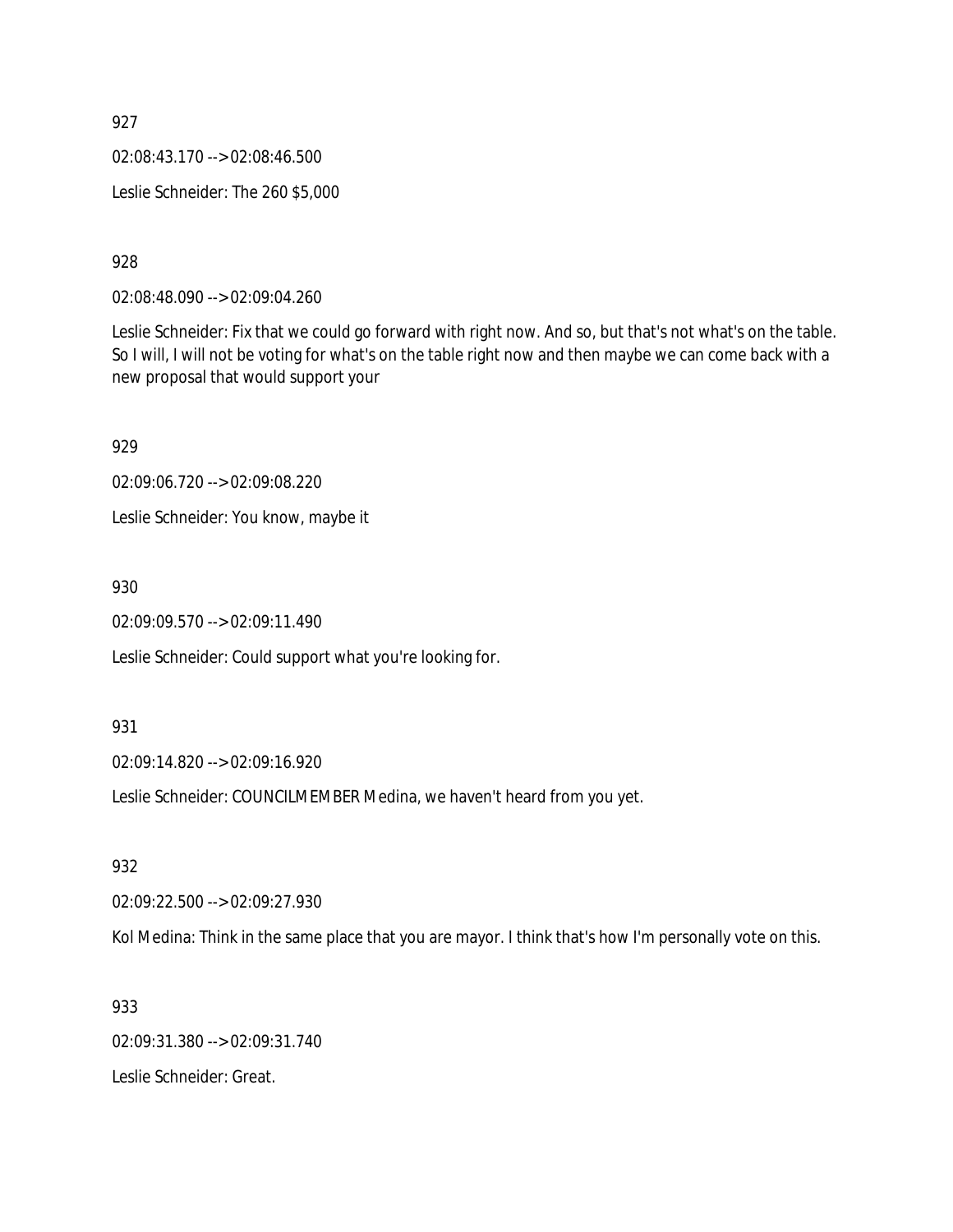02:09:32.970 --> 02:09:34.830

Leslie Schneider: And COUNCILMEMBER high topless.

935

02:09:35.670 --> 02:09:49.710

Kirsten Hytopoulos: This is what brought there for the public who might not know all the pieces that what as we understand it. If we were to go forward with the project, the full project that it has the expected life to expect life expectancy of some around within 10 years right

936

02:09:51.030 --> 02:10:06.150

Kirsten Hytopoulos: Horse director. So, just so that the public understands what we're talking about. It's not just a values thing to have Lucy, Lucy to it's this, it's the sustainability of the fix. So I, I, too, am leaning towards i mean i don't prefer I do, I would like to delay it

937

02:10:07.440 --> 02:10:17.850

Kirsten Hytopoulos: Not to throw dollars at it. But on the other hand, the dollars some dollars now sound like they were more likely to preserve options in the future. So at the moment, I'm leaning towards the temporary

938

02:10:19.500 --> 02:10:21.060

Kirsten Hytopoulos: The shoring up temporary fix

939

02:10:23.160 --> 02:10:23.820

Leslie Schneider: Great, thank you.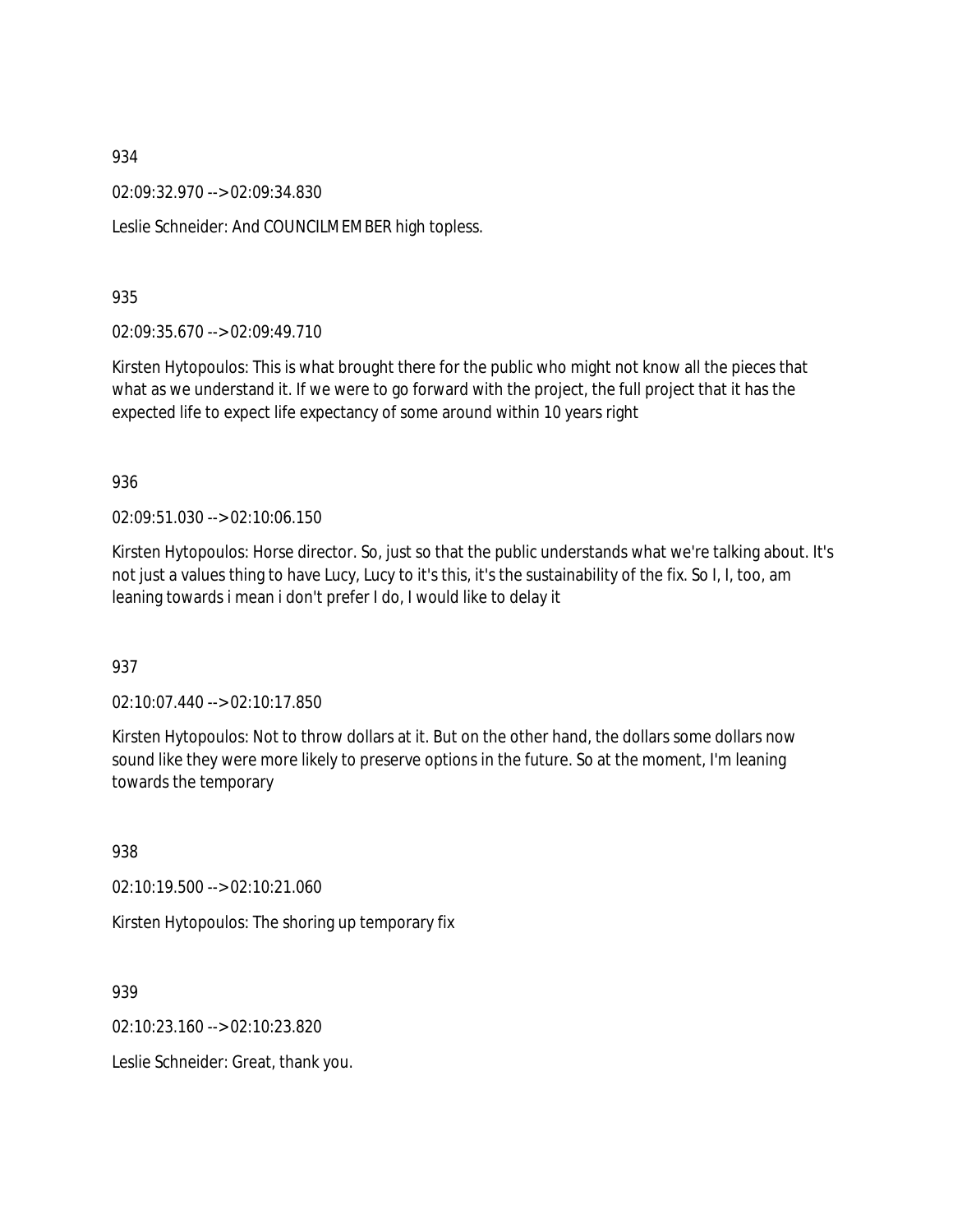02:10:23.850 --> 02:10:24.810

COUNCILMEMBER nisar

941

02:10:27.420 --> 02:10:38.970

Rasham Nassar: There's a motion on the floor that I think captures the deferral portion of the recommendation, but not the spot zone funding so

942

02:10:39.930 --> 02:10:51.180

Rasham Nassar: If the maker of that motion would like to withdraw that motion and then introduce a new one and offer that opportunity. Otherwise, I'd be happy to propose a friendly amendment to the motion on the floor that we can vote on

943

02:10:52.200 --> 02:10:59.100

Rasham Nassar: And okay, and as as I'm going to do that. I'm public works director, can you please put the

944

02:11:00.240 --> 02:11:06.090

Rasham Nassar: The slide back on the screen. Or you could just verbal. To me, the cost of the spot improvements and then I can

945

02:11:06.780 --> 02:11:10.350

Chris Wierzbicki: Yeah, the repair project was 260 5000

946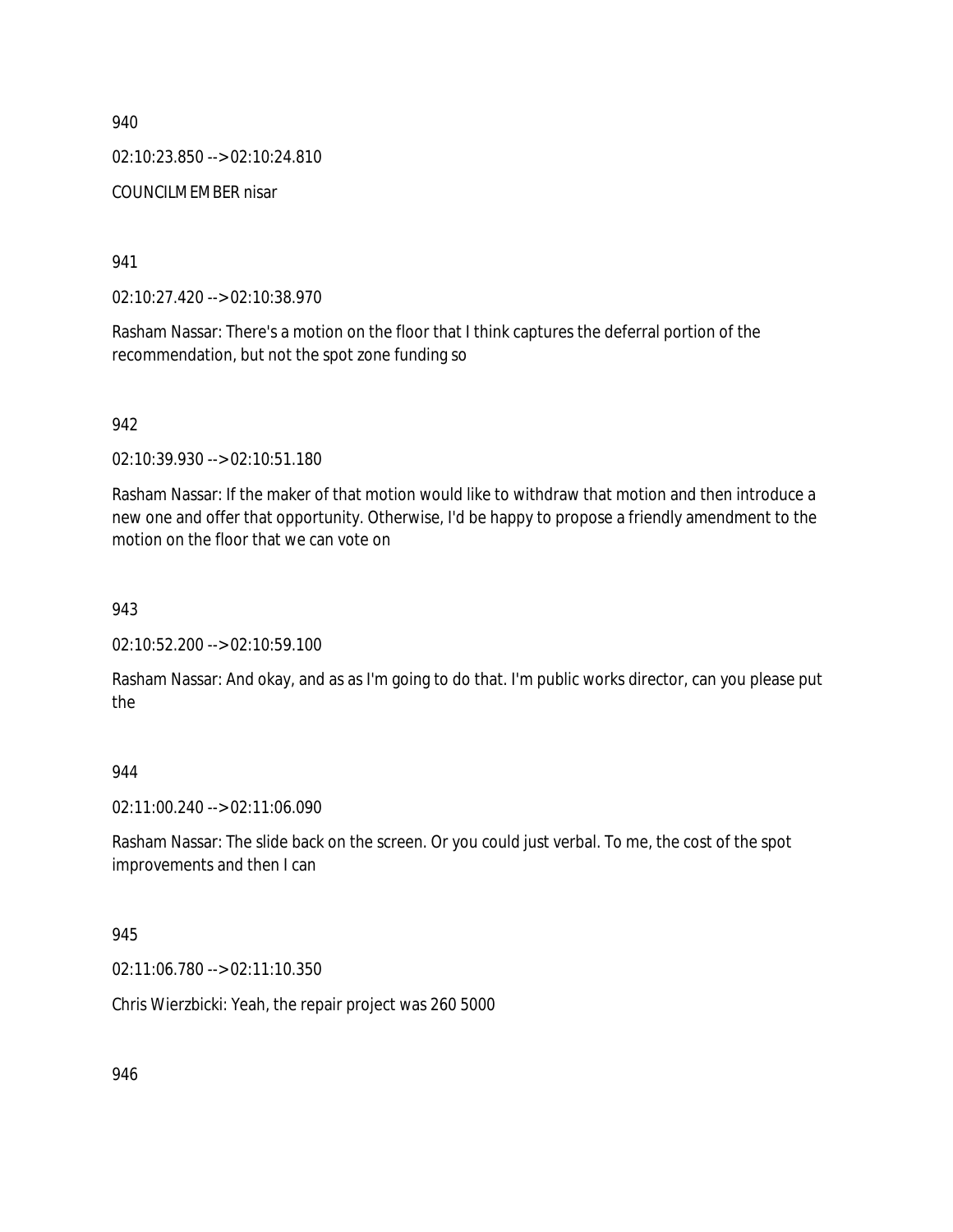02:11:11.430 --> 02:11:13.920

Rasham Nassar: Okay, so I moved to amend the motion.

947

02:11:15.090 --> 02:11:29.640

Rasham Nassar: to defer the country club bulkhead project to include 260 \$5,000 in funding in this tip for for spot repairs in 2021

948

02:11:35.970 --> 02:11:36.240

Leslie Schneider: Member.

#### 949

02:11:36.330 --> 02:11:37.530 Leslie Schneider: Are you second thing that

950

02:11:39.060 --> 02:11:40.020

Leslie Schneider: Okay, yeah.

951

02:11:41.580 --> 02:11:43.950

Leslie Schneider: I'm COUNCILMEMBER Pollock. Yeah.

#### 952

02:11:44.070 --> 02:11:44.700 So,

953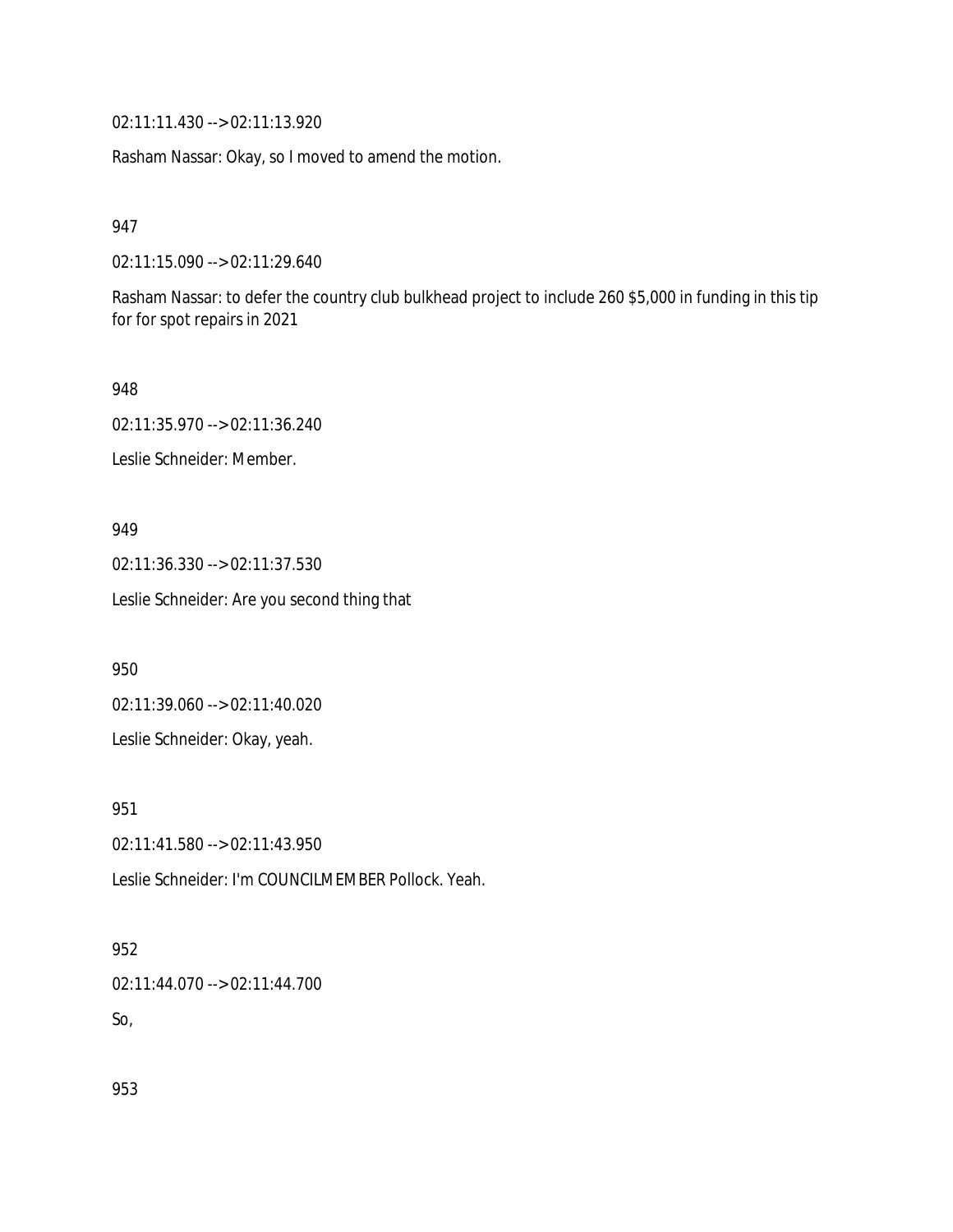02:11:47.040 --> 02:11:50.730

Michael Pollock: I'm just trying to follow the process here I will support that.

954

02:11:51.750 --> 02:11:57.660

Michael Pollock: So we vote on that the amendment. Yeah. And then, yeah, okay. Okay, great. Um,

955

02:11:58.950 --> 02:12:05.160

Michael Pollock: I'm what I requested for for director. We're sticky is as in terms of

956

02:12:07.230 --> 02:12:26.250

Michael Pollock: The spot repairs. Is there any potential to do that in such a way, you're kind of be considerate of the habitat value or or preventing further habitat degradation. I'm going to think about bulk adding a shoreline, you know, that doesn't, it doesn't, you know,

957

02:12:27.630 --> 02:12:32.250

Michael Pollock: Make me feel real warm and cuddly. So, and, you know, there is soft engineering, for we use

958

02:12:33.300 --> 02:12:40.980

Michael Pollock: Large would and things like that. I'm just wondering if there are any options like that there can be pursued in this or the permanent would have to change.

959

02:12:41.400 --> 02:12:51.270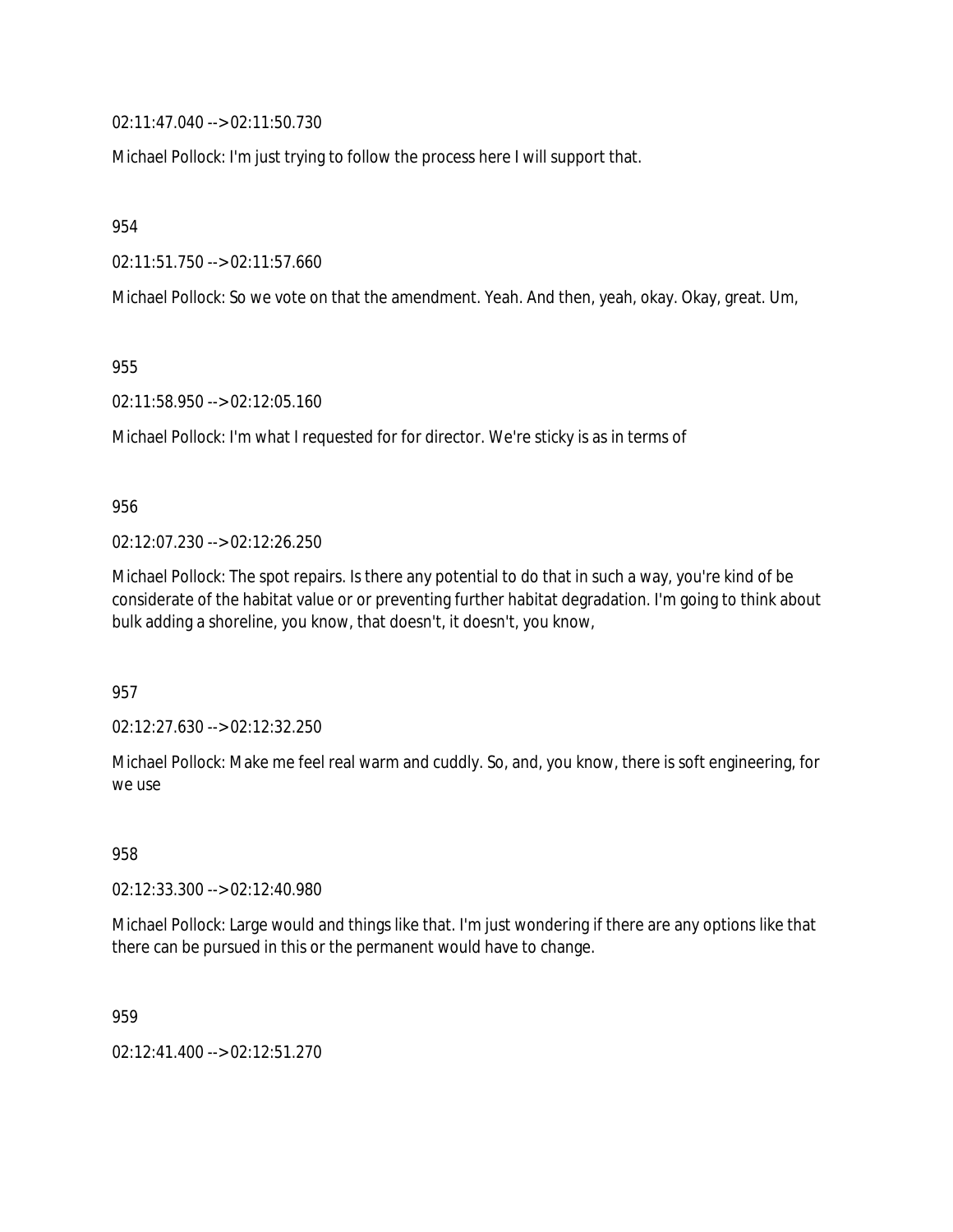Chris Wierzbicki: Yeah, I think the option that we particularly for the spot repairs. It would be very difficult to try and do something other than basically repair the facility that's there.

960

02:12:52.560 --> 02:13:01.080

Chris Wierzbicki: I will say, however, that part of what happens when a bulkhead disintegrates is that the rocks are left all over the beach and that is also not an environmental condition that

# 961

02:13:01.650 --> 02:13:15.030

Chris Wierzbicki: You know is, is the best for for habitat in that area. So as a part of the spot repairs. I think what we would be planning on doing is is cleaning up a portion of the debris from the veil balka that's on the beach potentially reusing some of it.

# 962

02:13:15.900 --> 02:13:22.980

Chris Wierzbicki: So that my mind is is probably the best enhancement to the environment that will get out of a kind of a spot repair project.

963

02:13:23.790 --> 02:13:31.830

Michael Pollock: Okay. All right, good. Hey, thank you. I really appreciate it sounds like a very thoughtful about this. And I just, again, thank you for that.

964

02:13:34.320 --> 02:13:40.710

Leslie Schneider: Okay folks, we've got an amendment on the floor and a couple more hands raised. So COUNCILMEMBER nisar

### 965

02:13:45.990 --> 02:13:47.730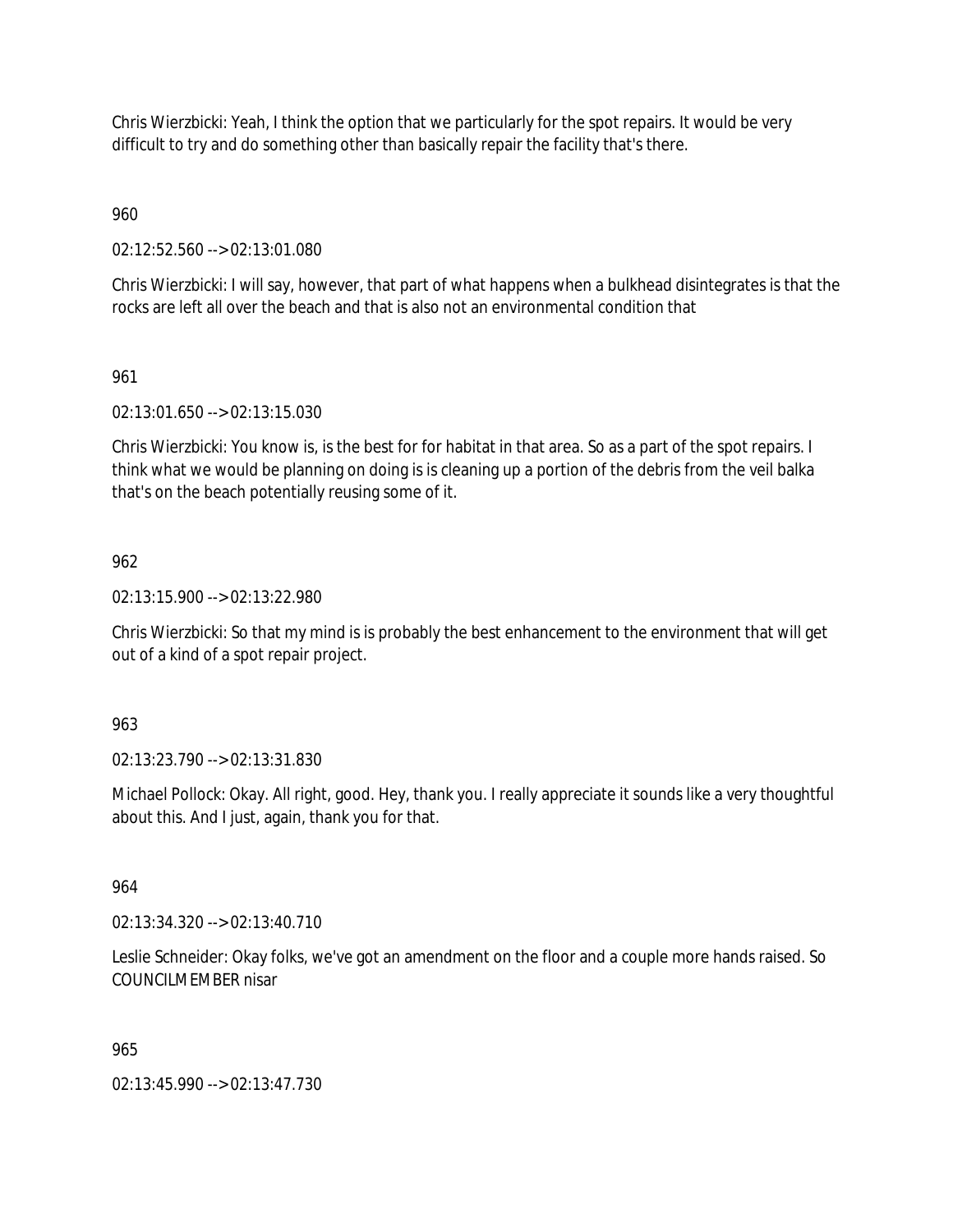Rasham Nassar: My apologies. I forgot to raise my hand.

966

02:13:48.090 --> 02:13:49.350

Leslie Schneider: All right. Um,

967

02:13:50.010 --> 02:13:51.330

COUNCILMEMBER high topless.

968

02:13:53.010 --> 02:14:02.490

Kirsten Hytopoulos: I don't know that should be moralized in the motion or we just want to be really clear direction to staff that our goal is Sin City Manager for posterity ourselves.

969

02:14:02.940 --> 02:14:11.400

Kirsten Hytopoulos: That our goal here is to prolong the you know the usage of the road in this condition for as long as possible. So we're, you know, we're saying

970

02:14:12.000 --> 02:14:16.500

Kirsten Hytopoulos: That as soon as you want to see this as in 2023 but that our goal in in

### 971

02:14:17.490 --> 02:14:27.960

Kirsten Hytopoulos: approving this repair is is to put it out until we have a fixed. I'm not sure how to word that we all know, I think we're all saying that right now and I just don't want that to be lost. So we're just rubber stamping it for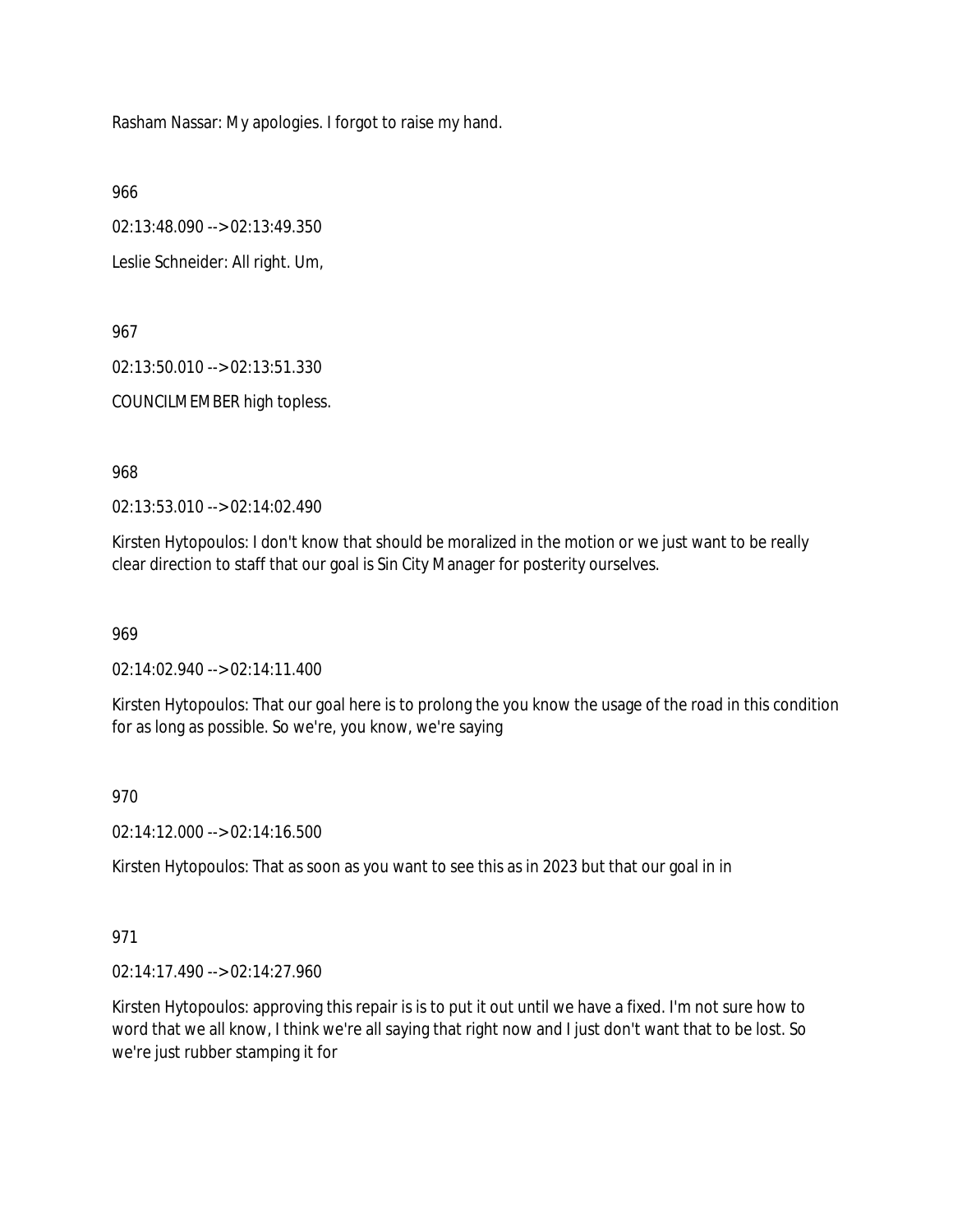02:14:29.010 --> 02:14:30.030 Kirsten Hytopoulos: For 2023

973

02:14:32.910 --> 02:14:33.690

Leslie Schneider: Great, thank you.

### 974

02:14:35.040 --> 02:14:43.470

Leslie Schneider: All right, if there's no other discussion. All those in favor please say I this is on the right.

# 975

02:14:44.850 --> 02:14:46.350 Leslie Schneider: And if anyone opposed.

### 976

02:14:49.860 --> 02:15:03.030

Leslie Schneider: That was, but I'm just going to ask again. So is there anyone opposed to the amendment to the motion on the floor. No. Okay, great. So that passes and now we can take up the the full motion.

### 977

02:15:04.110 --> 02:15:23.940

Leslie Schneider: And this is to defer the, the, the full bulkhead of 520 5000 to be replaced by the 260 5000 fixes. So if there's no more discussion. All those in favor please say aye.

978

02:15:24.690 --> 02:15:25.950

Kol Medina: Hi. Hi.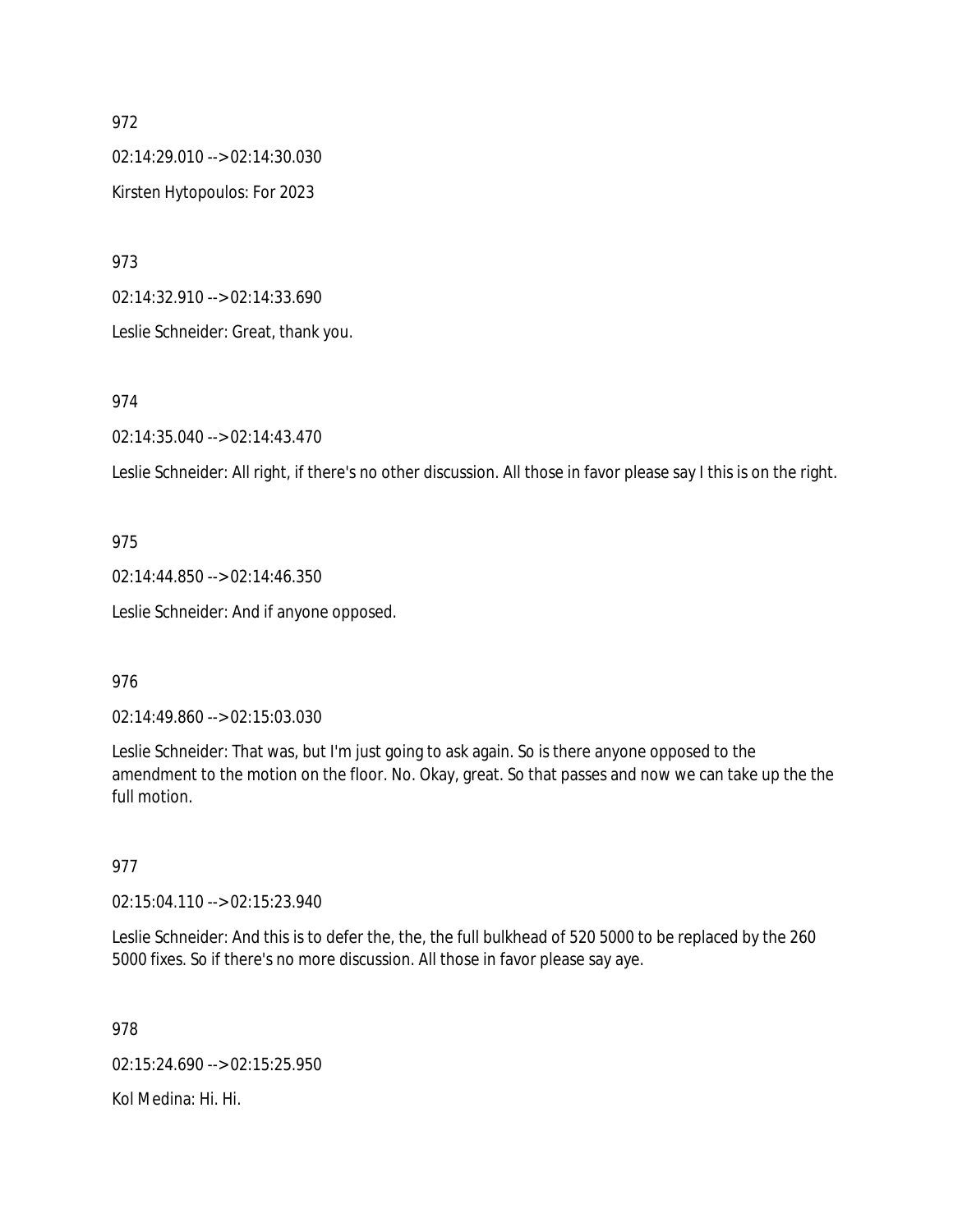02:15:26.520 --> 02:15:27.960

Leslie Schneider: And any opposed.

980

02:15:29.700 --> 02:15:35.280

Leslie Schneider: Okay that passes unanimously. Thank you all very much. Appreciate that, that felt like really good work.

981

02:15:37.200 --> 02:15:39.480

Leslie Schneider: Okay, what's next.

982

02:15:40.740 --> 02:15:44.460

Chris Wierzbicki: Thanks council. I know these are tough conversation. So thank you for working through them.

#### 983

02:15:46.140 --> 02:15:50.040

Chris Wierzbicki: I think we maybe got to an easy one. So this one, it was complete streets.

984

02:15:50.070 --> 02:15:50.520

Joe Deets: I'm sorry.

985

02:15:50.550 --> 02:15:51.660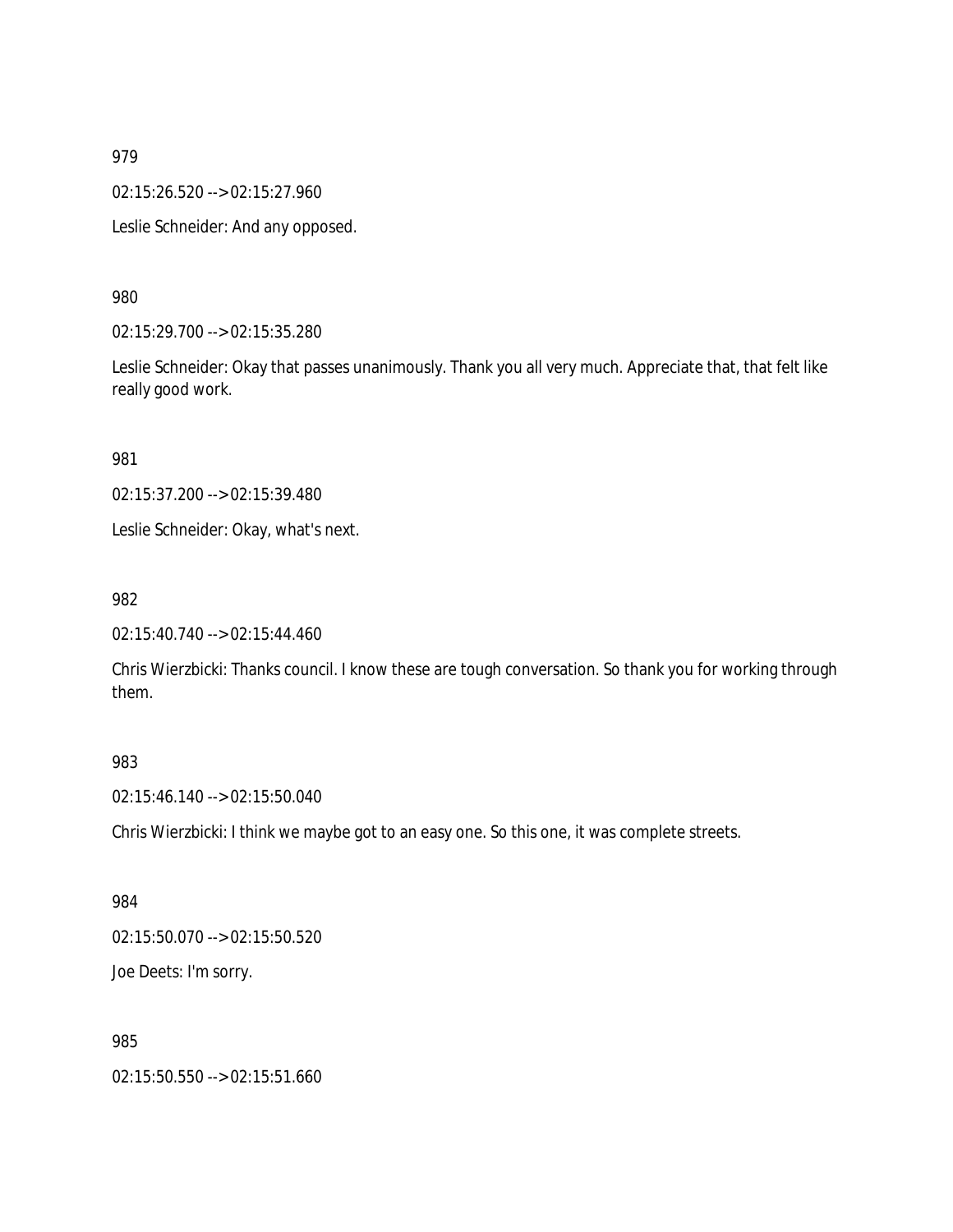Joe Deets: Chris, excuse me.

986

02:15:51.750 --> 02:15:53.190 Joe Deets: I apologize, but

987 02:15:53.370 --> 02:15:55.860 Joe Deets: Did we pass one item, the

988

02:15:58.140 --> 02:16:02.850

Joe Deets: The switch out of the existing planning position with the natural resource senior planner.

989

02:16:03.810 --> 02:16:06.390

Chris Wierzbicki: That is a part of all the planning discussions.

990

02:16:06.450 --> 02:16:08.670

Joe Deets: Neck. Okay, so that's going to come up next.

991

02:16:08.700 --> 02:16:11.190

Chris Wierzbicki: We bundled all the Public Works items together so that we could

992

02:16:11.700 --> 02:16:14.700

Joe Deets: I see. Okay, I'm sorry. Got carry on, please. Thank you.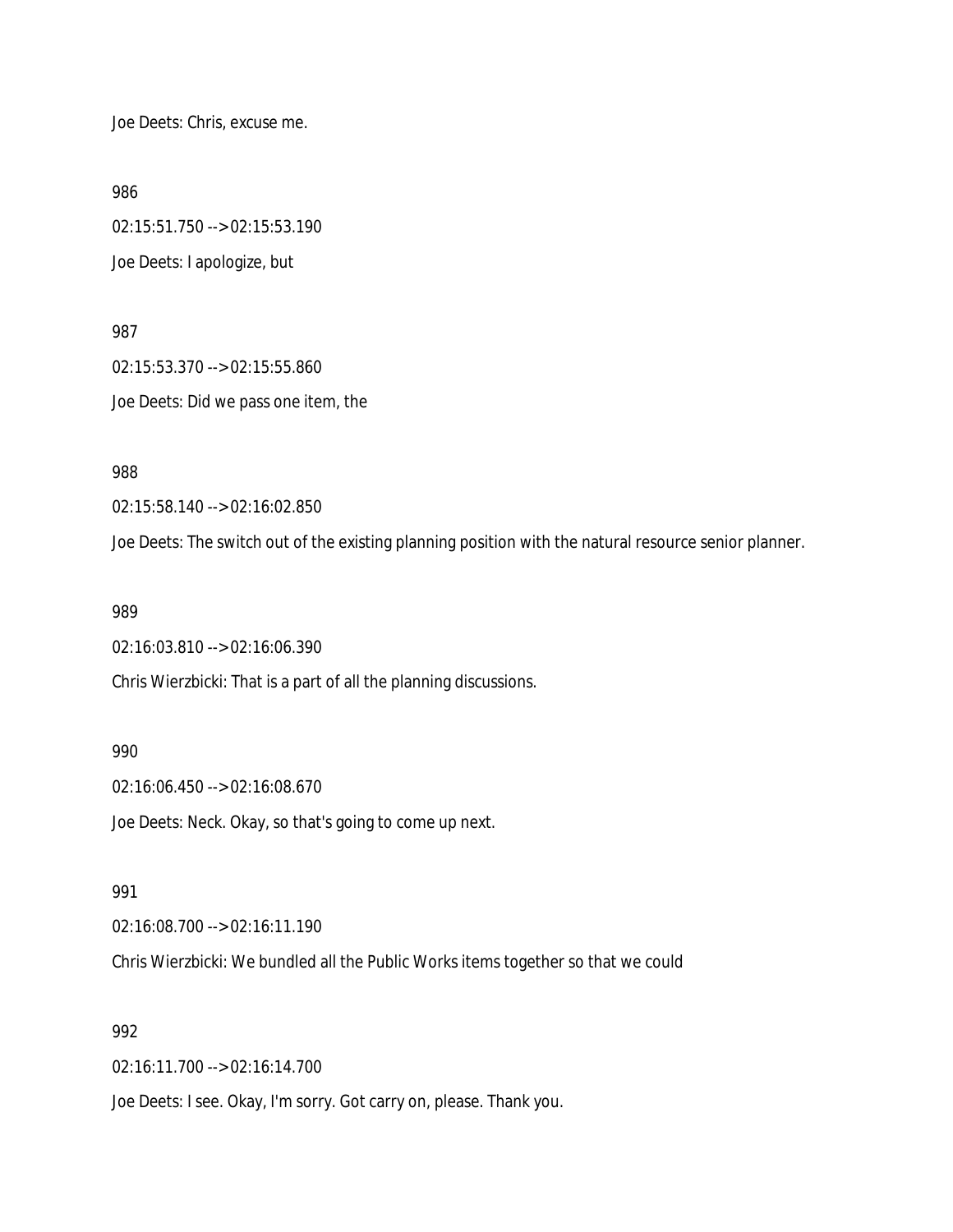02:16:14.760 --> 02:16:15.420

Chris Wierzbicki: Okay, yep.

994

02:16:16.740 --> 02:16:25.560

Chris Wierzbicki: So this one is complete streets services removal that motion was to remove \$25,000 for the development of an ordinance, as we discussed previously.

995

02:16:26.430 --> 02:16:35.100

Chris Wierzbicki: The reason why we included this in the budget in the first place is because we're anticipating a state grant opportunity for which we need to have a complete streets ordinance on the books in order to apply.

996

02:16:36.750 --> 02:16:44.340

Chris Wierzbicki: We determined that the Council and staff could work together to maybe streamline this process and perhaps pass a model ordinance or something.

997

02:16:45.450 --> 02:16:53.190

Chris Wierzbicki: Similar to the model ordinance and keep the staff time down for doing this. So I don't have any other discussion on the sudden

998

02:16:59.130 --> 02:17:00.120

COUNCILMEMBER car.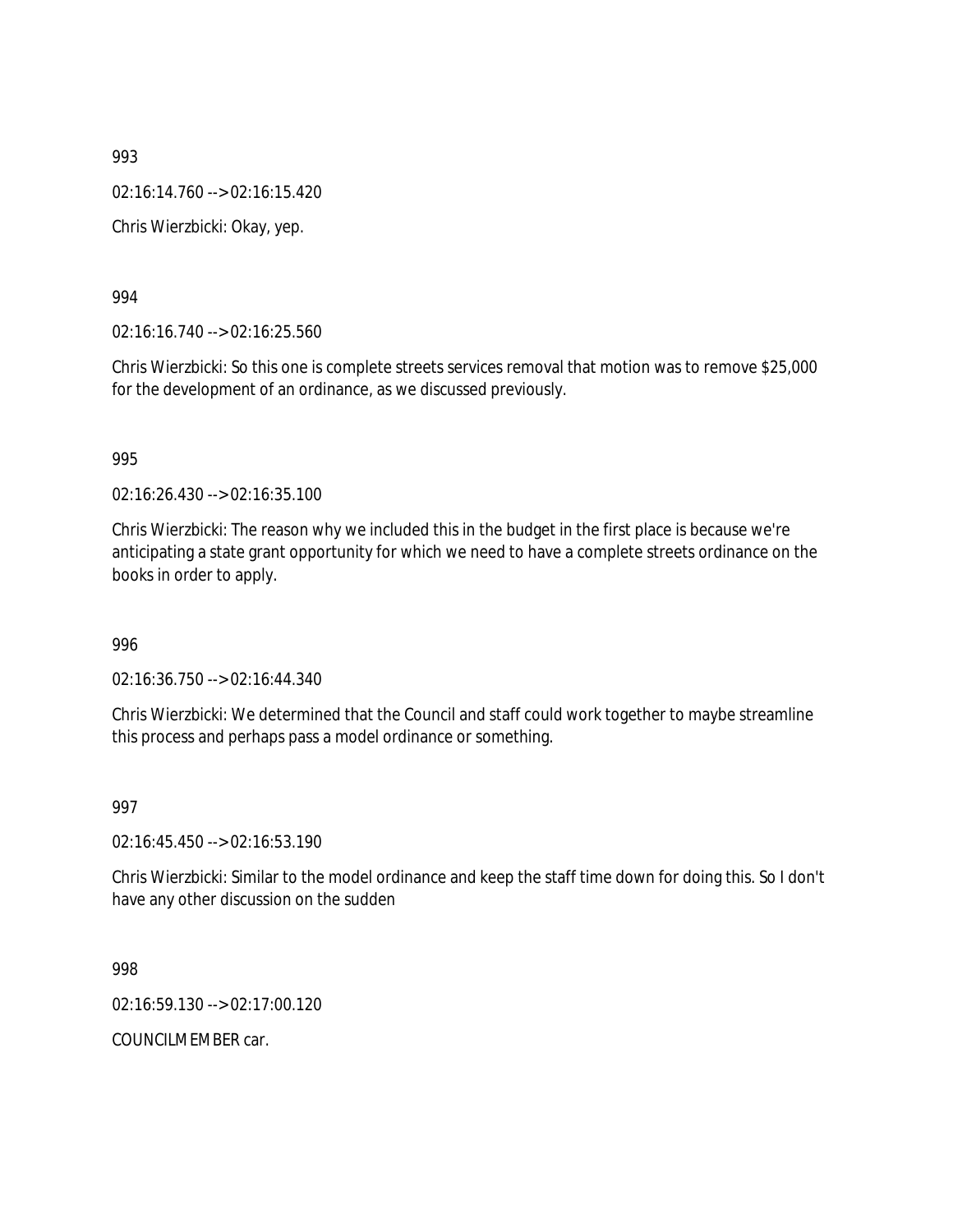02:17:02.700 --> 02:17:08.430

Christy Carr: I moved to delete \$25,000 from the public works 2021 professional services.

1000 02:17:08.430 --> 02:17:08.940 Christy Carr: Budget.

1001 02:17:09.090 --> 02:17:10.980 Christy Carr: Complete Streets, or in its development.

#### 1002

02:17:15.900 --> 02:17:18.270 Leslie Schneider: I'm Kevin COUNCILMEMBER Pollock second set

1003

02:17:20.310 --> 02:17:22.770

Leslie Schneider: All right, is there any discussion.

1004

02:17:26.820 --> 02:17:35.130

Leslie Schneider: Alright, seeing, seeing no hands, my guess we're ready to go for a vote on this. So, all those in favor please say aye.

1005

02:17:35.940 --> 02:17:38.190

Leslie Schneider: All right, and any opposed.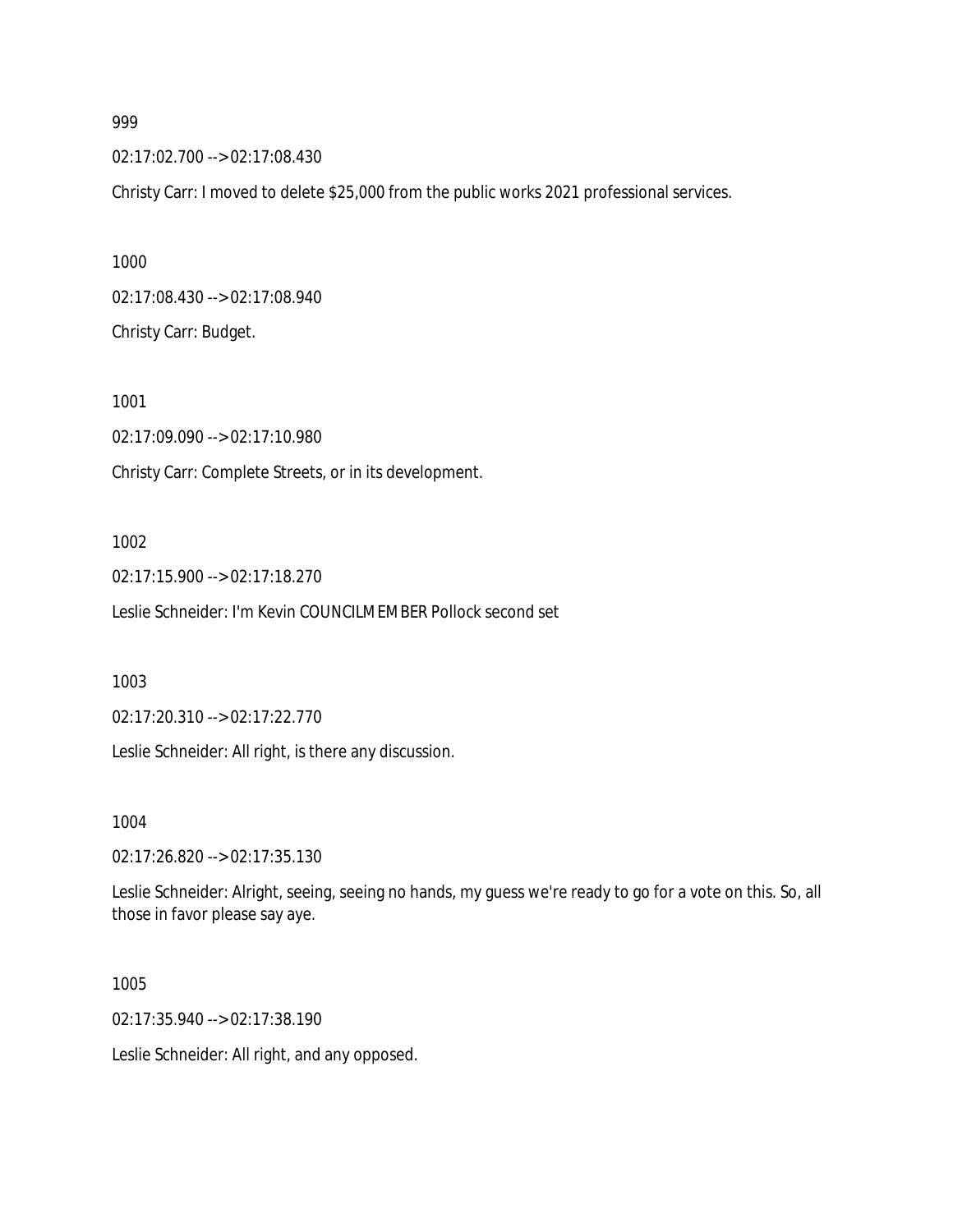02:17:39.810 --> 02:17:40.290

Leslie Schneider: All right.

1007

02:17:40.350 --> 02:17:42.030

Leslie Schneider: That passes unanimously. Thank you.

1008

02:17:49.590 --> 02:17:57.630

Ellen Schroer: The next set our queries so they weren't formal motions, but Chris has some additional information on three projects that are in this tip.

### 1009

02:17:59.070 --> 02:18:11.880

Chris Wierzbicki: Yes. So there was a question about the Winslow rain garden fencing project. One of the questions was, what are the options for rain garden fencing. I also just want to highlight that we forward it a memo to the Council regarding

1010

02:18:13.560 --> 02:18:26.400

Chris Wierzbicki: You know incidents and claims regarding related to the to the winds the way rain gardens in our researching that issue we determined that there really was only one claim formal claim filed, although there's been a number of reported incidents.

1011

02:18:27.990 --> 02:18:44.010

Chris Wierzbicki: At least one this year and several a number of years ago. So part of our reasoning for including this in this tip was to try to address what what's what looked like a potential liability and public safety issue, although we've really only had one formal claims, I said.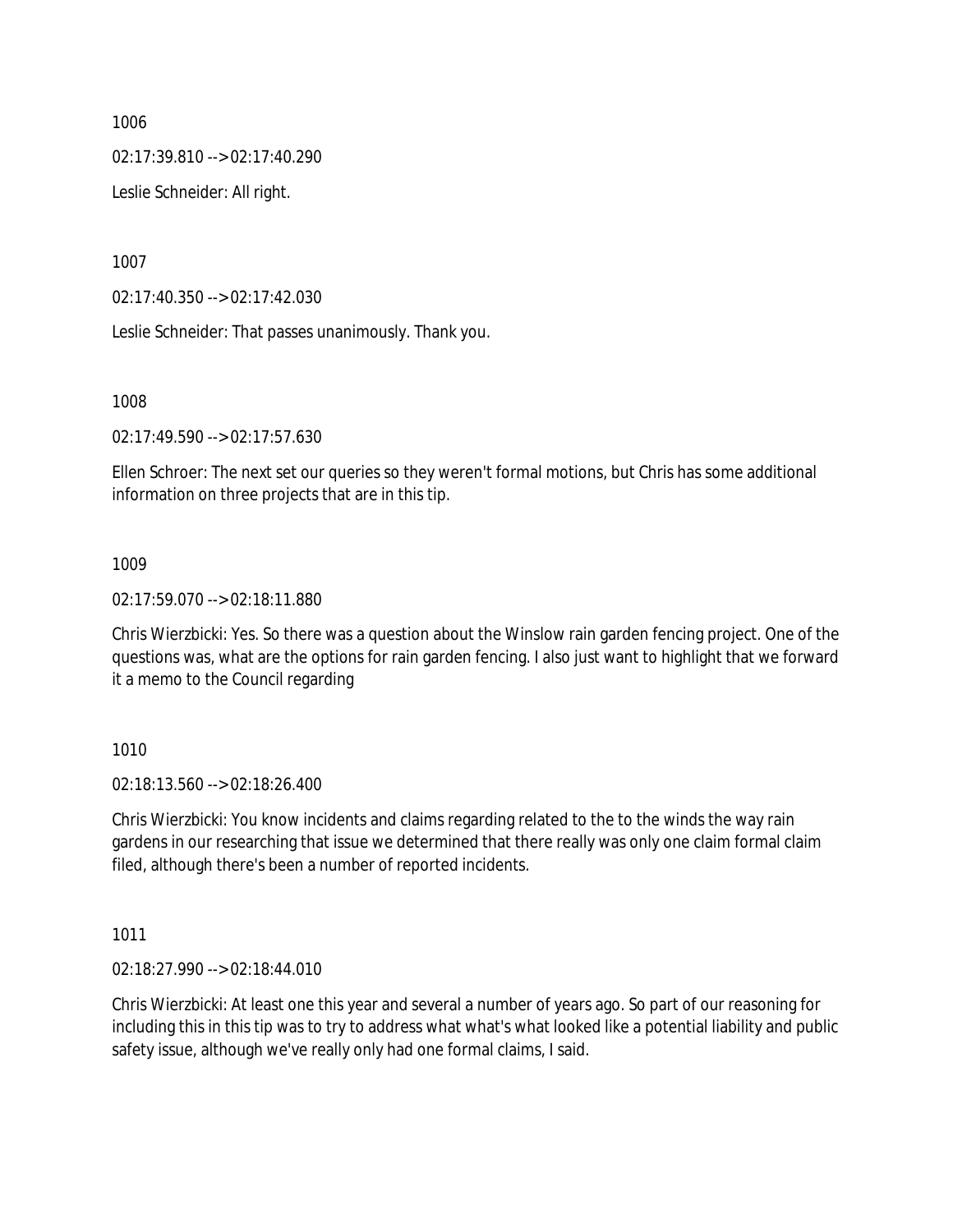02:18:45.480 --> 02:18:54.300

Chris Wierzbicki: We also ran this issue by our insurance provider who recommended that maybe we want to perform a risk analysis and come up with some

1013

02:18:54.960 --> 02:19:02.730

Chris Wierzbicki: Potentially some other alternatives for addressing safety if indeed there is a concern that we want to do something about here. I think that's a good idea.

1014

02:19:03.960 --> 02:19:12.750

Chris Wierzbicki: We could potentially move through that analysis and come back to the Council, with some potential options that may also include fences. If that seems like the right solution.

### 1015

02:19:13.710 --> 02:19:22.980

Chris Wierzbicki: Also, just wanted to highlight that there's lots of other types of fences out there that could potentially be used in this location that might be more sensitive to the streetscape

1016

02:19:24.090 --> 02:19:33.360

Chris Wierzbicki: Out there, you know, something that's wood or you know something other than the wrought iron fencing that we had originally shown, whether that would not would reduce the cost. I don't know.

1017

02:19:34.890 --> 02:19:39.300

Chris Wierzbicki: So I think that's the information we had free on this one. I'm happy to answer any questions about it.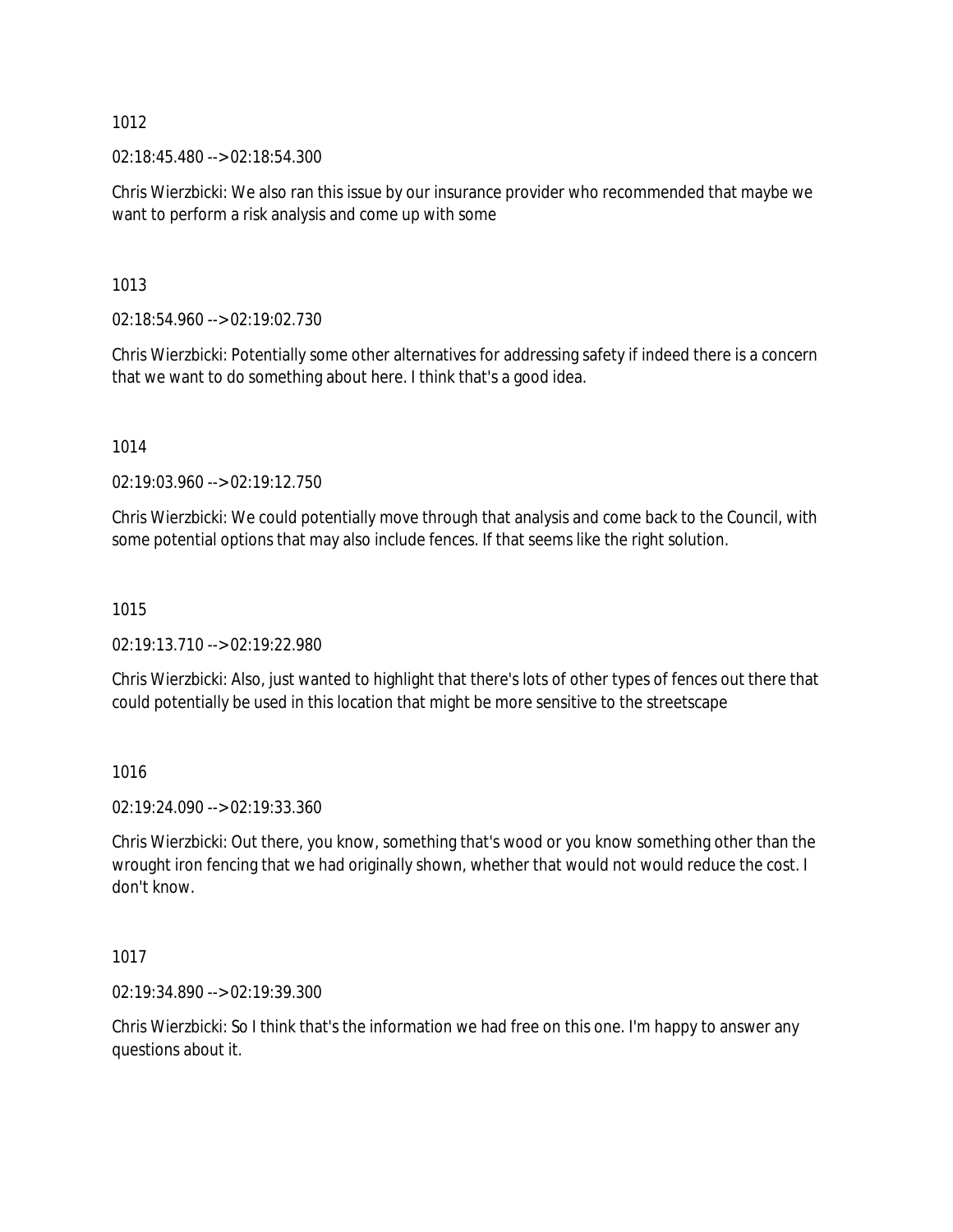02:19:41.070 --> 02:19:43.110

Leslie Schneider: Great, thank you. Councilmember car.

1019

02:19:45.240 --> 02:19:47.220

Christy Carr: I. Thanks. I was just going to make emotion.

1020

02:19:48.480 --> 02:19:59.370

Christy Carr: But I was curious public works director, if you if you need cat specific Council direction on your recommendation for risk analysis or if that's just something you would do.

### 1021

02:20:00.390 --> 02:20:04.020

Christy Carr: If the Council did not approve funding for fencing.

#### 1022

02:20:05.430 --> 02:20:14.070

Chris Wierzbicki: I guess I guess you were kind of faced with the potential change in direction. If you are not interested in funding the fencing.

### 1023

02:20:14.910 --> 02:20:20.610

Chris Wierzbicki: I would suggest that we add some money into basically probably into the operating budget and not this tip.

# 1024

02:20:21.120 --> 02:20:33.060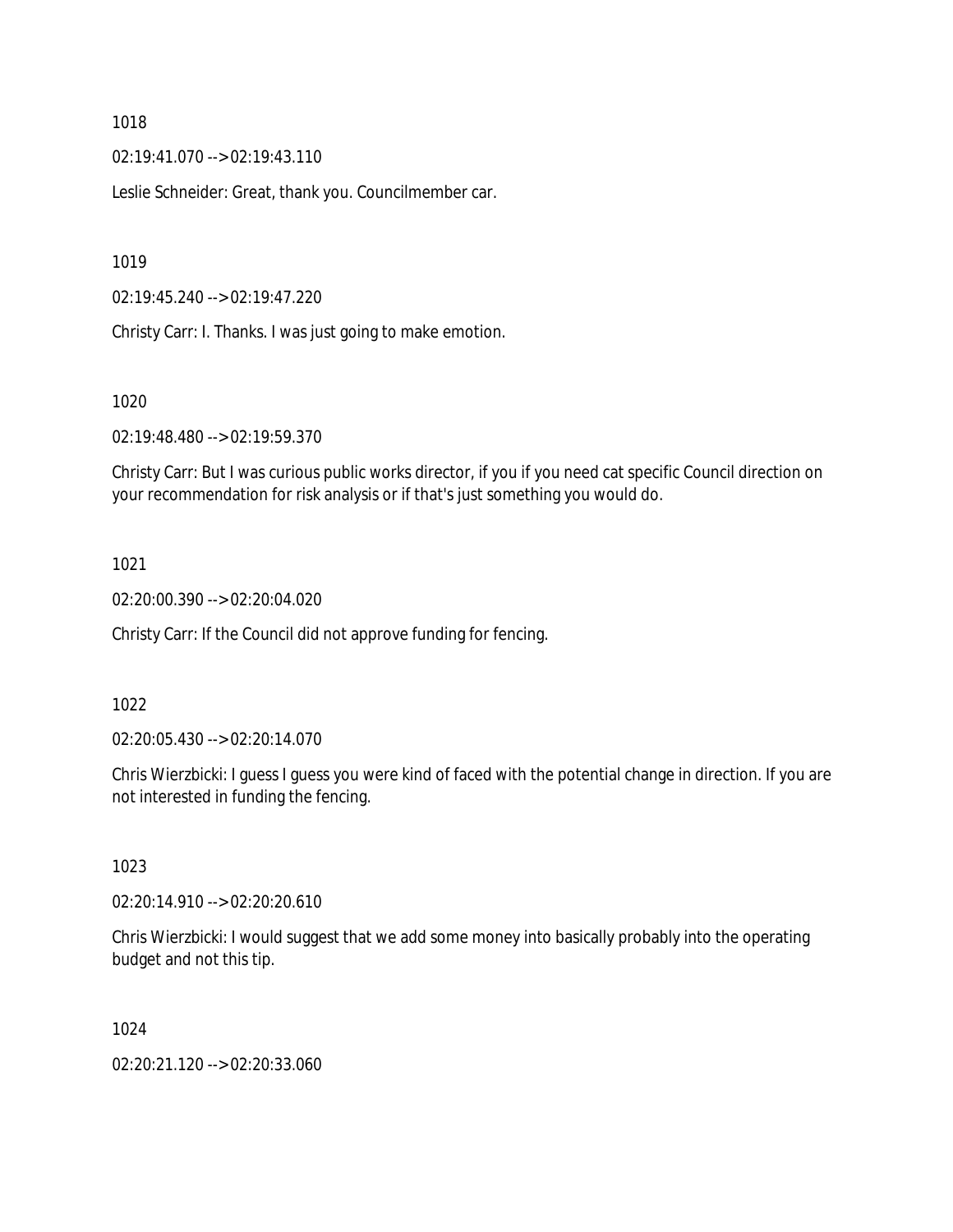Chris Wierzbicki: To have somebody from the outside, kind of look at this with it with a clear I and give us a give us their perspective, maybe that amount is is somewhere between 10 and \$20,000 range or less. Maybe it's maybe 10 to 15

1025

02:20:35.850 --> 02:20:47.280

Christy Carr: Okay, well, if I'm just going to keep it simple and make a motion. I moved to remove the Winslow way rain garden fencing project from the budget.

1026

02:20:51.540 --> 02:20:53.100

Leslie Schneider: COUNCILMEMBER Pollock second set

1027

02:20:54.840 --> 02:20:58.410

Leslie Schneider: All right, we have some hands up here. Councilmember hi topless.

1028

02:20:59.640 --> 02:21:04.950

Kirsten Hytopoulos: How long have we have those in place and abouts isn't like going 16 years

1029

02:21:05.460 --> 02:21:08.220

Chris Wierzbicki: No, not that quite that long it's been

1030

02:21:08.520 --> 02:21:16.080

Kirsten Hytopoulos: I think 999 years and we've had one one true

1031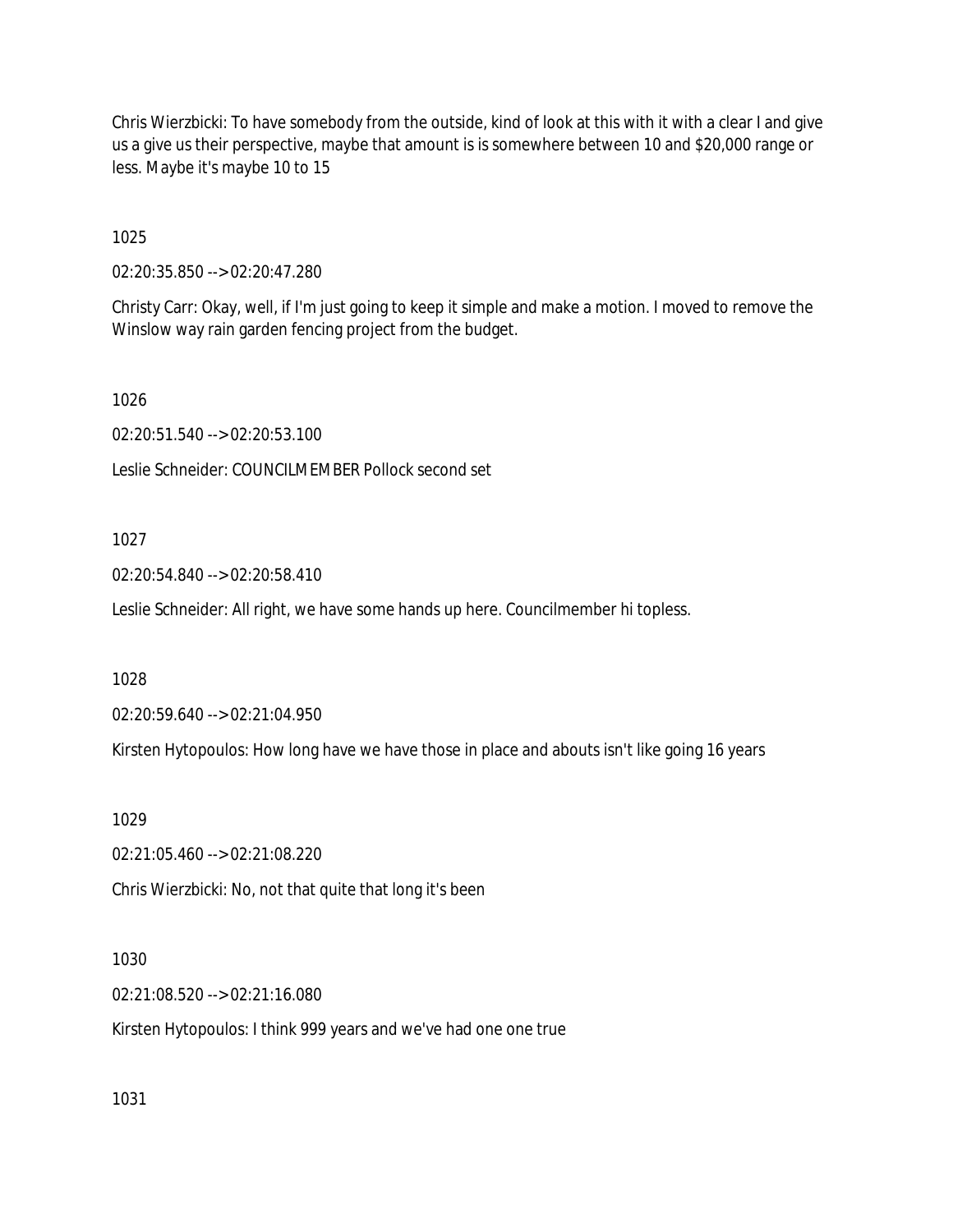02:21:16.290 --> 02:21:18.450

Chris Wierzbicki: One formal claim. That's right. Okay.

1032

02:21:18.870 --> 02:21:27.420

Kirsten Hytopoulos: Yeah i mean i i i'm i'm going to be supporting this motion, and I would not like to be putting funding towards a risk analysis I

1033

02:21:28.590 --> 02:21:38.190

Kirsten Hytopoulos: I'm sure we've all been in many cities and many locations with landscaping and I don't really see why we would be investing in concerns about this particular issue.

1034

02:21:41.130 --> 02:21:42.120

Leslie Schneider: COUNCILMEMBER Pollock.

1035

02:21:44.340 --> 02:21:53.610

Michael Pollock: Um, yeah, I support that. Um, I just wanted to I assembly kind of puzzled by this this idea because you know we have trees on the side of the road.

1036

02:21:54.210 --> 02:22:06.120

Michael Pollock: And, you know, cars are expected not to drive into them and and so here we've got a rain garden and I think it's reasonable to expect people not to walk into them. And so I guess I'm a little puzzled by

1037

02:22:06.840 --> 02:22:21.720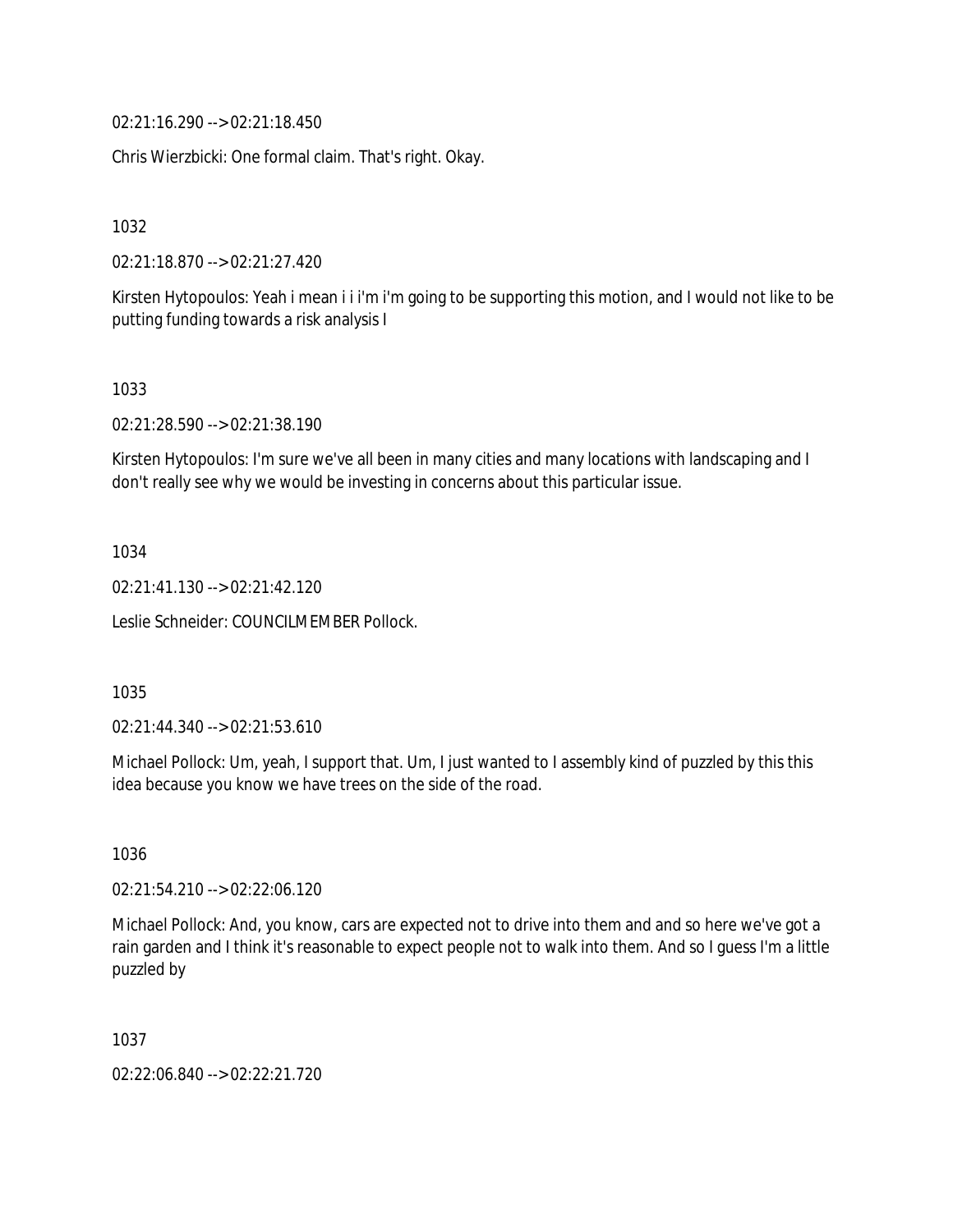Michael Pollock: Why we're why we're having this. I just don't really understand this discussion. It seems like, at the very least, if if there really was a problem with people walking in the rain gardens that you could put up

1038

02:22:23.010 --> 02:22:37.290

Michael Pollock: You know, red warning pink or something. I mean, it just seems like there's if it's a really, you know, becomes an issue. I just seems like there's a lot of kind of more low cost alternatives to that and then I'll fight line around it or something.

1039

02:22:38.400 --> 02:22:51.450

Michael Pollock: I don't have a sign morning vanguard and I don't really know but but having to put up a fence just seems like big overkill. So anyway, that's just my thoughts. I find this a bit, quite honestly.

1040

02:22:52.620 --> 02:22:53.250

Leslie Schneider: Could I just

1041

02:22:53.280 --> 02:23:01.740

Leslie Schneider: Make a quick question here. I mean 10 to \$15,000 sounds a little bit like we would be micromanaging at that point. Isn't that something that

1042

02:23:03.030 --> 02:23:14.670

Leslie Schneider: Our current or future city manager could just do their own risk analysis to decide whether they wanted to fund a risk analysis or is that something that council would need to jump in and talk about

1043

02:23:19.200 --> 02:23:29.670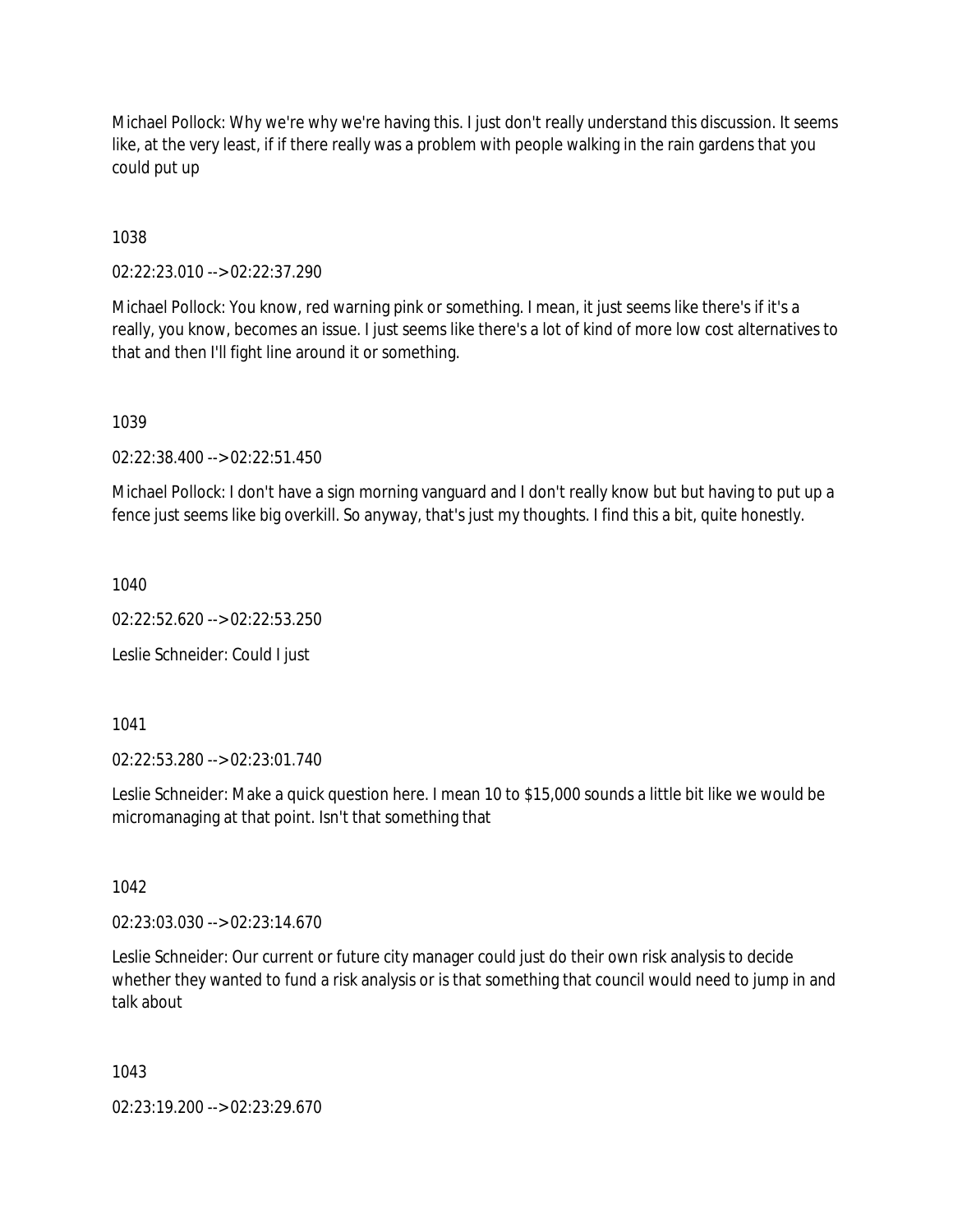Morgan Smith: I agree. I think that would be a decision that the city manager and the city attorney would make across the portfolio of risk assessment and different

1044

02:23:30.510 --> 02:23:37.290

Morgan Smith: Kind of facility concerns that they might be aware of so i don't i don't know that Council needs to replace or or provide direction on

1045 02:23:39.270 --> 02:23:39.690 Morgan Smith: Thank you.

1046

02:23:40.110 --> 02:23:42.060

Leslie Schneider: COUNCILMEMBER defeated me or deets.

1047

02:23:42.600 --> 02:23:43.050

Joe Deets: Thank you.

1048

02:23:44.250 --> 02:23:44.640

Joe Deets: Sorry.

1049

02:23:45.660 --> 02:23:48.780

Joe Deets: I was going to propose the sign caution rain gardens ahead.

1050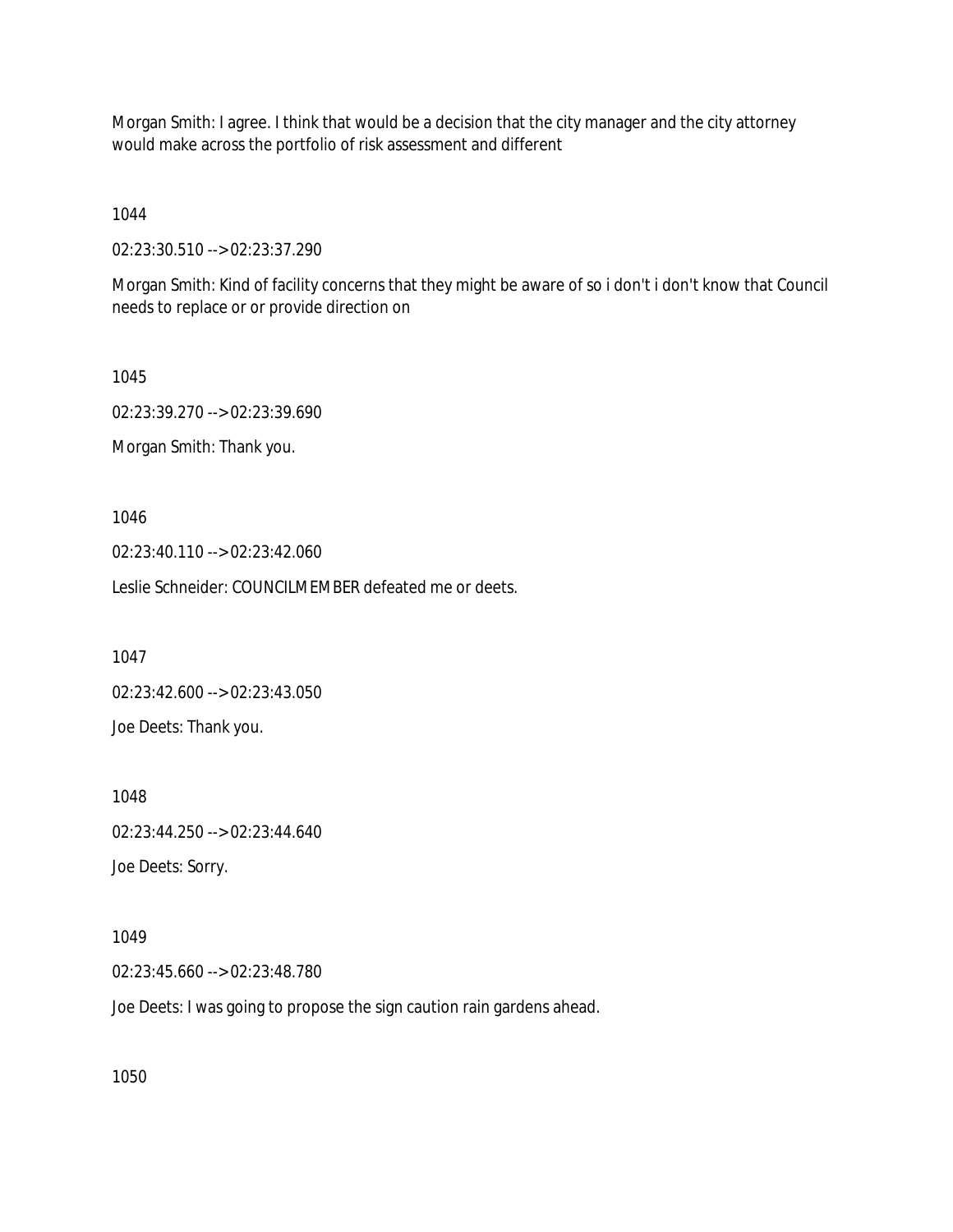02:23:52.920 --> 02:24:04.350

Joe Deets: I was that, do you want to make a motion. Anyone want to make a motion for that. I think that would be a screen. Um, anyway, I'm not in favor of this other than I put in caution sign. How's that, oh,

1051

02:24:06.270 --> 02:24:07.920

Leslie Schneider: Thank you. Councilmember nisar

1052

02:24:08.460 --> 02:24:10.290

Rasham Nassar: Yeah, I'm going to support this motion.

#### 1053

02:24:10.380 --> 02:24:22.380

Rasham Nassar: Um, but I do have a kind of a side comment and it relates a little bit to what the mayor said that in some cases funding decisions or whether they are funding decisions in a tip.

1054

02:24:23.910 --> 02:24:30.390

Rasham Nassar: Or or not, they don't require that the Council necessarily approved final plans for

1055

02:24:31.620 --> 02:24:46.620

Rasham Nassar: Their public works projects such as fencing. I'll just be clear, I'm talking specifically about the fencing around the playground at waterfront park and I don't know if I'm sure this is a separate policy discussion, but in terms of how we

1056

02:24:47.820 --> 02:24:52.830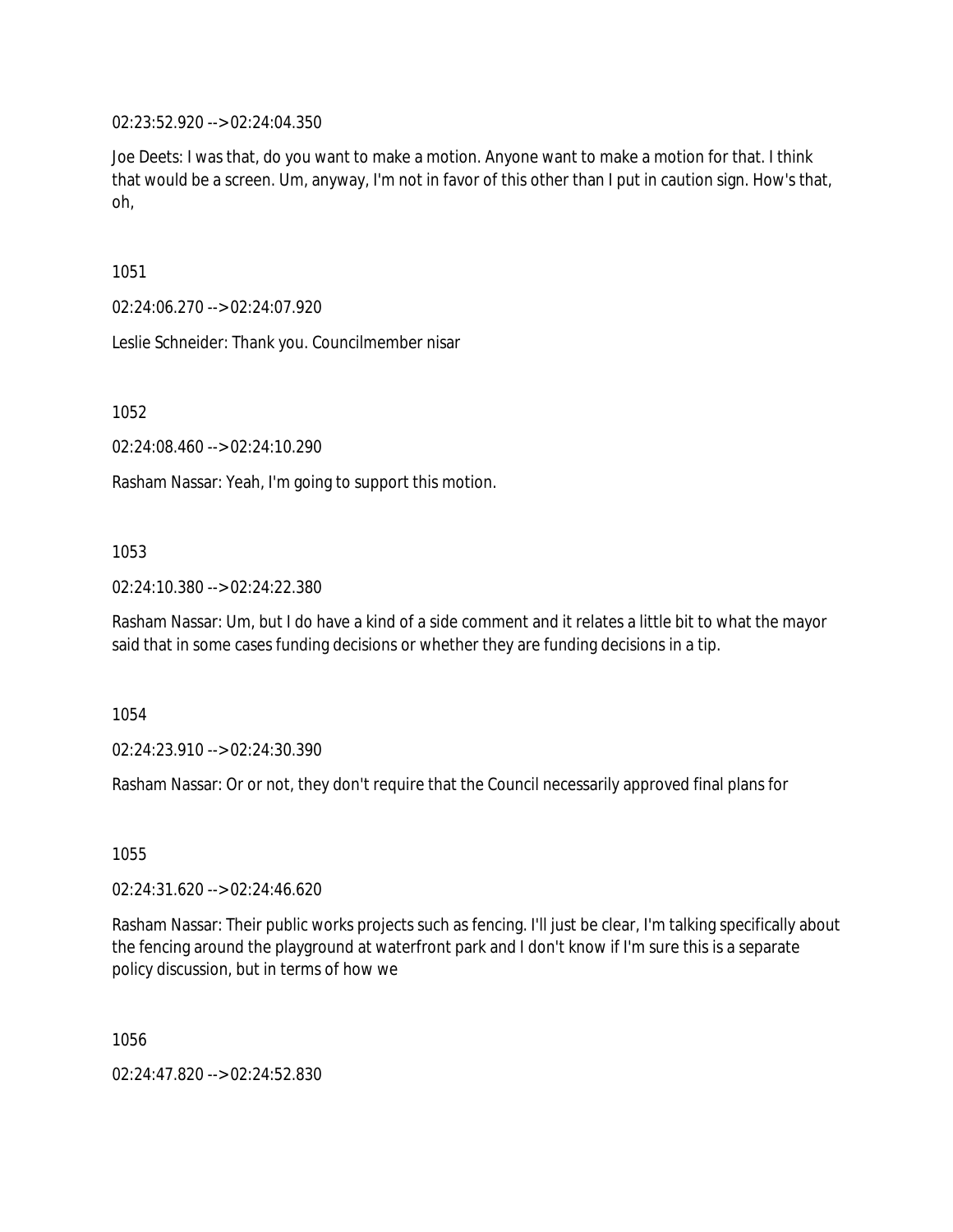Rasham Nassar: Establish design guidelines for those maybe those projects as they're being proposed with public works. Go to the Dr. B.

1057

02:24:53.790 --> 02:25:03.030

Rasham Nassar: So that we can you know see some of the alternatives to this black metal fencing. That was the initial proposal when we first looked at this tip and saw this item.

1058

02:25:03.600 --> 02:25:11.310

Rasham Nassar: And then you brought it back, and then you had alternatives that were more, you know, wood or different material that I feel is is more

1059

02:25:12.300 --> 02:25:20.580

Rasham Nassar: reflective of the character of the island. I want to, I just want to flag that I don't know if you have any thoughts because I, I guess I'm curious about who gets to decide.

1060

02:25:20.910 --> 02:25:29.700

Rasham Nassar: Whether it's a black metal fence or a wood fence and is there some way that we can change those decisions so that what we're seeing is more of the rural

1061

02:25:31.170 --> 02:25:34.380

Rasham Nassar: Feel of a public works project like fencing.

1062

 $02:25:35.160 \rightarrow 02:25:38.100$ 

Chris Wierzbicki: Yes, I'd like to comment on it real quickly I'm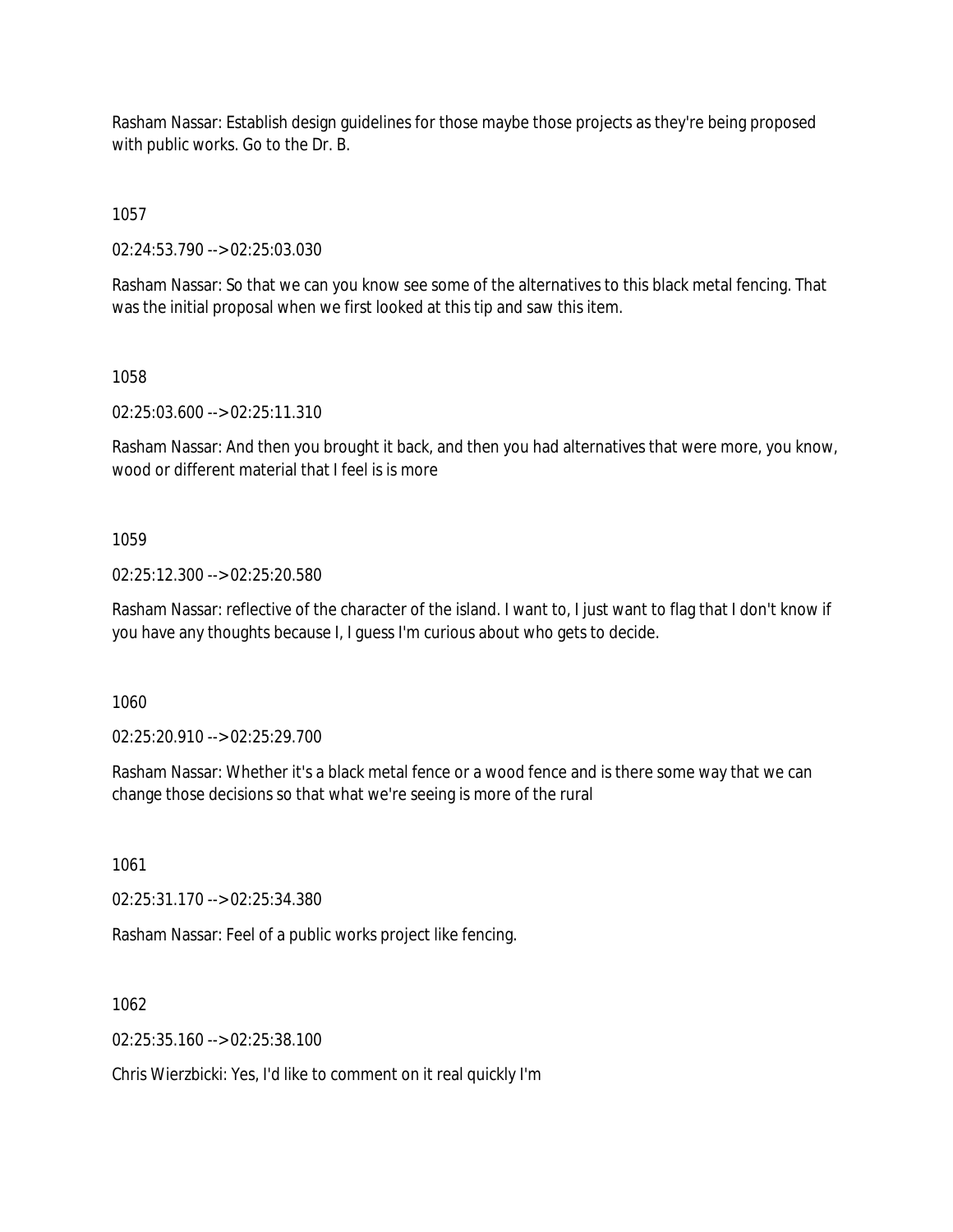02:25:39.810 --> 02:25:42.180

Chris Wierzbicki: Totally hear what you're saying about the the playground fence.

1064

02:25:43.530 --> 02:25:52.860

Chris Wierzbicki: There are really strict guide safety guidelines for the fencing that goes around a playground or goes around a playground, particularly when it's really close to a road.

1065

02:25:53.280 --> 02:26:04.560

Chris Wierzbicki: And that playground has, you know, it's right up against the road. There's really no buffer zone there at all. So we had some really limited options about how we could meet those guidelines for safety, and I agree. If I, if we had it.

1066

02:26:05.580 --> 02:26:12.870

Chris Wierzbicki: You know, potentially a different aesthetic choice to be if we were able to make a different aesthetic choice there. I would have liked to be able to do that. But we were kind of

1067

02:26:13.620 --> 02:26:24.480

Chris Wierzbicki: All kind of say the pine, we were fenced in into that decision, unfortunately. But I hear what you're saying. So, but there was kind of unique situation there and the fencing, we had in there was

1068

02:26:25.980 --> 02:26:31.830

Chris Wierzbicki: Not only was it deteriorating, but it was not meeting the safety standards at all. It was short, it was. Yeah, so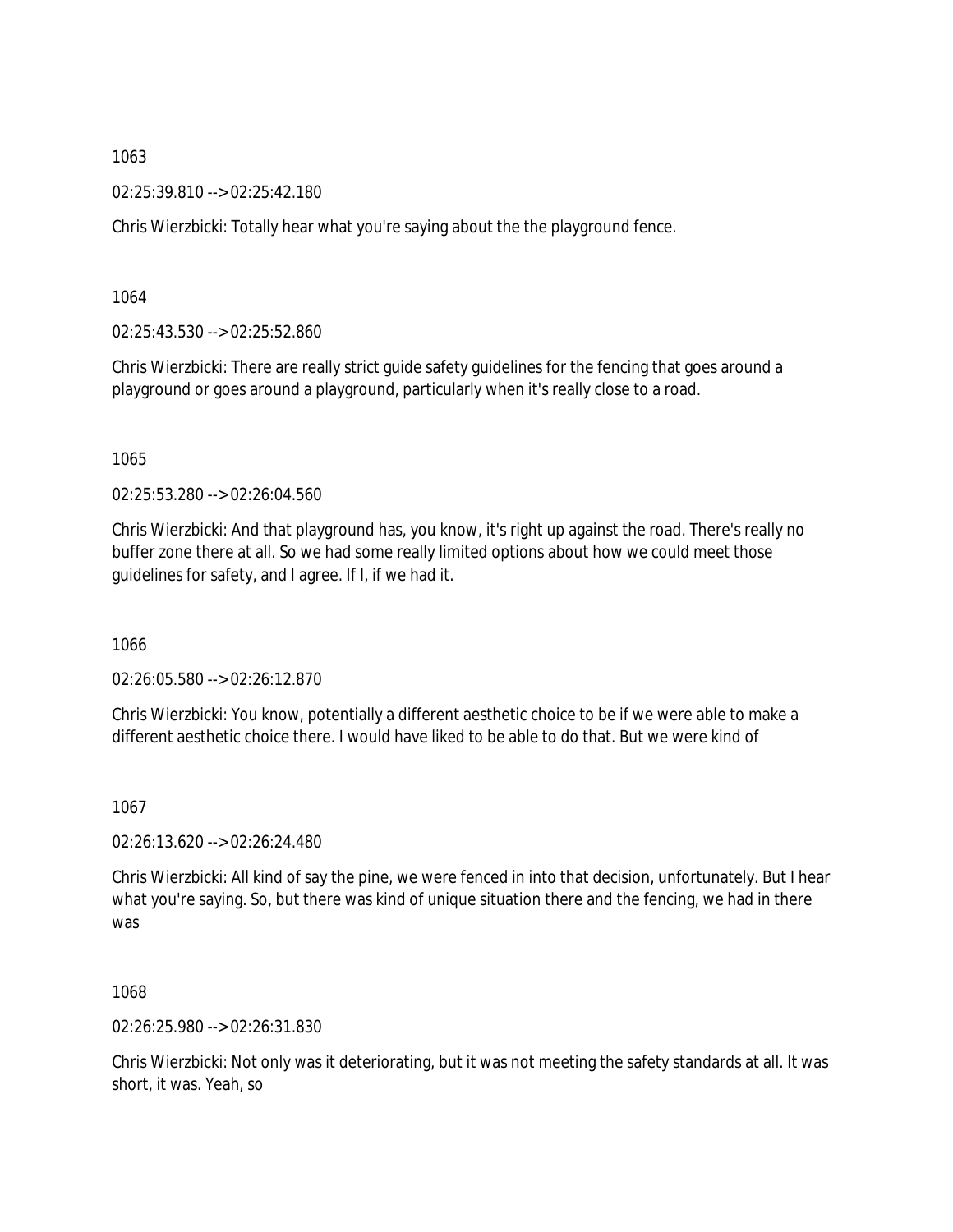02:26:33.180 --> 02:26:34.950

Leslie Schneider: Thank you. Councilmember car.

1070

02:26:36.360 --> 02:26:40.200

Christy Carr: Thanks. I just wanted to follow up on Council my burning desires comment.

1071

02:26:41.370 --> 02:26:51.510

Christy Carr: Currently in the duties and responsibilities of the Design Review Board. It includes review and serve in an advisory capacity to the city regarding major public projects.

1072

02:26:52.680 --> 02:27:05.160

Christy Carr: So I guess that's somewhat vague in terms of what major means, but there is some language in there that's adequate, it can stay if it should be revisited and be made more specific. But that would be an option.

1073

02:27:07.860 --> 02:27:10.440

Leslie Schneider: Great, thank you. So we do have

1074

02:27:10.500 --> 02:27:12.780

Leslie Schneider: A motion on the floor, that's been seconded.

1075

02:27:13.110 --> 02:27:26.820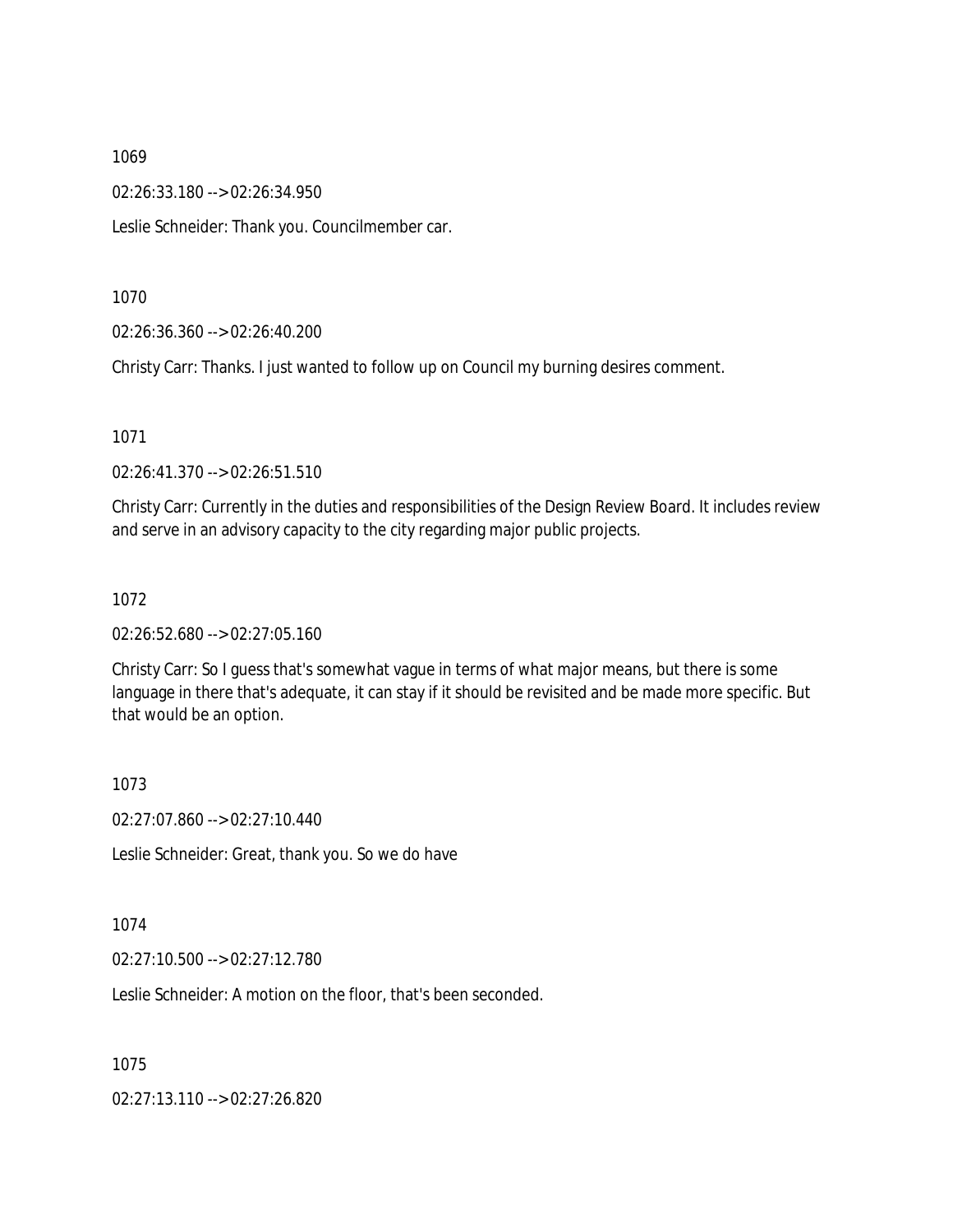Leslie Schneider: If there's no more discussion. I think we can take a vote. So, all those in favor of removing this budget item on the rain gardens, please say aye.

1076

02:27:28.320 --> 02:27:31.050

Leslie Schneider: All right, and any opposed.

# 1077

02:27:32.760 --> 02:27:35.910

Leslie Schneider: All right, that passes unanimously. Thank you very much.

1078

02:27:39.450 --> 02:27:42.240

Chris Wierzbicki: Okay. Two more least Republic works.

1079

02:27:43.590 --> 02:27:56.340

Chris Wierzbicki: The next one is City Hall security, the question here was about explaining this proposal in bit more detail. I can't remember if I've explained this in the past year not but I'll say it again here.

# 1080

02:27:57.750 --> 02:28:05.700

Chris Wierzbicki: The current security system that we have in City Hall is obsolete. It's 20 years old. It's very hard to get serviced if something goes wrong with it.

1081

02:28:06.930 --> 02:28:18.600

Chris Wierzbicki: And we are about to purchase and install a new security system at the police Court Building, and we would very much like to have the similar system at City Hall as a same vendor and same parts.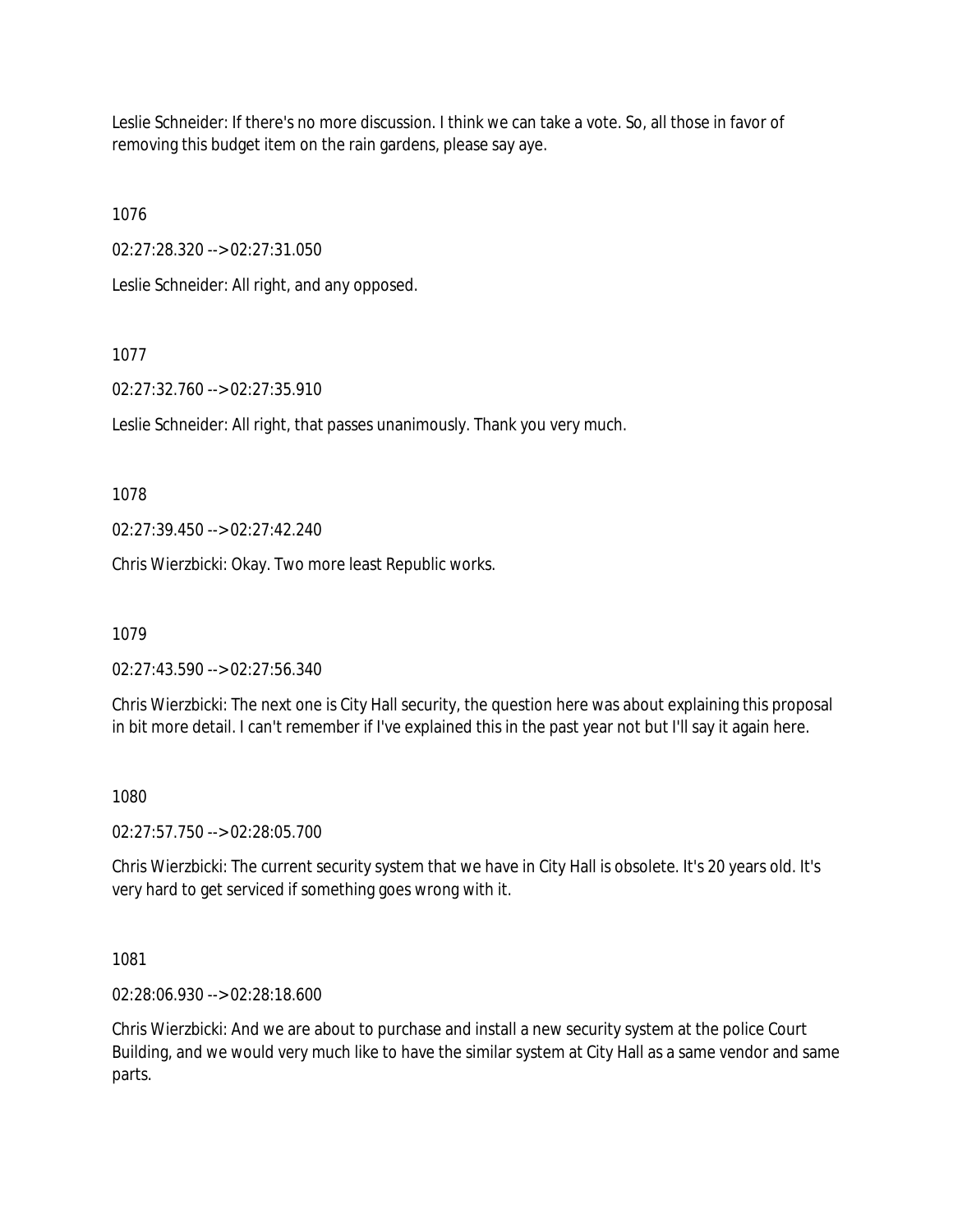02:28:19.350 --> 02:28:32.610

Chris Wierzbicki: And there are some logistical and cost efficiencies associated with having both of those systems installed flash replaced at the same time. So that's the reasoning behind this particular project. That's what I have on this one.

1083

02:28:35.790 --> 02:28:37.770

Leslie Schneider: Great, thank you. Councilmember car.

1084

02:28:39.060 --> 02:28:48.510

Christy Carr: Thanks. This was my query and you've answered my questions. I was just really looking at efficiencies and dependencies, with the installation that the new facility.

1085

02:28:50.760 --> 02:28:52.680

Chris Wierzbicki: So, thank you. You're welcome.

1086

02:28:53.280 --> 02:29:00.240

Leslie Schneider: Alright well. So that gets public works director that gets you through the list right have

1087

02:29:00.300 --> 02:29:01.020

Chris Wierzbicki: We got one more.

1088

02:29:01.320 --> 02:29:03.870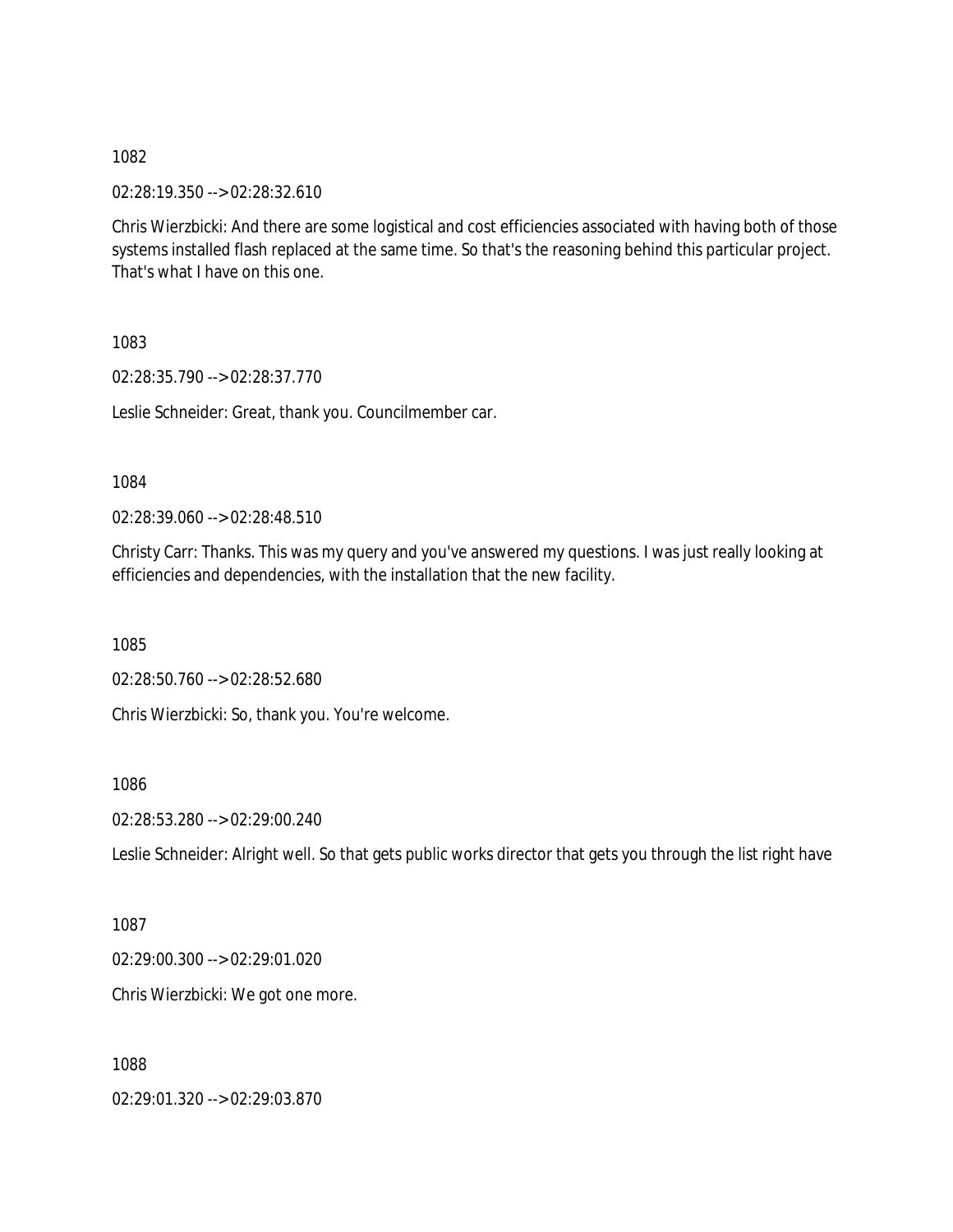Leslie Schneider: Oh, we do have one more. Why am I at the bottom of my

1089

02:29:05.640 --> 02:29:08.070

Chris Wierzbicki: Last one was about City Hall renovations.

1090

02:29:08.100 --> 02:29:08.670

Chris Wierzbicki: Project

1091

02:29:08.760 --> 02:29:20.190

Chris Wierzbicki: Here it is, why other renovations proposed, I think we maybe discuss this once before as well. But I'll just quickly rehash that believe that the original proposal for the renovations was developed in 2017

1092

02:29:21.390 --> 02:29:27.690

Chris Wierzbicki: The that the scope of that work would likely need to be revisited and reviewed with the Council before we proceed it

1093

02:29:28.290 --> 02:29:41.910

Chris Wierzbicki: But it was intended, I think, to have better efficiency of the public spaces in the self serve areas in the lower floor of the building updated security features, different from the security system from what we just talked about more about

1094

 $02.29.43.020 - 5.02.29.46.770$ 

Chris Wierzbicki: Safety within security and safety within the building for people working in the building.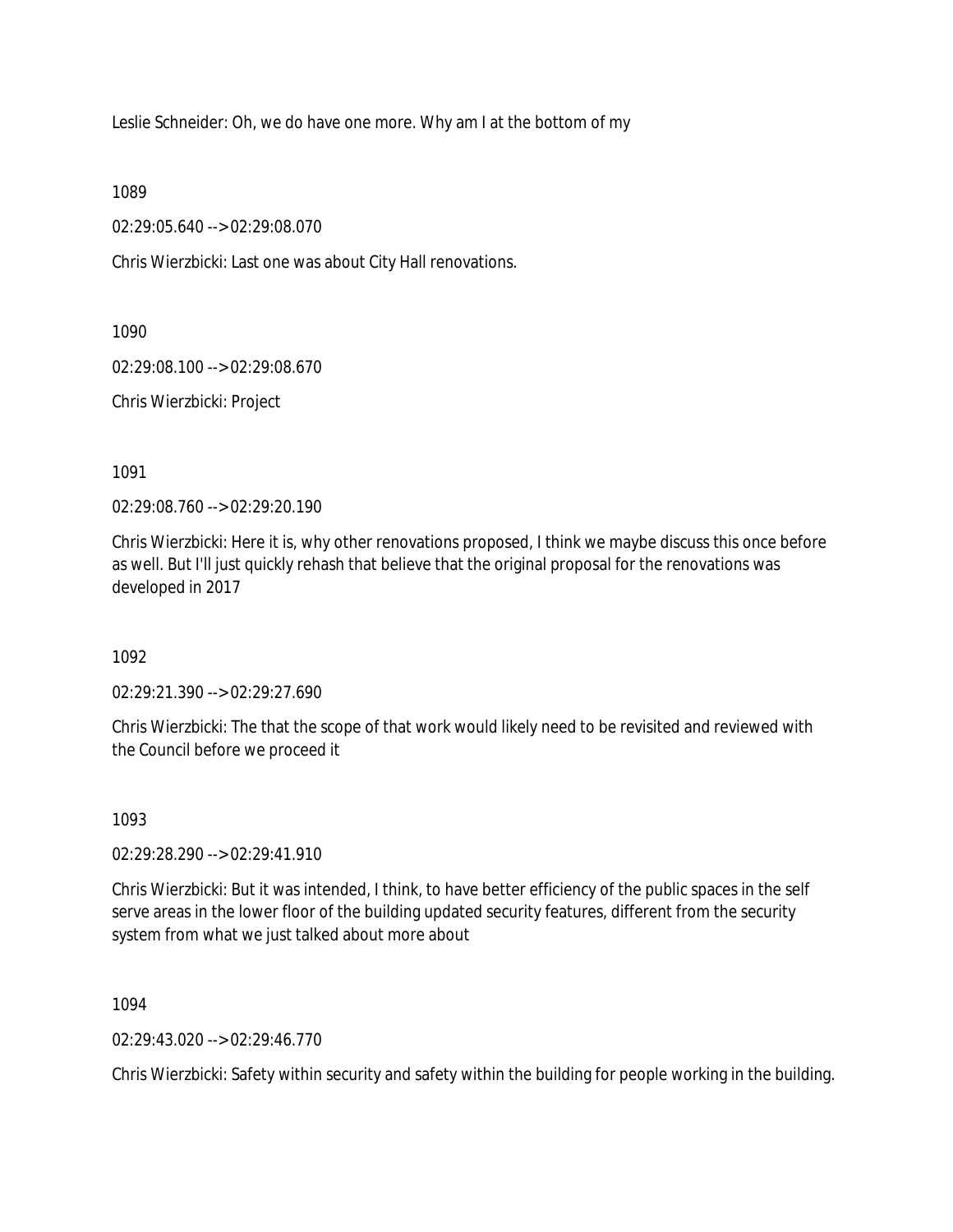02:29:47.820 --> 02:29:53.580

Chris Wierzbicki: It would increase the number of Community rooms and potential potentially have some efficiencies related to the office and cubicle layout on

1096

02:29:54.690 --> 02:30:01.080

Chris Wierzbicki: On the lower floor. So that's, those are information about that project. And that's all I have on that one.

1097

02:30:05.280 --> 02:30:06.240

Leslie Schneider: Council member car.

1098

```
02:30:08.280 --> 02:30:12.930
```
Christy Carr: Thank you. This was also my budget query. So I appreciate the information

1099

02:30:14.430 --> 02:30:15.420

Christy Carr: And I think that

1100

02:30:17.100 --> 02:30:19.920

Christy Carr: I know that these plans have been around for a while.

1101

02:30:21.180 --> 02:30:23.580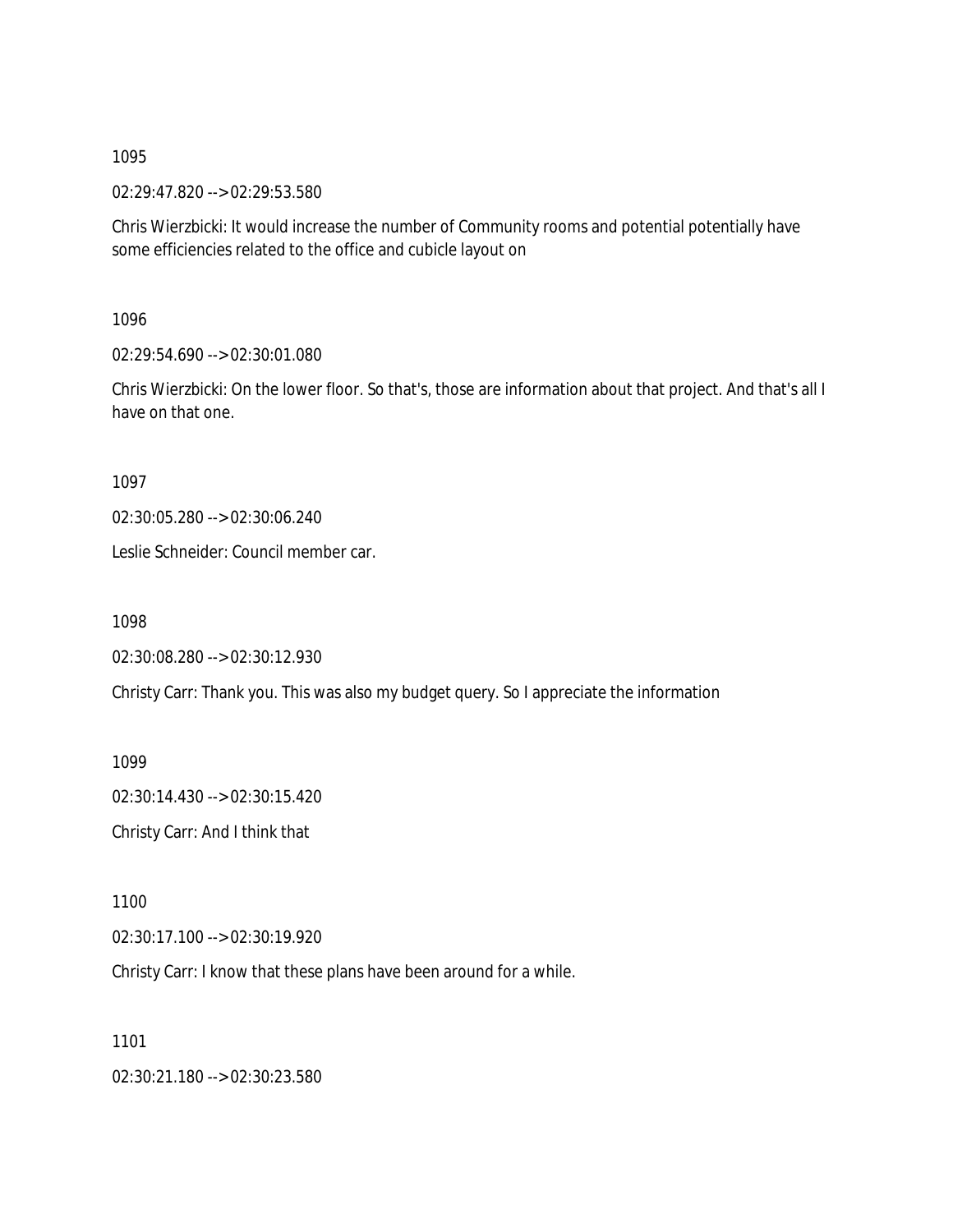Christy Carr: And I'm not sure that there's urgency there.

### 1102

02:30:24.990 --> 02:30:34.650

Christy Carr: Given how our office life has changed. And I also would like to make room in the budget, both for staffing resources and dollars.

# 1103

02:30:35.580 --> 02:30:46.350

Christy Carr: For the senior center improvements. So I'm going to make a motion to remove this project from the budget. So I moved to remove the City Hall renovations project from the budget.

1104

02:30:49.500 --> 02:30:52.170

Christy Carr: Oh, there's a second from council members as our

1105

02:30:55.530 --> 02:30:57.540

Leslie Schneider: California and I started, you want to speak to this.

### 1106

02:30:58.500 --> 02:31:04.410

Rasham Nassar: Yeah, I, I also support removal of this item for the budget for the reasons that COUNCILMEMBER car stated

### 1107

02:31:06.210 --> 02:31:16.410

Rasham Nassar: You know, the, the way that we approach our work life now is just drastically changing. And I think that by the end of this year, we all thought we'd be out of coven and back in the workplace and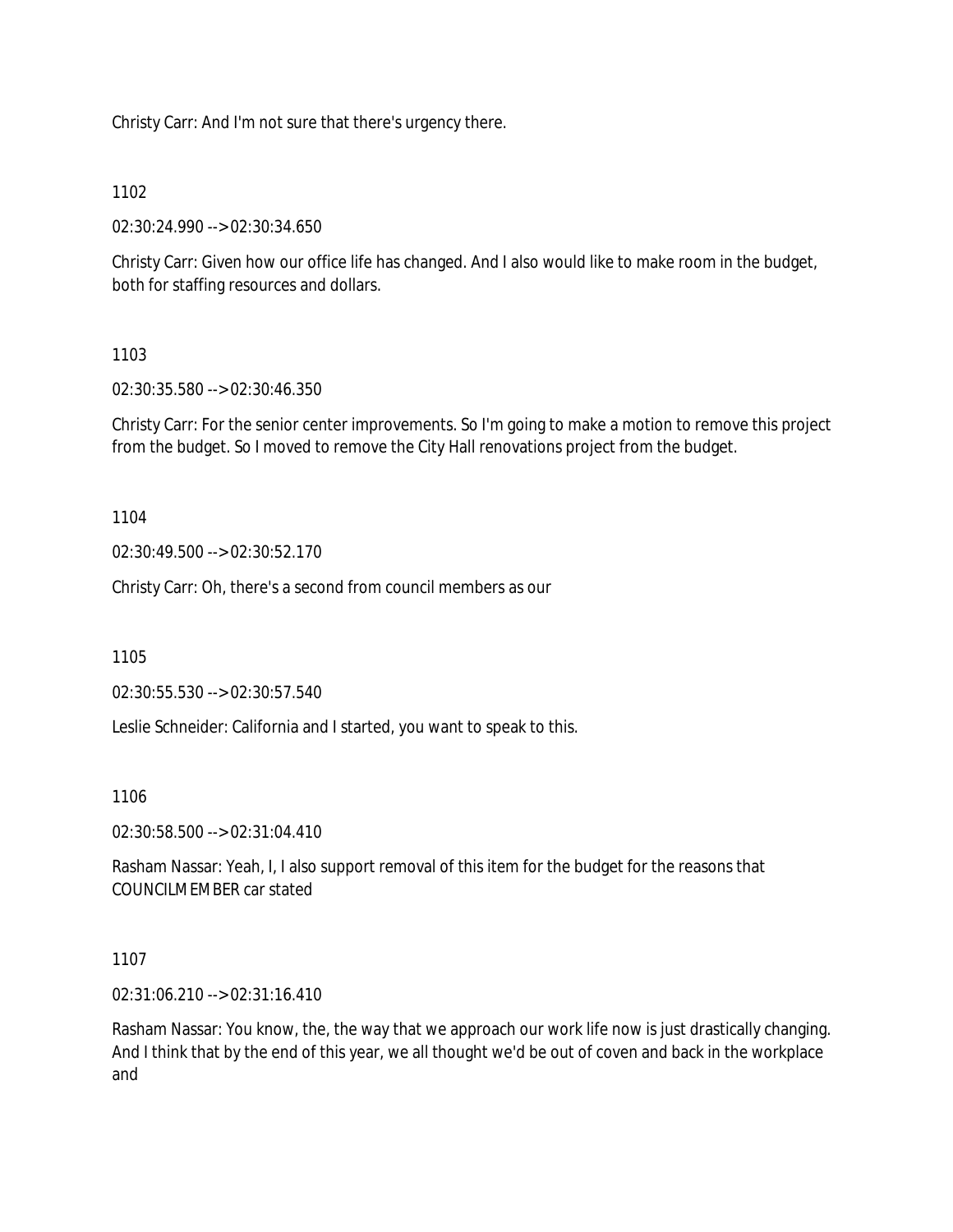02:31:17.430 --> 02:31:24.540

Rasham Nassar: You know vesting and on the ground infrastructure. But the trend actually seems to suggest that work from home is going to be

1109

02:31:25.740 --> 02:31:36.240

Rasham Nassar: You know a thing into the future and that maybe even at the city, what we're going to see are a lot of employee work from home hybrid type models of

1110

02:31:36.810 --> 02:31:48.270

Rasham Nassar: Attending work and meetings and such. That seems to be the case with a lot of other companies and big companies in Seattle and also are on the west coast and

1111

02:31:50.160 --> 02:31:59.130

Rasham Nassar: So I don't support. I don't support it. For that reason, because these plans and these changes were adopted, and recommended in 2017 in normal times

1112

02:32:00.480 --> 02:32:06.300

Rasham Nassar: I think that if we are going to invest to facilitate workflow and the city's

1113

02:32:07.980 --> 02:32:15.990

Rasham Nassar: Provisions of services to constituents that we probably would be wise to spend them in in a digital capacity.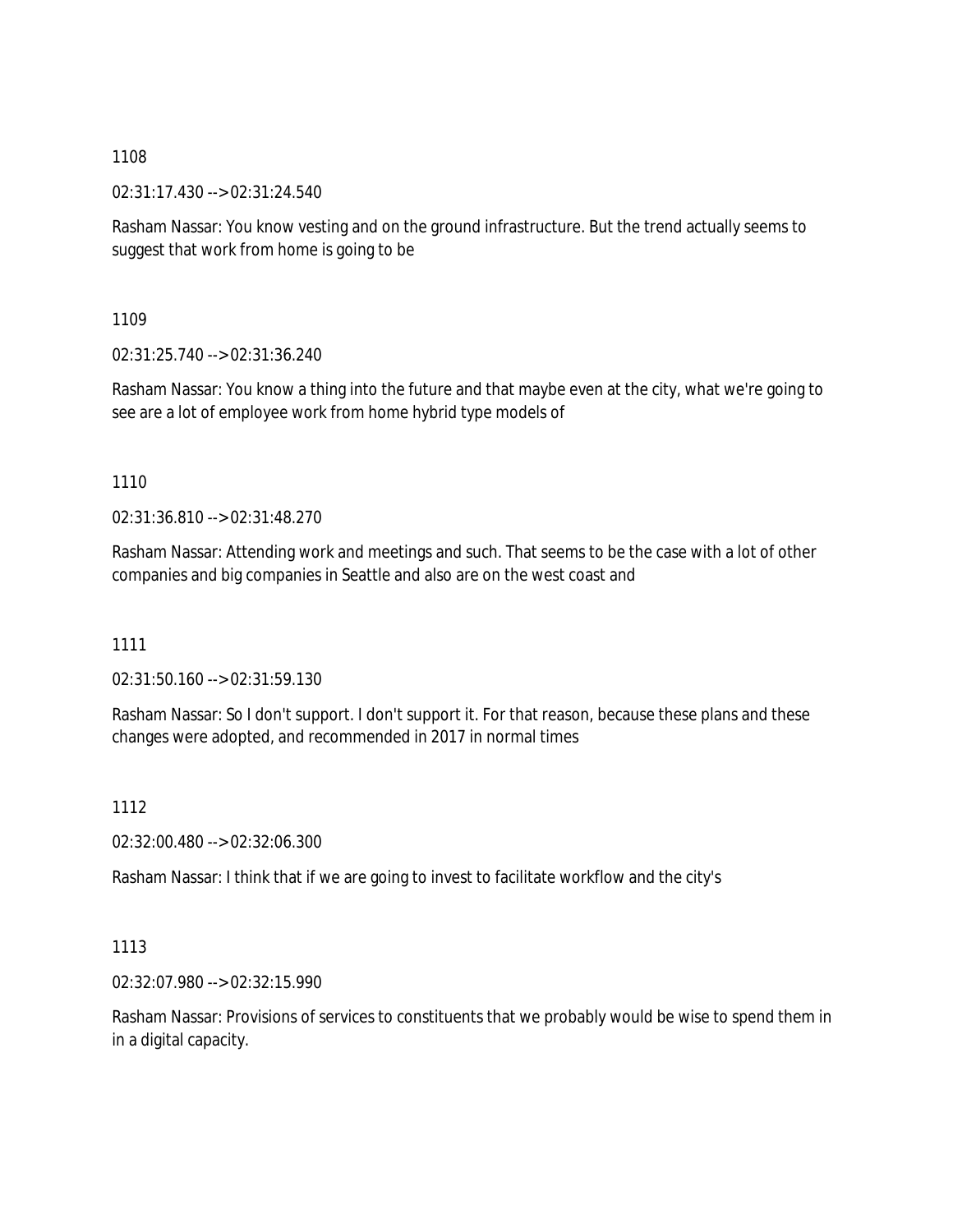02:32:16.860 --> 02:32:24.240

Rasham Nassar: Virtual sometimes, you know, that seems to be where we're most businesses, these days are kind of putting their assets. I mean, we just voted.

1115

02:32:24.540 --> 02:32:30.960

Rasham Nassar: In terms of a business recovery plan right to help some of our businesses get online for kind of the same reasons.

1116

02:32:31.440 --> 02:32:36.750

Rasham Nassar: So that's one reason why wouldn't support that. I think that this needs to be revisited just in light of the changing circumstances.

### 1117

02:32:37.200 --> 02:32:45.630

Rasham Nassar: Another reason I don't support. This is because it's a significant amount of money. It's \$500,000 and I understand that the that the recommended

1118

02:32:46.170 --> 02:32:56.520

Rasham Nassar: Improvements justify that cost or warrant that cost, but if we step back and look at how much of the city's resources are going into developing

1119

02:32:57.060 --> 02:33:05.310

Rasham Nassar: Infrastructure specifically building and development for departments of the city. We have a police facility that we're funding at \$20 million

1120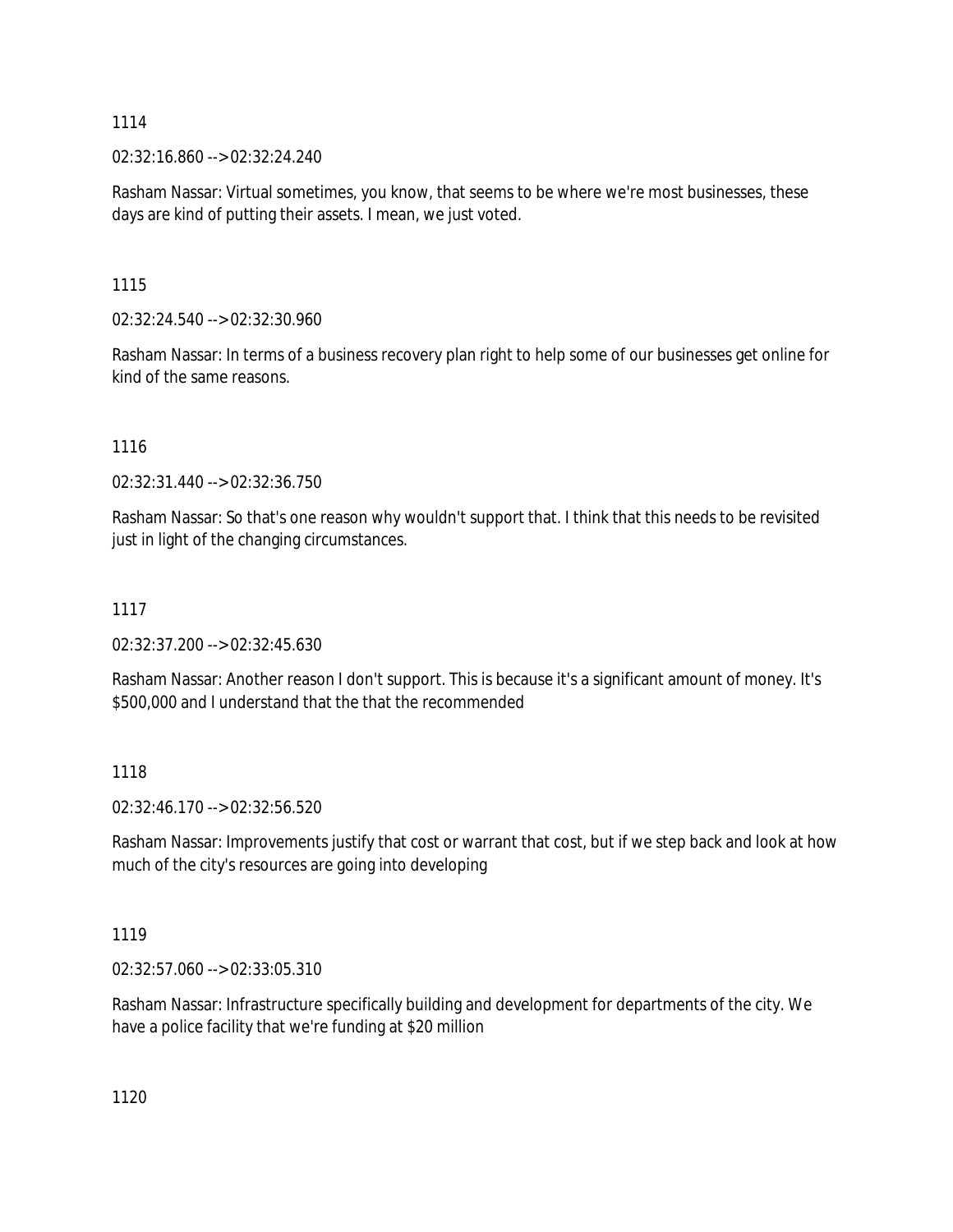02:33:05.640 --> 02:33:23.700

Rasham Nassar: So to fund in the same CIPS six year period. Additional 500,000 on non essential renovations to City Hall just seems a little unfair. When we have so many community priorities over which we are grappling and struggling to find funding for including our public farmland historic preservation

1121

02:33:25.920 --> 02:33:34.590

Rasham Nassar: So I think that money can be better spent and I think that's a really great trade off for a really great incentive for the community to and statement.

# 1122

02:33:35.580 --> 02:33:47.580

Rasham Nassar: That'd be that we'd be willing to keep this money in the general fund or find another community need to allocate it towards. And so those are my comments. That's why I'm not going to support this. I'll support the motion on the floor.

1123

02:33:49.680 --> 02:33:50.580

That's member public

1124

02:33:52.680 --> 02:33:56.760

Michael Pollock: Support emotional, for I think we need to make money available for the budget.

# 1125

02:33:57.840 --> 02:34:11.700

Michael Pollock: For other items in the budget was mentioned by COUNCILMEMBER car. And then I also do support the idea that we really do need to rethink about how we conduct business. And then we are Municipal Corporation your business and really be looking at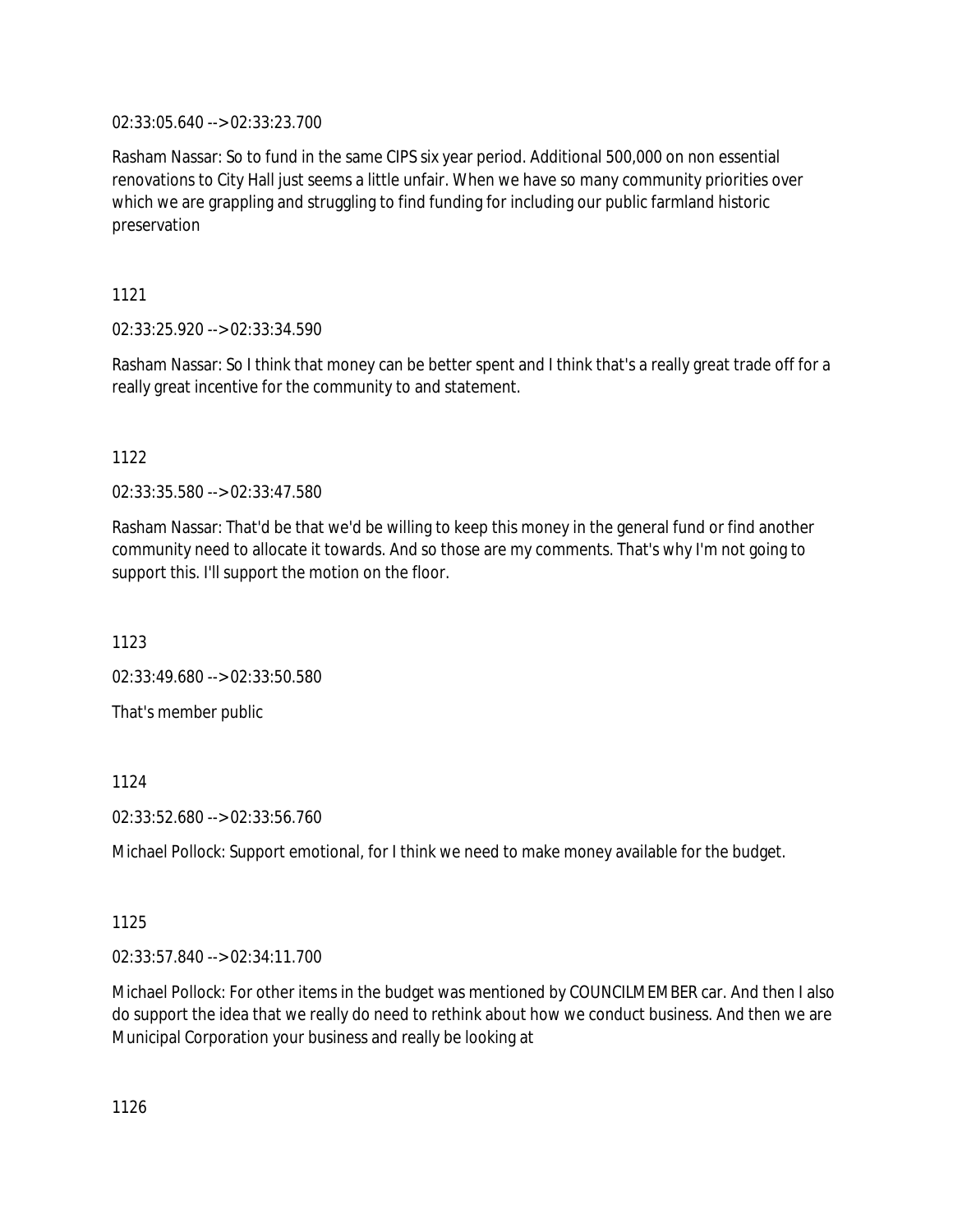02:34:12.330 --> 02:34:19.830

Michael Pollock: commuter options and maybe less focused on on coming to downtown and sort of the traditional brick and mortar view of

# 1127

02:34:20.610 --> 02:34:32.520

Michael Pollock: City Hall. So I just really don't know how the code, it's going to play out and what its gonna look like. And until we have a better sense of that and we might need to reconfigure these community rooms and such.

# 1128

02:34:33.480 --> 02:34:48.450

Michael Pollock: So that we can keep people properly space and things like that. So I just don't know. So I'm not comfortable moving forward with a number of reasons, but I just think we have higher priorities and and do want to make sure we have the budget for those high repair.

1129

02:34:51.150 --> 02:34:53.820

Leslie Schneider: Alright, thank you. Councilmember high topless.

# 1130

02:34:55.170 --> 02:35:07.800

Kirsten Hytopoulos: I'm going to try to be quick here since it's getting late and I think that one compelling reason for me to at least put, you know, kick this down the road at this point is the senior center. I think if you think about spending on this project to make

### 1131

02:35:09.870 --> 02:35:14.670

Kirsten Hytopoulos: To the extent that it's to make City Hall, a better experience for the community.

1132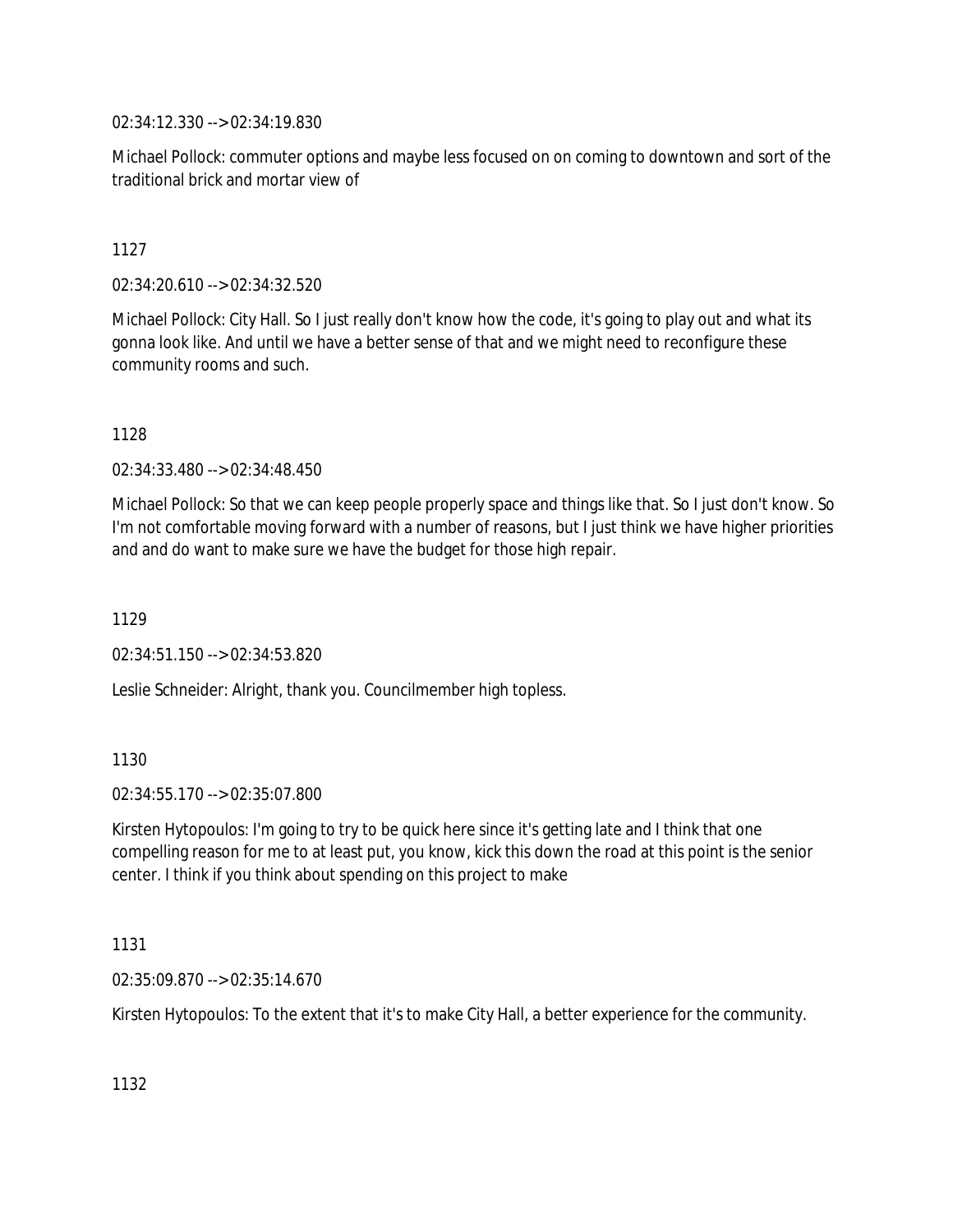02:35:15.750 --> 02:35:28.320

Kirsten Hytopoulos: In the communal space these similar dollars could be being spent for a lot more intense use by that by the other segment of our population. So it feels like a better use of limited dollars for for for community needs.

1133

02:35:30.750 --> 02:35:33.510

Leslie Schneider: Great. Thanks, Deputy Mayor. Yeah.

1134

02:35:33.540 --> 02:35:43.140

Joe Deets: Thank you, mayor. It's kind of a question and this ties into what we just talked about the subject. Just before we talked about City Hall security. It sounded like we were in favor

1135

02:35:44.070 --> 02:35:50.100

Joe Deets: Maybe I'm inferring too much, but I got the impression colleagues, we are in favor of the City Hall security.

1136

02:35:50.940 --> 02:36:03.810

Joe Deets: Which I am and but not in the renovations, for all the reasons I heard. So I just want to make sure if we decline the renovations that the security upgrades can still move forward. I guess that's my question back

1137

02:36:04.860 --> 02:36:05.820

Joe Deets: Okay, thank you.

1138

02:36:07.020 --> 02:36:07.710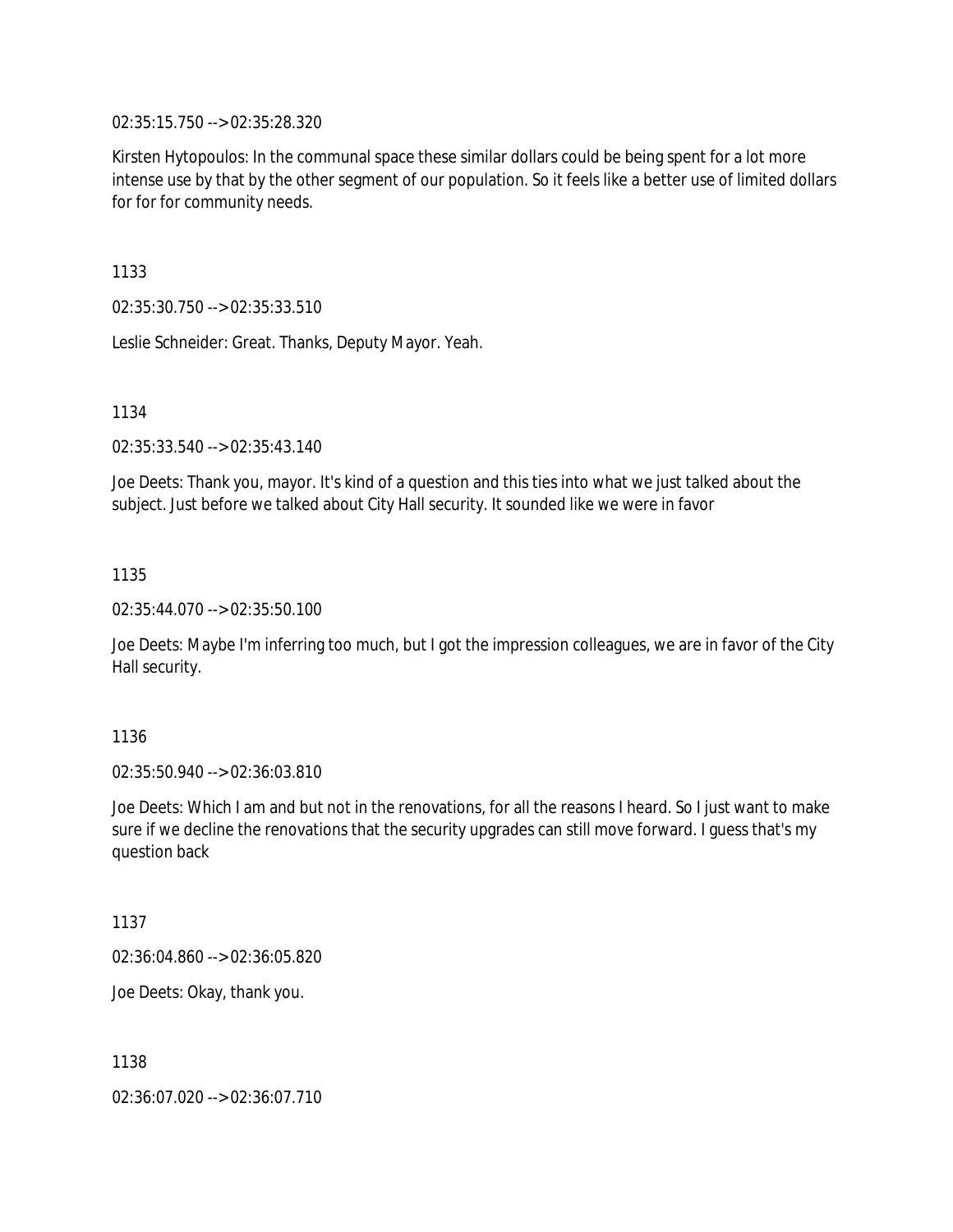Leslie Schneider: Great, thanks.

1139

02:36:08.160 --> 02:36:08.610

Joe Deets: So I would

1140

02:36:08.790 --> 02:36:11.730

Leslie Schneider: Just want to make a quick comment or two. So,

1141

02:36:12.570 --> 02:36:27.420

Leslie Schneider: I agree with my colleagues about the the covert impact here and the fact that we just don't really know what's going to be happening next. So I will support this on that regard the but the additional comment I want to make is that

1142

02:36:28.440 --> 02:36:39.570

Leslie Schneider: I would really like staff to come back to us when the time is right to really sell us on these renovations. I feel like we're dismissing them a little too easily.

1143

02:36:40.230 --> 02:36:53.370

Leslie Schneider: without really being shown what the necessity is. So for instance, you know, carpet. Do we have areas that are threadbare, I think, you know, there probably are some areas you know that look quite a bit worse than others and

1144

02:36:54.330 --> 02:37:04.140

Leslie Schneider: So, I mean, that's a, that's a silly little picking on one one detail, but I guess I just want to encourage staff to sell us on these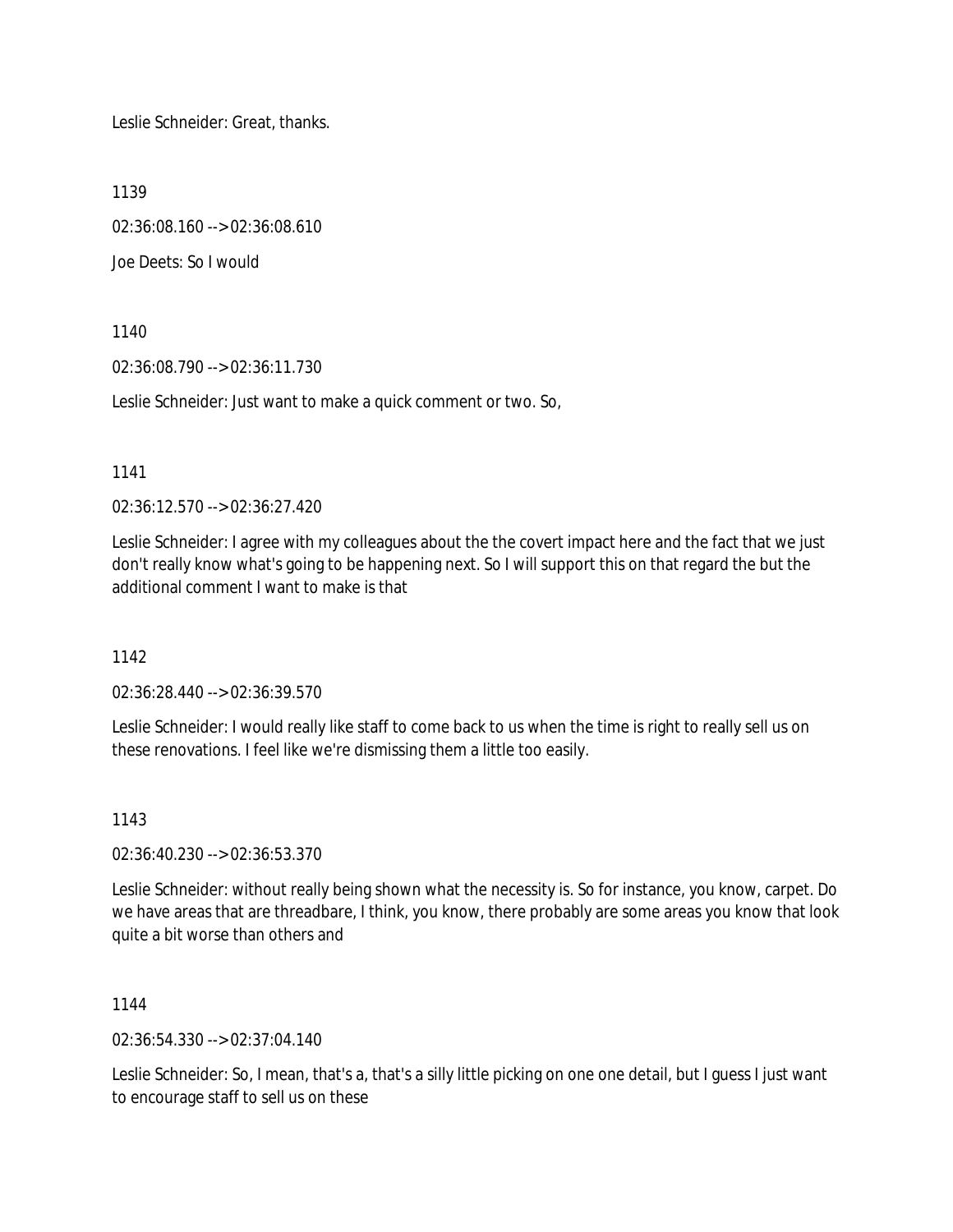02:37:04.860 --> 02:37:20.100

Leslie Schneider: Renovations just in the, in the way that you kind of sold us on the need for some spot fixes to, you know, the road where you can actually see that you know this road is going to get is going to fall down. Someday soon.

1146

02:37:23.160 --> 02:37:32.160

Leslie Schneider: Anyway, that's my only point I would really like to have a proposal that goes into more detail about what's needed so that I would feel comfortable

1147

02:37:33.330 --> 02:37:43.710

Leslie Schneider: Understanding the the specific needs. So I don't see any other hands up. We have emotion on the floor and to

1148

02:37:44.760 --> 02:37:49.980

Leslie Schneider: COUNCILMEMBER car would you be willing to restate your motion, just real quickly. I think it was the right

1149

02:37:55.170 --> 02:38:01.470

Christy Carr: It was pretty simple. The motion was to remove the City Hall renovations project from the budget.

1150

02:38:02.400 --> 02:38:05.310

Leslie Schneider: Great, thank you. All right, and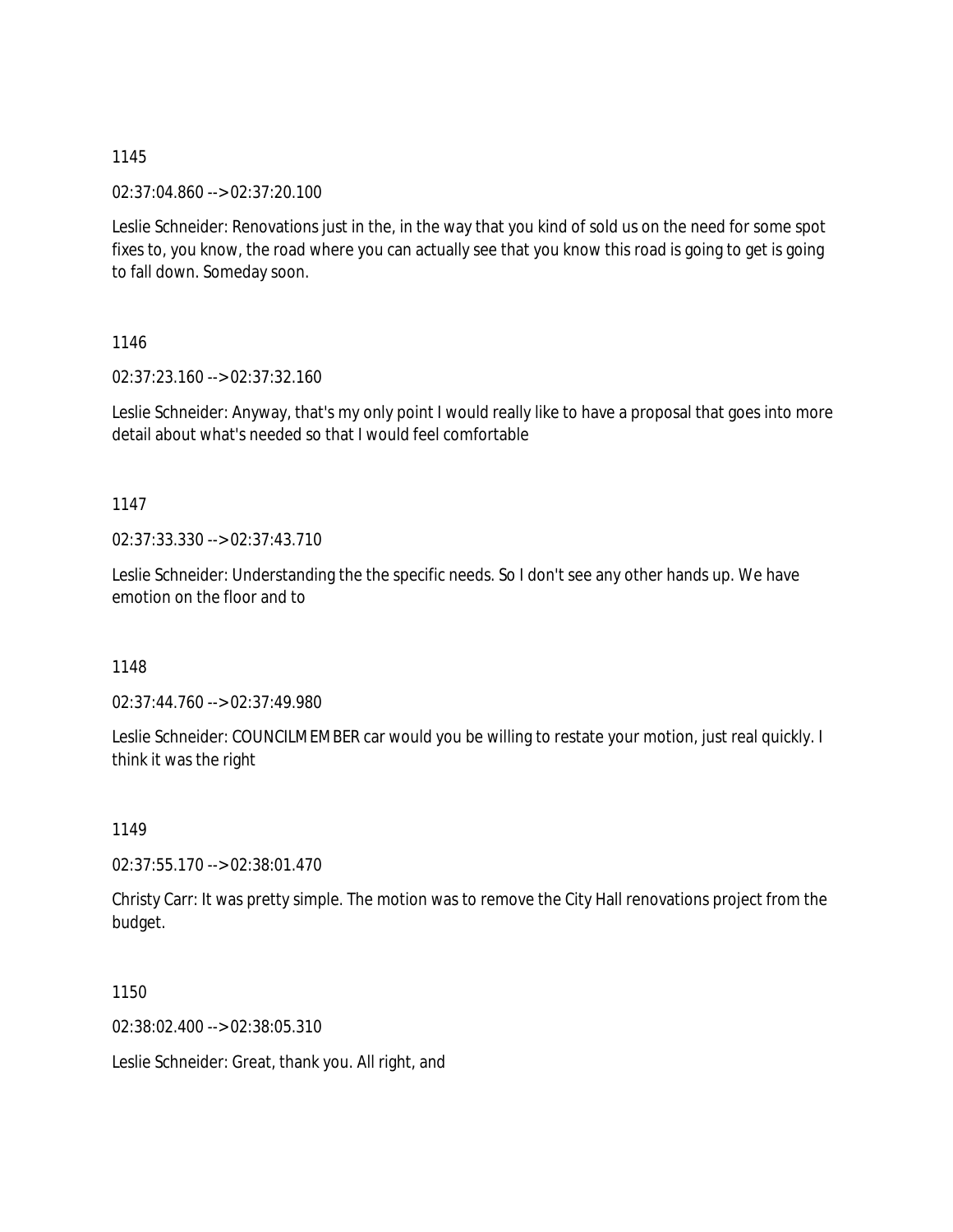02:38:05.370 --> 02:38:07.200 Leslie Schneider: If there's no further discussion.

1152

02:38:07.650 --> 02:38:09.450

Leslie Schneider: All those in favor please say aye.

1153

02:38:10.440 --> 02:38:12.300 Leslie Schneider: Aye. Any opposed.

1154

02:38:13.530 --> 02:38:15.300 Leslie Schneider: Alright that passes unanimously.

1155

02:38:16.980 --> 02:38:25.050

Chris Wierzbicki: Thank you, counsel. I know that. Was that a lot a lot to get through. So I think that's mostly Public Works items, but I'll stick around in case there's other items after you're at the end.

1156

02:38:25.680 --> 02:38:29.490

Leslie Schneider: Okay, great. And COUNCILMEMBER car, did you have something you wanted to say.

1157

02:38:30.330 --> 02:38:42.840

Christy Carr: I did. Thank you. And I'm just bringing up my question from the beginning about additional items. And I know that the deputy city manager asked us to wait until the end, but their public works related. So I'm wondering if I could bring them up now.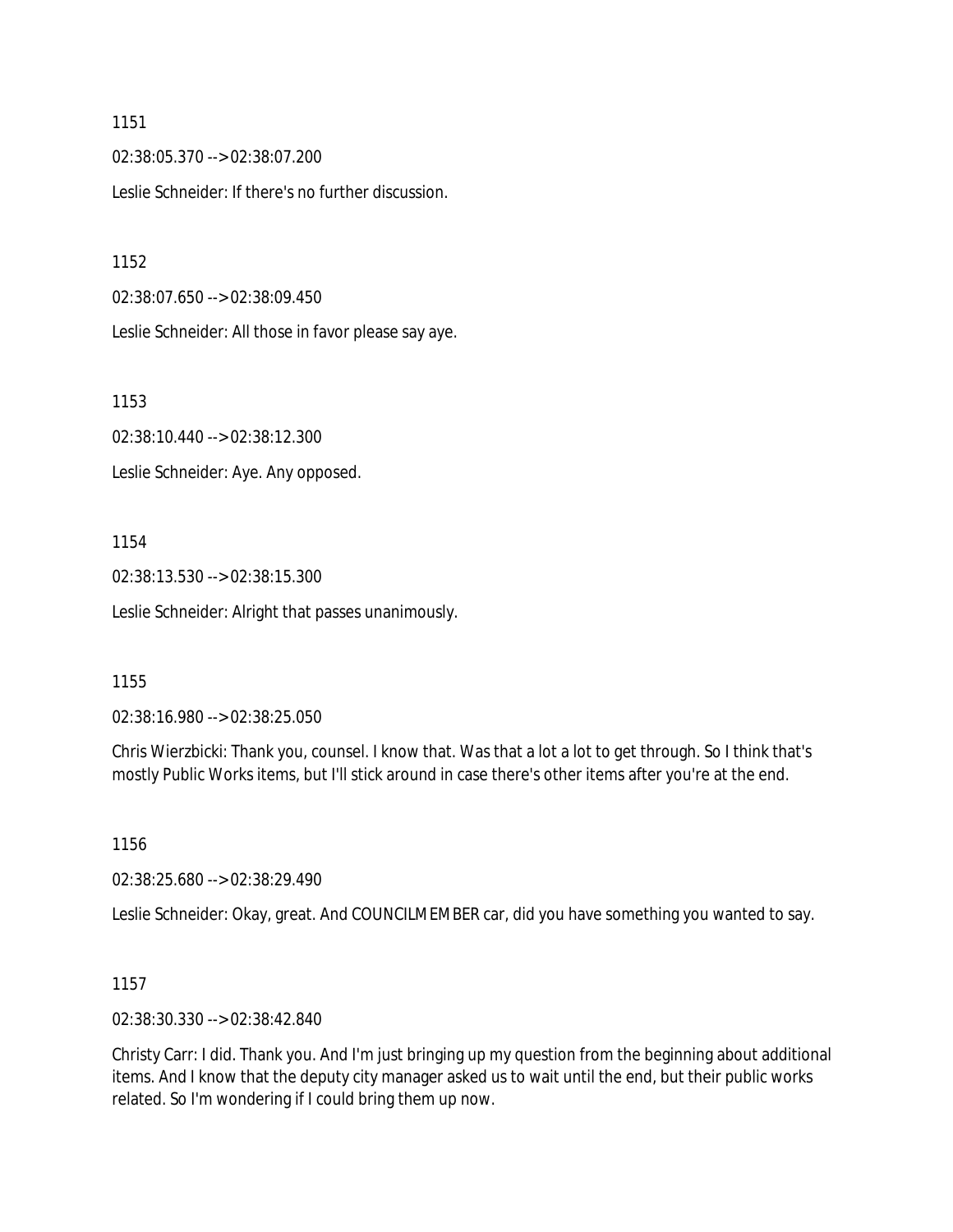02:38:43.260 --> 02:38:46.710

Christy Carr: Since we're bundling or if you would prefer me to

1159

02:38:47.760 --> 02:38:49.050

Christy Carr: Wait until the very end.

1160

02:38:50.010 --> 02:38:51.840

Ellen Schroer: Well, at the risk of making

1161

02:38:52.110 --> 02:39:04.200

Ellen Schroer: The public works director wait around me. Well, give them a chance to have a drink of water and move through the next motions. There's one for planning and community development and they're just couple for executive. So I think hopefully we'll get through those

#### 1162

02:39:04.890 --> 02:39:08.460

Ellen Schroer: More quickly and then we can take the, the new ideas at the end.

1163

02:39:10.080 --> 02:39:12.090

Christy Carr: Yeah, as you like was just asking. Thank you.

1164

02:39:12.450 --> 02:39:13.110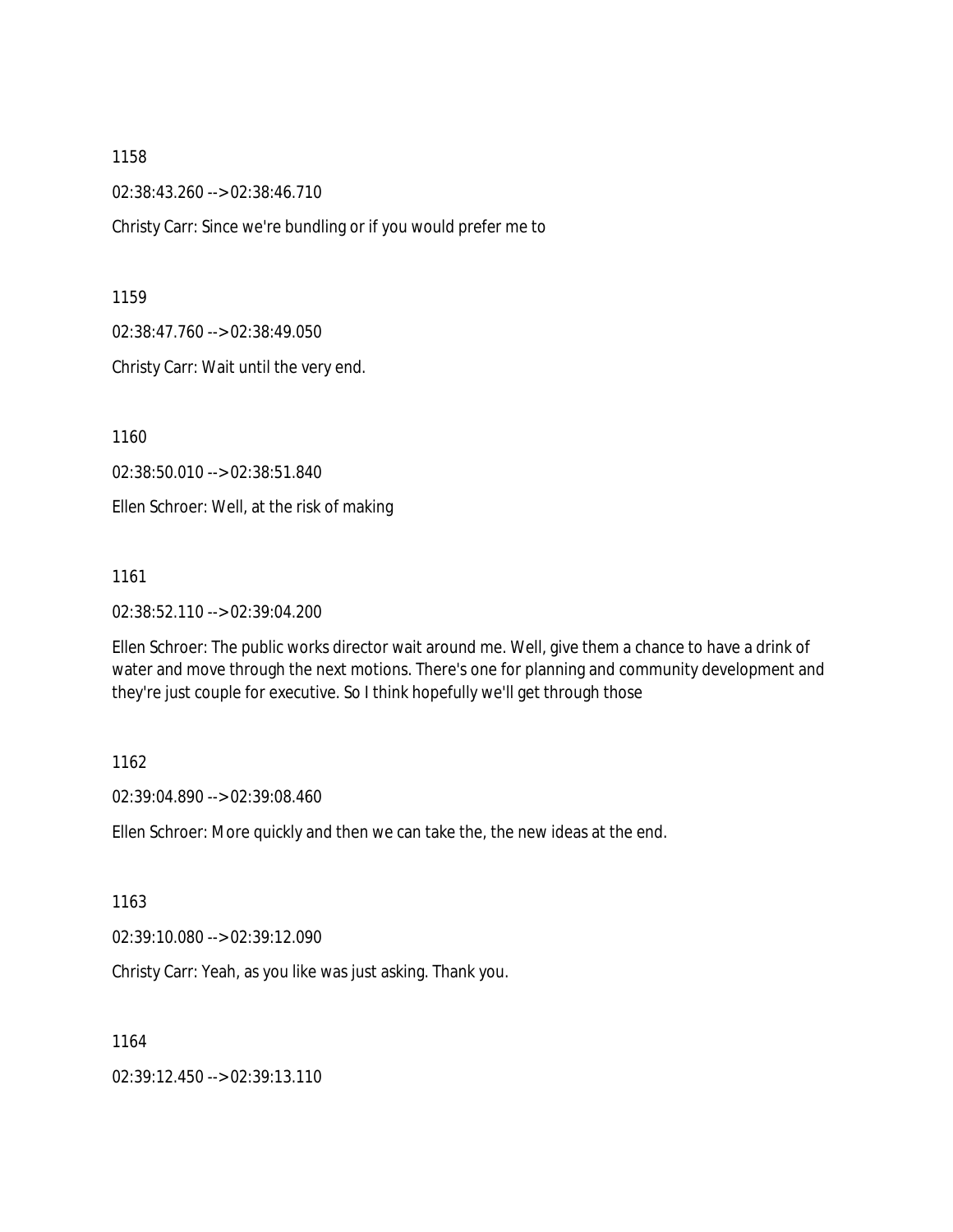Ellen Schroer: Yeah, thank you.

1165

02:39:14.370 --> 02:39:23.340

Ellen Schroer: So the next one is planning and community development and Heather right is here to step through this just one item related to planning.

1166

02:39:24.600 --> 02:39:29.820

Heather Wright: Good evening Council, thank you for the opportunity to respond to this budget motion request.

1167

02:39:30.270 --> 02:39:36.510

Heather Wright: With a multitude of critical areas on the island over 50 miles of shoreline and a variety of tree regulations.

1168

02:39:36.900 --> 02:39:42.870

Heather Wright: I believe I understand why the Council would make a motion to fill a planner position with the senior natural resource planner.

1169

02:39:43.680 --> 02:39:50.220

Heather Wright: If you were to look at the titles of our planning staff. You will note that none of our planners currently have a natural resource title.

1170

02:39:50.550 --> 02:40:00.330

Heather Wright: With the exception of our arborist. However, what this image is intended to depict is that if you were to look at each of our staffs degrees in their respective positions.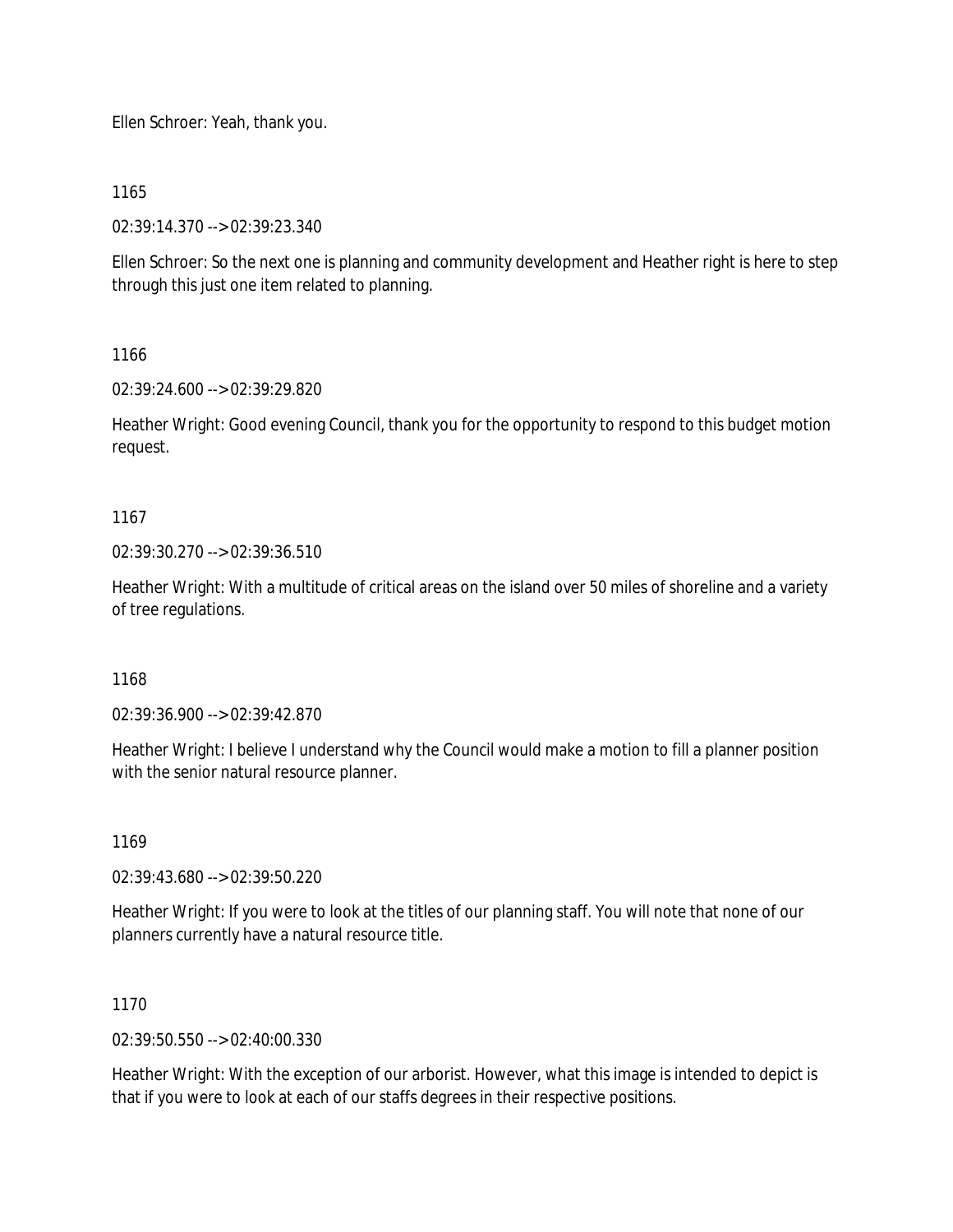02:40:01.050 --> 02:40:09.120

Heather Wright: Be aware that three out of five of our planners, including the planning manager and the director all have degrees with a natural resource focus

1172

02:40:09.660 --> 02:40:21.960

Heather Wright: Including a Bachelor of Science in geography with the focus and environmental analysis graduate degrees and Marine Environmental Affairs sustainable science management and a Master of Science in environmental studies.

1173

02:40:22.530 --> 02:40:33.420

Heather Wright: The department has had his work practice of intentionally hiring planners with an environmental focus to provide the expertise and knowledge necessary to do quality, environmental reviews.

1174

 $02.40.34.110 -5.02.40.47.820$ 

Heather Wright: Plus, on the occasion that we have a need for more specialized review, we do have a third party contract for wetland and shoreline reviews on the ready as well as third party geologically hazardous reviews when necessary.

1175

02:40:49.260 --> 02:40:55.050

Heather Wright: As you know, planning on Bainbridge Island has many layers and requires many skill sets, in addition to natural resource.

1176

02:40:55.350 --> 02:41:04.200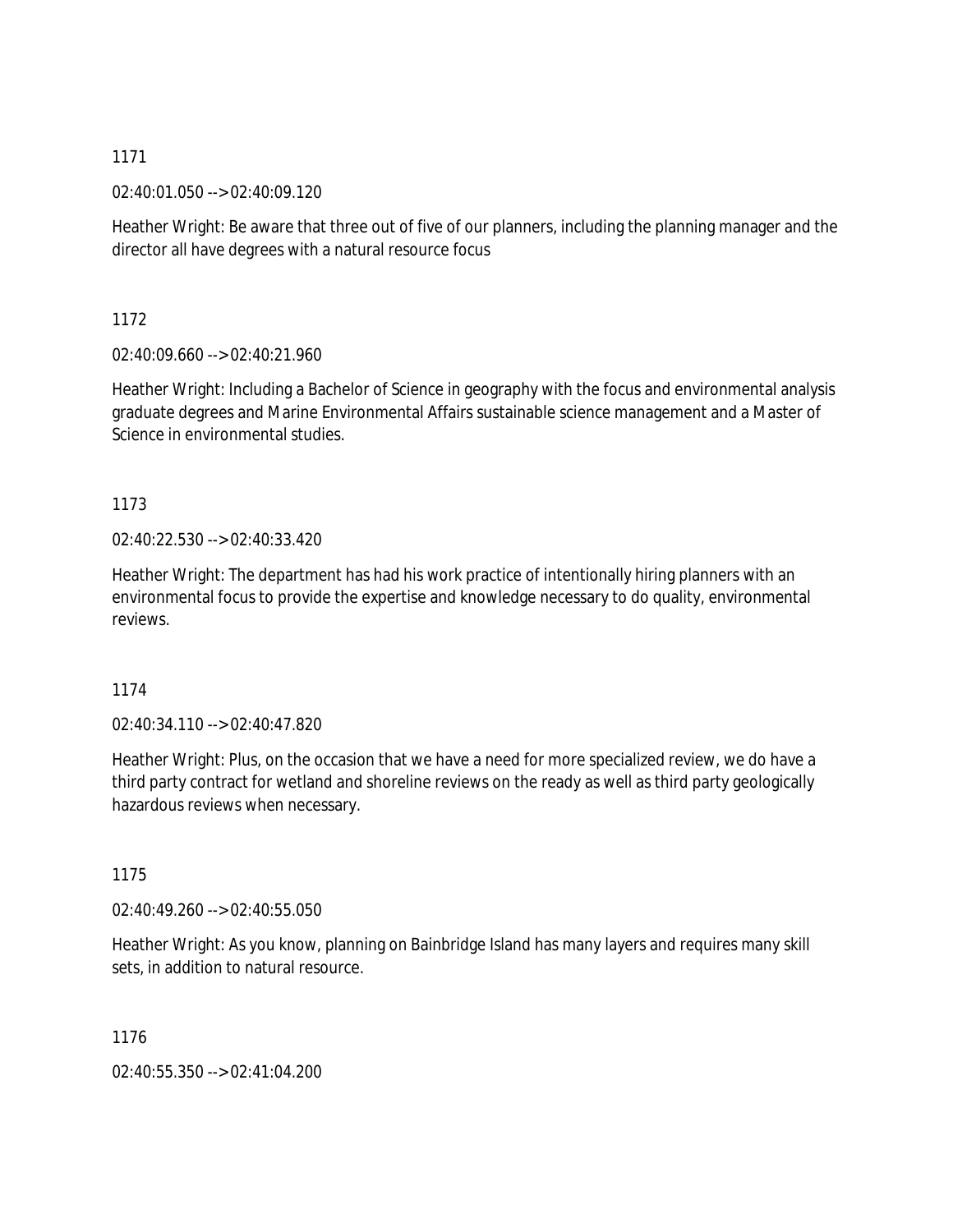Heather Wright: Education, including the ability to acquire zoning code execute a long range plan draft ordinances and answer daily inquiries.

1177

02:41:05.040 --> 02:41:11.970

Heather Wright: The need for our department is now to respond to entry level work which primarily includes reviewing building permits.

# 1178

02:41:12.270 --> 02:41:22.260

Heather Wright: low complexity land use permits like boundary line adjustments short flats and answering daily zoning inquiries from the public, which I've seen a huge surge since coven

# 1179

02:41:22.920 --> 02:41:29.490

Heather Wright: I wish I had a tangible number for you on the amount of email and phone call and queries we receive, but I can tell you there are enough for a planner.

1180

02:41:29.730 --> 02:41:36.870

Heather Wright: To backup our permit specialist each day and sometimes it can take an additional day of their time to respond to daily inquiries.

1181

02:41:37.620 --> 02:41:48.510

Heather Wright: But to provide a tangible number between 2017 and 2019 47% of our land use permit submitted or of a general planner complexity.

1182

02:41:49.080 --> 02:42:02.460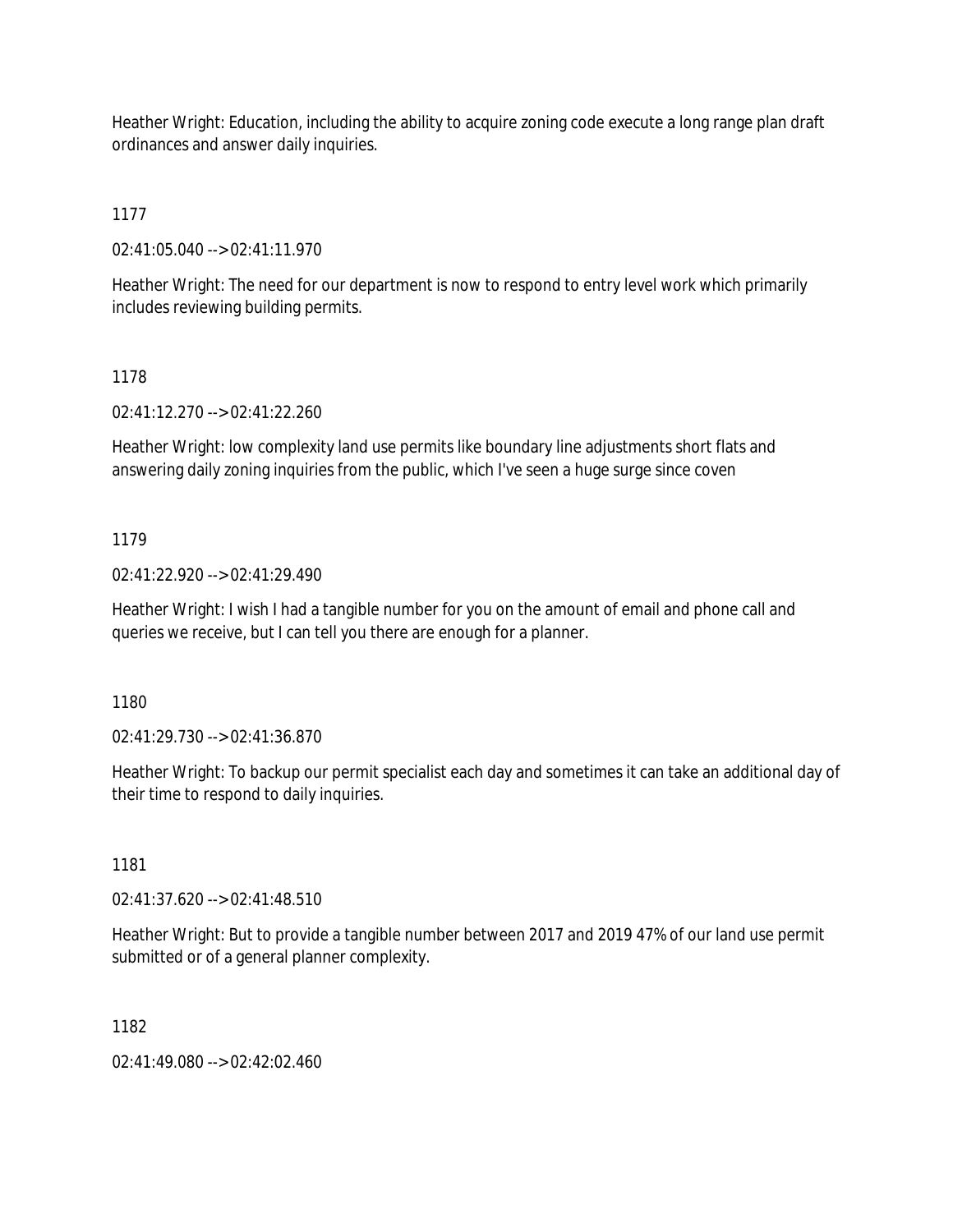Heather Wright: Planners also review approximately 40% of our building permits since we have left these positions vacant. We have seen the review. Time for a single family residential permit increased by almost 100 days since last year.

1183

02:42:03.090 --> 02:42:18.540

Heather Wright: delegating building permit review to the entry level planners also allows our associate and senior planners to respond to the more complex land use review and long range planning efforts and that's all I have to present. I'd like to answer any questions you may have. Thank you.

1184

02:42:23.280 --> 02:42:25.320

Leslie Schneider: Thank you very much. Heather and

1185

02:42:26.520 --> 02:42:28.560

Leslie Schneider: I COUNCILMEMBER Pollock. Your hand is up.

1186

02:42:29.550 --> 02:42:37.950

Michael Pollock: Yeah, I'm sure. Um, I don't have any questions. I appreciate that. I think just to get them out of the sky. I'm gonna make the motion to

1187

02:42:39.330 --> 02:42:42.300

Michael Pollock: Replace a vegan planner with a natural resources, senior

1188

 $02.42.45.210 -5.02.42.48.330$ 

Leslie Schneider: Counsel, a Ricard was that a second from you. Okay.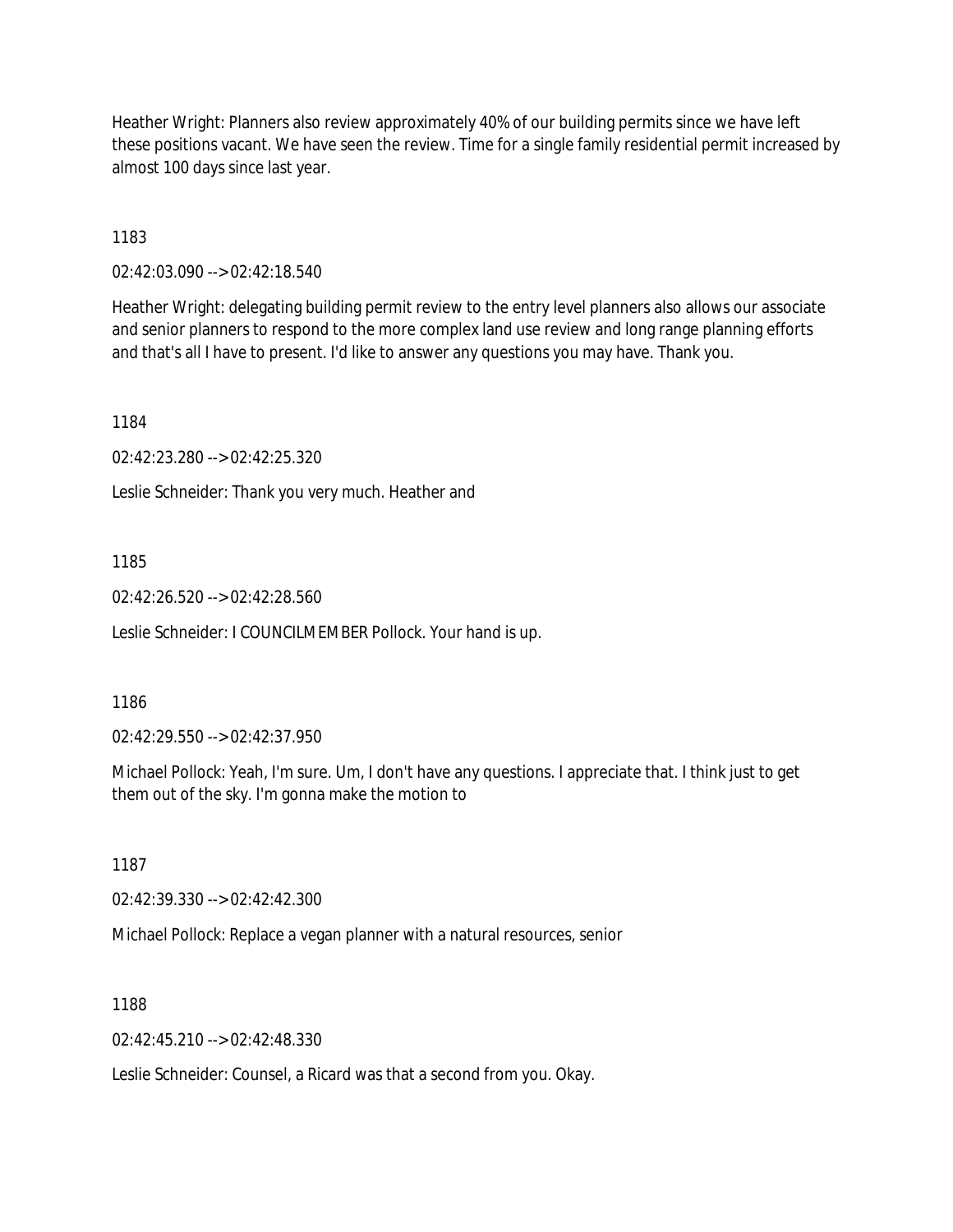1189 02:42:50.520 --> 02:42:51.000 Leslie Schneider: All right.

1190 02:42:52.800 --> 02:42:54.510 Leslie Schneider: Any further discussion.

1191 02:42:57.630 --> 02:42:58.110 Leslie Schneider: I

1192 02:42:59.760 --> 02:43:01.440 Leslie Schneider: Deputy Deputy Mayor

1193 02:43:01.860 --> 02:43:02.310

Joe Deets: Yeah, I

1194

02:43:03.930 --> 02:43:13.440

Joe Deets: Just thought I can always say something here. Well, it just I do take Heather's comments about fielding calls and this

1195

02:43:14.340 --> 02:43:28.650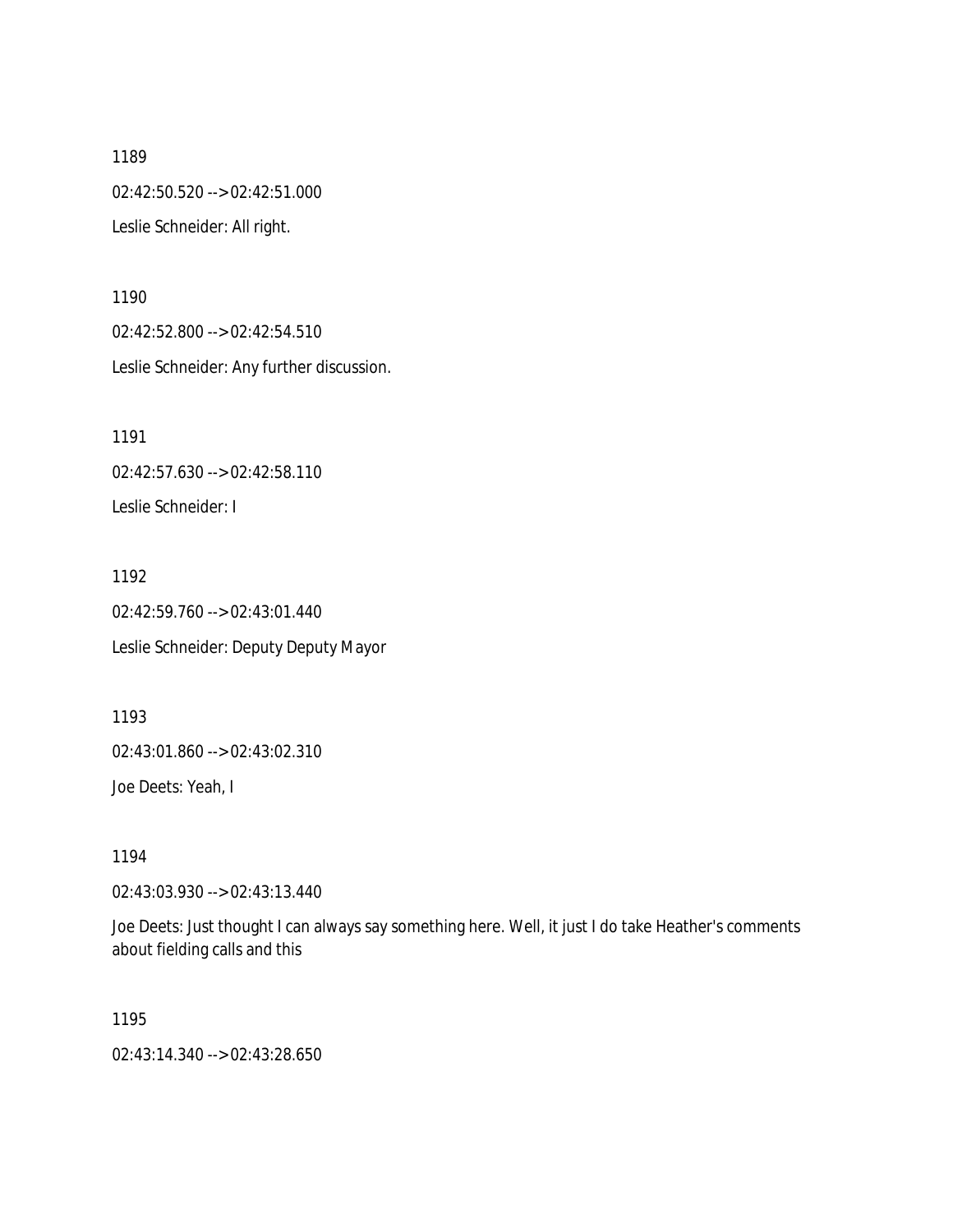Joe Deets: You know, the kind of the workload issues. And I think I want to be cognizant of that that concern, but I'd like to think this this person, the natural resource planner, could I would like to think could help out as well.

1196

02:43:30.120 --> 02:43:30.900

Joe Deets: Conserve

1197

02:43:31.980 --> 02:43:45.750

Joe Deets: Role to fit and support the, the other work of the staff. So, so I just want to make that comment that I take your point, but hopefully this person we hire could actually help out in the workload in general.

1198

02:43:49.440 --> 02:43:50.040

Heather Wright: Needs if

1199

02:43:50.220 --> 02:43:53.490

Heather Wright: If that is the case, that that is the position that is still then

1200

02:43:53.670 --> 02:43:58.110

Heather Wright: That person will definitely need to help out in that area. So yes, they will be. Thank you.

1201

02:44:00.360 --> 02:44:01.350

Leslie Schneider: COUNCILMEMBER No, sir.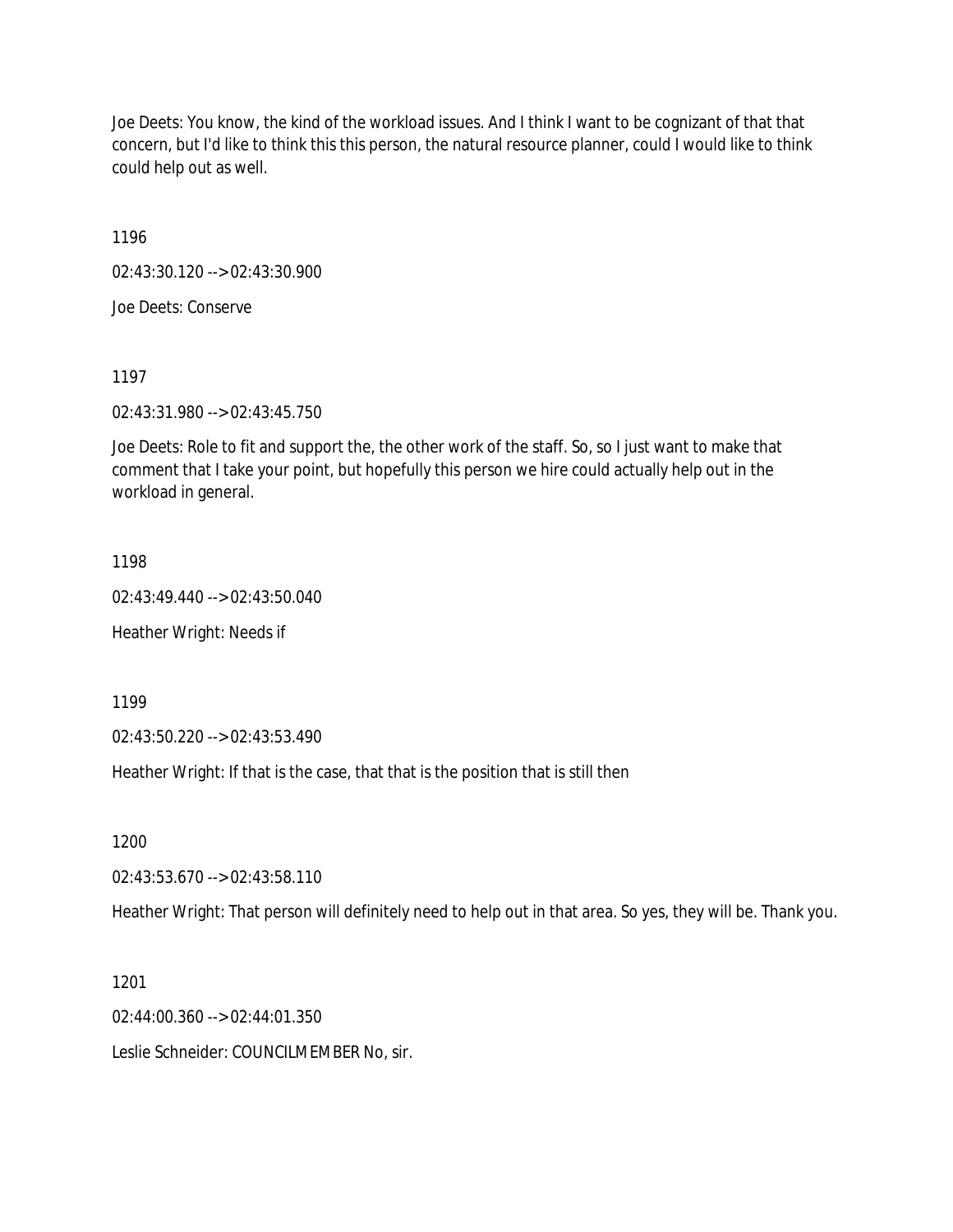02:44:02.460 --> 02:44:16.800

Rasham Nassar: Thank you. It's, it's really, it's really hard to vote against a recommendation from staff. So I just want staff to know that because they're not easy decisions, but we hear from constituents as you do too. When we make decisions based on

1203

02:44:17.820 --> 02:44:29.670

Rasham Nassar: Based on, you know, primarily those reasons, and I, I have, I have two comments to make one I'm definitely supportive of this and the Council in 2018 was also supportive of this and recognized

1204

02:44:30.060 --> 02:44:37.560

Rasham Nassar: A need to include a natural resources specialist on staff, primarily because the trend of Councils has been to

1205

02:44:38.190 --> 02:44:58.200

Rasham Nassar: Implement strict environmental regulations that have significant impacts on private property owners and when I say private property owners. I mean, single family residential owners that are, you know, attempting to do what what otherwise constitutes simple things, you know, redevelop small

1206

02:44:59.250 --> 02:45:02.100

Rasham Nassar: Portions of their property necessitated by damage.

1207

02:45:03.870 --> 02:45:15.300

Rasham Nassar: Remove trees in the ARPA and I think that as we continue to apply these regulations that have the burden of increasing increasing costs to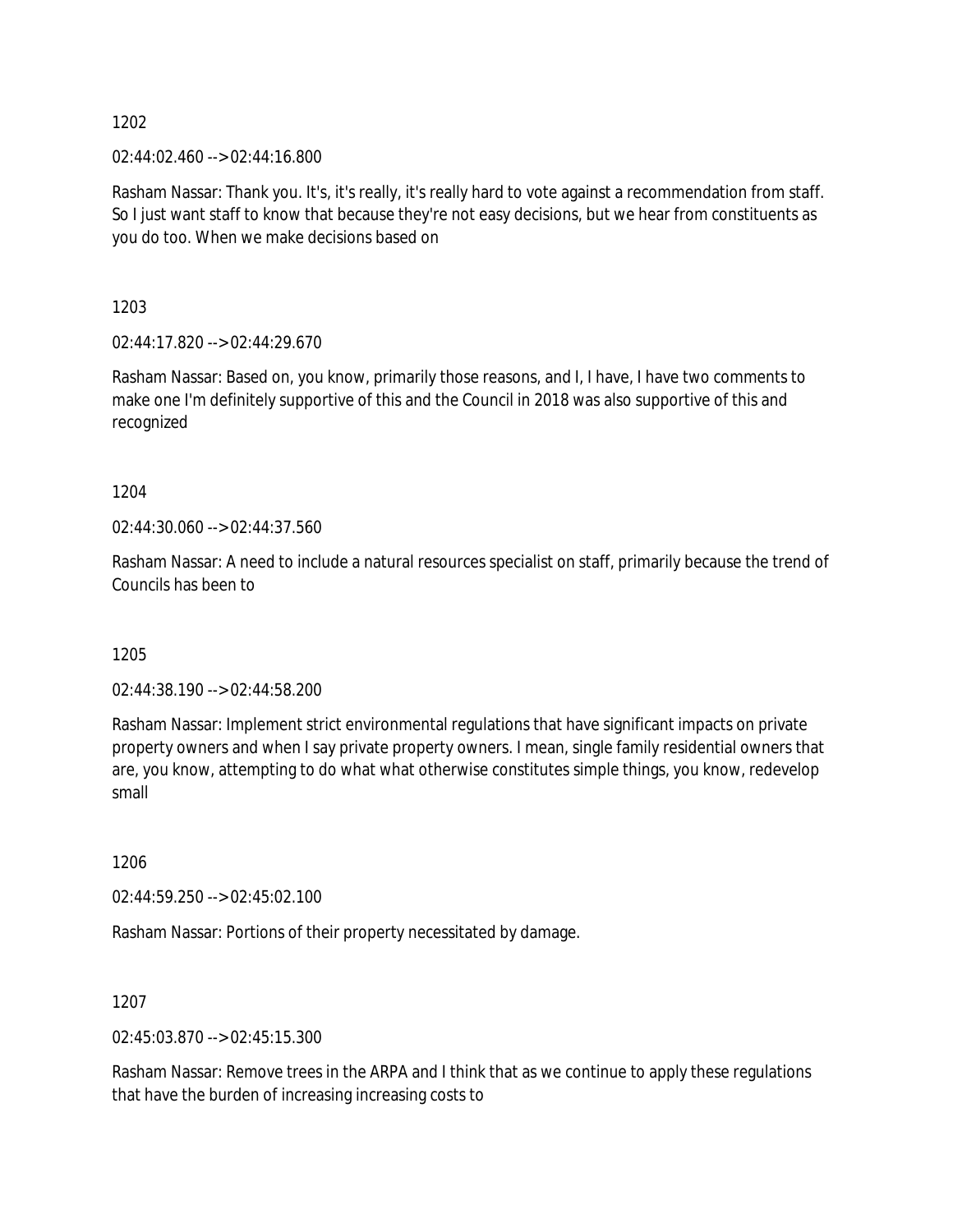02:45:15.990 --> 02:45:25.590

Rasham Nassar: Owners of single family properties that the city should seek to bear some of those costs or or or seek to provide some of those services for single family.

1209

02:45:26.400 --> 02:45:37.800

Rasham Nassar: Owners of single family properties so that they're not overburdened by the land use regulations and therefore we don't they, you know, are ultimately not supportive of it when the intention is really good. It's to curb

1210

02:45:39.510 --> 02:45:48.990

Rasham Nassar: Climate change, we have reasons for climate change for passing these we have aqua for recharge protection considerations as well to support these environmental regulations, but we also have to make

1211

 $02.45.49.440 -5.02.46.02.010$ 

Rasham Nassar: We have taken into consideration the cost implications and burden that those regulations have on private property owners. So I see this as being supportive of that of giving a little piece of that back to the community.

1212

02:46:03.360 --> 02:46:15.750

Rasham Nassar: And my other comment is, and we've had this conversation before but I just feel, I feel an obligation to just get some confirmation that when Council creates an empty and f t to fill a specific position.

1213

02:46:16.230 --> 02:46:27.240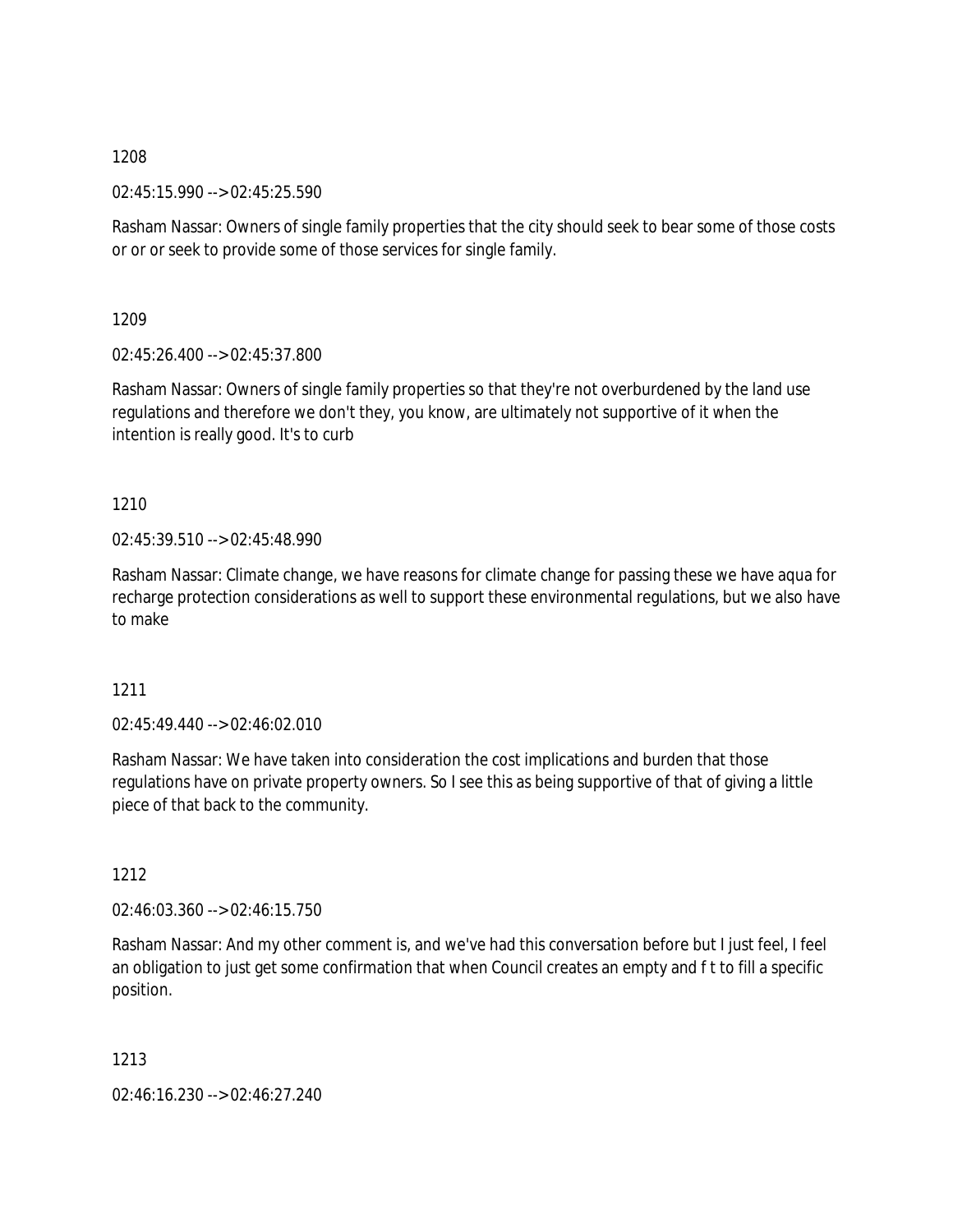Rasham Nassar: That, that will be the position that is filled, so I don't know what I'm still unclear as to what but budget policy allowed the city manager, the last time this was discussed to

1214

02:46:27.990 --> 02:46:30.060

Rasham Nassar: Make the change without the Council.

# 1215

02:46:30.870 --> 02:46:43.260

Rasham Nassar: Without a vote of the Council, but to do it. Administratively if that budget policies still exists if there's a risk that the Council creates SF T and it's ultimately filled with a planner and not a resources specialist

# 1216

02:46:44.220 --> 02:46:51.360

Rasham Nassar: I don't know if that needs to be included in the motion because that budget policy exists and would allow the city manager either the existing one or the

# 1217

02:46:51.660 --> 02:46:58.920

Rasham Nassar: Incoming one to execute that change without counsel support. But if there's some way that we can get confirmation so that we make a motion.

# 1218

02:46:59.310 --> 02:47:07.740

Rasham Nassar: To execute the intent of the Council to hire and Natural Resources specialist, I would like to hear from the city attorney or the city manager on that.

1219

02:47:11.340 --> 02:47:12.690

Leslie Schneider: Well, I'm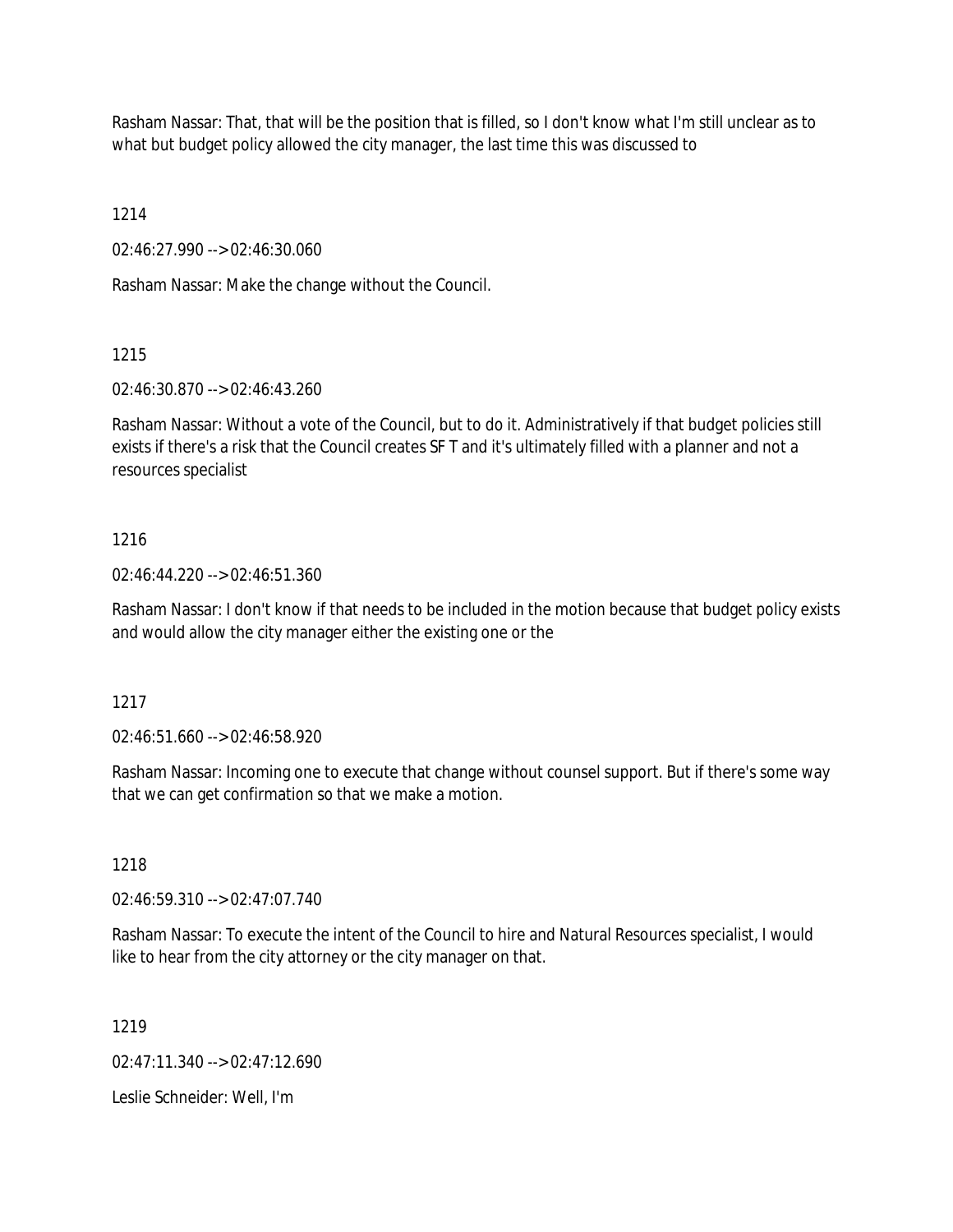1220 02:47:15.000 --> 02:47:15.420 Leslie Schneider: Go ahead.

1221

02:47:16.440 --> 02:47:31.350

Ellen Schroer: Hey, I can take that one. Um, and say that the, I think in the case of the instance you're referring to that notice was need to council. It wasn't named as an item that needed to be voted on.

1222

02:47:32.280 --> 02:47:44.700

Ellen Schroer: But I think it is the practice of the staff to come and have a discussion about any potential change to title. So you could expect that to happen again in the future if this

1223

02:47:45.510 --> 02:47:56.730

Ellen Schroer: Position were added. And for example, we needed in the research we learned that a different title is more appropriate. We would come and talk to you about that and have that discussion at that time.

1224

02:47:57.060 --> 02:48:03.060

Ellen Schroer: Natural resource in your planner is a title. We don't currently have. And so we'll need to do some research to make sure that that is

1225

02:48:03.720 --> 02:48:13.200

Ellen Schroer: The correct title for our, our staff and body of work, but I'm having received this direction, I think we would come back and have that discussion. If a different direction seemed appropriate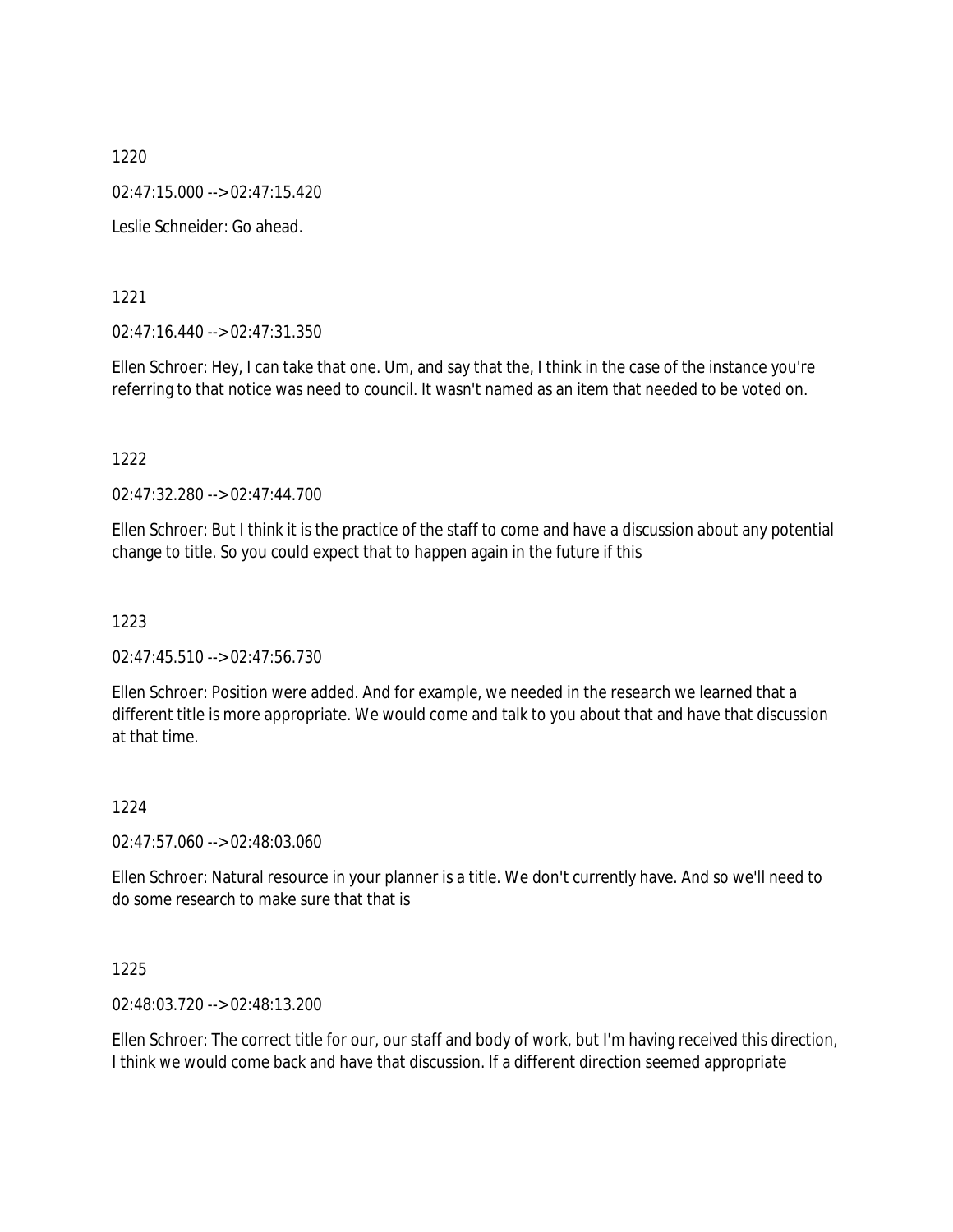02:48:15.840 --> 02:48:17.220

Leslie Schneider: Thank you. Councilmember car.

1227

02:48:18.900 --> 02:48:26.670

Christy Carr: Thanks very much. I think everybody knows I support this motion if we have one on the floor. I'm losing track.

1228

02:48:28.500 --> 02:48:40.410

Christy Carr: But I, I feel really strongly about this. I think that our staff needs to reflect our landscape our environment and the goals and and policies have a comprehensive plan.

### 1229

02:48:41.070 --> 02:48:50.190

Christy Carr: And I think to Deputy Mayor de sus point and natural resource planner can do quote regular planning and the reverse isn't necessarily true.

### 1230

02:48:50.760 --> 02:48:57.390

Christy Carr: And I want to just talk a little bit about the approach to distribute rather than concentrate natural resource expertise.

### 1231

02:48:57.660 --> 02:49:09.900

Christy Carr: That's the exact opposite of what the Council chose to do related to trees and hiring an arborist. And that was because a group of professionals said that you should have a single point of contact and an expert on staff.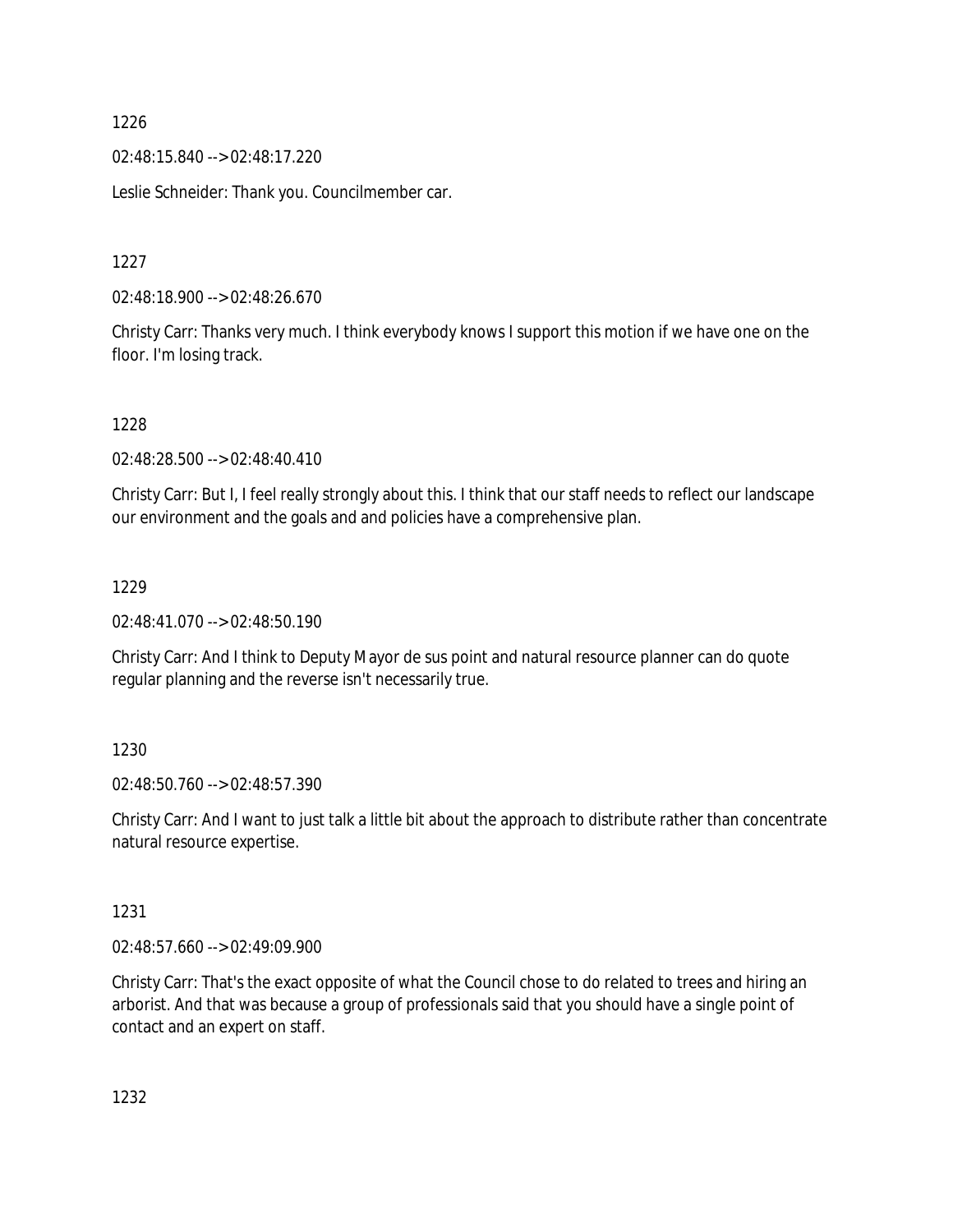02:49:10.740 --> 02:49:21.030

Christy Carr: To deal with trees, not only to regulate them, but also to answer the Community's questions about them. And I think that it's very similar for natural resources we have.

1233

02:49:21.480 --> 02:49:32.850

Christy Carr: A lot of them. We have a lot of wetlands. We have a lot of shorelines, and we have a lot of very complex regulations about them. And I also think to council member and Osiris point

1234

02:49:34.020 --> 02:49:36.600

Christy Carr: We have homeowners and we have

### 1235

02:49:38.310 --> 02:49:46.770

Christy Carr: homeowners who are either just trying to live among their natural resources or they do want to do something on their property. And I think that it is

1236

02:49:47.490 --> 02:49:57.120

Christy Carr: role that the city can and should play to be able to assist those homeowners in either starting them or in the application of our regulations.

1237

02:49:57.720 --> 02:50:04.560

Christy Carr: And we need somebody on staff who can do that, I think, a third party review system can work.

1238

02:50:04.860 --> 02:50:18.930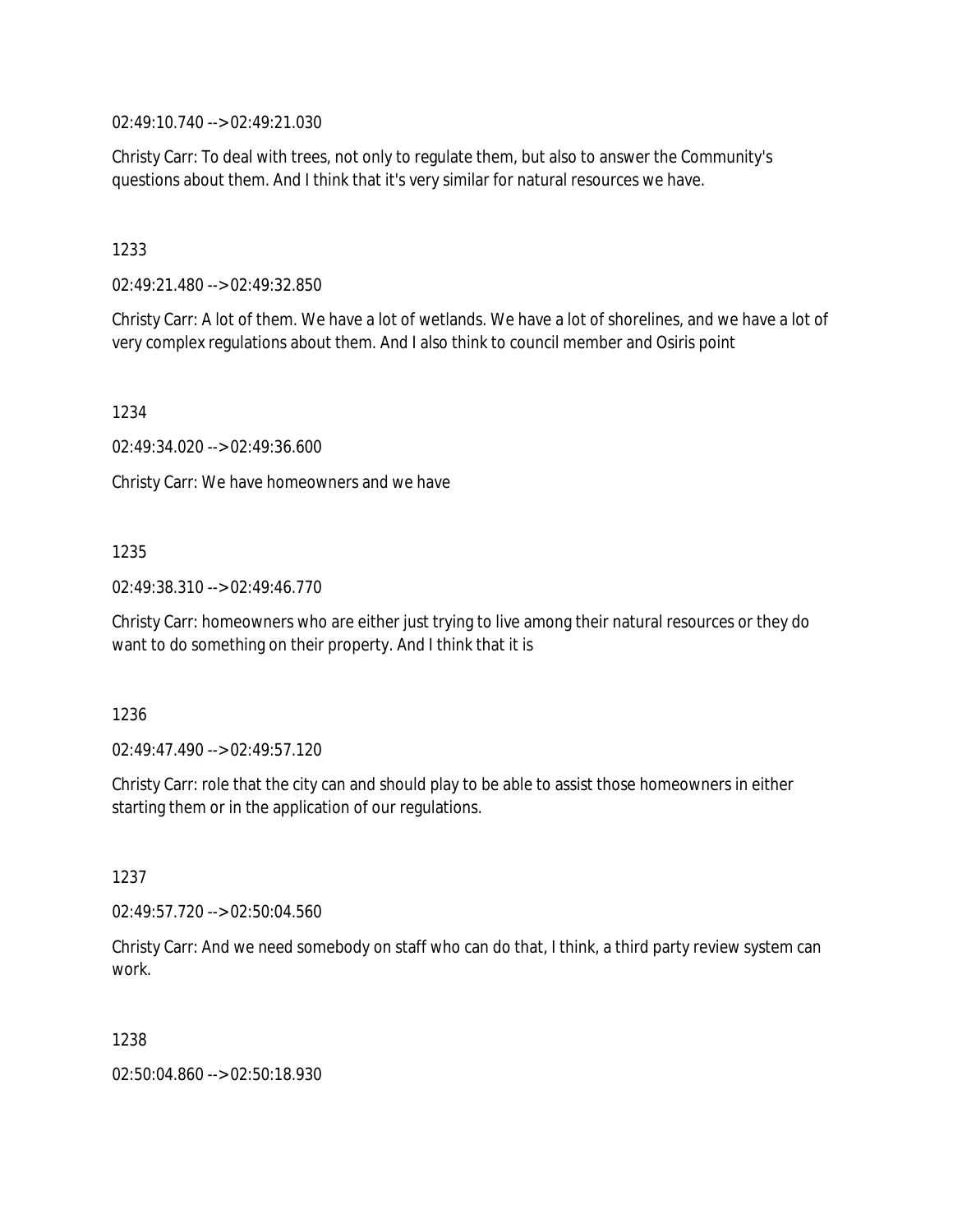Christy Carr: Logistically or in concept but adds money to and time to a permitting process and we have to remember that all quote developers aren't developers of them are homeowners and and continuing to add costs right now. I don't know how much it costs.

1239

02:50:19.560 --> 02:50:30.660

Christy Carr: But continuing to pass along development costs to homeowners is something I think that we should think about, particularly when we do have an option to hire staff who can serve that role.

1240

02:50:32.010 --> 02:50:33.930

Christy Carr: And I guess just in terms of

# 1241

02:50:36.990 --> 02:50:47.970

Christy Carr: Education and academics versus applied specialized training and experience i think it's it's a real big difference. And I think that it's really important that we have experts on staff who can

1242

02:50:49.410 --> 02:50:52.440

Christy Carr: Review reports and can can

1243

02:50:53.580 --> 02:50:57.750

Christy Carr: Do our natural resources on this island on this island proud, so

1244

02:50:59.700 --> 02:51:01.440

Christy Carr: That's all for now. Thank you.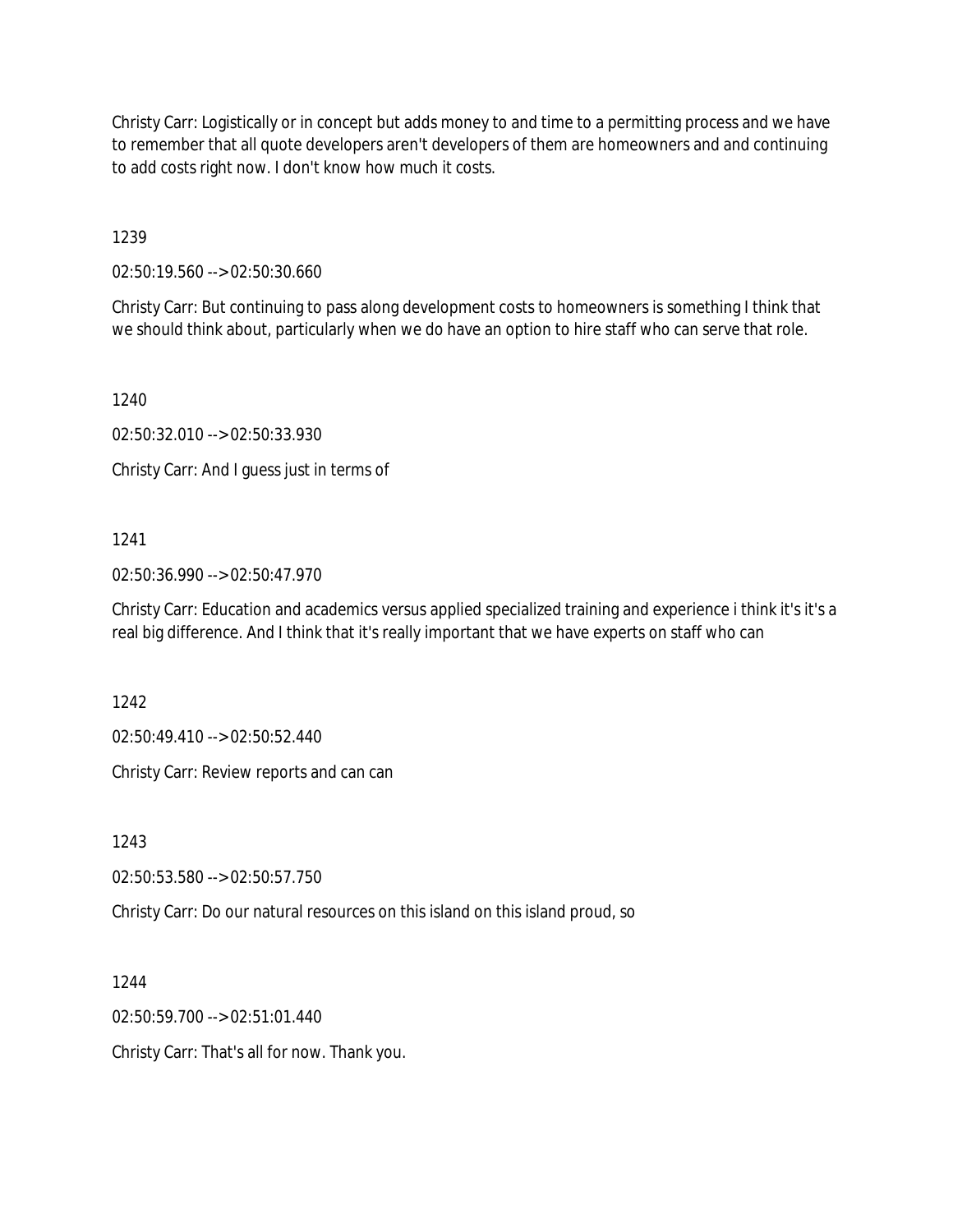02:51:04.890 --> 02:51:09.360

Leslie Schneider: Um, I don't see any other hands up. And I just, I wanted to

1246

02:51:10.770 --> 02:51:14.160

Leslie Schneider: Say that I'm very torn about this, um,

1247

02:51:16.560 --> 02:51:22.110

Leslie Schneider: I guess, you know, so I've heard some justification and the ways that a natural resources.

### 1248

02:51:22.620 --> 02:51:35.190

Leslie Schneider: Planner might be used. Councilmember nisar referenced it and COUNCILMEMBER car did, but I don't know that that would necessarily be the way it would work out. Like, how do we negotiate that and

#### 1249

02:51:35.640 --> 02:51:47.940

Leslie Schneider: What are the implications of that. So, um, I guess I'm just not comfortable with what problem it is we're trying to solve and how we would end up solving it with

1250

02:51:49.020 --> 02:51:52.650

Leslie Schneider: A NATURAL RESOURCES planner and it just

1251

02:51:55.200 --> 02:51:59.850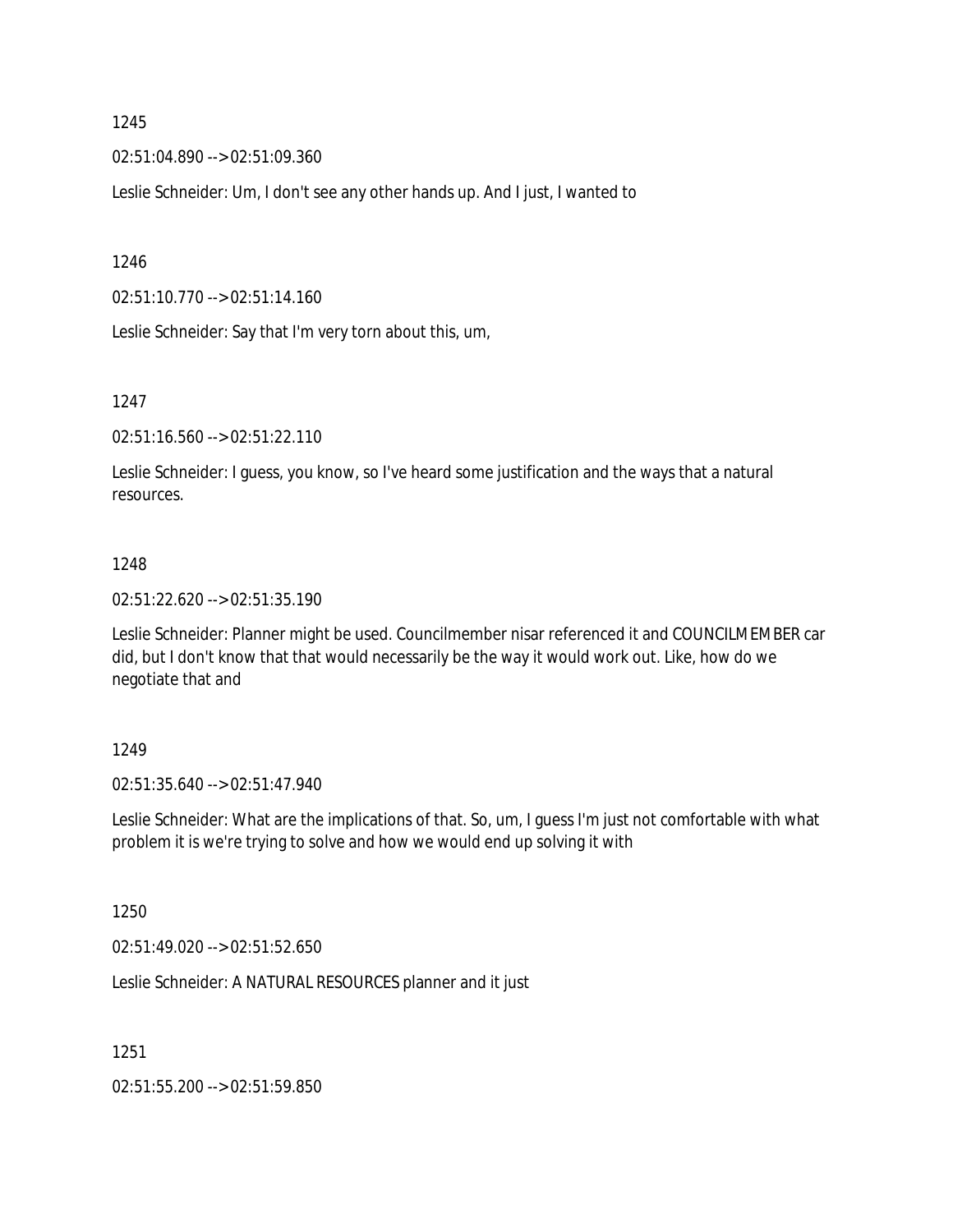Leslie Schneider: I guess I just need to be a little bit more convinced, so I'm

1252

02:52:01.860 --> 02:52:07.830

Leslie Schneider: At this point, I just don't know that I could I could support it, but maybe COUNCILMEMBER car has some

1253

02:52:09.030 --> 02:52:10.440

Leslie Schneider: Last minute points for me.

1254

02:52:12.240 --> 02:52:16.140

Christy Carr: Sure, I'll just try to convince you, I guess a little bit

1255

02:52:17.370 --> 02:52:22.710

Christy Carr: And and I've thought about this for a long time and for several years and the original

1256

02:52:24.150 --> 02:52:36.150

Christy Carr: Original thinking on this. Actually, to be frank came about because of a comment. I got from staff from the Department of Ecology after a public hearing on our shoreline management trolling master program.

1257

02:52:37.920 --> 02:52:42.330

Christy Carr: That she was hearing things that people in the community were expressing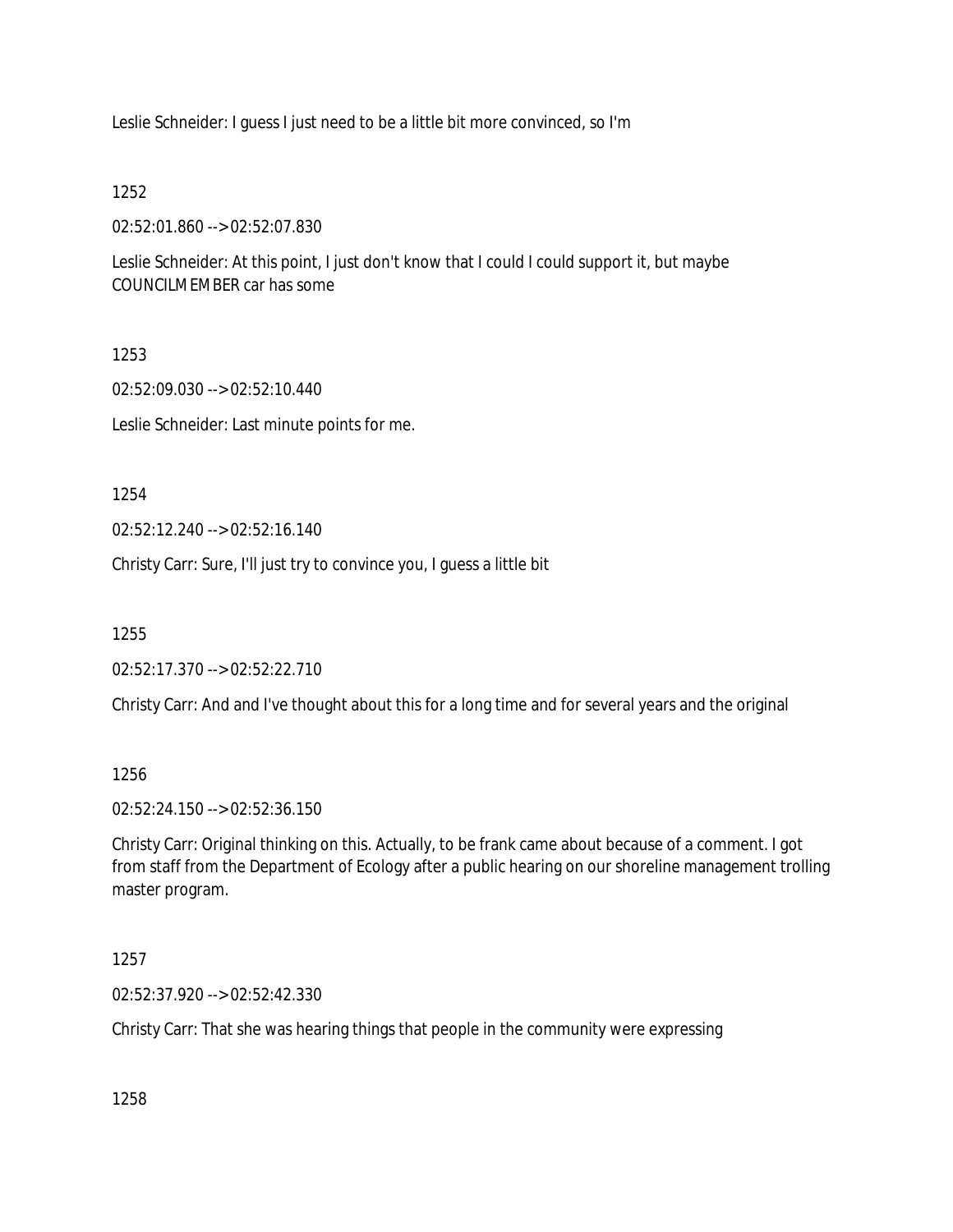02:52:43.620 --> 02:52:44.010

Christy Carr: That

1259

02:52:45.210 --> 02:52:56.040

Christy Carr: We're, we're a problem for her because it was clear. That's some some stuff just was at least distributing information about the Charlene master program that wasn't Correct, or accurate.

1260

02:52:56.340 --> 02:53:10.140

Christy Carr: And I think that that's a problem that we need to solve for is that we have staff that can accurately and consistently provide the community and applicants and try and property owners with information.

1261

02:53:11.010 --> 02:53:17.970

Christy Carr: About our own our own regulations and I think that we spend a whole lot of time on Council.

1262

02:53:18.390 --> 02:53:27.270

Christy Carr: And the planning commission does to talking about creating and crafting environmental regulations to preserve and protect our natural resources.

1263

02:53:27.750 --> 02:53:46.950

Christy Carr: And if we can't apply and implement them correctly, then we're wasting our time. So, so I think that that it is a problem that we're solving for. I think some of the things that COUNCILMEMBER MSR and I talked about as a would be nice to have our that I do think that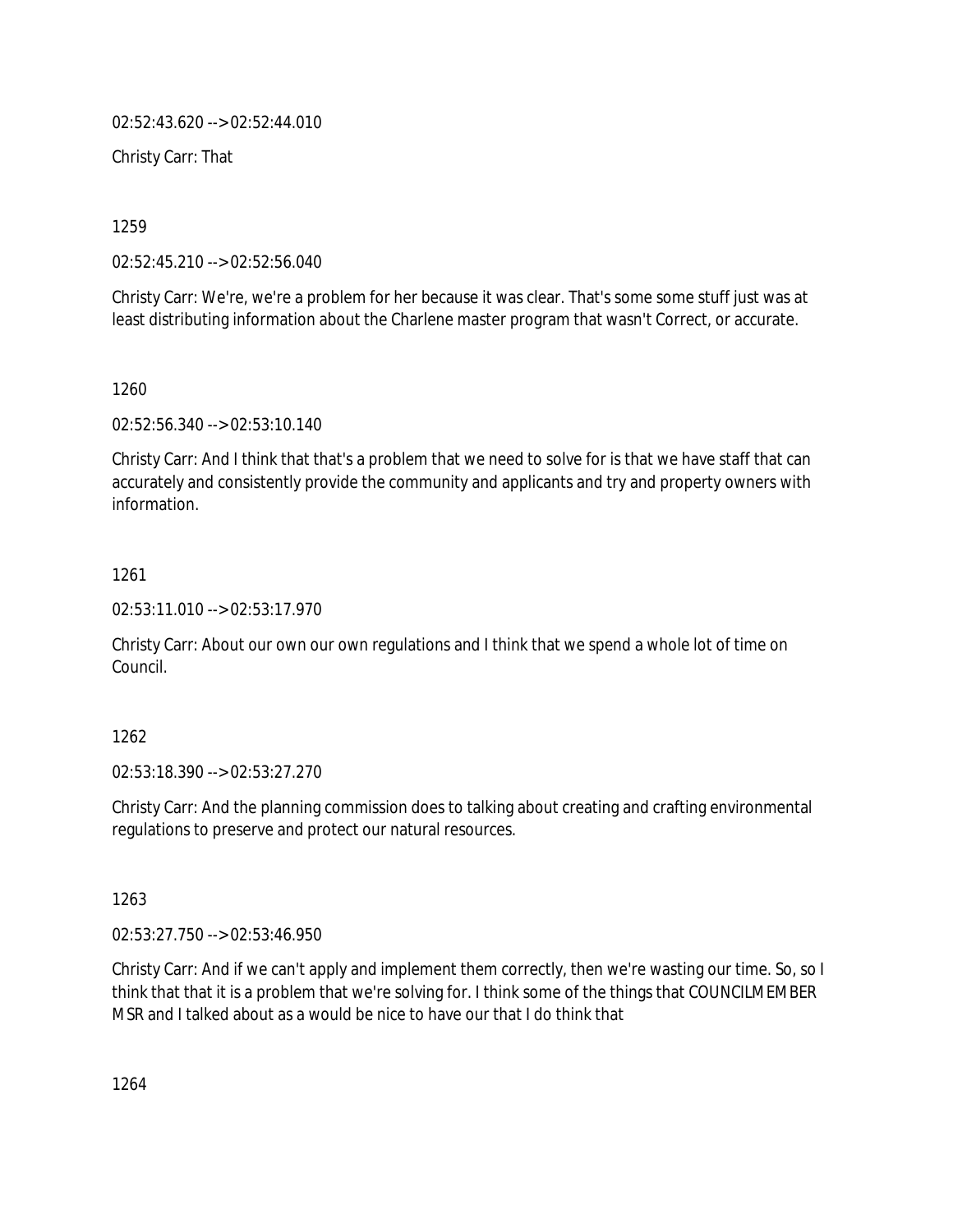02:53:48.360 --> 02:53:56.220

Christy Carr: That the city should and could play that role. But I think, fundamentally, we have a responsibility to be able to

1265

02:53:56.580 --> 02:54:19.200

Christy Carr: Consistently and accurately implement interpret and apply our environmental regulations and I think that if you had a single point of contact, who had that expertise that would be the permit process would be much improved so I to me, there's no question

1266

02:54:21.210 --> 02:54:23.400

Leslie Schneider: Okay, thank you. Councilmember Pollock.

1267

02:54:25.200 --> 02:54:32.880

Michael Pollock: Yeah, I just wanted to first of all let COUNCILMEMBER car know that yes, there's been a motion on the table and you second you did.

1268 02:54:33.930 --> 02:54:34.260

Michael Pollock: Oh,

1269

02:54:34.740 --> 02:54:35.250

Christy Carr: Thank you.

1270

02:54:37.800 --> 02:54:47.340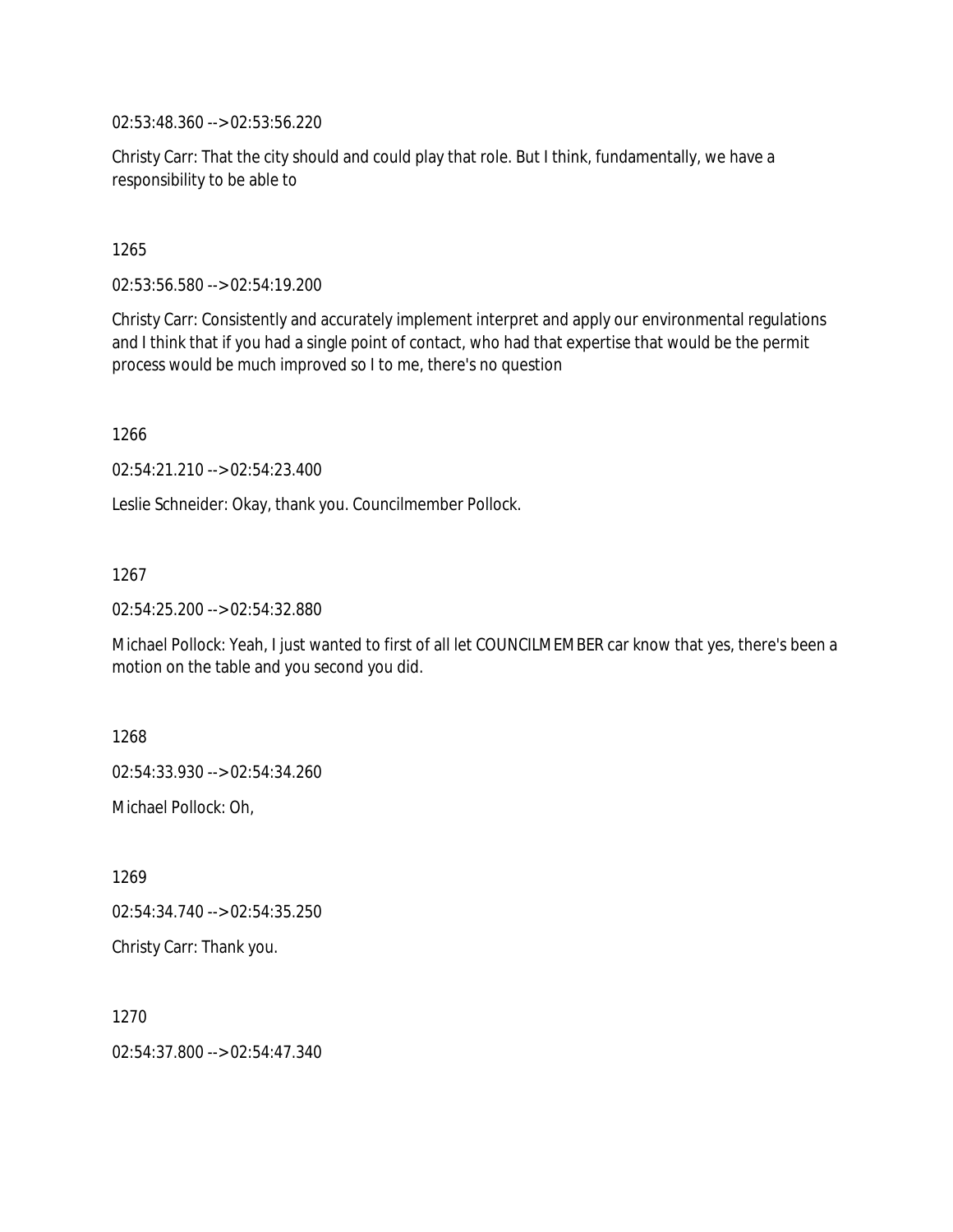Michael Pollock: Yeah, I have a pretty good experience on both sides of this issue in terms of writing environmental legislation, a modular system, things like that.

1271

02:54:48.060 --> 02:54:55.380

Michael Pollock: Over my career, but then also being someone who's owns owns lamb. That's very heavily regulated by the environmental rules.

1272

02:54:56.280 --> 02:55:05.430

Michael Pollock: help promote and I think it really helps to have someone who understands environmental laws and what the goals are and

### 1273

02:55:05.760 --> 02:55:16.920

Michael Pollock: And I just think it'll be a tremendous help to homeowners trying to get through the regulatory framework and process if they have somebody that really understands what the goal of our environmental rules are

1274

02:55:17.160 --> 02:55:27.900

Michael Pollock: And how to consistently apply them. So I view this is really something that's going to make life easier for for permit applicants, because a lot of the hiccups.

1275

02:55:28.650 --> 02:55:46.590

Michael Pollock: In our permitting process really are in terms of what slows it down is related to environmental issues. So I think it's a win for the environment and I think it's a win for for permit applicants so absolutely can support these

1276

02:55:48.030 --> 02:55:52.140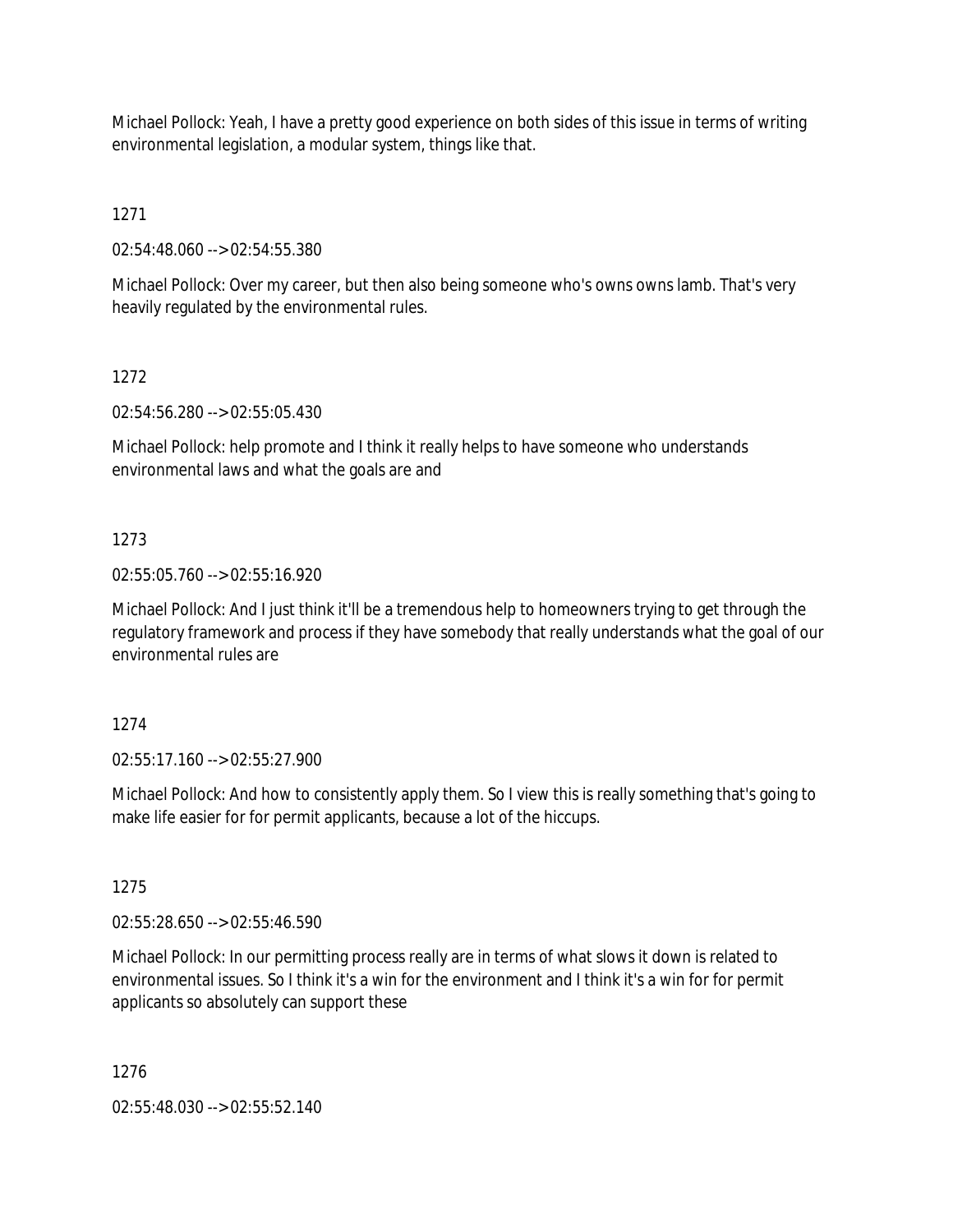Michael Pollock: I'm trying to convince the mer that I love to get you saw me so

1277

02:55:54.570 --> 02:55:55.620

Michael Pollock: If you're buying or not.

### 1278

02:55:57.810 --> 02:56:01.230

Leslie Schneider: Well, it is you know your your points are well taken.

### 1279

02:56:03.900 --> 02:56:18.390

Leslie Schneider: I think I could support this. I just have I'm nervous about it because I don't know that what I mean like all of us have our own view on what a natural resources planner might be and how do we

# 1280

02:56:19.860 --> 02:56:30.630

Leslie Schneider: What's going to what what is the process going to be SINCE WE'RE not the ones that are going to hire. Anyway, so I just

# 1281

02:56:32.790 --> 02:56:37.530

Leslie Schneider: I just, I guess, want to suggest to staff.

# 1282

02:56:43.650 --> 02:56:47.880

Leslie Schneider: That we go deeper into this conversation to make sure that we're really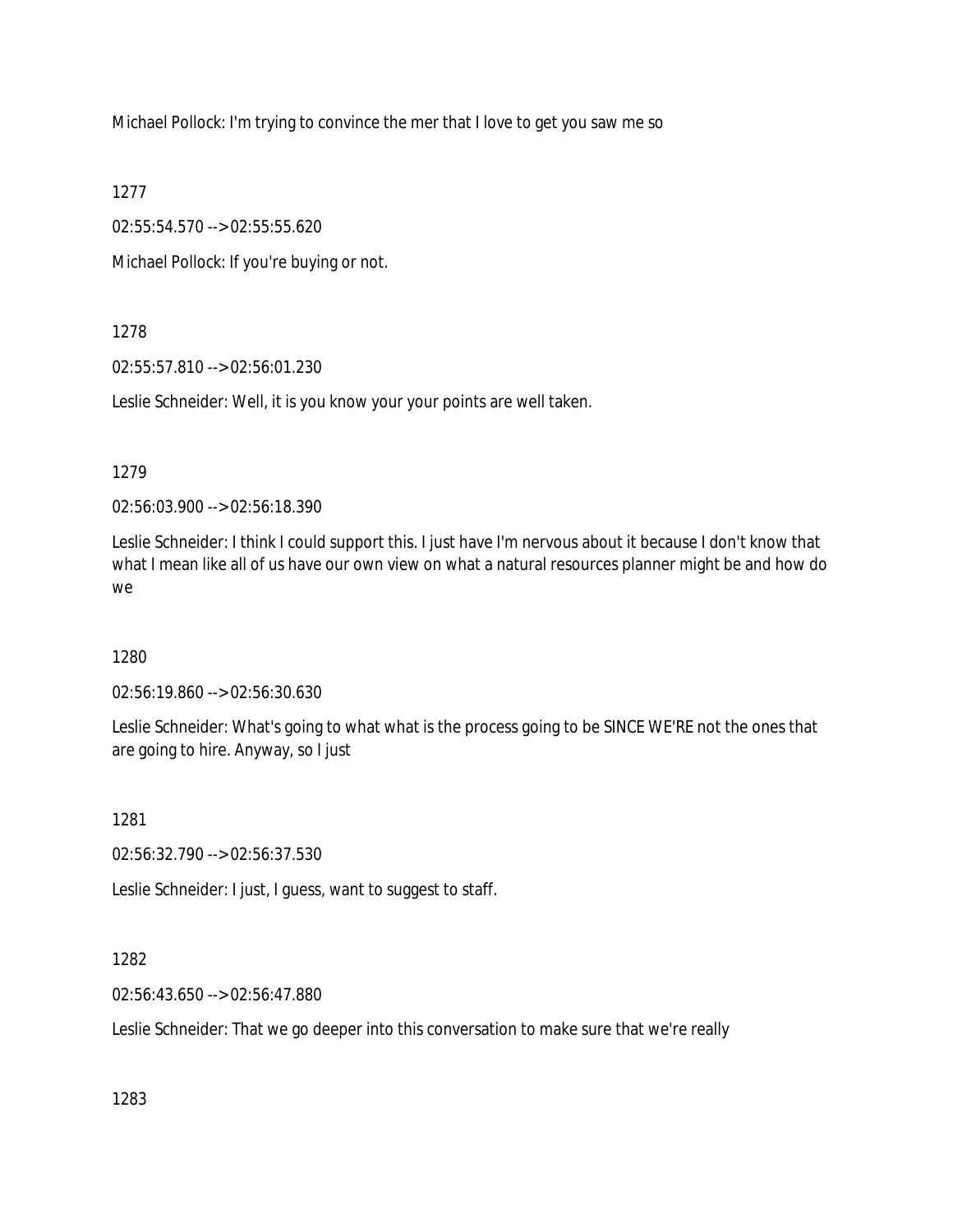02:56:49.350 --> 02:56:54.570

Leslie Schneider: Solving for what Council is seeing as the problem and not just sort of

1284

02:56:56.730 --> 02:57:03.810

Leslie Schneider: Making it so because we said so. So I hope that this continues as a conversation and I

1285

02:57:05.850 --> 02:57:07.080 Leslie Schneider: I will support it.

1286

02:57:08.310 --> 02:57:09.390

Leslie Schneider: COUNCILMEMBER nisar

1287

02:57:12.960 --> 02:57:18.960

Rasham Nassar: Yeah, I was just, I was just going to add a comment that when when the city council creates a new f t

#### 1288

02:57:20.280 --> 02:57:27.390

Rasham Nassar: Is it's my understanding, it's, it's the responsibility of staff to take counsel comments and work them into an RF Q

1289

02:57:28.800 --> 02:57:29.820

Rasham Nassar: And submit that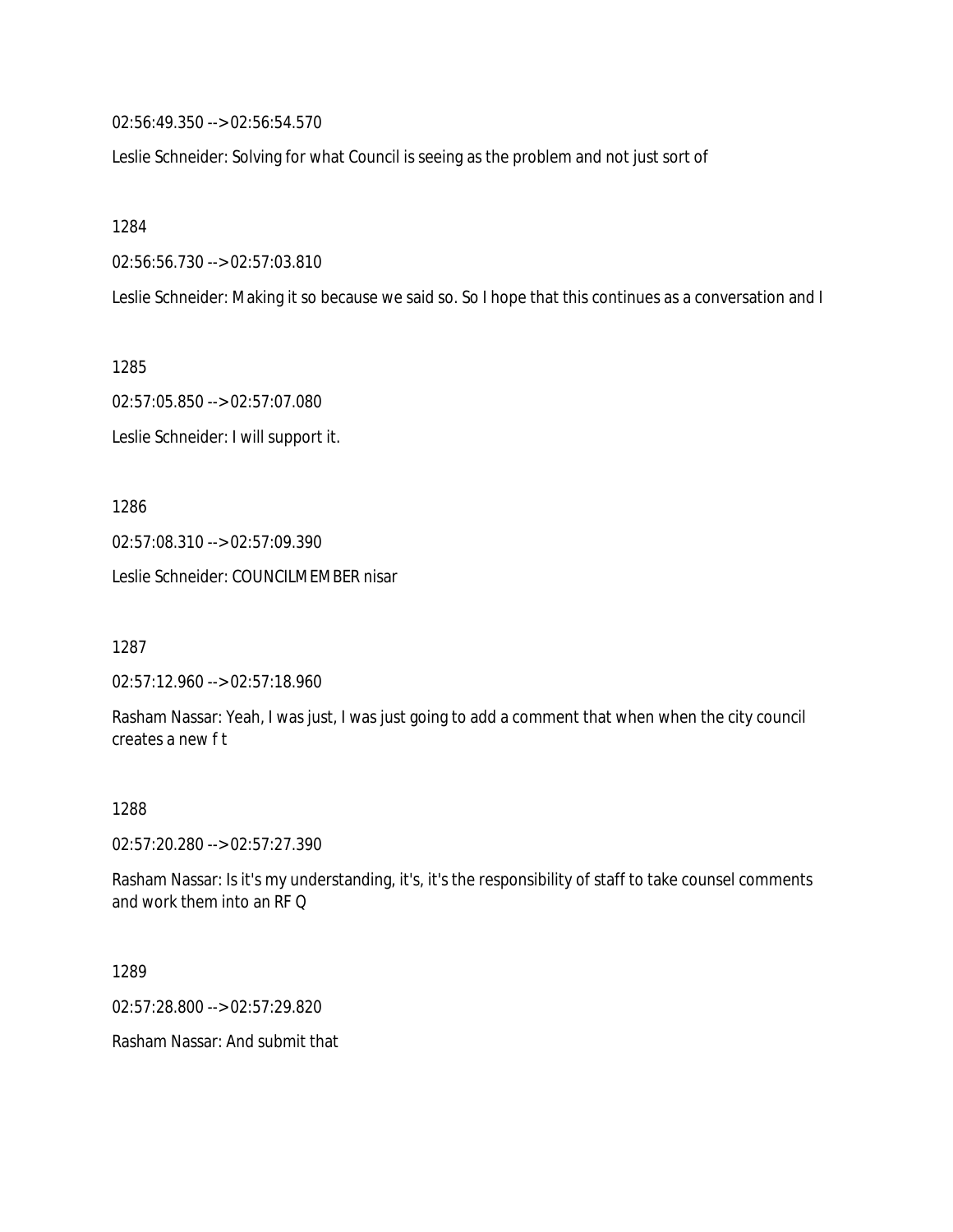02:57:31.680 --> 02:57:42.780

Rasham Nassar: Out to as an application to hire and so just in light of the mayor's comments about, I don't know what essentially what the scope of the work of this planner is natural resources specialist would be

1291

02:57:43.950 --> 02:57:57.300

Rasham Nassar: I'm just wondering if we if there's a way that either the deputy city manager or planning director right can speak to that, that all of that will be clarified and and just and offered as a description in the application for the position.

1292

02:57:59.100 --> 02:58:02.670

Leslie Schneider: Thank you. And to be clear, we're not going to go that direction right now. Right.

1293

02:58:05.100 --> 02:58:13.260

Leslie Schneider: Um, okay. So it sounds like we are ready to take a vote on this. So, all those in favor please say aye.

1294

02:58:14.520 --> 02:58:14.880

Kol Medina: All right.

1295

02:58:15.330 --> 02:58:16.920

Leslie Schneider: And all those opposed.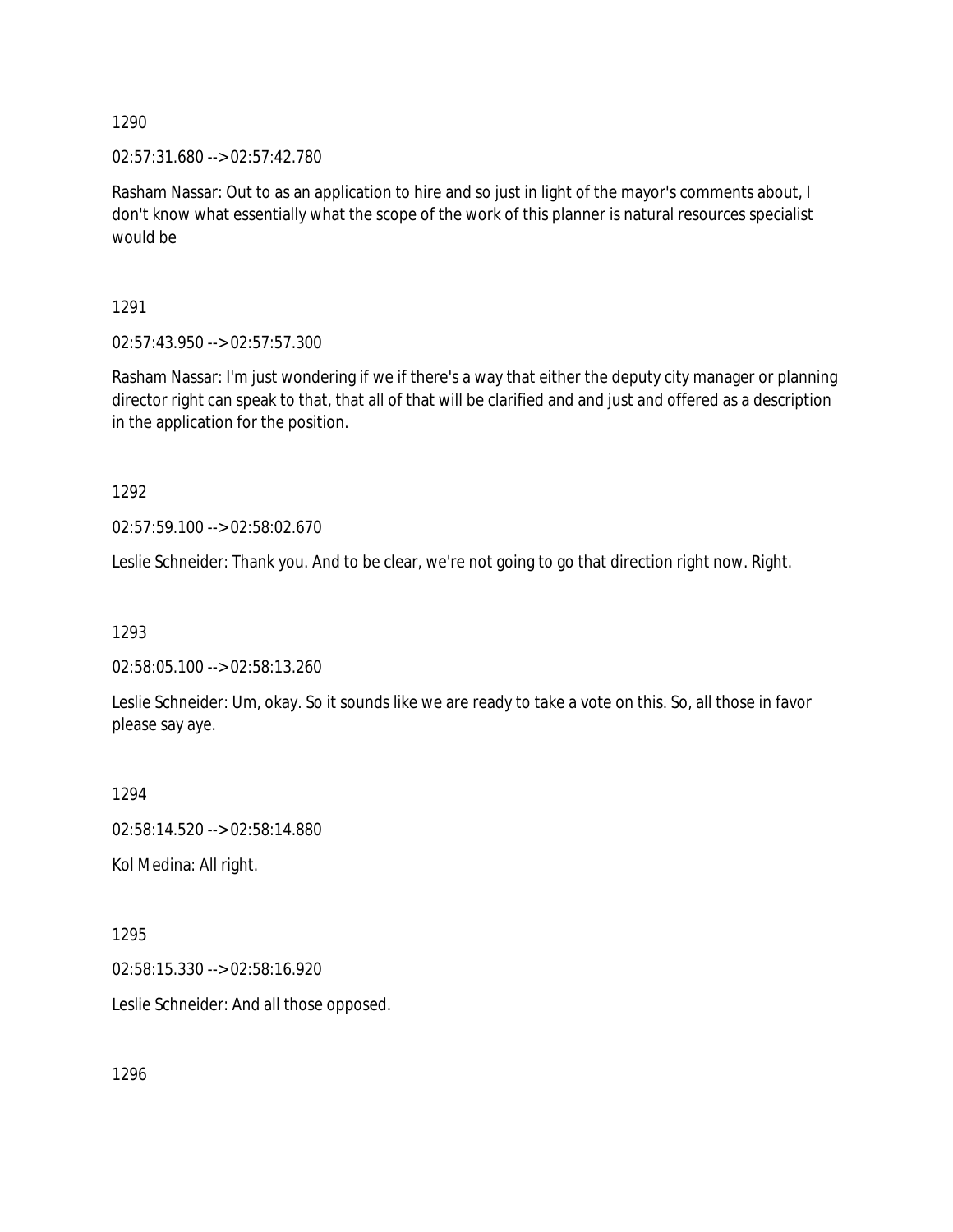02:58:18.060 --> 02:58:21.120

Leslie Schneider: That passes unanimously COUNCILMEMBER Pollock, you got your

1297

02:58:22.200 --> 02:58:23.340

Leslie Schneider: You got your wish.

1298

02:58:25.260 --> 02:58:28.620

Leslie Schneider: We are at nine o'clock, so we're now.

1299

02:58:29.730 --> 02:58:30.270

Leslie Schneider: Almost

1300

02:58:31.650 --> 02:58:44.550

Leslie Schneider: An hour over. And so let's take five minutes and we will return. Maybe if Christine, you could put up a little counter for us and we'll be back in five. Thank you so much.

1301

02:59:38.340 --> 02:59:42.840

You are a pill. You are cold Hill Rivera Sydney

1302

02:59:47.310 --> 02:59:48.060

Door.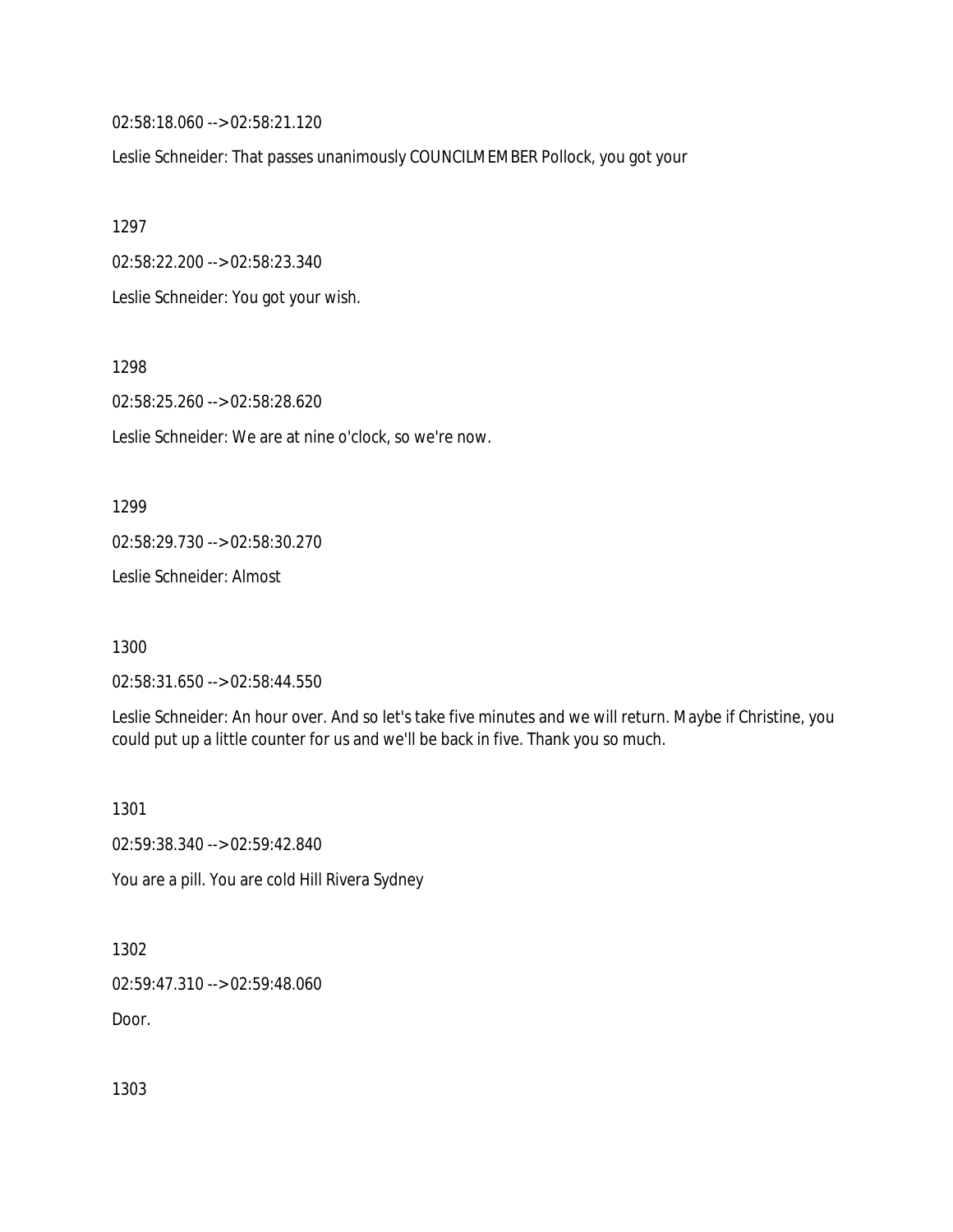02:59:55.950 --> 02:59:56.730

Love.

1304

03:04:23.220 --> 03:04:28.800

Joe Deets: We have just an open question. I do. We have I think three motions left to discuss

1305

03:04:31.980 --> 03:04:33.240

Ellen Schroer: There are, yes.

1306

03:04:33.330 --> 03:04:39.960

Ellen Schroer: Three motions for the executive department. And then I understand the council member car has some items that she'd like to bring out

1307

03:04:40.320 --> 03:04:41.340 Joe Deets: Okay, okay.

1308 03:04:42.420 --> 03:04:43.950 Joe Deets: Thanks, just trying to keep track

1309

03:04:44.610 --> 03:04:45.840

Ellen Schroer: Yep, that's right.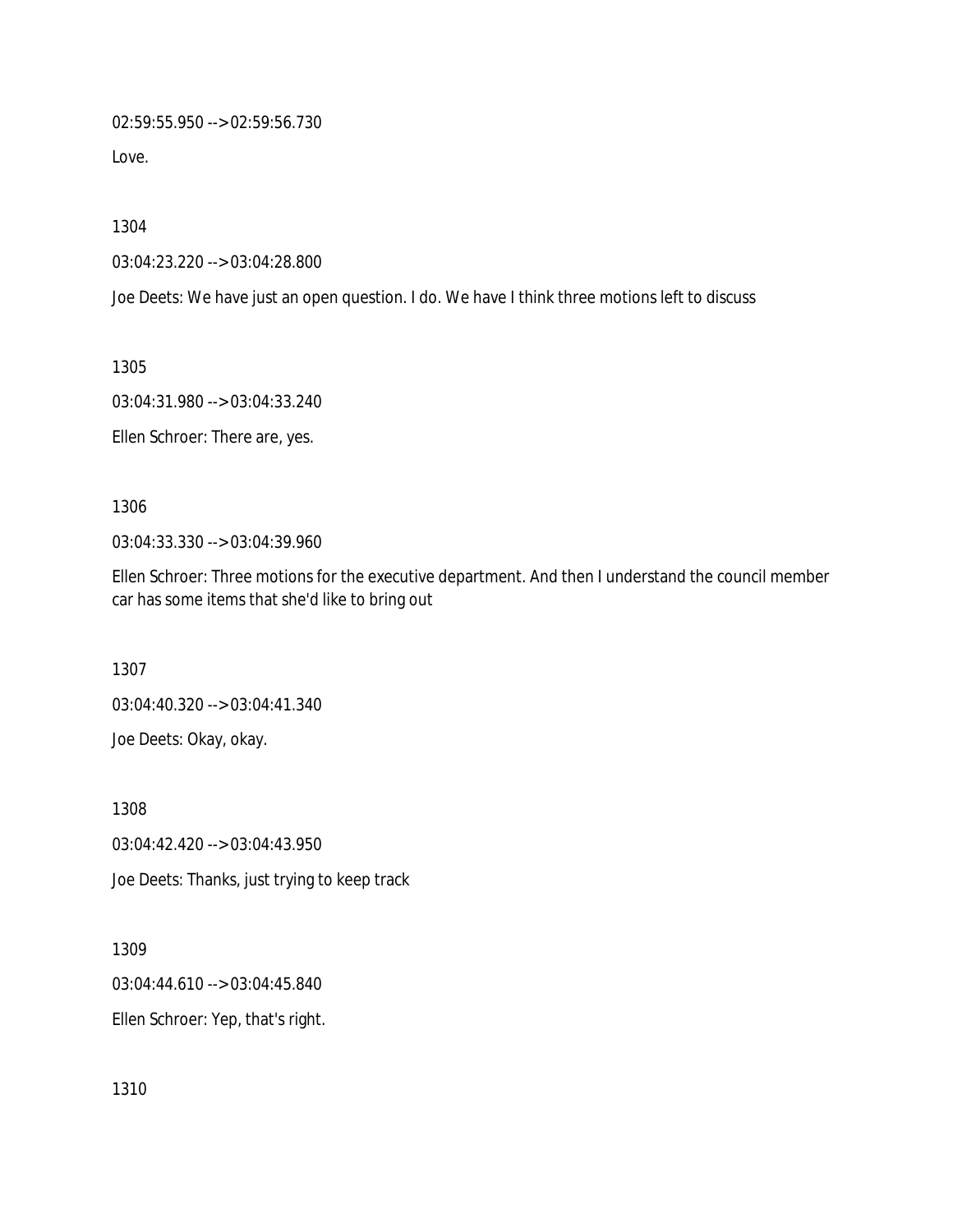03:04:48.660 --> 03:04:50.130

Leslie Schneider: Alright, we are back.

1311

03:04:53.790 --> 03:04:56.310

Leslie Schneider: So Ellen. I think if you want to just

1312

03:04:56.910 --> 03:04:59.520

Ellen Schroer: move us forward into the next one. Sure.

### 1313

03:05:00.630 --> 03:05:18.810

Ellen Schroer: Great. Um, excuse me, I should have advanced my slides. So in the executive department. There are three emotions that were made last week one related to National Citizen survey and then to related to climate change. So I'll go ahead and step through those at this time.

#### 1314

03:05:20.100 --> 03:05:39.360

Ellen Schroer: The first motion was to add \$15,000 to fund a nother year's worth of the National Citizen survey. This is a nationwide survey that uses standard questions and as sent out in a sick statistically significant way we have done this four times over the past about six years.

### 1315

03:05:40.590 --> 03:06:00.240

Ellen Schroer: And the survey is a postcard survey and it asked questions in the areas that are shown in the screen. Now we have noted that the data presentation changes over time, which has made trend analysis, a little bit more complicated. We don't have a lot of opportunity to customize the questions.

1316

03:06:01.440 --> 03:06:14.160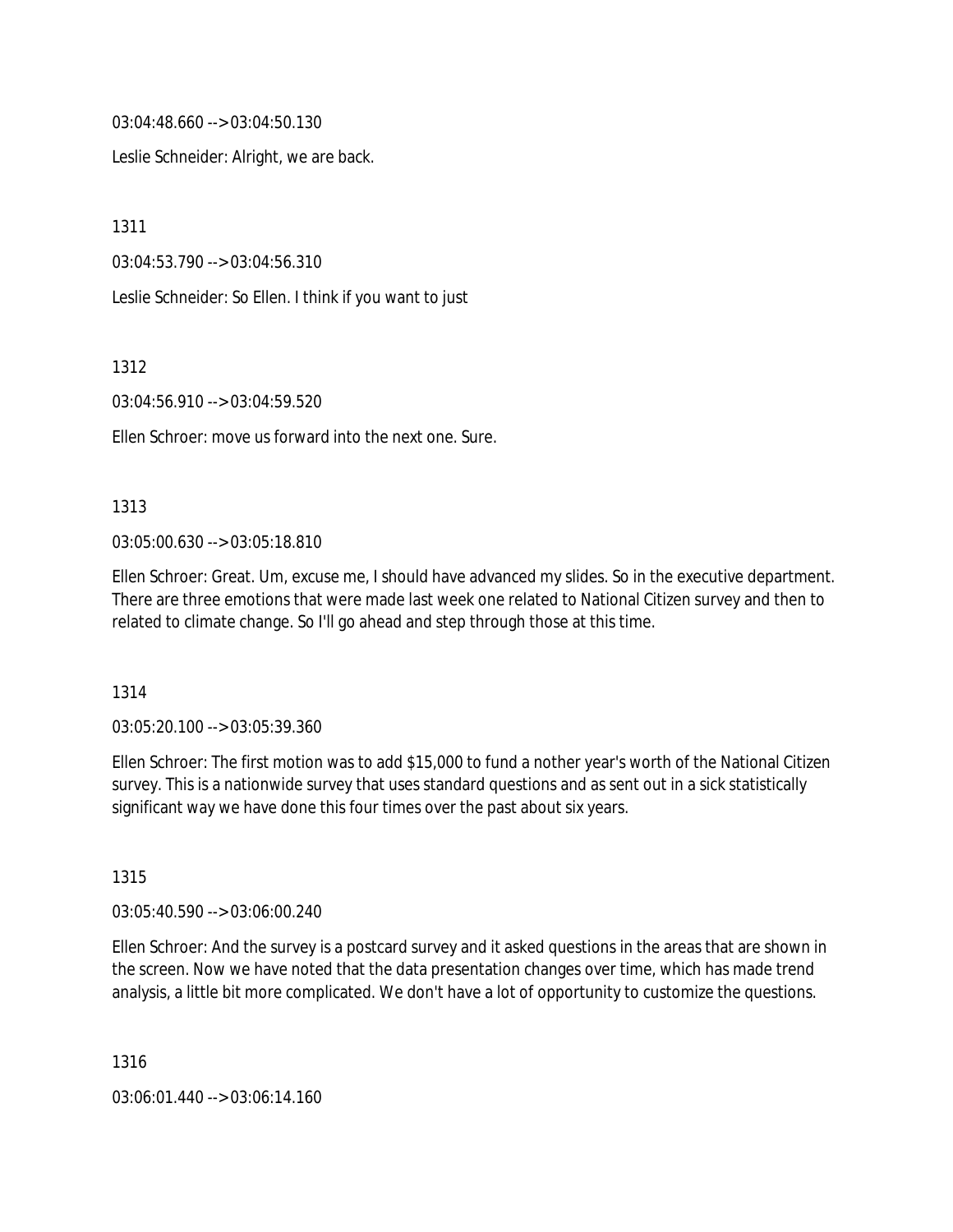Ellen Schroer: But if this is something that Council is interested in doing. You would add \$15,000 for this work and the city would work with you to identify timing and move forward on this project.

1317

03:06:15.570 --> 03:06:16.440

Ellen Schroer: That's all I have on that.

### 1318

03:06:21.090 --> 03:06:24.120

Leslie Schneider: Alright, thank you. Councilmember I topless.

### 1319

03:06:26.190 --> 03:06:39.420

Kirsten Hytopoulos: So I'm the one that asked to add this when I say back in my understanding was originally. Again, we're going to be doing it this year didn't do it for good reasons. So to me, so adding it back in. I understand that there are reasons that staff would maybe not recommend doing it.

1320

03:06:40.680 --> 03:06:51.870

Kirsten Hytopoulos: I this is, this gives us a way to legitimately point to what we say the community cares about. And so that's important to me. I don't want to speculate. And I understand mean we could

# 1321

03:06:52.530 --> 03:07:00.930

Kirsten Hytopoulos: We could do it in 20 we could do it in 2022 if we want to put it out, but I wouldn't want to put it off much longer. I think we should check in.

# 1322

03:07:01.380 --> 03:07:11.580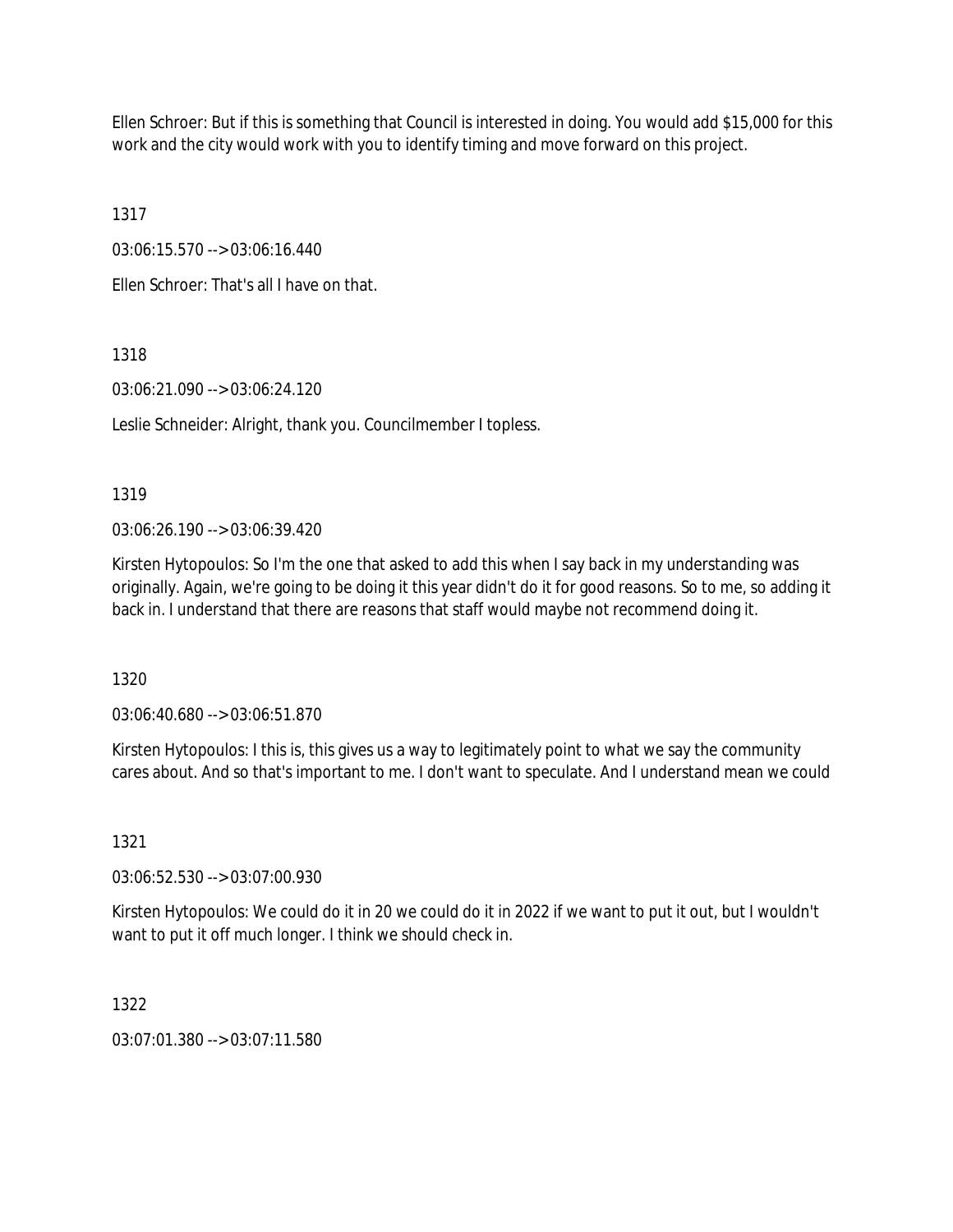Kirsten Hytopoulos: On what our community cares about what's important to our community. These are community cares a lot. And before we started doing this I think before we started doing this, after I came on last time.

1323

03:07:12.570 --> 03:07:22.860

Kirsten Hytopoulos: You know, we're, we're doing a lot of speculating. And I think there's a lot of value in in using scientifically valid methods of gathering this information and community.

1324

03:07:25.770 --> 03:07:27.690

Leslie Schneider: Thank you. Councilmember Medina.

1325

03:07:29.520 --> 03:07:31.230

Kol Medina: I was for putting this back in

1326

03:07:32.640 --> 03:07:45.630

Kol Medina: For the reasons counselor and I thought well said. And also just in my own words, because it's it's really the only way we have to measure how we're doing as a city we don't measure that any other way we skipped the skipped one a year or two ago, and I think it's done.

1327

03:07:48.180 --> 03:07:50.130

Leslie Schneider: Thank you. Councilmember car.

1328 03:07:51.600 --> 03:07:52.500

Christy Carr: Thanks. I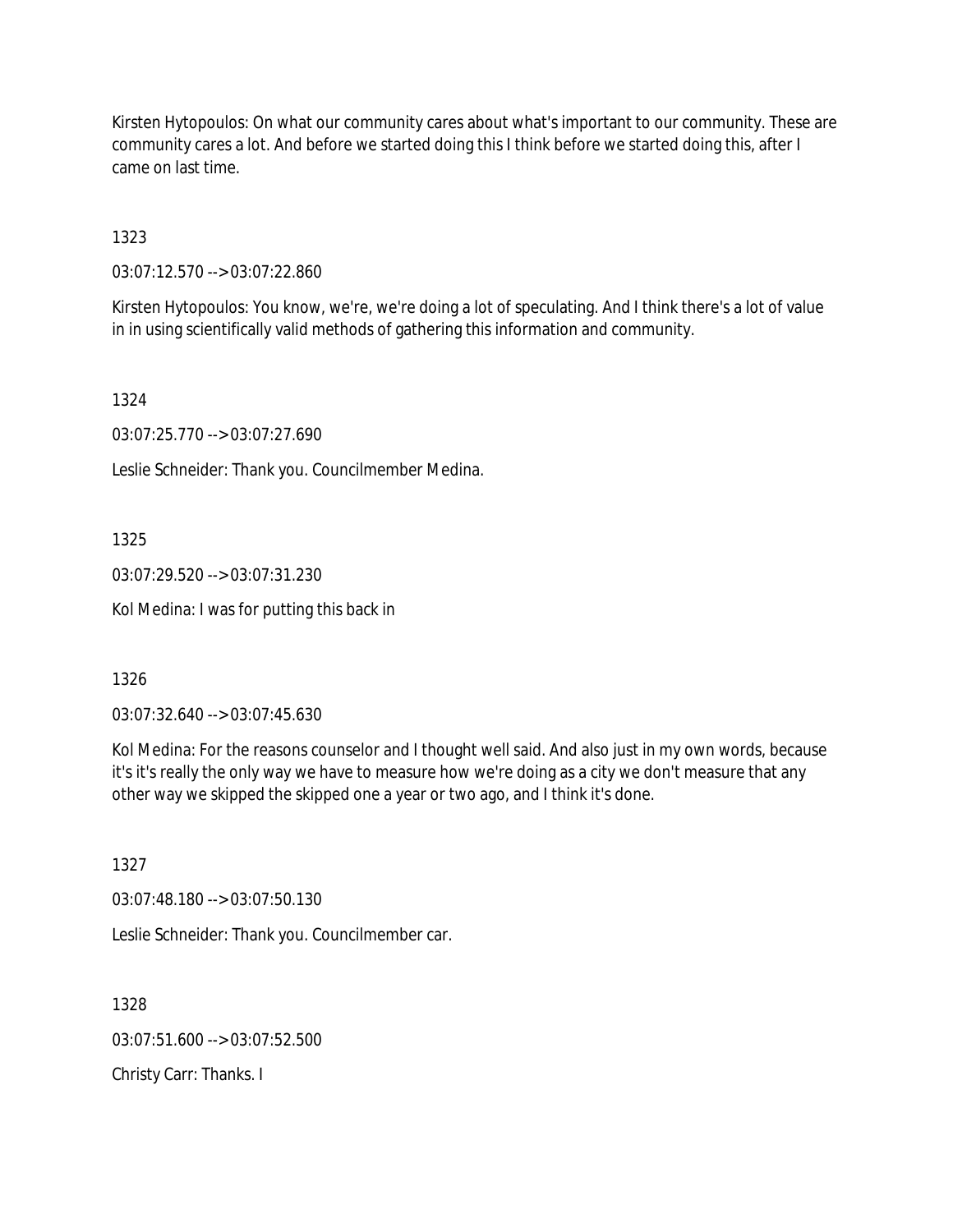03:07:53.820 --> 03:08:05.370

Christy Carr: Was just remembering some comments from the last time we talked about this, I think. Councilmember Pollock talked about consistency in data gathering and there's really only value if it's consistent and

1330

03:08:05.850 --> 03:08:21.900

Christy Carr: That the city manager may have said that maybe we would not have consistency, but I am not my memory is not clear. So if I'm I'm interested if the city manager would please repeat her comments about what it would look like doing this again.

1331

03:08:23.730 --> 03:08:24.150

Christy Carr: Thank you.

1332

03:08:25.110 --> 03:08:35.490

Morgan Smith: Yeah, we had planned to do it in 2020 because that was the year that fit with the previous decisions to move it off to do it every other year, and then to move it off of the election years

1333

03:08:35.880 --> 03:08:49.620

Morgan Smith: And so since we last talked about. I went back and scan. Some of the initial emails between myself and the contact it NCS that I had reached out to which I confess forgotten, a little bit about because what happened next was coven

1334

03:08:50.640 --> 03:08:58.500

Morgan Smith: So, but I did, I did initiate some dialogue with them in Q1 of this year and thinking we would do the survey and Q2.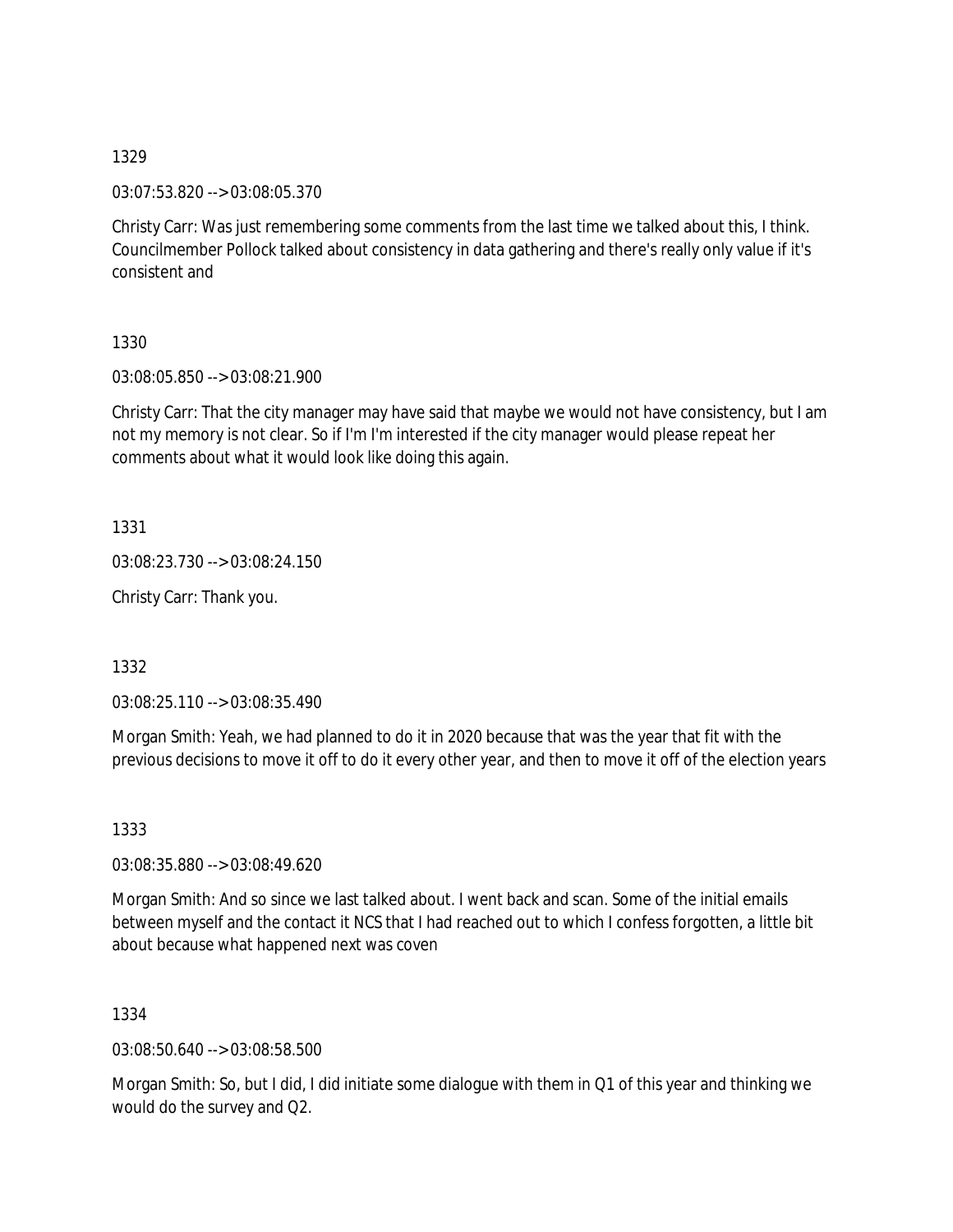03:08:58.980 --> 03:09:06.660

Morgan Smith: And then what I was trying to convey to Council is that I've been a little frustrated with how frequently their format changes.

1336

03:09:07.020 --> 03:09:17.760

Morgan Smith: And so if you go to our web page, which I hope was in the query, you can see a little bit of that. If you look at the results report for year after year. It's hard to sort of triangulate what you got in one year from the other

1337

03:09:18.060 --> 03:09:22.560

Morgan Smith: But that doesn't mean it's not a useful tool. It's super cost effective for a statistically significant.

1338

03:09:23.490 --> 03:09:29.370

Morgan Smith: Product. That's the big value for communities. That's why a lot of communities, use it because it's an off the shelf product that you can

1339

03:09:29.850 --> 03:09:35.760

Morgan Smith: Order up pretty simply. And it doesn't mean that there isn't a lot of value in what comes up out of it for us.

1340

03:09:36.030 --> 03:09:47.310

Morgan Smith: I just don't want to over sell it, because I do think one of the things that I have found most disappointing, is the fact that the final reports that we've gotten in each of the cycles has different from one another.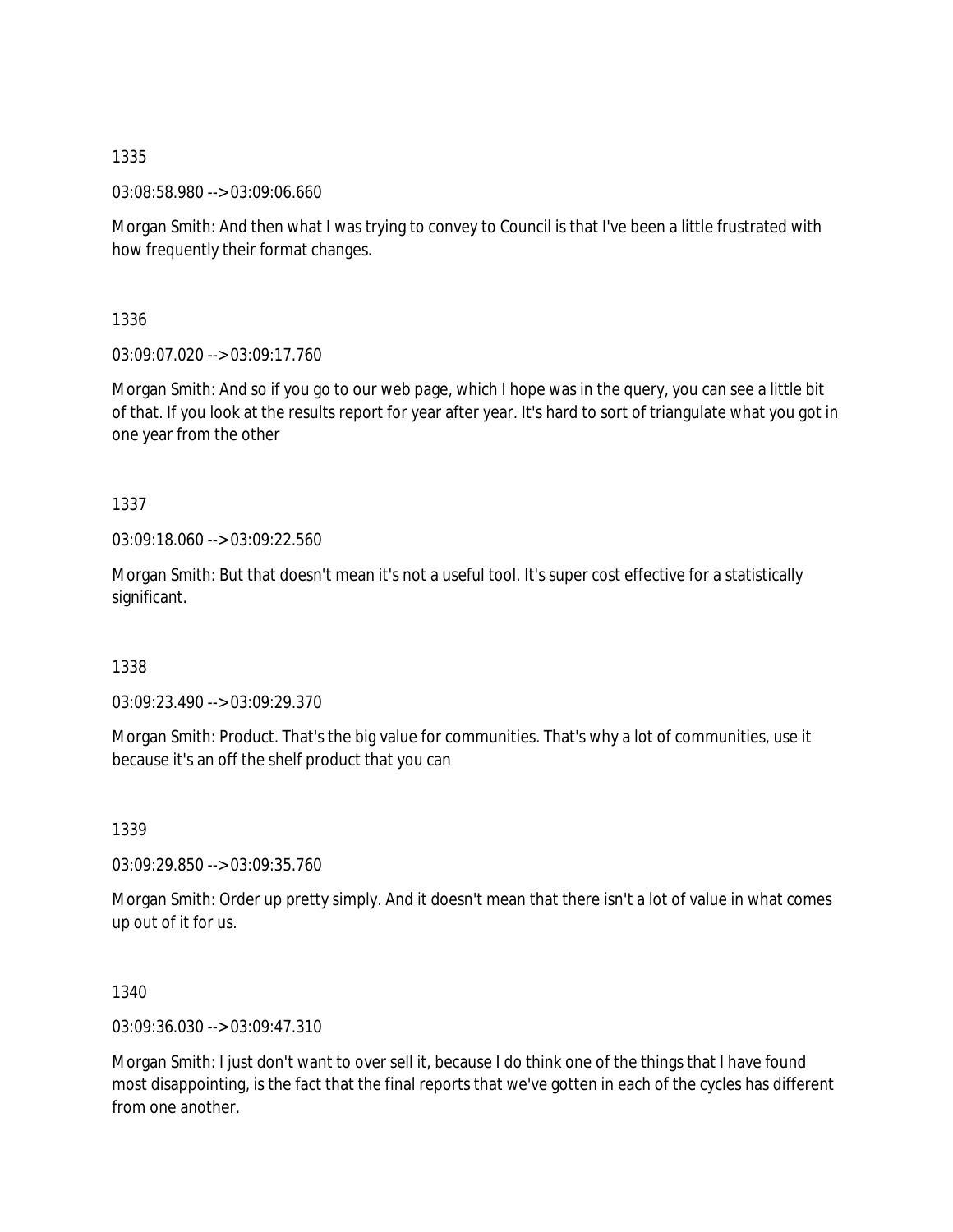03:09:47.610 --> 03:09:56.550

Morgan Smith: And the note that I read was yet again highlighting that they had made some changes since the last time we use them, but I also want to say

1342

03:09:58.170 --> 03:10:02.700

Morgan Smith: Maybe think about this. You don't have to change the motion, but maybe think about this as a placeholder and

1343

03:10:03.210 --> 03:10:10.260

Morgan Smith: Let the next city manager understand what your goals are. It may be exactly the right thing to kick out a next round of the MCS

1344

03:10:10.590 --> 03:10:14.940

Morgan Smith: But I know COUNCILMEMBER high topless spoke specifically about wanting to collect information about

1345

03:10:15.300 --> 03:10:25.380

Morgan Smith: About climate action and response and maybe there's a different product if that becomes something that you're really interested in that can meet that objective to. So I think putting a placeholder in for Community Survey.

1346

03:10:25.710 --> 03:10:32.820

Morgan Smith: And then work to see what it is. You'd like to do when you get that with your next city manager. When you get close to implementing that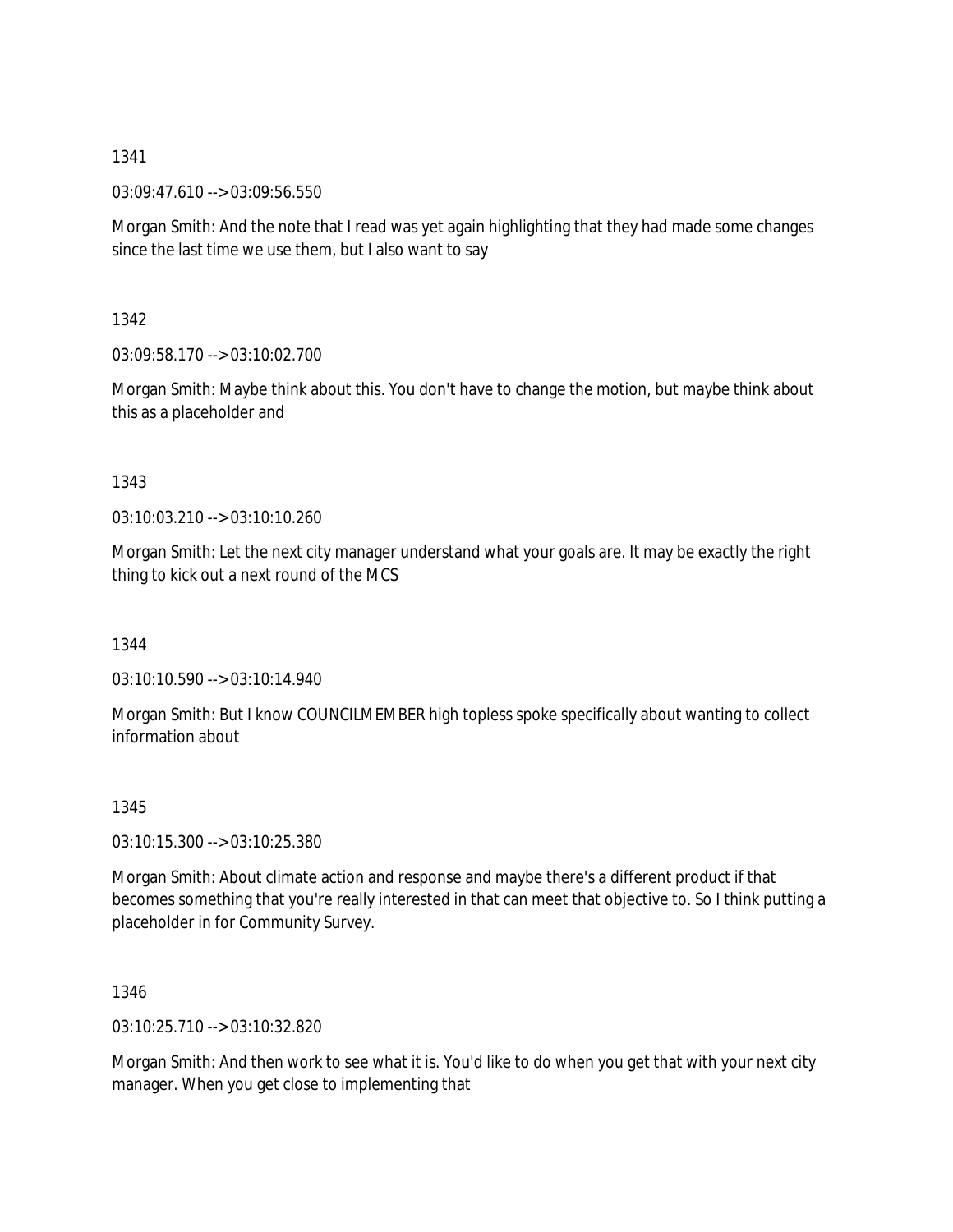03:10:36.090 --> 03:10:37.980

Leslie Schneider: Great. Thank you, Debbie, man.

### 1348

03:10:38.550 --> 03:10:51.540

Joe Deets: Yeah. Thank you, Eric. Yeah, I'm, I'm not in favor of this specific survey, I have nothing against it, in particular, but I think I'd like to give it a pass for the reasons I've heard

#### 1349

03:10:52.650 --> 03:11:00.540

Joe Deets: I mean, what good does it actually do. I think it's, it may be a little bit underwhelming. Having said that,

#### 1350

03:11:01.650 --> 03:11:13.170

Joe Deets: reserving like Morgan said I think reserving a placeholder for a survey, and this is something maybe we as Council can work with the new city manager. I think that would be highly valuable.

#### 1351

03:11:13.500 --> 03:11:31.290

Joe Deets: I'll just remind colleagues that was something I wanted to do on the business economic recovery side. So I see real value in doing that, but just not necessarily for a National Citizen survey. So I'm not in favor of a National Citizen survey, but I am in favor of a placeholder for a survey.

1352

03:11:34.800 --> 03:11:38.490

Leslie Schneider: All right, thank you. I'm just, I don't see any other hands up.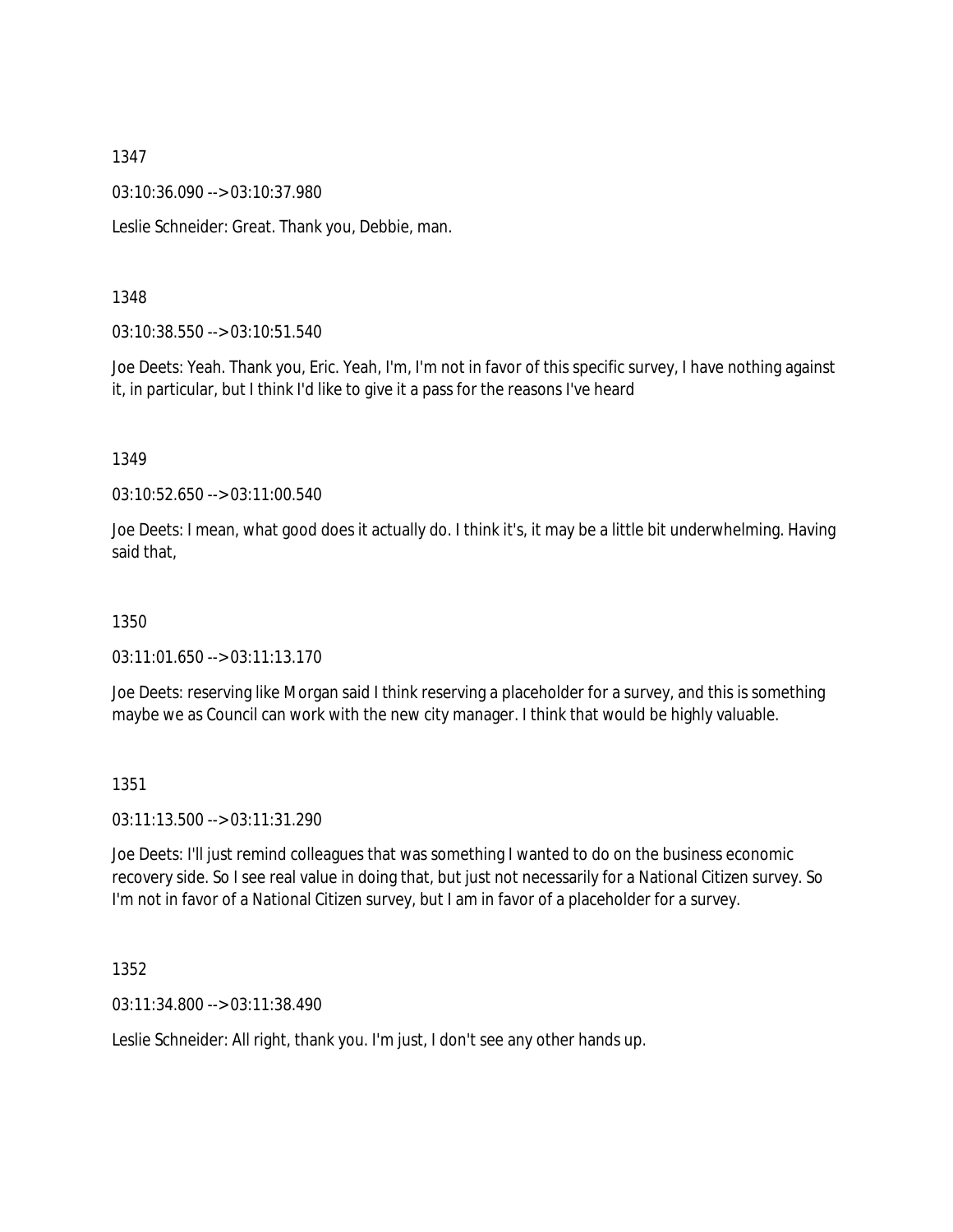03:11:38.520 --> 03:11:40.530

Leslie Schneider: Very quickly I am going to support

1354

03:11:40.560 --> 03:11:55.290

Leslie Schneider: This, I think that it's used, it can be useful as a placeholder. And I just liked the fact that we're going to Cue it up and then we'll see what happens at that time. Councilmember had topless.

1355

03:11:57.630 --> 03:12:01.800

Kirsten Hytopoulos: If there's not anything else I could make a motion that might for placeholder.

1356

03:12:04.920 --> 03:12:05.610

Leslie Schneider: Yes, please.

1357

03:12:05.970 --> 03:12:09.300

Kirsten Hytopoulos: So I moved to add \$15,000 in general funds to the

1358

03:12:10.710 --> 03:12:15.420

Kirsten Hytopoulos: Budget for a community wide scientifically valid survey.

1359

03:12:16.410 --> 03:12:16.860

Second,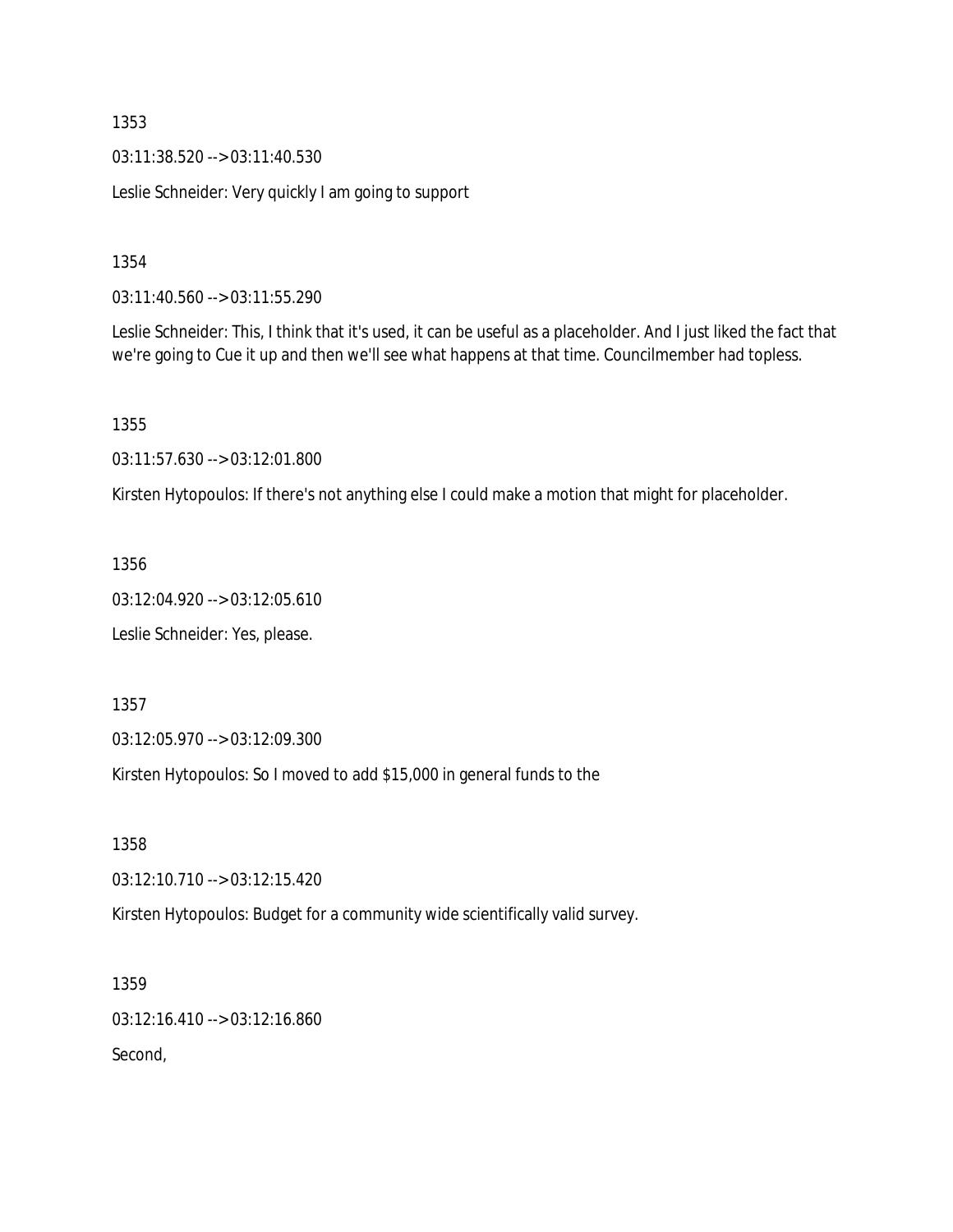03:12:19.200 --> 03:12:22.710

Leslie Schneider: Council member meeting a second to that. Is there any for your discussion.

1361

03:12:24.180 --> 03:12:25.950

Leslie Schneider: All those in favor please say aye.

1362 03:12:27.180 --> 03:12:27.540 Christy Carr: Aye.

1363 03:12:27.960 --> 03:12:29.010 Leslie Schneider: Any opposed.

1364

03:12:30.360 --> 03:12:31.800

Great that passes unanimously.

1365

03:12:34.770 --> 03:12:44.640

Ellen Schroer: Great. I will move to the next slide, the next motion is to add a regular position to city staff so

1366

03:12:45.900 --> 03:12:53.190

Ellen Schroer: climate mitigation officer position, we will work with our human resources staff to arrive at a final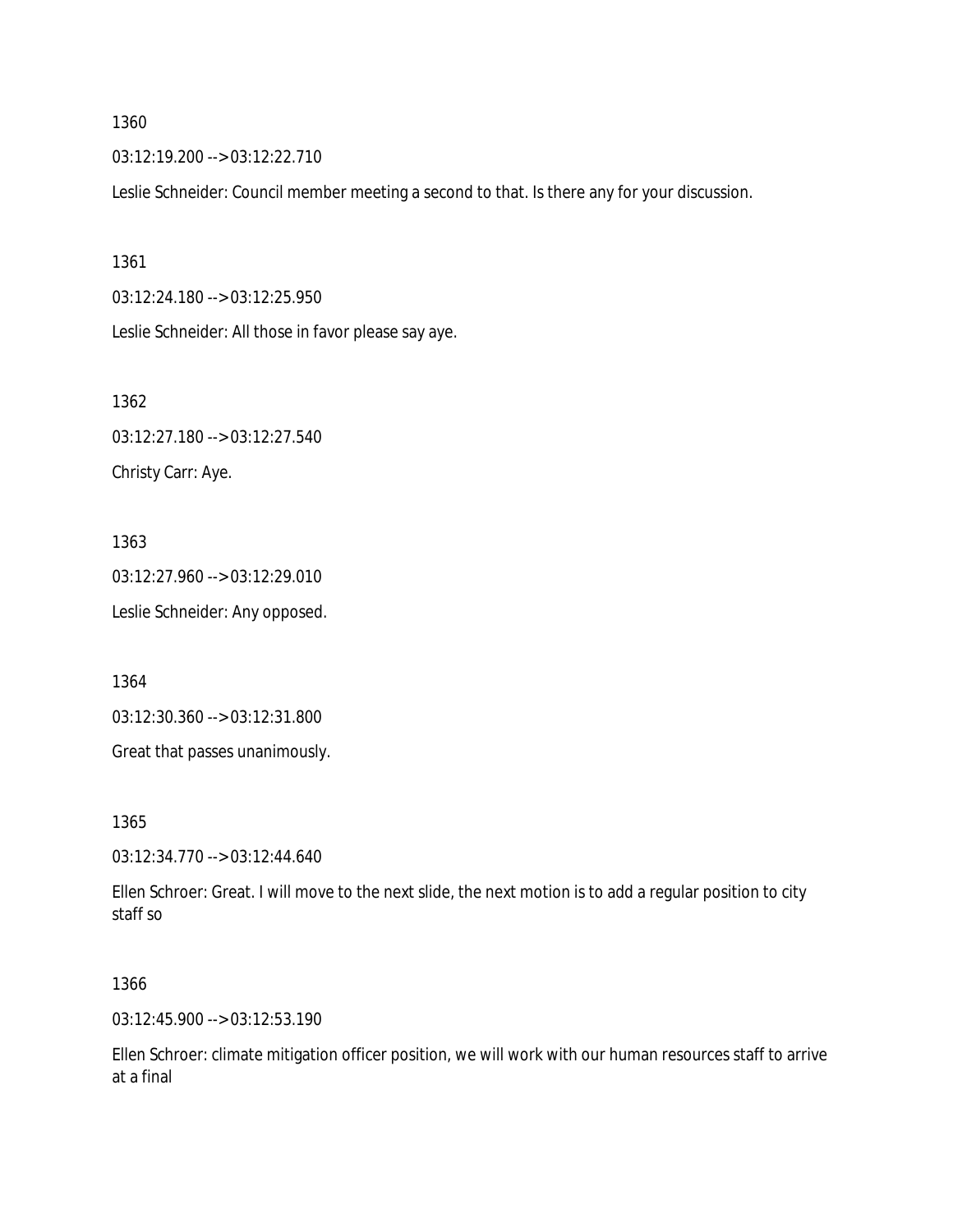03:12:53.910 --> 03:13:14.310

Ellen Schroer: A final title, but this is a position which would be added at Council motion to the executive department to be the point person to lead the climate climate. Climate Action Plan implementation efforts, we estimate that it will be roughly 130 \$5,000. This will be an ongoing or

1368 03:13:14.310 --> 03:13:15.780 Ellen Schroer: recurring costs, which will

1369

03:13:16.020 --> 03:13:20.370

Ellen Schroer: Grow each year and would add one f t to the executive department.

1370

03:13:21.540 --> 03:13:25.320

Ellen Schroer: And with that, I will turn it over to you for additional discussion.

1371

03:13:29.100 --> 03:13:31.680

Leslie Schneider: All right. Councilmember Pollock.

1372

03:13:32.490 --> 03:13:37.920

Michael Pollock: I'm about 130 \$5,000 to the budget for a climate mitigation officer.

1373

03:13:39.210 --> 03:13:46.470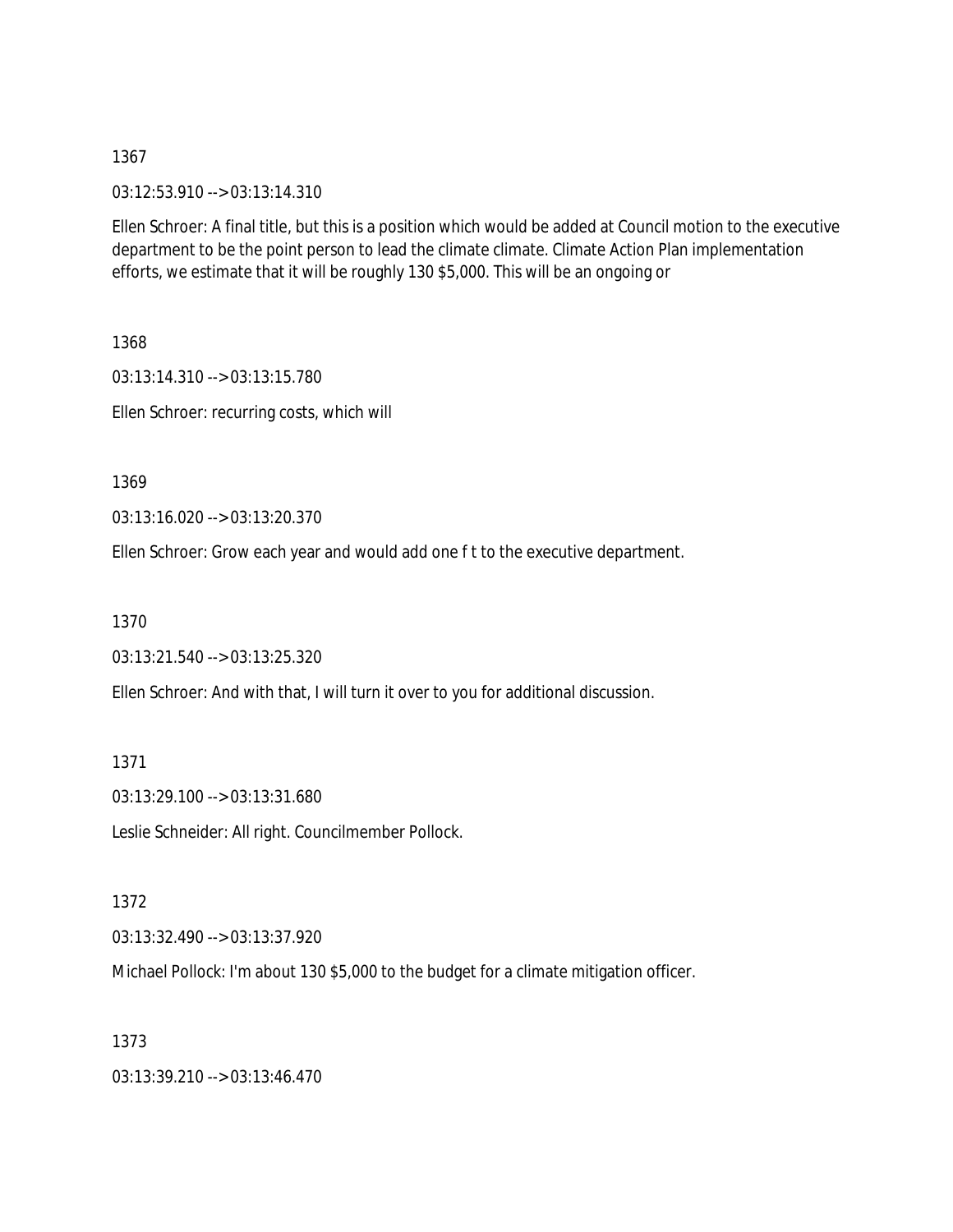Leslie Schneider: Second, Deputy Mayor DEET seconds that. Um, is there any discussion.

1374

03:13:50.670 --> 03:13:51.030 Hey,

1375 03:13:52.200 --> 03:13:53.550 Leslie Schneider: Deputy Mary, did you want to

1376

03:13:53.760 --> 03:14:08.070

Joe Deets: A while I was gonna take my hands down. But anyway, I am fully in favor of this and I have a feeling this is all of us are so just happy to move forward. And of course, Morgan has some comments like to hear what she has to say.

1377

03:14:09.510 --> 03:14:10.560

Leslie Schneider: Thank you, city manager.

#### 1378

03:14:10.770 --> 03:14:16.800

Morgan Smith: Apologies. Just a quick process suggestion, rather than having the motion structured as a budget amount that you're adding

#### 1379

03:14:17.250 --> 03:14:25.020

Morgan Smith: That's a certain X dollars for this position. I think it might be more clean for the intent of the motion spoke to adding the full time position.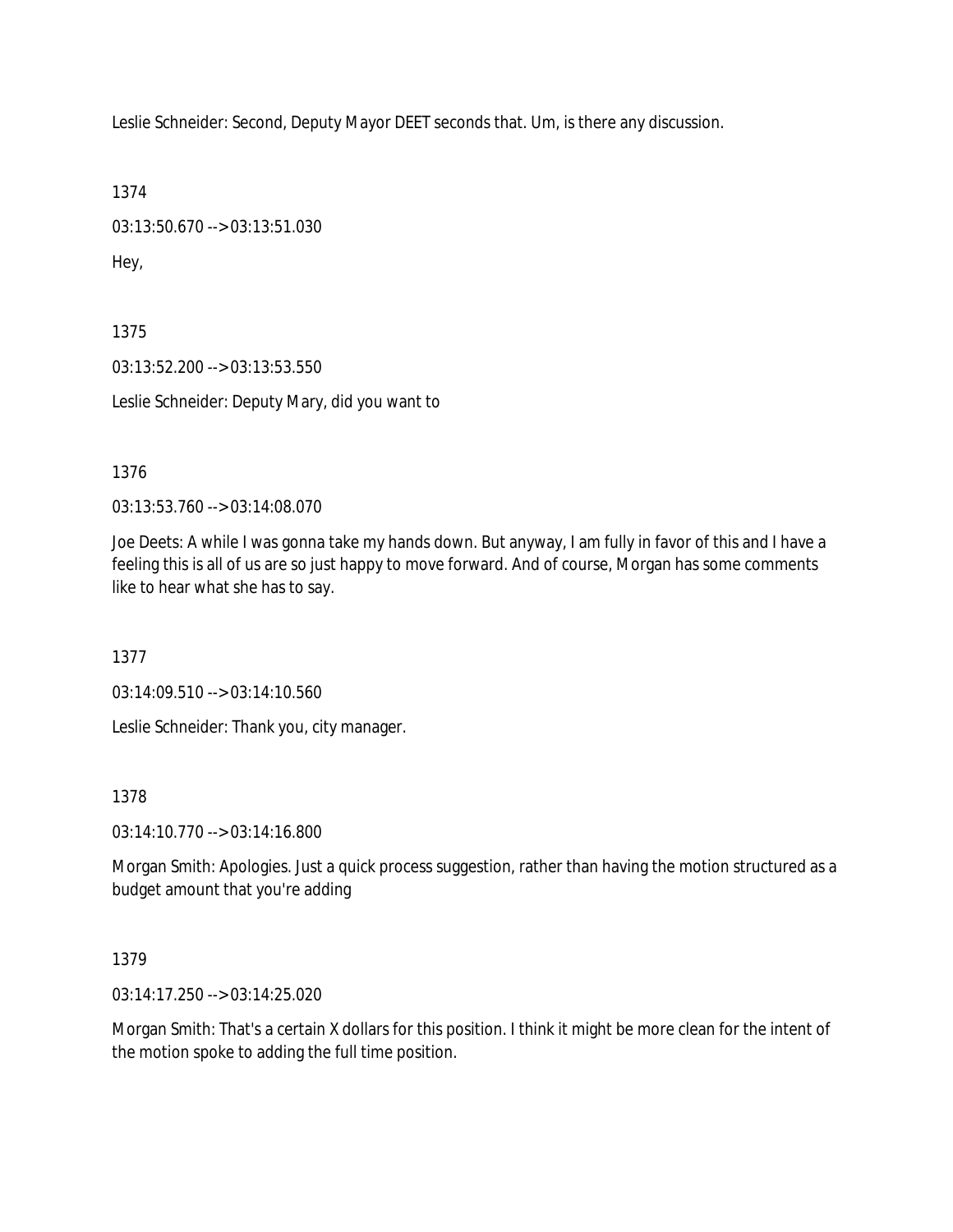03:14:25.500 --> 03:14:32.490

Morgan Smith: And then, especially because it's a position, we don't have that many cities of our size don't have a. We're going to do some work about what the appropriate salary range.

1381

03:14:32.730 --> 03:14:42.480

Morgan Smith: And responsibilities are. So I don't want anybody in the future to be unnecessarily hemmed in by that dollar direction if the motion, maybe could speak to your desire to add the position.

1382

03:14:45.900 --> 03:15:00.210

Michael Pollock: I can go ahead and modify it if you'd like. If you'd like and respond. So I would modify the amendment to simply hire any climate mitigation officer on the amount on a full time basis of the amount to be determined.

1383 03:15:01.290 --> 03:15:02.250 Bye bye, one

1384

03:15:03.390 --> 03:15:03.780

Michael Pollock: Version.

1385

03:15:04.500 --> 03:15:11.760

Leslie Schneider: All right. Thank you very much, Deputy Mayor second stat and COUNCILMEMBER high topless.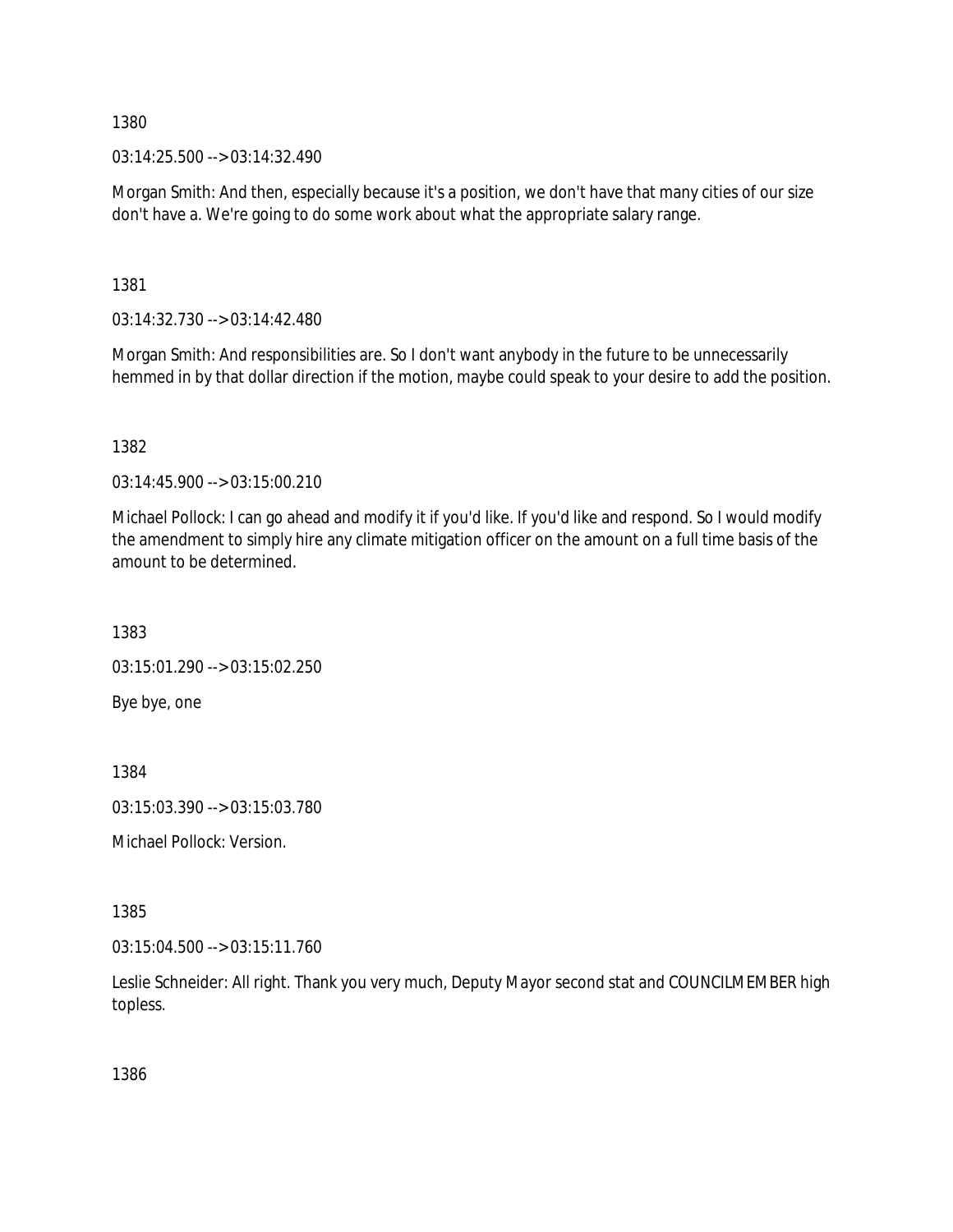03:15:12.540 --> 03:15:21.210

Kirsten Hytopoulos: A part of emotion originally included to be located executive department, which was important to me because of the hope that this person would be

1387

03:15:21.900 --> 03:15:34.860

Kirsten Hytopoulos: Would be at that in that location working across departments, rather than becoming subsumed within say planning or public works or so I don't know if we could hear from the city manager how important that would be to be part of the motion or whether that's obvious.

1388

03:15:36.180 --> 03:15:37.620

Morgan Smith: It feels obvious to me.

1389

03:15:38.160 --> 03:15:51.240

Morgan Smith: I think we all understand the intent and the portfolio that this position is pointed towards and it would make most sense for that to be an executive and not in one of the operating departments, but feel free to amend emotion. If you want to be explicit about that.

1390

03:15:52.740 --> 03:15:58.290

Leslie Schneider: Maybe I could just ask if there's any anyone opposed to that friendly amendment.

1391

03:15:59.700 --> 03:16:02.340

Leslie Schneider: That it be that it's a part of the executive

1392

03:16:04.800 --> 03:16:10.950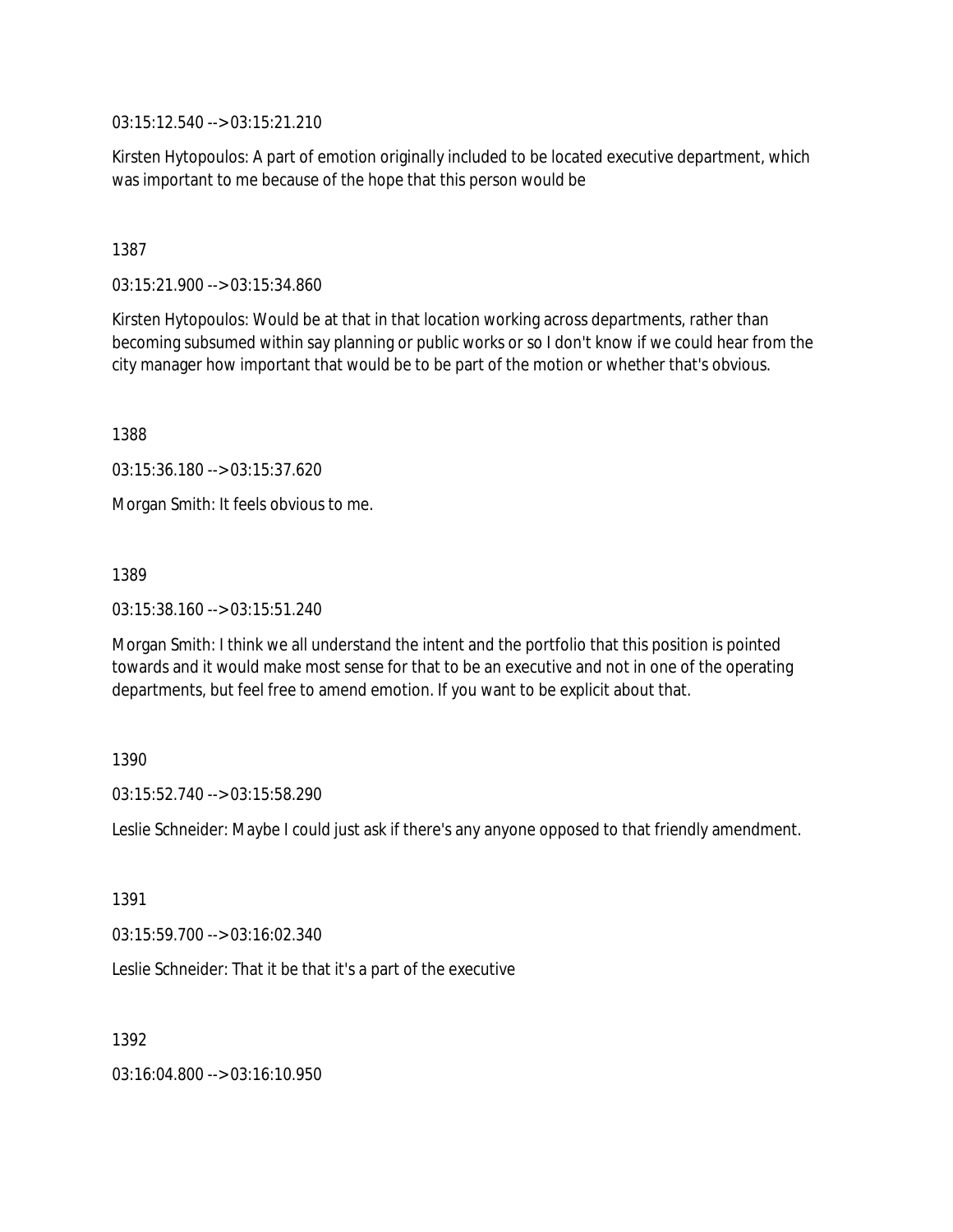Leslie Schneider: Okay. Hearing none, all assume that that is our amendment okay and COUNCILMEMBER into, sir.

1393

03:16:12.330 --> 03:16:21.330

Rasham Nassar: Yeah, I was. I was just going to move to amend the motion to specify that the position be created an executive department, but you accomplish that.

1394

03:16:21.720 --> 03:16:27.540

Rasham Nassar: Ok received really we take a vote on the amendment and the amended emotion. Before we put on the motion.

#### 1395

03:16:30.930 --> 03:16:44.760

Leslie Schneider: Right, I was just sort of using unanimous consent, because it felt like that was an easy an easy win. Okay, well, I don't see any other hands up so we can go ahead and vote. All those in favor please say aye.

1396

03:16:46.470 --> 03:16:47.880

Leslie Schneider: And any opposed.

1397

03:16:49.230 --> 03:16:51.570

Leslie Schneider: Great that motion passes unanimously.

1398

03:16:53.520 --> 03:17:11.370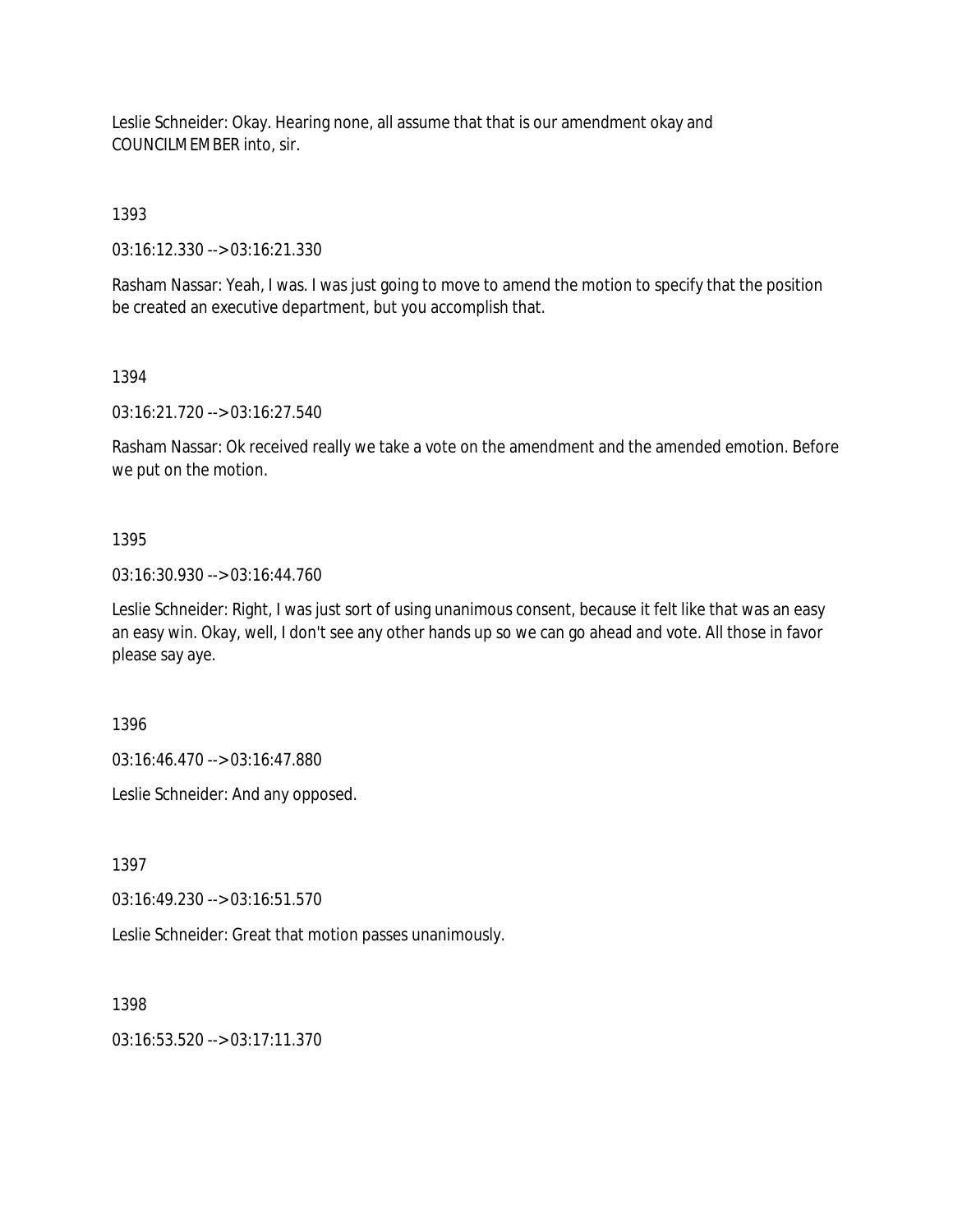Ellen Schroer: Eight. The last motion that was made last week was to add \$200,000 to the climate action set aside. And as a reminder, the proposed budget which staff delivered in September includes \$300,000 intended to

## 1399

03:17:12.090 --> 03:17:24.930

Ellen Schroer: Be a climate action set aside so this money is allocated. It's one time spending, but not yet program that's something that we intend to work with Council and the climate change advisory committee to

1400

03:17:25.650 --> 03:17:34.440

Ellen Schroer: To decide what how that money would be used the motion would increase that amount from 300 to \$500,000 and we would come back to you.

#### 1401

03:17:35.160 --> 03:17:48.360

Ellen Schroer: To describe how that money would be spent, I think, in conjunction with the climate change Advisory Committee, and as the decisions were made about which of the immediate actions would be most immediate in terms of implementation of the Climate Action Plan.

#### 1402

03:17:52.410 --> 03:18:06.150

Ellen Schroer: And is to just complete the the budget, part of this is with my finance hat on adding this spending will reduce the fund balance expected at the end of the of the end of the biennium by the \$200,000 that you're adding

1403

03:18:08.730 --> 03:18:09.840

Leslie Schneider: All right. Thank you.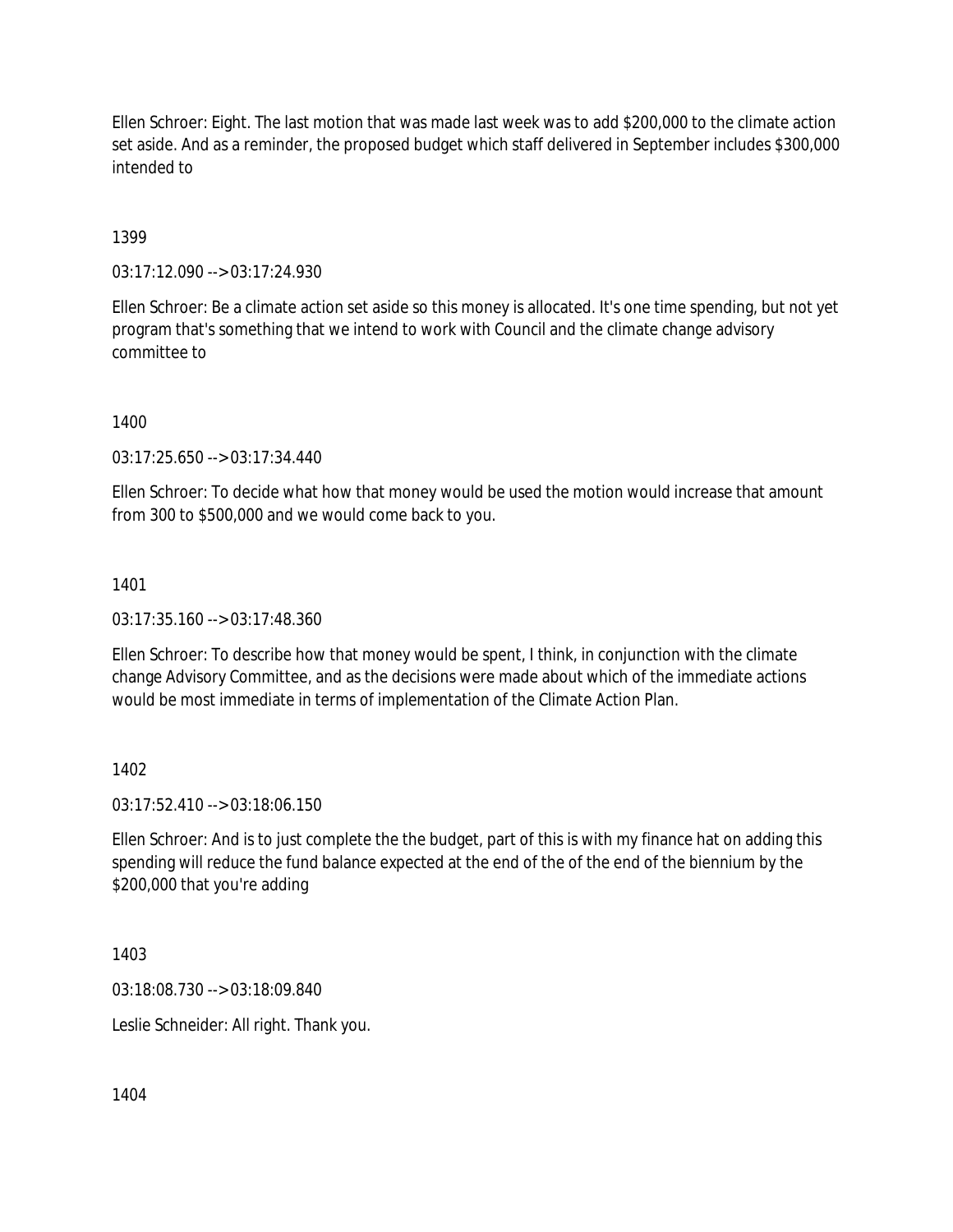03:18:09.930 --> 03:18:11.040

#### COUNCILMEMBER nisar

1405

03:18:12.540 --> 03:18:18.990

Rasham Nassar: I moved to add an additional \$200,000 to the climate action.

1406

03:18:20.970 --> 03:18:23.130

Rasham Nassar: Climate Action Plan implementation set aside.

1407

03:18:28.950 --> 03:18:34.620

Leslie Schneider: Deputy Mayor deeks is second doing that and COUNCILMEMBER hi topless.

1408

03:18:37.110 --> 03:18:53.010

Kirsten Hytopoulos: Well, I mean, as I said before, I mean I feel like we have made a budget is an expression of our values and we have made a three, is it with the \$300,000 commitment of funds that were not specifically requested by the Climate Action Plan.

1409

03:18:54.630 --> 03:19:03.030

Kirsten Hytopoulos: Which is which is so far, a generous allotment for for for the biennial plus \$135,000 I believe we just did ongoing expense of

1410

03:19:05.700 --> 03:19:14.280

Kirsten Hytopoulos: I'm going to start getting tired. I'm gonna forget the name of the implementing person, but an oversight person dedicated 100% to implementing the plan.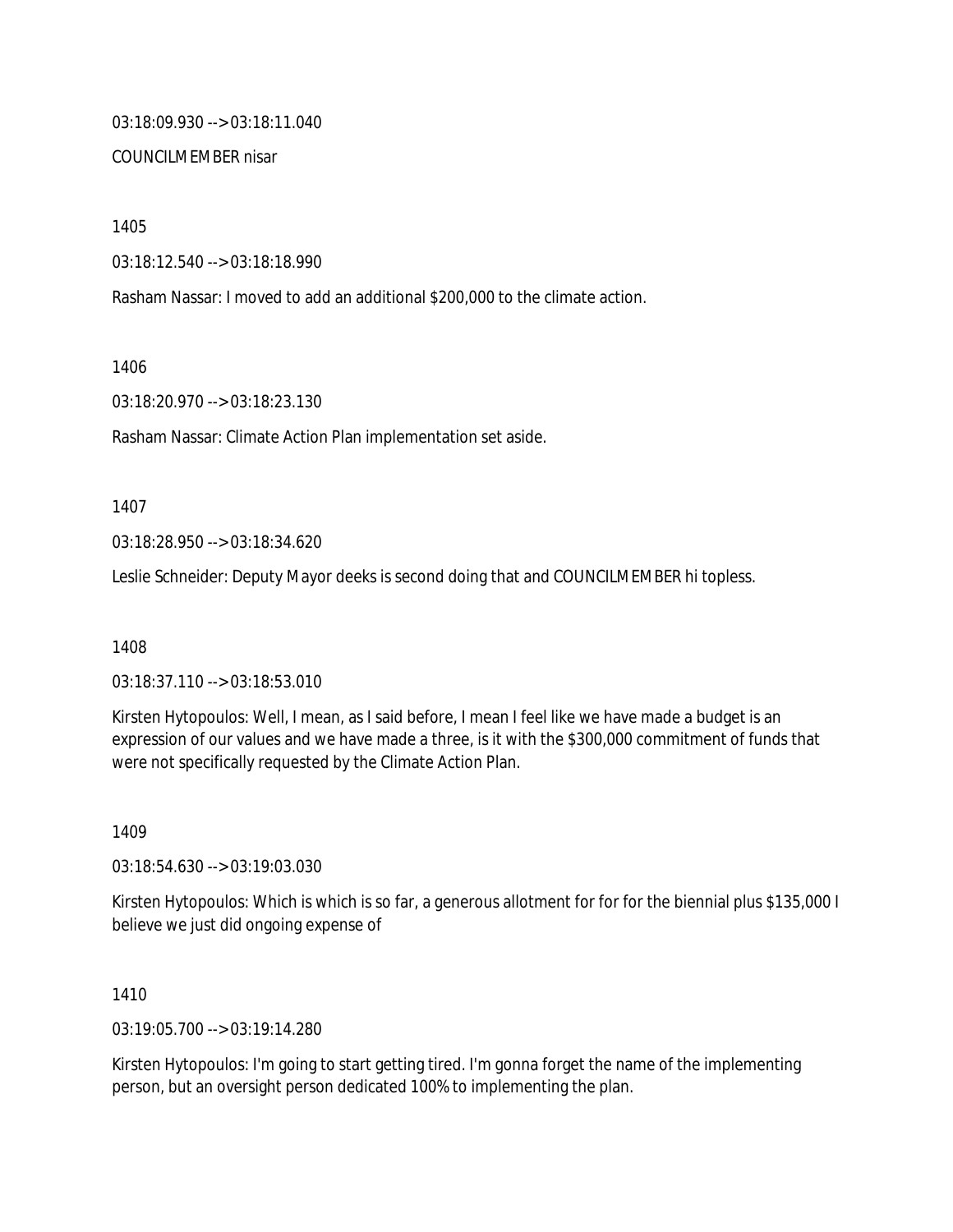03:19:15.390 --> 03:19:25.470

Kirsten Hytopoulos: We have made a very large for the size of our organization commitment budgetary commitment and as I said before, had the had the climate advisory committee come forward with a budget.

## 1412

03:19:26.010 --> 03:19:32.550

Kirsten Hytopoulos: And that said here's why we need \$500,000 in the next two years. And here's what we're gonna we're gonna accomplish. I think this would be

#### 1413

03:19:32.940 --> 03:19:43.680

Kirsten Hytopoulos: A very reasonable thing for us to be talking about. But at this point, it feels like we're just trying to show how much we care about climate change by throwing \$500,000 watching \$635,000 at it.

#### 1414

03:19:44.190 --> 03:19:51.900

Kirsten Hytopoulos: And we could go on, but I just don't think that that's that's the way we should be budgeting and if something comes up that we need to do, we will consider it.

1415

03:19:52.230 --> 03:19:57.420

Kirsten Hytopoulos: And I guess the last thing I'll throw in. I think this is something else I mentioned we have undertaken the sustainable transportation

1416

03:19:57.960 --> 03:20:03.510

Kirsten Hytopoulos: initiative with the plan of figure out how we're going to fund millions of dollars, no doubt.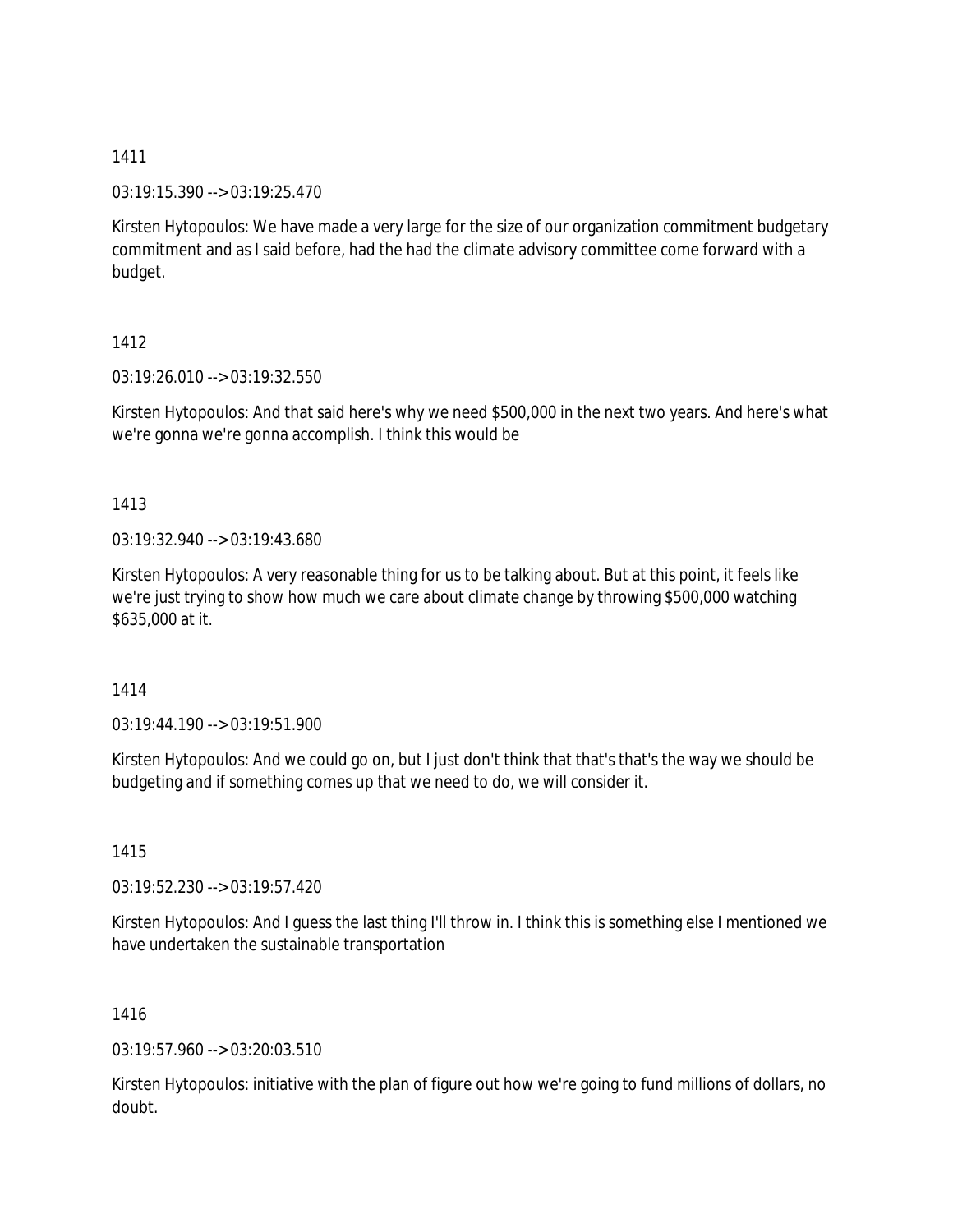03:20:03.870 --> 03:20:18.750

Kirsten Hytopoulos: In capital improvements in the coming years in order to help us achieve these goals. So I don't think there's any concern that we're going to be funding climate mitigation and adaptation. And I don't think that this two extra \$200,000 is an appropriate budget edition.

1418

03:20:21.720 --> 03:20:23.400 Leslie Schneider: Thank you. Councilmember car.

1419

03:20:25.980 --> 03:20:26.550

Christy Carr: Thank you.

1420

03:20:27.870 --> 03:20:43.710

Christy Carr: I took a little bit of time to go back and look at the Climate Action Plan. And specifically I looked at table as two on page 14 which includes immediate actions for the next nine to 12 months which are recommended the city take in the next nine to 12 months.

1421

03:20:44.730 --> 03:20:55.740

Christy Carr: So one of them is to develop cost estimates and staffing needs for priority actions. So it's they seem to have been telling us that we need to do that before we spend money.

1422

03:20:56.490 --> 03:21:05.580

Christy Carr: The other another one was to hire a staff person which we just agreed to do and it and also several of the priority actions.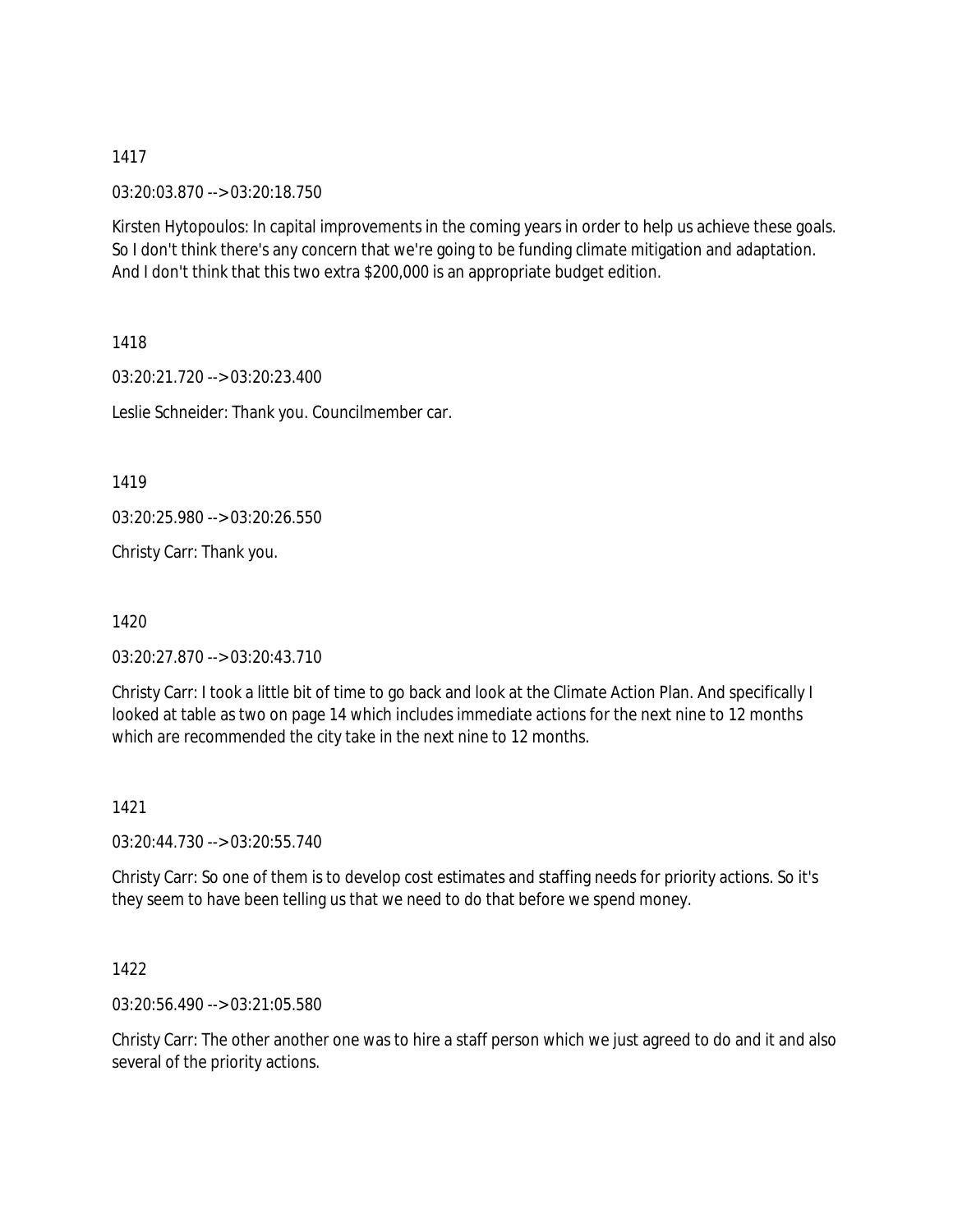03:21:06.000 --> 03:21:13.050

Christy Carr: Over the next nine to 12 months cost a little money or no money or will be done by the new staff person.

1424

03:21:13.590 --> 03:21:22.200

Christy Carr: And then a number of them are also funded by other budget items like our green building program or sustainable transportation plan and our PSC franchise agreement.

1425

03:21:23.070 --> 03:21:33.150

Christy Carr: So I don't know that we can spend a half a million dollars on these immediate actions over the next nine to 12 months or the next two years. And again,

1426

03:21:34.290 --> 03:21:41.700

Christy Carr: \$300,000 is a significant set aside for jurisdiction of our size and dedicating an f t is a tremendous

1427

03:21:42.810 --> 03:21:57.750

Christy Carr: Commitment to this work. So I think that as COUNCILMEMBER high topless said, I don't think there's any doubt that the Council supports climate change, but I just feel like an extra 200 on top of the 435

1428

03:21:58.260 --> 03:22:03.990

Christy Carr: Particularly within the framework of what the climate action plan actually says is, is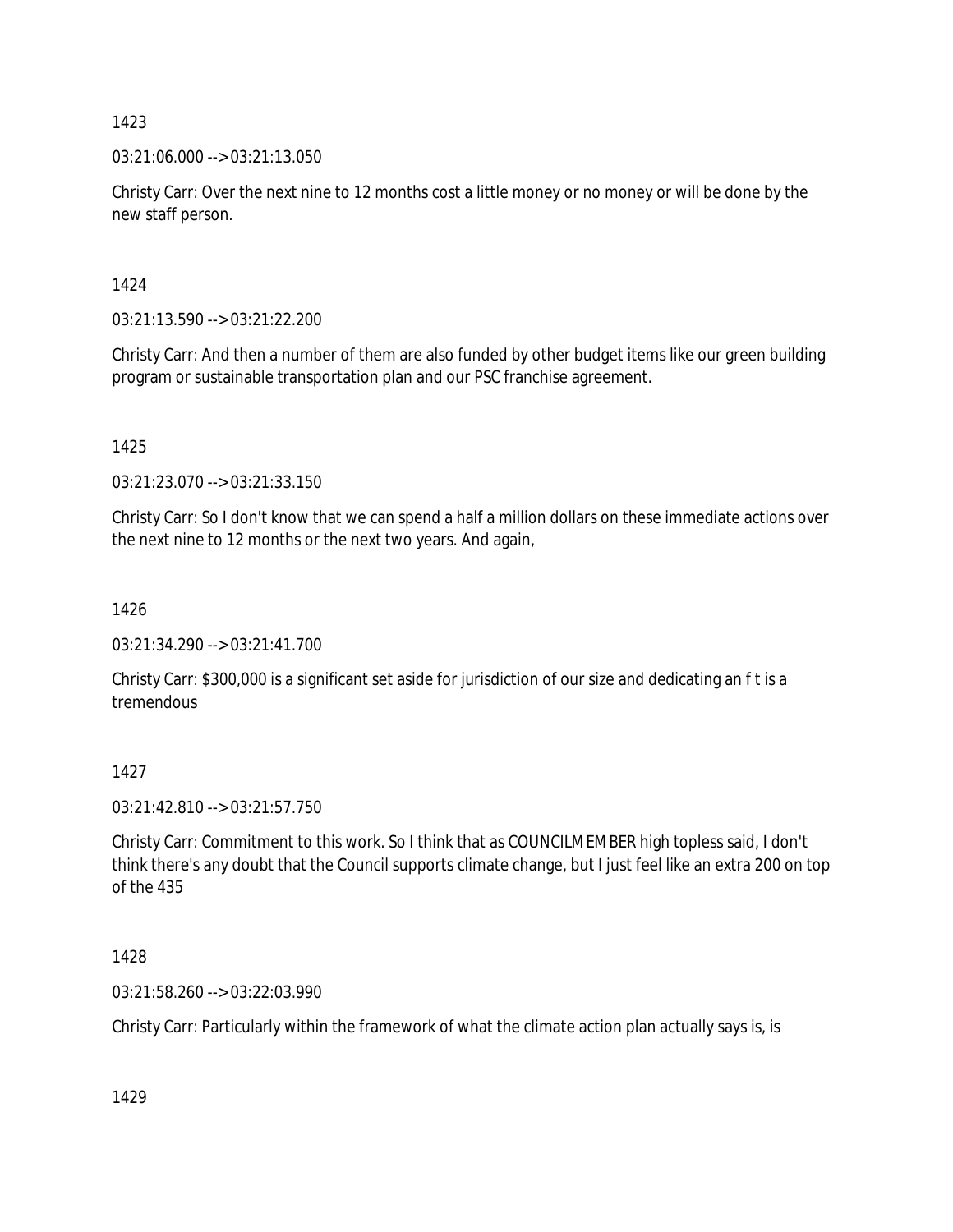03:22:06.090 --> 03:22:07.620 Christy Carr: A FEW DOLLARS too far.

1430 03:22:10.560 --> 03:22:11.280 Leslie Schneider: Thank you.

03:22:11.340 --> 03:22:12.360 Leslie Schneider: COUNCILMEMBER Medina.

03:22:15.150 --> 03:22:16.710

Kol Medina: I appreciate the concerns raise

1433

1432

1431

03:22:18.030 --> 03:22:23.730

Kol Medina: But I'm going to go and support this and it's because it's not because I disagree with the points you two are making

#### 1434

03:22:24.270 --> 03:22:35.670

Kol Medina: It's because I don't actually see this as a budget appropriation to spend these dollars in the next year and the second year. I know. That's how I structured

1435

03:22:36.120 --> 03:22:43.230

Kol Medina: When technically that's what it is. But in my mind I see it as basically setting up a restricted funds have a half million dollars a year.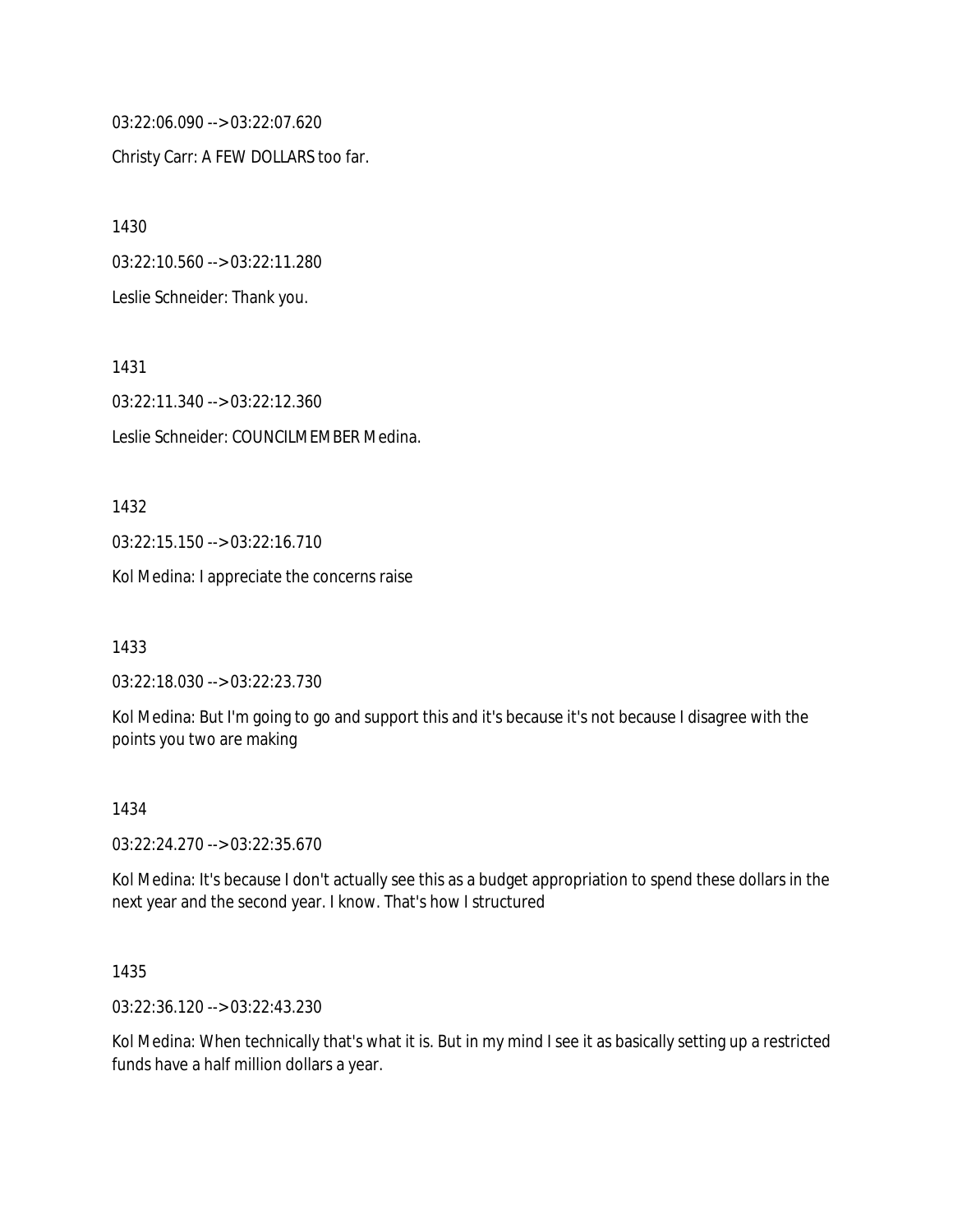03:22:43.710 --> 03:22:49.020

Kol Medina: And I want that restricted funds to build up a half million dollars a year until we spend that money.

1437

03:22:49.500 --> 03:23:00.870

Kol Medina: Am I know, again, that's not how it's been structured technically that's how I think of it and I'm, I'm happy to build up that money because we will need that money. And if we don't start building up that money every year.

1438

03:23:01.440 --> 03:23:10.200

Kol Medina: Three years from now. We're suddenly going to be looking at some huge expenses related to the climate action plan and will be saying, well, we only have 300,000 in the budget. So that's why I'm voting for it.

1439

03:23:12.120 --> 03:23:12.900

Leslie Schneider: Great, thank you.

1440

03:23:13.920 --> 03:23:14.760

Leslie Schneider: Deputy Mayor

1441

03:23:15.300 --> 03:23:18.990

Joe Deets: Yeah. Thank you. Very well. Councilmember Medina, you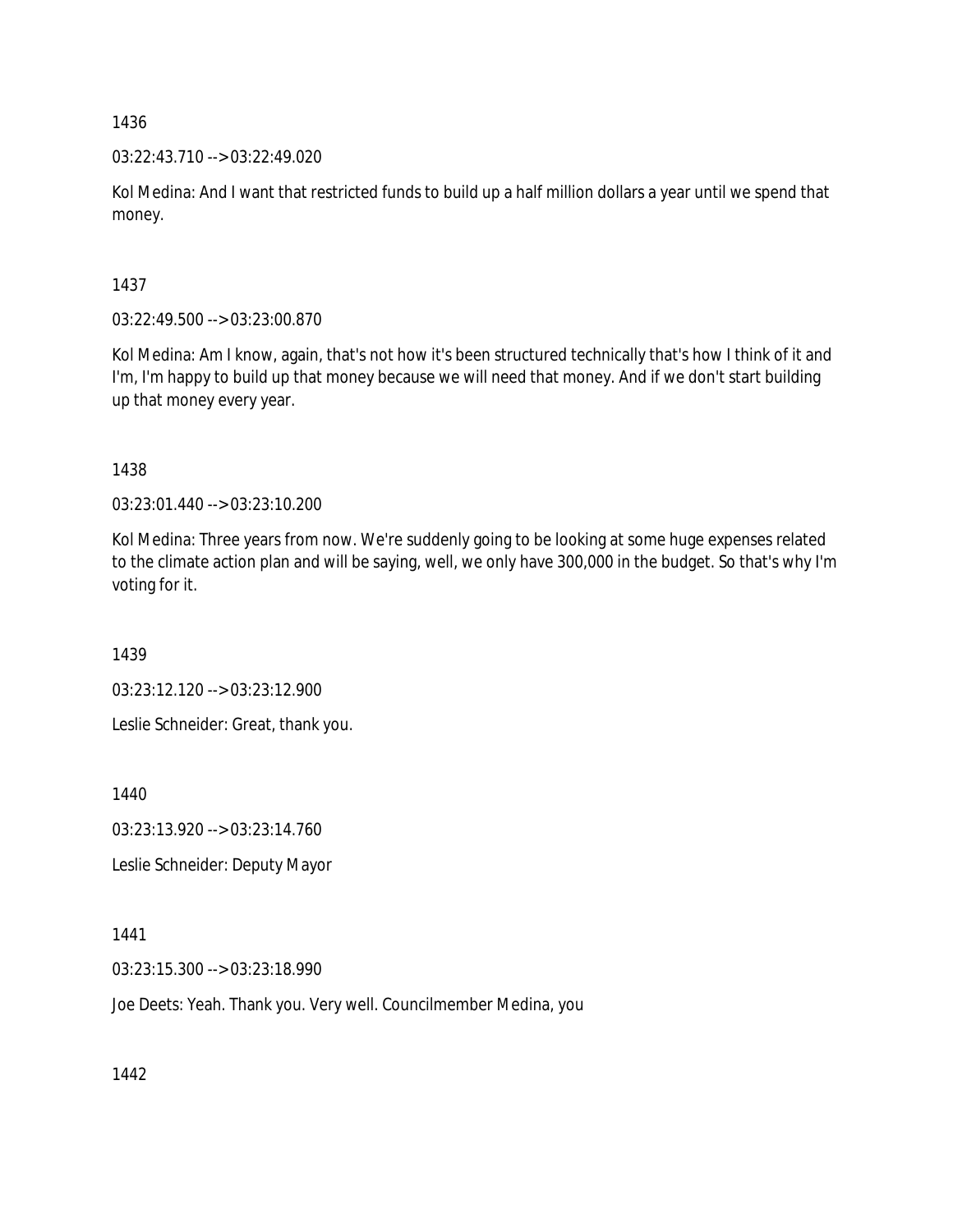03:23:20.070 --> 03:23:32.670

Joe Deets: You made pretty much the point I want to make is that we have to understand, folks, this is not like we got to spend the money on something, it's it's it's yes it's showing our commitment, but it's also

1443

03:23:33.090 --> 03:23:52.440

Joe Deets: To have a set aside, it's kind of what we just did for another motion of setting aside a budget allocated monies. And so it gives us the flexibility to make decisions that doesn't mean we have to god forbid, we can't find a way to spend that money can we save it.

1444

03:23:53.550 --> 03:24:03.150

Joe Deets: We save the money. So it's, it's, it's, I think this is giving us a lot of flexibility in addition to showing our commitment. So that's why i'm i'm in favor of this

1445

03:24:05.610 --> 03:24:07.140

Leslie Schneider: Okay, I'm

1446

03:24:07.260 --> 03:24:10.920

Leslie Schneider: COUNCILMEMBER nisar you haven't had a chance to speak on this yet, right.

1447

03:24:11.910 --> 03:24:21.510

Rasham Nassar: I think you and I, I agree with COUNCILMEMBER Medina's comments. I think that's how I'm thinking about this.

1448

03:24:22.110 --> 03:24:29.820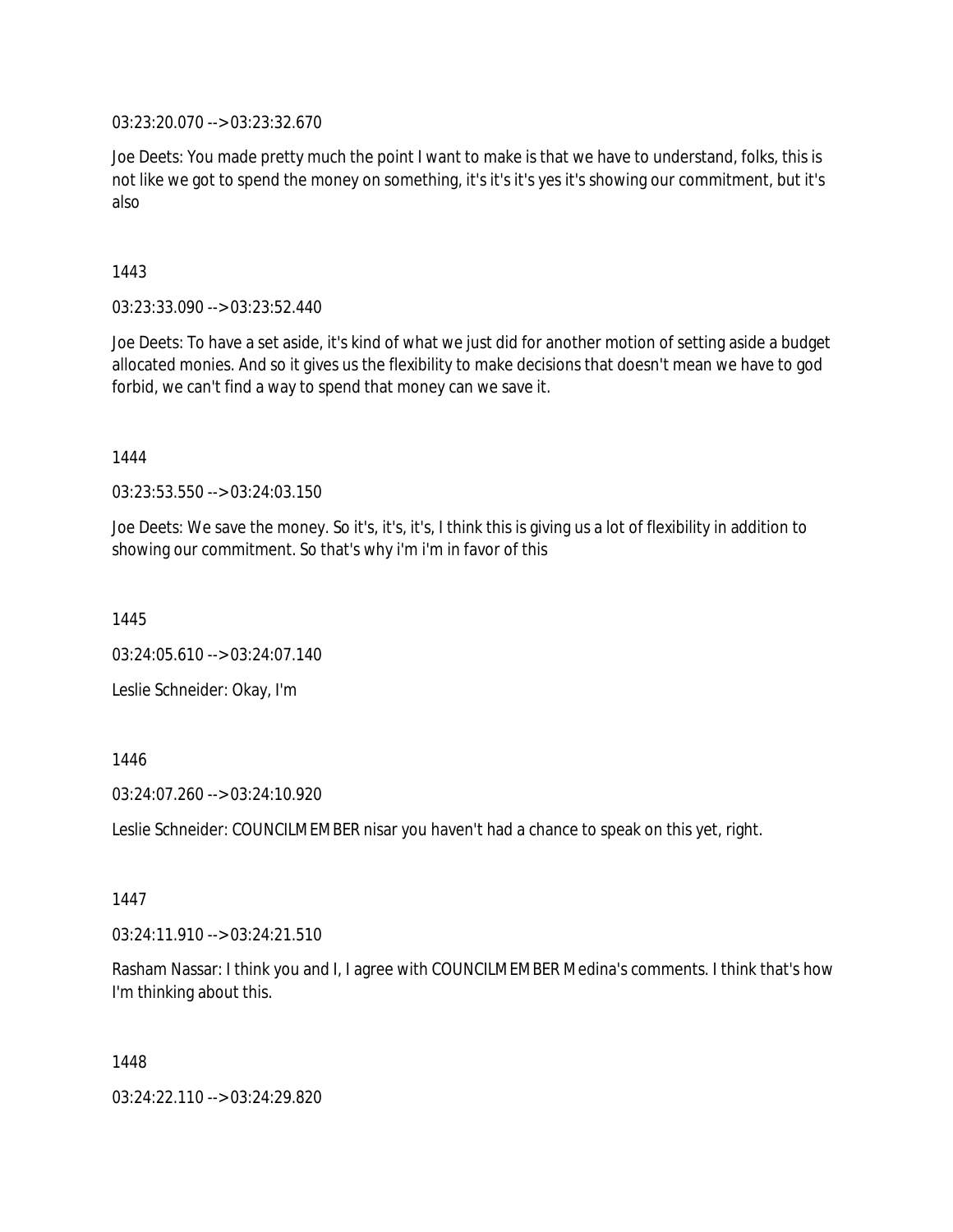Rasham Nassar: And I think that we ought to moving forward, have the city commit to having a climate change fund.

1449

03:24:30.330 --> 03:24:41.790

Rasham Nassar: Because while the short term action items may not necessitate the expenditure of an amount over 300,000 the entirety of the climate action plan calls for

1450

03:24:42.180 --> 03:24:50.430

Rasham Nassar: A lot of expenses, a lot of improvements to our city's infrastructure. I mean, I'm looking, I'm looking here and there's

#### 1451

03:24:50.910 --> 03:24:59.850

Rasham Nassar: You know, install more charging stations for electric vehicles. There's electrifying the city's fleet of vehicles and it goes on and on.

1452

03:25:00.390 --> 03:25:13.830

Rasham Nassar: There's also the option to purchase open space so that he could something that the city could entertain. If we recognize the potential for carbon offsets for some of the development that the city has planned in this tip.

1453

03:25:14.910 --> 03:25:26.250

Rasham Nassar: So I don't think that we're going to find any. I mean, in light of COUNCILMEMBER D says comments we may or we may not find a way to use the money. But the point is, is that it's there and if and when we identify

1454

03:25:28.170 --> 03:25:28.950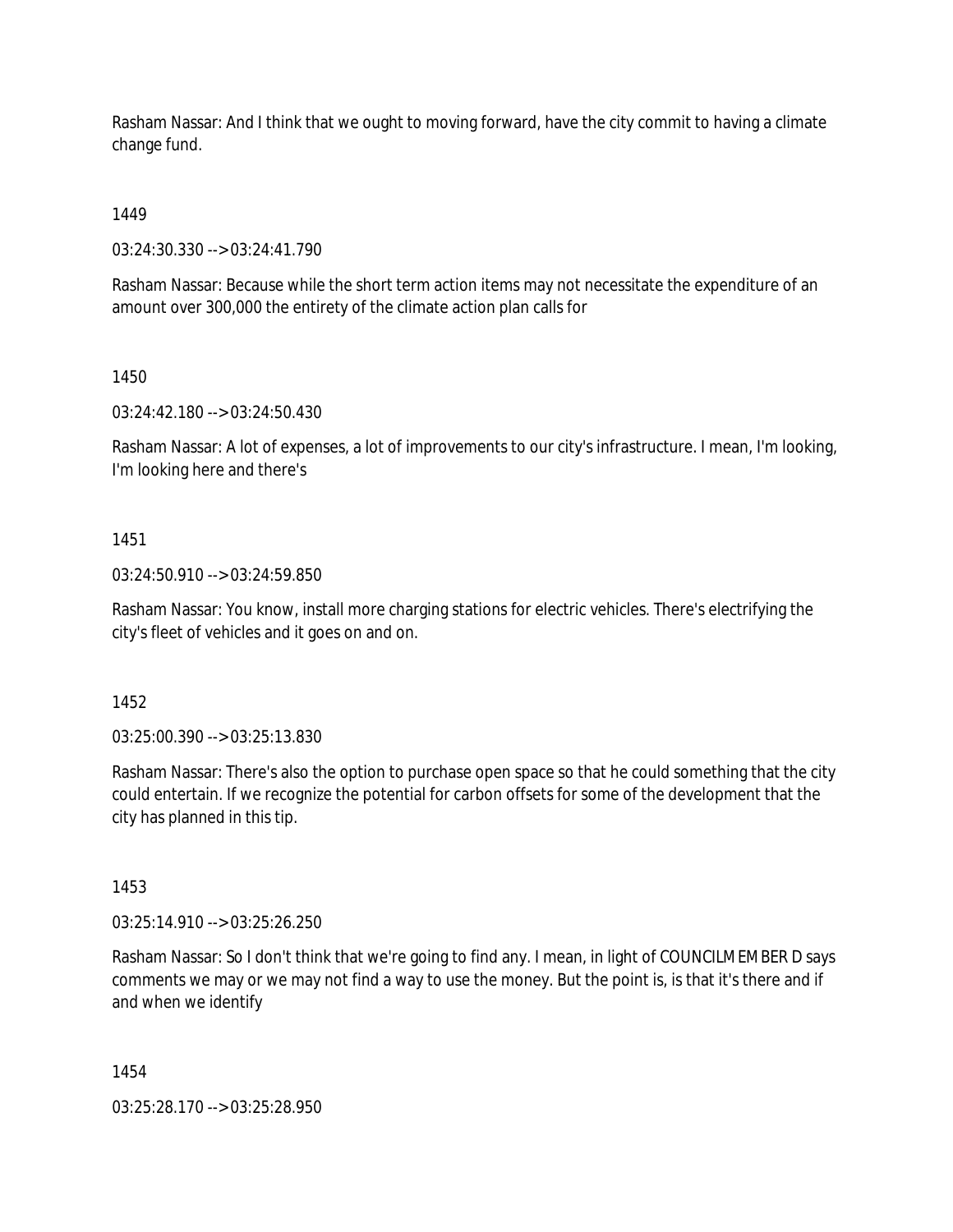Rasham Nassar: Appropriate

1455

03:25:32.400 --> 03:25:42.960

Rasham Nassar: projects within this gap are recommended by the Climate Action Plan. We have the money set aside to put towards that. So I definitely support it. And I would certainly encourage my colleagues to support it as well.

#### 1456

03:25:45.300 --> 03:25:47.220

Leslie Schneider: I'd like to make a few quick comments.

1457

03:25:48.270 --> 03:25:51.390

Leslie Schneider: Before we go to some maybe second round comments.

1458

03:25:52.770 --> 03:25:57.540

Leslie Schneider: I am agreeing with council members hi topless.

#### 1459

03:25:58.800 --> 03:26:12.960

Leslie Schneider: And car I would be very happy to support a sort of a mid budget amendment to fund, something that might actually end up being quite a bit more than the \$500,000 or whatever, I would

## 1460

03:26:13.470 --> 03:26:23.910

Leslie Schneider: I just would like to be understanding what I'm spending the money on and I get the comparison to the 600,000 for the sustainable transportation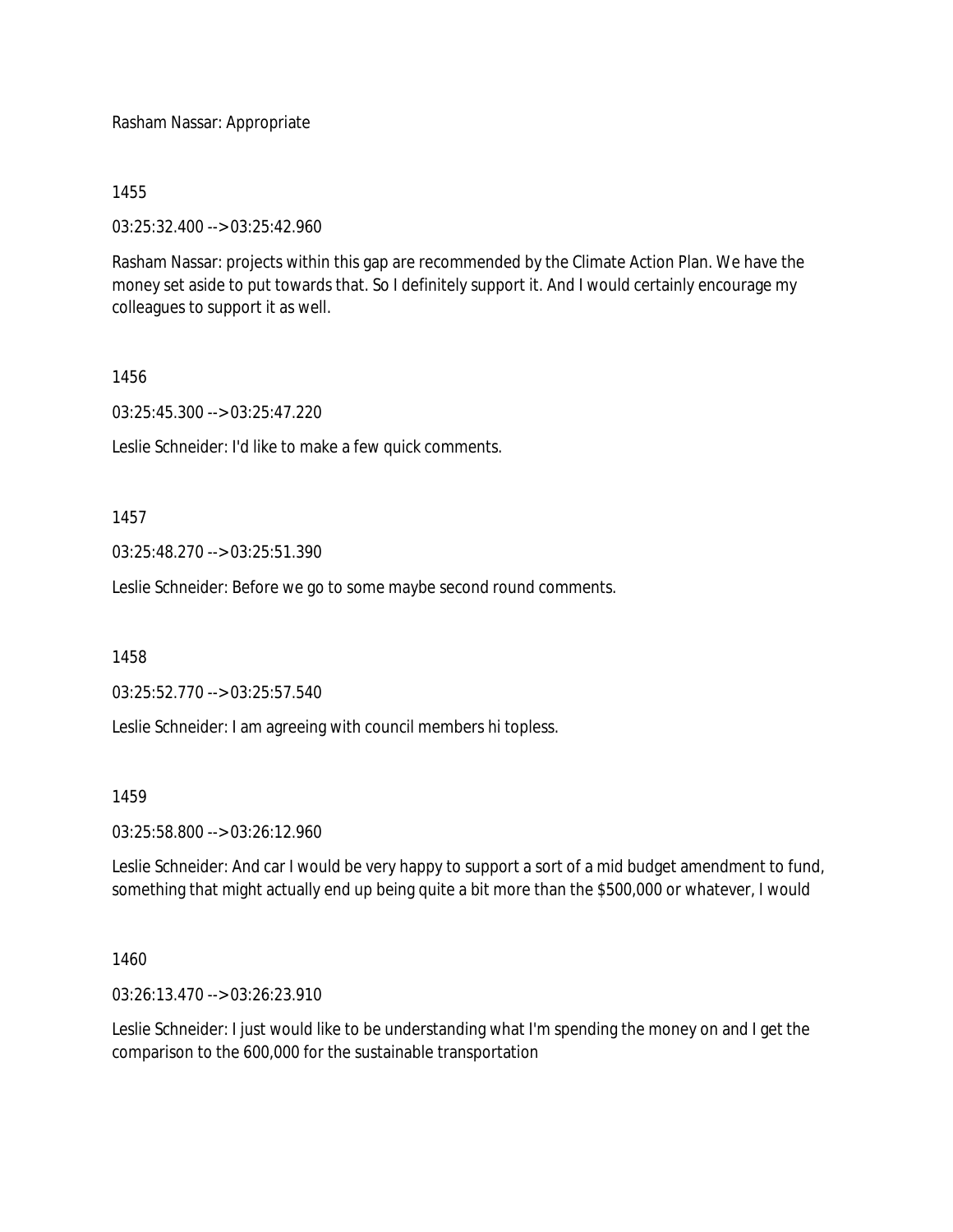03:26:24.360 --> 03:26:32.130

Leslie Schneider: The reason that I think it's not quite comparable is that we know that to build infrastructure for sustainable transportation is going to be in the millions.

1462

03:26:32.610 --> 03:26:49.860

Leslie Schneider: And the 600,000 is just more of a very small down payment towards you know how we can move forward right away. So I would be very supportive of proposals even big ones that could come forth for doing climate change.

1463

03:26:51.030 --> 03:26:55.410

Leslie Schneider: But I think I'd like to wait for the proposals to know what that's going to be spent on

1464

03:26:57.060 --> 03:27:01.380

Leslie Schneider: So I can come back now to COUNCILMEMBER I topless.

1465

03:27:02.490 --> 03:27:12.210

Kirsten Hytopoulos: I have to say I'm a little bit intrigued by the idea of a dedicated fund that was almost like some sort of an emergency fund that was dedicated climate.

1466

03:27:12.930 --> 03:27:22.620

Kirsten Hytopoulos: I'm concerned about the size of the of the allocation and I don't know that we've time to fully talk about it now. But, you know, so even when we talk about the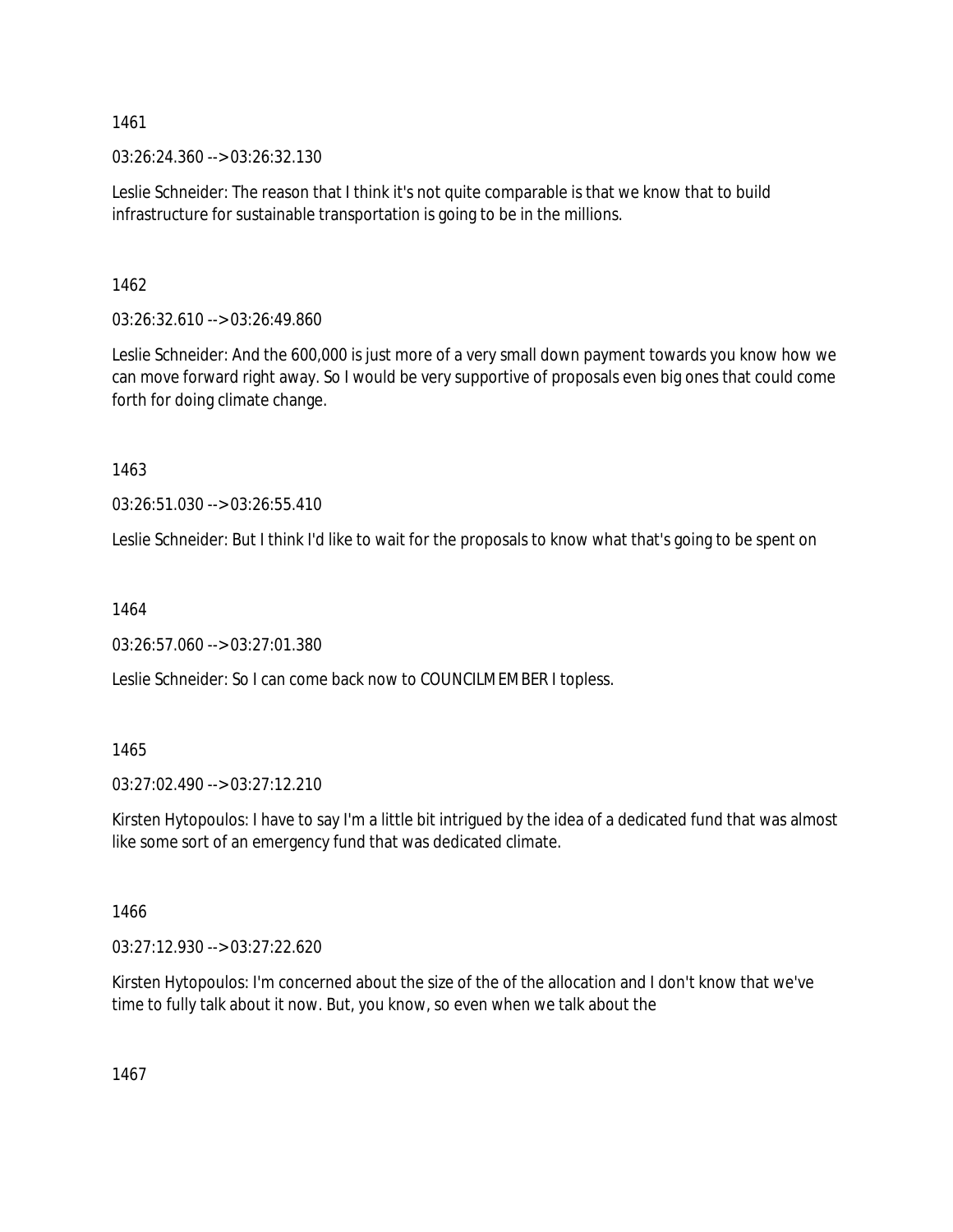03:27:23.100 --> 03:27:32.850

Kirsten Hytopoulos: What do we have in there right now 300,000 but I mean if if instead of assuming we're going to spend \$300,000 in the next two years, which seems unlikely.

1468

03:27:33.330 --> 03:27:41.340

Kirsten Hytopoulos: You know, some portion of that. Plus, possibly a little bit more, something that maybe you know that I'd feel differently, but not another 200

1469

03:27:41.850 --> 03:27:50.490

Kirsten Hytopoulos: Was in a designated fun that was built that we were building over time because this isn't going away. It might be responsible long term planning approach.

1470

03:27:51.360 --> 03:28:00.870

Kirsten Hytopoulos: So I'm not sure if it's very helpful to throw out there because I can't support the \$200,000 right now. But I think if it was restricted for something that really had more of a sense of

1471

03:28:02.790 --> 03:28:12.750

Kirsten Hytopoulos: The significance future significant costs that we're headed towards that we're putting money away for maybe that would be different restricted.

1472

03:28:15.090 --> 03:28:15.990

Leslie Schneider: COUNCILMEMBER car.

1473

03:28:17.640 --> 03:28:27.360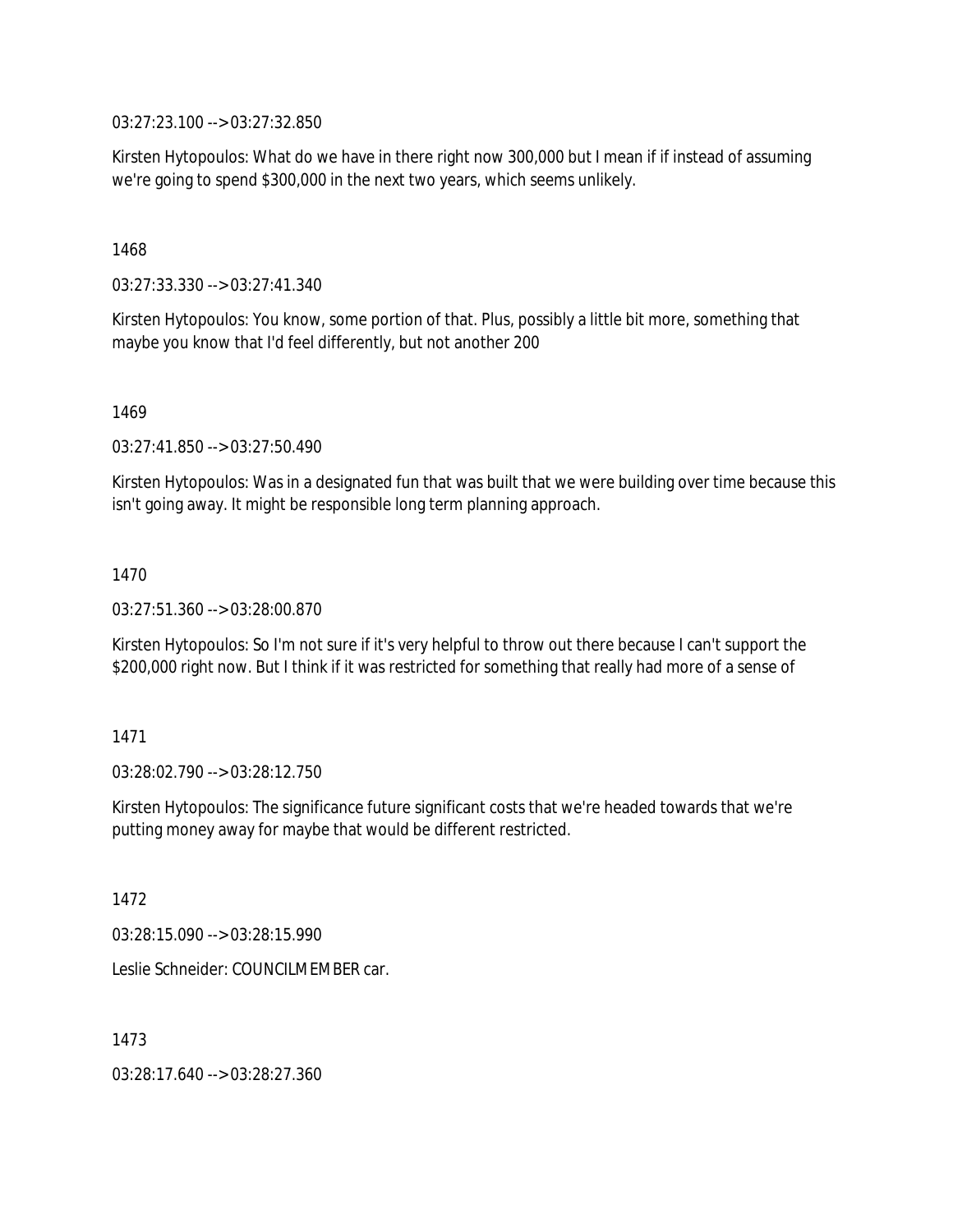Christy Carr: Yeah, thanks. Um, I actually was thinking along the same lines in terms of establishing a Climate Fund, because the, I think the way I understand our budget is that

1474

03:28:27.930 --> 03:28:40.410

Christy Carr: It's done on a two year cycle and that if that money is not spent, then it doesn't necessarily get funneled in are allocated to what the previous Council or the previous budget.

## 1475

03:28:40.950 --> 03:28:51.450

Christy Carr: wanted it to be so I guess to me while in theory, that sounds great that you want the money to be there. That's not actually I from my understanding how our budget process works.

## 1476

03:28:51.720 --> 03:29:09.840

Christy Carr: But I think that if we wanted it to work that way then. And I would support that, then we should do that. And so I think establishing a fund that we commit to makes more sense to me than just throwing money at it somewhat more randomly.

1477

03:29:13.020 --> 03:29:13.680

Christy Carr: Interesting.

1478

03:29:14.070 --> 03:29:15.000

Leslie Schneider: COUNCILMEMBER Pollock.

1479

03:29:18.270 --> 03:29:18.720

Michael Pollock: Once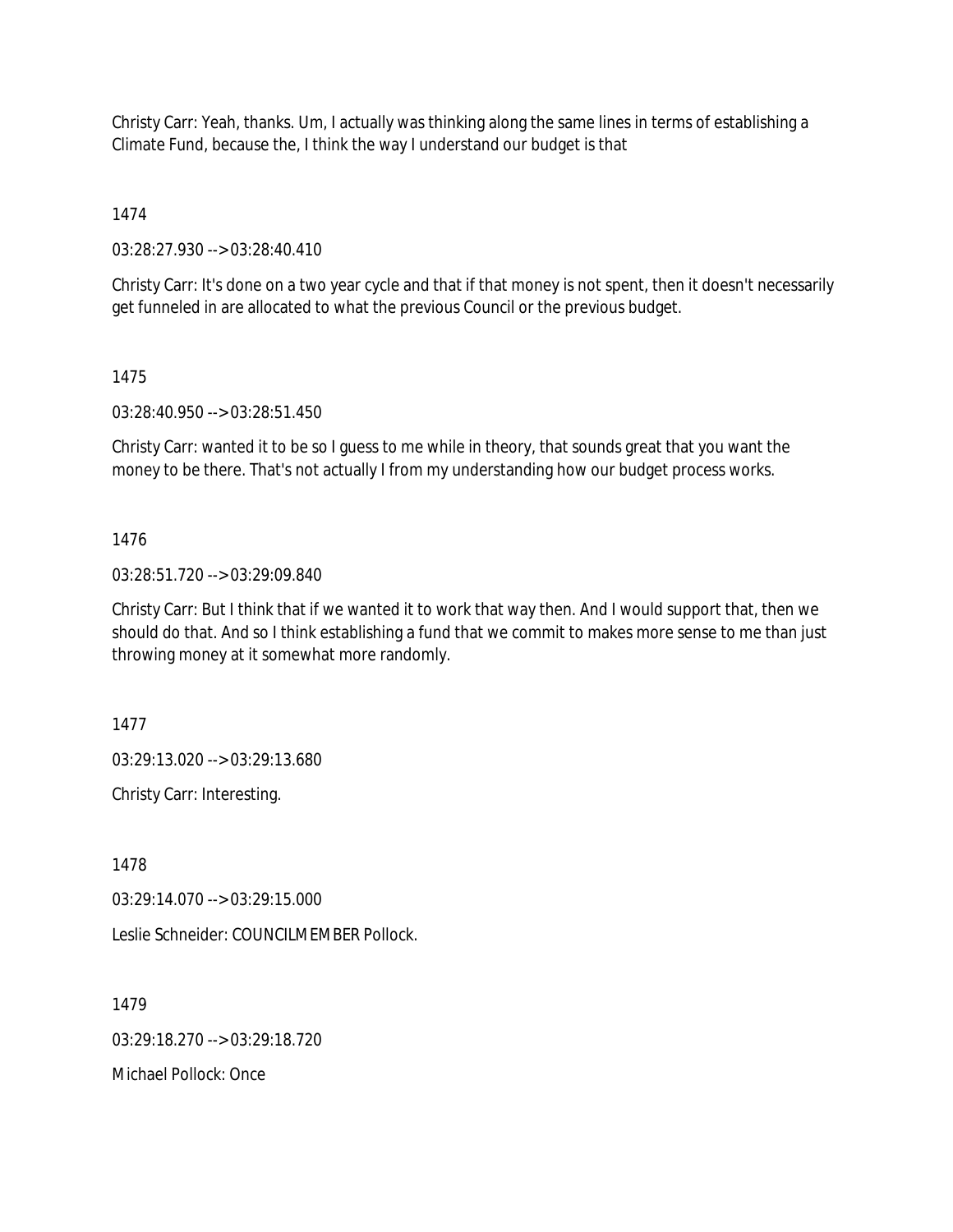03:29:20.610 --> 03:29:21.510

Michael Pollock: Again on

1481

03:29:24.270 --> 03:29:35.040

Michael Pollock: Correct. Something COUNCILMEMBER Medina said 500,000 a year. And this is a one time shot and it's so it's really 250,000

1482

03:29:35.490 --> 03:29:36.930

Michael Pollock: A year for two years.

1483

03:29:37.350 --> 03:29:48.360

Michael Pollock: And I, I would be happy to entertain modification of emotion to make this a permanent fun and to make it up a level of 500,000 a year.

1484

03:29:48.870 --> 03:30:03.450

Michael Pollock: I'm going to actually prefer to see it on the million a year because I think that's what it's going to take. But I'm going to suggest that we do create a fun and funded a 500,000 years. So if some I'm seeing some nods. I don't

1485

03:30:04.590 --> 03:30:08.340

Michael Pollock: Second also make God happy, the second day. Um, so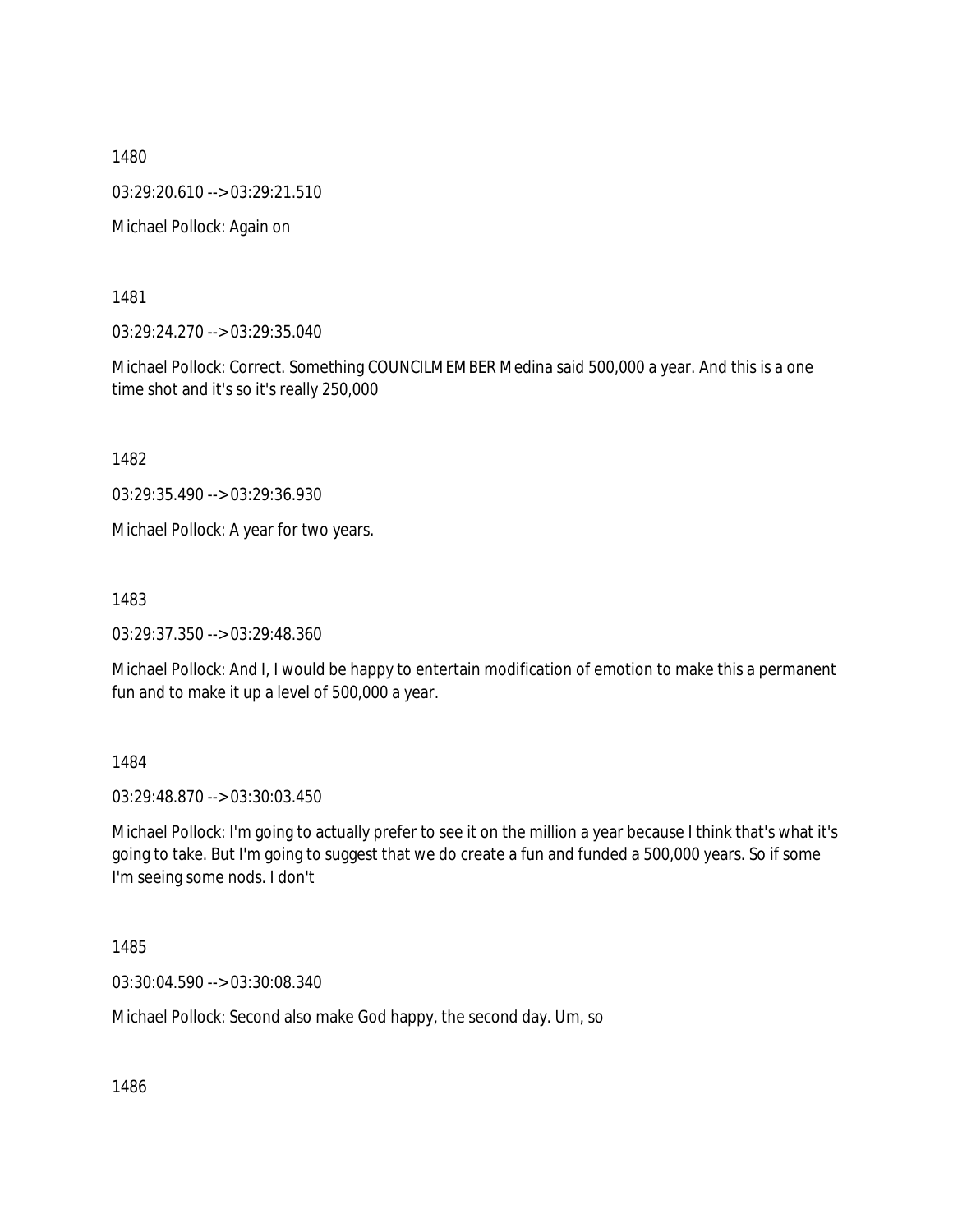03:30:09.480 --> 03:30:20.760

Michael Pollock: But that that seems to be a solution. And I mean, I just can't emphasize enough how much climate change is going to cost us and

1487

03:30:21.150 --> 03:30:25.950

Michael Pollock: I think we're going to look back and laugh at that only putting in 500,000

1488

03:30:26.430 --> 03:30:34.680

Michael Pollock: To think that we could have addressed it with that. So when I realized that we're addressing it. The other mechanisms. But there's a lot in that plan.

1489

03:30:35.070 --> 03:30:42.300

Michael Pollock: We're hiring somebody really to implement that on. And so let's give them a budget and let's really make a commitment to to tackling this so

1490

03:30:43.500 --> 03:30:50.760

Michael Pollock: Anyway, I mean, should I just go ahead and make a month and make an amendment, but counseling them at the end to end with an amendment.

1491

03:30:51.930 --> 03:31:08.880

Michael Pollock: Approved execution, I proposed to amend the motion on the floor to create a permanent fun with allocating 500,000 per year in perpetuating perpetuity to fight climate change.

1492

03:31:10.110 --> 03:31:11.250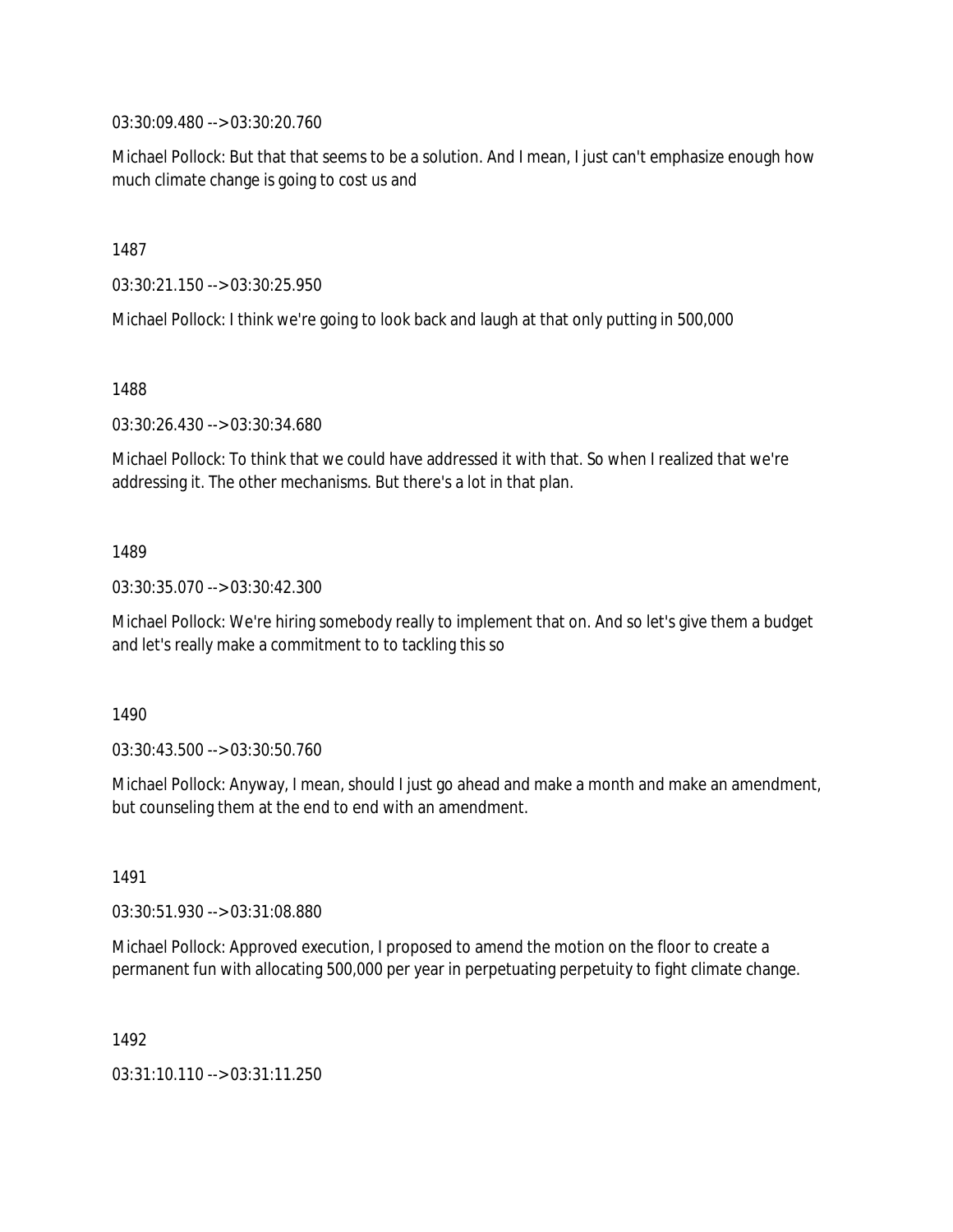Michael Pollock: Again, okay.

1493

03:31:13.980 --> 03:31:14.940

Leslie Schneider: Never Medina, second

1494

03:31:18.180 --> 03:31:20.070

Leslie Schneider: Deputy city manager.

1495

03:31:21.240 --> 03:31:32.430

Ellen Schroer: And that is a really significant change to the budget and will have a noticeable effect on the recurring revenue and expense lines that we have been looking at with you.

1496

03:31:32.820 --> 03:31:44.460

Ellen Schroer: Over time, so I just want to let you know that if that motion does receive the approval of the majority of council that will definitely need to come back next week and show you how that looks.

1497

03:31:44.850 --> 03:31:48.600

Ellen Schroer: And talk about what other kind of budget implications that might have

1498

03:31:49.590 --> 03:31:59.850

Ellen Schroer: So there's a really important distinction for us between a recurring expense and a one time expense and so I appreciate that comes member Pollock was specific in his motion that it is recurring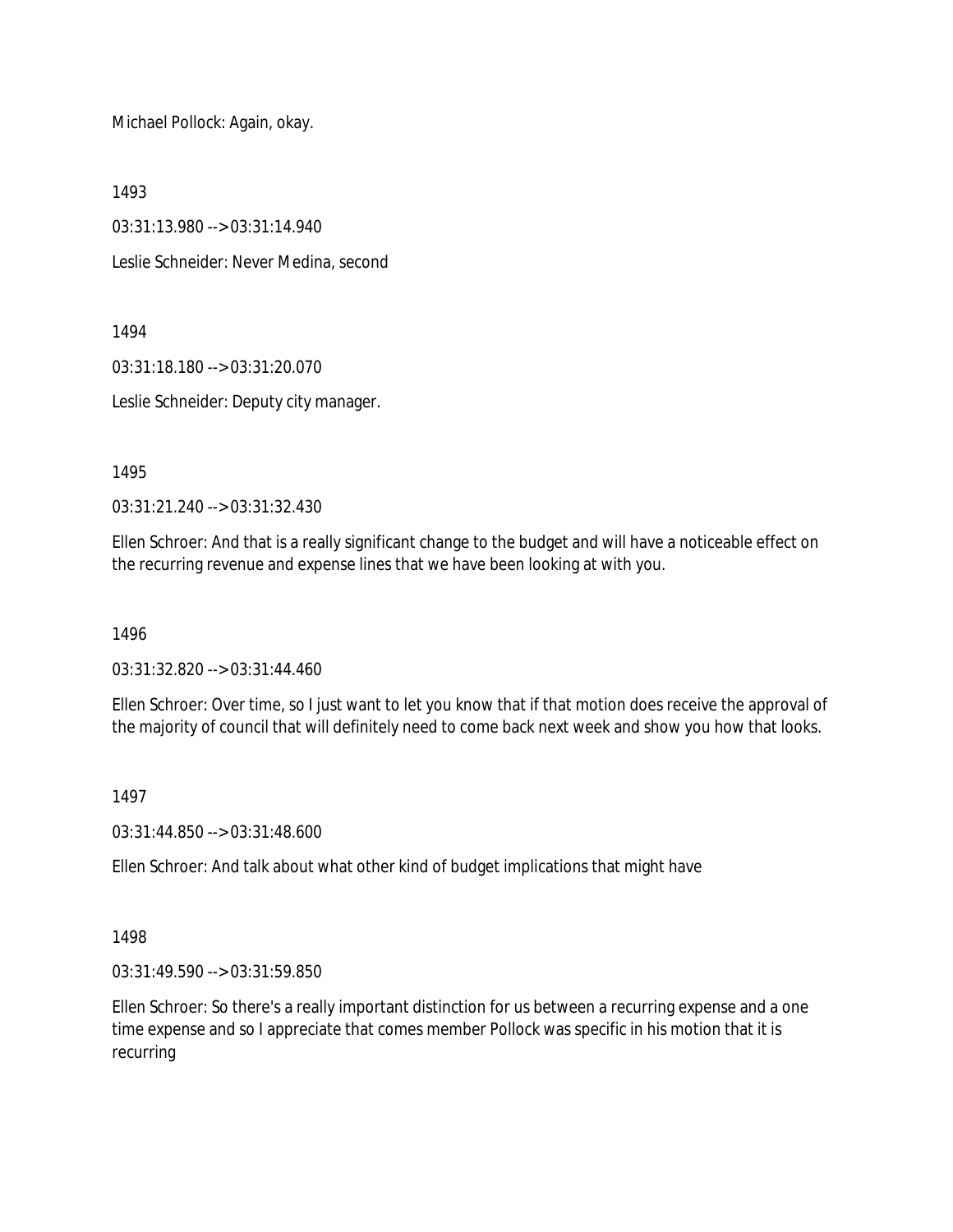03:32:00.240 --> 03:32:06.720

Ellen Schroer: And will just listen carefully for your ultimate decision and make sure to bring back information that that you're requesting

1500

03:32:08.280 --> 03:32:19.260

Leslie Schneider: Thank you. So we're going down to second and third comments here and i don't i'm not keeping track of who's on what so I'm just going to go down in the order that I see the hands. Councilmember car.

1501

03:32:24.900 --> 03:32:35.460

Christy Carr: Yeah, thanks. I think that maybe we could take this item as one of those that staff might bring back some more information because i i'm, as I said,

1502

03:32:36.480 --> 03:32:47.880

Christy Carr: In favor of establishing a fund, but in terms of its impact on our budget and what that amount might be. I'd like to hear more before I vote in favor of doing it.

1503

03:32:51.120 --> 03:32:51.570

Leslie Schneider: Thank you.

1504

03:32:51.900 --> 03:32:53.040

Leslie Schneider: COUNCILMEMBER high topless.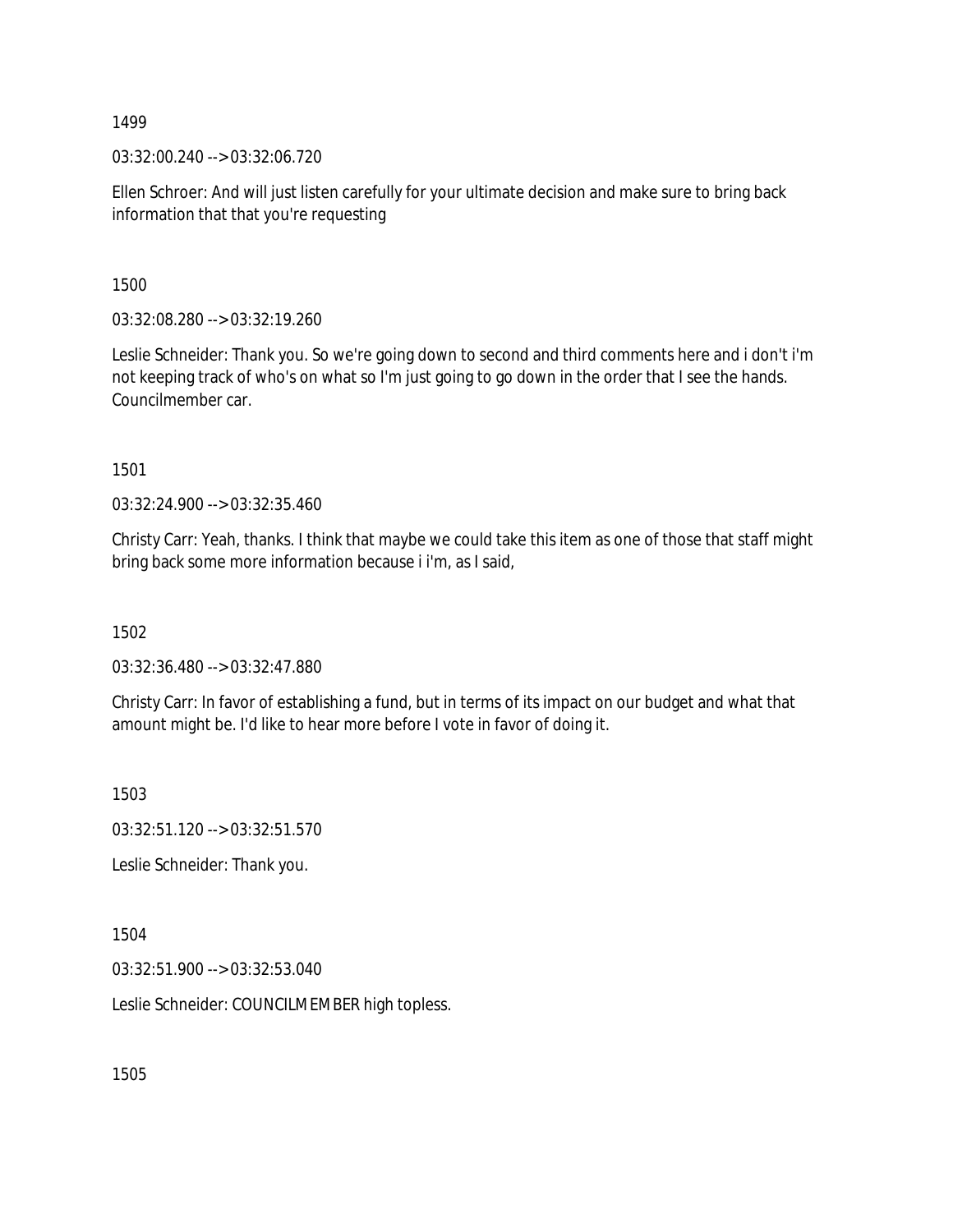03:32:56.220 --> 03:33:04.080

Kirsten Hytopoulos: I couldn't support the motion on the floor, but just for clarification understand it fully. Would that then subsume

1506

03:33:04.890 --> 03:33:23.130

Kirsten Hytopoulos: The current allocation of \$300,000 or would there be a \$300,000 budget to be spent this you know in this biennium. And it's kind of freely accessible and then there would be a \$500 per year restricted fund. I just want to send that part at least

1507

03:33:26.460 --> 03:33:28.710

Leslie Schneider: Yeah. Is there someone that can respond to

1508

03:33:29.220 --> 03:33:36.660

Michael Pollock: That yeah i i i got mine. I was thinking \$500,000 a year. So I will

1509

03:33:37.830 --> 03:33:39.390

Michael Pollock: Include the 300,000

1510 03:33:42.960 --> 03:33:43.740 City Manager.

1511 03:33:46.590 --> 03:33:49.920

Leslie Schneider: Or I guess Ellen. You had your hand up first out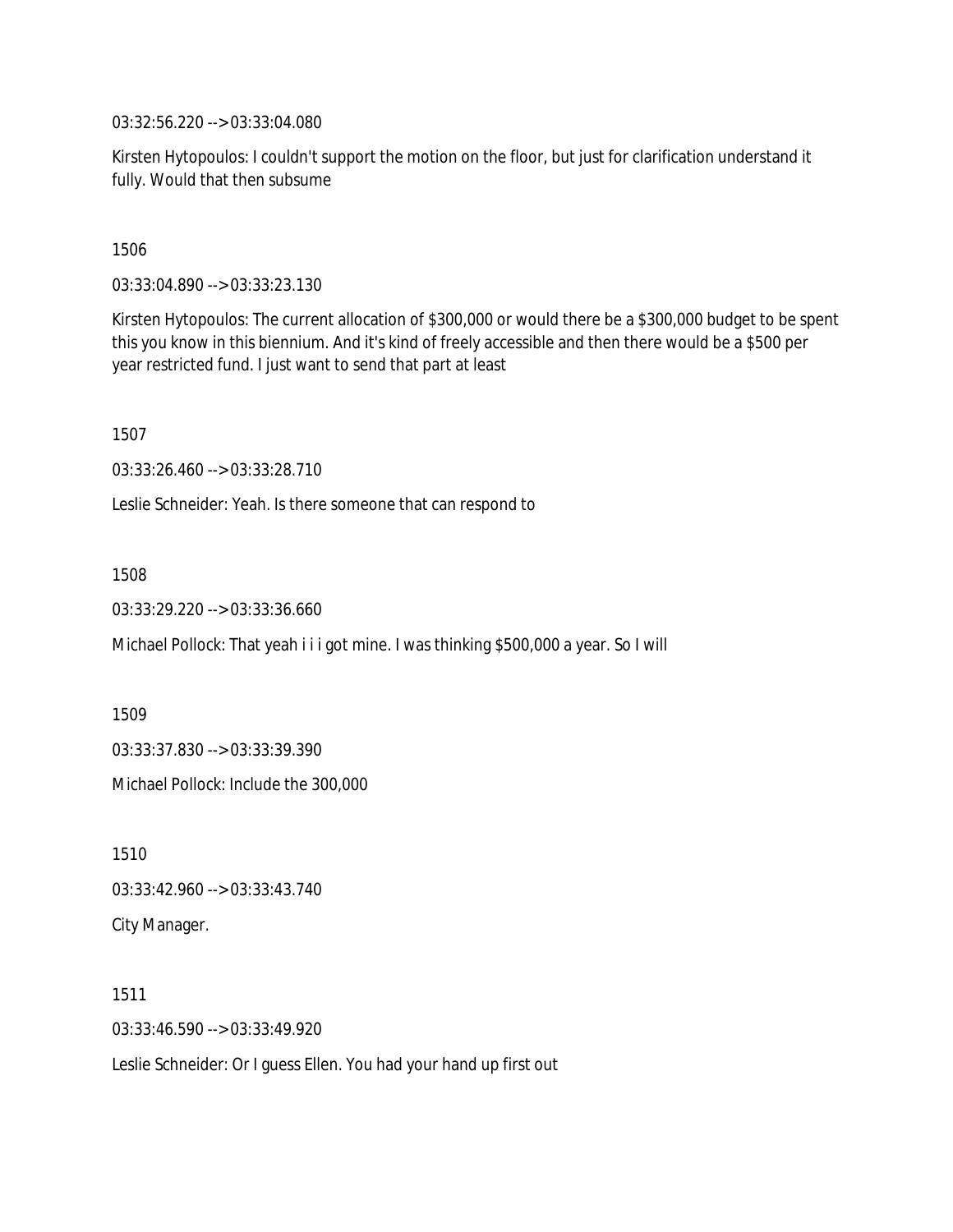03:33:50.310 --> 03:33:51.360

Leslie Schneider: There bouncing around.

1513

03:33:52.080 --> 03:33:52.950

Leslie Schneider: I can't follow

1514

03:33:53.340 --> 03:33:58.440

Morgan Smith: I just want to echo, and perhaps restate some of what Ellen was sharing in terms of feedback.

#### 1515

03:34:00.450 --> 03:34:14.580

Morgan Smith: Rather than spend another week and then bring back to you. The way this looks. I think for the sake of discussion. You could assume that this will move you backwards on how many years of runway. That's sort of the benchmark. We've been using

#### 1516

03:34:15.780 --> 03:34:23.400

Morgan Smith: In a notice of a way. So I think you appreciate that. And that doesn't mean you can't make this decision, and you can't build a budget around it.

#### 1517

03:34:23.670 --> 03:34:30.930

Morgan Smith: But I would say sort of order of magnitude. It's, it's the equivalent basically of all the other changes you've talked about tonight and I feel like it's sort of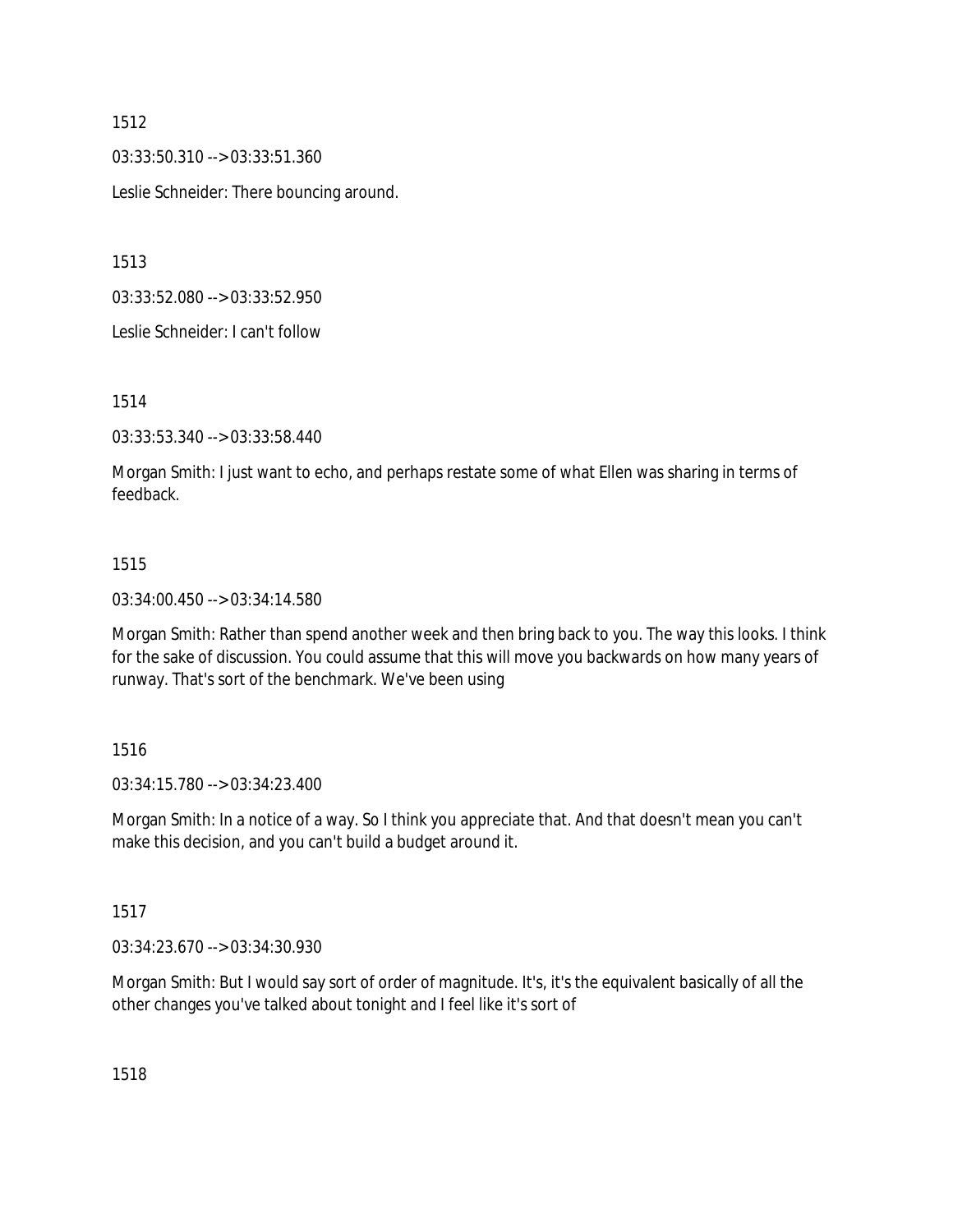03:34:32.820 --> 03:34:43.710

Morgan Smith: Some. What if thinking. And I think we're, we're happy to do that with you. But maybe this is because it is such a big idea. It's an idea that belongs

1519

03:34:44.190 --> 03:34:51.510

Morgan Smith: In your work and your strategic thinking in your annual planning cycle or something like that. It is really a new and significant idea.

1520

03:34:51.930 --> 03:35:01.260

Morgan Smith: You'd be putting a million dollars of discretionary funding into this fund in the next two years on top of the \$300,000 of the staffing costs. You've just built

1521

03:35:01.830 --> 03:35:08.310

Morgan Smith: And the general fund budget that we have would need some significant adjustments to remain balanced.

1522

03:35:08.700 --> 03:35:19.320

Morgan Smith: In in no small part because of those the significance of those red and blue lines, they must stay above each other. So for example, you may need to cut four positions out of the city. In order to do that.

1523

03:35:21.960 --> 03:35:25.170

Morgan Smith: So it doesn't mean that this isn't something to work towards

1524

03:35:26.040 --> 03:35:34.950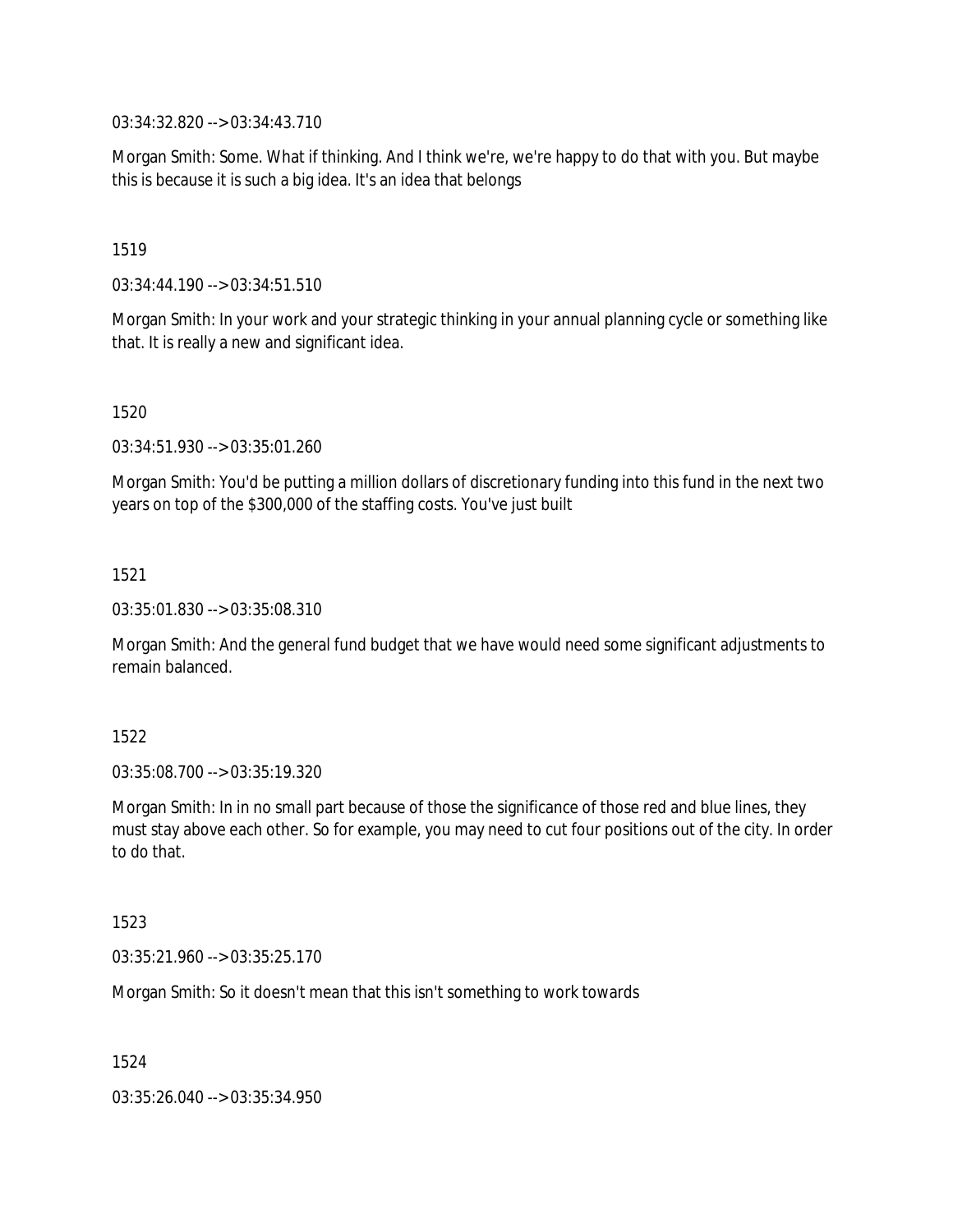Morgan Smith: But one idea might be to take the \$300,000 this in the budget or some other amount and think of it structured in this way.

1525

03:35:35.310 --> 03:35:50.730

Morgan Smith: And and created as a designated fun that's built by an annual allocation in that way would be a similar, it would be parallel to the affordable housing trust fund that you have, which just as a frame of reference you provide \$100,000 a year of funding into

1526

03:35:54.570 --> 03:35:58.080

Leslie Schneider: Thank you. I'm Deputy Mayor

## 1527

03:35:58.440 --> 03:36:08.250

Joe Deets: Yeah thank thank you Mary Yeah I somehow I feel like this, this thing kind of got out of hand. I'm sorry, guys, I'm all for funding for climate change, but

1528

03:36:09.510 --> 03:36:11.160

Joe Deets: We can't go bankrupt trying to do it.

1529

03:36:12.210 --> 03:36:25.560

Joe Deets: Let's we have to be sensible. I do appreciate the city managers, a suggestion of a fun built by an L annual allocation, I will get solidly behind that. But to commit ourselves to

## 1530

03:36:26.250 --> 03:36:33.750

Joe Deets: What I what was the number. Now, uh, you know, half a million, a million dollars a year. I mean, we can't afford it. Okay.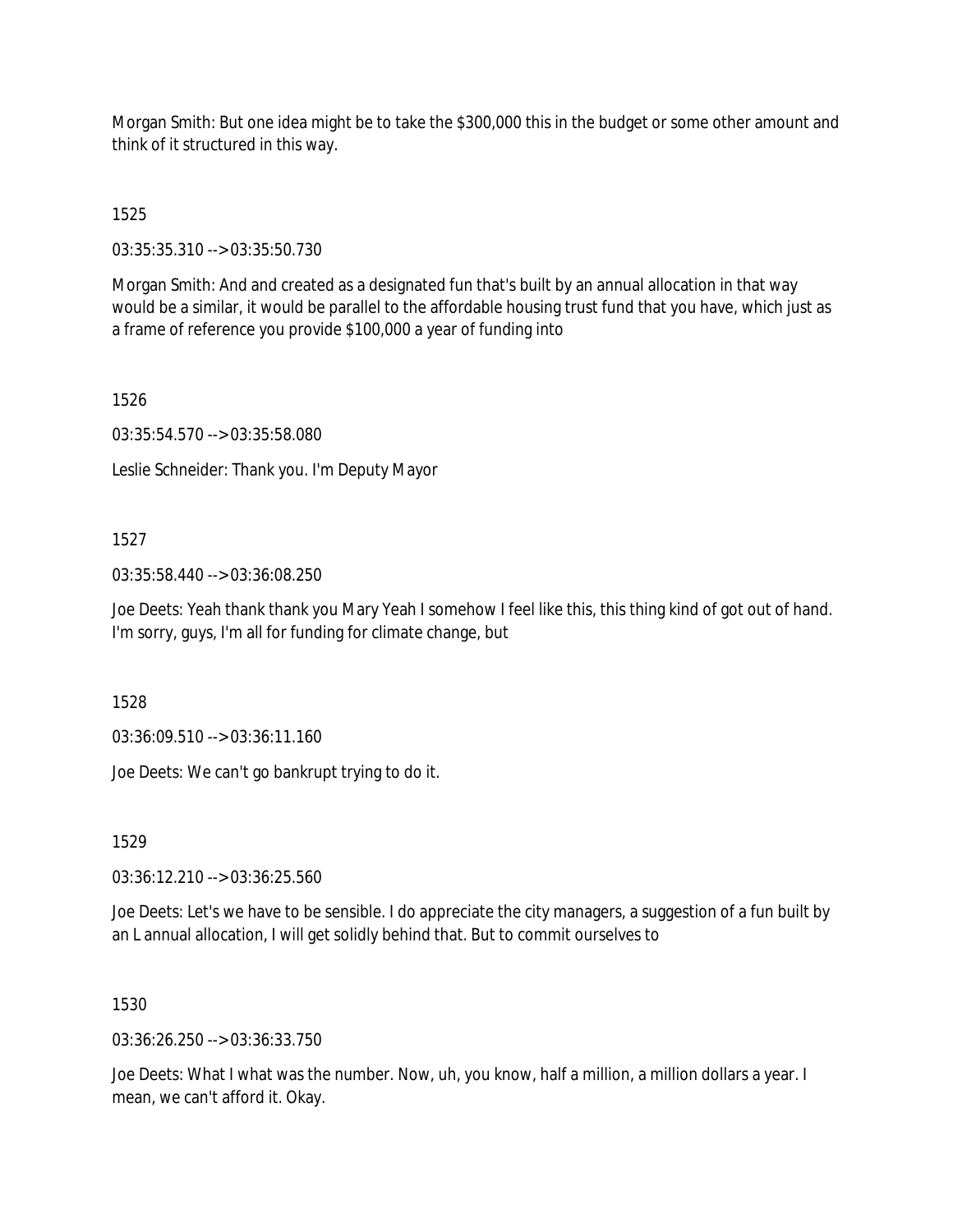03:36:34.380 --> 03:36:45.630

Joe Deets: That's not we're not being responsible here, but a fund each year that we put in that we as us or our predecessors, or our successors, I should say can

1532

03:36:46.200 --> 03:36:59.130

Joe Deets: Allocate sensibly I'm for that, but I'm not for a set in the wall. We're going to put in half million dollars for sure. I'm sorry, we're just, we're going to fire on this. We need to pull back, please.

1533

03:37:00.630 --> 03:37:01.710

Leslie Schneider: COUNCILMEMBER Pollock.

1534

03:37:04.410 --> 03:37:19.890

Michael Pollock: I can appreciate that. I'm trying to think of how to how to, you know, the city manager on instruction. So maybe don't say I'm cognizant that Clemson mom on Monday, and maybe giving us soon. So, um, you know, I

1535

03:37:21.120 --> 03:37:22.740

Michael Pollock: I felt like we kind of need to decide.

1536

03:37:23.940 --> 03:37:36.090

Michael Pollock: And then also keep in mind that we will be visiting the budget in two years. Revisiting the budget into into years, right. So, so, I mean, it feels to me like this is kind of a technical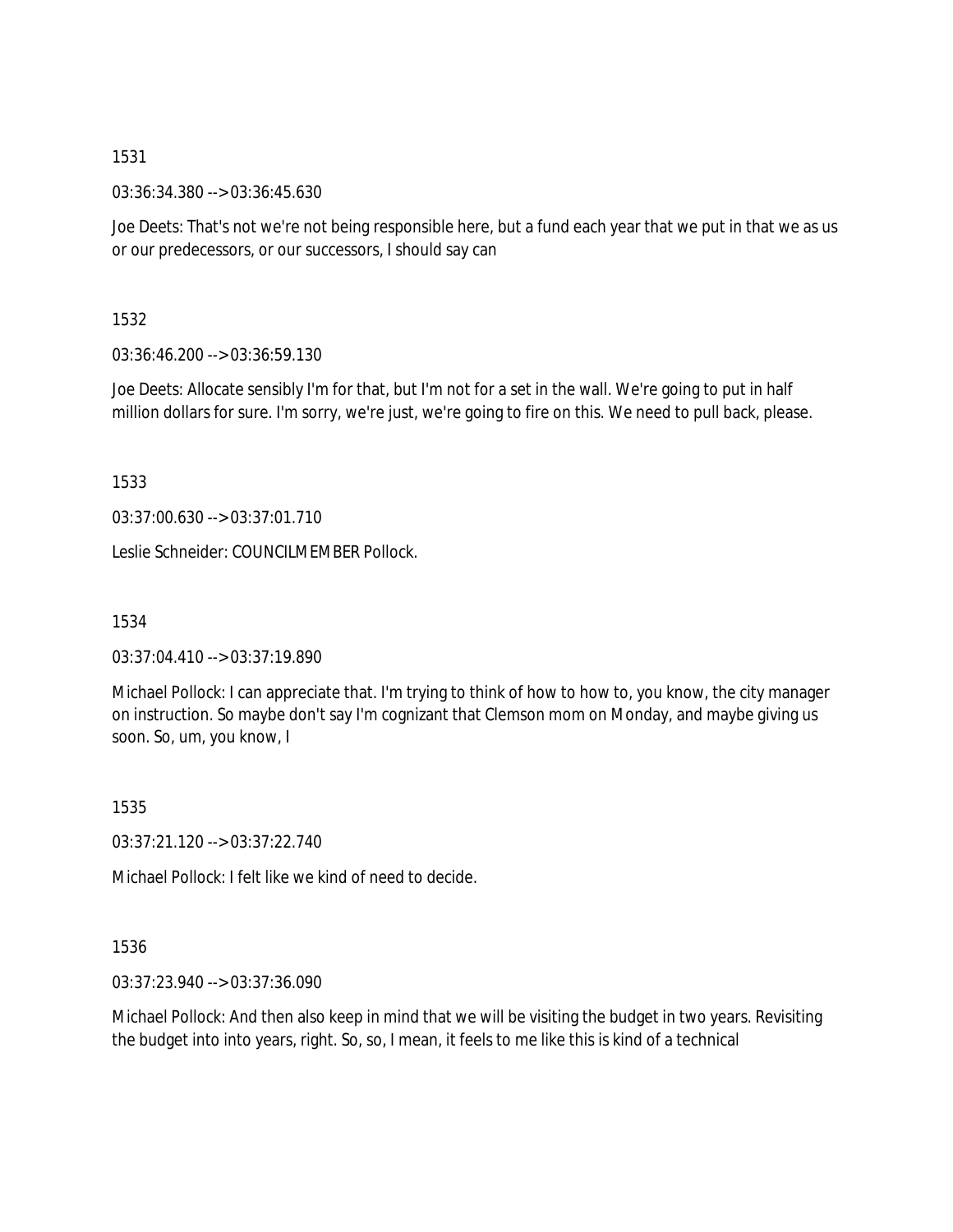03:37:36.690 --> 03:37:42.960

Michael Pollock: Issue so that we could put in half a million in your for each of the next two years.

1538

03:37:43.800 --> 03:37:58.440

Michael Pollock: In a fun. I'm looking to the city manager to see if I've got this right. So we've got a dedicated fun and then we're going to do that for the next two years, but then the amount to be put in following that is to be determined. Is that is that kind of the way we would frame it

1539

03:37:59.700 --> 03:38:01.320

Leslie Schneider: And that's not

1540

03:38:01.380 --> 03:38:03.990

Leslie Schneider: I don't think that's the way to motion when

1541

03:38:04.710 --> 03:38:08.370

Michael Pollock: I'm asking is how we're trying to go

1542

03:38:08.430 --> 03:38:18.300

Morgan Smith: I guess without advocating for anything, I'll use because I think it's a similar scale and a similar level of priority for the counselor was at the time it was created.

1543

03:38:18.780 --> 03:38:38.640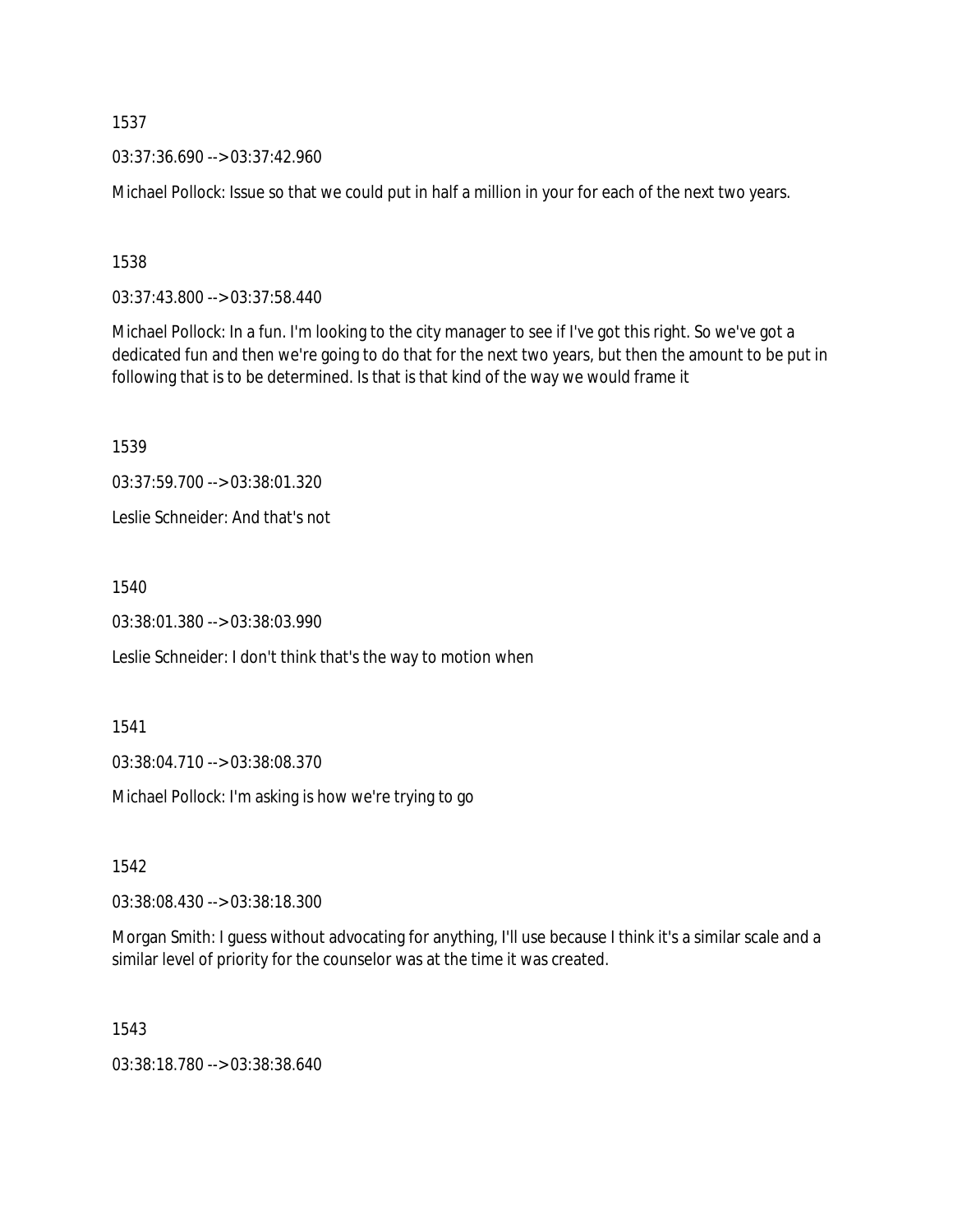Morgan Smith: The Affordable housing trust fund is funded with a \$100,000 a year expenditure that, but then those funds carry forward if they're not spent and we could structure this as a designated funds. So a sample motion would be to create a designated fund.

1544

03:38:40.110 --> 03:38:46.380

Morgan Smith: Supported by \$100,000 a year of general funding to be carry forward.

1545

03:38:47.820 --> 03:38:48.660

Morgan Smith: Year over year.

1546

03:38:51.750 --> 03:38:58.410

Morgan Smith: Now you'll notice I picked the amount that is comparable to what's in your budget, you could make it \$150,000

1547

03:38:58.680 --> 03:39:08.130

Morgan Smith: And obviously several council members are talking about going up from there. At which point I really just want to reiterate, because it's an ongoing expense, as opposed to the one time expense. It's currently structured

1548

03:39:08.790 --> 03:39:15.000

Morgan Smith: You really need to anticipate that we're going to need to work with you to probably look to additional staffing cuts to make something like that happen.

1549

03:39:17.220 --> 03:39:17.730

Michael Pollock: So,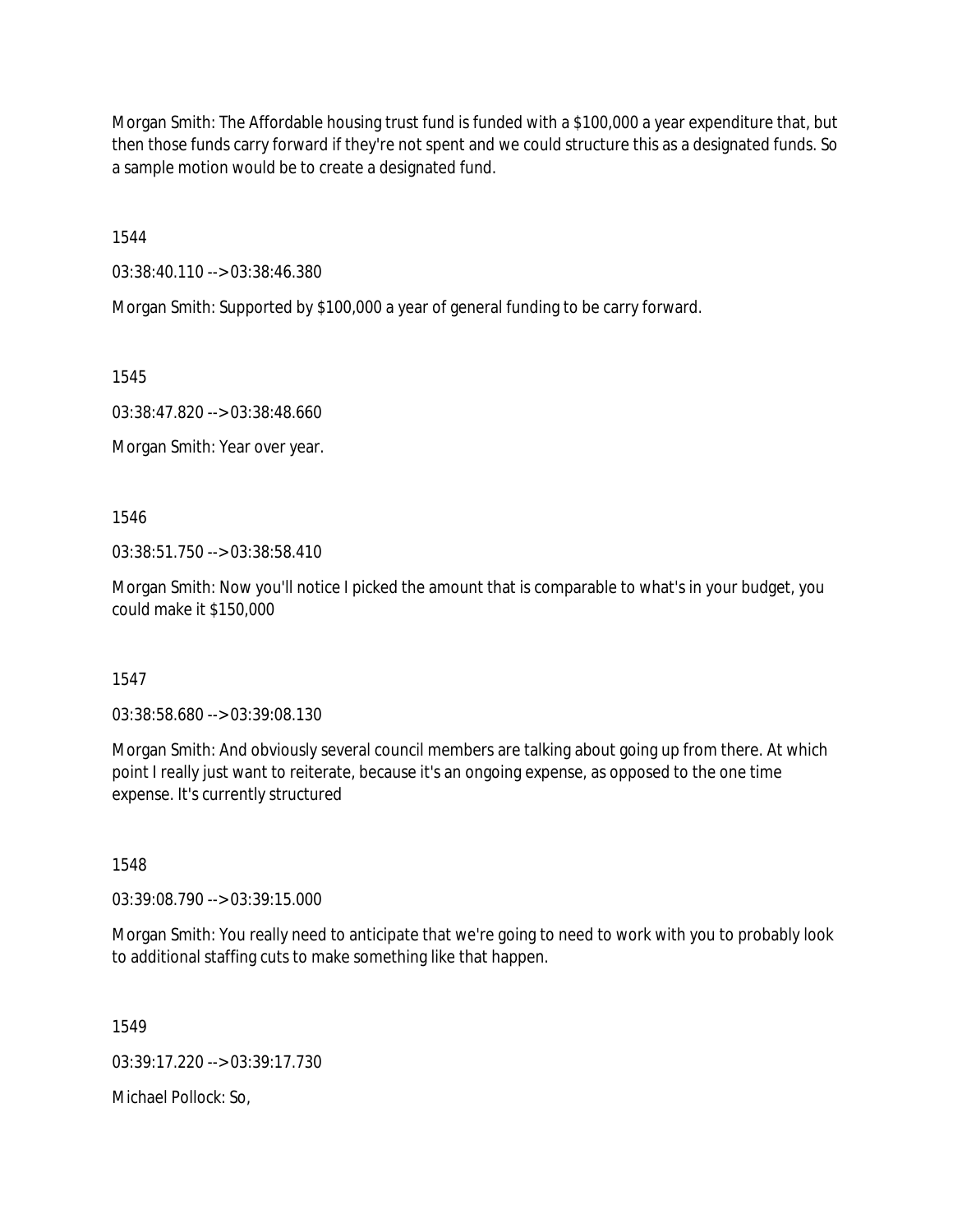03:39:19.230 --> 03:39:20.310

Michael Pollock: That's fine, that's very

1551

03:39:20.370 --> 03:39:29.610

Michael Pollock: Helpful. Um, I just want to make the point that we are talking about budget and what it's going to cost and our council members so we can afford this.

1552

03:39:30.060 --> 03:39:45.690

Michael Pollock: But the flip side of it is, is that the externalised cause of climate change or not included in the budget. And that's sort of the, the, the crux of the problem that climate change is a cost that we're going to have to address.

1553

03:39:46.440 --> 03:40:06.390

Michael Pollock: And so in a way we, I would say we can't afford not to address climate change and and you know I realized that there's rules and their algorithms for determining the 10 year budget and that we have to do that. And I would say, you know, in the next 10 years. I hope that we can also

1554

03:40:08.160 --> 03:40:24.660

Michael Pollock: Develop a way to look at what the cost is when we don't address climate change so that we were thinking about that. So I don't know where that leaves us, but I think we need it sounds like there's agreement for some sort of a dedicated fun and some now.

1555

03:40:27.210 --> 03:40:35.100

Michael Pollock: I, I don't know what the right amount is so I think that it's a priority and we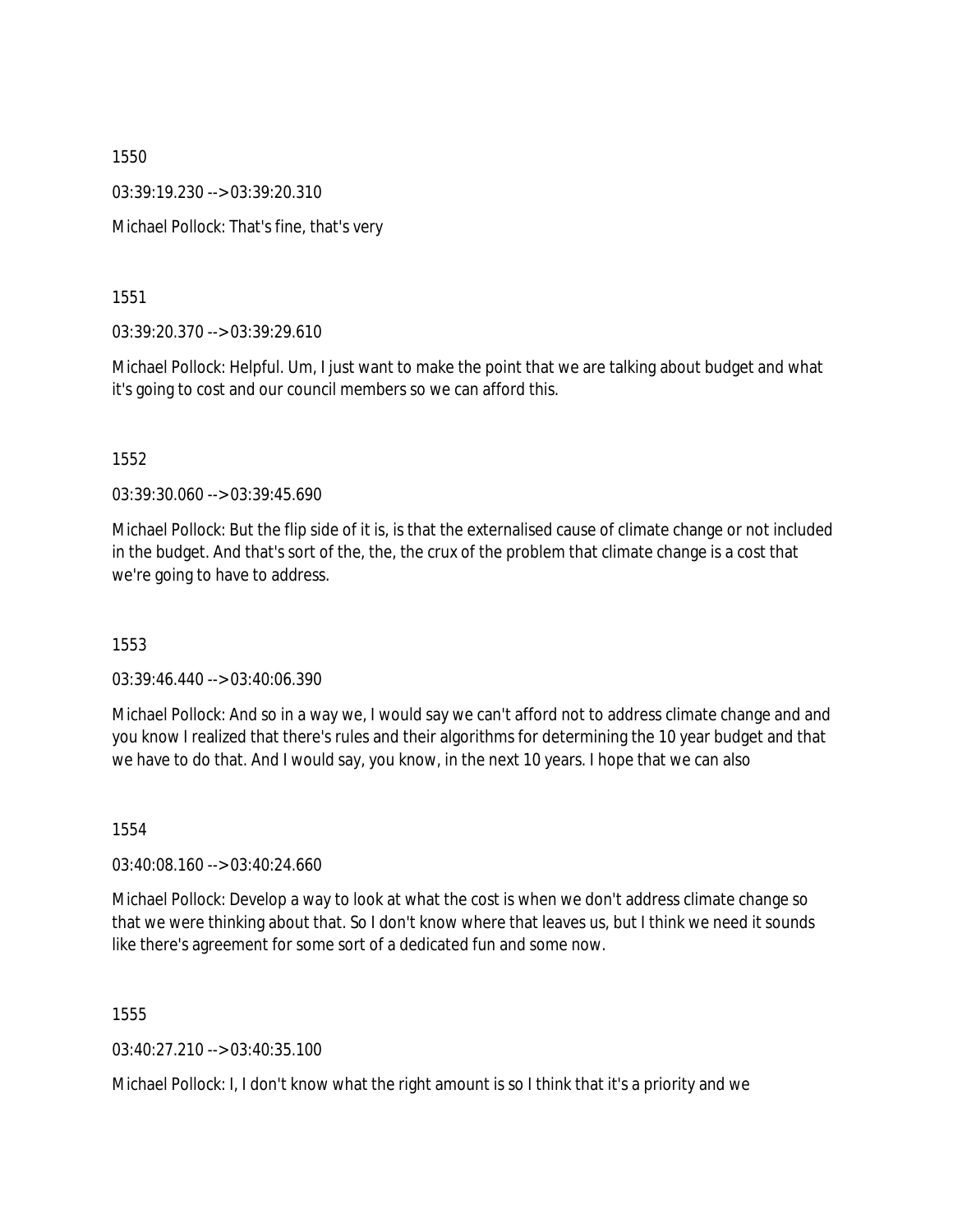03:40:36.210 --> 03:40:45.900

Michael Pollock: A lot but I'm just looking at COUNCILMEMBER deeds, or someone what they think would be an amount we were 200. We can also change the amount I think

1557

03:40:47.490 --> 03:40:49.710

Michael Pollock: You know we can do that moving forward.

1558

03:40:51.870 --> 03:41:07.860

Michael Pollock: We can put an amount in and then change the amount in the next couple of years. So, right. So, you know, why don't we get. I mean, I would say, let's let's give it a boost right now and then look to circle back and maybe if we need to reduce it down the road, but I would like to give us

1559

03:41:09.810 --> 03:41:11.310 Michael Pollock: The fun grown

1560

03:41:12.420 --> 03:41:13.890

Michael Pollock: Its maximum amount possible

1561

03:41:16.620 --> 03:41:18.210

Leslie Schneider: There's still lots of hands up.

1562

03:41:20.550 --> 03:41:30.180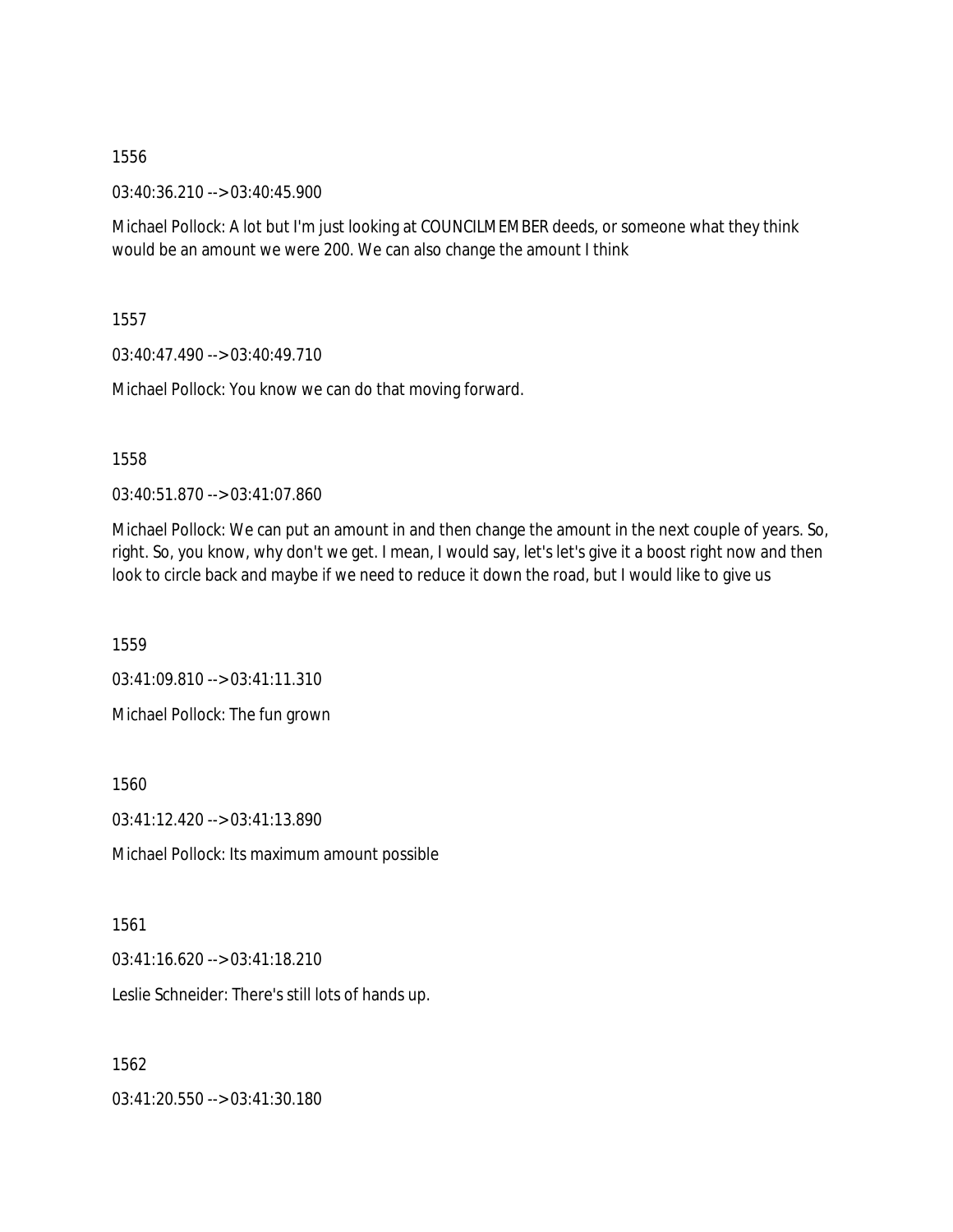Leslie Schneider: I just, I guess I have a question. Um, if it seems to me that if we were to do this as kind of a mid budget year amendment or something, there would

1563

03:41:30.840 --> 03:41:47.790

Leslie Schneider: We would know more than sort of what our revenues were as opposed to you know where we are in very sort of contracted revenues to some extent now. So if the if the facts on the ground aren't really going to change.

1564

03:41:49.170 --> 03:41:51.090

Leslie Schneider: in a significant way. In other words,

## 1565

03:41:52.410 --> 03:42:00.600

Leslie Schneider: We're not going to, we're at the end of all of our budget negotiations right now, if we're going to do something really big. We have to figure out where to cut

1566

03:42:01.740 --> 03:42:10.680

Leslie Schneider: I guess I just would be preferred to let this climate mitigation officer that we're going to hire get on board and work with the

1567

03:42:11.010 --> 03:42:17.160

Leslie Schneider: Climate change committee and come up with some proposals and I'm really happy to consider big proposals.

1568

03:42:17.640 --> 03:42:34.650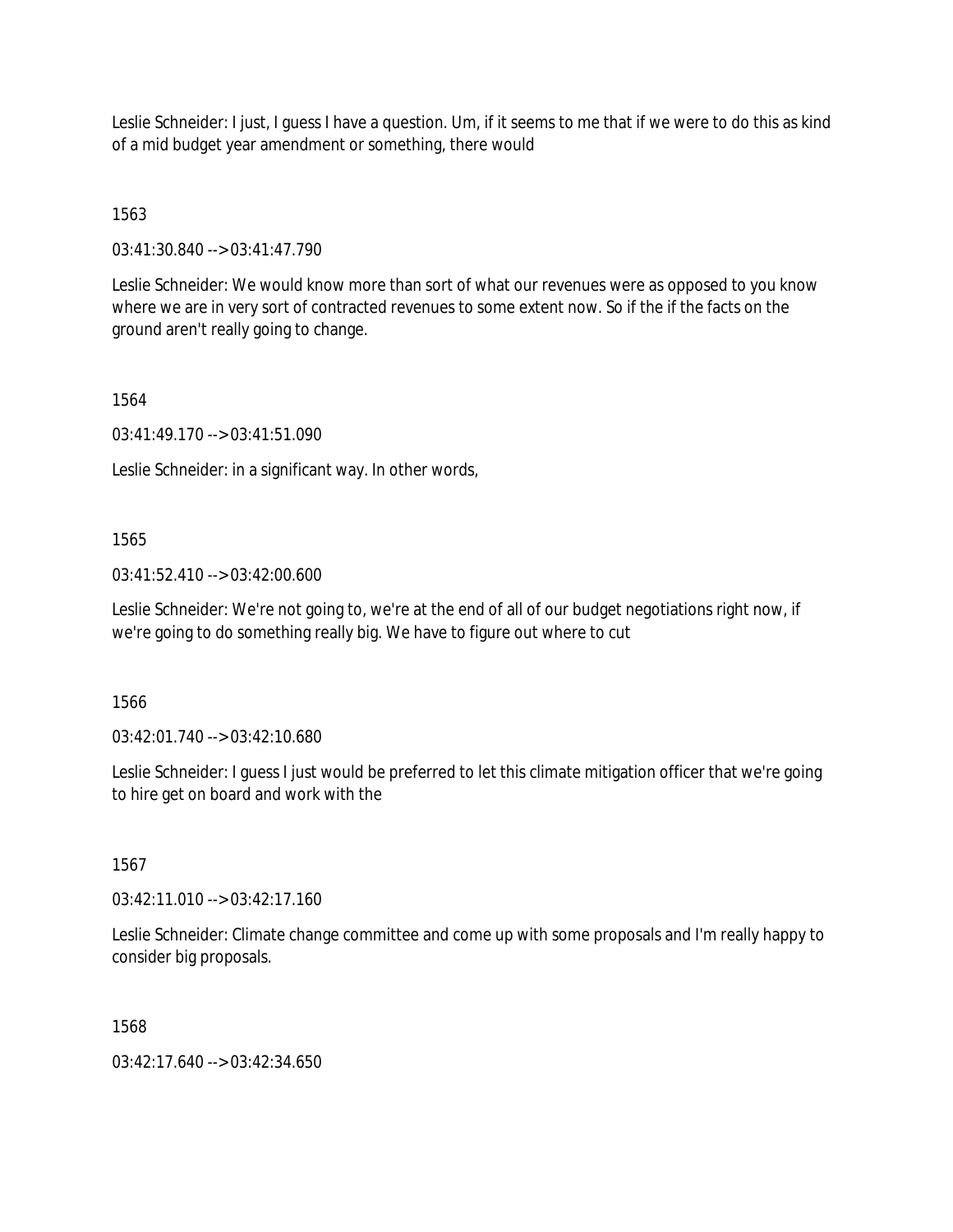Leslie Schneider: But I just sort of feel like we need to know what it is that we are funding and to get ahead of it right now is, um, I don't know what we're buying by trying to get ahead of it anyway. That's, that's my thought. Councilmember Medina.

1569

03:42:40.320 --> 03:42:40.860

Kol Medina: Thank you.

1570

03:42:42.000 --> 03:42:49.080

Kol Medina: I'm so cosmopolitan what you everything you said that I really appreciate. There's a motion on the floor and I don't feel like you should

## 1571

03:42:49.500 --> 03:42:57.990

Kol Medina: Feel like you have to change it. We could take a boat on it. I'm for it just vote on it free for you to keep your motion, it has, it is let's vote on it.

1572

03:43:02.160 --> 03:43:12.210

Kol Medina: So I'm guessing the most of you are probably all of you like me throughout your life have at times said something like this to yourself.

1573

03:43:13.200 --> 03:43:26.280

Kol Medina: Damn it, why hasn't our community done more about climate change or why hasn't this country done more about climate change. Why, why haven't you made more progress we've known about this for 30 years and nothing gets done.

1574

03:43:27.240 --> 03:43:40.320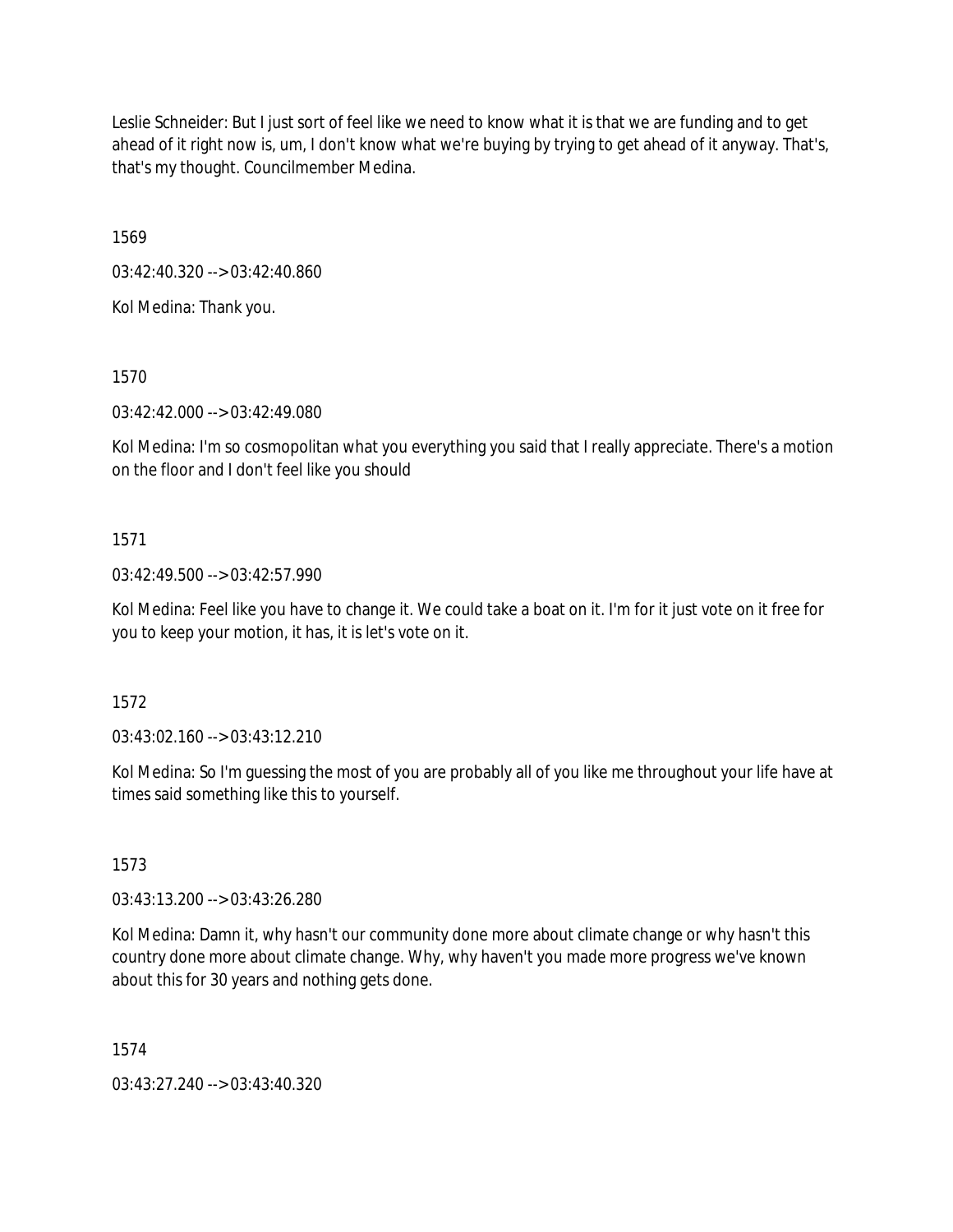Kol Medina: And there are lots of reasons why nothing gets done or not very much gets done or why we haven't mirror very much progress, but one of the reasons is this decision we all are making right now.

# 1575

03:43:41.610 --> 03:43:58.200

Kol Medina: One of the reasons why big systemic problems like this don't get dealt with this because we all get truck stuck in the rut that we're in the easiest thing to do is to just keep on doing what we're doing and funding. What we're funded and maybe make some incremental tiny changes.

# 1576

03:43:59.580 --> 03:44:10.680

Kol Medina: The only way to address climate change is to make big changes. And that's what I want to do what's being presented to us is not emotion that would

# 1577

03:44:11.310 --> 03:44:18.630

Kol Medina: Commit the city to absolutely spending a half or putting it into a fun half a million dollars a year for the next 10 years

## 1578

03:44:19.080 --> 03:44:32.070

Kol Medina: What's being presented to us as emotion that if you pass it tonight would go into the budget and then next week we all are two weeks. Whenever it comes back to us. We'd see some new projections based on what's in this motion.

## 1579

03:44:33.090 --> 03:44:40.350

Kol Medina: This one doesn't committed to anything other than putting it in the budget and seeing what it looks like and then maybe

## 1580

03:44:40.920 --> 03:44:51.780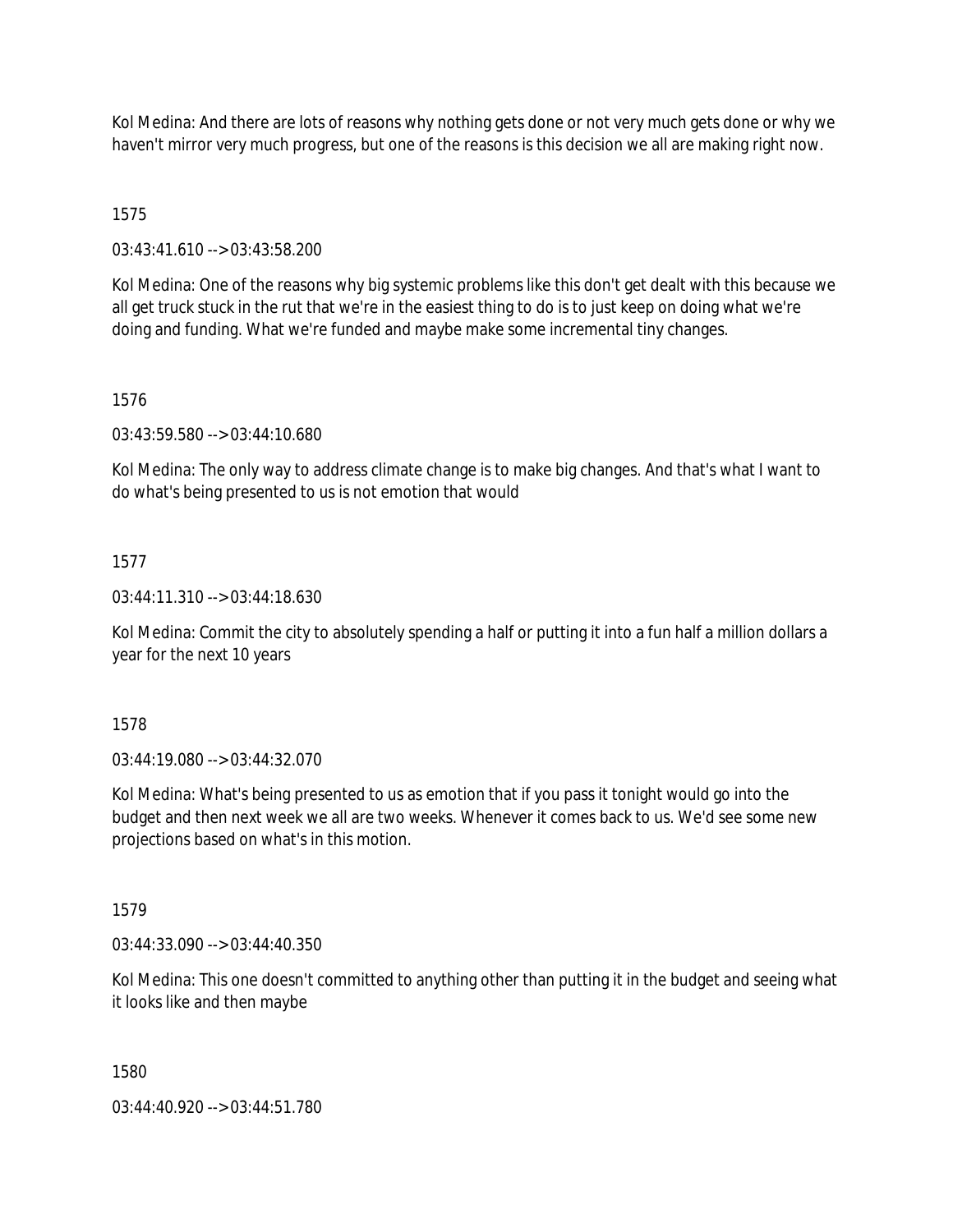Kol Medina: putting us in a position where we have a conversation about what's more important putting money aside for climate change to do something important and make some real change.

1581

03:44:52.260 --> 03:44:58.530

Kol Medina: Or to just keep on with the basic staff structures and basic departments and all the basic work the city does now.

## 1582

03:44:59.790 --> 03:45:12.600

Kol Medina: I think we need to put ourselves in a position to make those tough decisions and actually look at some trade offs because doing something about climate change will require us to do some trade offs. So I'm real happy to support this motion.

# 1583

03:45:14.730 --> 03:45:19.470

Leslie Schneider: I'm city manager. Do you want to jump in with a response.

1584

03:45:20.790 --> 03:45:31.410

Morgan Smith: Yeah, I would just say that were you to pass emotion like this it commits me to something it commits me to spending the next week. Looking to identify

1585

03:45:32.100 --> 03:45:37.350

Morgan Smith: A half a million dollars of additional recurring revenue. Our expenditures that we would propose to take out of the budget.

1586

03:45:37.680 --> 03:45:47.310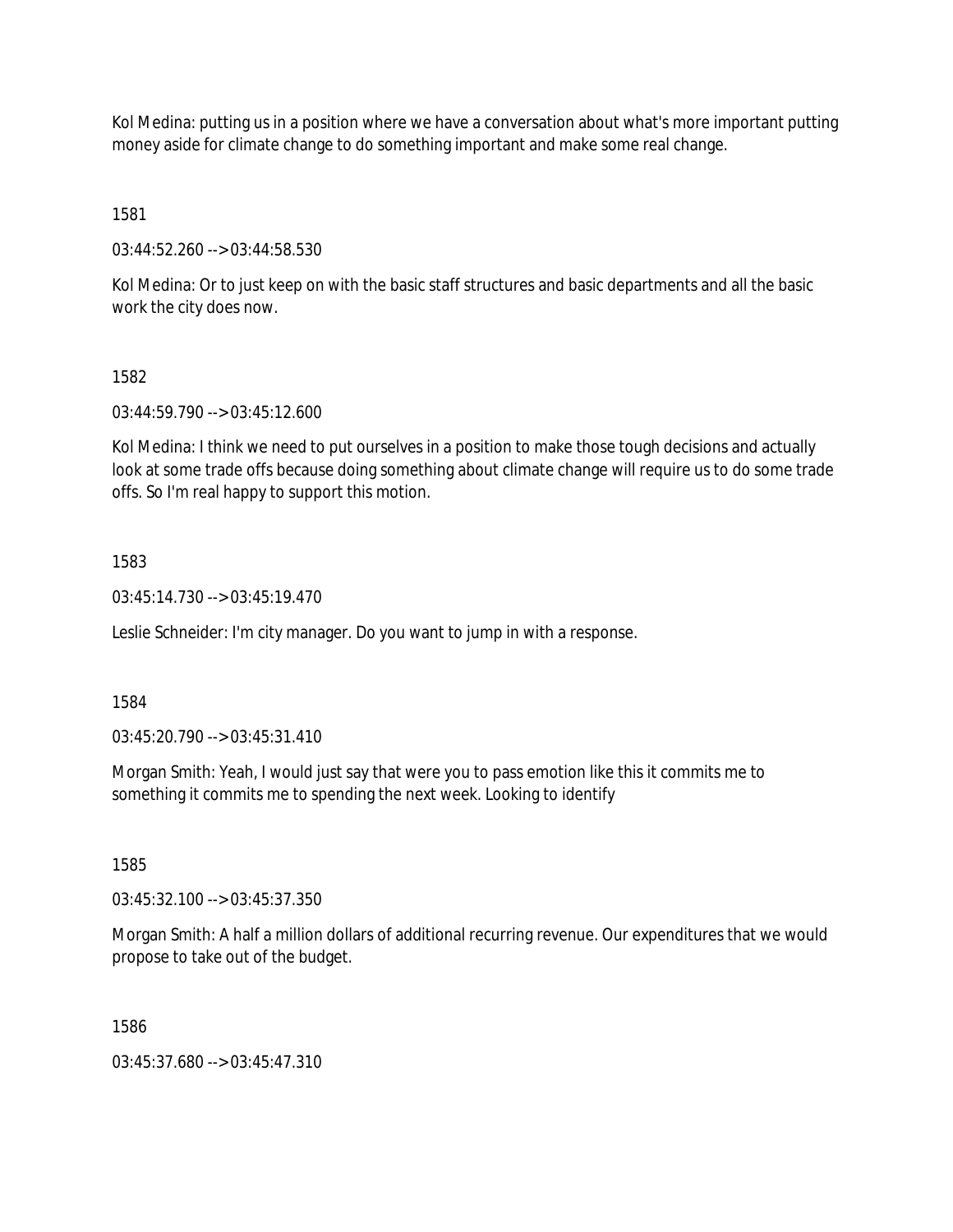Morgan Smith: And since that would primarily be staff. It requires me to go into the operating departments and identify what work week we'll be able to not do that we're doing today.

1587

03:45:47.580 --> 03:45:58.410

Morgan Smith: And to have potentially labor management agreements discussions about that. So it's not quite as hypothetical as all that when we're talking about decision of this order of magnitude at this point in our budget development so

1588

03:45:58.860 --> 03:46:05.370

Morgan Smith: I appreciate the enthusiasm and the fact that this is a super high priority for the Council, but I also want to put some

1589

03:46:05.730 --> 03:46:20.160

Morgan Smith: Gravity to the fact that the movement from a \$300,000 placeholder, which is what was in the proposed budget, plus a three 100 and change thousand dollar recurring item that you've just added plus

#### 1590

03:46:20.880 --> 03:46:28.740

Morgan Smith: A additional money to build a recurring item for \$500,000 a year will really put us back to square one, a budget development.

1591

03:46:29.220 --> 03:46:41.730

Morgan Smith: And I would really hope you will have a respect for the staffs time and where we are in the process that you wouldn't do that. That understanding the work that I will put on us rather than just it being sort of a demonstration issue.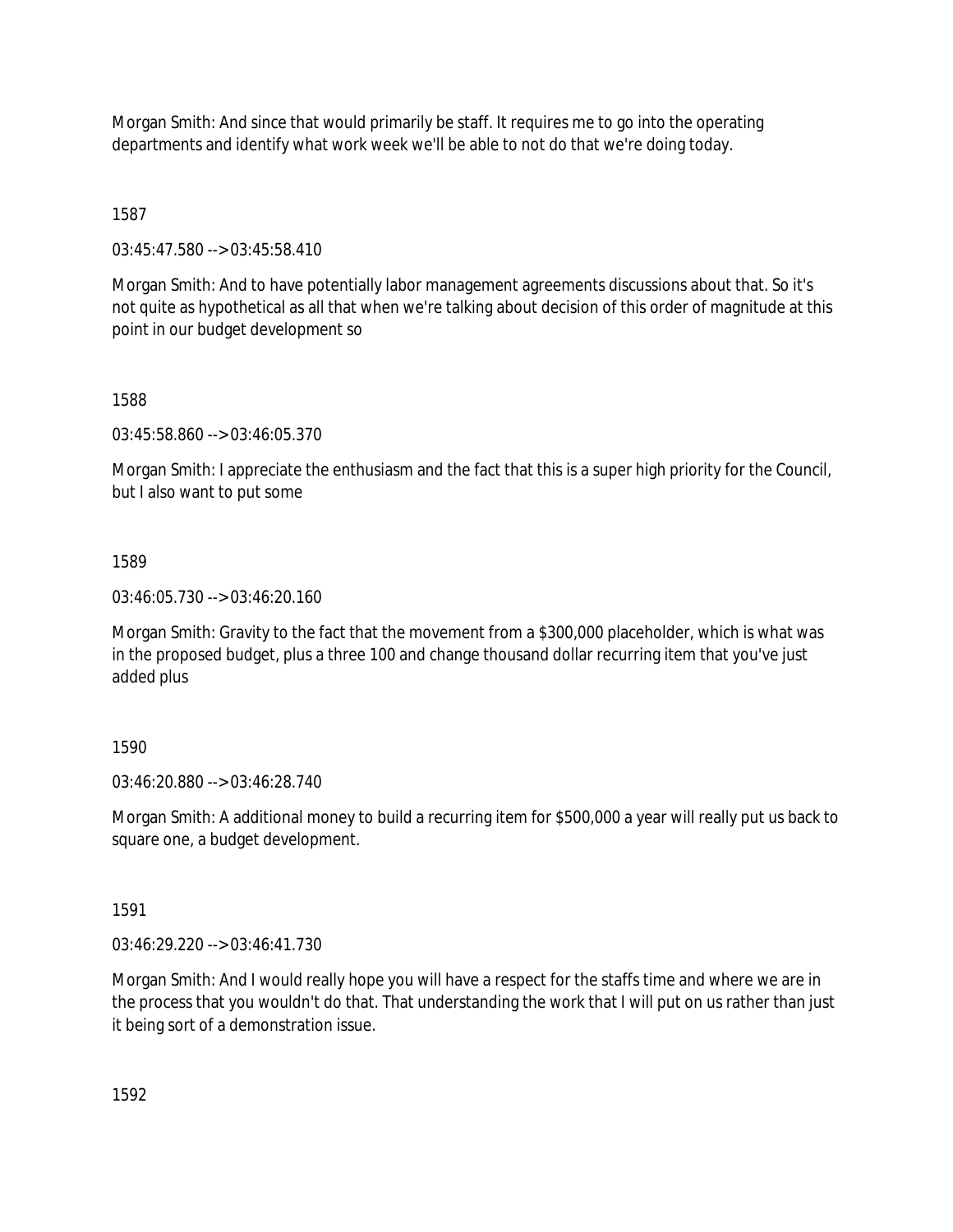03:46:44.550 --> 03:46:45.150

Leslie Schneider: Thank you.

1593

03:46:45.600 --> 03:46:55.140

Kirsten Hytopoulos: COUNCILMEMBER high topless. Oh, you know, going back to what COUNCILMEMBER Medina talking about. I mean, that's not right. You know what we need to do for climate change isn't very hypothetical either

1594

03:46:56.190 --> 03:47:02.640

Kirsten Hytopoulos: are big issues are transportation and energy, first of all energy. We're not gonna have a whole lot of control over in the

1595

03:47:02.910 --> 03:47:08.940

Kirsten Hytopoulos: In our source, it's going to change over time. Thank God because of regulatory changes. That's going to be a big change that we're just going to inherit

1596

03:47:09.510 --> 03:47:14.640

Kirsten Hytopoulos: And we're going to work on green bit reward. You know, we work on green, you know, on green building regulations, etc.

1597

03:47:14.940 --> 03:47:27.990

Kirsten Hytopoulos: We're going to do this work, we're already planning on doing to help people be more efficient with the energy they have and transportation, we are participating. I mean, we are undertaking a sustainable transportation initiative so that we can encourage people to get out of their cars.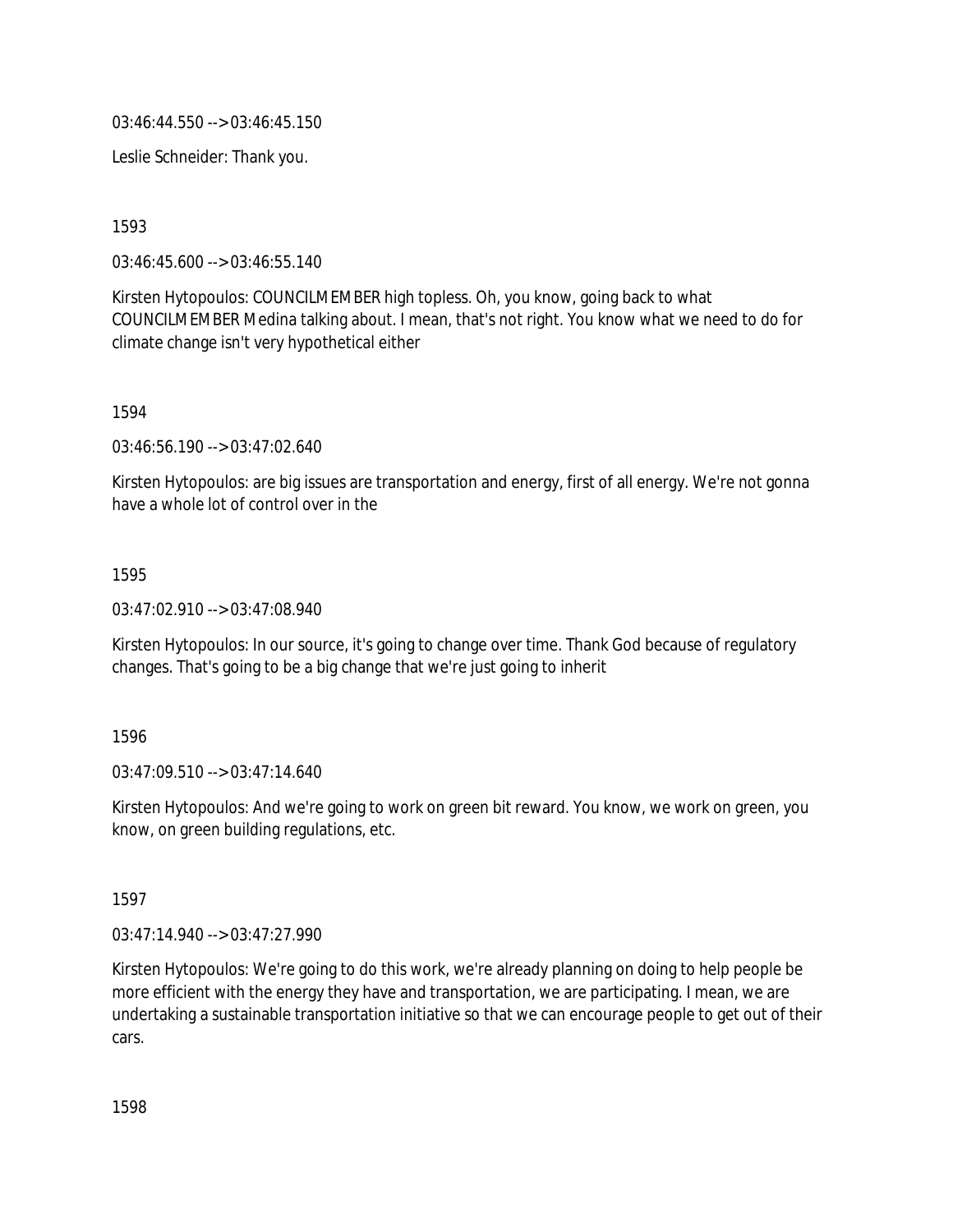03:47:29.220 --> 03:47:38.460

Kirsten Hytopoulos: The biggest other thing we do, which is related to to all to those two things as well, but across the board is individual change individual behavioral change.

1599

03:47:38.790 --> 03:47:45.090

Kirsten Hytopoulos: We're not going to be able to buy that there's some amount of marketing. We're going to do an education but a million dollars.

1600

03:47:45.750 --> 03:47:50.760

Kirsten Hytopoulos: You know, every biennium isn't going to buy the individual change behavioral changes that we need

1601

03:47:51.180 --> 03:47:56.220

Kirsten Hytopoulos: The other things we're going to have, of course, is we're going to have to have climate, you know, adaptation to, you know, our

1602

03:47:56.610 --> 03:48:03.900

Kirsten Hytopoulos: Capital facilities disintegrating and so forth. And we're not going to pay for that of this, we're going to have to find that through like every other organization through grants and other

1603

03:48:04.260 --> 03:48:13.380

Kirsten Hytopoulos: Other ways we're going to figure out how to do that hopefully will do good planning so that we can avoid some of the, you know, getting into some really bad situations. My point is, you know,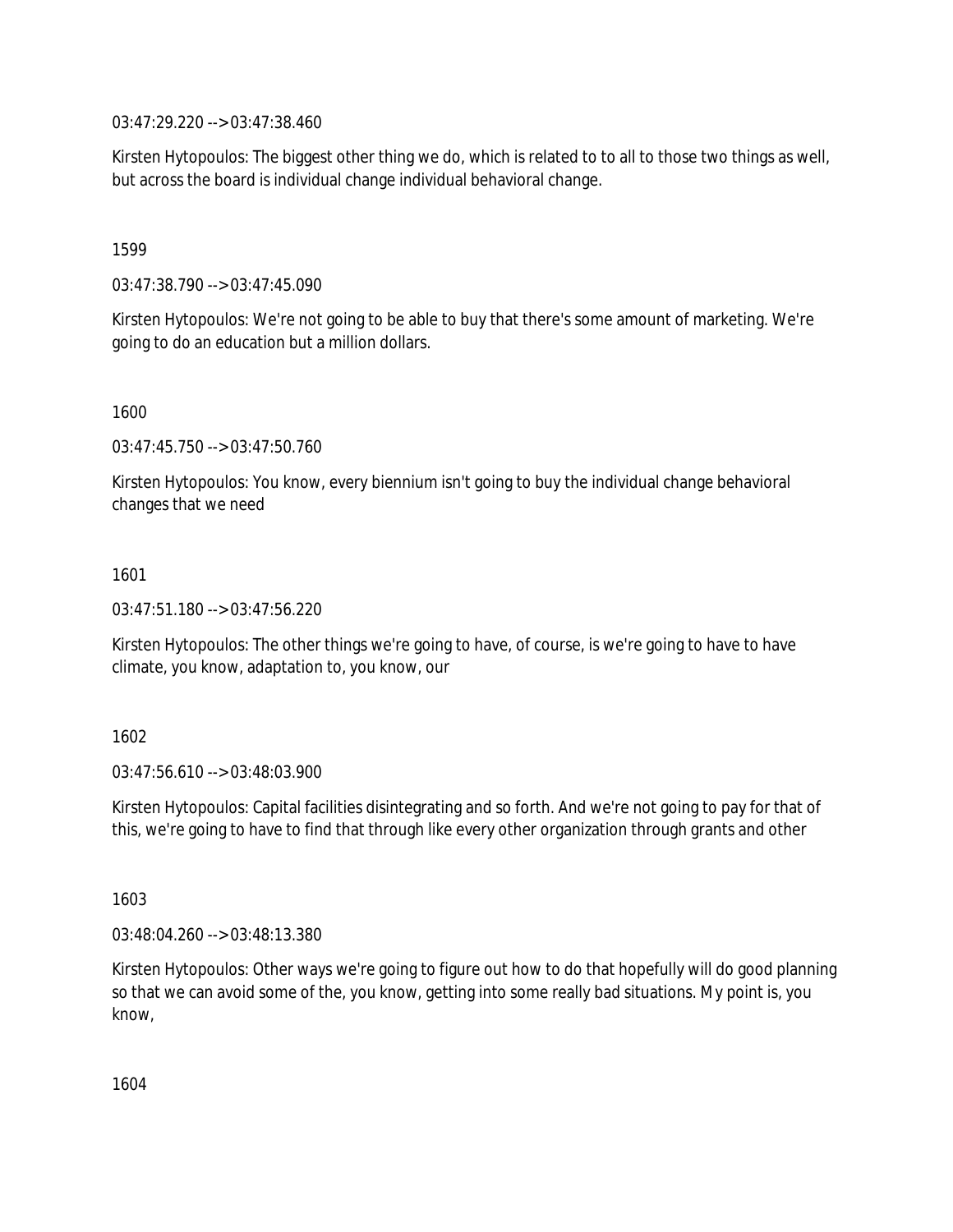03:48:13.890 --> 03:48:17.970

Kirsten Hytopoulos: Yes, this is, this is the greatest thing facing humanity.

1605

03:48:18.450 --> 03:48:28.380

Kirsten Hytopoulos: And get a lot of this is individual change. And I just think it's a little over overly simplistic to suggest that the more money we throw at this the better job we're doing as a community.

1606

03:48:28.860 --> 03:48:38.850

Kirsten Hytopoulos: What we have to do as a community is we have to change our behavior, our baseline that we're working from is all about how much we by how much we drive, how much we fly right how much energy we use

1607

03:48:39.150 --> 03:48:48.300

Kirsten Hytopoulos: So I just want to point that out. It just doesn't feel it doesn't feel and also as somebody who's saying I don't want us to spend a million dollars very limited funds on this.

1608

03:48:49.020 --> 03:48:55.920

Kirsten Hytopoulos: To feel like I'm being told. I'm not concerned about climate change or don't want to solve it. I want to respond to that in this way as well. I don't believe that's the case.

1609

03:48:56.550 --> 03:49:04.020

Kirsten Hytopoulos: We have to decide to do this as a community and the job that we're undertaking with our advisory committee with creating an f t with having a plan.

1610

03:49:04.650 --> 03:49:13.470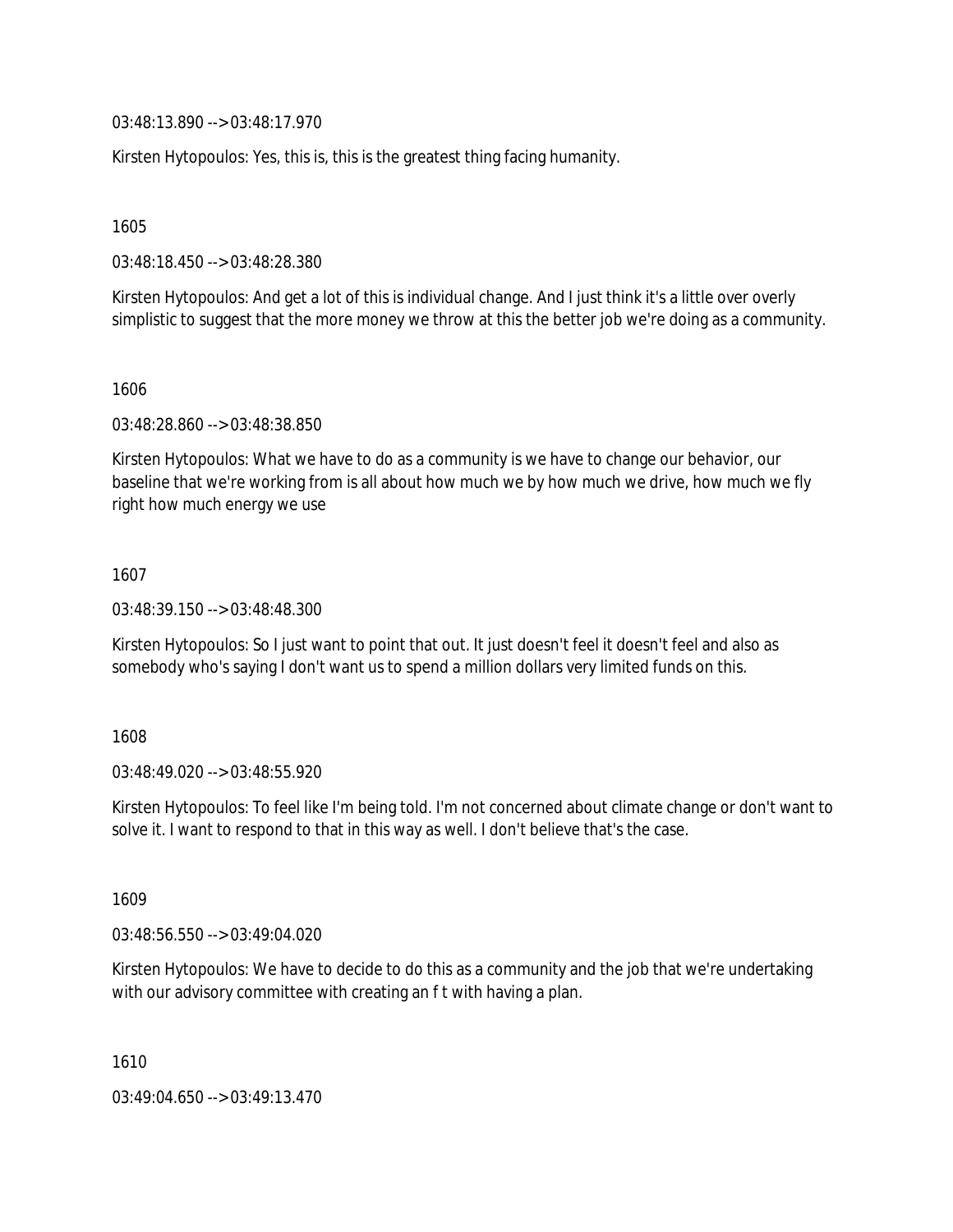Kirsten Hytopoulos: With it with a sustainable transportation initiative is to change behavior and to create the facilities to allow that. So I think we're doing the right thing. And I think it's just

## 1611

03:49:13.860 --> 03:49:25.260

Kirsten Hytopoulos: I think it's misleading to state that if we don't throw a million dollars at this instead of \$300,000 that we are at, you know, that we are proportionally underfunding or under serving the issue.

## 1612

03:49:28.740 --> 03:49:38.190

Leslie Schneider: So just a time check here. We're at 950 so we're going on for hours here and that's our job.

## 1613

03:49:39.780 --> 03:49:46.620

Leslie Schneider: But I just, it just as a quick check Ellen. Is this the last, where are we in our process.

#### 1614

03:49:47.130 --> 03:50:02.640

Ellen Schroer: So where we are in our processes you have done a lot of great work. This is the last budget motion that we have information to share on and then we'll just wrap up. And I know that comes remember car had some information that she wanted to share as well.

1615

03:50:03.210 --> 03:50:05.460

Leslie Schneider: Okay, alright. So,

1616

03:50:06.600 --> 03:50:09.900

Leslie Schneider: If somebody wants to call the question they can call the question and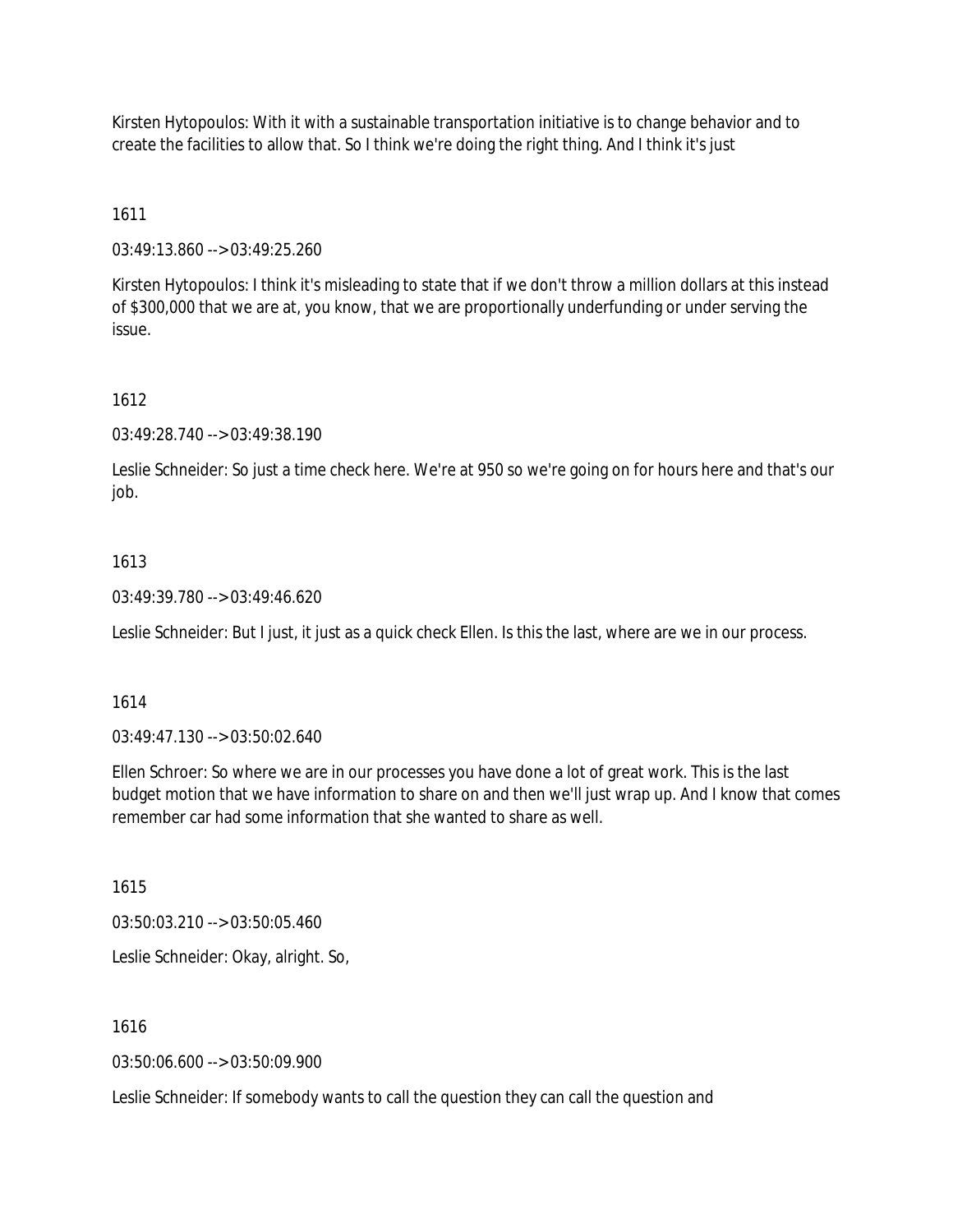1617 03:50:11.100 --> 03:50:11.820 Christy Carr: The question.

1618 03:50:12.390 --> 03:50:14.850 Christy Carr: Yeah, back to call the question.

1619 03:50:15.120 --> 03:50:16.290 Michael Pollock: Now, look, I'm sorry.

1620

03:50:17.400 --> 03:50:19.800

Michael Pollock: You if you want to call the question you have

1621

03:50:19.830 --> 03:50:25.890

Michael Pollock: We have to have five people call it call the question agree to call the question so

1622

03:50:26.160 --> 03:50:39.060

Leslie Schneider: That's fine. So let's do that there. Who and I can go down the list, you know, but I just need to know. I need some guidance from you all on what we want to do here. So we've had

1623

03:50:40.110 --> 03:50:45.840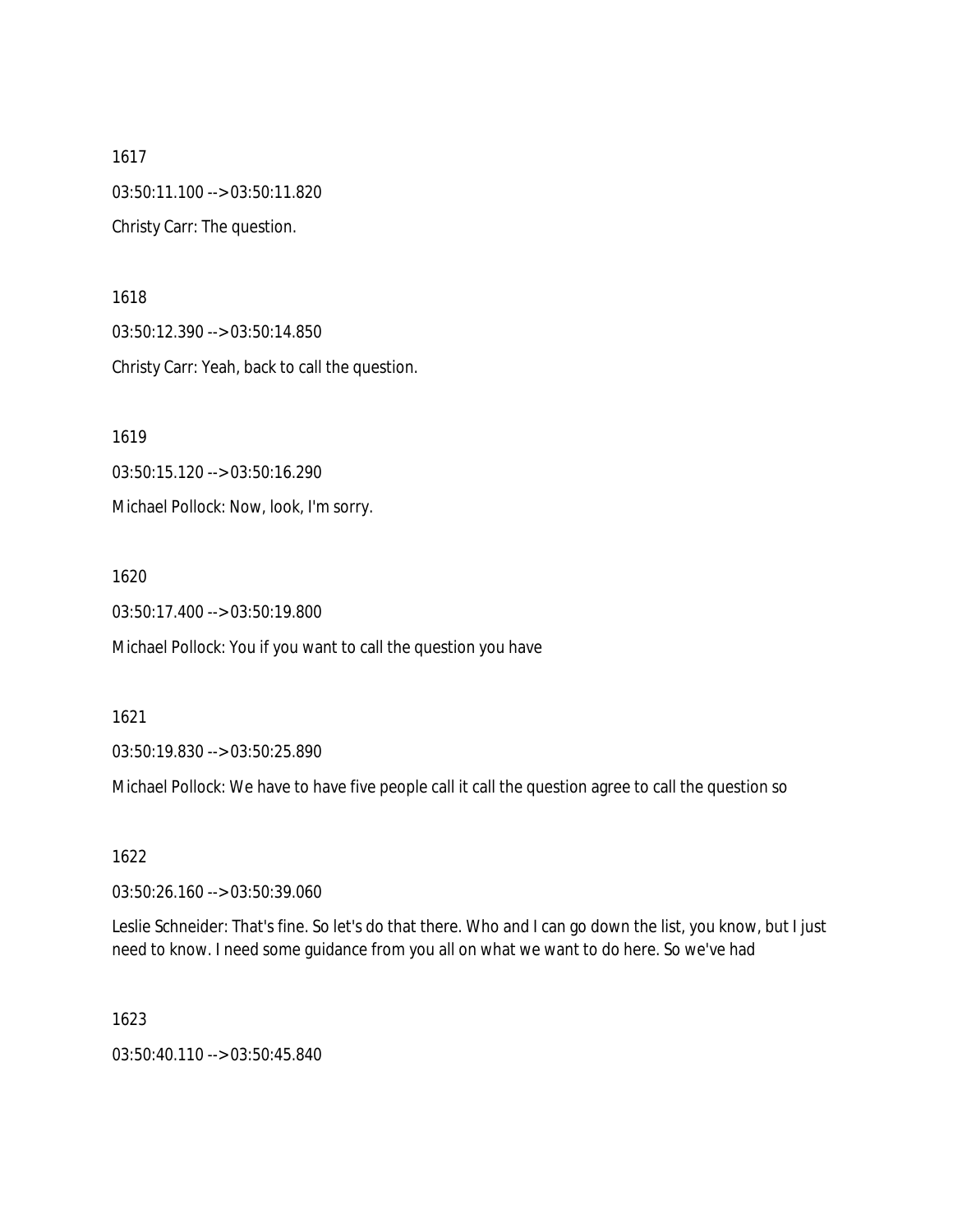Leslie Schneider: A request to call the question. All those in favor of stopping discussion and moving on, please say aye.

1624 03:50:46.800 --> 03:50:50.940 Christy Carr: All right, 1234

1625 03:50:51.210 --> 03:50:52.740 Leslie Schneider: And those opposed.

1626

03:50:55.830 --> 03:51:00.180

Leslie Schneider: I think we pat. I think we had five to pass it.

1627

03:51:02.730 --> 03:51:07.050

Joe Deets: Sorry to interject. Can we just repeat the motion. Exactly.

1628

03:51:07.800 --> 03:51:08.220

Well,

1629

03:51:09.240 --> 03:51:17.580

Michael Pollock: What we have as as an amendment to the motion. So we just voted to call the question on the amendment to the motion. Okay.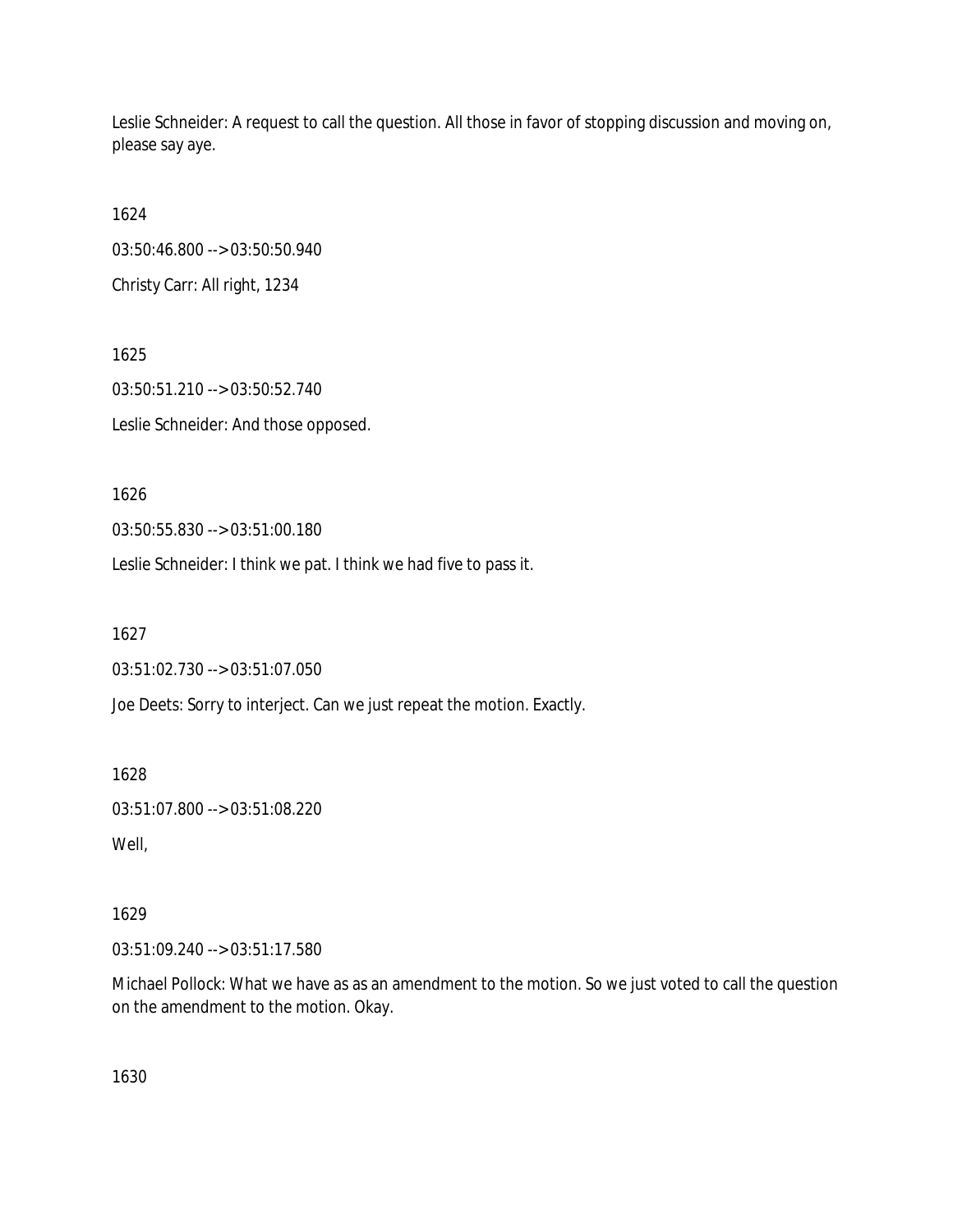03:51:18.690 --> 03:51:29.640

Michael Pollock: So that's what we're going to vote on and then amendment was to create a permanent fund or \$500,000 a year to go into funding climate change.

1631

03:51:30.900 --> 03:51:34.530

Joe Deets: Do you mind. I'm sorry, Michael. If you might need to that's recurring

1632

03:51:36.060 --> 03:51:41.190

Joe Deets: For 500,000 recurring. Yes. Okay. Thank you.

#### 1633

03:51:42.750 --> 03:51:46.740

Leslie Schneider: Okay, all those in favor of that amendment to the motion.

1634

03:51:46.740 --> 03:51:49.860

Leslie Schneider: The song before. Please say I. Hi.

1635 03:51:50.010 --> 03:51:50.280 I

## 1636 03:51:52.980 --> 03:51:55.320

Leslie Schneider: Think that was three. All those opposed.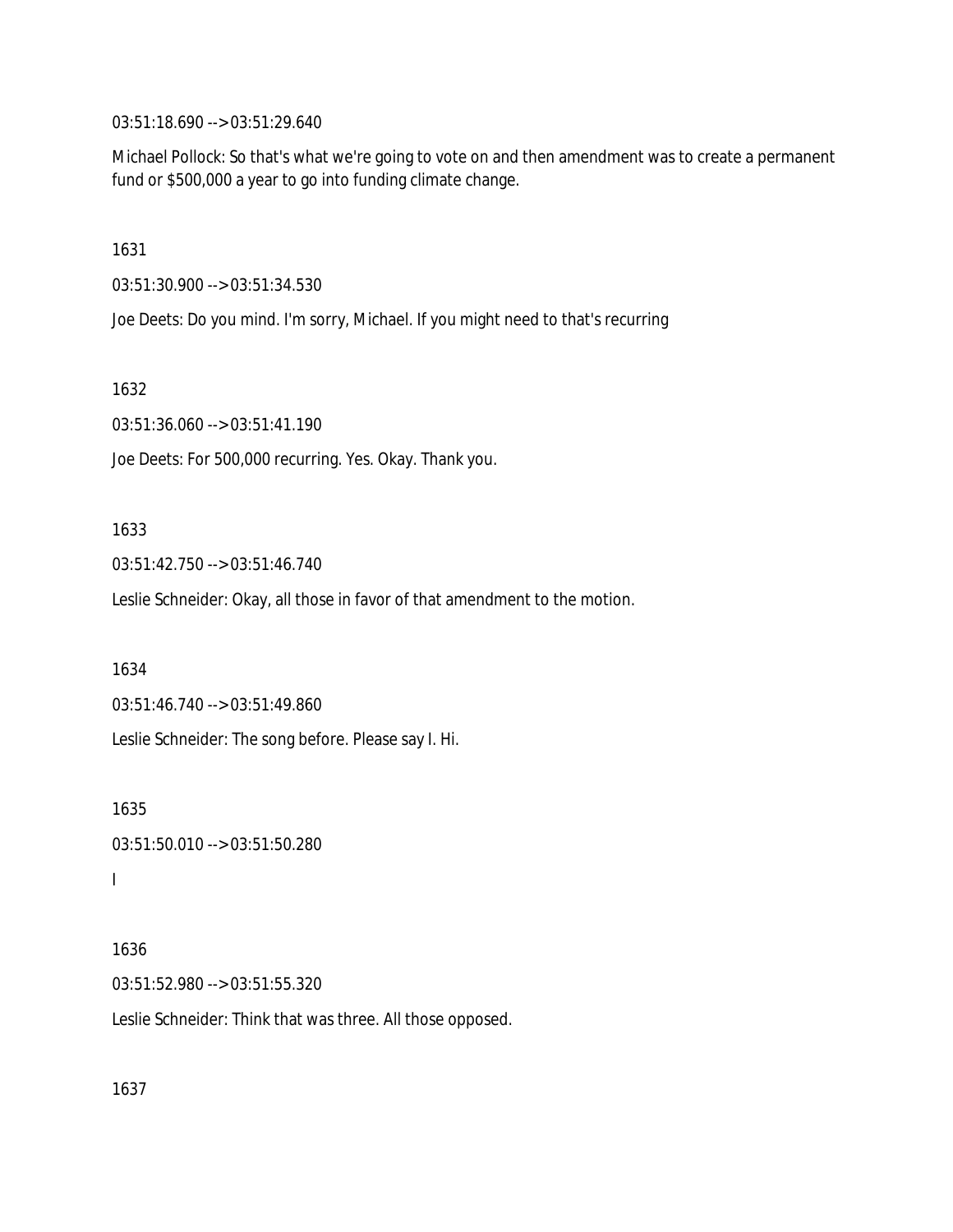03:51:58.680 --> 03:52:02.910

Leslie Schneider: Okay, so that motion fails. We are back to

1638

03:52:05.190 --> 03:52:11.340

Leslie Schneider: The original motion which was to add 200,001 time. No.

1639 03:52:12.570 --> 03:52:13.170 Michael Pollock: No.

1640 03:52:14.910 --> 03:52:20.190

Leslie Schneider: The to the climate change set aside, was that roughly what we're up to.

1641 03:52:22.290 --> 03:52:22.620 Ellen Schroer: Yes.

1642 03:52:23.160 --> 03:52:23.910 Um,

1643 03:52:25.380 --> 03:52:29.580

Leslie Schneider: So, Deputy Mayor. I mean, I'm going to take a few more hands here.

1644 03:52:30.060 --> 03:52:32.760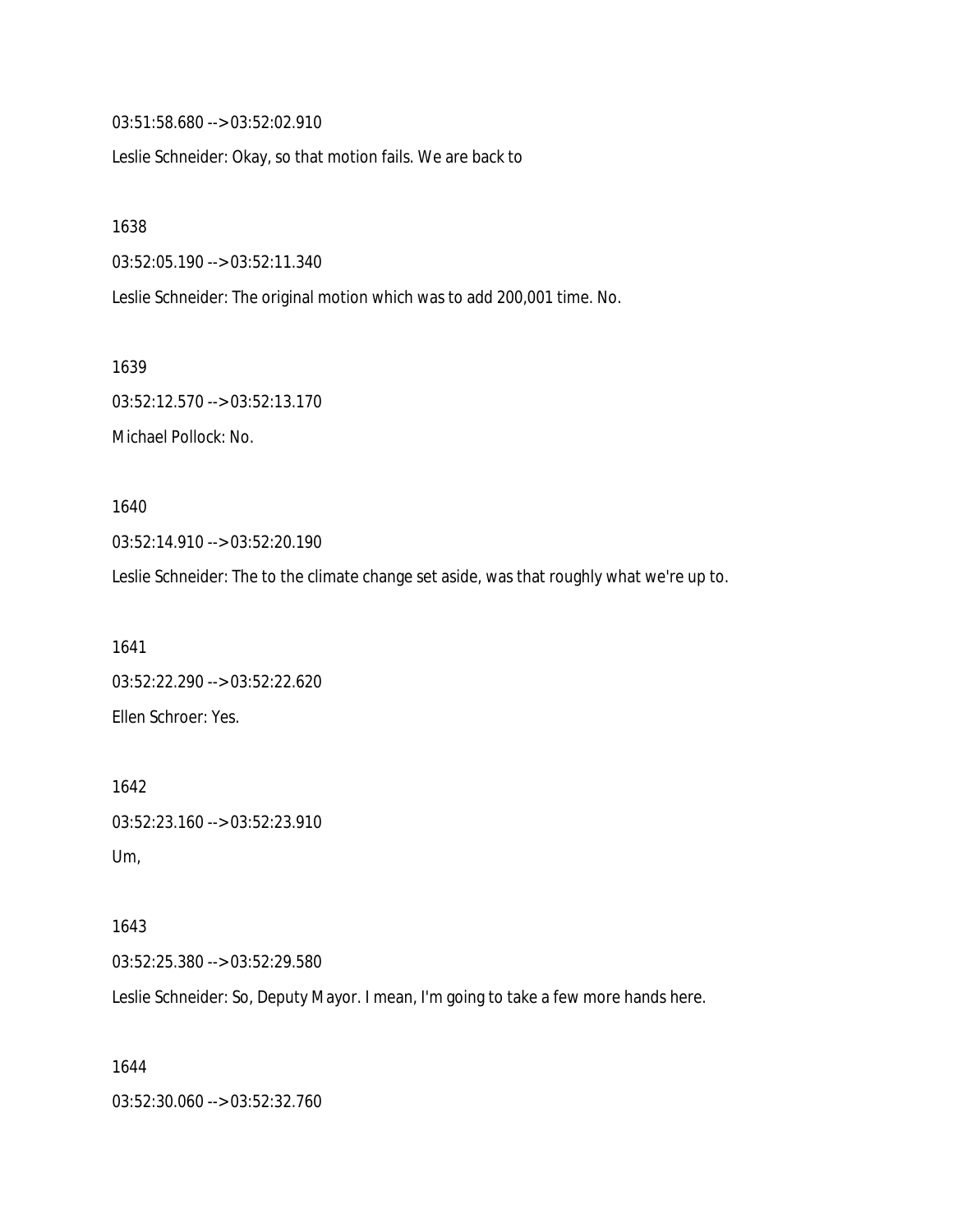Joe Deets: I'm sorry. I'll take my hand down. So, okay.

1645

03:52:33.480 --> 03:52:39.570

Leslie Schneider: So if there are no further comments, I'm COUNCILMEMBER ASR

1646

03:52:40.380 --> 03:52:49.950

Rasham Nassar: Yeah, well, the motion that's on the floor, which was the original motion carry over from the last budget discussion does not create a fund a climate.

1647

03:52:50.610 --> 03:52:57.630

Rasham Nassar: A recurring annual Climate Fund. All it does is create a one time set aside, we have a one time set aside for implementation at 300,000

1648

03:52:58.050 --> 03:53:12.210

Rasham Nassar: The proposal is just to add an additional 200,000 but that's just one time in light of tonight's discussion. I wonder if council members. It sounds like council members are interested, at least in exploring the creation of a Climate Fund.

1649

03:53:14.370 --> 03:53:24.630

Rasham Nassar: And if whether the previous motion failed in light of the sheer amount in the comments by the city manager. So I, I would be happy to repeal the motion. I believe I was the

1650

03:53:25.530 --> 03:53:34.290

Rasham Nassar: Put the motion on the floor and instead direct city staff to bring back to counsel at the next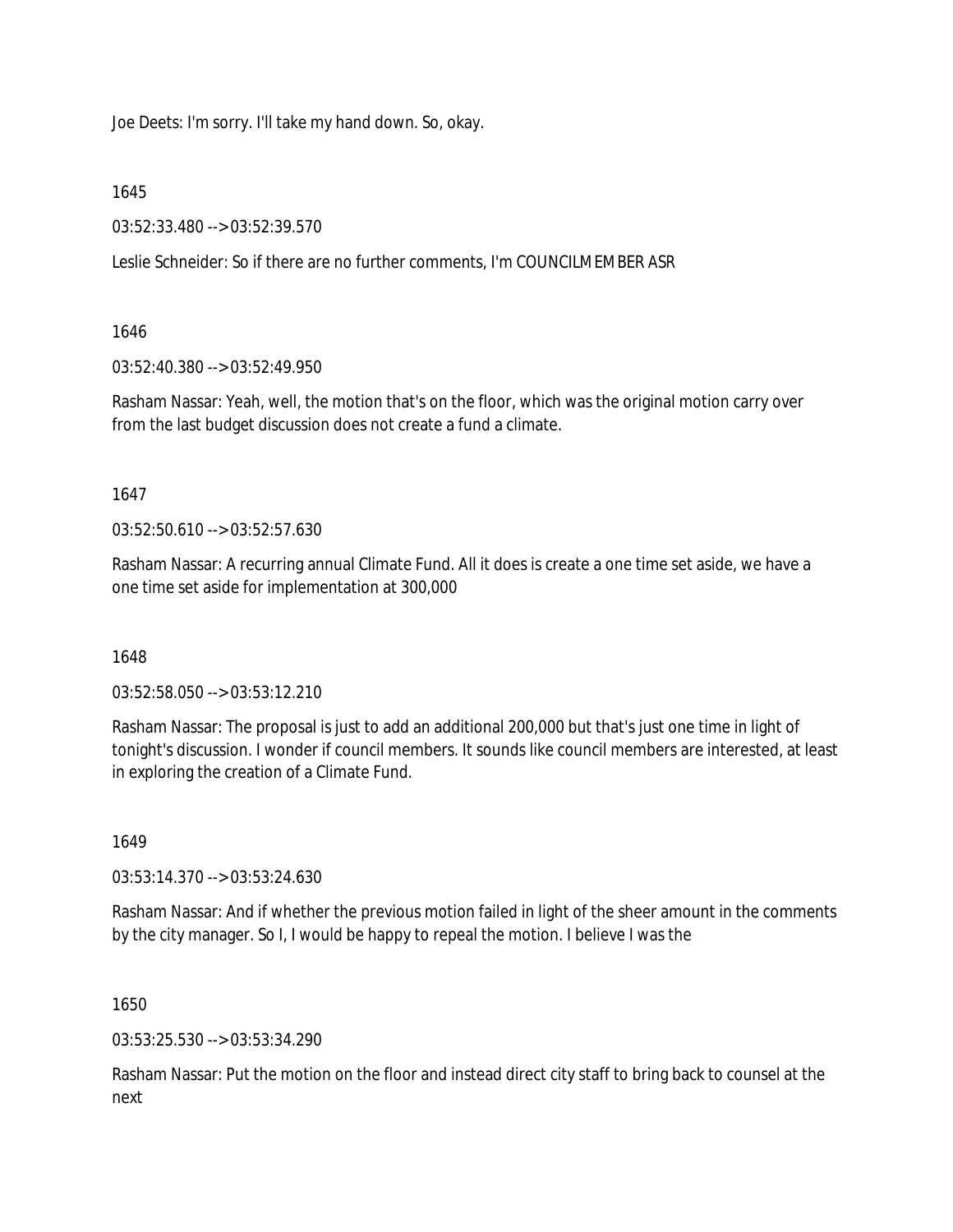1651

03:53:34.800 --> 03:53:49.230

Rasham Nassar: And at the next meeting during our budget discussions, whether or not, maybe a safe place to start. In terms of creating an ongoing Climate Fund would be at that \$300,000 amount. So it'd be an annual set aside a \$300,000

1652

03:53:55.680 --> 03:53:58.890

Leslie Schneider: COUNCILMEMBER Pollock is second to that so

1653

03:53:59.700 --> 03:54:01.140

Leslie Schneider: Mom, no.

1654

03:54:01.500 --> 03:54:09.120

Michael Pollock: No, no, I'm not. It's a point of order thing is is. I mean, I don't know if that was an amendment, but

1655

03:54:10.710 --> 03:54:27.060

Michael Pollock: It wasn't clear, but we could certainly vote on this. And then if council member. And so I wanted to introduce though. So it seems like we should vote on this. And then if we want to then consider more permanent fun not would be the appropriate course of action, but

1656

03:54:28.230 --> 03:54:30.570

Michael Pollock: It is Lee, but that seems what makes sense to me.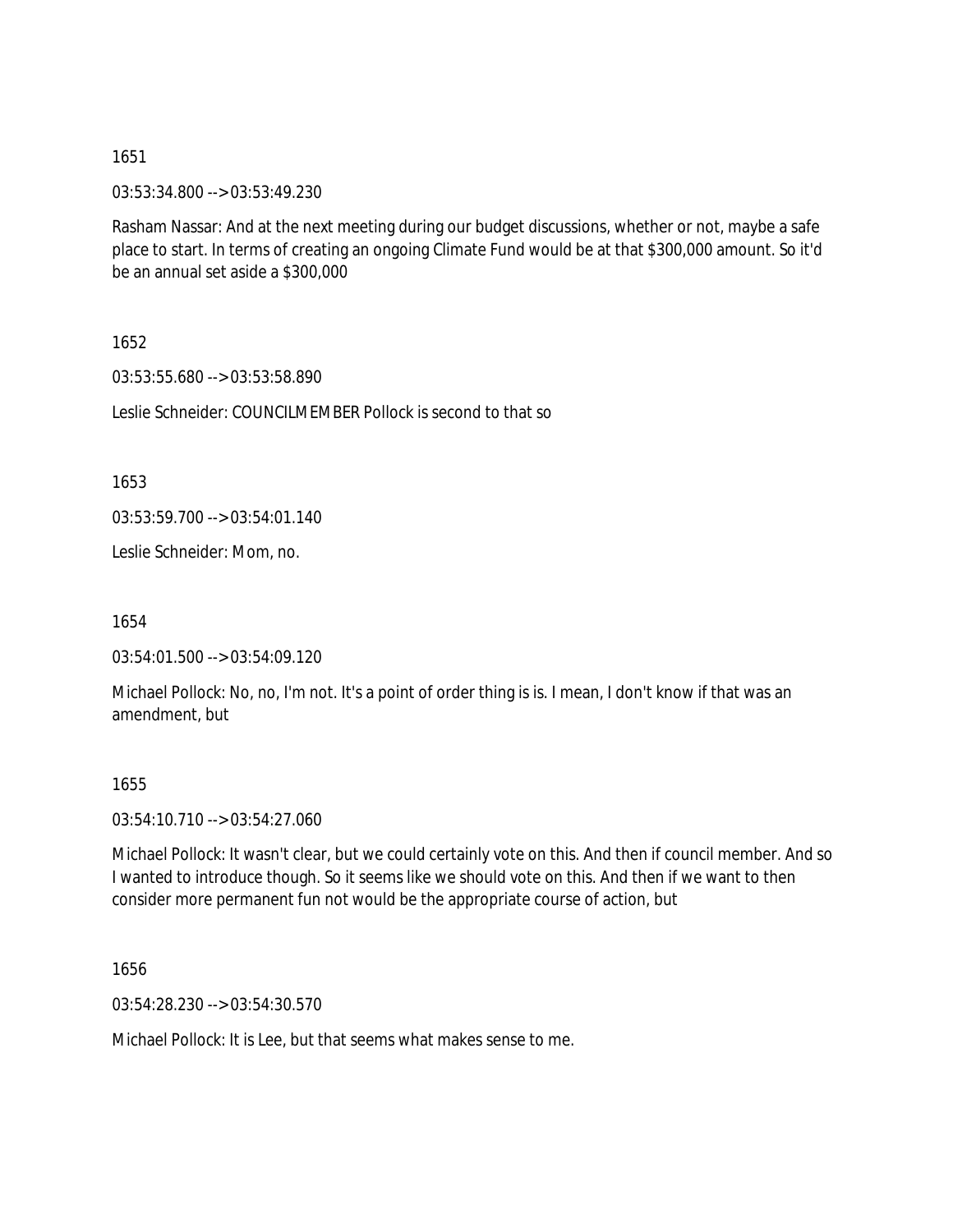1657 03:54:30.900 --> 03:54:33.060 Leslie Schneider: Is so let me just ask this.

1658

03:54:34.200 --> 03:54:38.640

Leslie Schneider: Is there an objection to council member nisar withdrawing her motion.

1659 03:54:41.490 --> 03:54:41.880 Leslie Schneider: So,

1660 03:54:43.200 --> 03:54:43.830 Leslie Schneider: I'm sorry.

1661 03:54:44.850 --> 03:54:45.180 Rasham Nassar: So,

1662

03:54:45.420 --> 03:54:49.440

Joe Deets: I'm sorry I'm not raising my hand. I just want to make sure when I'm voting on.

1663

03:54:50.970 --> 03:54:56.430

Joe Deets: There was an original motion that we received is that gone now.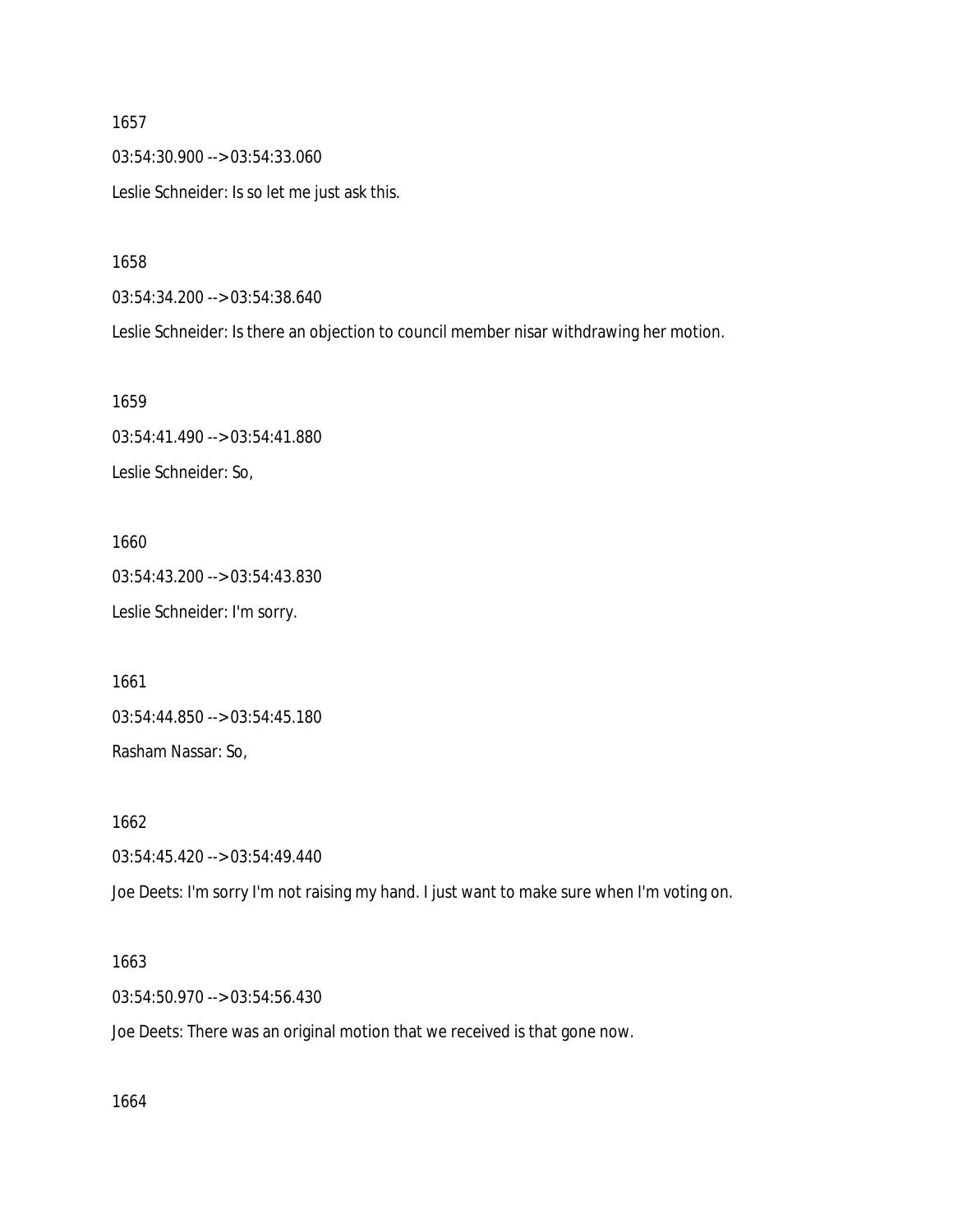03:54:57.240 --> 03:55:08.040

Leslie Schneider: Her so the motion that COUNCILMEMBER desire had was to add \$200,000 one time funding to the set aside of \$300,000 one time funding.

1665

03:55:08.520 --> 03:55:23.430

Leslie Schneider: And she has offered to remove that and create a new motion. And so I'm just asking if there is any objection to her removing her original motion. It's on the floor, we can vote on it.

1666

03:55:26.160 --> 03:55:31.470

Joe Deets: I object. I mean, what do you see, I'd like to vote on emotion.

1667

03:55:31.740 --> 03:55:34.560

Leslie Schneider: So we can we can vote on the original motion, but just

1668

03:55:35.760 --> 03:55:40.650

Leslie Schneider: The city manager does not any longer had her hand up. Okay.

1669

03:55:42.900 --> 03:55:43.680

Leslie Schneider: Alright, so

1670

03:55:45.360 --> 03:55:54.270

Leslie Schneider: Let's vote on the original motion of adding a one time \$200,000 to the climate action set aside.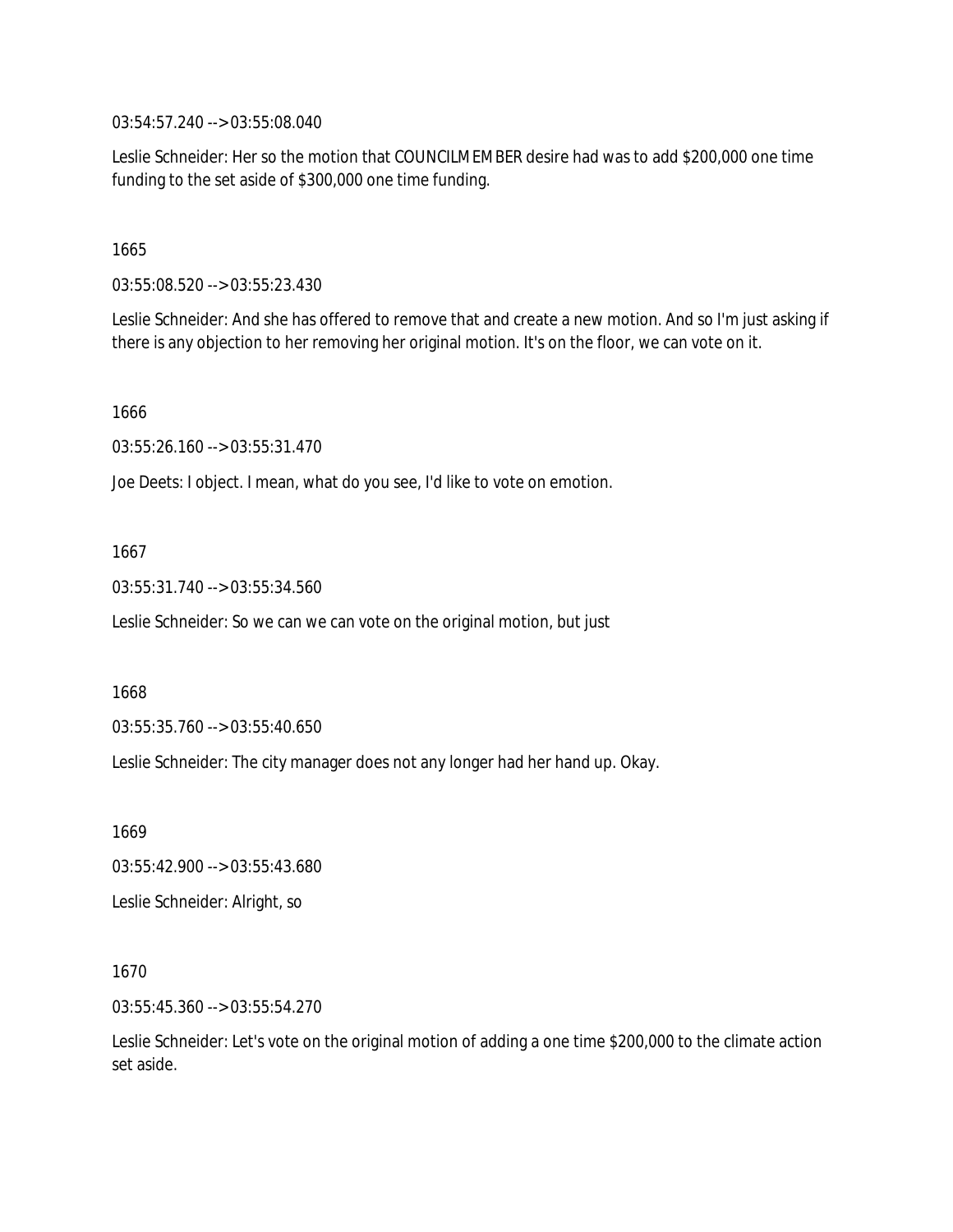1671 03:55:55.440 --> 03:55:57.480 Leslie Schneider: All those in favor please say aye.

1672 03:55:58.350 --> 03:55:58.680 Kol Medina: All right.

1673 03:55:59.790 --> 03:56:00.090 Kol Medina: And

1674 03:56:00.150 --> 03:56:01.350 Leslie Schneider: All opposed,

1675

03:56:03.480 --> 03:56:11.520

Leslie Schneider: Okay that passes for two, three myself and COUNCILMEMBER high topless and COUNCILMEMBER car were opposed.

1676

03:56:13.950 --> 03:56:15.750

Leslie Schneider: And COUNCILMEMBER hi Toklas

1677

03:56:18.300 --> 03:56:22.440

Kirsten Hytopoulos: Well then, I hope we will explore putting that into a restricted fun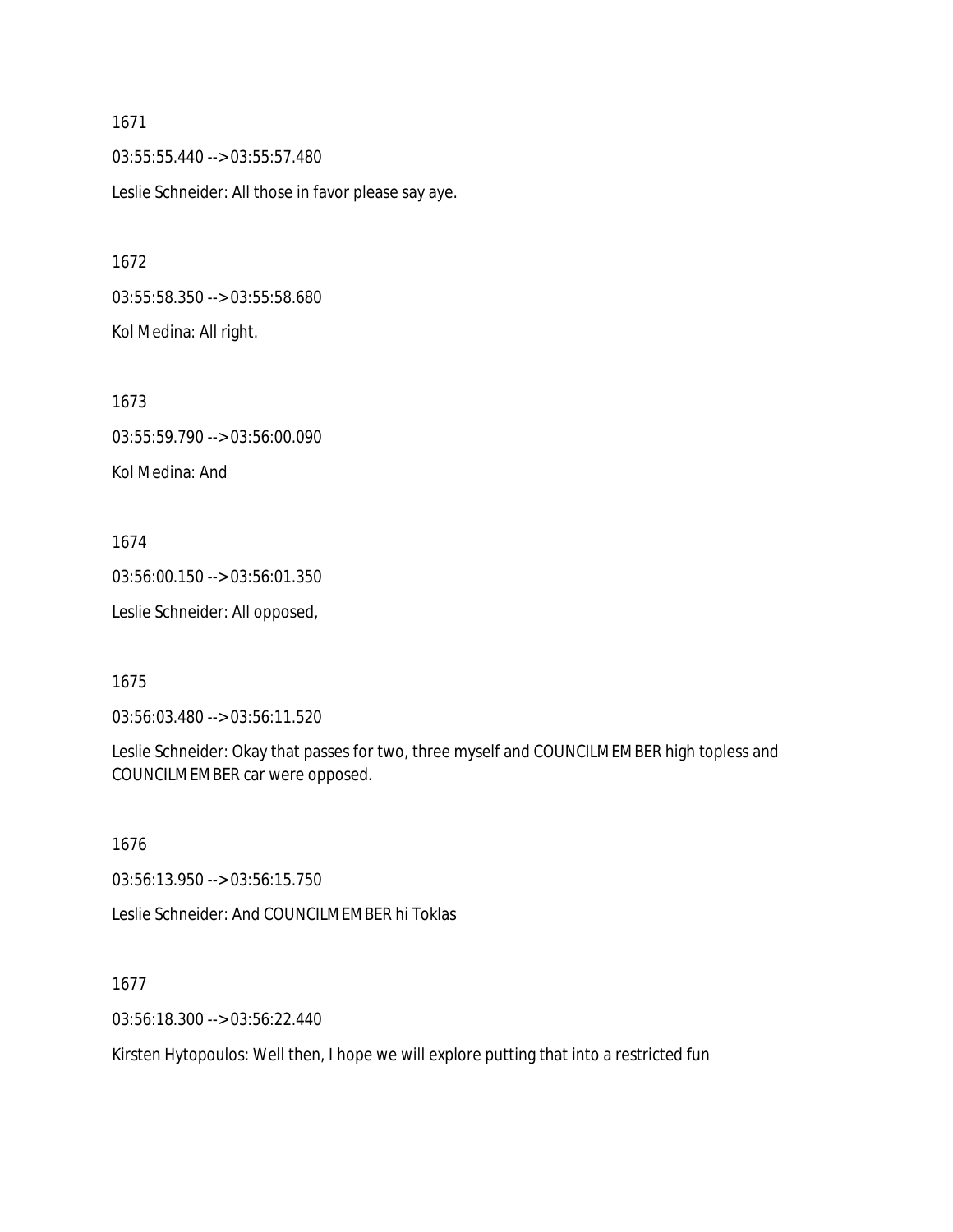1678 03:56:26.130 --> 03:56:27.420 Leslie Schneider: COUNCILMEMBER Pollock.

1679 03:56:30.630 --> 03:56:31.350 Leslie Schneider: You're on mute.

1680 03:56:34.860 --> 03:56:35.520 Michael Pollock: Thank you.

# 1681 03:56:37.350 --> 03:56:41.340 Michael Pollock: I was hoping that that COUNCILMEMBER massara will now introduce our motion.

1682 03:56:43.260 --> 03:56:44.970 Michael Pollock: For creating the fun

1683 03:56:48.180 --> 03:56:50.160 Leslie Schneider: I'm city manager.

1684 03:56:53.520 --> 03:56:53.880 Leslie Schneider: Know,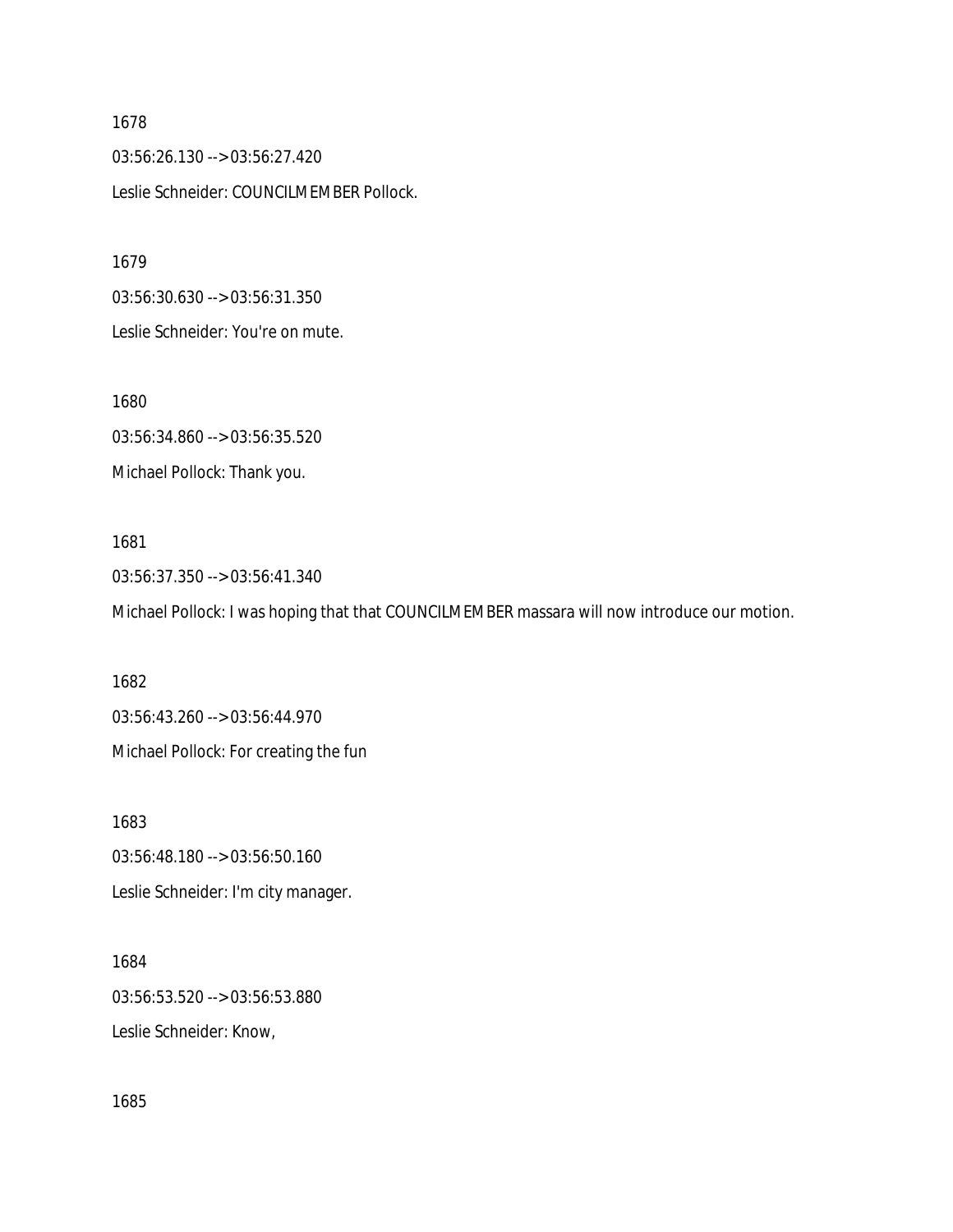03:56:56.010 --> 03:57:02.730

Morgan Smith: I have something to add, but not not right now while you guys are working out whether to have an additional motion. Okay.

1686

03:57:04.170 --> 03:57:05.610

Leslie Schneider: Council member in us are

1687

03:57:07.350 --> 03:57:18.750

Rasham Nassar: I'll take a stab at wording, the emotion, the emotion I moved to direct the city manager to create a climate change fund.

#### 1688

03:57:21.960 --> 03:57:32.730

Rasham Nassar: At this fun being to which the 500,000 Climate Action implementation set aside amount would be allocated towards

1689

03:57:35.820 --> 03:57:42.660

Leslie Schneider: I'm sorry I didn't understand you directing the city manager city manager, if you understood. Maybe you could jump in.

1690

03:57:43.380 --> 03:57:49.200

Morgan Smith: Yeah, I'm sorry. I thought I wasn't clear where you're going with your question. I didn't want to get in the middle, my suggestion and

1691

03:57:49.500 --> 03:57:54.600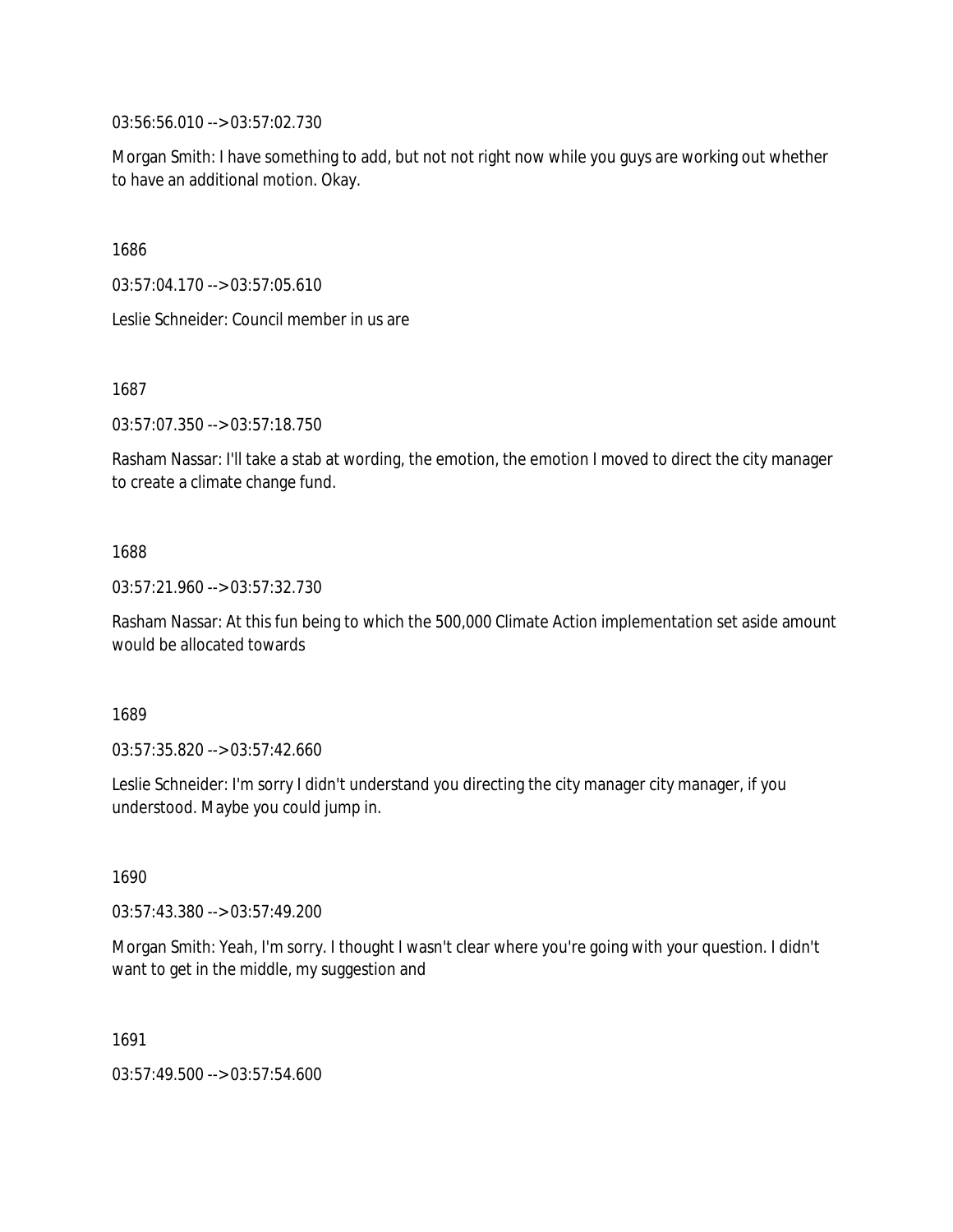Morgan Smith: Ellen, correct me if I'm wrong, is I think the terminology we would suggest to you is a designated fund.

1692

03:57:54.930 --> 03:58:00.630

Morgan Smith: Restricted fund is very technical and is reserved for like a special controlled money's

1693

03:58:00.930 --> 03:58:18.180

Morgan Smith: A designated fund as a fund that brings with it the requirement, the Council specifically prove expenditures out of the fund. So I believe what you're trying to do is to capture that you would like this \$500,000 in the upcoming budget to be located within a designated fund.

1694

03:58:19.680 --> 03:58:20.400

Rasham Nassar: So moved.

1695

03:58:24.180 --> 03:58:27.960

Leslie Schneider: And that I'm sorry to just want need another clarification, that's

1696

03:58:27.960 --> 03:58:32.580

Leslie Schneider: In contrast to what if we didn't pass this motion. What would be the default

1697

03:58:33.420 --> 03:58:36.750

Morgan Smith: Default it was is it would be in general, fun, and because of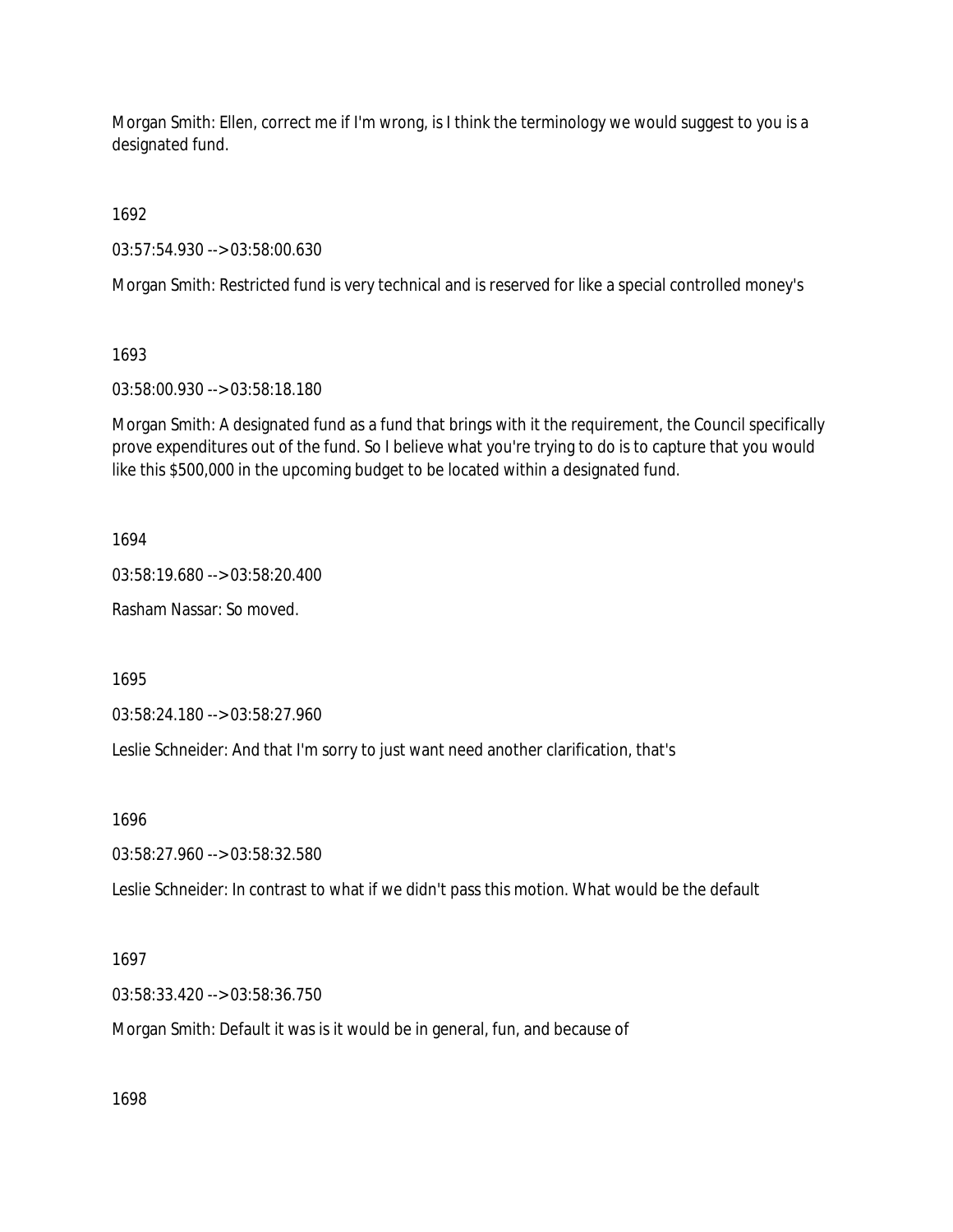03:58:38.550 --> 03:58:44.700

Morgan Smith: Because of your interest, we would. It's an program at this time you'd be presented with

#### 1699

03:58:46.500 --> 03:59:00.120

Morgan Smith: With projects, but it would be more formally, it's more formally required for designated funds that Council specifically wrote on it. It's a majority and I think Ellen. There's even some requirements for how many council members have to approve it.

## 1700

03:59:00.540 --> 03:59:10.800

Ellen Schroer: It depends on exactly how we set it up. But one thing that will happen is that will come back to you with legislation to create that fund, because then it will actually be captured within the municipal code.

## 1701

03:59:11.460 --> 03:59:22.140

Ellen Schroer: So that will be something that would come back in 2021 Dwayne and his staff would work to bring that bring that to you, but we would understand from this motion that it would start out with \$500,000 in

## 1702

03:59:22.140 --> 03:59:29.220

Morgan Smith: It so lodging taxes is designated fund Ellen is the affordable housing trust fund technically a designated fund.

1703

03:59:29.280 --> 03:59:30.030

Ellen Schroer: That's correct.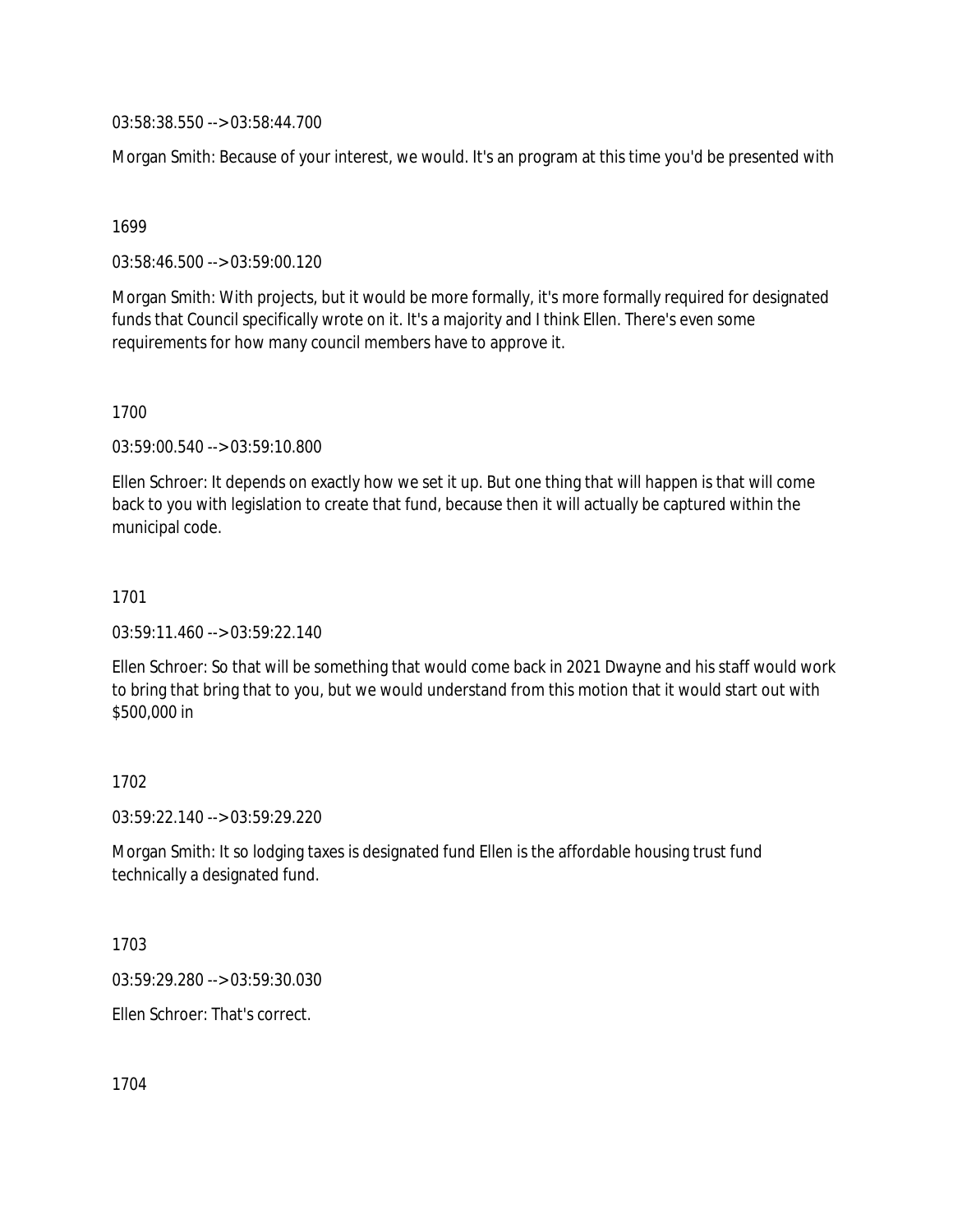03:59:30.180 --> 03:59:41.910

Morgan Smith: So when spending decisions are brought forward. They're just a bit more formalized and structured because the money's have been shaded as designated funds, and I believe that kept meets the intent of what you're seeking

1705

03:59:42.810 --> 03:59:47.640

Leslie Schneider: And I'm sorry, I just, I wasn't tracking who seconded that motion.

1706

03:59:48.720 --> 03:59:51.030

Leslie Schneider: Okay, Deputy Mayor. Second to that.

## 1707

03:59:51.900 --> 03:59:58.380

Morgan Smith: Just to be clear that the motion is to take the \$500,000 that was approved and create a designated fund.

1708

03:59:58.770 --> 04:00:00.570

Morgan Smith: For to be available for the

1709

04:00:02.250 --> 04:00:13.710

Morgan Smith: Budget and also perhaps part of this motion. We can make it explicit that the expectation is as what the affordable housing trust fund that unspent monies carry forward into future years.

1710

04:00:15.570 --> 04:00:15.780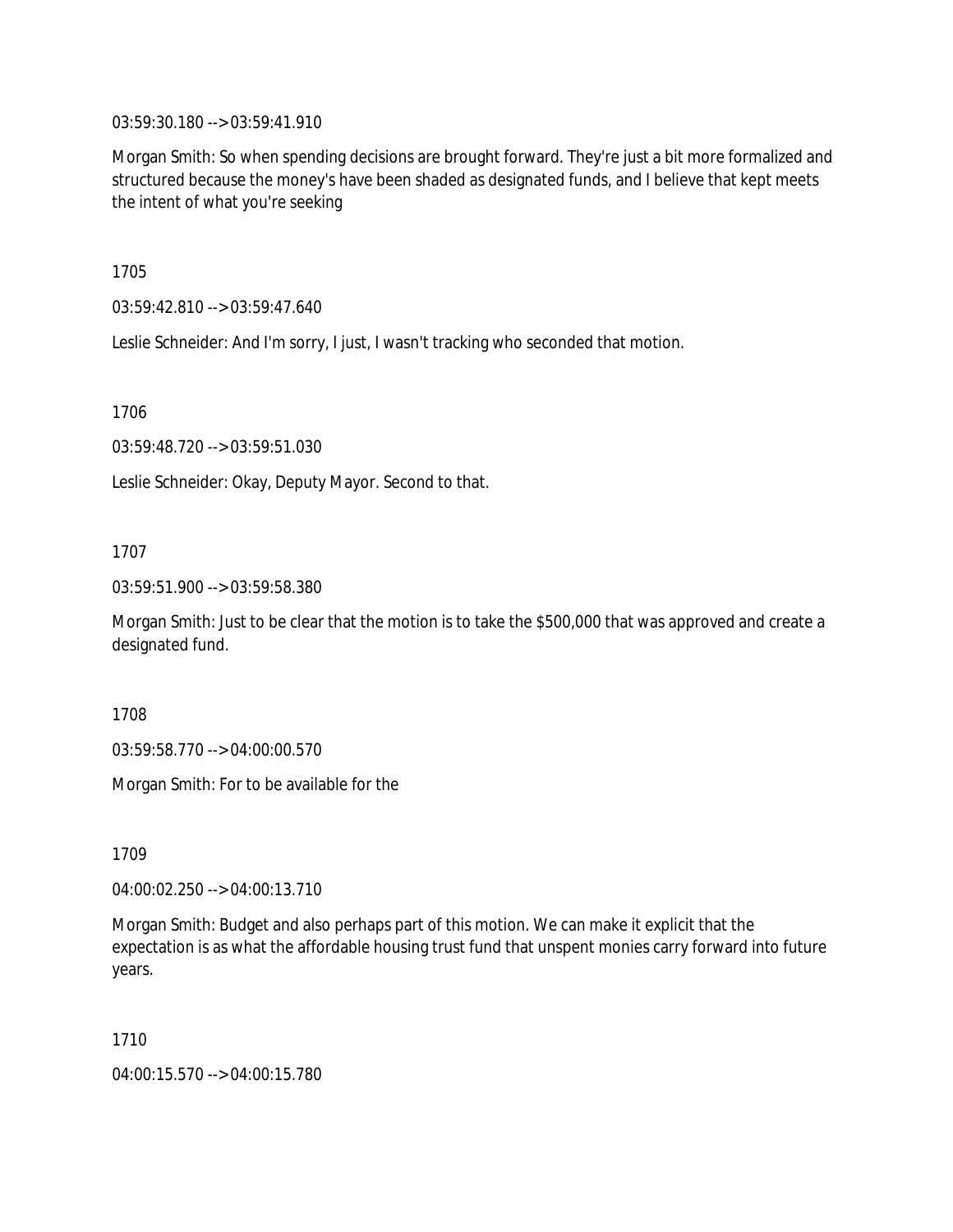Okay.

1711

04:00:17.250 --> 04:00:18.060

Leslie Schneider: All right, great.

1712

04:00:18.540 --> 04:00:24.270

Leslie Schneider: I'm so we're in the discussion phase now COUNCILMEMBER high topless. I

1713

04:00:24.300 --> 04:00:30.120

Kirsten Hytopoulos: Guess I just want to say that the reason. One of the reasons I want to do that is that if we're gonna if we're going to allocate this much money. I think we should make

1714

04:00:30.390 --> 04:00:39.120

Kirsten Hytopoulos: A very clear point of what we're committing to. We haven't we may or may not take up how we continue to fund it. I personally hope we don't do that right now.

## 1715

04:00:40.140 --> 04:00:46.770

Kirsten Hytopoulos: I hope we do continue to fund it. I don't, but I think it's really important that if we're going to do this, that we're very clear.

1716

04:00:48.390 --> 04:00:48.960

Kirsten Hytopoulos: What we're doing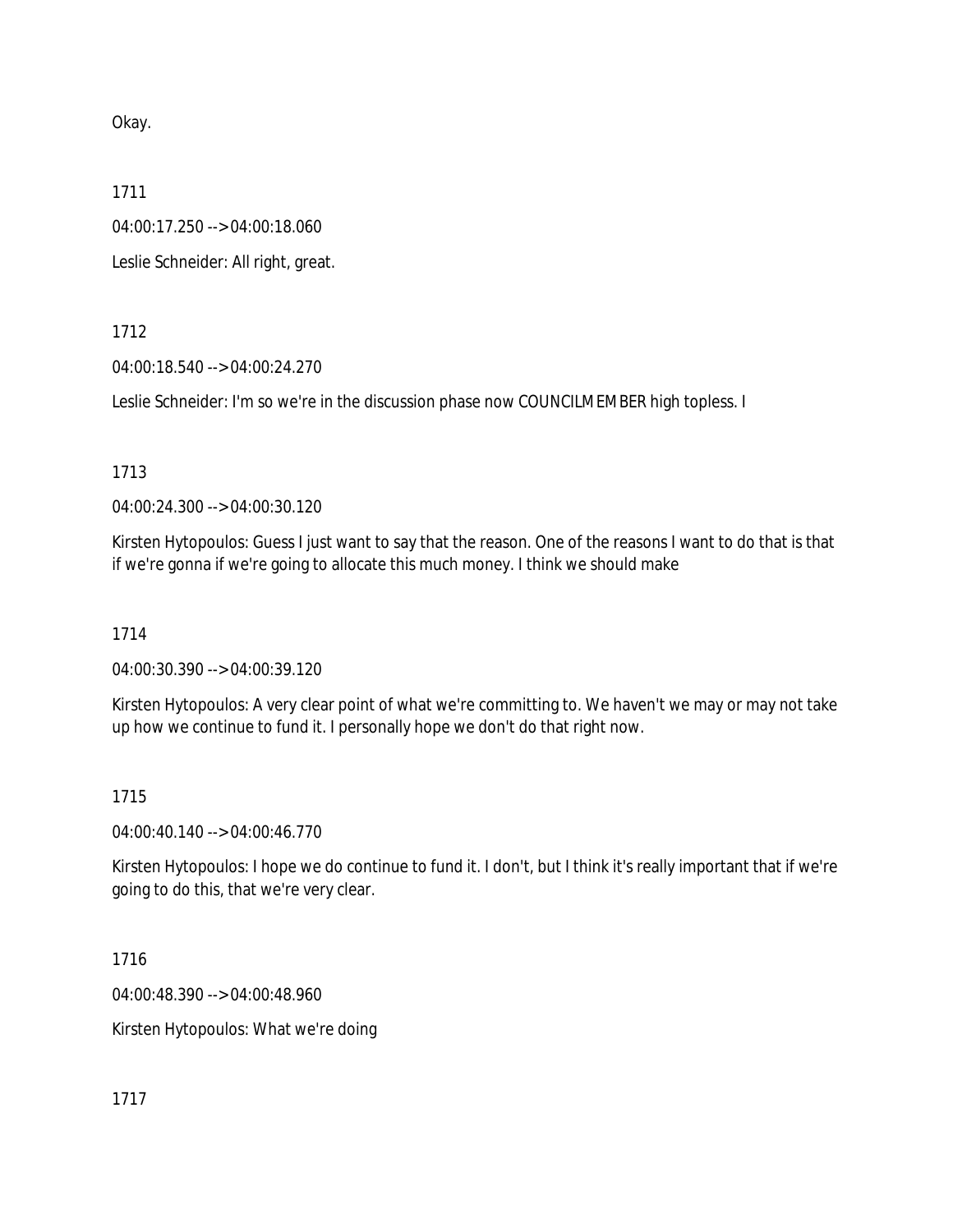04:00:52.050 --> 04:00:55.290

Leslie Schneider: All right, I'm COUNCILMEMBER Pollock.

1718

04:00:55.770 --> 04:00:57.210

Michael Pollock: I like to call the question.

1719

04:00:59.370 --> 04:01:01.320

Leslie Schneider: Is there any objection to calling the question.

#### 1720

04:01:02.700 --> 04:01:11.280

Leslie Schneider: Excellent. All right. All those in favor of this motion please say, Aye. Right. And, any opposed.

#### 1721

04:01:13.350 --> 04:01:18.510

Leslie Schneider: That passes unanimously. Thank you very much, and cast member politics, you have another comment.

1722

04:01:18.810 --> 04:01:21.510

Michael Pollock: Yeah, I did. I just wanted to follow up on but

#### 1723

04:01:22.200 --> 04:01:33.330

Michael Pollock: COUNCILMEMBER I topical son is there's if we just to provide some direction. I don't know if he's emotion, but to say to give some sense of what the trade offs would look like going forward under various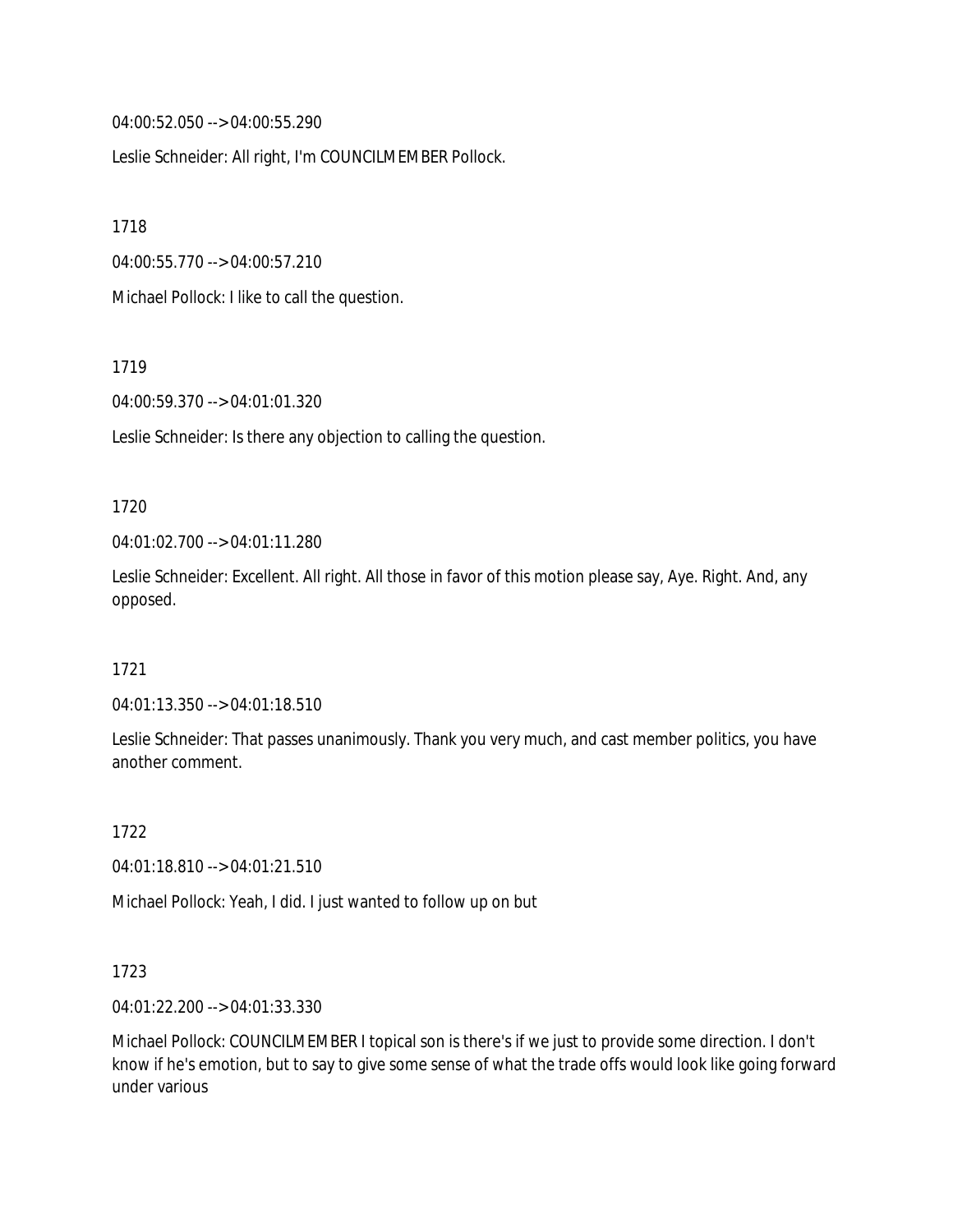## 1724

04:01:33.870 --> 04:01:39.570

Michael Pollock: Kind of funding scenarios in the long term on those bit of coughing at 500,000 but

1725

04:01:40.950 --> 04:01:44.490

Michael Pollock: I don't, you know, I don't want to create a a

1726

04:01:46.440 --> 04:01:55.710

Michael Pollock: Big burden for the city manager, but I think it would be instructive to understand and really follow up on COUNCILMEMBER Medina's comments.

## 1727

04:01:56.130 --> 04:02:05.100

Michael Pollock: That, yes, we do need to understand what the trade offs are too seriously fund and fight climate change. And so I would like to get

## 1728

04:02:05.730 --> 04:02:16.140

Michael Pollock: Something moving forward, for we understand what the trade offs will do. So I don't know how to structure that I'm good. So I'm looking to guns from the city manager here so

## 1729

04:02:16.170 --> 04:02:21.870

Morgan Smith: Yeah, I really think that's a strategic conversation. It has to do with, you know, in some ways, how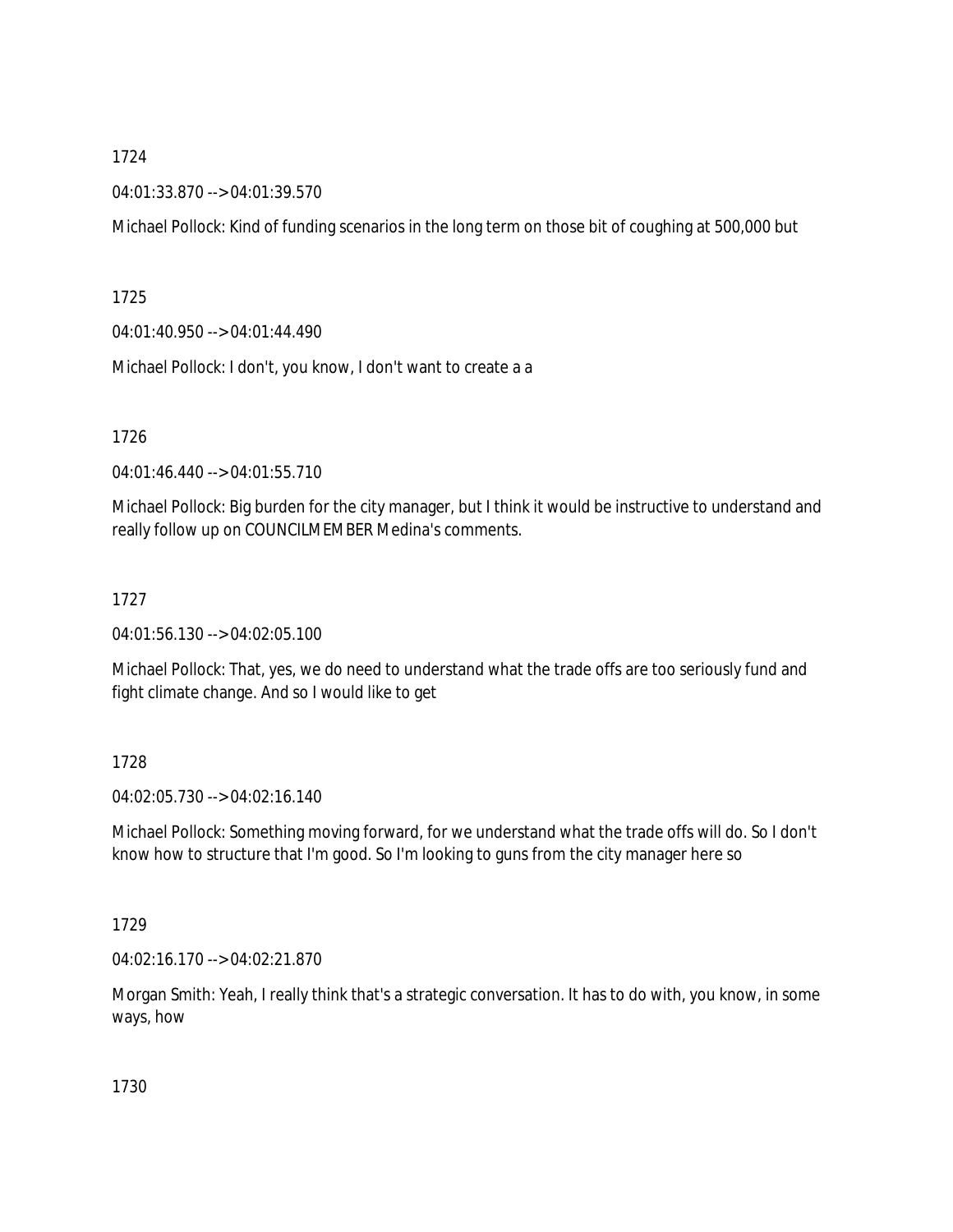04:02:22.260 --> 04:02:30.060

Morgan Smith: Much like our transportation funding. How are you going to structure above it, your budget to include that tent pole at the end. What are the trade offs at different levels.

1731

04:02:30.450 --> 04:02:36.840

Morgan Smith: I think the right time to have that conversation is with the next city manager and ideally with the climate mitigation officer on board.

1732

04:02:37.080 --> 04:02:41.850

Morgan Smith: Once they have a thorough understanding of the goals and the recommendations within the Climate Action Plan.

#### 1733

04:02:42.180 --> 04:02:57.210

Morgan Smith: I don't think that's something that your energies well spent just sort of spit balling from a what if dollars only kind of discussion, which is all we could do if we if we tried for that right now on I think Q1 next year. That's the exact time and place to be asking those questions.

1734

04:02:57.570 --> 04:03:01.260

Michael Pollock: Are great, thank you. I have no nothing further down

1735

04:03:02.700 --> 04:03:07.920

Leslie Schneider: Alright, well, so I think COUNCILMEMBER car or let me just check back in

1736

04:03:09.030 --> 04:03:11.880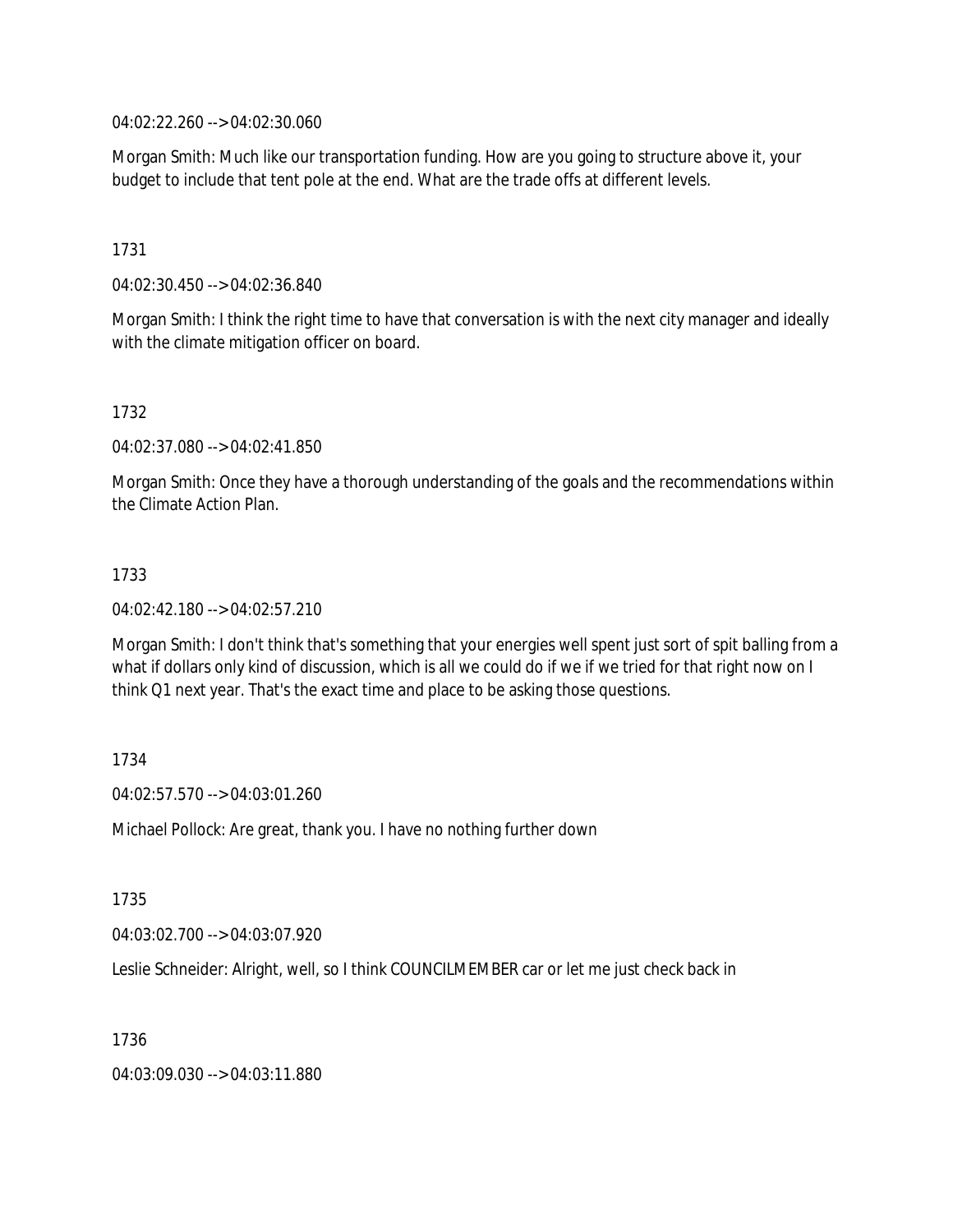Leslie Schneider: Deputy city manager. Are we added

#### 1737

04:03:12.330 --> 04:03:16.620

Ellen Schroer: Yet we have now moved through all of the material that we prepared. Thank you for that.

#### 1738

04:03:17.010 --> 04:03:19.290

Leslie Schneider: Alright so COUNCILMEMBER car. I think

1739

04:03:20.010 --> 04:03:24.600

Leslie Schneider: You can ask your questions, or make your proposals.

## 1740

04:03:25.380 --> 04:03:32.100

Christy Carr: Thank you. Yeah, it just had a few things. And I apologize for not bringing them forward sooner but as I keep looking at the budget.

## 1741

04:03:34.050 --> 04:03:38.730

Christy Carr: I just want to make a few motions and see if I have Council support.

## 1742

04:03:40.380 --> 04:03:49.380

Christy Carr: For these actions. A couple of them are related to public works. And then a couple of them are related related to planning.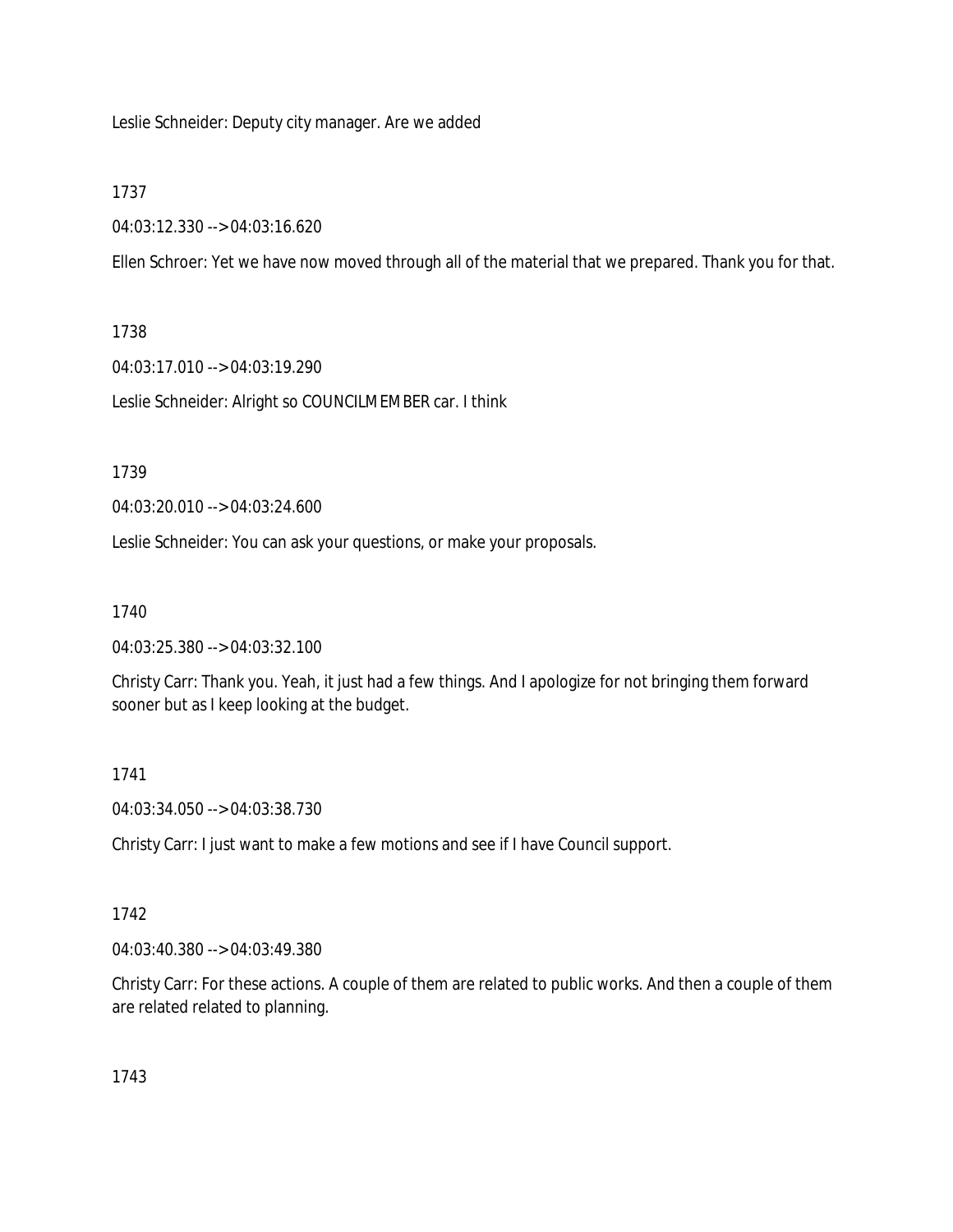04:03:50.520 --> 04:04:01.680

Morgan Smith: Remember car. If I could just have it, just in terms of process. I think what would work best, is I'd like to suggest that we think of these ideas as being a week behind the ideas we just sifted through

1744

04:04:01.980 --> 04:04:13.260

Morgan Smith: So if you could make motions and what the Council would be indicating when they support emotion would be support for us to spend time researching and bringing back additional background and information.

1745

04:04:13.620 --> 04:04:18.420

Morgan Smith: Next week, rather than trying to do some of that on the fly tonight is that seem reasonable.

1746

04:04:18.630 --> 04:04:27.360

Morgan Smith: That's fine. Yeah, just to clarify for folks who are voting what they're voting on my preference would be that they'd be voting for additional discussion and background next week.

1747

04:04:28.440 --> 04:04:30.270

Christy Carr: That's fine. That's, yeah.

1748

04:04:30.300 --> 04:04:34.980

Christy Carr: totally acceptable, and I hope that these would take really minimal background.

1749

04:04:35.340 --> 04:04:36.990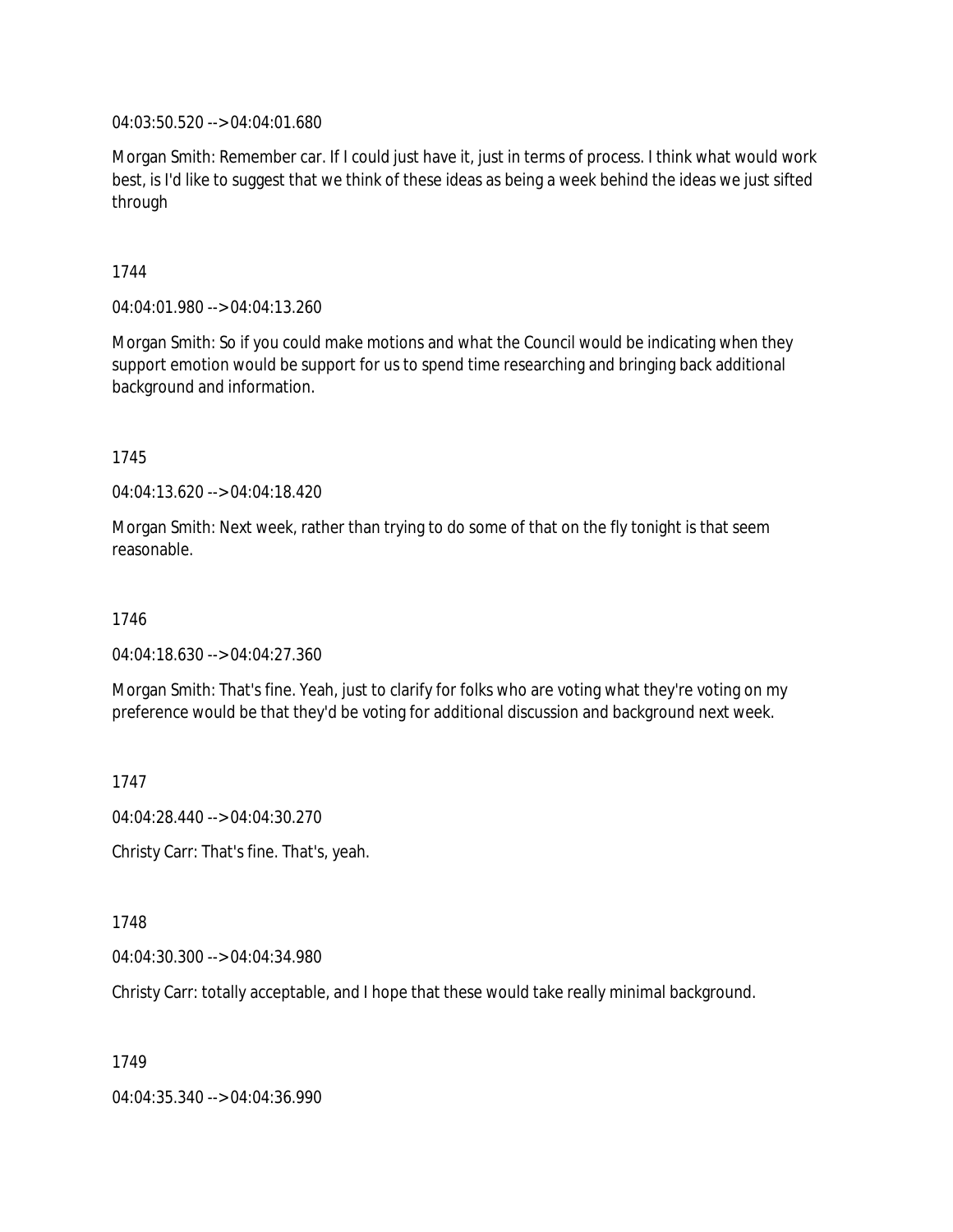Christy Carr: legwork for staff.

1750

04:04:38.280 --> 04:04:40.470

Christy Carr: And most of these, I think I've talked about before.

1751

04:04:41.700 --> 04:04:49.890

Christy Carr: So the first one is regarding the gross revenue traffic calming project, which I just don't support, it's

1752

04:04:50.340 --> 04:05:00.930

Christy Carr: A 20 mile an hour straight Street. That is a pleasure to ride your bike on and walk and I think we have much higher priorities in our sustainable transportation planning efforts.

1753

04:05:01.920 --> 04:05:12.030

Christy Carr: Particularly on roads that don't already have a 20 mile an hour speed limit. So my motion is I moved to remove the girl Avenue traffic calming project from the budget.

1754

04:05:15.390 --> 04:05:17.220

Leslie Schneider: COUNCILMEMBER high topless seconds that

1755

04:05:20.850 --> 04:05:22.710

Leslie Schneider: Is there any further discussion.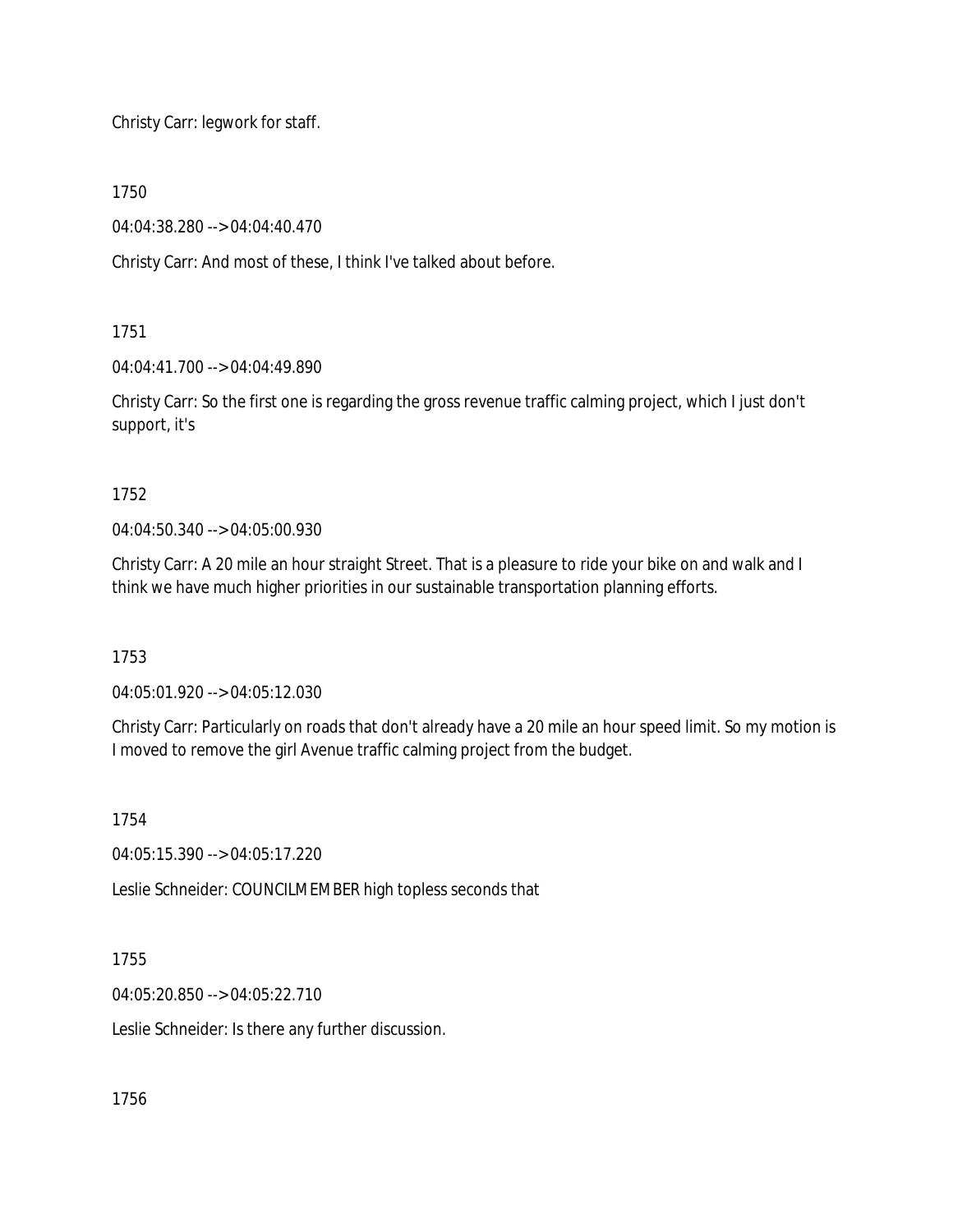04:05:26.820 --> 04:05:27.900

Leslie Schneider: COUNCILMEMBER nisar

1757

04:05:29.250 --> 04:05:38.220

Rasham Nassar: I have a question kind of relates to grow Avenue, but maybe not. This is a question for public works director was Becky and relate to the Winslow hotel.

1758

04:05:38.940 --> 04:05:55.500

Rasham Nassar: And I understand the ones the hotel is, you know, in the vicinity of grow Avenue. And I just wonder if there as part of their project development and permitting fees they were paying into inspiration into INTO THE TRANSPORTATION. FUND for mitigating from it for mitigation.

1759

04:05:58.260 --> 04:06:00.150

Rasham Nassar: And what those fees.

1760

04:06:00.330 --> 04:06:00.750

Rasham Nassar: Are that

1761

04:06:01.440 --> 04:06:04.350

Chris Wierzbicki: You're asking paid traffic transportation impact fees.

1762 04:06:05.370 --> 04:06:18.570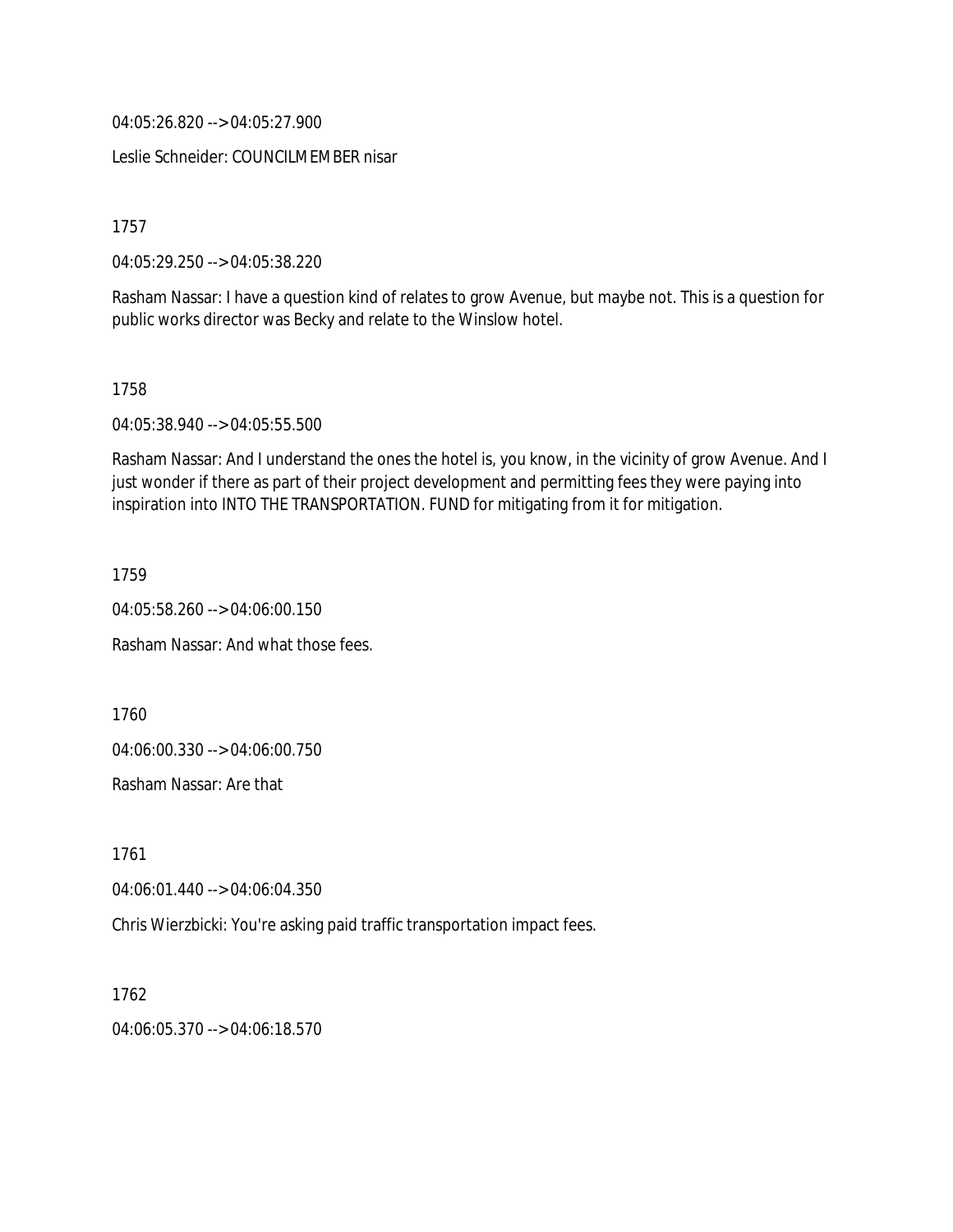Rasham Nassar: Yeah and if some of those could be used to mitigate traffic and specifically some of the, you know, non motorized improvements that are being proposed in this particular CFP item. I'm just a thought.

1763

04:06:19.950 --> 04:06:24.150

Chris Wierzbicki: I don't know the answer that offhand. I assume they have, but we can give you the answer next week.

1764

04:06:26.280 --> 04:06:33.660

Rasham Nassar: Okay, I'm going to support the motion, but I would appreciate having that information for for next week.

1765

04:06:36.870 --> 04:06:53.820

Leslie Schneider: I have a quick question for COUNCILMEMBER car. So what is so you would be pulling out something that's in the budget right now for for a 20 mile an hour speed limit is that or is it for traffic calming specifically

1766

04:06:54.840 --> 04:07:05.670

Christy Carr: Right. The project is for traffic calming on grow Avenue, which already has a 20 mile an hour speed limit. So I know that it's downhill heading south, but I'm not sure how much calmer, you can get

1767

04:07:06.420 --> 04:07:23.400

Christy Carr: On, particularly for an island road. There are no site land issues or no blind curves. It's 20 miles an hour. There's no vegetation in the way. So I think that we have way higher priorities for safety improvements and traffic calming improvements then grow Avenue.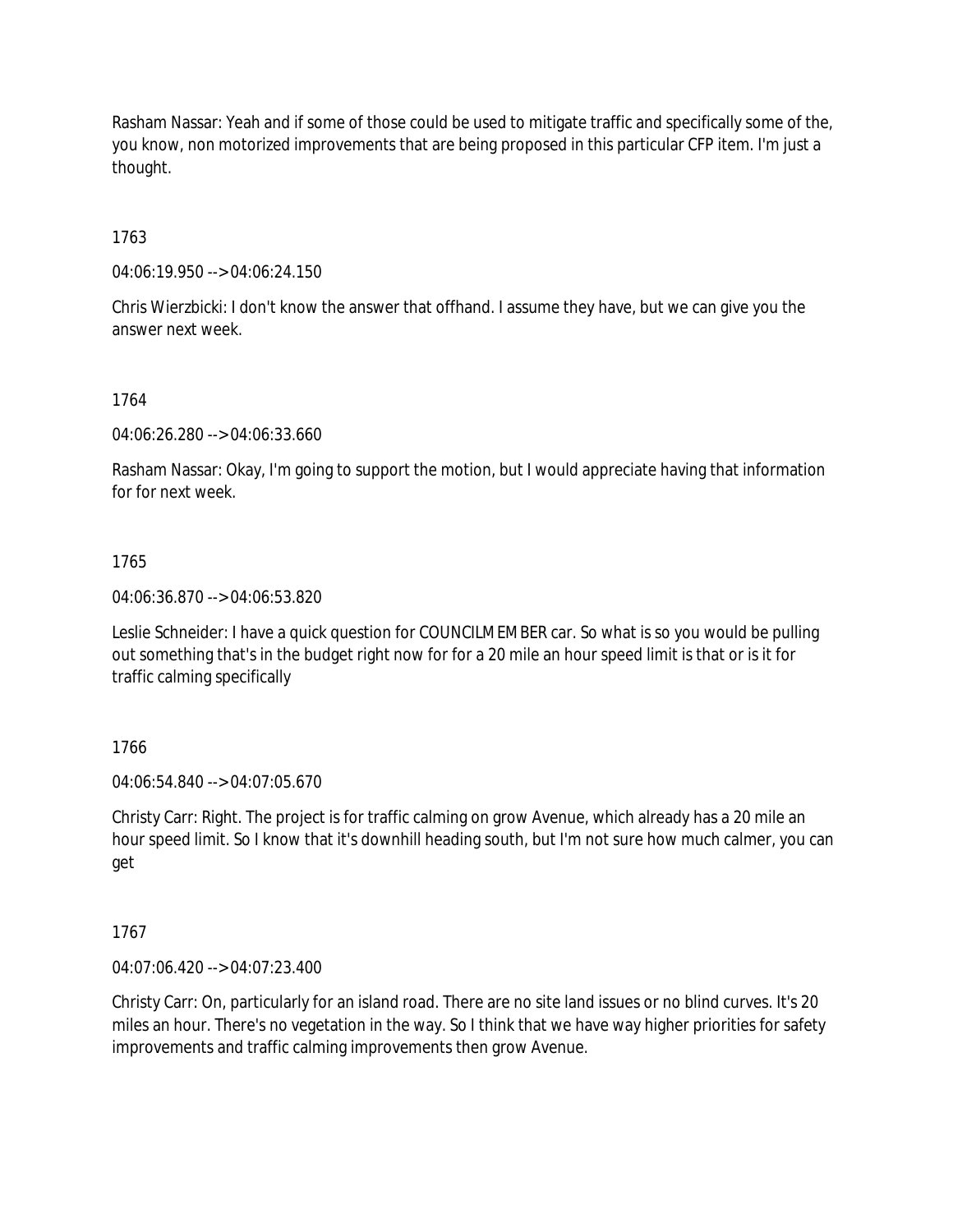1768

04:07:25.230 --> 04:07:31.860

Christy Carr: So that's just my my perspective on it. I think our money is better spent elsewhere. We have limited dollars.

1769

04:07:34.620 --> 04:07:35.730

Leslie Schneider: Deputy Mayor deets.

1770

04:07:36.150 --> 04:07:42.660

Joe Deets: Yeah, thank you. I'm not going to support this will see where the verb scout, but it sounds like an Amy case, maybe we'll come back.

#### 1771

04:07:43.050 --> 04:07:54.720

Joe Deets: And I guess I'll just make this ass. I would have appreciated seeing these motions earlier because it sounds like we're going to get a succession of motions and I don't know how many but

#### 1772

04:07:56.580 --> 04:08:05.430

Joe Deets: I don't know how many emotions, we're talking about. And it's 10 o'clock, so it would been really nice to a scene with these motions. We're coming into this meeting just want to say that

#### 1773

04:08:06.270 --> 04:08:22.200

Leslie Schneider: So, Deputy Mayor let's let's just try to get through this. Their reasons why things come up at the last minute, or whatever. So I prefer if we just deal with what's on the table here um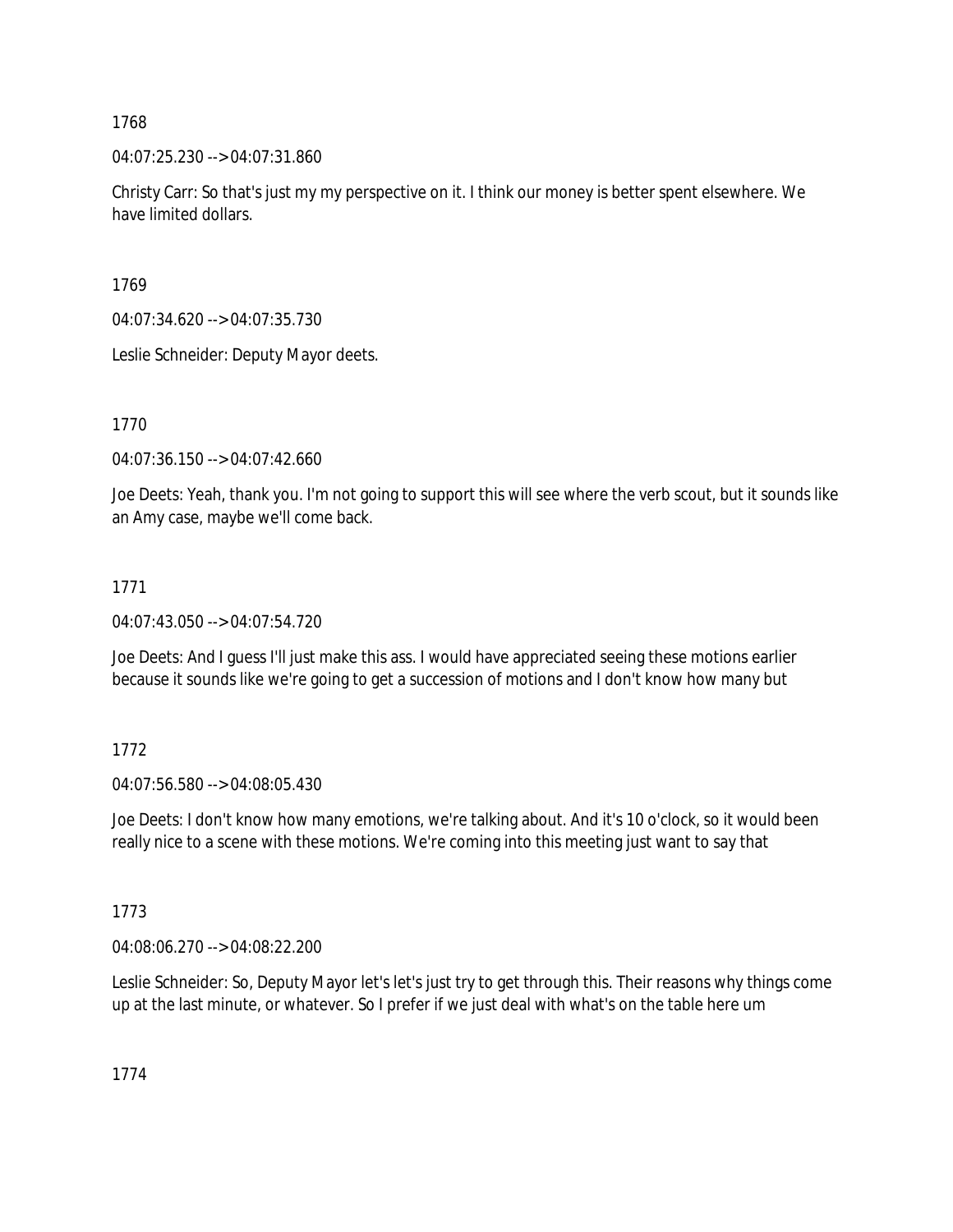04:08:23.280 --> 04:08:27.750

Leslie Schneider: I, I don't see any other hands up. I think I'm not going to support it either.

## 1775

04:08:29.250 --> 04:08:44.010

Leslie Schneider: Because the neighbors have been very sort of organized over time in in some of their requests. And I'm not saying that it's the right or the wrong thing to do. I just don't feel like making a decision about it right now.

## 1776

04:08:46.140 --> 04:08:49.860

Leslie Schneider: So I don't see any other hands. Are we ready to

## 1777

04:08:51.240 --> 04:09:02.640

Leslie Schneider: Call the question. All right. All those in favor of supporting COUNCILMEMBER cars motion to pull out the traffic calming for grow Avenue, please say aye.

1778

04:09:04.050 --> 04:09:04.380

Christy Carr: Aye.

1779 04:09:05.820 --> 04:09:08.520

Leslie Schneider: That's for and then all opposed.

1780 04:09:09.660 --> 04:09:10.020 Kol Medina: They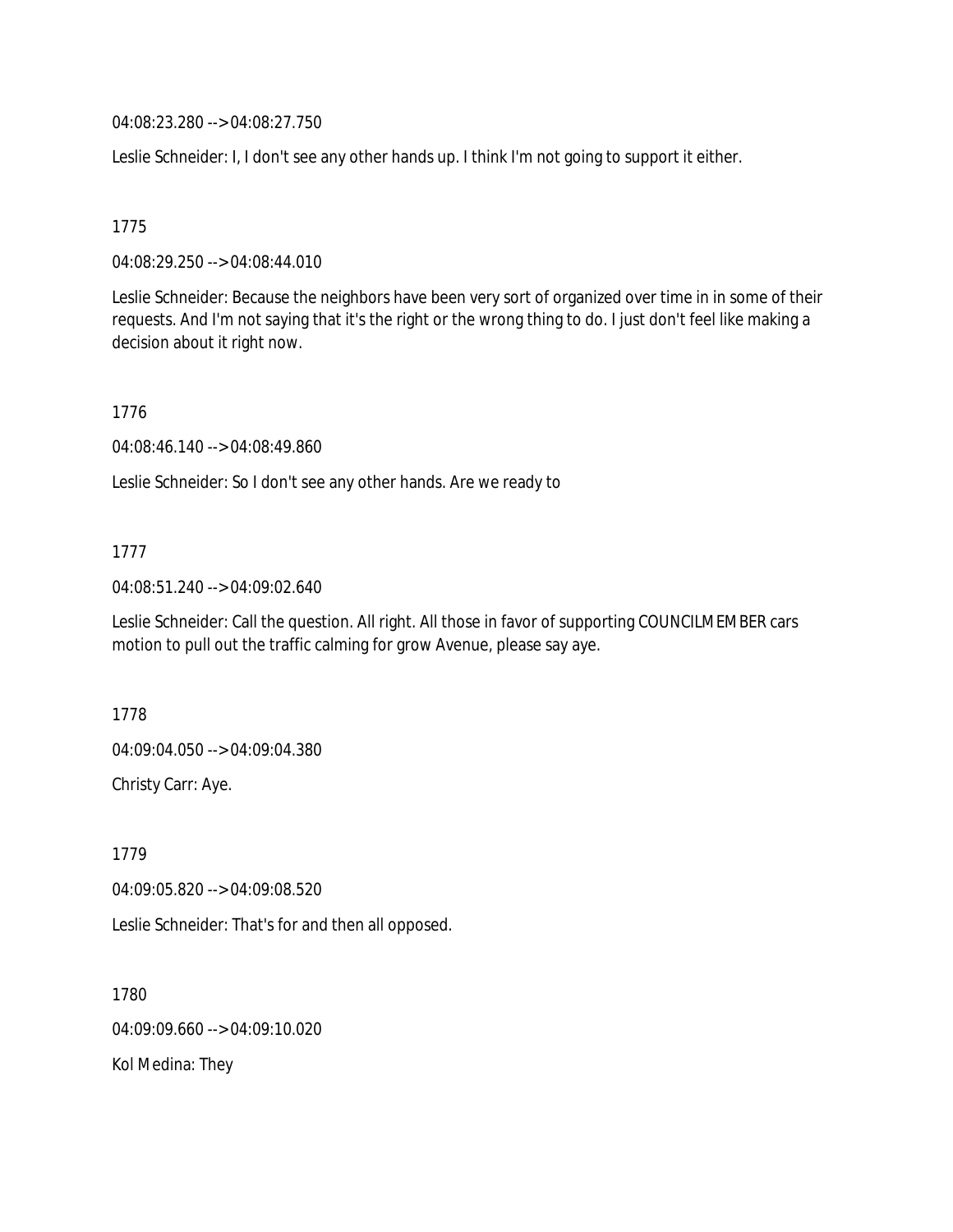1781

04:09:11.190 --> 04:09:20.670

Leslie Schneider: Okay so COUNCILMEMBER Medina is opposed councilman Deputy Mayor deets as opposed and Leslie Schneider is opposed I'm

1782

04:09:22.140 --> 04:09:23.190

Leslie Schneider: COUNCILMEMBER nisar

1783

04:09:23.760 --> 04:09:28.290

Rasham Nassar: Yeah, I just want to be clear, that's not a final decision that's not the right word.

1784

04:09:28.560 --> 04:09:29.610 Leslie Schneider: It's just you will

1785

04:09:30.750 --> 04:09:32.580

Leslie Schneider: You will be discussing it next week. Yeah.

1786

04:09:32.880 --> 04:09:42.540

Morgan Smith: Right, like my request is that and again so that we not try and do a pros and cons on the fly here, not having the benefit of advanced thought or chance to get background.

#### 1787

04:09:42.900 --> 04:09:50.250

Morgan Smith: And to not put council in that position either. So we'll hear which of these things you're interested in considering further and we'll bring you information next week.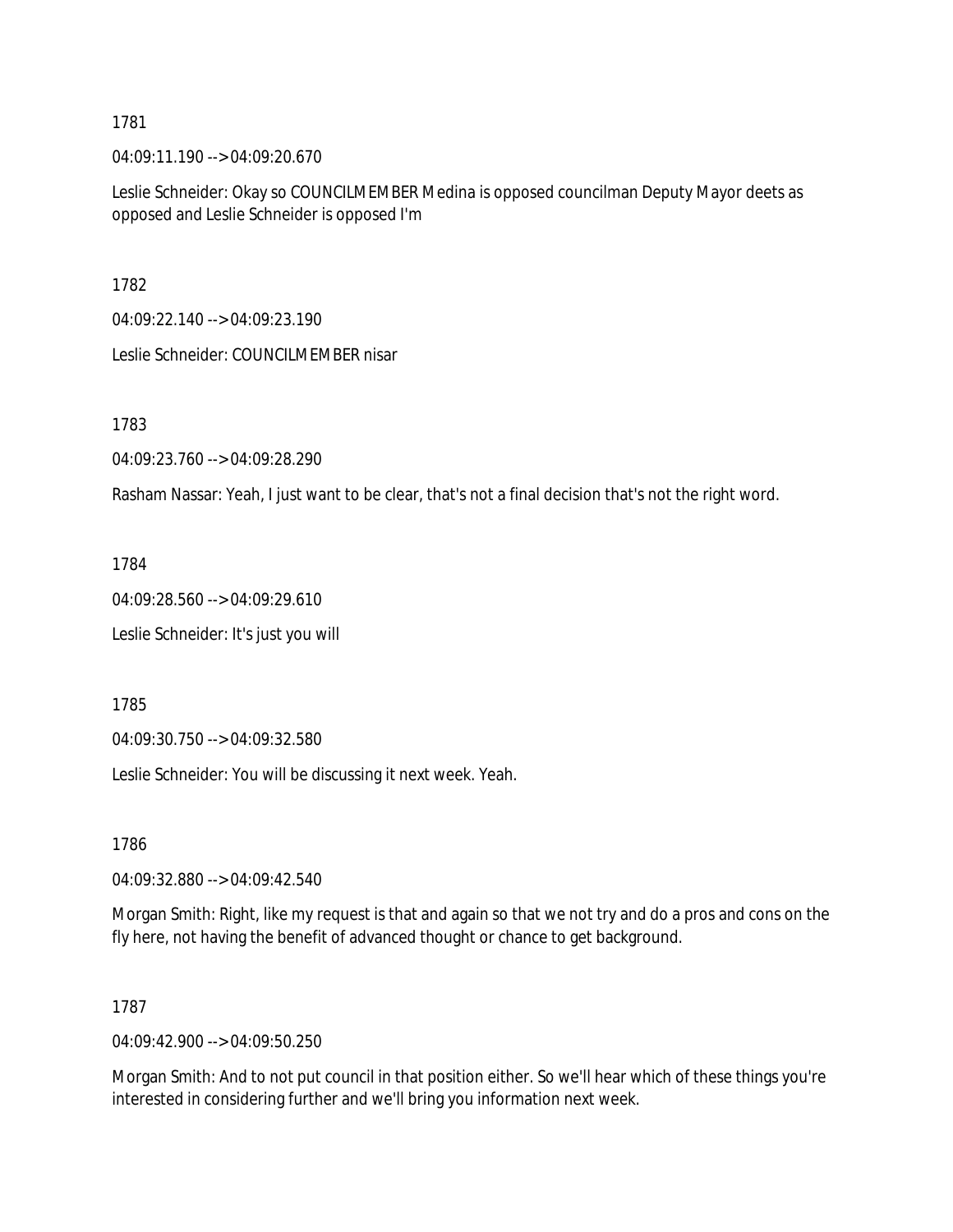1788 04:09:50.610 --> 04:09:51.750 Rasham Nassar: Okay, and definitely that

1789

04:09:51.780 --> 04:10:07.800

Rasham Nassar: Information on the on the winds the Hilton Hotel project because the project of that scale and size near a neighborhood street that scale, in my opinion, should be contributing to the traffic calming mitigation on the on grow our new and Winslow way. So we'll see what that brings. Thanks.

1790

04:10:08.250 --> 04:10:09.630

Leslie Schneider: Alright. Councilmember car.

1791

04:10:10.800 --> 04:10:11.370

Christy Carr: Thank you.

1792

04:10:12.480 --> 04:10:24.510

Christy Carr: I think that councils heard a lot about this next project that I would like to add to this tip and the amount. I'm not as competent in as the notion that I would like it included in this tip.

1793

04:10:26.070 --> 04:10:33.390

Christy Carr: But I think it's an important project that the city has expanded past resources on and has partnerships to move it forward.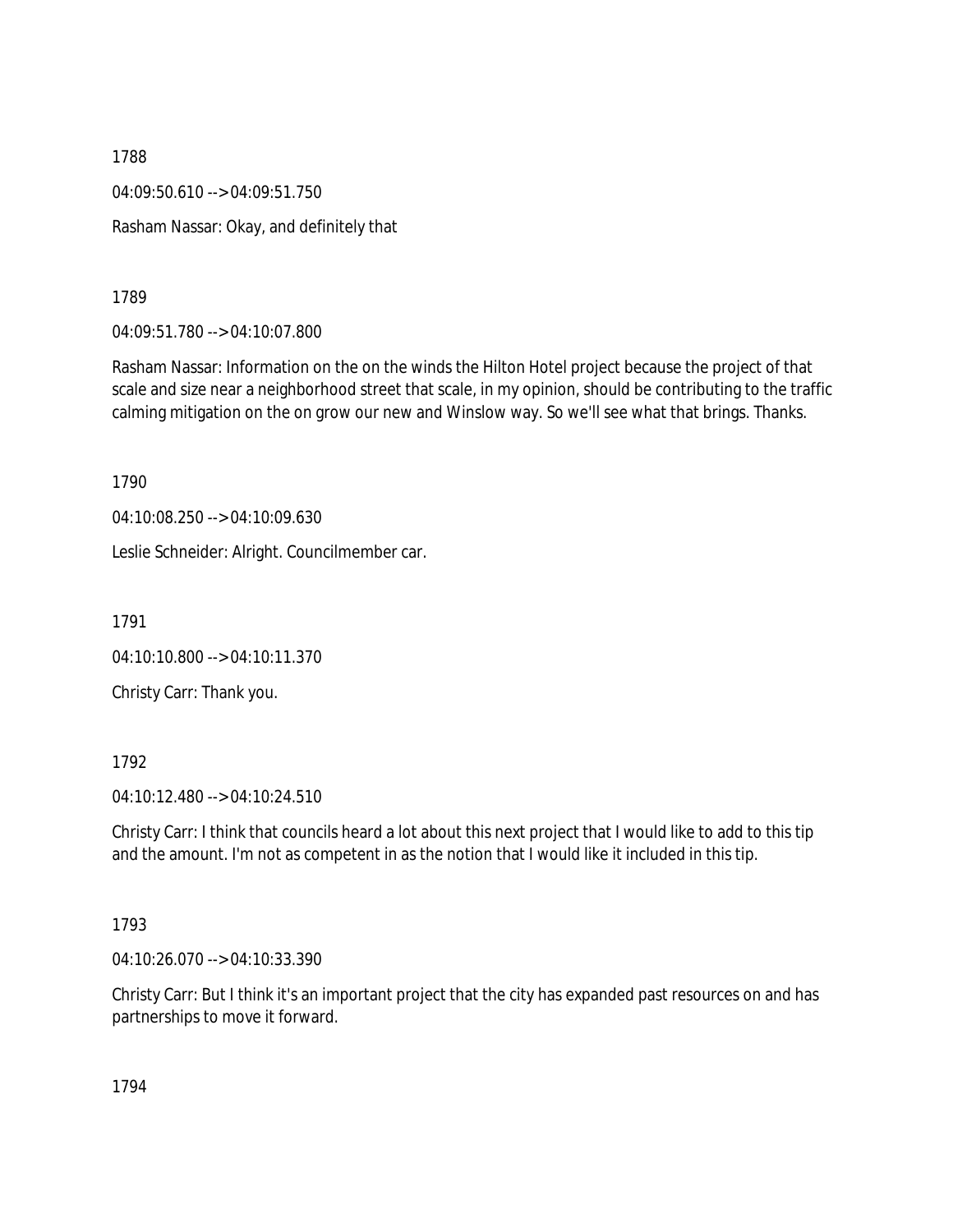04:10:33.750 --> 04:10:42.900

Christy Carr: And it's my understanding is that to move it forward. It's helpful to have it in our CP. So my motion is I moved to add the springbrook Creek fish passage project to the

1795

04:10:44.400 --> 04:10:47.160

Christy Carr: See IP in the amount of \$50,000

1796

04:10:49.590 --> 04:10:50.100

So I can second

1797

04:10:51.810 --> 04:10:53.580

Leslie Schneider: COUNCILMEMBER Medina, second to that.

1798

04:10:55.890 --> 04:10:57.810

Leslie Schneider: If there's no further discussion.

1799

04:10:59.370 --> 04:11:04.860

Leslie Schneider: For moving this forward to get us to talk about it next week. All those in favor please say aye.

1800

04:11:08.190 --> 04:11:09.240

Leslie Schneider: Any opposed.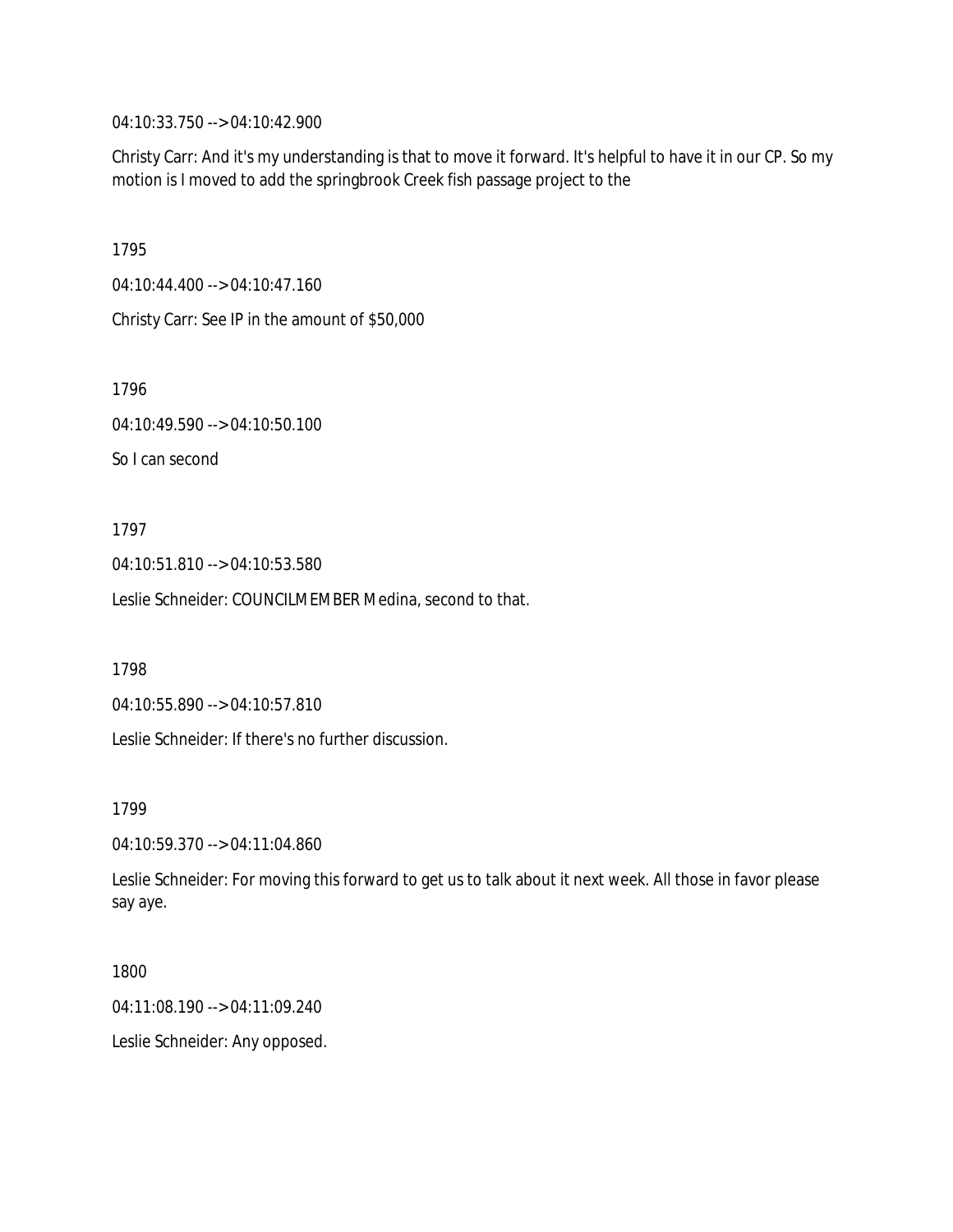1801

04:11:12.240 --> 04:11:14.700

Leslie Schneider: COUNCILMEMBER Pollock. Are you opposed, or is that a comment.

1802

04:11:14.880 --> 04:11:18.180

Michael Pollock: No, I was, I had my hand up to make a comment, but

1803

04:11:19.410 --> 04:11:21.720

Michael Pollock: So let's just go through the voting on on my comment.

1804

04:11:22.290 --> 04:11:24.420 Leslie Schneider: Okay, so I believe it passed unanimously.

1805

04:11:26.310 --> 04:11:28.830

Leslie Schneider: And then, which, what's your comment.

1806

04:11:28.890 --> 04:11:31.980

Michael Pollock: Was really just about the number that

1807

04:11:33.780 --> 04:11:37.980

Michael Pollock: I don't know where that came from 50,000 sounds like you can, sorry.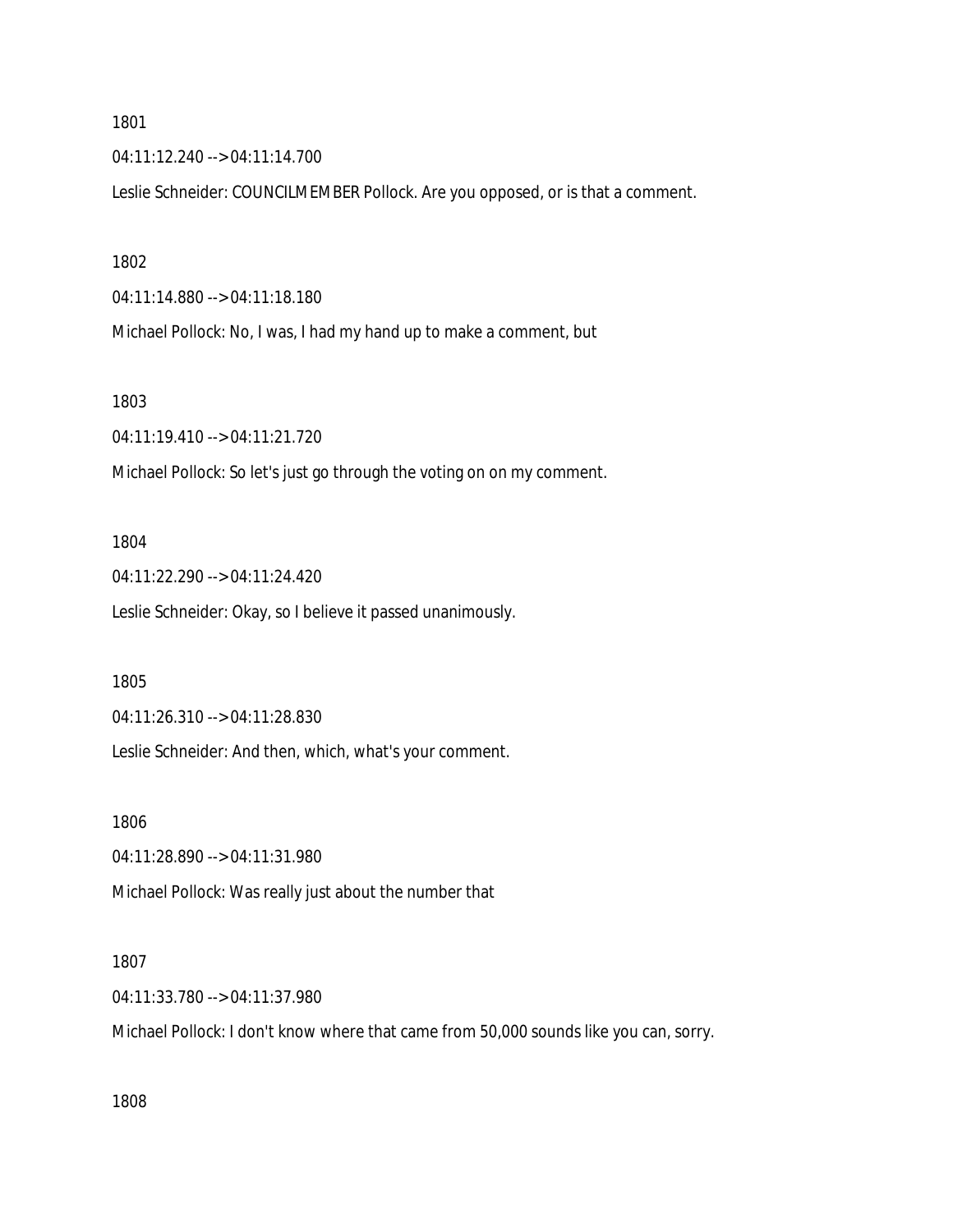04:11:39.270 --> 04:11:46.380

Michael Pollock: COUNCILMEMBER car was was just throwing out a number. So I'm, I'm wondering about

1809

04:11:47.790 --> 04:11:56.010

Michael Pollock: where that came from. That was my question. And if we should explore a few different options in terms of the amount or or maybe frame it in the context of

1810

04:11:56.970 --> 04:12:05.340

Michael Pollock: How much it's going to get some sense of how much it's going to cost to do what ever it is that you are proposing to do or thinking is going to happen.

1811

04:12:05.700 --> 04:12:10.590

Leslie Schneider: So maybe we could deal with that on. In the meantime, between now and next week or

1812

04:12:10.890 --> 04:12:11.730

Morgan Smith: Next, I think.

1813

04:12:12.750 --> 04:12:21.690

Morgan Smith: We have provided some information on that previously. And I'm sure that Chris was Becky will be bringing back some cost information as part of the materials for next week.

1814

04:12:22.020 --> 04:12:23.520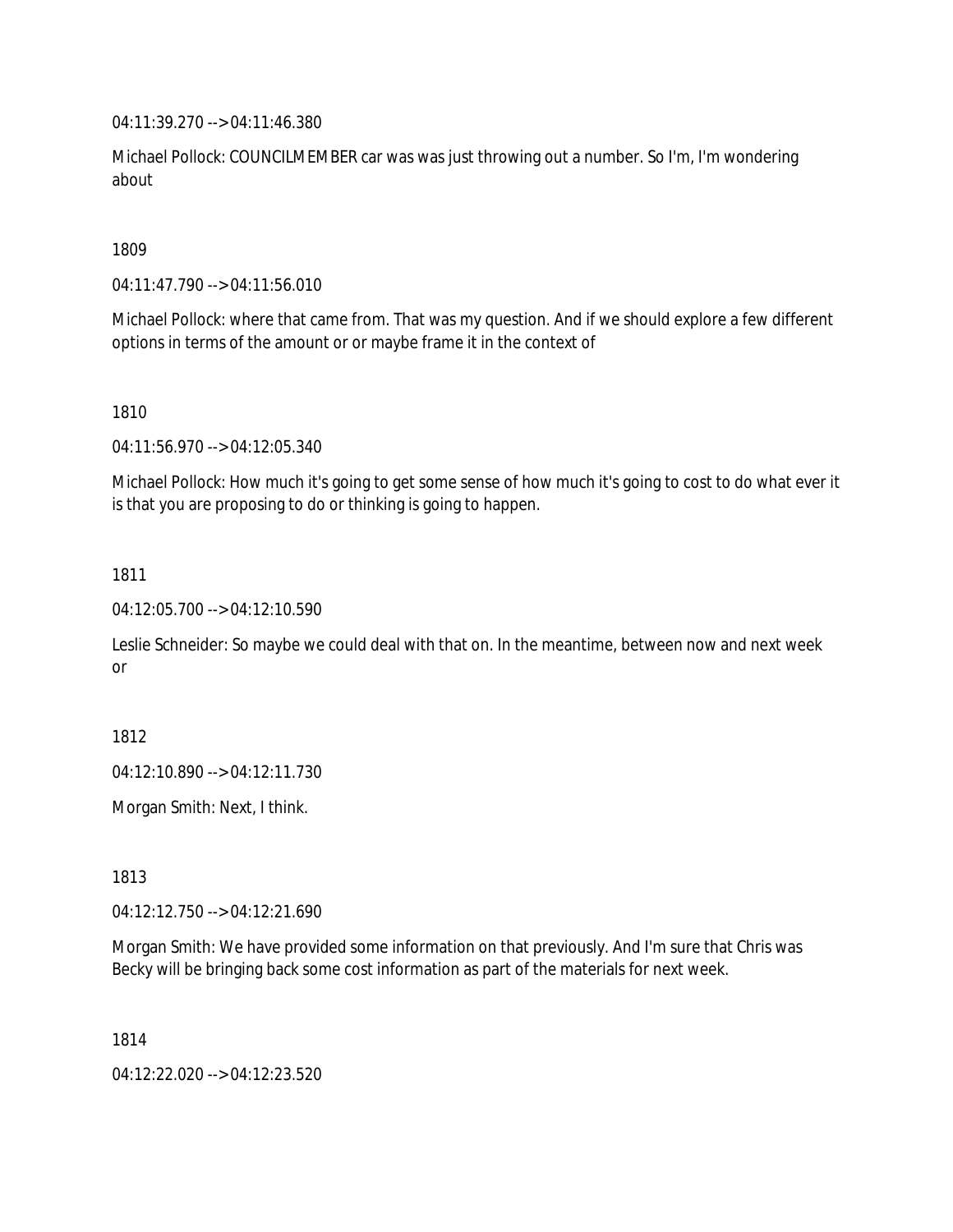Michael Pollock: Okay. Let's quit. That's great.

#### 1815

04:12:24.180 --> 04:12:35.790

Christy Carr: Thank you. Yeah, but my understanding is that \$50,000 is the bottom of what we would include in this tip. So that's where I put it there because my point really is to have it in the CFP so

## 1816

04:12:36.690 --> 04:12:44.340

Christy Carr: That's where that number came from. And I'm happy to be corrected. So I have one more. And I do thank you all for your patience.

## 1817

 $04.12.44.970 -> 04.12.55.080$ 

Christy Carr: And this is related to the Winslow master plan, which is one of the highest priority actions in the land use element of our comprehensive plan that our current budget has zero funding for

## 1818

04:12:56.490 --> 04:13:13.860

Christy Carr: So my motion is I moved to remove funding for island center sub area plan implementation and comprehensive plan periodic updates and instead use those professional service dollars for the ones little master plan update, including flurry ratio and affordable housing strategies.

#### 1819

04:13:16.800 --> 04:13:19.050

Leslie Schneider: Council member high top of the second stat.

1820

04:13:22.920 --> 04:13:41.580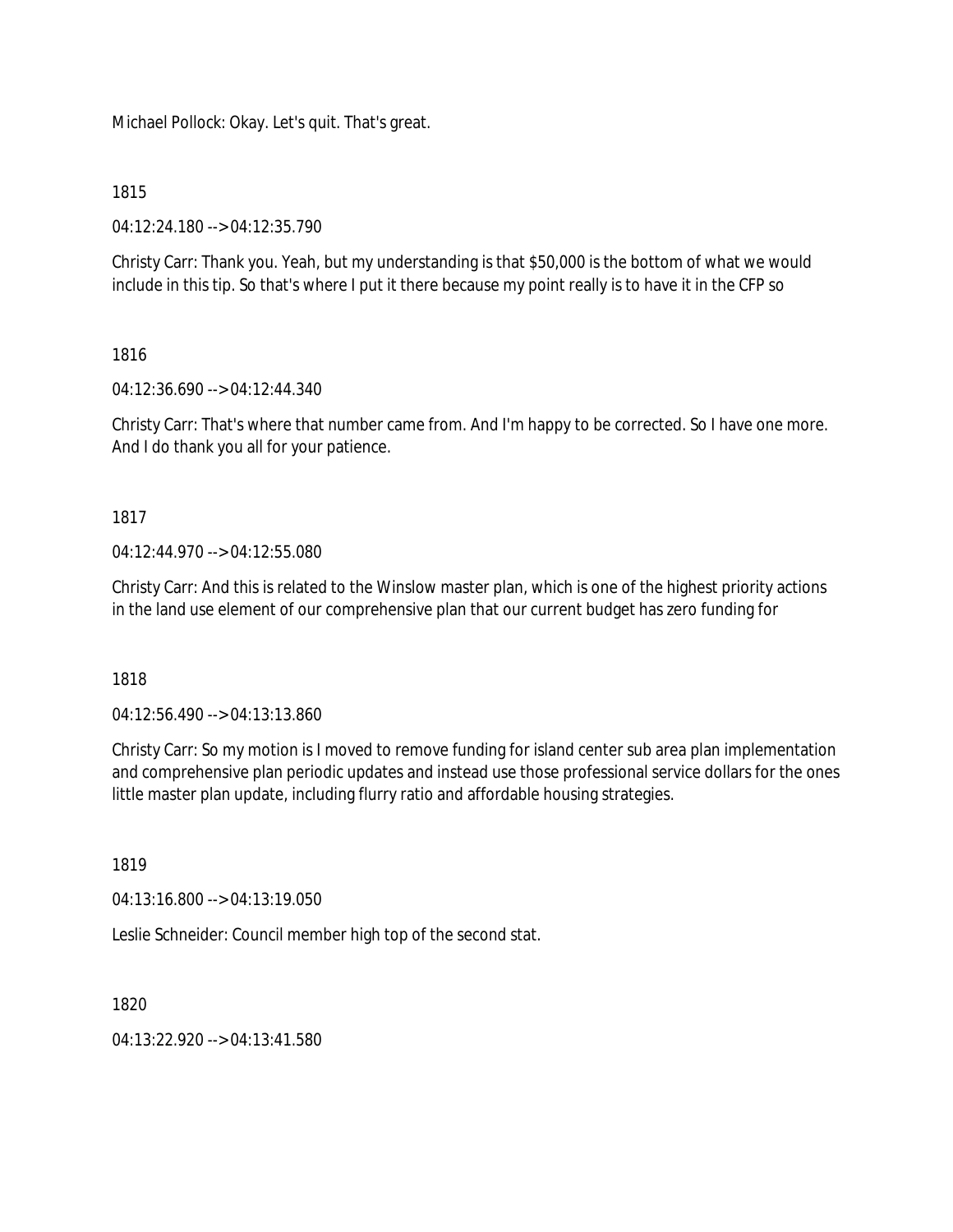Leslie Schneider: Um, maybe my comment. Could I mean I think that this is inherent in what you're asking for. I just, I feel like I'm not entirely sure what that sub area planning funding would do for island centers. So I'm I would like to support this to get that conversation going.

1821

04:13:43.350 --> 04:13:45.780

Leslie Schneider: But I'm not, I'm not sure what's at stake.

1822

04:13:47.730 --> 04:13:50.400

Leslie Schneider: Are there any. Is there any other discussion.

1823

04:13:52.410 --> 04:13:55.110

Leslie Schneider: All right. All those in favor please say aye.

1824

04:13:56.190 --> 04:13:58.440

Leslie Schneider: Aye. Any opposed.

1825

04:14:00.450 --> 04:14:04.080

Leslie Schneider: I don't see any opposed so that passes unanimously, I think.

1826

04:14:05.160 --> 04:14:05.580 Leslie Schneider: Okay.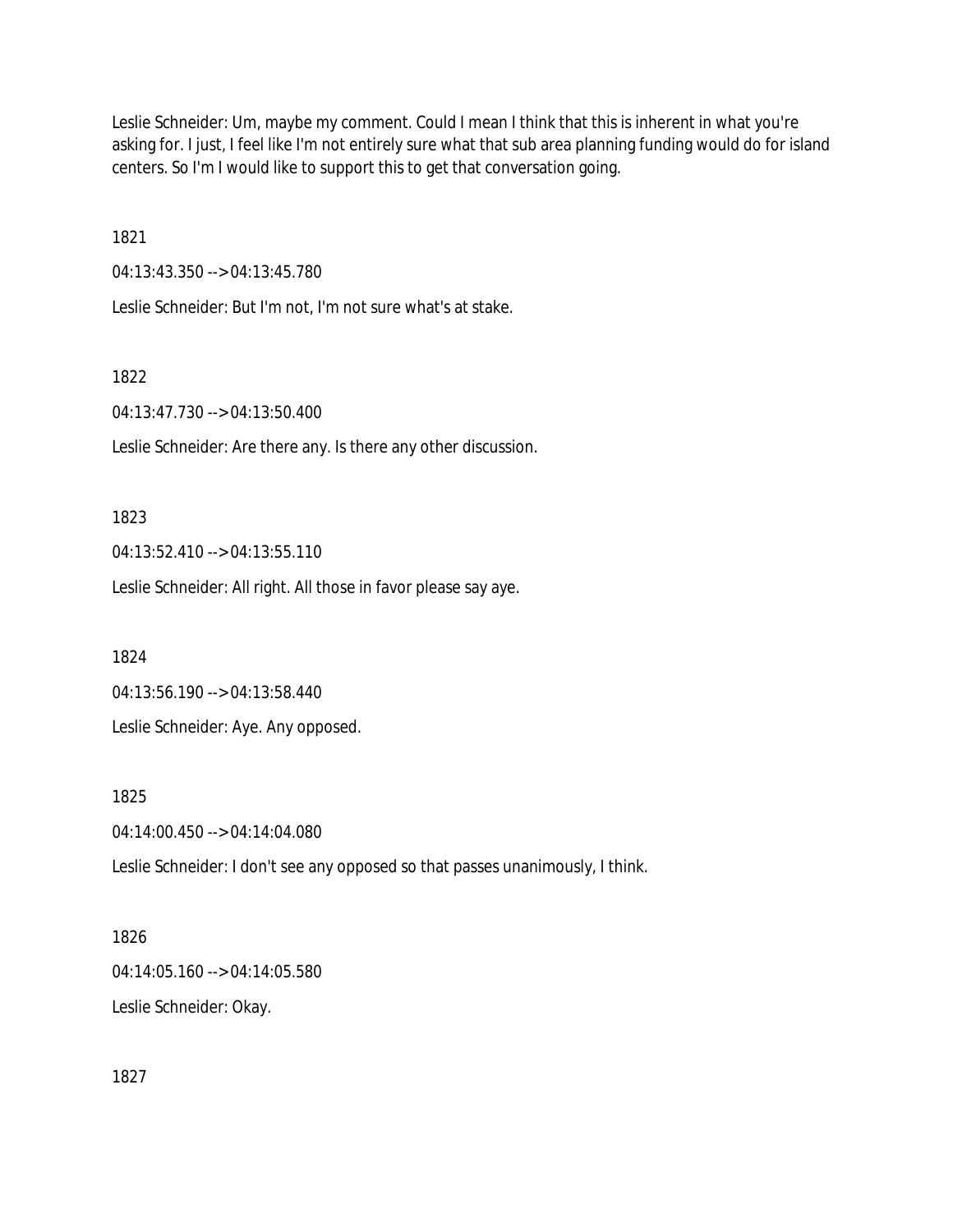04:14:07.620 --> 04:14:09.660

Leslie Schneider: All right. Alright. Councilmember car did that.

1828

04:14:11.190 --> 04:14:12.060

Leslie Schneider: Conclude your

1829

04:14:12.090 --> 04:14:14.070 Christy Carr: Motions yes it does.

1830

04:14:14.100 --> 04:14:14.880

Thank you. Alright.

1831

04:14:16.320 --> 04:14:40.950

Leslie Schneider: So we are moving on in that case to for the good of the order and I do have one important element that I want to bring up for that which and I'm just going to jump in and say that with COUNCILMEMBER Medina, leaving, he does have some important committee assignments that we need to

1832

04:14:42.300 --> 04:14:48.240

Leslie Schneider: Look at sooner than later. And make sure that we have someone who can take over those

1833

04:14:49.860 --> 04:14:54.480

Leslie Schneider: Duties until such time as we're able to create long term ones and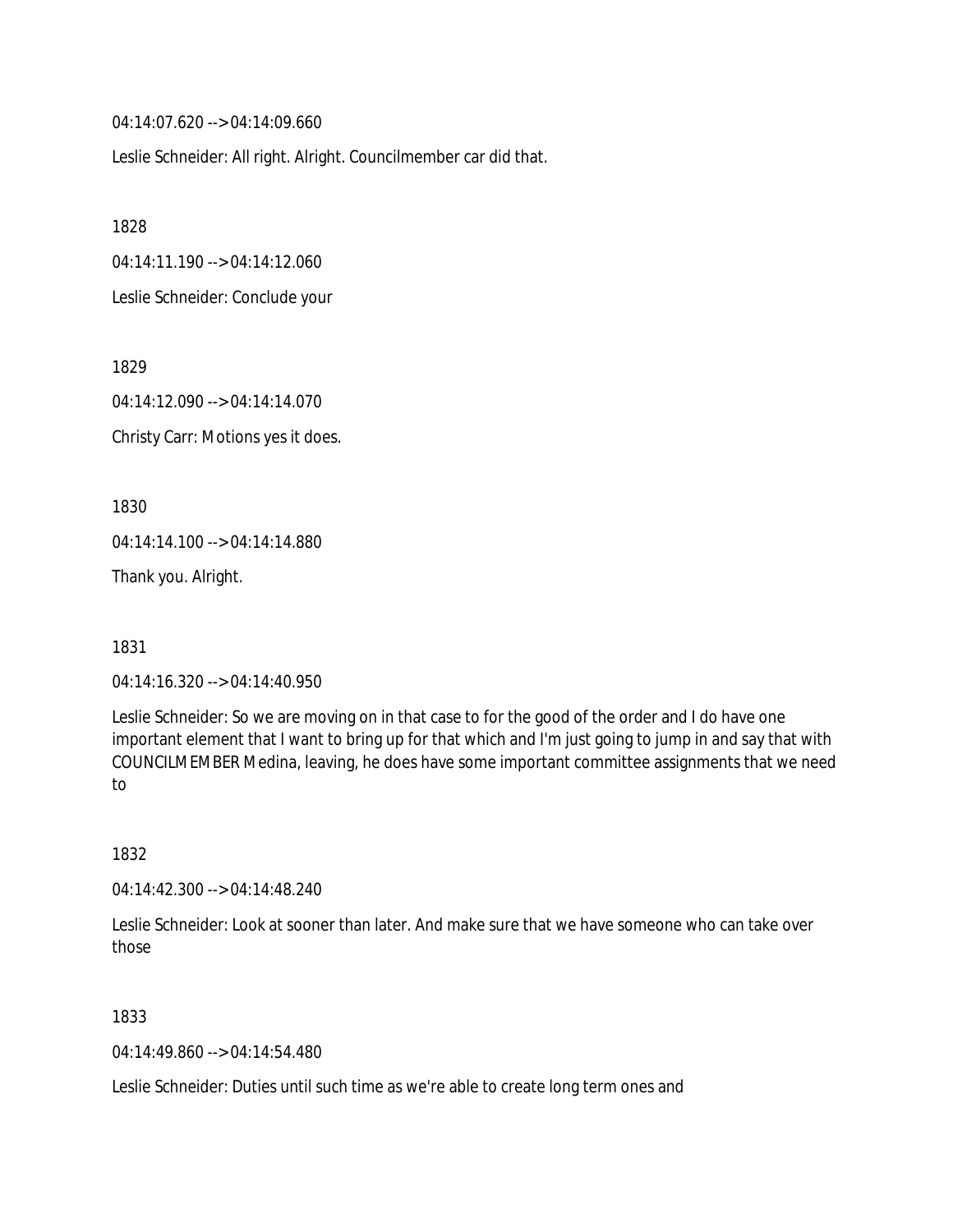1834

04:14:55.920 --> 04:15:03.870

Leslie Schneider: So I just wanted to propose that we bring this up at the next meeting or the other option is that we could just

1835

04:15:05.160 --> 04:15:23.010

Leslie Schneider: Deputy Mayor deeds has offered to just sort of take over those in the meantime, so maybe just a quick bit of discussion on how we move forward with that if we're good with COUNCILMEMBER deets taking over temporarily or do we go for other temporary assignments.

1836

04:15:25.110 --> 04:15:28.890

Leslie Schneider: And if this is complicated. I think we should just push it to the next week and

1837

04:15:29.940 --> 04:15:34.380

Leslie Schneider: And not spend a lot of time doing this now. So, Deputy Mayor

1838

04:15:34.800 --> 04:15:44.400

Joe Deets: Yeah, I think. Thank you, mayor. Well, this is what I was going to talk about. So anyway, I'll just sort of add on to this. So I asked Cole, what were the, the crucial.

1839

04:15:46.140 --> 04:15:54.000

Joe Deets: Committees. He's on because you know we're and he gave me I guess five now call, feel free to correct me here, but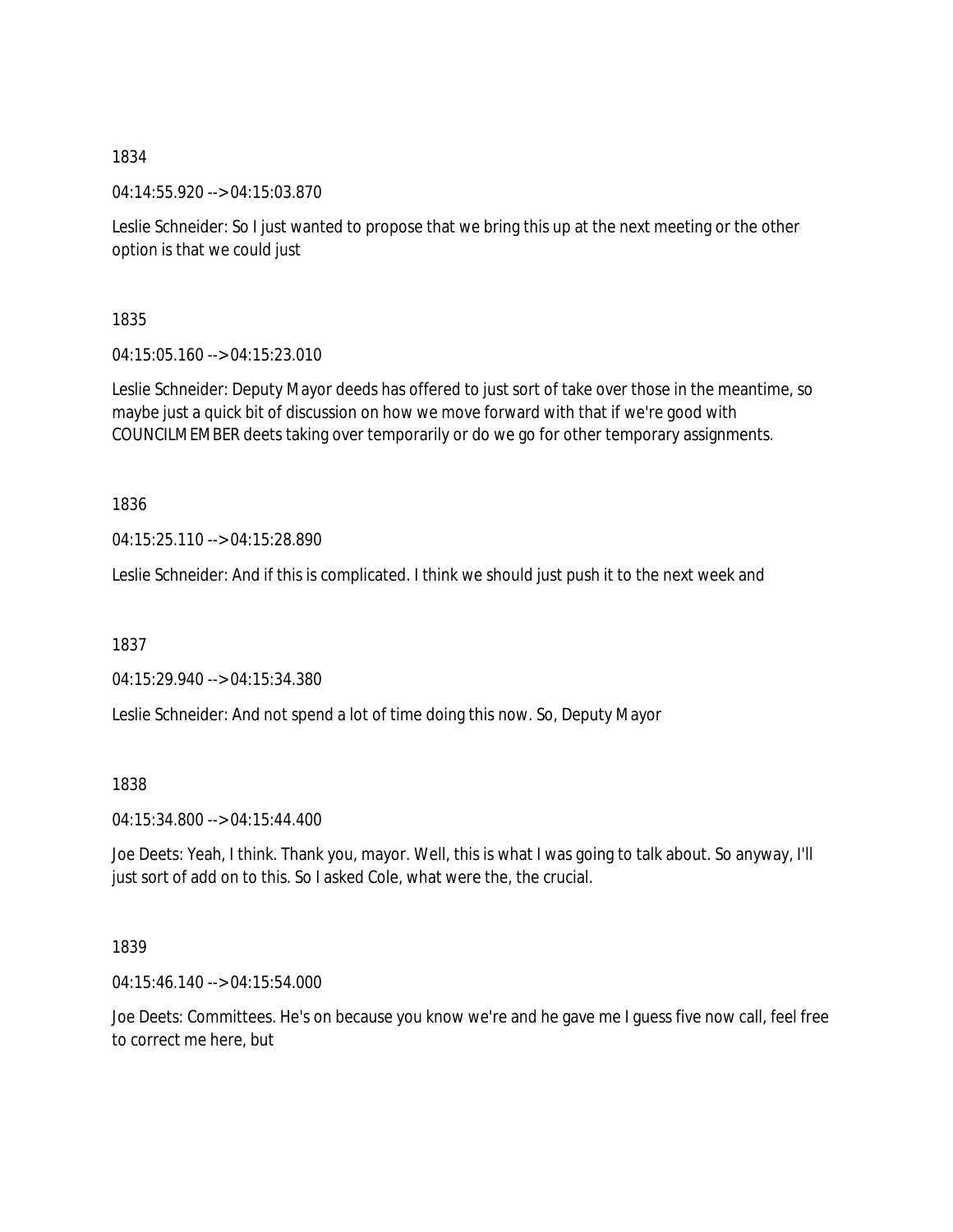1840

04:15:54.870 --> 04:16:04.680

Joe Deets: Kids have transit board kits up Public Health District Board kits at 911 policy board kits up Emergency Management Council key RCC executive counts.

1841

04:16:05.130 --> 04:16:10.830

Joe Deets: Executive Board and pretty much all of them meet on the first Tuesday of the month.

1842

04:16:11.790 --> 04:16:20.280

Joe Deets: kicks up transit borders person third. So, which is actually would be in down December but I'm just saying, just to make sure that there's someone there.

## 1843

04:16:21.060 --> 04:16:30.510

Joe Deets: I'm happy to do that. So, and then we could sort things out, you know, we're going to bring in a new colleague and then we could sort of probably a good time to be sorting out our committee assignments.

## 1844

04:16:32.130 --> 04:16:44.250

Leslie Schneider: Okay, I'm going to try to go through these hands really quickly. And if there's not a lot of agreement, I would like to say our default is we just move this to talk about it. Next, next week. All right, I'm council member and disarm

1845

04:16:45.180 --> 04:16:49.860

Rasham Nassar: I don't think it's complicated at all. Thank you. Councilmember dates for volunteering to fill in.